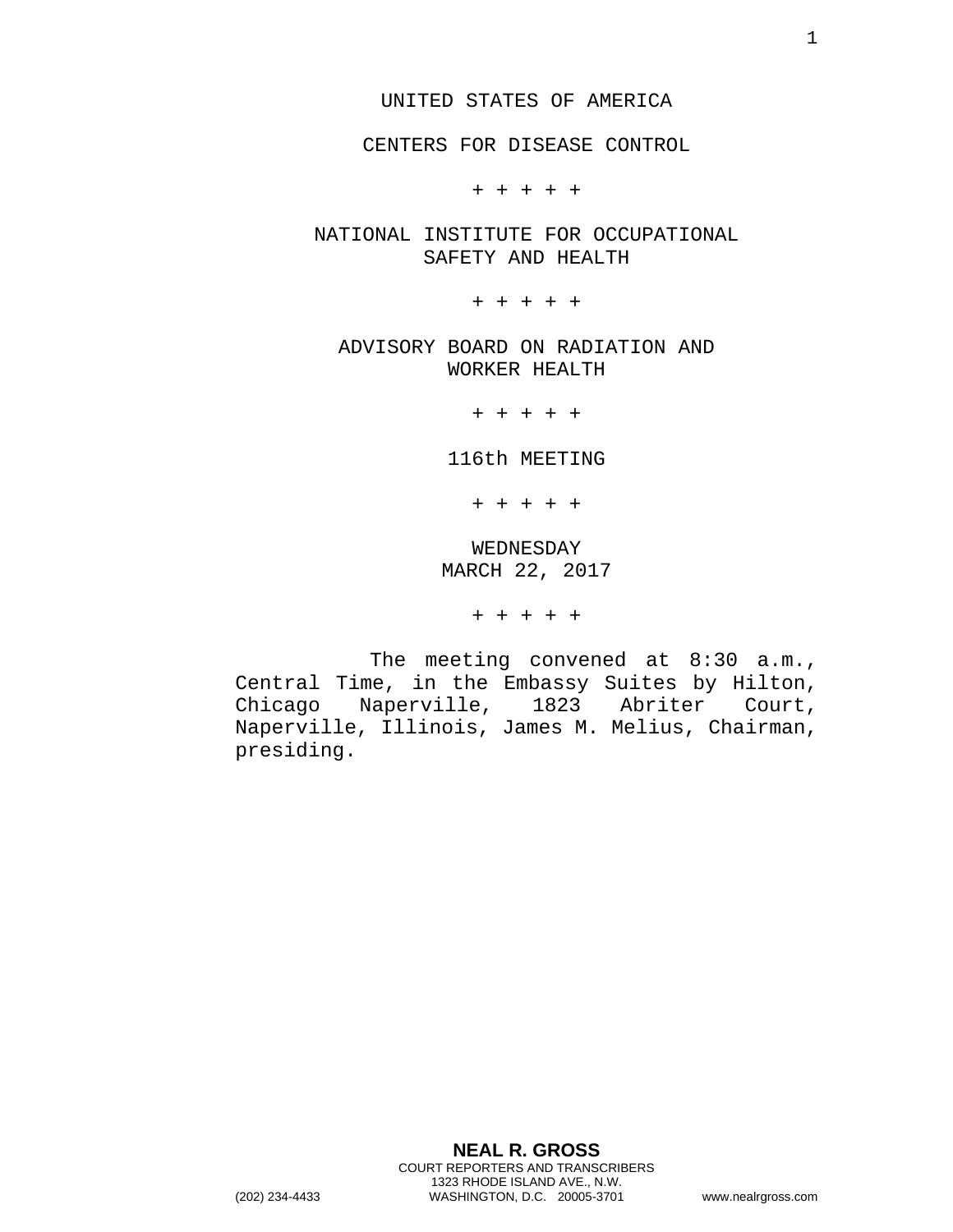JAMES M. MELIUS, Chairman HENRY ANDERSON, Member JOSIE BEACH, Member BRADLEY P. CLAWSON, Member R. WILLIAM FIELD, Member\* DAVID KOTELCHUCK, Member JAMES E. LOCKEY, Member WANDA I. MUNN, Member GENEVIEVE S. ROESSLER, Member PHILLIP SCHOFIELD, Member LORETTA R. VALERIO, Member\* PAUL L. ZIEMER, Member TED KATZ, Designated Federal Official

REGISTERED AND/OR PUBLIC COMMENT PARTICIPANTS

ADAMS, NANCY, NIOSH Contractor ANIGSTEIN, BOB, SC&A\* CARROLL, STEPHANIE\* CRAWFORD, FRANK, DOL\* FITZGERALD, JOE, SC&A HAND, DONNA\* HINNEFELD, STU, DCAS HUGHES, LARA, DCAS KINMAN, JOSH, DCAS KNAPP, JANICE\* KUCER, DAVID KUCER, KAREN LEWIS, GREG, DOE LIN, JENNY, HHS NETON, JIM, DCAS RUTHERFORD, LAVON, DCAS STEPHENS, HUGH STIVER, JOHN, SC&A TAULBEE, TIM, DCAS TOMES, TOM, DCAS\* WORTHINGTON, PATRICIA, DOE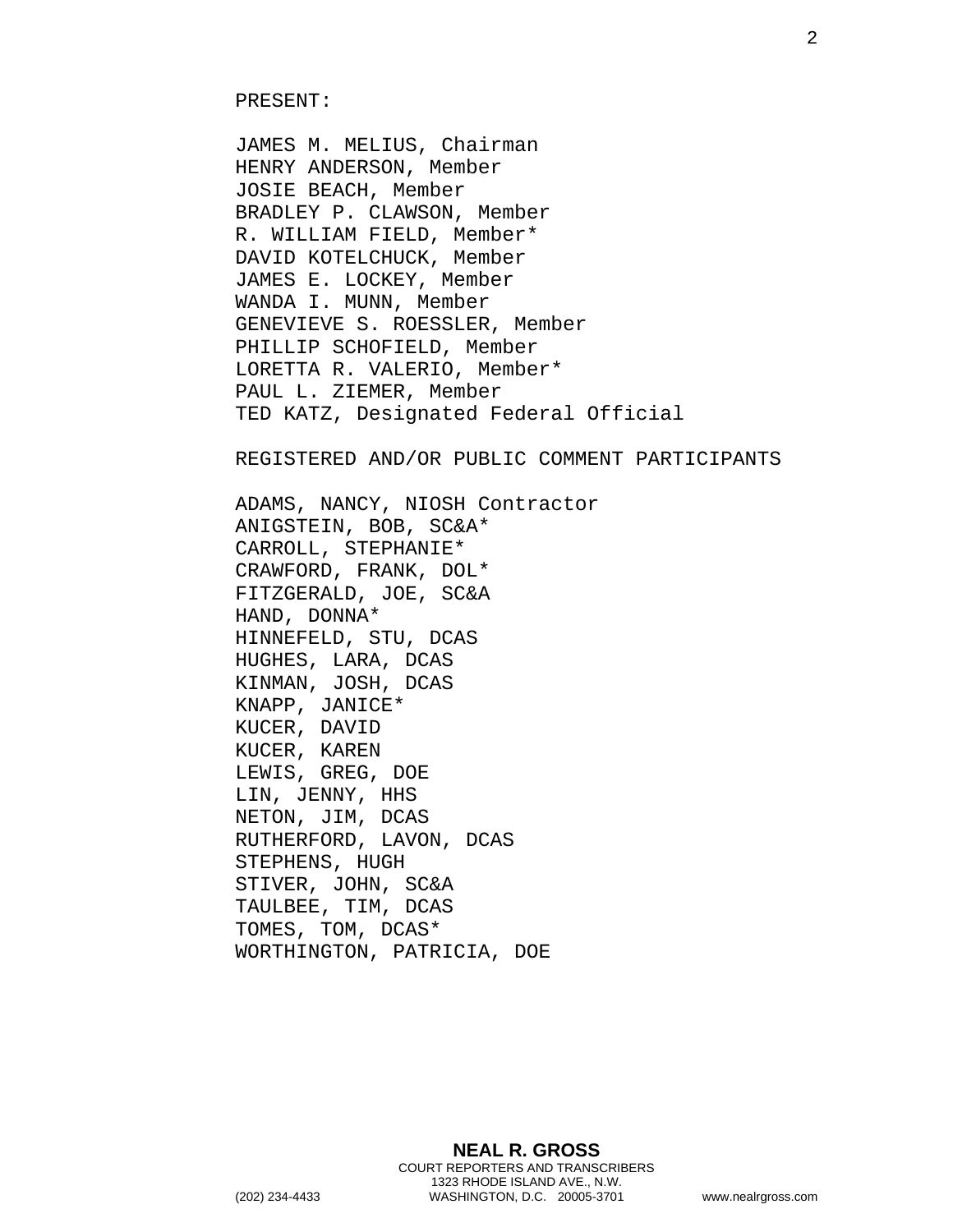## **Contents**

| WELCOME AND INTRODUTIONS 4                  |
|---------------------------------------------|
|                                             |
| DOL PROGRAM UPDATE 12                       |
| DOE PROGRAM UPDATE 19                       |
| GSI SITE PROFILE REVIEW 31                  |
| CARBORUNDUM COMPANY SEC PETITION 47         |
| (1943-1976, Niagra Falls, NY) 47            |
| BOARD WORK SESSION 80                       |
| INL SEC PETITION 118                        |
| $(1949-1970, Scoville, ID) 118$             |
| 147<br>SPECIAL EXPOSURE COHORT UPDATE       |
| ARGONNE EAST SITE PROFILE REVIEW UPDATE 159 |
| PUBLIC COMMENT 175                          |
|                                             |

**NEAL R. GROSS** COURT REPORTERS AND TRANSCRIBERS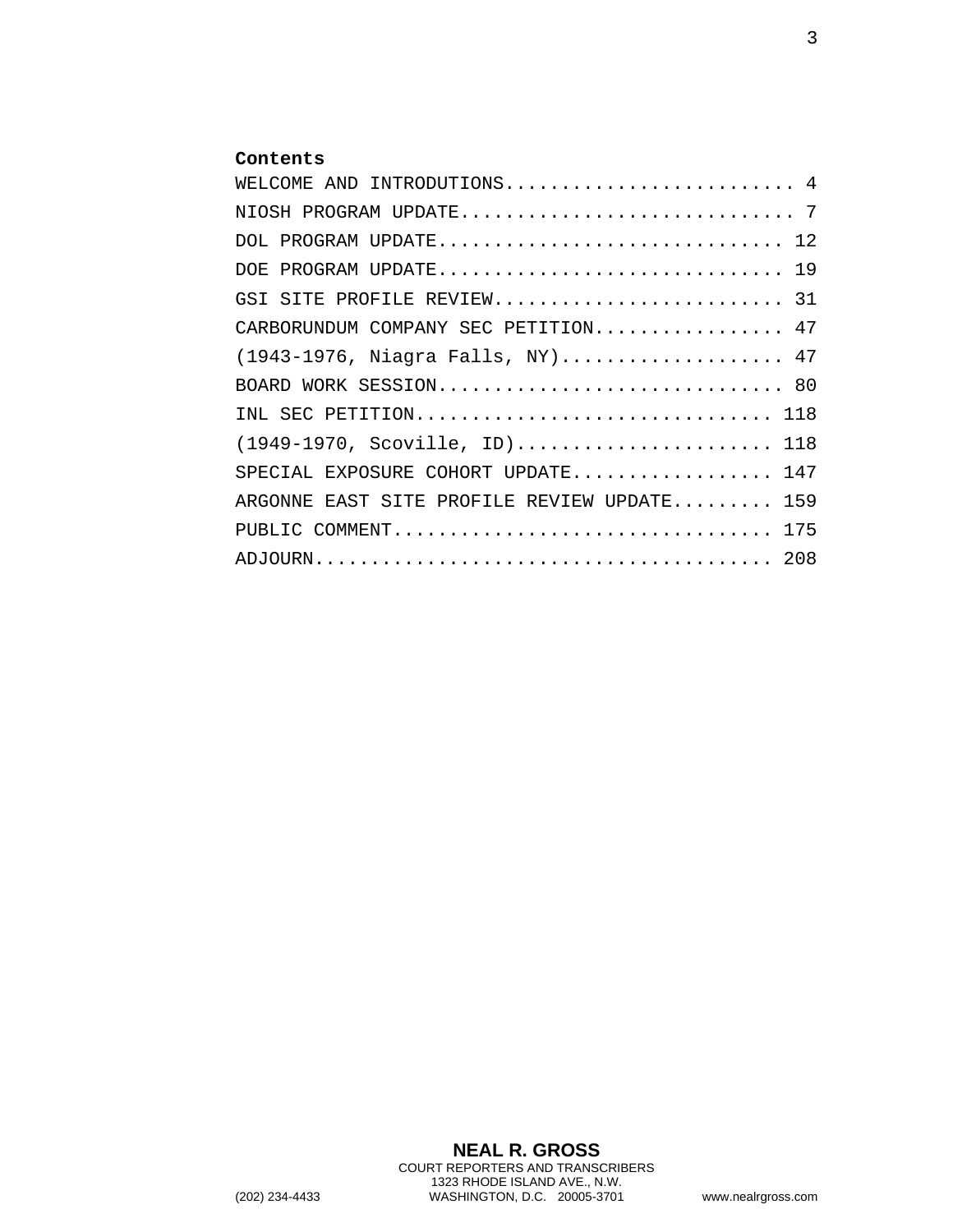<span id="page-3-0"></span> P-R-O-C-E-E-D-I-N-G-S 8:32 a.m. **WELCOME AND INTRODUTIONS** CHAIRMAN MELIUS: Welcome, everybody. This is Meeting 116 of the Advisory Board on Radiation and Worker Health. 7 And let me turn it over to Ted Katz, the Designated Federal Official to do the housekeeping here. MR. KATZ: Welcome folks who are here in Naperville and on the line. The Advisory Board meeting, some just general information. People that are on the line. The materials for this Board meeting 16 that will be discussed today, the presentations, they're all posted on the NIOSH website schedule of meetings, today's date, including the agenda so you can follow on with the documents that are being discussed and the presentations that are discussed there. Because the background reading

is there as well.

**NEAL R. GROSS** COURT REPORTERS AND TRANSCRIBERS 1323 RHODE ISLAND AVE., N.W. (202) 234-4433 WASHINGTON, D.C. 20005-3701 www.nealrgross.com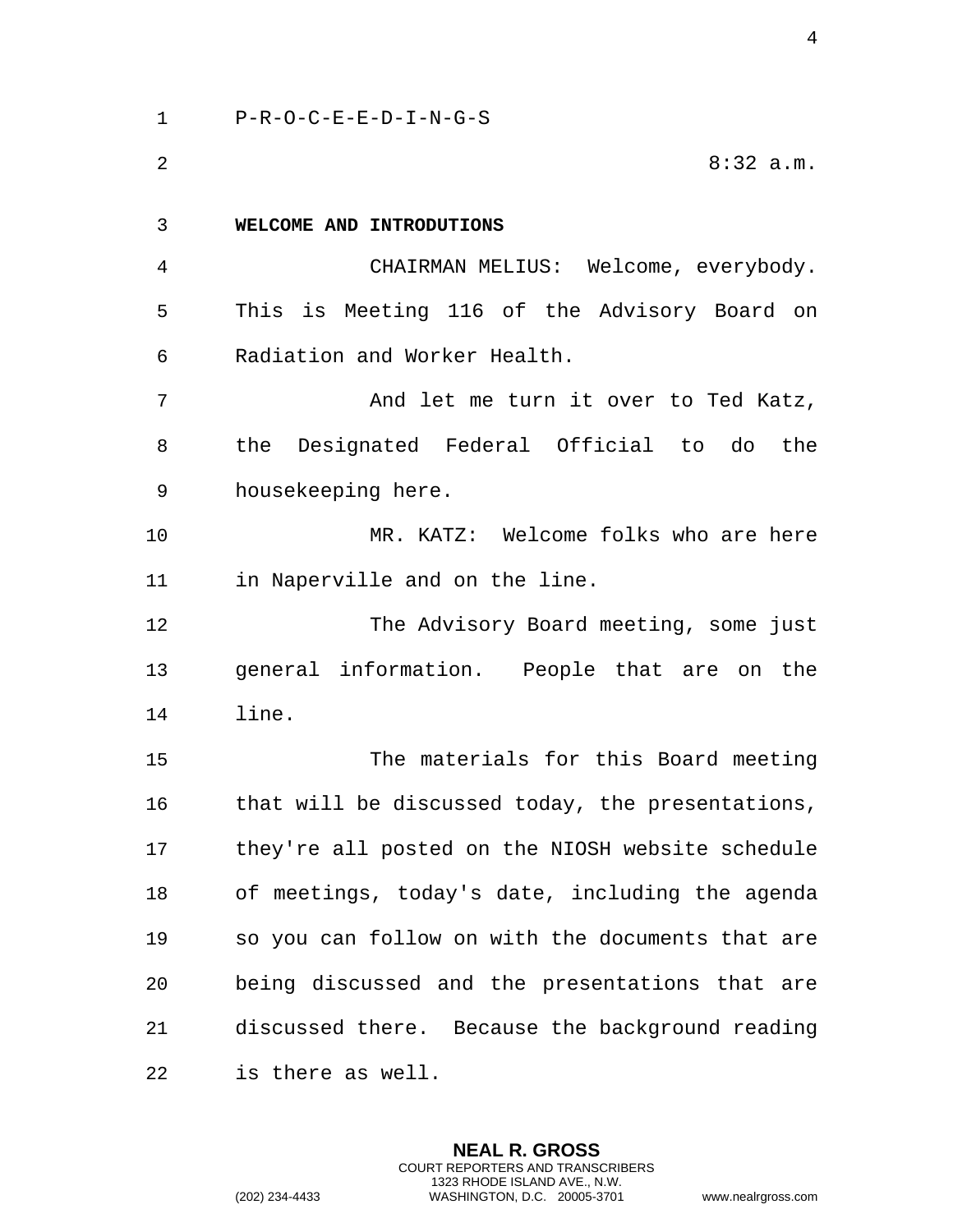We also have a Skype connection for this which is shown on the agenda so you can follow along in realtime if you're on the phone with the presentation, see the presentations there.

 You'll still use this audio though, the phone number that you've dialed in to listen here instead of the audio on Skype if you do that. So, also we have a public session, public comment session this afternoon, early evening. It begins at 5 p.m. That will be both for people in the room at that time and on the phone. And I'll make an announcement in the room closer to time. But if there are any people that are already here this morning you can sign up to speak.

 If you're in the room you can sign up to speak outside the door here. There's a sign-up sheet.

 For folks on the line you don't need to sign up. We'll be taking people in the room first dealing with the site here, Argonne National Lab. And then we'll go to people on the

> **NEAL R. GROSS** COURT REPORTERS AND TRANSCRIBERS 1323 RHODE ISLAND AVE., N.W.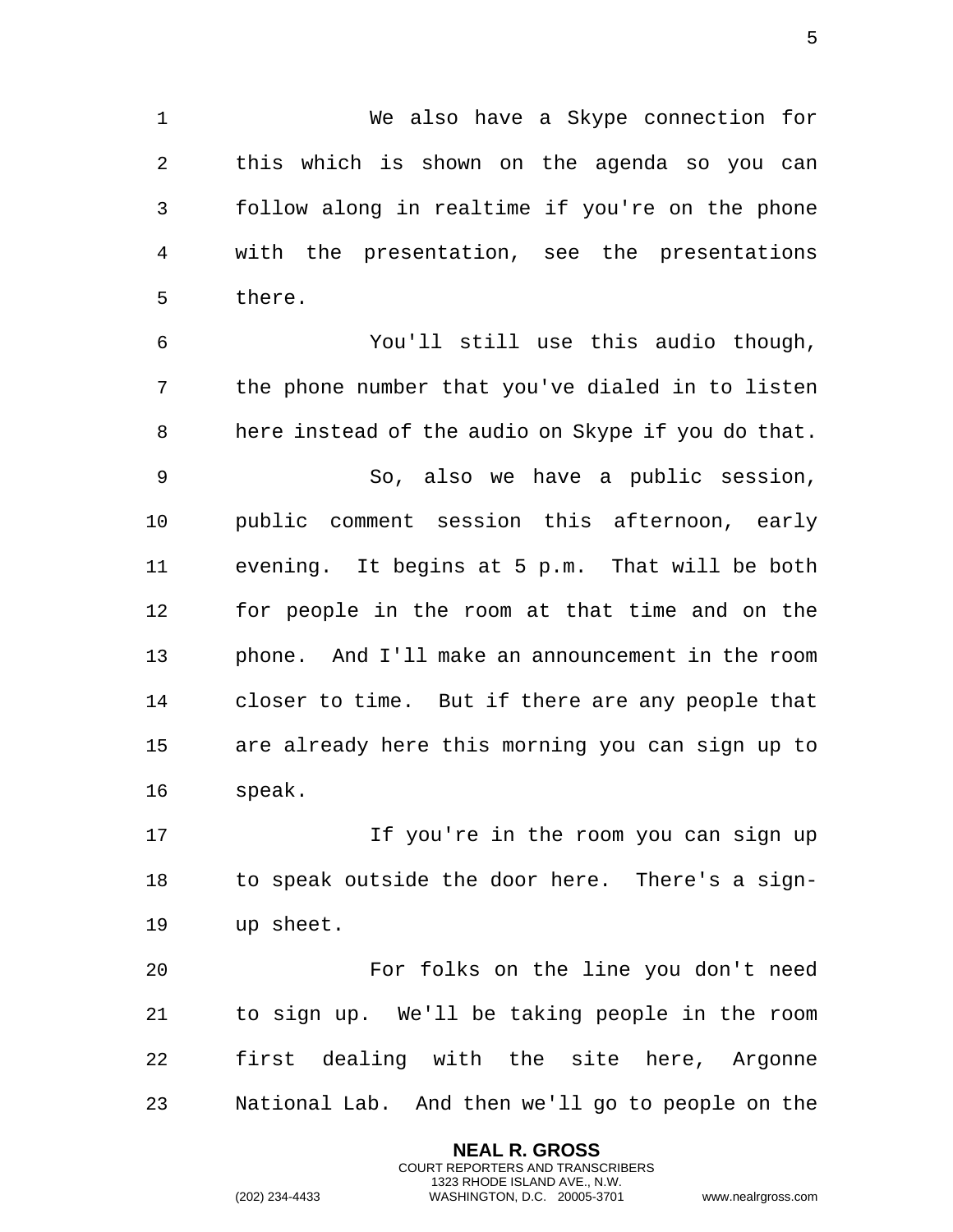1 phone after that.

| 2  | We also have a meeting tomorrow,                  |
|----|---------------------------------------------------|
| 3  | tomorrow morning, and we'll get to that. But the  |
| 4  | public comment session is only this afternoon.    |
| 5  | I'm going to do roll call. And I will             |
| 6  | address -- for the Board Members I will address   |
| 7  | the conflicts of interest where we have them.     |
| 8  | It's easier than doing what the Board Members     |
| 9  | have in there.                                    |
| 10 | But we'll run down<br>roll call                   |
| 11 | alphabetically and I'll touch on conflicts where  |
| 12 | they exist for today's agenda as we go.           |
| 13 | (Roll call.)                                      |
| 14 | MR. KATZ: And that takes care of it.              |
| 15 | We have a quorum so the meeting can proceed. And  |
| 16 | that takes care of the preliminaries. Thank you.  |
|    |                                                   |
| 17 | Oh yes, for people on the telephone               |
| 18 | line please mute your phones except for the Board |
| 19 | Members who will be addressing the rest of the    |
| 20 | Board at times.                                   |
| 21 | If you don't have a mute button press             |
| 22 | * and then 6 to mute your phone. You also press   |

**NEAL R. GROSS** COURT REPORTERS AND TRANSCRIBERS 1323 RHODE ISLAND AVE., N.W.

(202) 234-4433 WASHINGTON, D.C. 20005-3701 www.nealrgross.com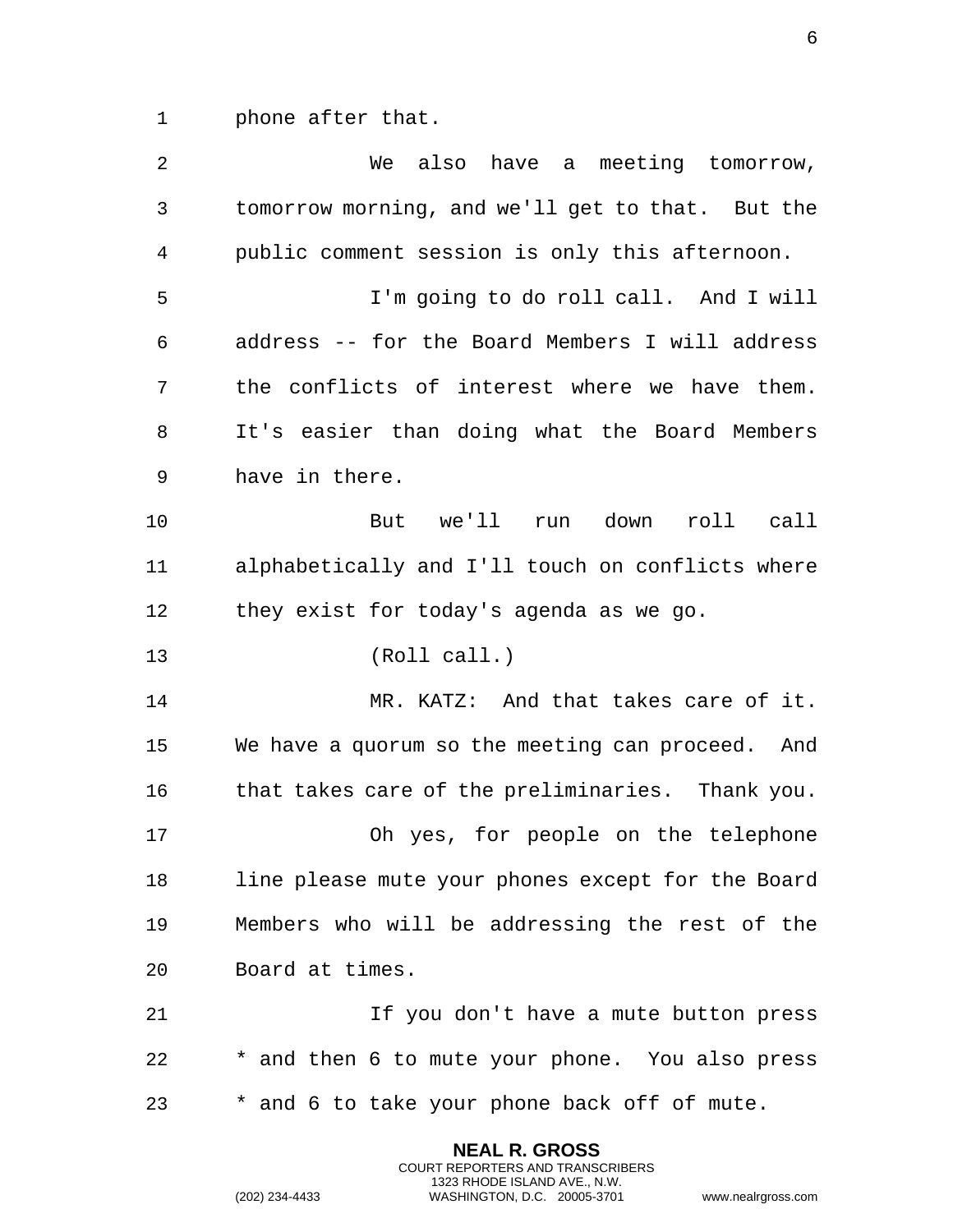<span id="page-6-0"></span> And also please, no one on the phone put the call on hold, but hang up and dial back in if you have to leave the call for a piece. Putting it on hold will cause audio problems for everyone else attending. Thank you. CHAIRMAN MELIUS: Okay. Thank you, Ted, and we'll get started with our NIOSH update. Stu Hinnefeld. **NIOSH PROGRAM UPDATE** MR. HINNEFELD: Thank you, Dr. Melius. There's a certain sameness to my presentation so I guess we'll -- but we'll go ahead and go through it. Sometimes things do change. I thought about news items for this meeting and I didn't really come up with any breaking news. There may be some curiosity about the budget. I know I'm curious about the budget. There is no definitive word about what we will face either for the remainder of this

year after April or next year.

Right now the government is funded on

**NEAL R. GROSS** COURT REPORTERS AND TRANSCRIBERS 1323 RHODE ISLAND AVE., N.W.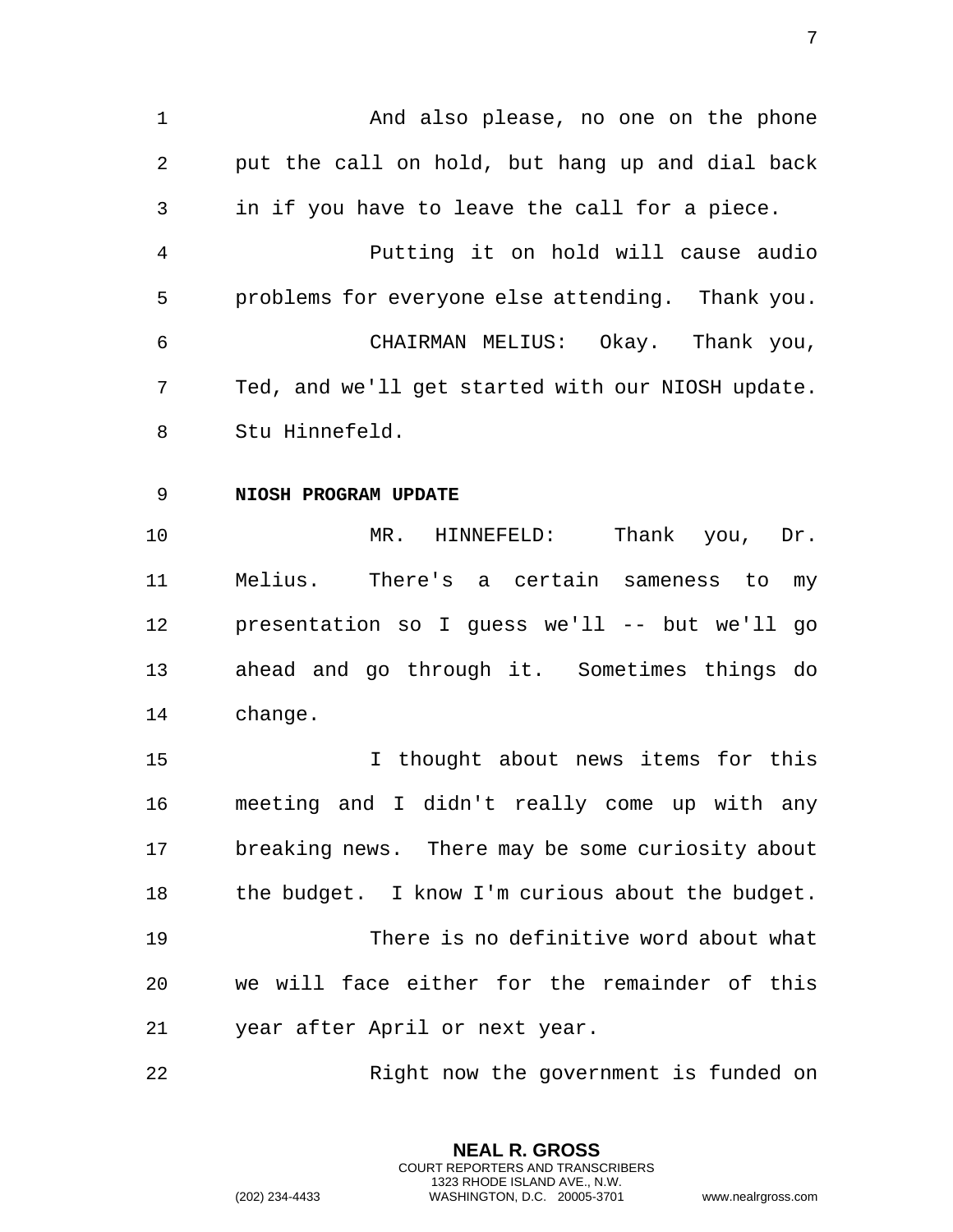a continuing resolution that goes through about April 28, roughly the end of April.

 And then some sort of funding mechanism has to be put in place for the remainder of this year. And of course next year's budget has to be enacted.

 So, there's very little information at any level of CDC or very little specificity in the President's budget for HHS, although the President's budget is rarely enacted as proposed. So it's just a big question mark. We'll know more when we know more.

 For outreach activities we did participate and are about to participate in a handful of outreach activities here in the near future.

 Just last week we attended with the other members of the Joint Outreach Task Group which are DOE, DOL and the Ombudsman for DOL we attended a meeting in Los Angeles for the rollout of the latest addition to the Area IV Santa Susana SEC.

They had two meetings, one in Simi

**NEAL R. GROSS** COURT REPORTERS AND TRANSCRIBERS 1323 RHODE ISLAND AVE., N.W.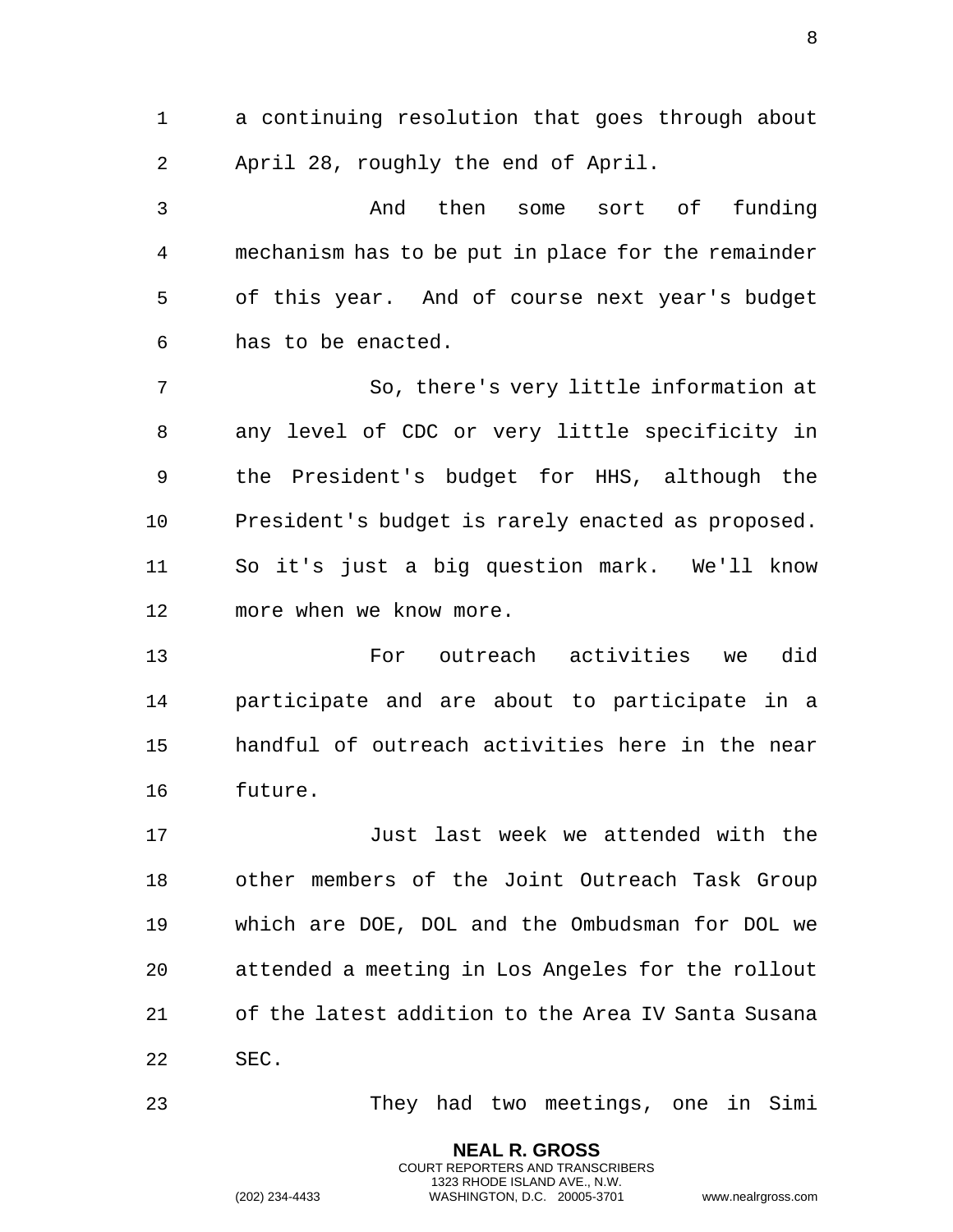Valley and one for some reason in San Bernardino. Simi Valley was reasonably attended. There weren't many attendees in San Bernardino. In April the Office of the Ombudsman is sponsoring an outreach meeting in Albany, Oregon. There is an AWE there called Wah Chang that is on our list. 8 And we have actually -- we got a call from a claimant in that area wanting us to go. So, while we don't necessarily attend all of the Ombudsman's meetings we are going to attend this one. And also in April there is a Joint

 Outreach Task Group meeting in Richland in association with the Advisory Board on Toxic Substances meeting which I often call the Part E Board. And we expect we'll attend that as well. We'll have somebody there at least -- maybe attend part of that Part E Board meeting because as of yet none of us have seen any part of that Board meeting.

 So, getting into the statistics on claims. It's largely the same picture as we've

> **NEAL R. GROSS** COURT REPORTERS AND TRANSCRIBERS 1323 RHODE ISLAND AVE., N.W.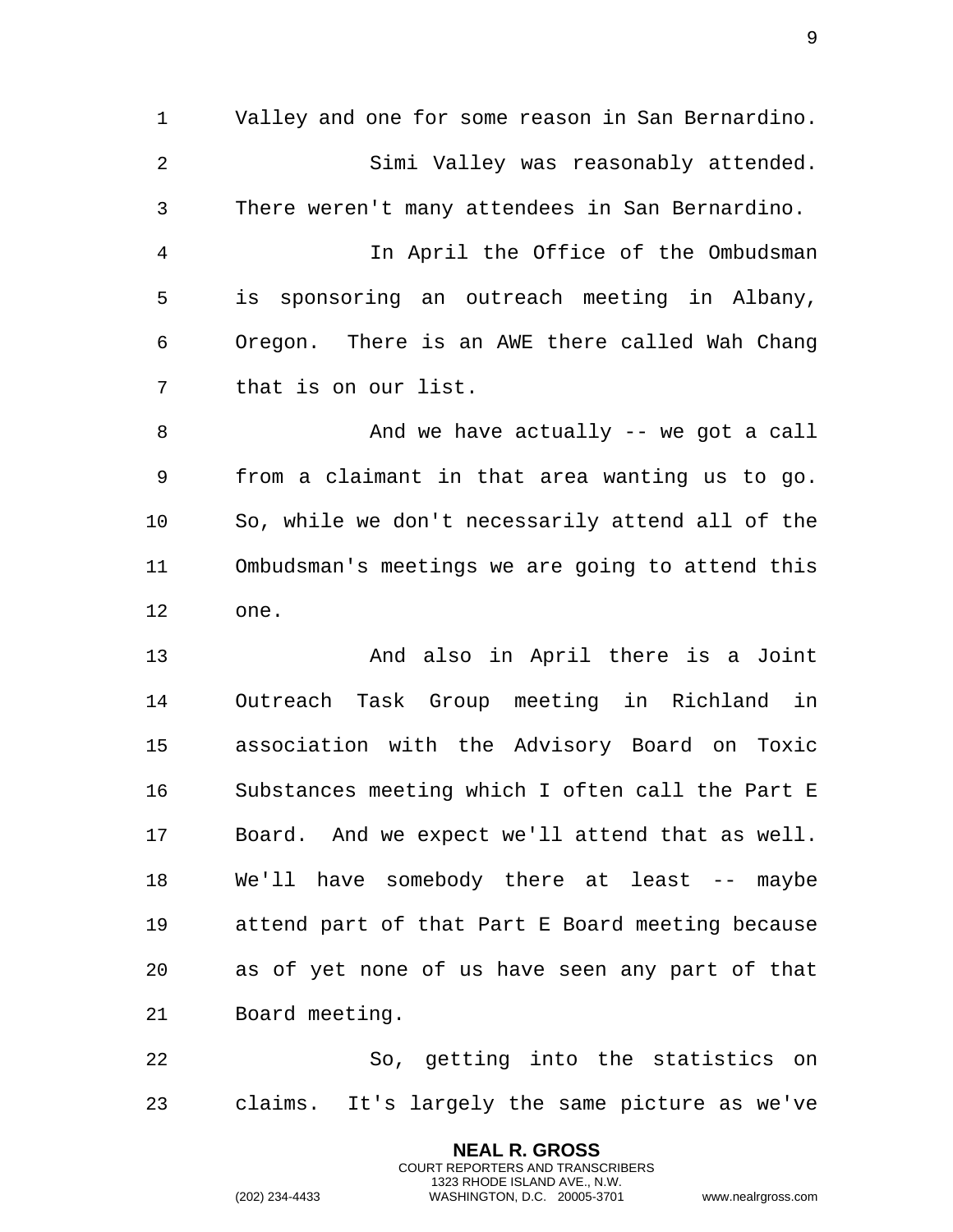had in the past. The numbers just keep going up by about 200 a month roughly from DOL. A little less than that really in terms of new claims, maybe about 180 a month, but pretty close to 200. And that's been going on that way for several years. So every 4 months there's about 800 more claims. Of the claims submitted -- most of the claims submitted, DOL of course went back with dose reconstruction and some were pulled for various reasons on the way. Of the cases with us these are fairly typical numbers. These numbers are as of the end of February. So these numbers fluctuate every day. Some 300 in DR process. Almost 300. That's actually a little high, almost 300 in the hands of claimants. There's a draft DR in the hands of claimants. And then some 800 being in development. Compensation rate is about the same, about 28 percent. It's been that way for quite

> **NEAL R. GROSS** COURT REPORTERS AND TRANSCRIBERS 1323 RHODE ISLAND AVE., N.W.

(202) 234-4433 WASHINGTON, D.C. 20005-3701 www.nealrgross.com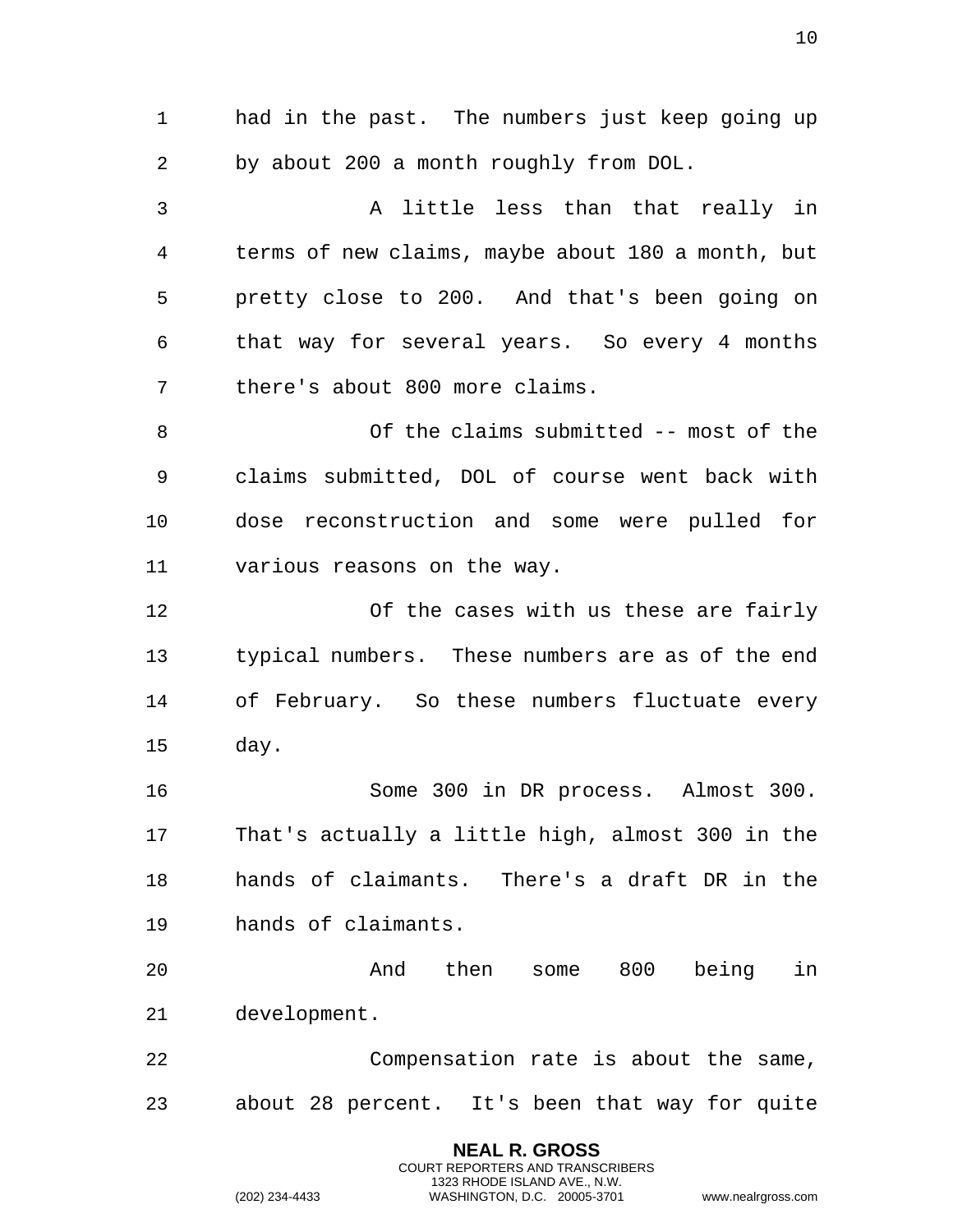a while now.

 And the DOE records responses are very prompt. I think last meeting there was a little more -- I think there were more outstanding more than 60 days than 5. So there was one particular site I remember last time that had had some personnel changes and was struggling to return some things. But now things are being returned pretty promptly and very few of them going along. 11 11 I've probably mentioned in the past that this is in part due to the secure electronic records transfer process that DOE built and that we share with them and they share with DOL as well that allows for timely sharing of electronic files as opposed to paper, and also provides a tracking mechanism for tracking requests and responses. Our summary of the first 20,000 claims is listed here broken down by where they're at. Most of the claims of the first 20,000 that are with NIOSH have been administratively closed meaning either the claimant opted out of

> **NEAL R. GROSS** COURT REPORTERS AND TRANSCRIBERS 1323 RHODE ISLAND AVE., N.W.

(202) 234-4433 WASHINGTON, D.C. 20005-3701 www.nealrgross.com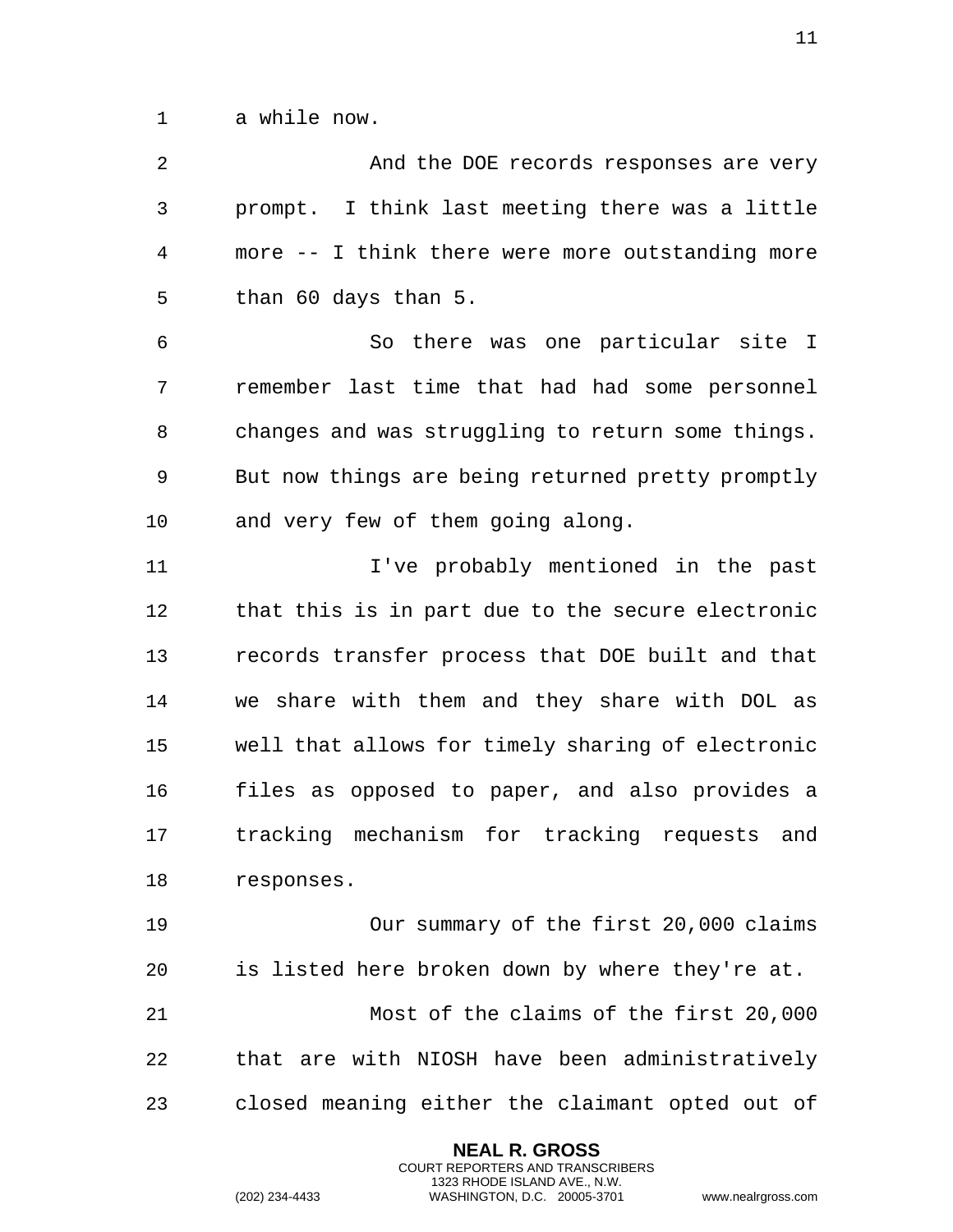the process before going through the -- and didn't return the OCAS-1 form, or in some cases the claimant died before the OCAS-1 could be -- before the claim could be completely administered.

 And then of the 37 claims that are with us out of the first 20,000 those are all returns that have been returned within the past several months.

 So, I went by it pretty quickly. Any questions or anything for this?

 CHAIRMAN MELIUS: Any questions for Stu? I guess not. Okay, thanks Stu.

 Next we'll have an update from Department of Labor.

## <span id="page-11-0"></span>**DOL PROGRAM UPDATE**

 MR. CRAWFORD: Good morning, this is Frank Crawford from the Department of Labor. Stu has kindly agreed to advance my slides.

 Here we show this slide as most of the others each time. And we see that Part B compensation now amounts to \$6.2 billion, Part E

> **NEAL R. GROSS** COURT REPORTERS AND TRANSCRIBERS 1323 RHODE ISLAND AVE., N.W.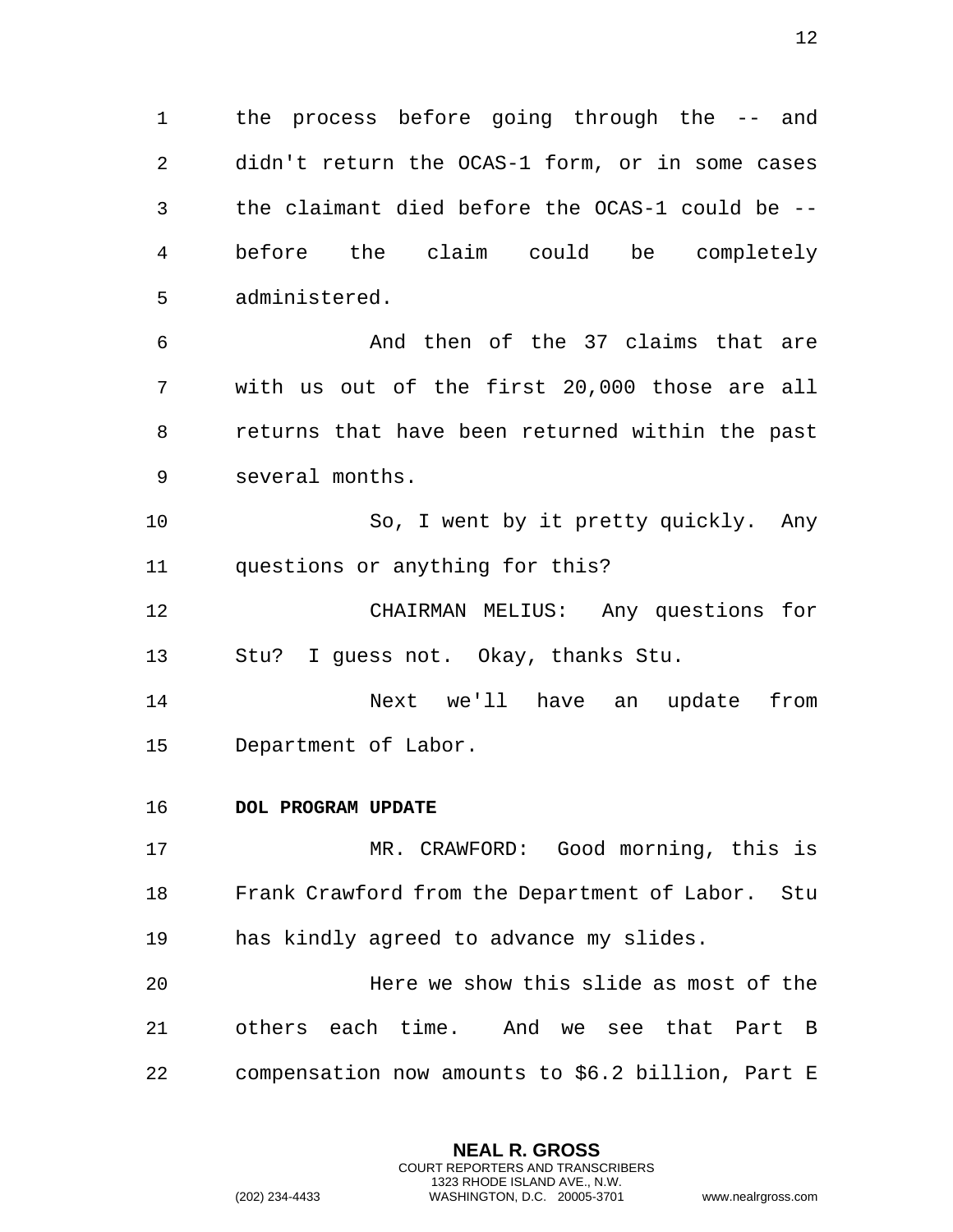\$4 billion. And of course combining numbers, \$10.2 billion. That's compensation paid to date. The total compensation paid also includes medical bills of \$3.3 billion for a total of \$13.5 billion in total compensation. We also see here we have almost 109,000 claimants paid. This exceeds the number of cases of course because there are multiple claimants in many cases. This has not changed substantially in quite some time. These are Part B cases filed. Of interest we see that about 15 percent of cases are SEC cases that are never brought to a dose reconstruction, never sent to NIOSH. There's another 12 percent of total cases that have SEC approval but are sent to NIOSH 18 to qualify for medical benefits. And then NIOSH gets a further 34 percent of the total cases. RECA is a small slice at 9 percent. And we have other cases which as you will see in the subheading there which are substantial at 30

> **NEAL R. GROSS** COURT REPORTERS AND TRANSCRIBERS 1323 RHODE ISLAND AVE., N.W.

(202) 234-4433 WASHINGTON, D.C. 20005-3701 www.nealrgross.com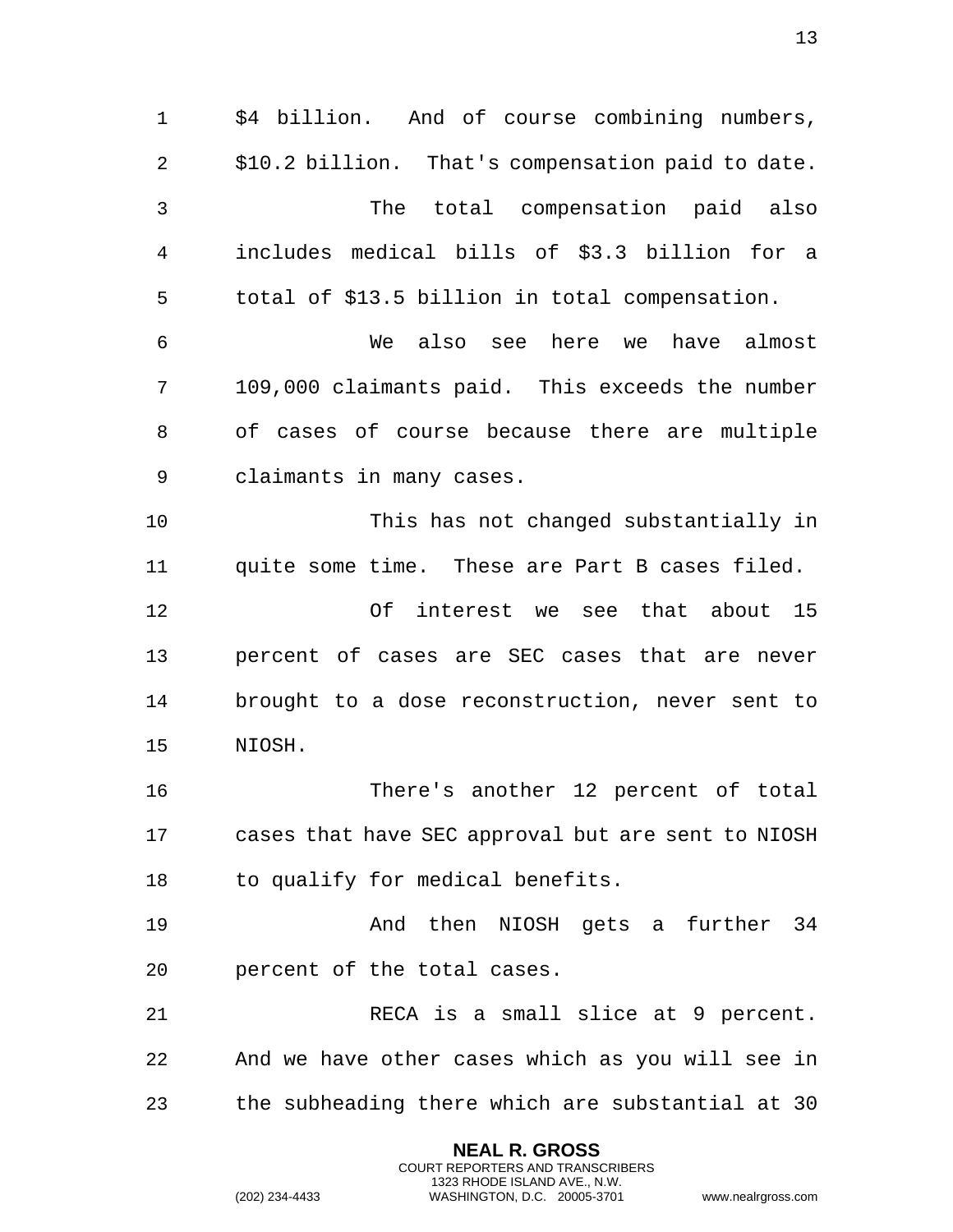percent, but they involve beryllium sensitivity, chronic beryllium disease and chronic silicosis. Here we have all Part B cases with a final decision. Now, this will include SEC cases. And we see that we have 52 percent cases accepted and 48 percent denied. And we have 95,133 cases that have a final decision. Our numbers will probably be slightly different than NIOSH's, but they're in the ball park. We show that we referred 47,546 cases referred to NIOSH for dose reconstruction. Remembering that some cases never go to NIOSH because they're SEC approval only, or they involve beryllium disease, et cetera. But NIOSH currently holds approximately 2,000 cases in various stages of the dose reconstruction process. And NIOSH has returned 39,343 cases with dose reconstructions and a further 6,200 were withdrawn from NIOSH with no dose reconstruction.

> **NEAL R. GROSS** COURT REPORTERS AND TRANSCRIBERS 1323 RHODE ISLAND AVE., N.W.

(202) 234-4433 WASHINGTON, D.C. 20005-3701 www.nealrgross.com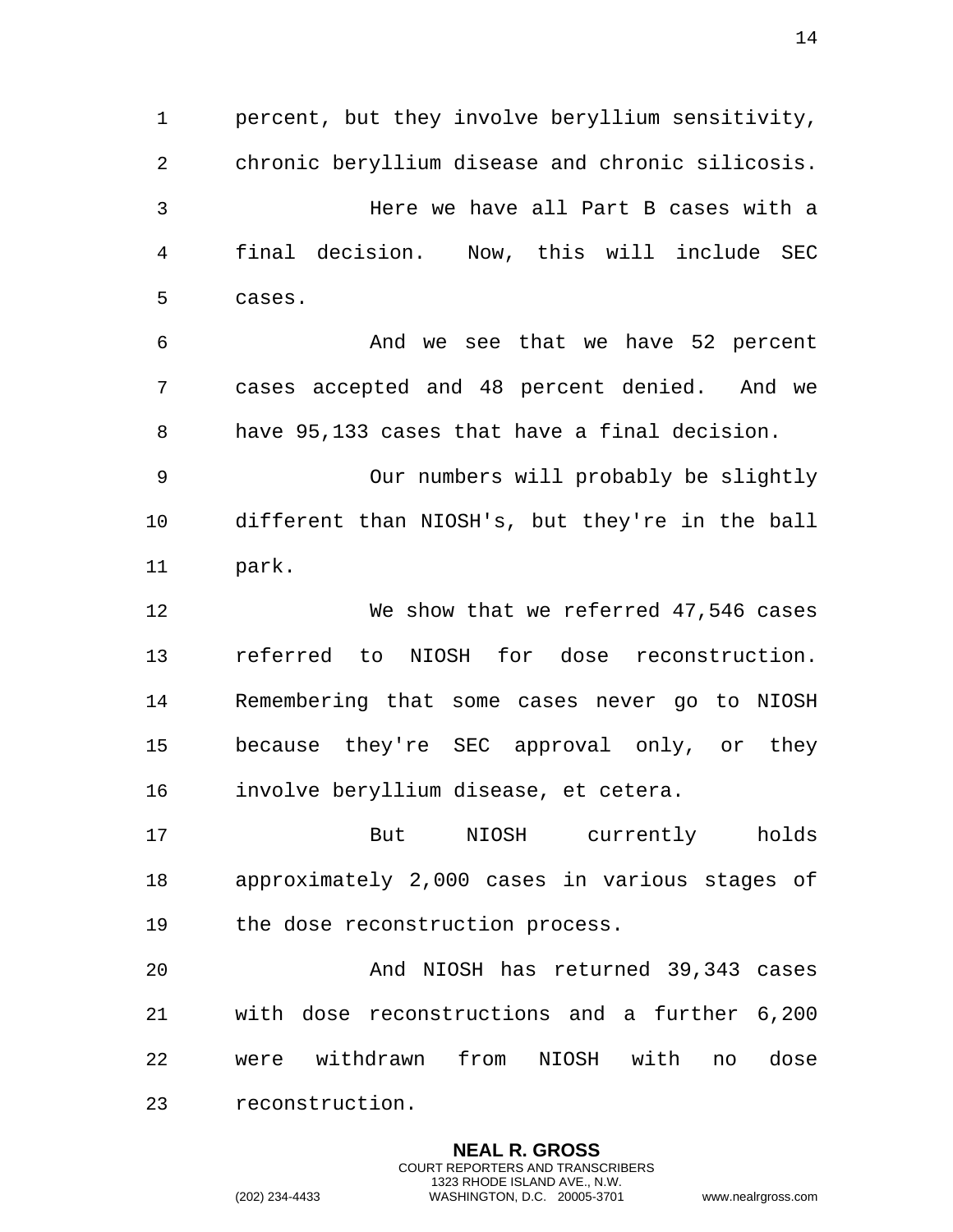Here we have Part B cases with a dose reconstruction and a final decision. In general in other words these do not include SEC cases. There is a small overlap, but not too large. We see here that the final approvals have gone down 52 to 35 percent. In terms of compensation for Part B cases with final decision to accept these are the cancer cases. Based on dose reconstructions 10,095 cases have been accepted and \$1.5 billion in compensation has been paid. For SEC cases we have almost 25,000 cases accepted and \$3.71 billion in compensation. There's only a small overlap as I mentioned between cases that are both approved for SEC status and have a PoC greater than 50 percent with a dose reconstruction. That's 934 cases. All accepted SEC dose reconstruction cases combined amount to 35,916 cases, about \$5.3 billion in compensation. On this chart which also doesn't seem

> **NEAL R. GROSS** COURT REPORTERS AND TRANSCRIBERS 1323 RHODE ISLAND AVE., N.W.

(202) 234-4433 WASHINGTON, D.C. 20005-3701 www.nealrgross.com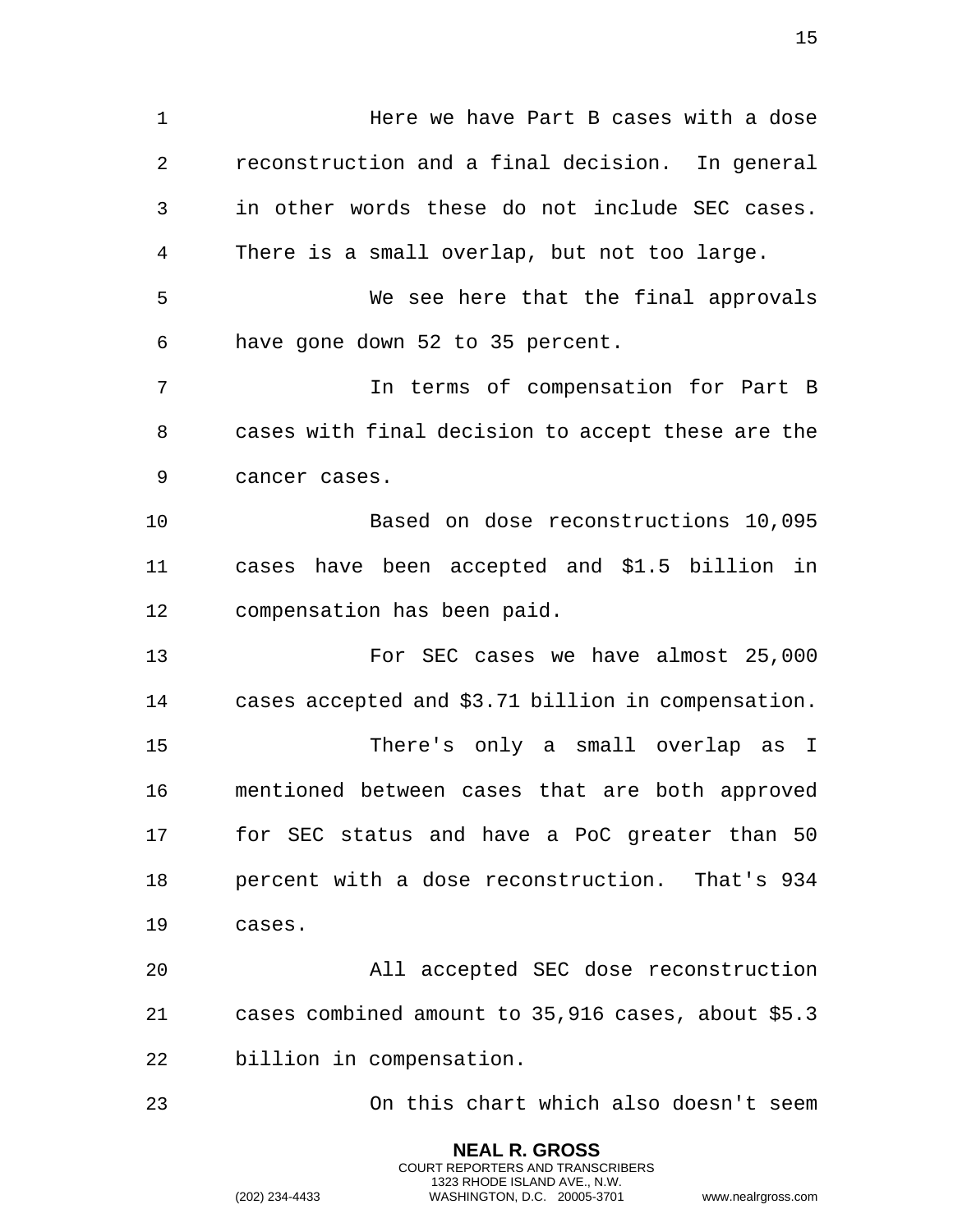1 to change much we have the monthly percentages of new cases, DOE cases versus the AWE. AWE has been fairly steady for quite a while at roughly 10 percent of cases received. Top four work sites for Part B are Hanford, Savannah River, Nevada Test Site, and the Y-12 plant. These were all large sites so that's not too surprising. This slide and the one following it contain some of the sites that -- or perhaps all of the sites that will be discussed at this meeting. Just to go through them relatively -- I think some of the more interesting things are how many cases are generated at these sites and how far we've gone in terms of producing dose reconstruction. Carborundum is first. And we see that there are 316 cases, 565 claimants in that table. And we've had final decisions on 297 and Part B approval on 64. Right next door we have the Savannah River Site which is much larger of course, 17,782

> **NEAL R. GROSS** COURT REPORTERS AND TRANSCRIBERS 1323 RHODE ISLAND AVE., N.W.

(202) 234-4433 WASHINGTON, D.C. 20005-3701 www.nealrgross.com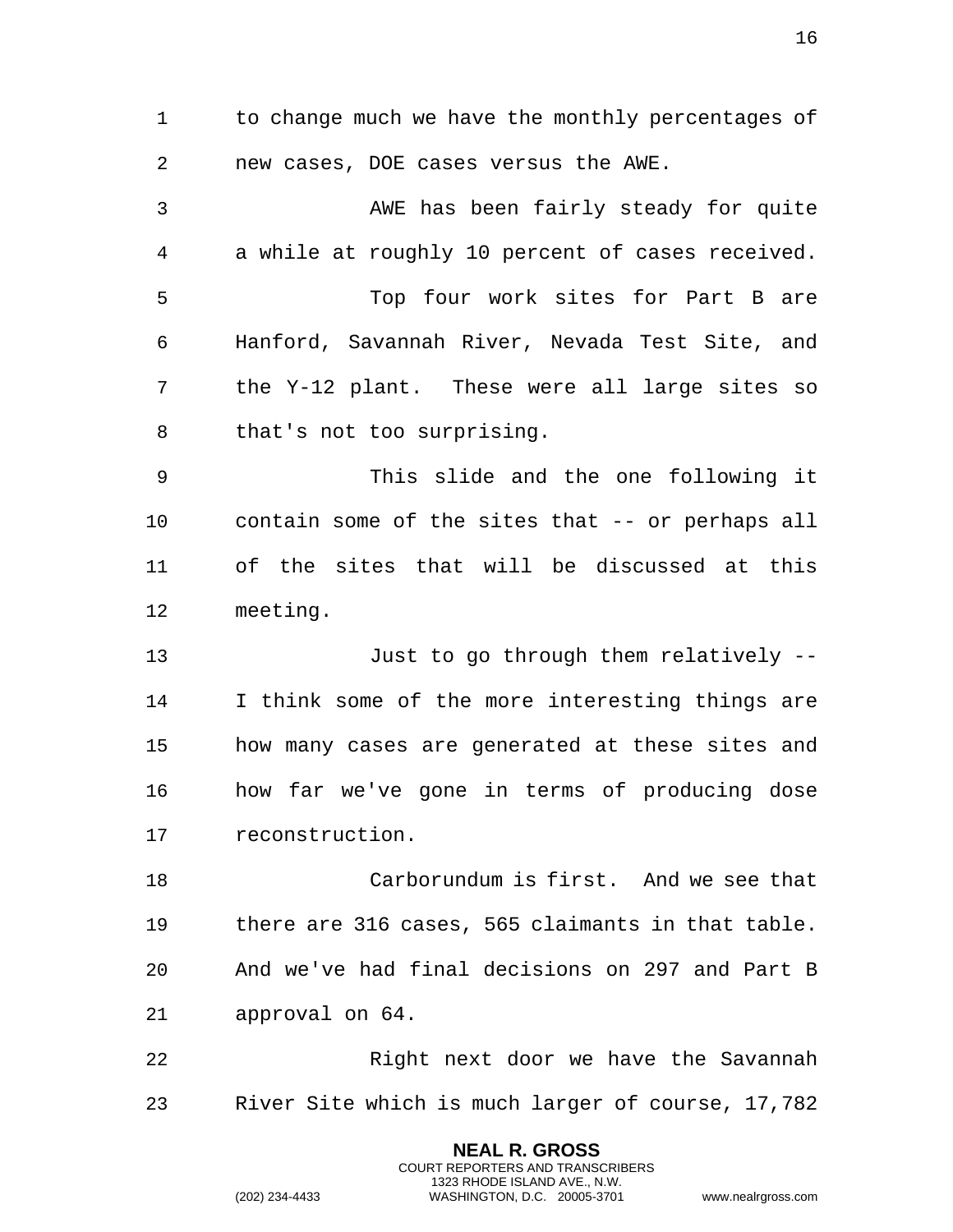**NEAL R. GROSS** cases with 3,279 Part B approvals. Another 3,559 Part E approvals. I don't think we're showing SEC approvals on this slide. That's at Los Alamos with 9,500 cases. And 2,339 approvals which is quite high compared to Savannah River. Idaho National Laboratory with 5,758 cases, 827 approvals. Rocky Flats plant, 8,117 cases with 1,927 approvals so far. General Steel with 778 cases and 172 approvals so far. Argonne Labs East, 1,172 cases, 220 - - 12 approvals. And last, Kansas City Plant, 2,769 cases, 283 approvals so far. In terms of outreach events, town hall meetings and traveling resource centers. We'll see what we've done since the beginning of the fiscal year October 1. This is standard information also. The members of the Joint Outreach Task Group. I

> COURT REPORTERS AND TRANSCRIBERS 1323 RHODE ISLAND AVE., N.W.

(202) 234-4433 WASHINGTON, D.C. 20005-3701 www.nealrgross.com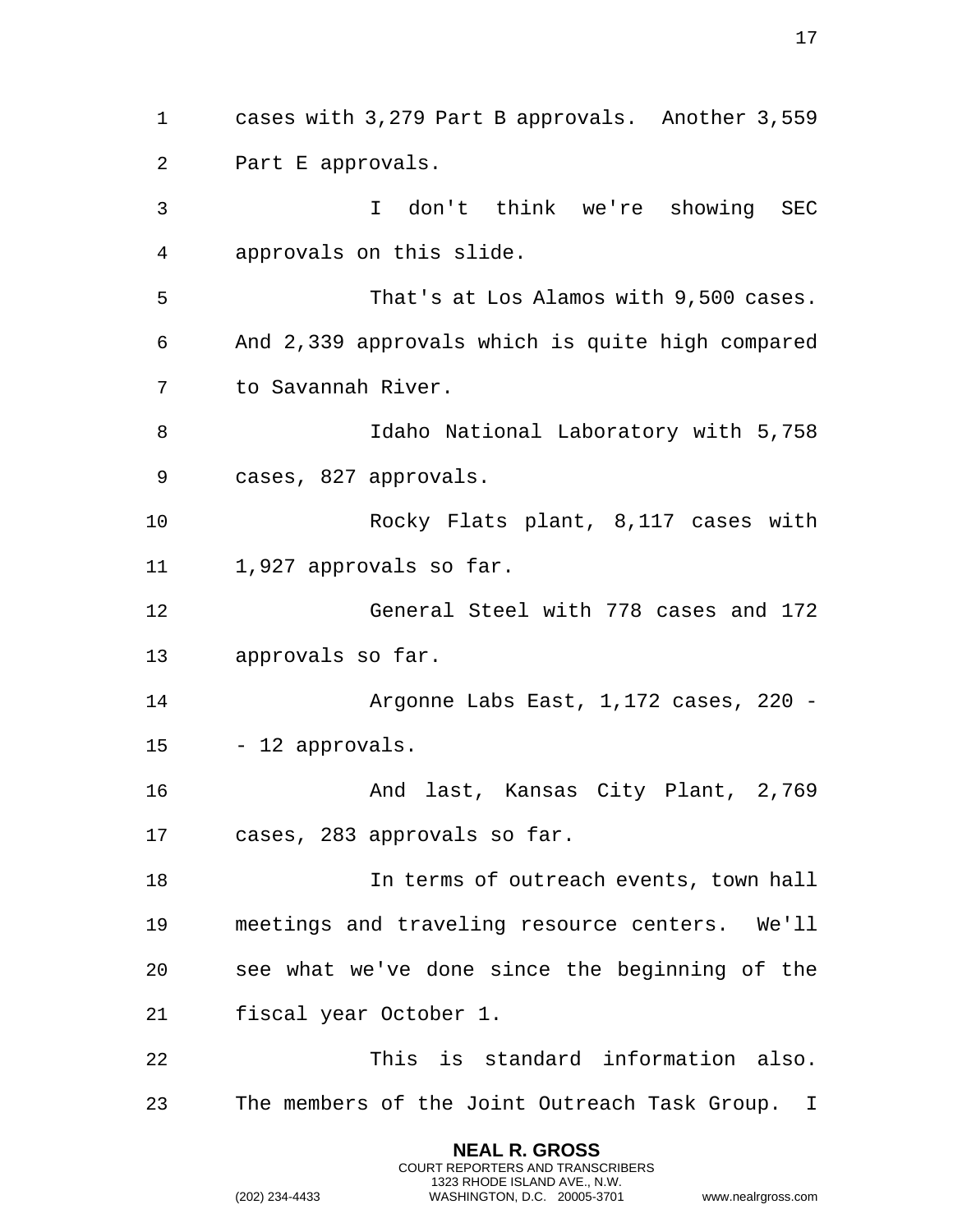won't go through each individual member.

 Now in meetings held since the beginning of the fiscal year, October 1, 2016 that is, we see that Huntington, West Virginia with 35 people in attendance. Then a conference call for medical provider questions we had 26 participants. That was in early February. And then the next day 24 participants for the same call. And our future event is now a past event. That seems to happen. We had a meeting this month, March 15- 16 for Simi Valley and San Bernardino, California. 16 And we have one upcoming in Pasco, Washington on April 20. Budgets have been a little tight so I think we've been a little slow getting started with the meetings, the remote meetings. But I believe there will be more scheduled. 22 The rest of the slides are boilerplate, that is they're presented exactly

> **NEAL R. GROSS** COURT REPORTERS AND TRANSCRIBERS 1323 RHODE ISLAND AVE., N.W.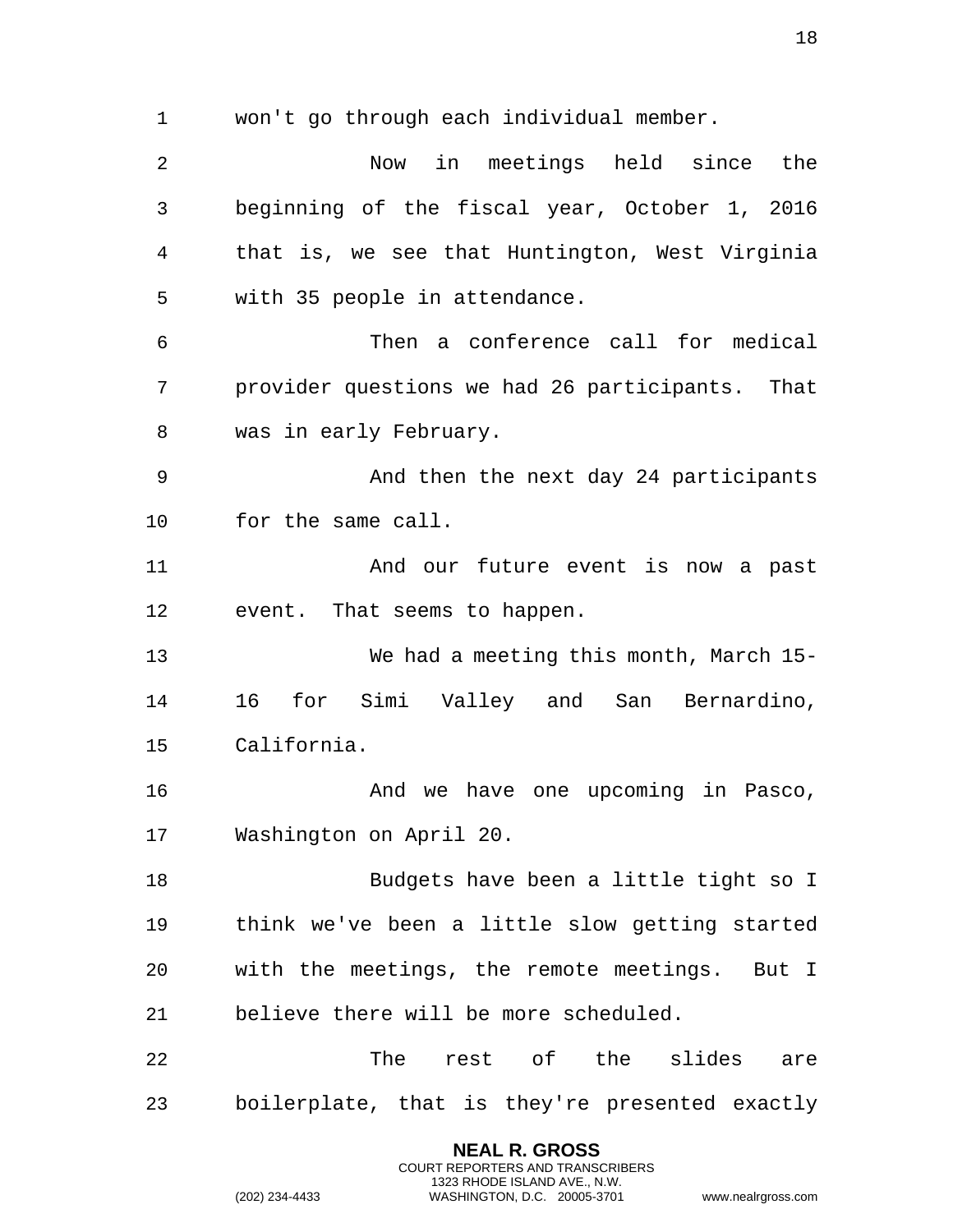the same way at each meeting so I don't think we need to go through them.

 They detail the definitions and compensation arrangements for Part B and Part E. Any questions?

 CHAIRMAN MELIUS: Any questions for Frank? Okay, thank you, Frank. Appreciate it.

 And next we'll hear from the Department of Energy. Pat Worthington, ably assisted by Greg Lewis.

<span id="page-18-0"></span>**DOE PROGRAM UPDATE**

 DR. WORTHINGTON: Thank you. Good morning. It's always a pleasure to come and address the Board.

 Greg Lewis is the face of this program and he certainly looks upward, across, and down to make things happen. So occasionally I like to come and brief the Board and provide some additional support to Greg.

 Today I think my colleague from NIOSH has already said it, that it's pretty much a lot of sameness associated with the presentation.

> **NEAL R. GROSS** COURT REPORTERS AND TRANSCRIBERS 1323 RHODE ISLAND AVE., N.W.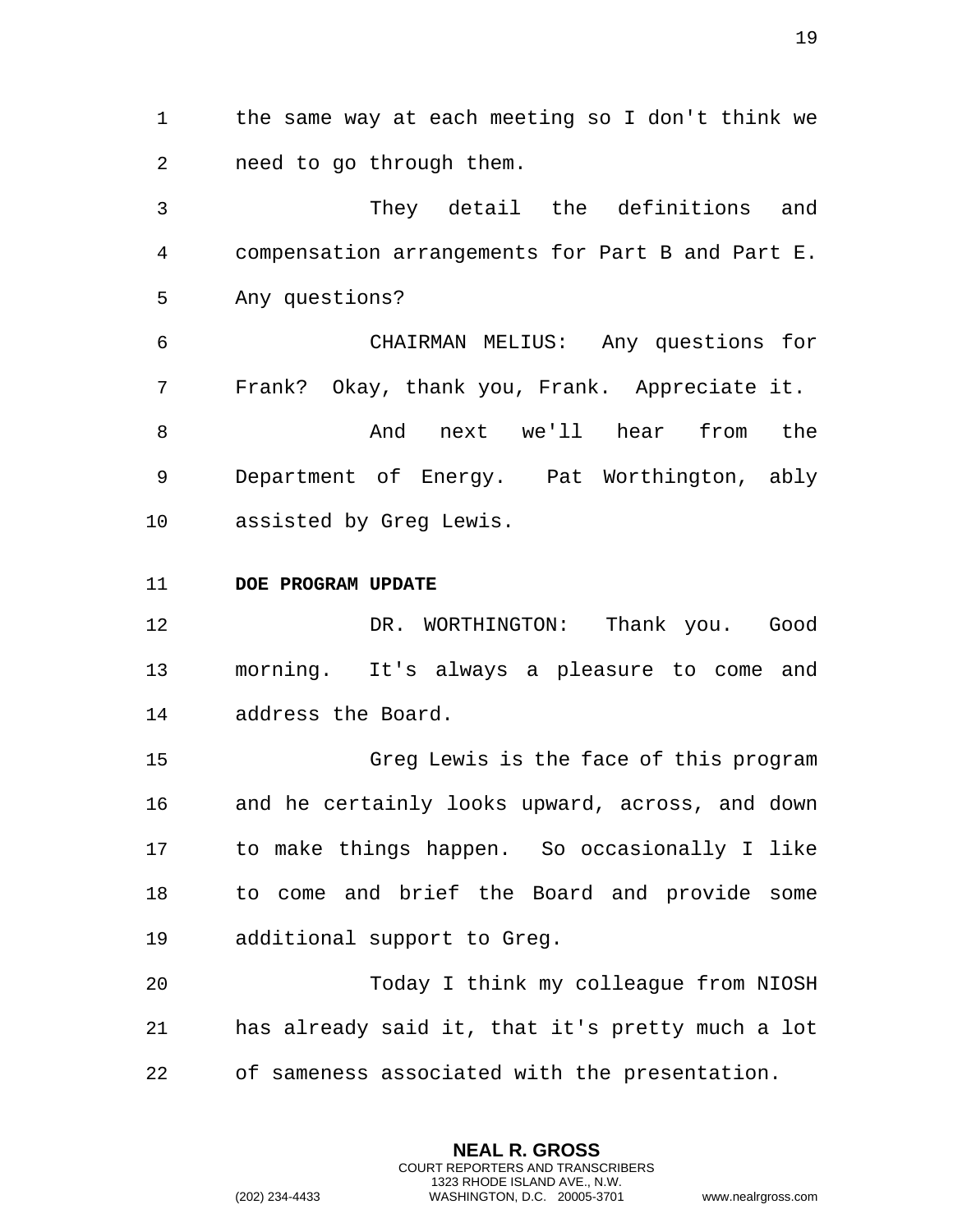But also that we're all in the same boat in terms of continuing resolution. But our commitment to the program and giving it high priority with the funds that we have available to us is important. And I wanted to certainly express that.

7 A little bit about what we're doing. It hasn't changed. I think that certainly NIOSH and Department of Labor have some very important roles, and it's our responsibility as Department of Energy to make sure that we're making their 12 jobs easier, providing them with the information that they need so that the claimants' concerns can be addressed.

 DOE's responsibility is kind of bent in several ways. We've heard from NIOSH, we were very pleased to hear that NIOSH and DOL are working with us on the secured electronic records transfer.

 At one point we had some issues with breaches and just a failure to get information on time to the right organizations. And so this secured electronic records transfer has certainly

> **NEAL R. GROSS** COURT REPORTERS AND TRANSCRIBERS 1323 RHODE ISLAND AVE., N.W.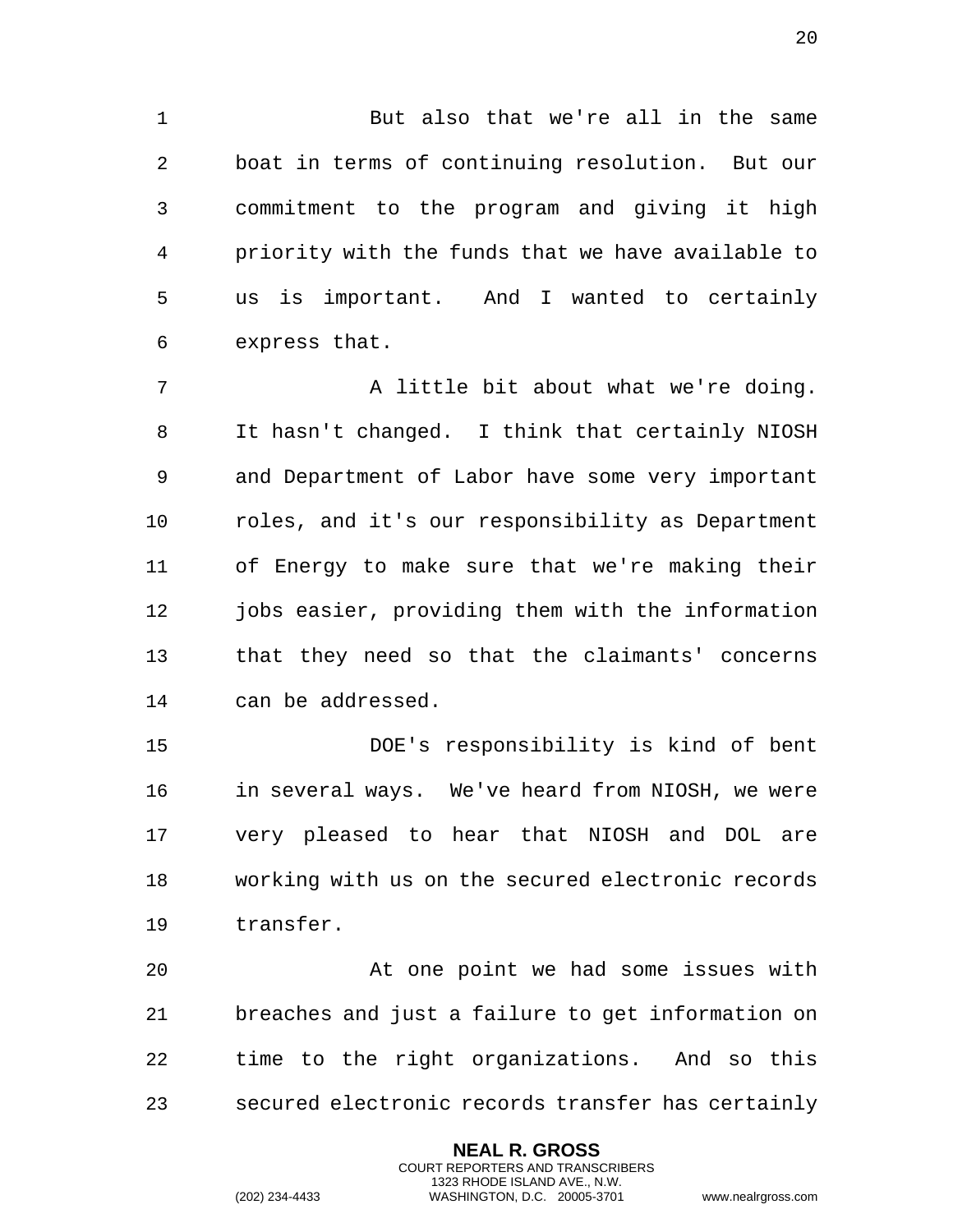made the difference in a lot of ways and we're glad that it's working.

 Greg is looking at some additional refinements that would reduce the cost associated with it now. So again, I think that's working well.

 So, employment verification, exposure records, very important to the workers that that information is made available to DOL and NIOSH with large-scale research activities.

 And we continue to look at the best way to describe the covered facility designation.

 Individual records. The individual records, the trends in terms of numbers, we haven't seen a dramatic trailing off even though we've been in this business for some time.

 So the employment verification is around 7,000 a year. Dose records, 4,000. And then for DARs sort of around 7,000 as well.

 A little bit about the individual records and kind of the challenge that we have. We like to view ourselves as a learning organization and that we're learning from the

> **NEAL R. GROSS** COURT REPORTERS AND TRANSCRIBERS 1323 RHODE ISLAND AVE., N.W.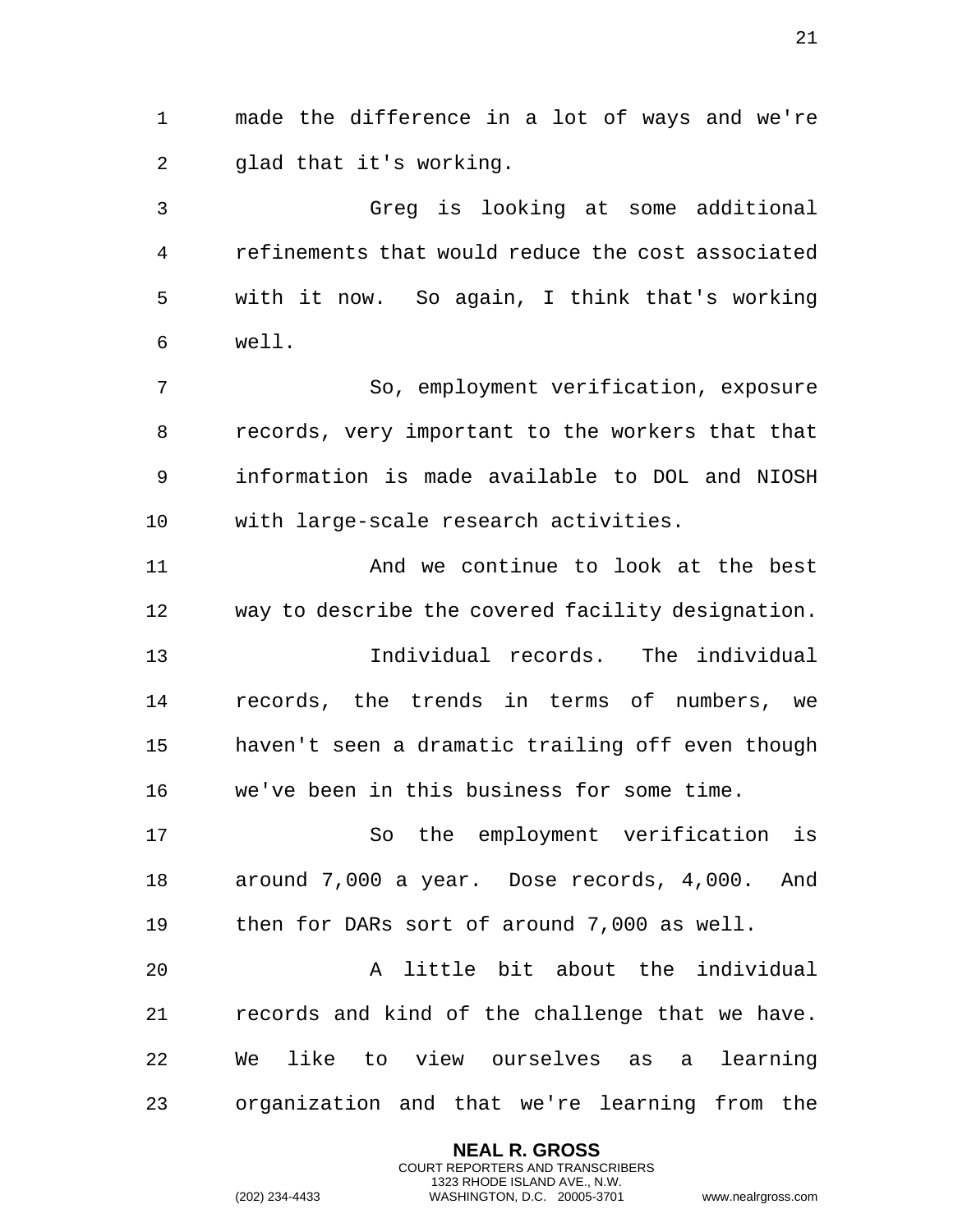many things that we work with over the years in this program.

 It is very complicated on the individual records because we have different systems from a long time ago working with systems that exist today in order to make information available.

 But we've been creative in a number of ways and I think that we'll continue to look for ways to improve.

 This idea that we go to a site, we ask the sites to provide information, but depending upon how they're structured it may be complicated and convoluted for them to do that because they have to go to different organizations, they're reorganizing, restructuring, have different contractors.

 But I think again we're getting better with that.

 Also we are better I think engaging all of the Department of Energy in our efforts. We certainly work with security, we work with headquarters, we work with site organizations.

> **NEAL R. GROSS** COURT REPORTERS AND TRANSCRIBERS 1323 RHODE ISLAND AVE., N.W.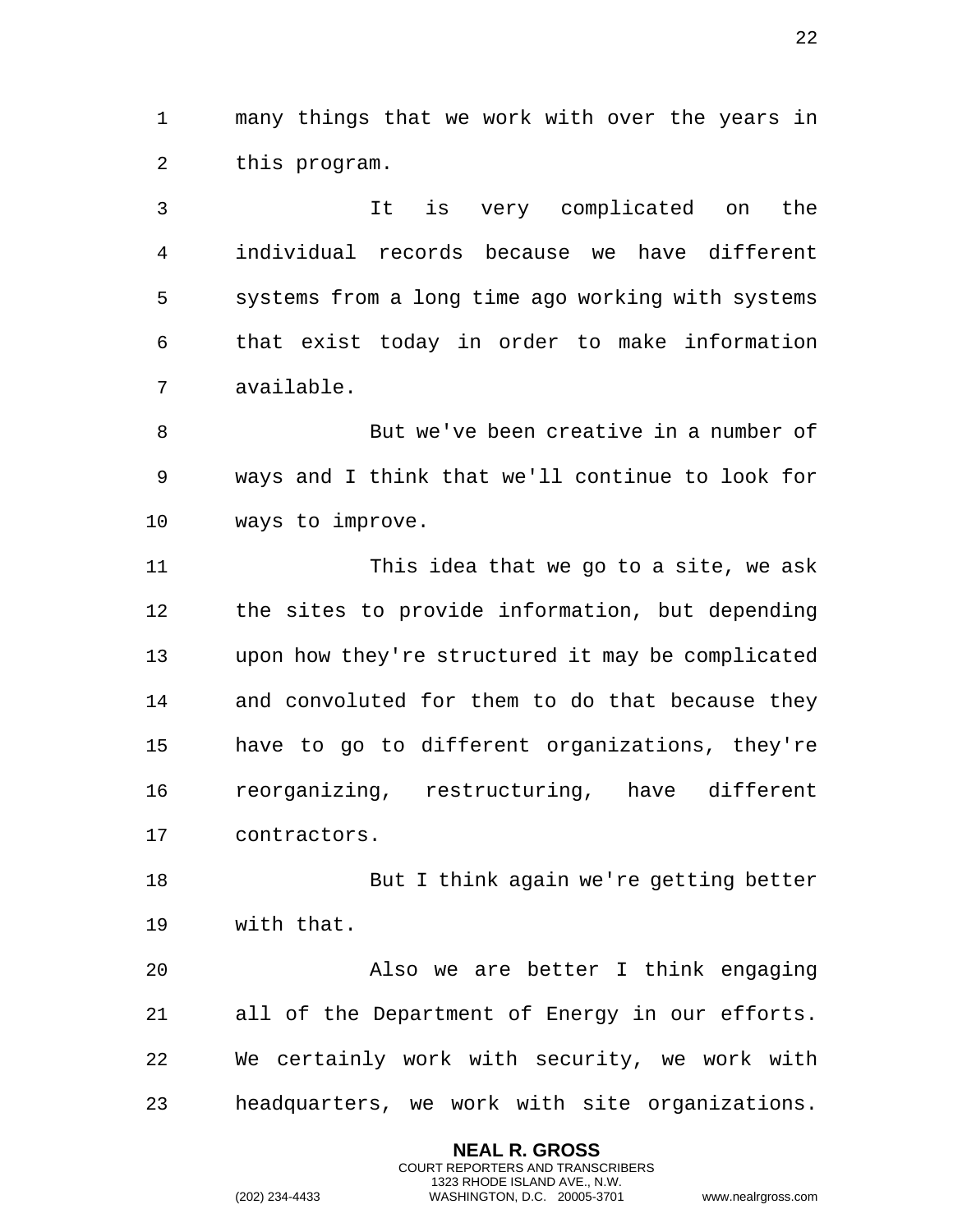And they're making rosters available, other kinds of things.

 And so I think that they are becoming more supportive of these efforts. And so when we go to them for records and other things I think we're getting more support for them. And also occasionally we're hearing from them that they're looking for ways to improve on their process. Volume of records, just to give you an idea what we're doing with what we've been asked to do. In FY '16 we had over 18,000 records from 25 different DOE sites. DOE sites are sort of defined in different ways. You may look at one geographical location, it may be one site. You may look at a small site somewhere else and it may be divided into very distinct contracts. 19 And so you have to deal with those organizations as individuals. A little bit about sort of the size of the package, when we're done what does it look like and what do we typically see.

> **NEAL R. GROSS** COURT REPORTERS AND TRANSCRIBERS 1323 RHODE ISLAND AVE., N.W.

(202) 234-4433 WASHINGTON, D.C. 20005-3701 www.nealrgross.com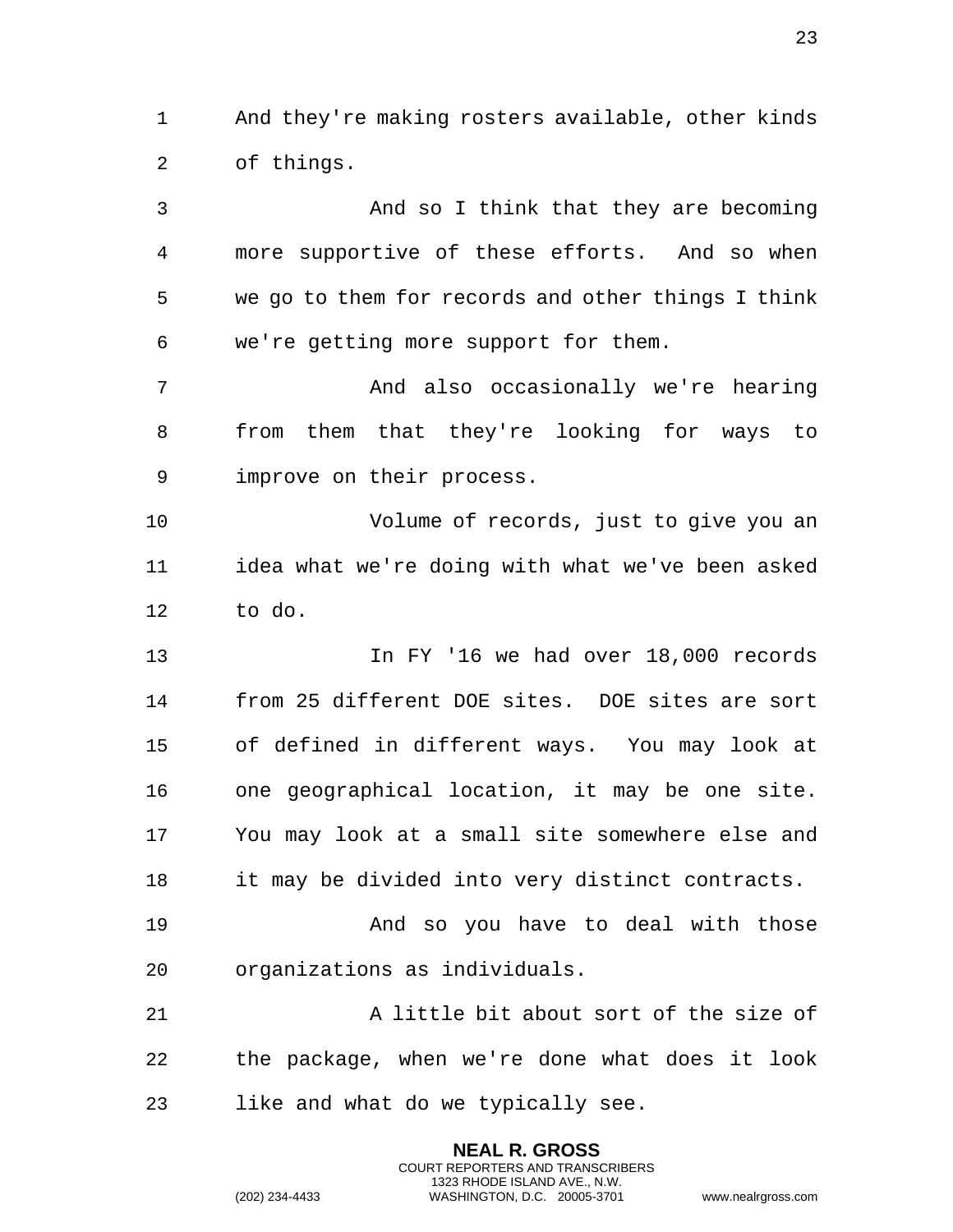Employment verification, about 14 pages. NIOSH requests, 50 pages. DARs, 150. So reports could look like two or three hundred, or 100 to 200 pages. But the idea is what are they requesting, and for DOE to do the best job that we can in terms of making that information available.

 We heard about our goal in working with DOL and NIOSH in terms of delivering records, our response time.

 That's a very important thing for us to meet the response time, to get things to them within the 60-day period so things can continue to move on.

 But sometimes it's really not a bad thing if we have some that don't make it in the 60-day period. It means that we don't give up. We continue to look for records and to look for innovative ways of finding the information.

 So we will continue to be committed to getting things back within 60 days. But if there's a need to look longer and harder we'll do that.

> **NEAL R. GROSS** COURT REPORTERS AND TRANSCRIBERS 1323 RHODE ISLAND AVE., N.W.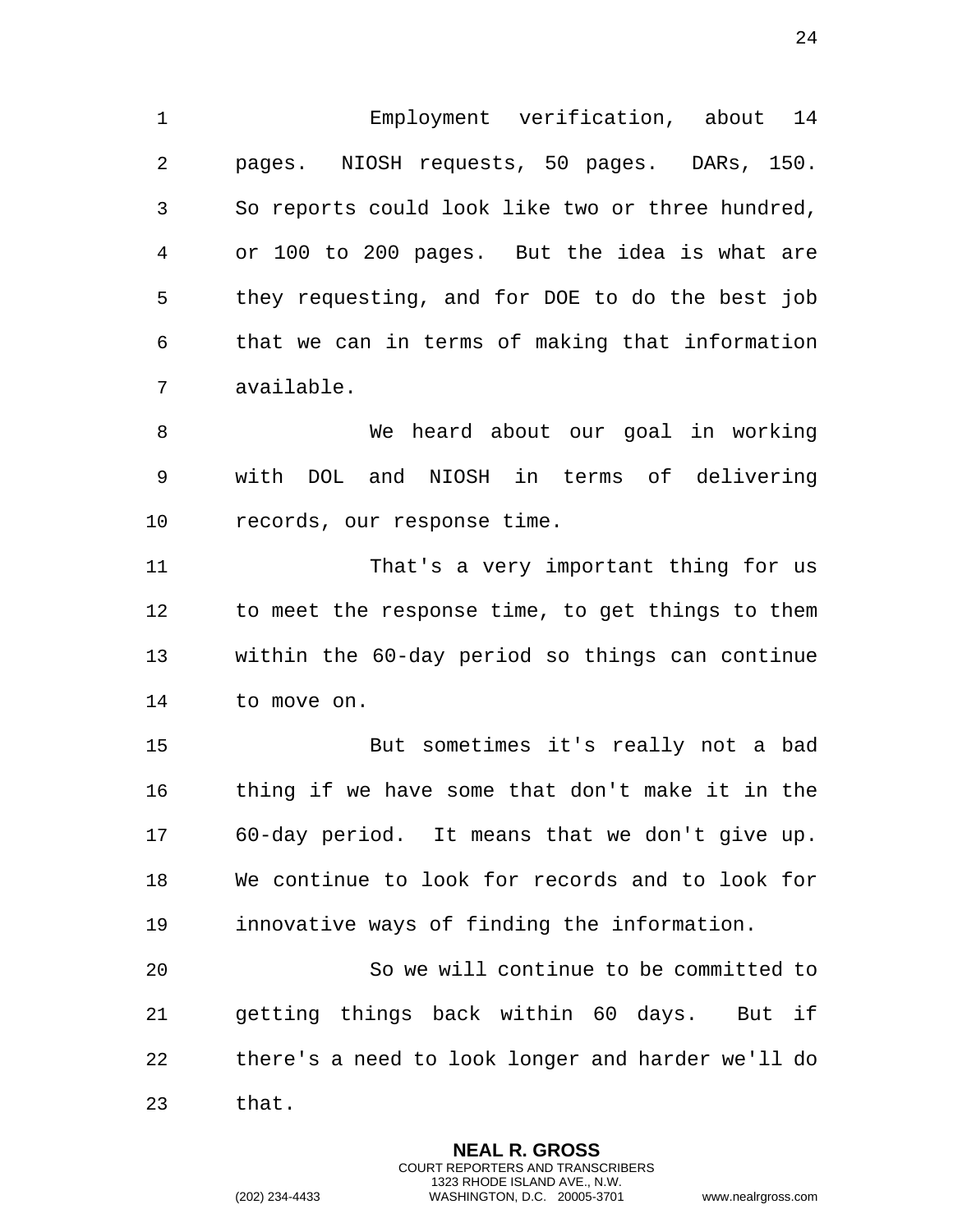**NEAL R. GROSS** We heard from NIOSH some concerns about contracting and changes of contracts at DOE that delay things. It's a different sort of world that we're living in in terms of contracting, but we're working with the sites. We're trying to anticipate when those changes are about to happen and to find ways so there's a smooth transition and we don't have to add delays for the workers. K-25, 6 late out of over 2,000. We wanted to be perfect but it certainly was good. Richland, 6 late out of almost 1,600 again. Savannah River, we're very happy to say that 1,316 on time. So we'll continue to work with these and to do a better job. Large-scale research projects are driven by DOL and NIOSH. As Department of Energy we don't want to define that for them. We want to review it and work with them to make sure that we can accommodate that. And we say large-scale, we probably say large-scale in some cases. Extensive time

> COURT REPORTERS AND TRANSCRIBERS 1323 RHODE ISLAND AVE., N.W.

(202) 234-4433 WASHINGTON, D.C. 20005-3701 www.nealrgross.com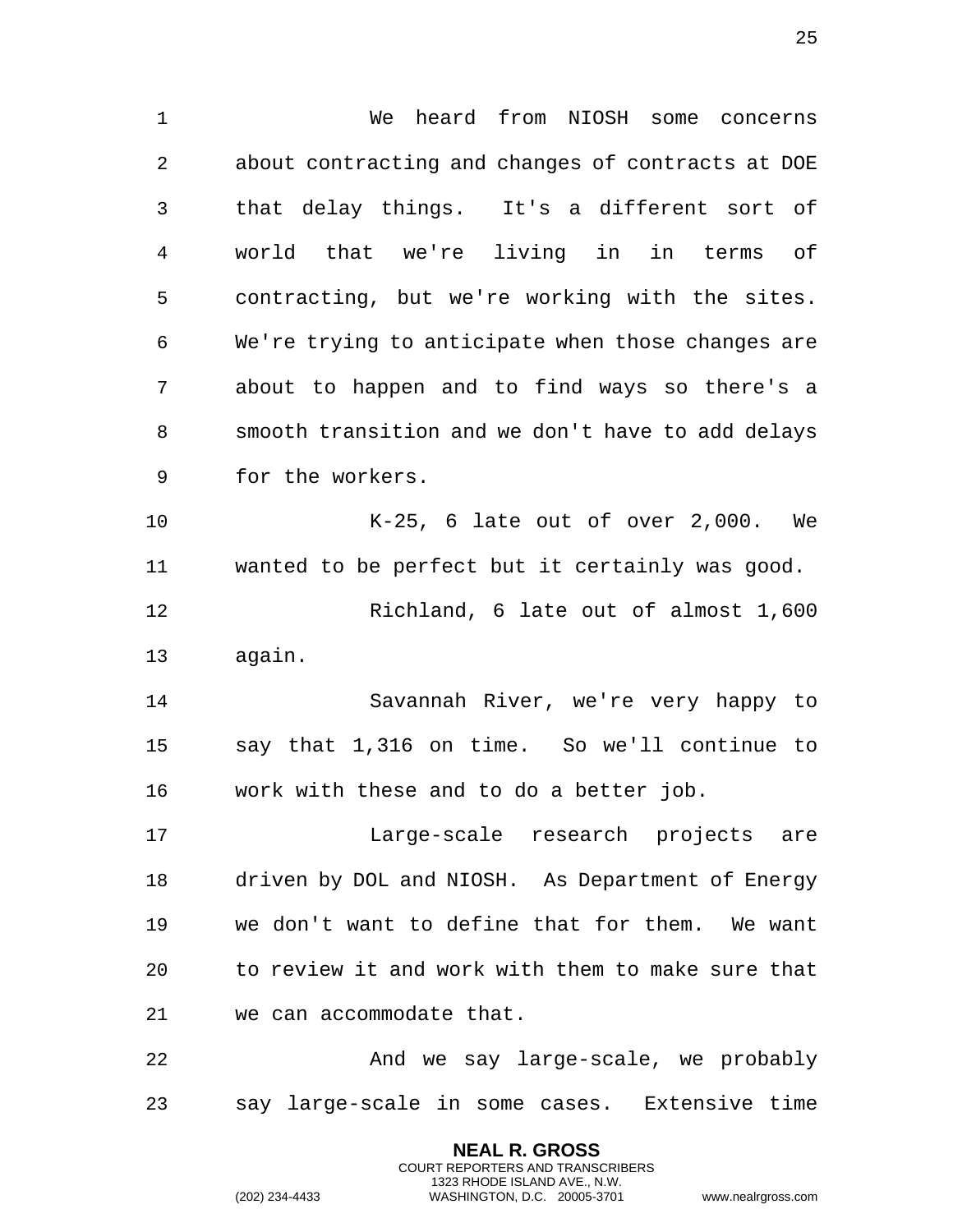associated with that.

 Again, some records are not easy to recover and so we want to work with them as long as it takes to get the information. We have a number, over 10 large-scale research projects that we are working on. And so that's quite a bit of resources and time, but I think that we're working well with the organizations to kind of set some priorities on that, and again trying to anticipate when we may have some funding or some other resource constraints that would impact the program. Average turnaround time, I think this is an old slide but I think it's still good, about eight working days. We certainly want to make that certainly not longer but shorter if that's the case. And if we need to we try to work with the organizations to expedite reviews as needed. Facility research. Research is our responsibility to maintain that database. I want to just mention that we've had

> **NEAL R. GROSS** COURT REPORTERS AND TRANSCRIBERS 1323 RHODE ISLAND AVE., N.W.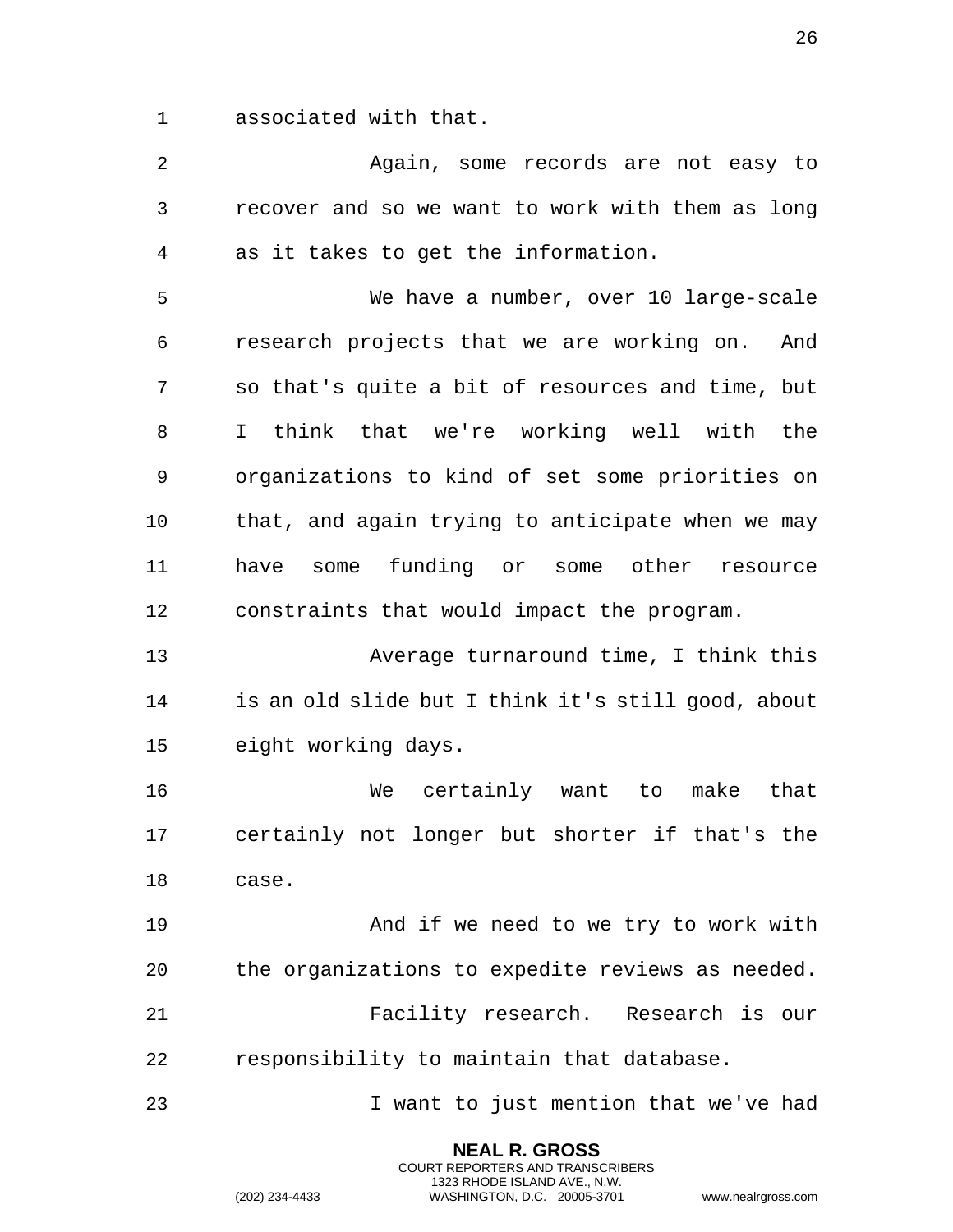a number of breaches and restructuring of webpages and meeting new requirements from the current administration.

 We do have some situations where the links are broken or that people can't use them and so certainly we encourage NIOSH and DOL, they certainly do that. They inform us right away, or if there's some Work Groups or whatever that have been reaching to these websites and they are broken let us know so that we can get in and do our best to fix it because it is a challenge in the environment that we're working under today to keep these things current.

 And sometimes we're just not aware that they're broken and they're not working.

 You've heard about outreach. I think that the joint effort between the three agencies has been an excellent way of looking at how do we best use the resources that we have, but also to not frustrate the people that come out to the events and say oh, that's for DOE, you need to contact them. Oh, that's a NIOSH thing. You need to contact them.

> **NEAL R. GROSS** COURT REPORTERS AND TRANSCRIBERS 1323 RHODE ISLAND AVE., N.W.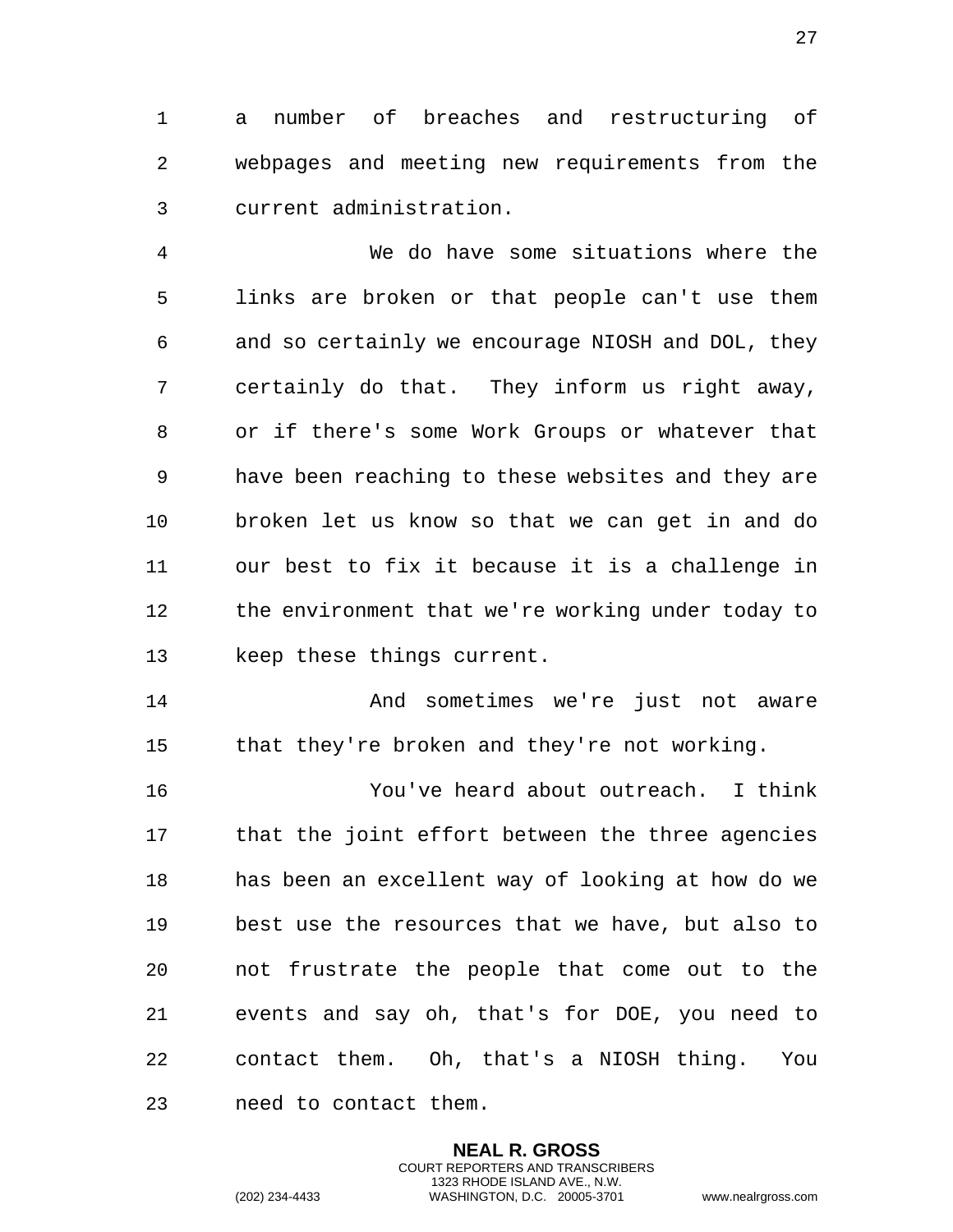But when the three agencies are there and working together I think it's a win-win regardless of the numbers. I think that it helps all of the organizations.

 The focus of the OPA is current in former workers. But we want to extend our commitment to our workers beyond the time that 8 they're working at Department of Energy.

 And so we continue to fund and have the former worker medical screening program where it's a very unique opportunity for workers once they leave the Department of Energy to come back and have a comprehensive medical exam that's focused on their work hazards and activities that Department of Energy.

 And in most cases they cannot get these kinds of exams with their physicians who may not be familiar in terms of the occupational medical sense.

 That program continues and we published a report on an annual basis and we want people to look at it and be aware of it. And we think that in many ways it strengthens the OPA

> **NEAL R. GROSS** COURT REPORTERS AND TRANSCRIBERS 1323 RHODE ISLAND AVE., N.W.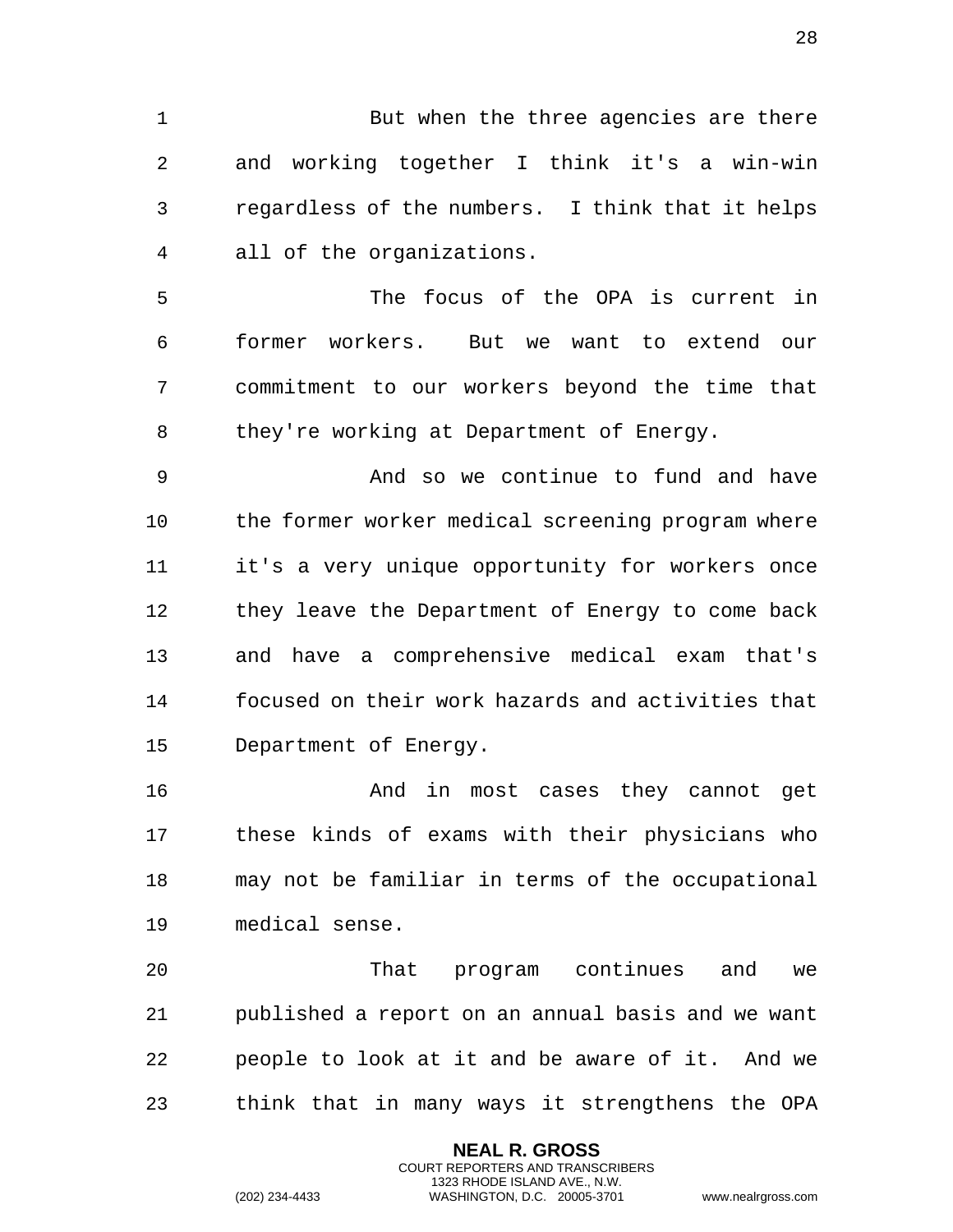program by having these kinds of exams. And so the information that's provided is useful to the workers as well as to the Department of Labor using the data.

 You'll see in the presentation the former worker program website for people to go to. And if they're not familiar at all a brochure that would provide some more information.

 Again, in Stu's word this was a sameness of a presentation, but if there are questions about any of the activities, things that I discussed or didn't discuss Greg is here and both of us would be very happy to address any questions that you might have. And thank you.

 CHAIRMAN MELIUS: Okay. Thank you, Pat. Appreciate you coming out to see us. Questions, anybody. Yes, Paul.

 MEMBER ZIEMER: Dr. Worthington, I want to ask a question that you may not be able to answer at this time, but I'll ask it anyway. And perhaps I could have asked a

> **NEAL R. GROSS** COURT REPORTERS AND TRANSCRIBERS 1323 RHODE ISLAND AVE., N.W.

similar one of Frank Crawford.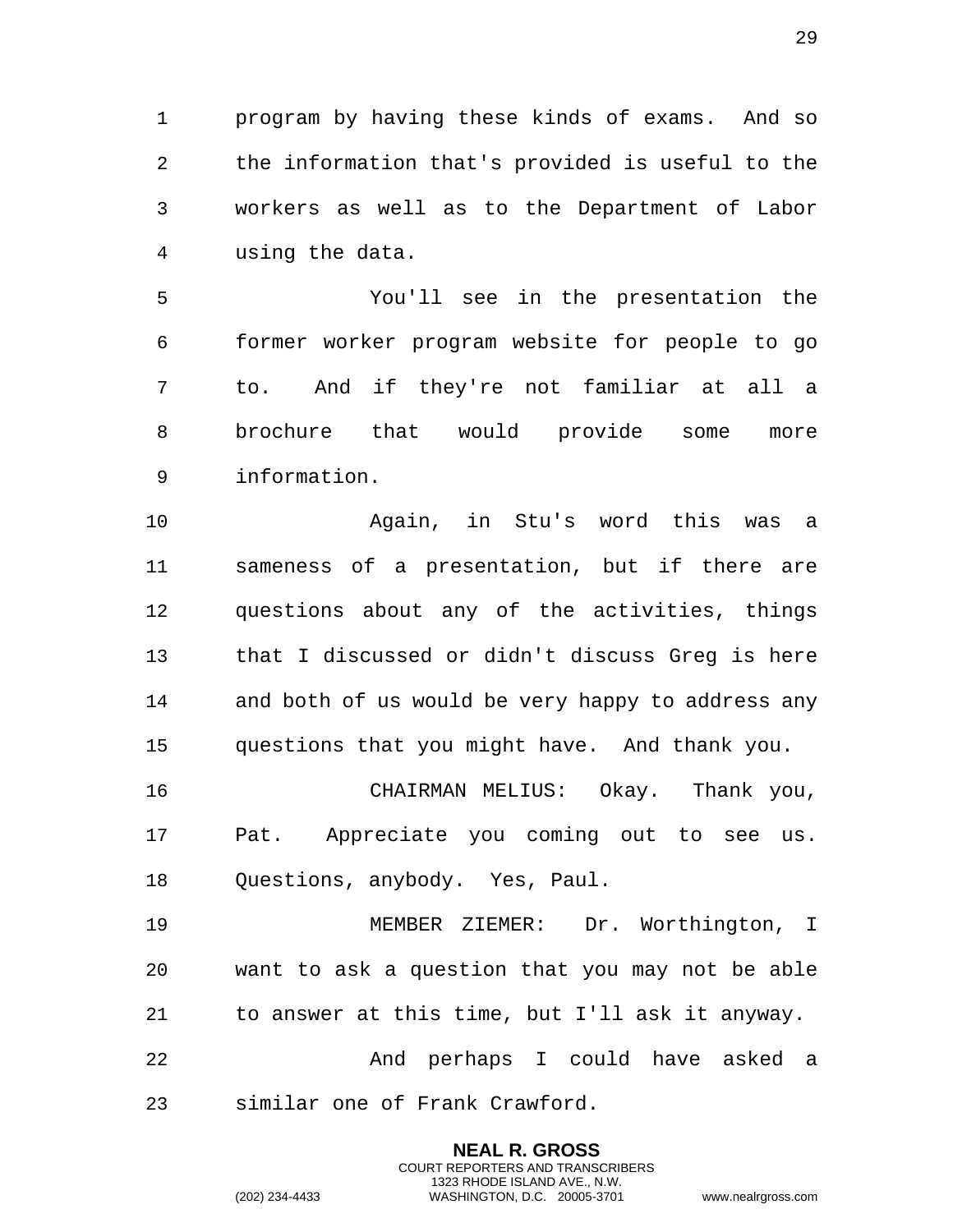Is it too early to know the views of the new Secretary of Energy on this program? Have you had a chance to brief him yet? And what are the implications for continued support on this program going forward? DR. WORTHINGTON: I like your caveat that I may not be able to answer it, but I will give you the information that I do have to date. I don't believe that the Secretary has had an in-depth briefing on this program. There were briefing packages prepared before the Secretary came onboard. We will look for every opportunity to 14 qive him more information. But I can tell you that the Secretary is receiving a number of letters from individuals across the department, some workers, some advocates, some individual citizens that address this program, or some other programs within our organization. So I think that he is learning through the correspondence coming in what's going on and what the expectations are of workers and

> **NEAL R. GROSS** COURT REPORTERS AND TRANSCRIBERS 1323 RHODE ISLAND AVE., N.W.

(202) 234-4433 WASHINGTON, D.C. 20005-3701 www.nealrgross.com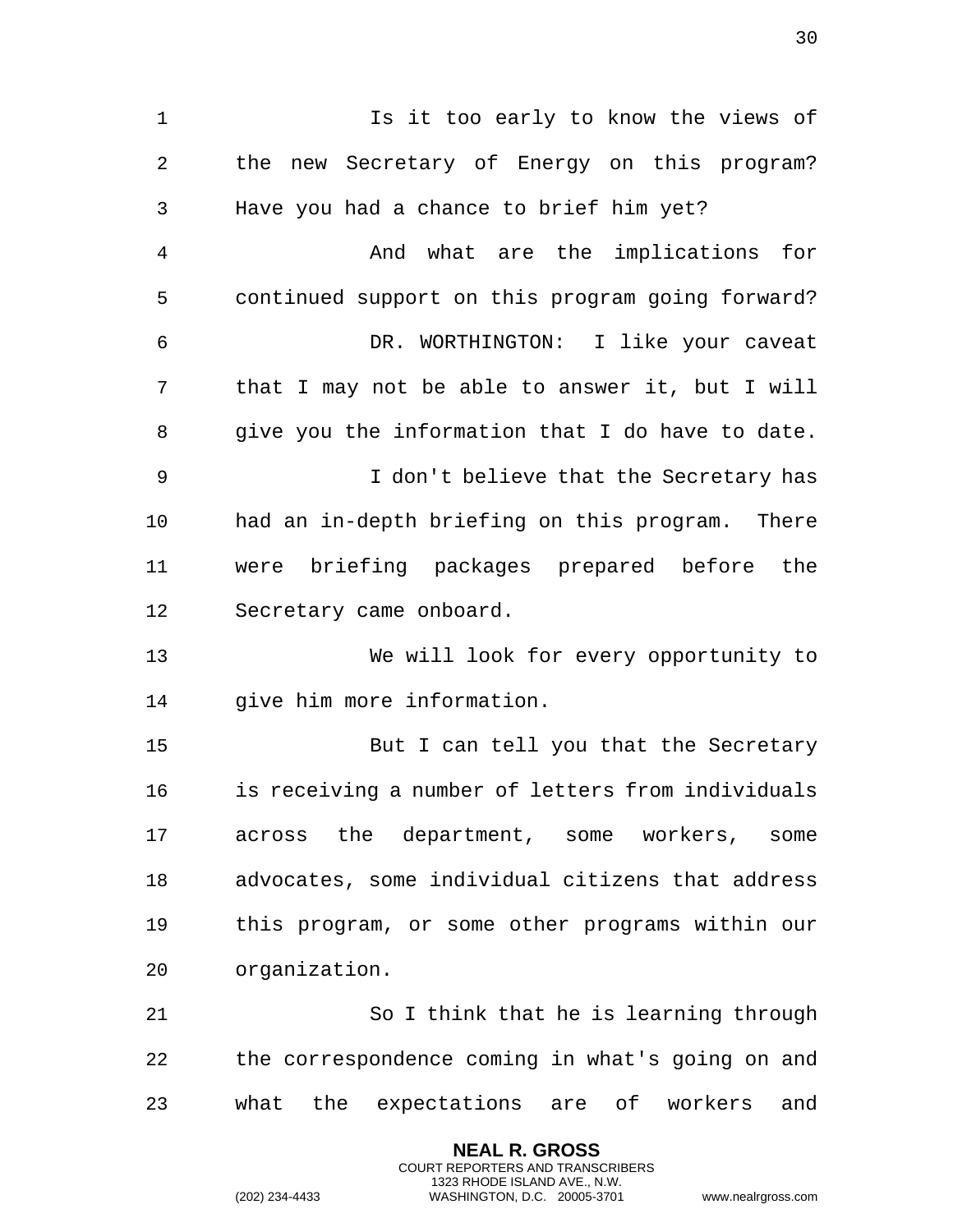advocates across DOE.

 Soon we will have an opportunity to brief him as these things continue to come across his desk.

 CHAIRMAN MELIUS: I was going to add that Frank doesn't have a new Secretary yet so he's off the hook on answering that.

8 Any other questions? Have we gotten the Savannah River straightened out? That was the issue last time. I believe so. I believe we've made progress so I was going to thank Greg and Pat. Thanks.

 DR. WORTHINGTON: Thank you for your attention.

 CHAIRMAN MELIUS: Okay, now we'll move to the GSI Site Profile review. And Dr. Ziemer will be presenting who's the Chair of the Work Group that covers that.

## <span id="page-30-0"></span>**GSI SITE PROFILE REVIEW**

 MEMBER ZIEMER: Good morning, everyone. I want to preface my remarks by indicating that the Members of the Work Group are

> **NEAL R. GROSS** COURT REPORTERS AND TRANSCRIBERS 1323 RHODE ISLAND AVE., N.W.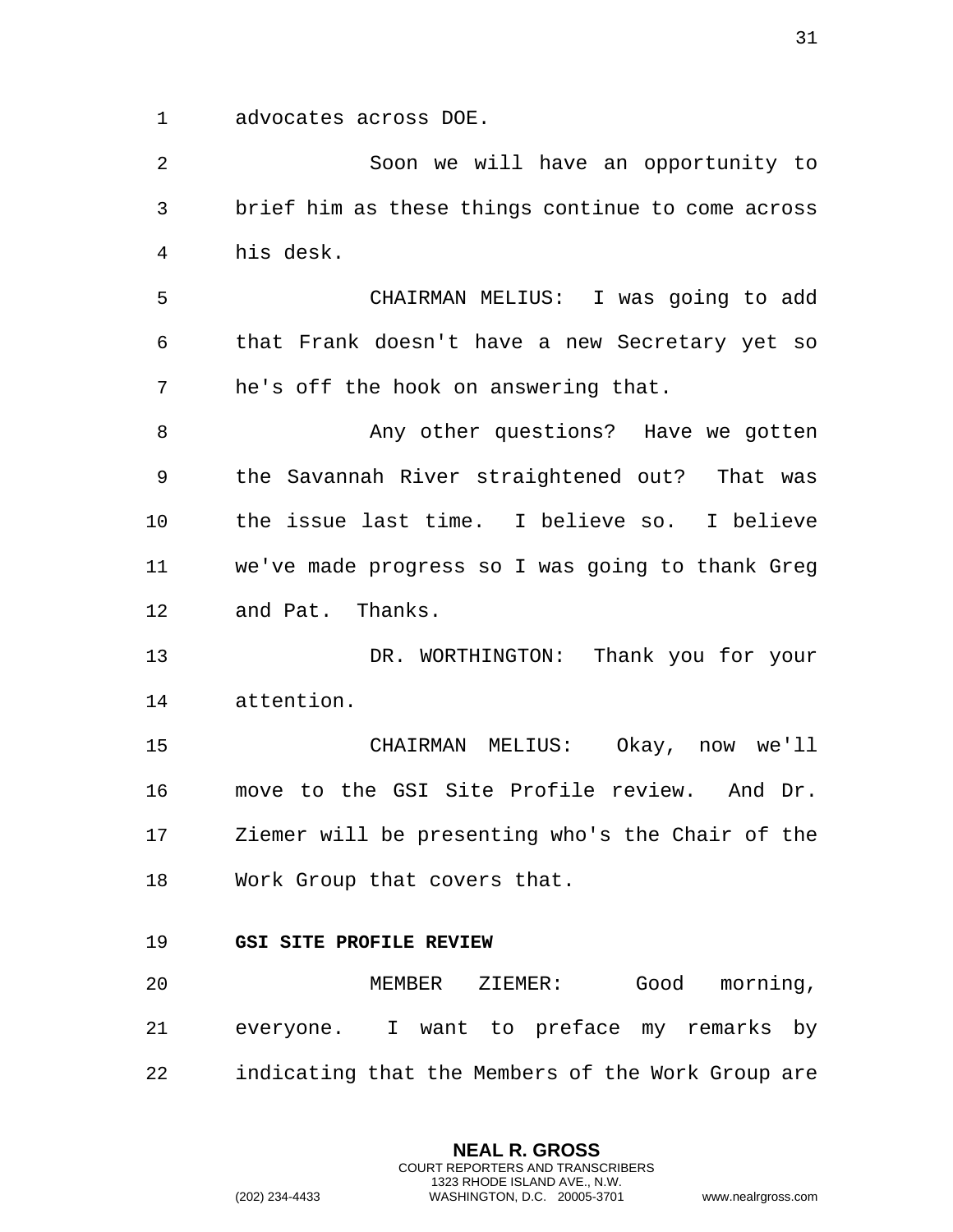Wanda Munn, Josie Beach, John Poston and me. Our last meeting in December of 2016 dealt with the Appendix BB which is General Steel Industries Rev 2. And listed on this slide are a number of documents that related to the work of the Work Group at that meeting. First of all, pointing out that in May of 2016, May 26, 2016, NIOSH issued Appendix BB Rev 2. And on September 6 of that year SC&A issued a memo discussing their review of Rev 2. Later in the year, November 4, NIOSH gave their response to the SC&A review. And then on December 9 SC&A had a reply issued with a reply to the NIOSH response. The Work Group met on December 14 and on that same day we also received from [Identifying information redacted] a critique of Appendix BB Rev 2 including some comments on the subsequent SC&A review and follow-up by DCAS. However, that particular document was not part of our discussion at the meeting, but I

> **NEAL R. GROSS** COURT REPORTERS AND TRANSCRIBERS 1323 RHODE ISLAND AVE., N.W.

(202) 234-4433 WASHINGTON, D.C. 20005-3701 www.nealrgross.com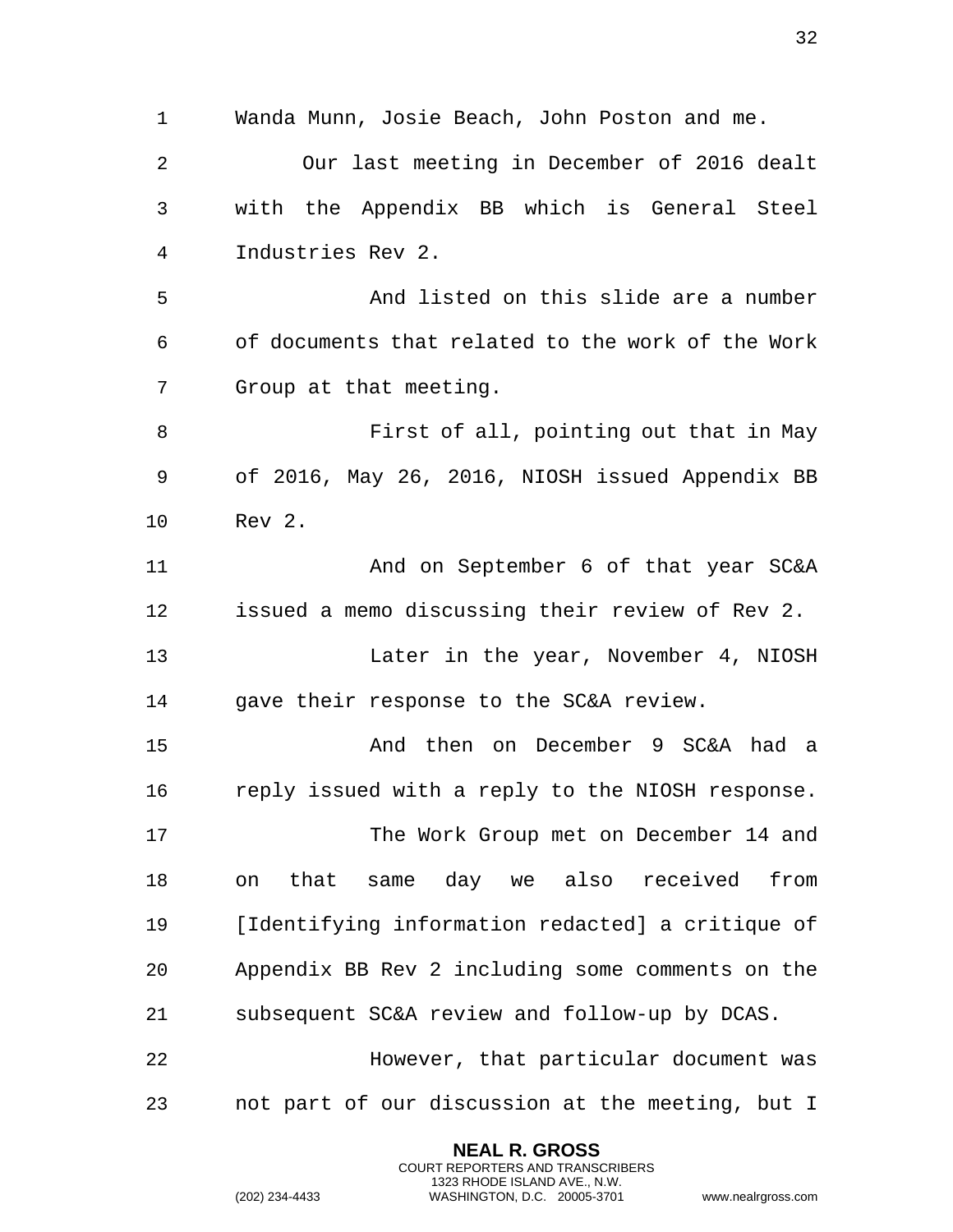want to make you aware that it was provided to us and is one of the documents that is in hand. My recollection is that was distributed to all the Board Members as well. So it's another document that you can reference as we go forward on this particular site. I would like to point out that following the Work Group's meeting in December there were some additional actions by NIOSH which were not part of our actions but just to make you aware that Rev 3 was issued on -- well I said Appendix 3 in this slide, it should be Rev 3 was issued on February 9, 2017. And on the 22nd of February the tasking was done by Ted Katz tasked SC&A to --

 We got a fairly rapid response from SC&A on February 23. SC&A indicated, and this was Bob Anigstein, indicated that a preliminary review of Rev 3 had been done.

and here's a quote from the tasking -- "identify

any questions or concerns you might have

regarding the resolution of issues covered by

**NEAL R. GROSS** COURT REPORTERS AND TRANSCRIBERS 1323 RHODE ISLAND AVE., N.W.

this revision.

(202) 234-4433 WASHINGTON, D.C. 20005-3701 www.nealrgross.com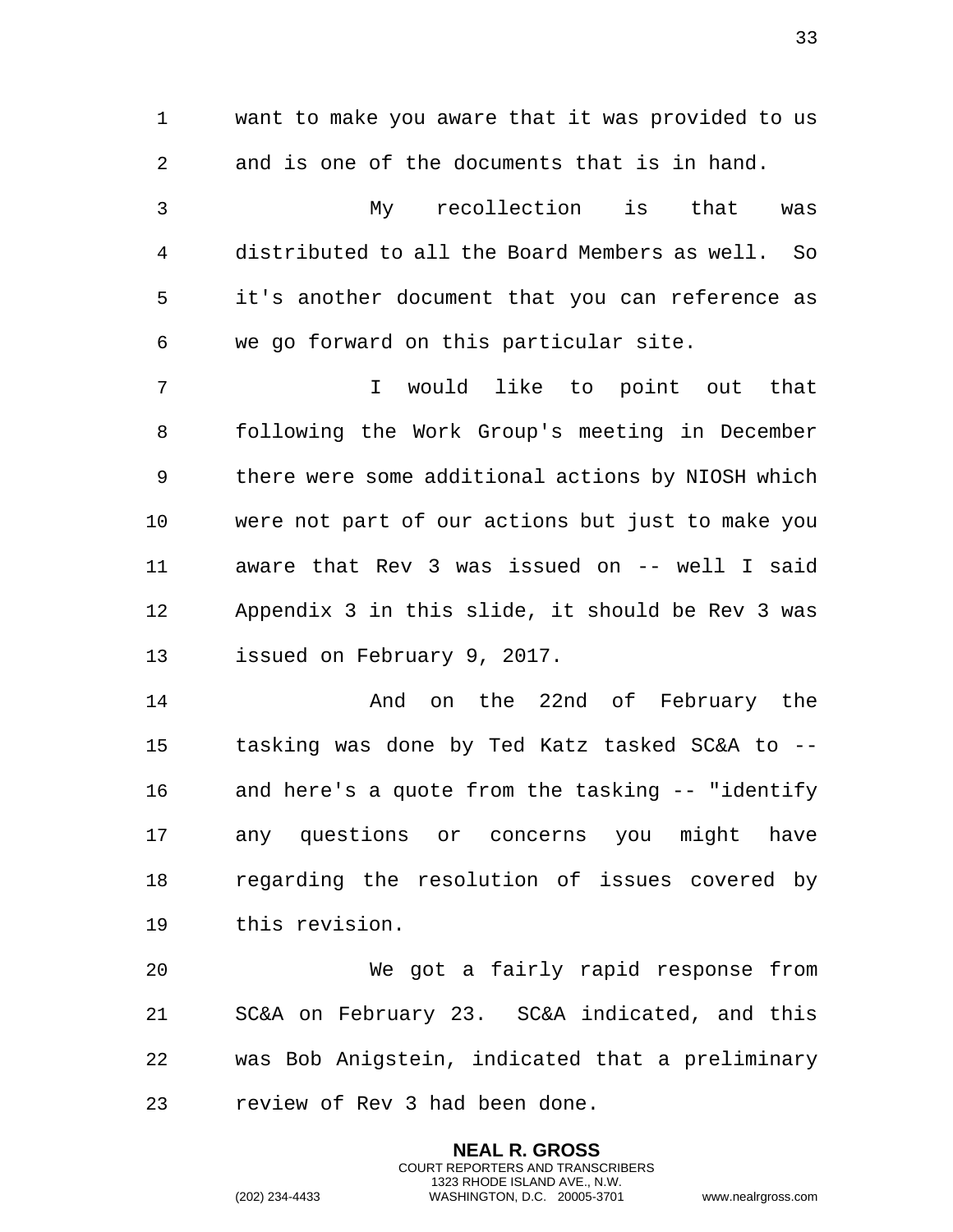And I quoted from his memo which I received a copy of. And I'm not sure if this was distributed to the Board prior to this, but at least you have it now in the slide. And quoting from the SC&A memo, all but one of the substantive issues that have an impact on future dose reconstructions of GSI workers have been addressed. The outstanding issue is the failure to identify the neutron doses in tables 5, 6, 8, and 9 as ambient dose equivalents. **And I have this note here to remind**  you that the Work Group has not been involved in this recommendation or evaluating the recommended wording change. But this information is just here for the Board to make sure you are up to date on the actions taken by NIOSH and SC&A following our meeting, the Work Group meeting. Rev 1 of Appendix BB resulted in 10 issues that were identified. Eight of those were closed at the time and there were two that were carried forward.

> **NEAL R. GROSS** COURT REPORTERS AND TRANSCRIBERS 1323 RHODE ISLAND AVE., N.W.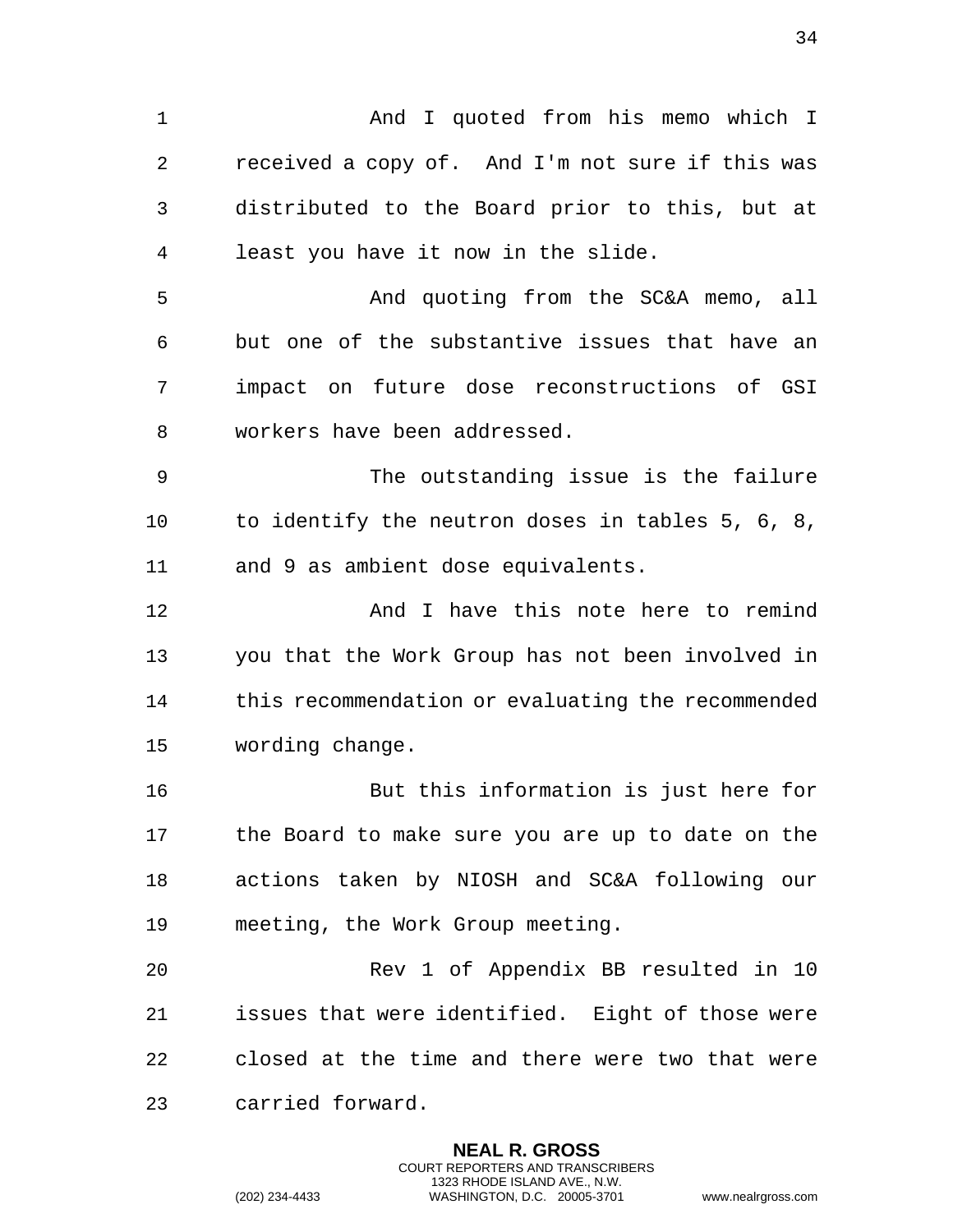So there were findings number 1 and 10 that we were dealing with in Rev 2 that when SC&A reviewed Rev 2 to make sure that all of the 10 issues identified in Rev 1 had been covered. They identified two findings that they felt needed to be discussed further. The other eight findings remain closed. So here's the details for finding 1. NIOSH indicated that neutron doses derived from the MCNPX simulations should be assumed to originate from neutrons with energies in the range from 100 keV to 2 MeV. That's in their document. But SC&A found in their review that using more exact energy ranges rather than this single range resulted in 45 percent higher neutron doses to the lungs of the betatron operator category during uranium radiography and a 37 percent higher dose during steel radiography.

21 And for the other category of worker that we called a layout man the doses were 20 percent higher.

> **NEAL R. GROSS** COURT REPORTERS AND TRANSCRIBERS 1323 RHODE ISLAND AVE., N.W.

(202) 234-4433 WASHINGTON, D.C. 20005-3701 www.nealrgross.com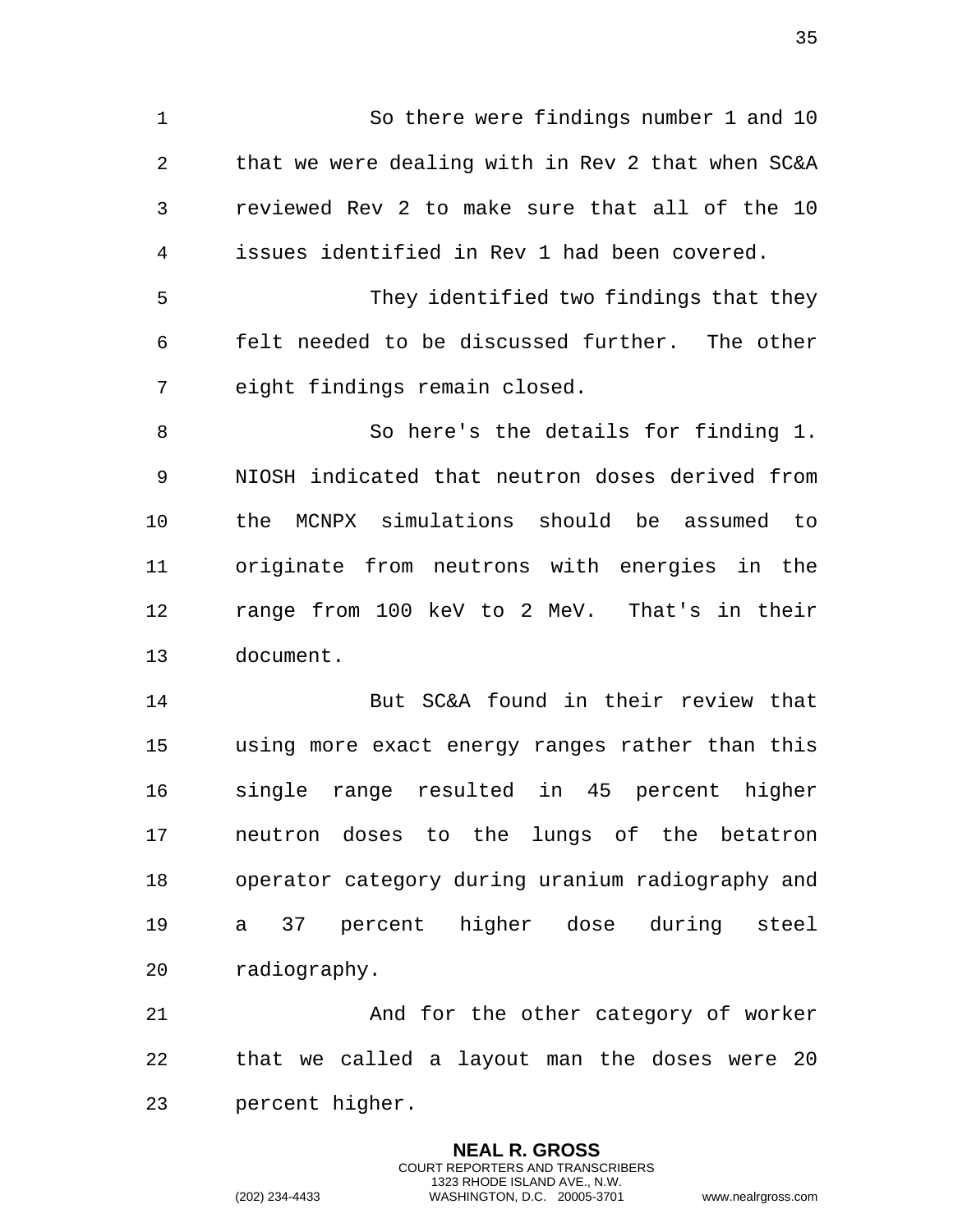Now, parenthetically, and this last bullet on this page is sort of a parenthetical piece of information. The doses were quite small in both cases, very, very small doses. But we're talking about, for example, 45 percent, and 37 percent, and 20 percent of higher for a very small number. In any event, although the doses were small in both cases SC&A recommended the use of the more claimant-favorable numbers. So here is the resolution of that finding. First of all, the NIOSH response to SC&A. NIOSH, DCAS indicated that because the neutron doses are small it really is not necessary to assign all four energy intervals proposed by SC&A. 18 They proposed, rather, to use one energy interval, the 2 to 20 MeV range. In this particular case then that would result in a claimant-favorable simplification. SC&A pointed out that for certain organs the 2 to 20 MeV range was not claimant-

> **NEAL R. GROSS** COURT REPORTERS AND TRANSCRIBERS 1323 RHODE ISLAND AVE., N.W.

(202) 234-4433 WASHINGTON, D.C. 20005-3701 www.nealrgross.com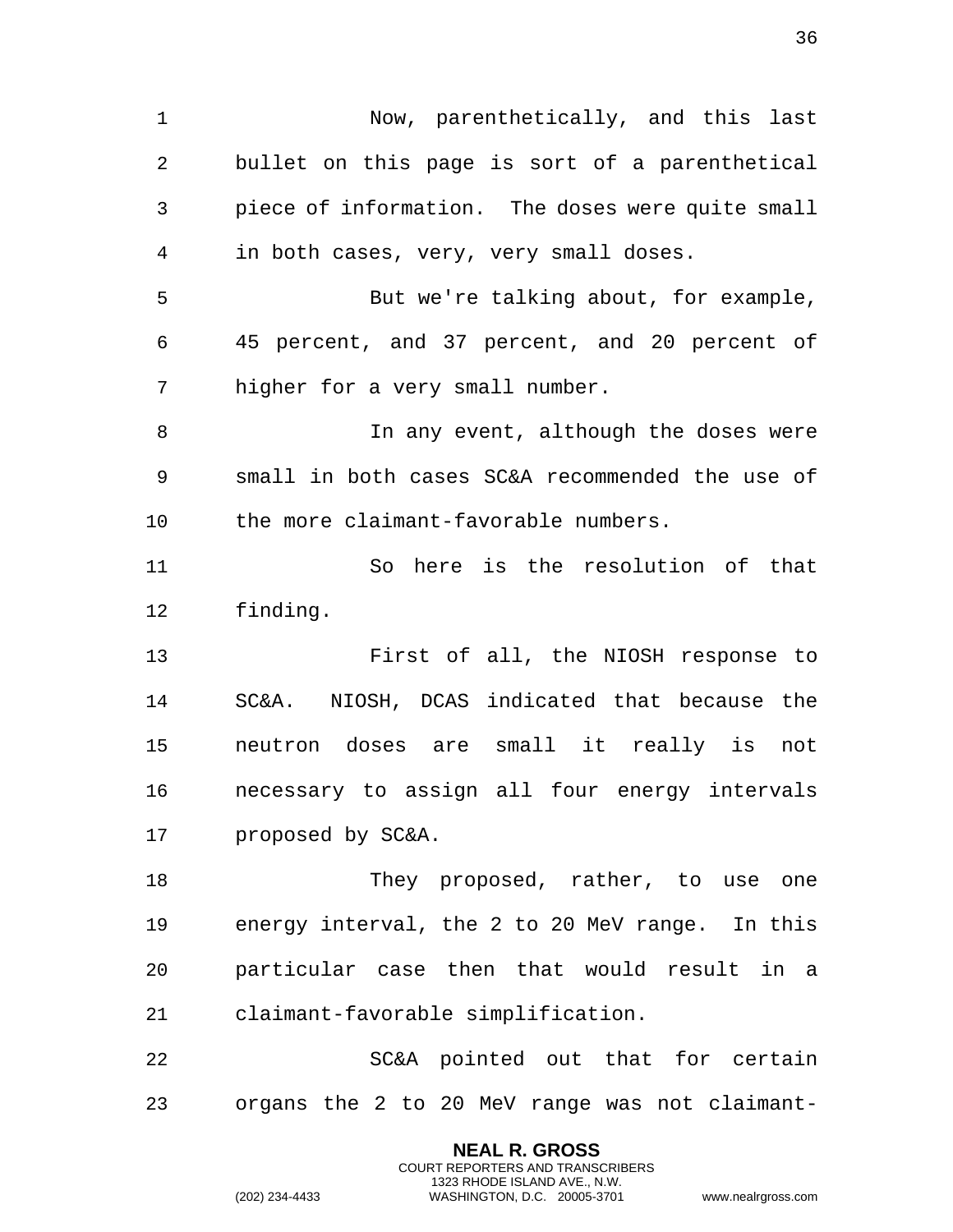favorable. And they pointed out that the use of a zero to 10 keV range would be more favorable when all organs are considered.

 That is, if you're going to select just one range that would be the more claimant-favorable one to use.

 And NIOSH agreed with this approach 8 and the Work Group concurred.

 So with this agreement then the Work Group voted to close or to recommend closure of that finding.

 Now let's go to finding 10. The original finding addressed the use of effective doses from hypothetical residual radiation after betatron shutdown.

 The concern raised was that no dose conversion factors were provided in the Rev 2.

 Also, Rev 2 used air kerma and provided dose conversion factors. But SC&A pointed out that the dosimetric quantity was not identified as air kerma which led to some ambiguity as to which dose conversion factors were to be used.

> **NEAL R. GROSS** COURT REPORTERS AND TRANSCRIBERS 1323 RHODE ISLAND AVE., N.W.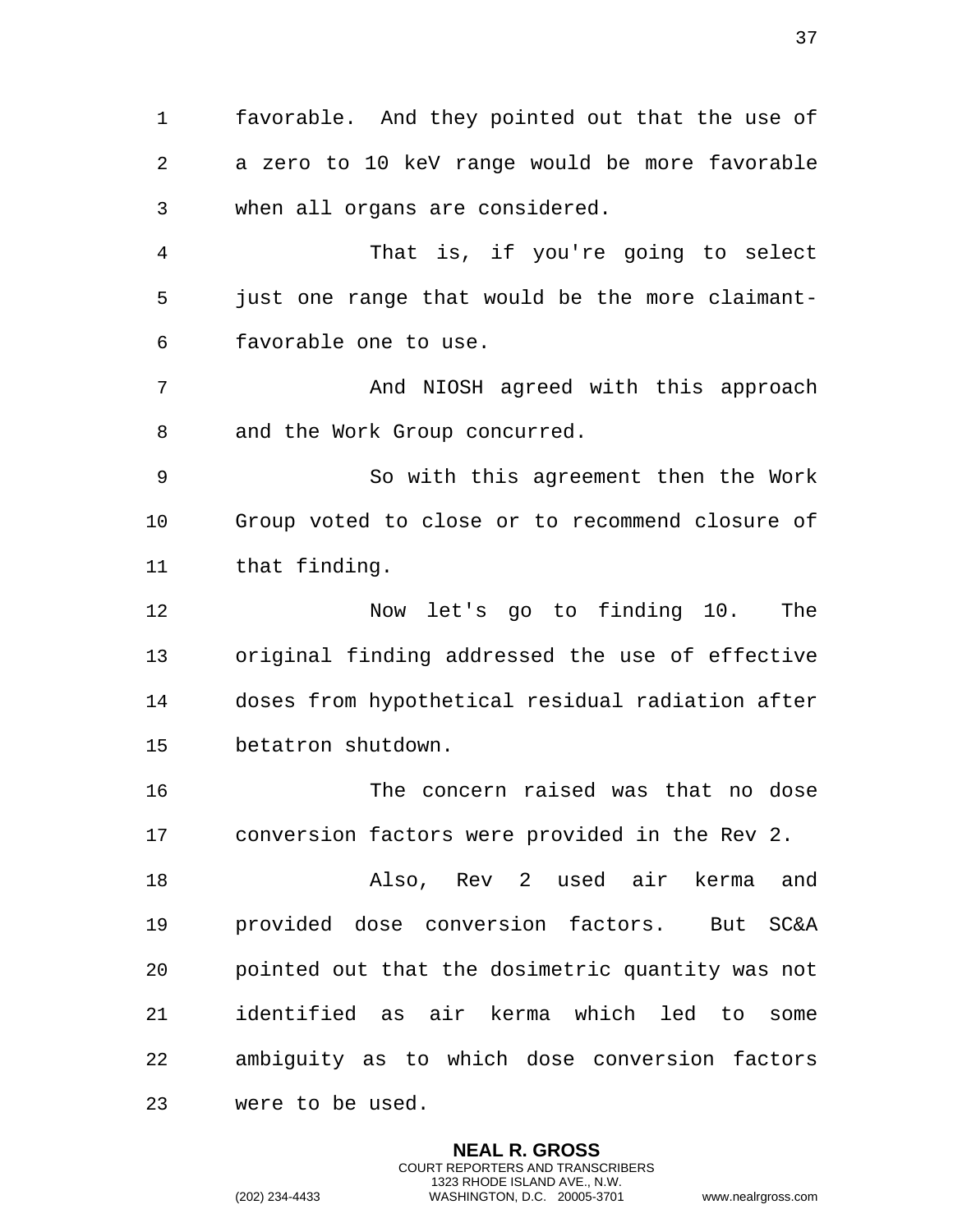Also it was pointed out that since the residual radiation was hypothesized to have an energy of 30 keV. The maximum dose conversion factor rather than the average for the range zero to 30 keV should be used.

 So here is the resolution for finding 10 that was proposed in our meeting. NIOSH did review the dose conversion factors and realized that the appropriate value would be that of a 30 keV mono-energetic photon rather than the zero to 30 keV range.

 The 30 keV mono-energetic dose conversion factor corresponds to the maximum dose conversion factor for that range.

 And then using the 30 keV dose conversion factor that changes the limiting exposure scenario for the skin of the hands and the forearms, and as a result the table 9 values in Appendix BB will change to the betatron operator values instead of the layout man for 1964 to '66.

 And then some additional points on this resolution. Based on the dose conversion

> **NEAL R. GROSS** COURT REPORTERS AND TRANSCRIBERS 1323 RHODE ISLAND AVE., N.W.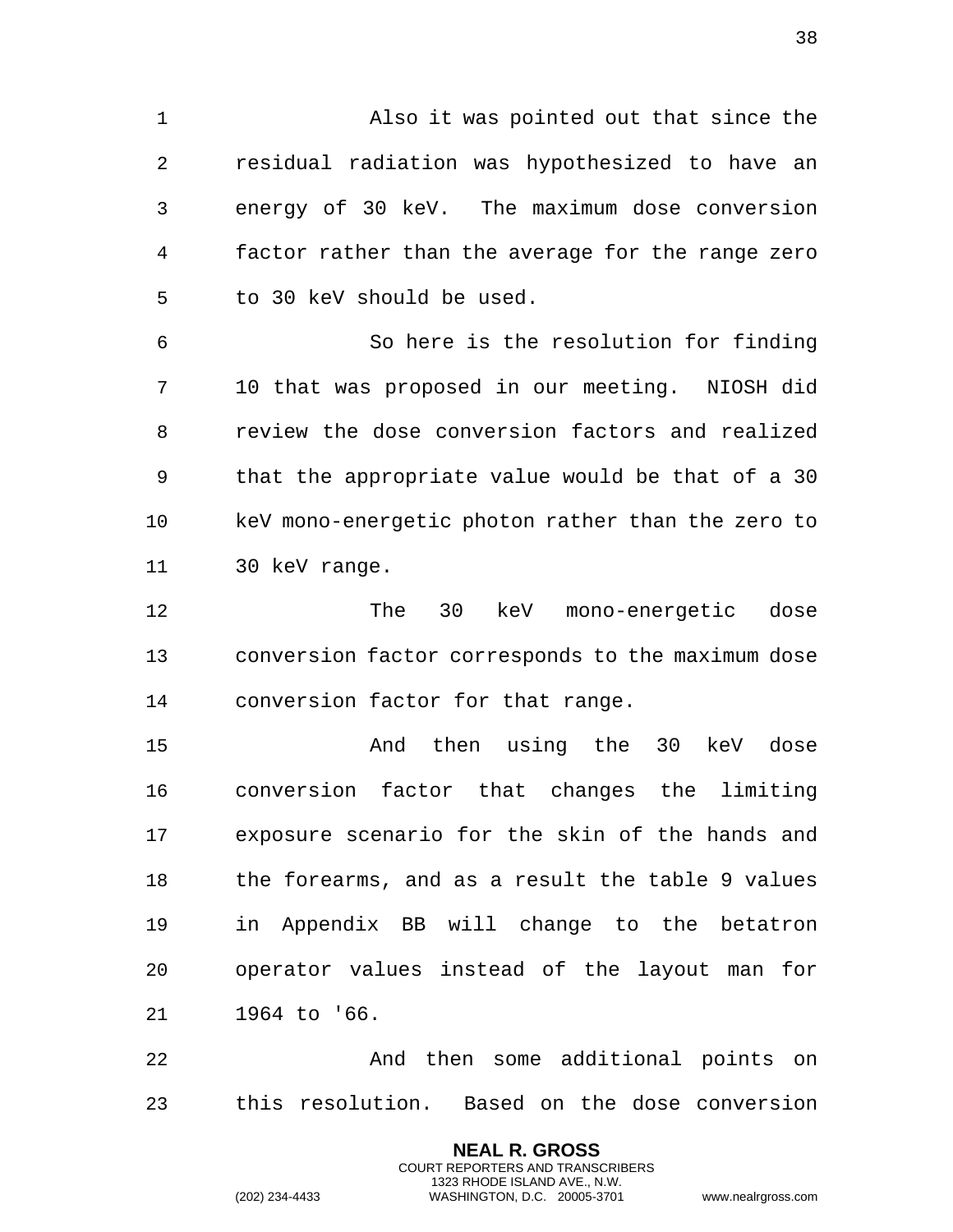factor discussion NIOSH recommended the following changes in Appendix BB. That should say Appendix BB instead of B.

 One, change the footnote of table 8 and the text on page 15 from less than 30 -- or that would be zero to 30 basically -- change that to 30 keV.

 Change the betatron operator dose values for the last three years. That's 1964 to '66 in table 9. And the appropriate values were provided.

 Change the footnote for table 9 to indicate 30 keV. And change the paragraph following table 9 to reflect those changes.

 So a lot of this is changing the selection of the energy value, and then making the appropriate changes in the wording.

 SC&A agreed to these changes and the Work Group concurred and then voted that this item should be closed.

 Now, the final slide and the one I'm showing you here is a corrected slide. The one that you might have received in the initial

> **NEAL R. GROSS** COURT REPORTERS AND TRANSCRIBERS 1323 RHODE ISLAND AVE., N.W.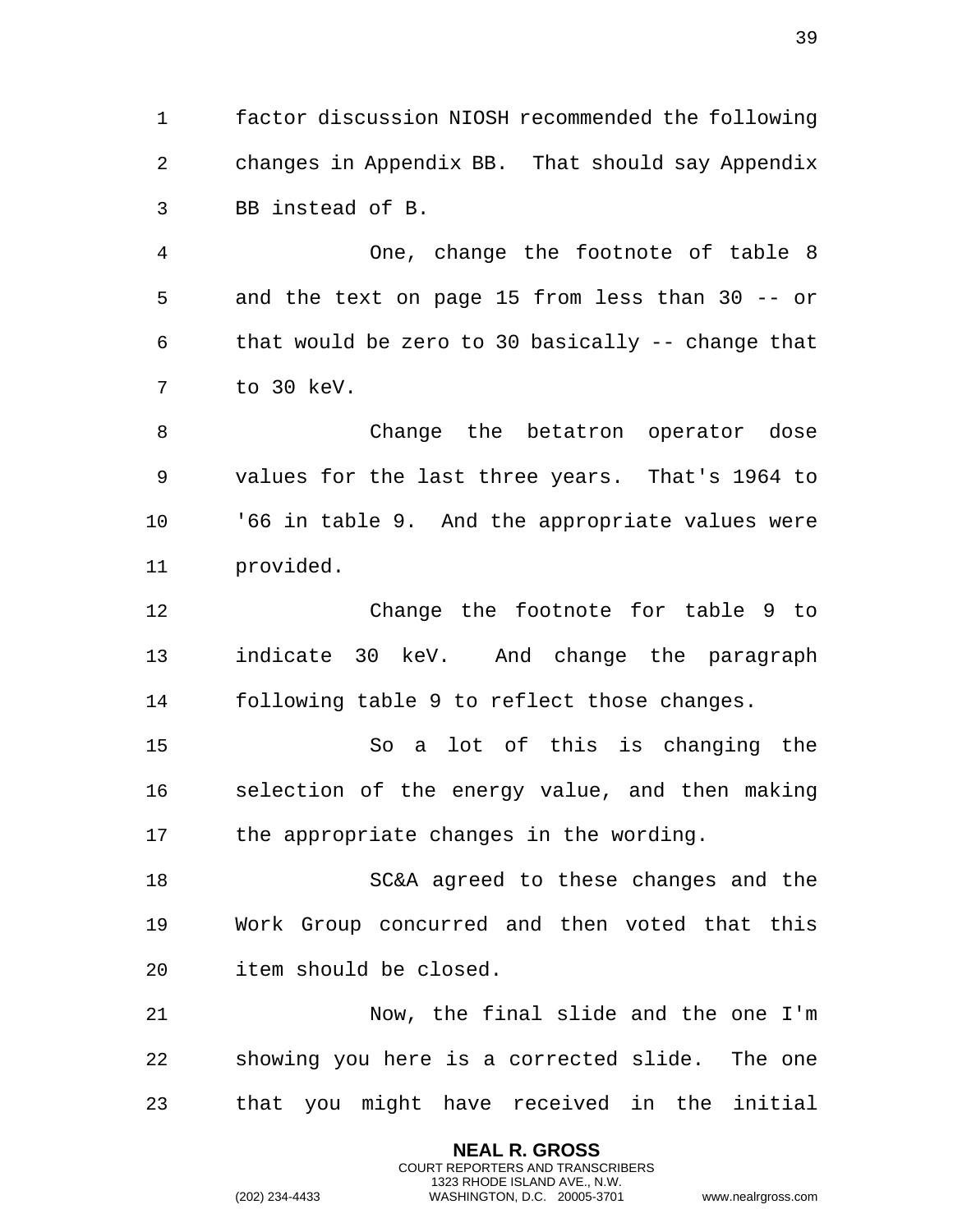distribution, and in fact the one on the tables here in the room are incorrect.

 The initial draft that was distributed and which appeared on the website had two recommendations.

 The second one on your slide if that's the one you're looking at, but not the one shown here in the room.

 But if you're looking at the slide that was distributed just remove that second recommendation. That second recommendation when I distributed this I did receive a note from [Identifying information redacted] who questioned the appropriateness and correctness of that second recommendation.

 And after reviewing his comments I agreed that the second recommendation that I had included which was inferred from the Work Group's action but was not an actual action should be removed.

 So, the recommendation is the single one here that the Work Group, TBD 6000 Work Group recommends that the Advisory Board on Radiation

> **NEAL R. GROSS** COURT REPORTERS AND TRANSCRIBERS 1323 RHODE ISLAND AVE., N.W.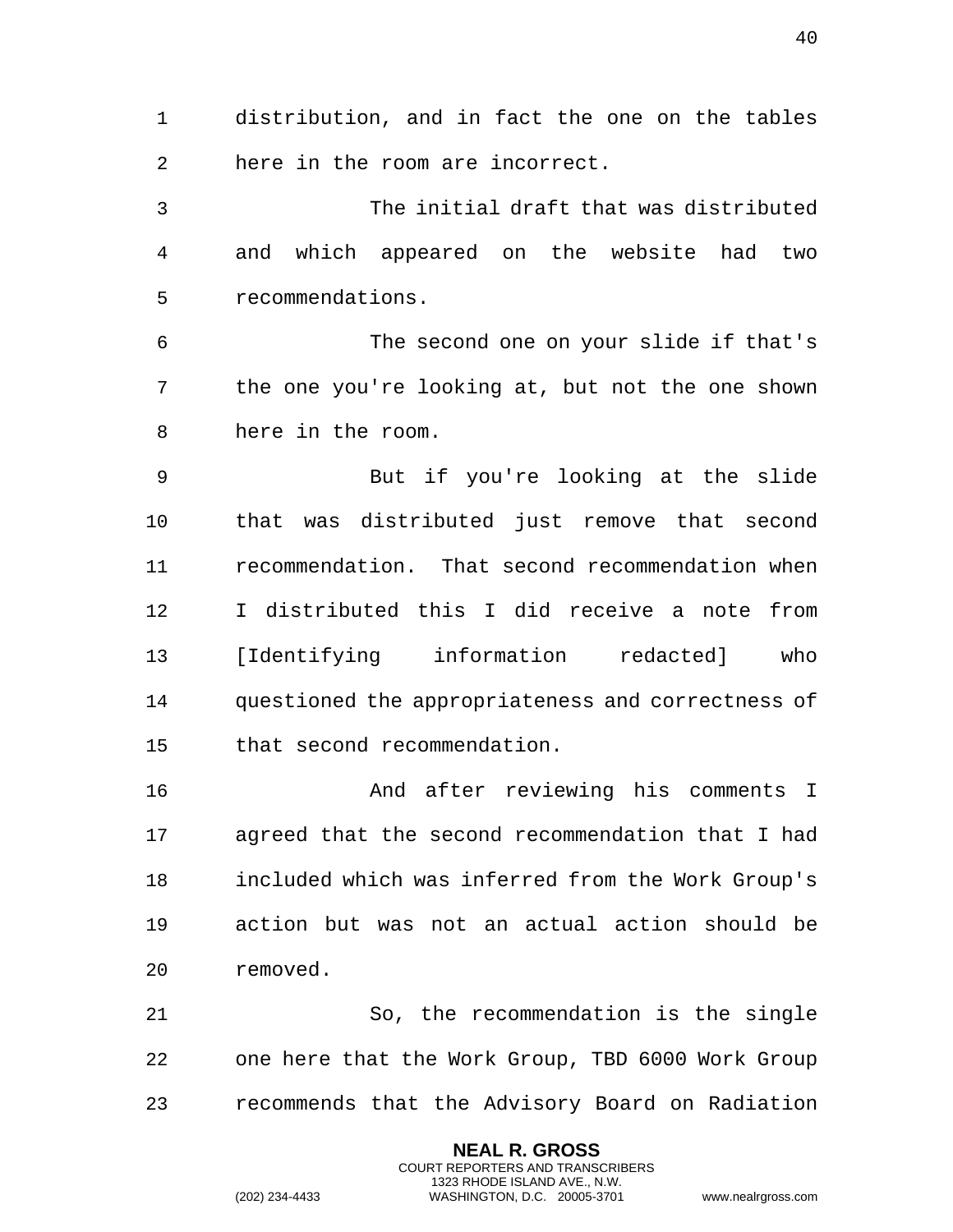Worker Health approve the proposed resolution and closure of all findings for the revision of Appendix BB.

 And in essence that is closing the issues raised on the review of Rev 2.

 Now, keep in mind that Rev 3 subsequently was issued and there was a question raised on Rev 3 by SC&A.

 After we have a chance for questions here, Mr. Chairman, it might be appropriate to ask perhaps Dave Allen if he's on the phone or Jim Neton here if they have had a chance to look at SC&A's comments and if they have a response.

 I'd be pleased to answer any questions first if that's appropriate.

 CHAIRMAN MELIUS: Why don't we start with any questions for Paul. Board Members? Yes, Gen.

 MEMBER ROESSLER: On your slide that has finding 1 I have a question, I think.

**I** saw a keV in there that I thought - - okay, in the third bullet, SC&A pointed out that for certain organs the 2 to 20 MeV ranges

> **NEAL R. GROSS** COURT REPORTERS AND TRANSCRIBERS 1323 RHODE ISLAND AVE., N.W.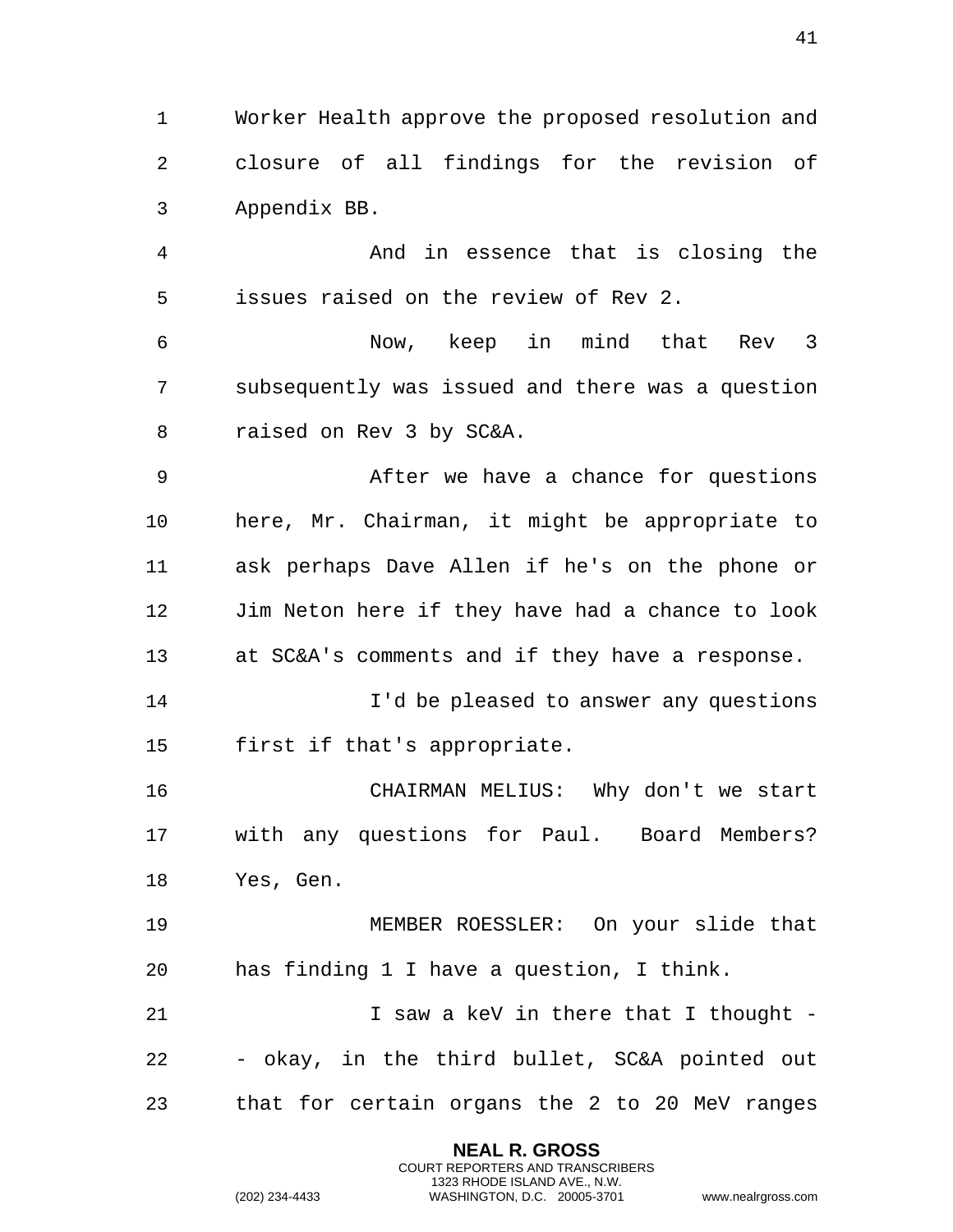was not claimant-favorable.

**NEAL R. GROSS** COURT REPORTERS AND TRANSCRIBERS They noted use of the zero to 10 keV range. Is that right? MEMBER ZIEMER: I believe that is correct. I believe I quoted this from SC&A's report. Let's see. I don't know if Bob Anigstein is on the phone, but I believe I quoted this from the report. I did ask Bob to review these slides and I believe he was comfortable in this. DR. ANIGSTEIN: This is Bob Anigstein. 14 MEMBER ZIEMER: Bob's on the phone. Bob, can you answer that? I think I have that correct. DR. ANIGSTEIN: Could you restate the question? MEMBER ZIEMER: Yes. It's the slide called Resolution for Finding 1. DR. ANIGSTEIN: Okay, I have the slide. MEMBER ZIEMER: The third bullet, Dr.

1323 RHODE ISLAND AVE., N.W.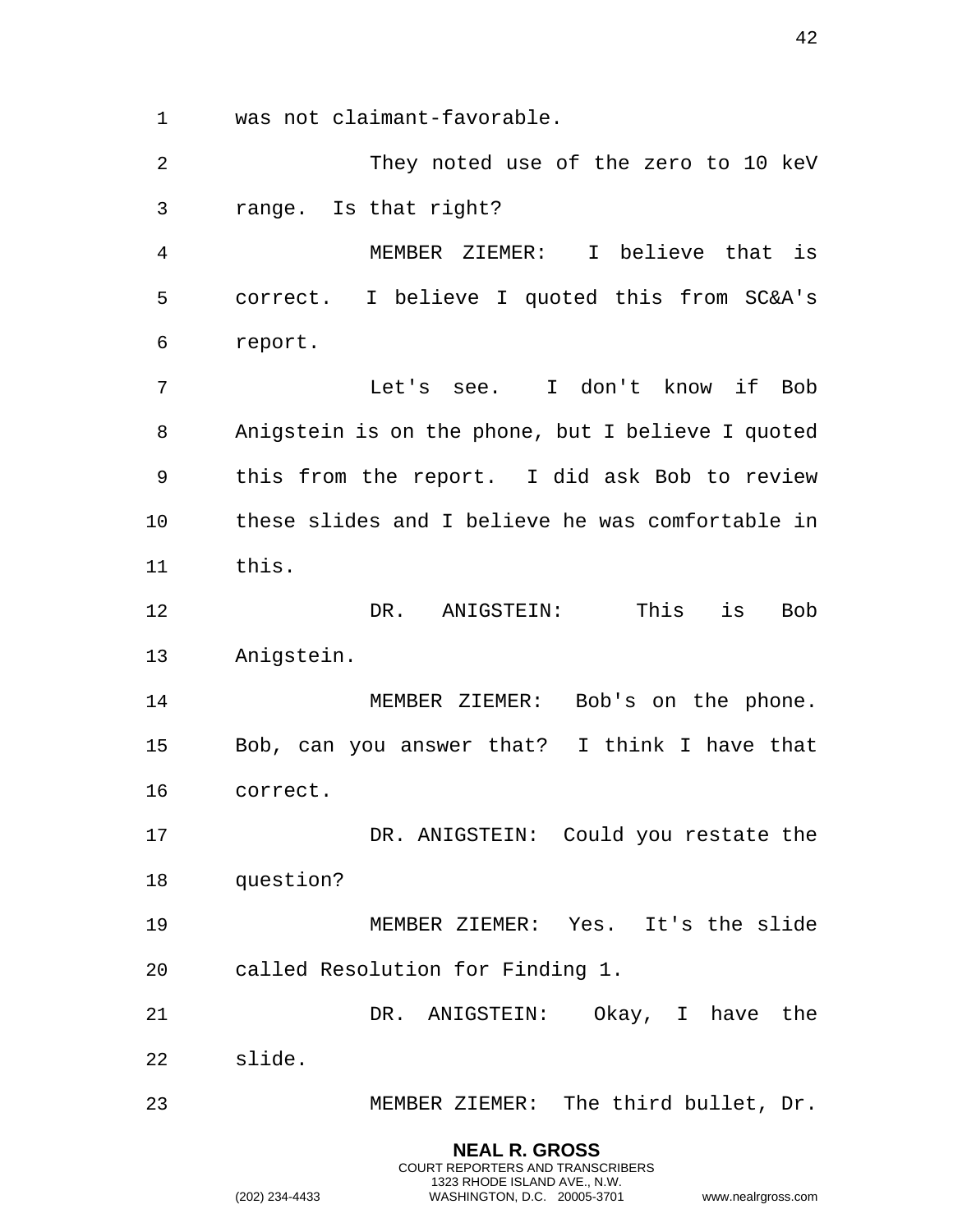Roessler was asking whether it was the use of the zero to 10 keV range. I told her I thought that was correct. DR. ANIGSTEIN: That is entirely correct. That gives you the highest neutron dose. MEMBER ZIEMER: It gave the highest value. MEMBER ROESSLER: Okay. DR. ANIGSTEIN: Correct. For all the organs. MEMBER ZIEMER: For all organs. Yes. Thanks, Bob. Josie Beach has a question. MEMBER BEACH: In our paperwork that we were given there's the short four page and it has that explanation. Just if somebody wanted to look at it, it's there. MEMBER ZIEMER: I don't know if your mic was one. Did you all hear that? MEMBER BEACH: Yes, well, Ted distributed it. It's just the four-page document that came with -- anyway, it explains that

> **NEAL R. GROSS** COURT REPORTERS AND TRANSCRIBERS 1323 RHODE ISLAND AVE., N.W.

(202) 234-4433 WASHINGTON, D.C. 20005-3701 www.nealrgross.com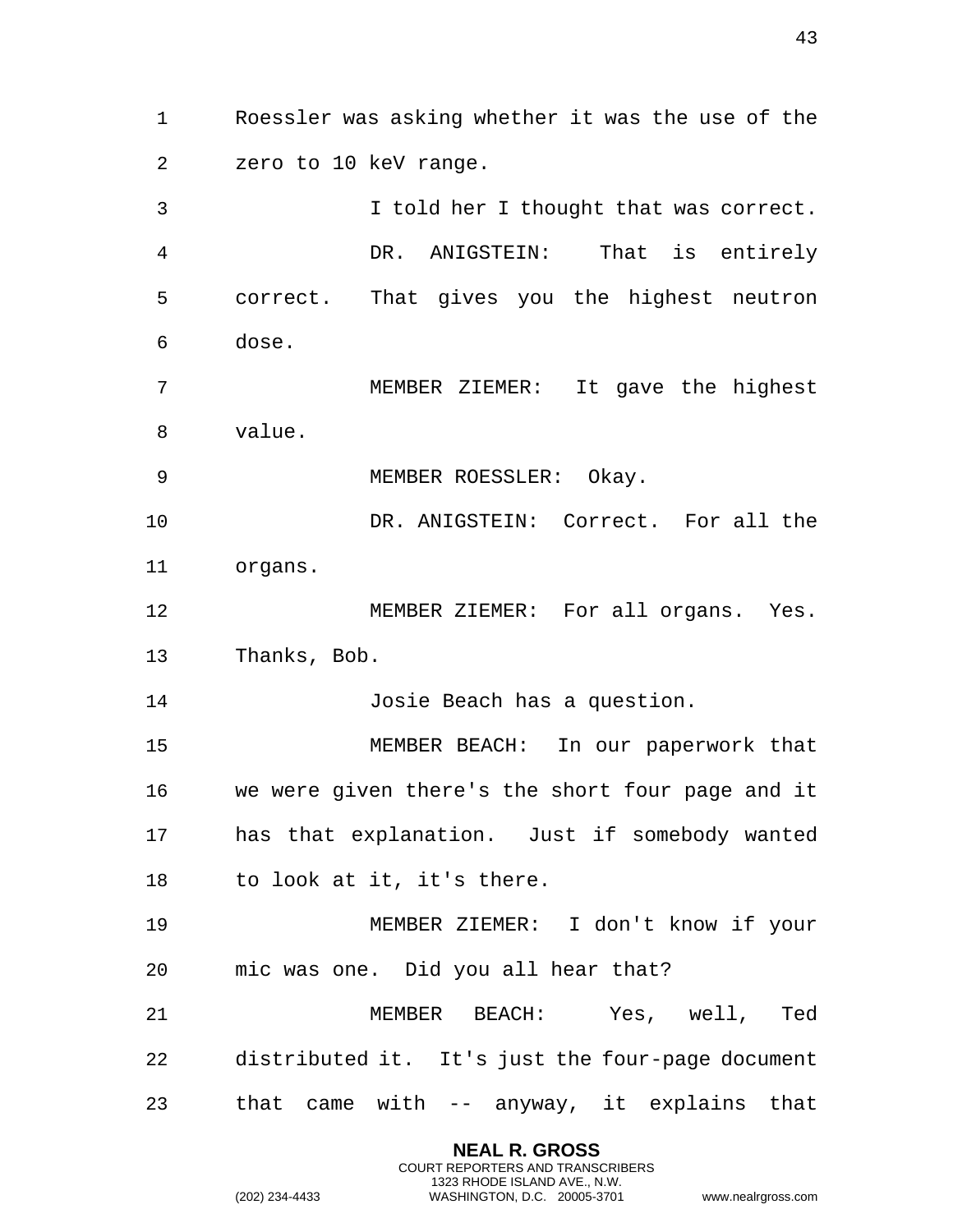paragraph.

 MEMBER ZIEMER: Thank you. Mr. Chairman, do you wish to have the Board act on the recommendation at this point? Or did you want to ask? That's separate from our recommendation also. 8 DR. NETON: The one comment that was made by SC&A was that the ambient dose equivalent for neutron dose, the dose conversion factor was not specified in the table. **And we went back and looked at that,**  and that has not been in there for the past few revisions. We did go back and look at the way we're calculating the doses and we are using ambient dose equivalent as SC&A noted in their PER-57. So it's really a matter of clarification. It's not a technical issue. It's just a matter of those tables. It would certainly be clearer to do that, but I'm not sure it warrants a complete revision of the document since we are using the

> **NEAL R. GROSS** COURT REPORTERS AND TRANSCRIBERS 1323 RHODE ISLAND AVE., N.W.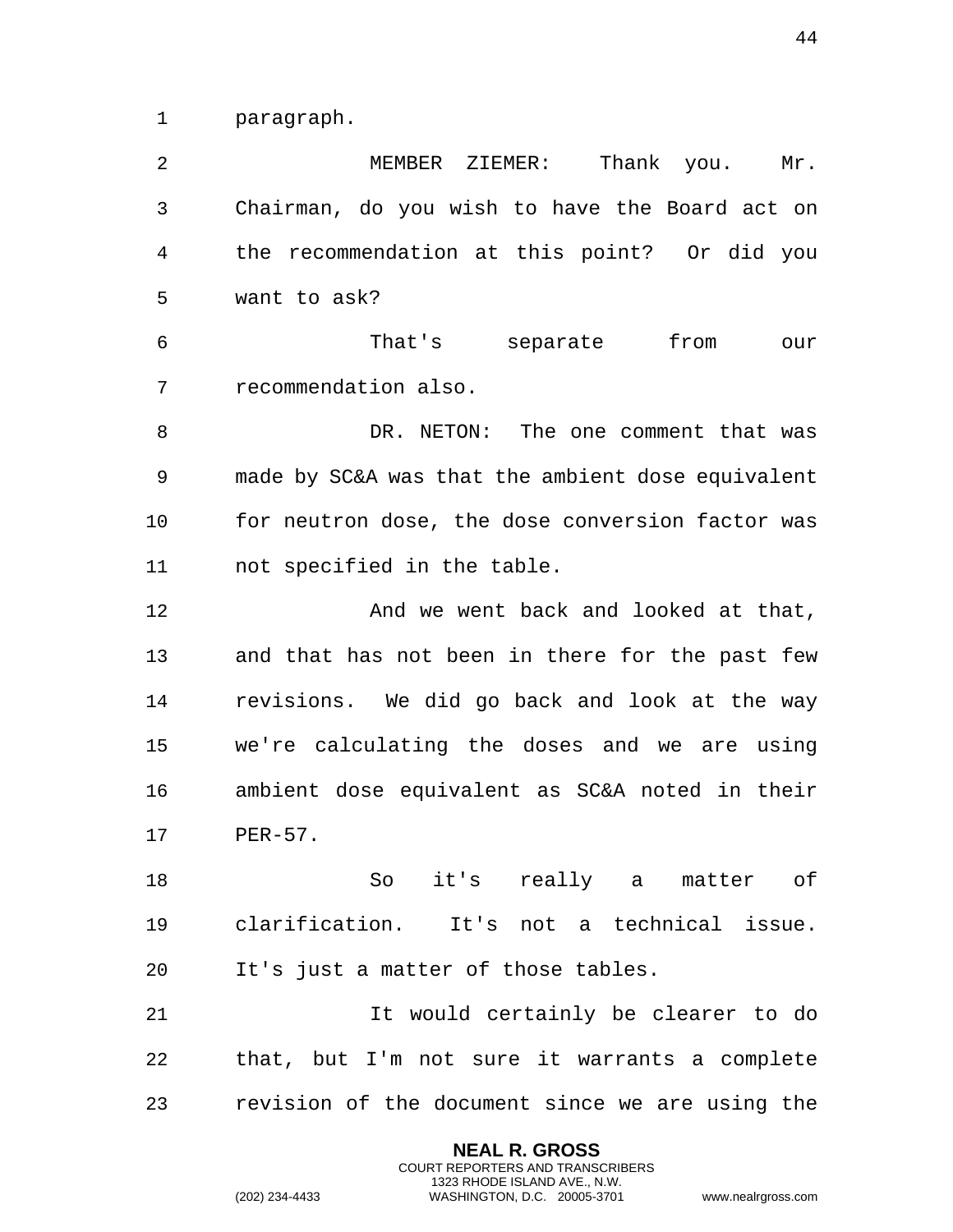correct units at this time.

 Maybe in a future revision we could put that in there, but that's our position. MEMBER ZIEMER: Well, the recommendation is to close findings 1 and 10. The Work Group recommends that those be closed which completes the issues relating to Rev 2. 8 I think I heard Jim say that Rev 3, the concern raised by SC&A is actually the way 10 they are doing it anyway. But whether or not that needs to be revised in the wording, that's an issue that the Work Group has not dealt with. **And at the time when we were acting on**  this there was no Rev 3. We had expected that a Rev 3 would be issued. Basically for the Work Group the issues have been closed. CHAIRMAN MELIUS: Okay. So we have a motion from the Work Group that all these findings have been resolved and closed. Gen, did you have a comment first? Okay. No.

> **NEAL R. GROSS** COURT REPORTERS AND TRANSCRIBERS 1323 RHODE ISLAND AVE., N.W.

(202) 234-4433 WASHINGTON, D.C. 20005-3701 www.nealrgross.com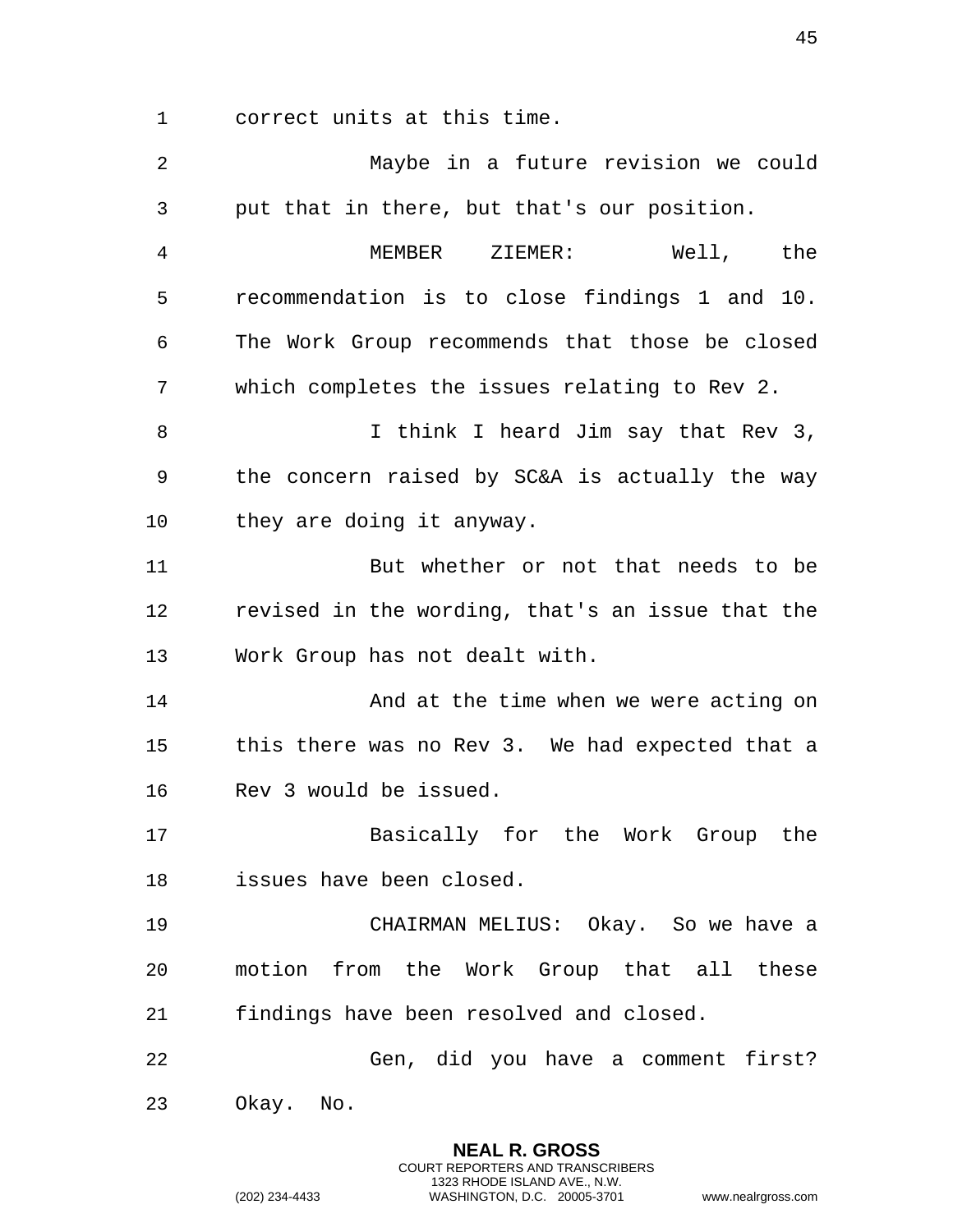**NEAL R. GROSS** So I think we -- any further discussion? If not I think we can do this on a voice vote. All in favor of accepting the Work Group's recommendation say aye. (Chorus of aye.) CHAIRMAN MELIUS: Opposed? (No response.) CHAIRMAN MELIUS: Okay. MR. KATZ: Let me just check on the phone. When we started the meeting we didn't have Dr. Poston. Are you on the line now? John Poston? Okay, so I'll show him. He's still absent. But Bill Field, you're on the line, right? 17 MEMBER FIELD: Yes. 18 MR. KATZ: Okay, good. Thank you. CHAIRMAN MELIUS: Okay. CHAIRMAN MELIUS: Okay. Thank you very much, Paul. So, next we hear from Genevieve Roessler on Carborundum Company. SEC. This is

COURT REPORTERS AND TRANSCRIBERS 1323 RHODE ISLAND AVE., N.W.

(202) 234-4433 WASHINGTON, D.C. 20005-3701 www.nealrgross.com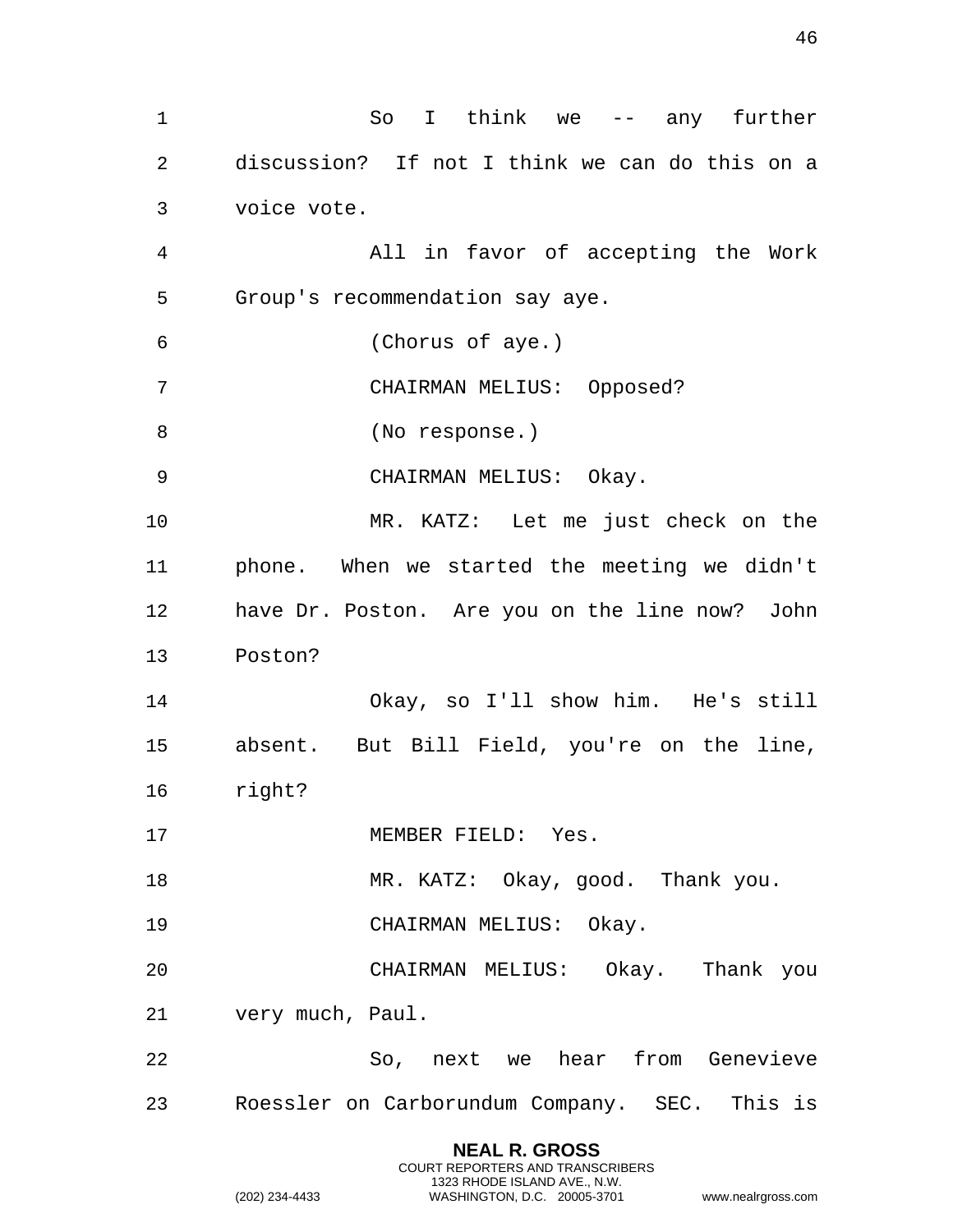an issue left over from our last meeting, I believe.

## **CARBORUNDUM COMPANY SEC PETITION**

**(1943-1976, Niagra Falls, NY)**

 MEMBER ROESSLER: Thank you. Our Work Group met again last week. We met on Monday and then we had to have the slides put together by Tuesday so that was a little bit quick.

 But I want to thank Tom Tomes who's the NIOSH lead on Carborundum for putting them together, and also for Bob Anigstein who's the SC&A lead for helping us out.

 So my plan today then is in the first seven slides which you've probably seen before I'm going to review very briefly the site information and then talk about the NIOSH determination on the SEC Class.

 Then in the next couple of slides I'm going to select some slides from SC&A's first review, especially on surrogate data, and that will set the scene for the rest of our discussion. Then I'll summarize our Work Group

> **NEAL R. GROSS** COURT REPORTERS AND TRANSCRIBERS 1323 RHODE ISLAND AVE., N.W.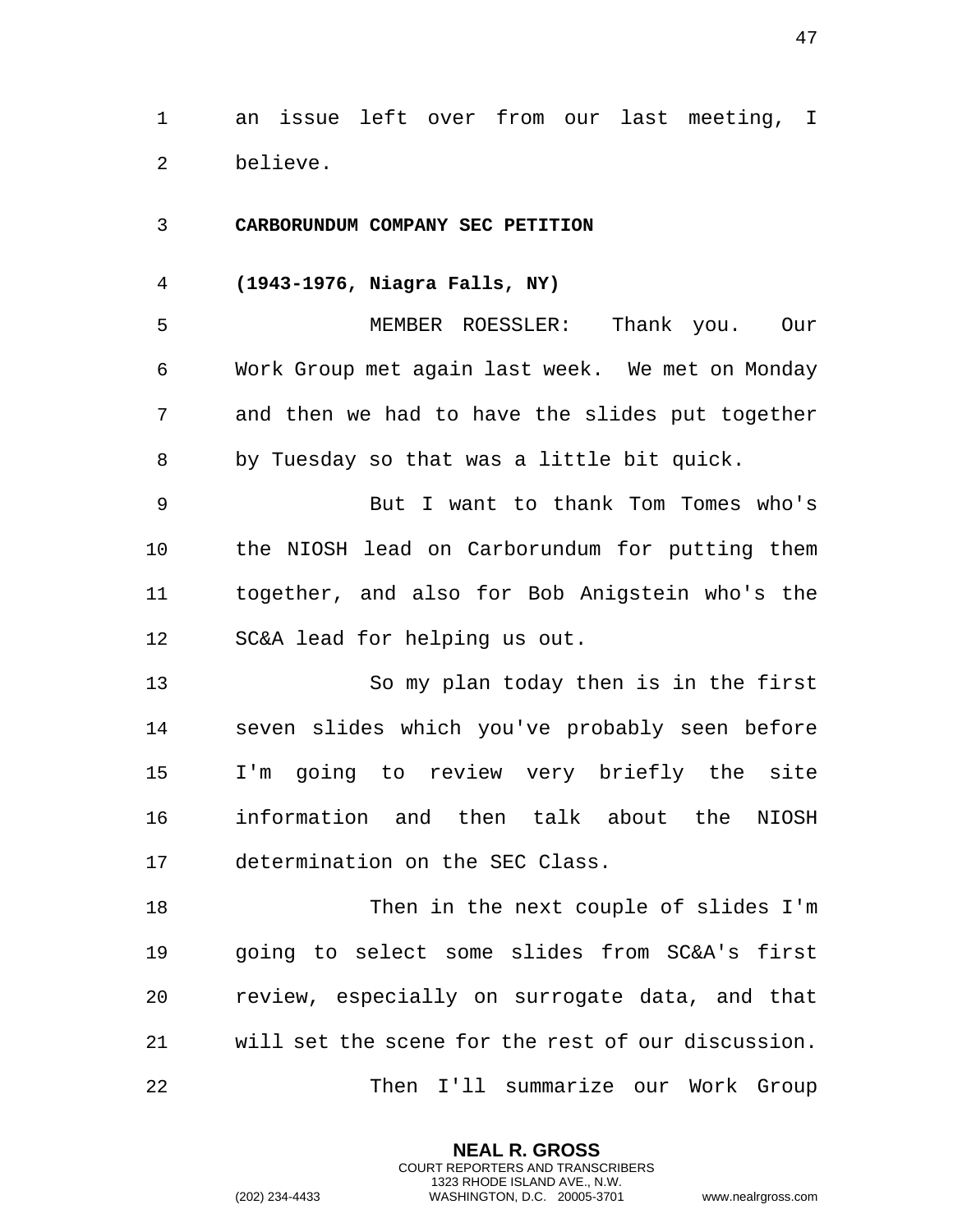presentation at the November 30 Board meeting because that's pertinent. Even more pertinent I'll discuss after -- I wasn't at the Board meeting but I read the transcript, all 40 pages that related to this. And I'll present to you as a review the Board concerns about the situation at that time. And then in the remaining slides I'll be discussing each area of concern and I'm going to do it in the order of SC&A's most recent review. So, going to the next slide our Work Group Members are myself as Chair, Greg Clawson, Bill Field, and John Poston. The Carborundum Plant was located in Niagara Falls, New York. There were four periods that we're interested in. The AWE periods, the two operational periods were from June to September 1943, and then from 1959 to 1967. The two residual periods were from 1943 to 1958, and 1968 to 1992.

> **NEAL R. GROSS** COURT REPORTERS AND TRANSCRIBERS 1323 RHODE ISLAND AVE., N.W.

(202) 234-4433 WASHINGTON, D.C. 20005-3701 www.nealrgross.com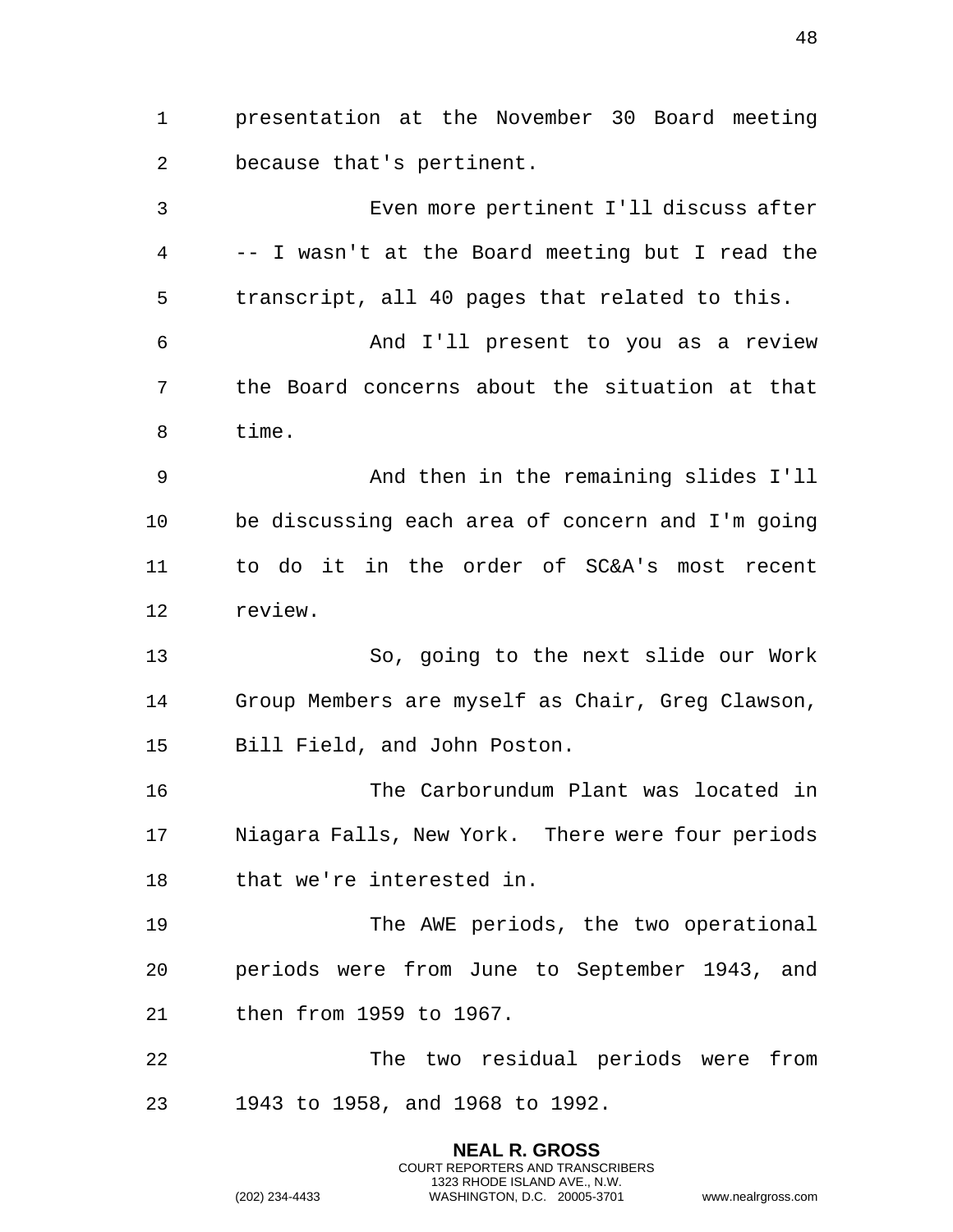During the first operational period from June to September 1943 the plant performed experimental grinding of uranium metal using a centerless grinder. Uranium slugs were received in June and return shipped in September 1943. We know this was a very small operation. Only one machine and probably only operated for a couple of weeks. Then in the second operational period which was from 1959 to 1967 Carborundum

 manufactured uranium and plutonium carbide pellets for an AEC research program.

 They also performed work during the nineteen fifties that was not covered under EEOICPA.

17 And at that time they were fabricating nuclear fuel elements for commercial purposes.

 So then they proposed in the evaluated SEC Class -- the petitioner requested Class Definition. All employees who worked in any area of the Carborundum Company facility on Buffalo Avenue, Niagara Falls, New York from January 1,

> **NEAL R. GROSS** COURT REPORTERS AND TRANSCRIBERS 1323 RHODE ISLAND AVE., N.W.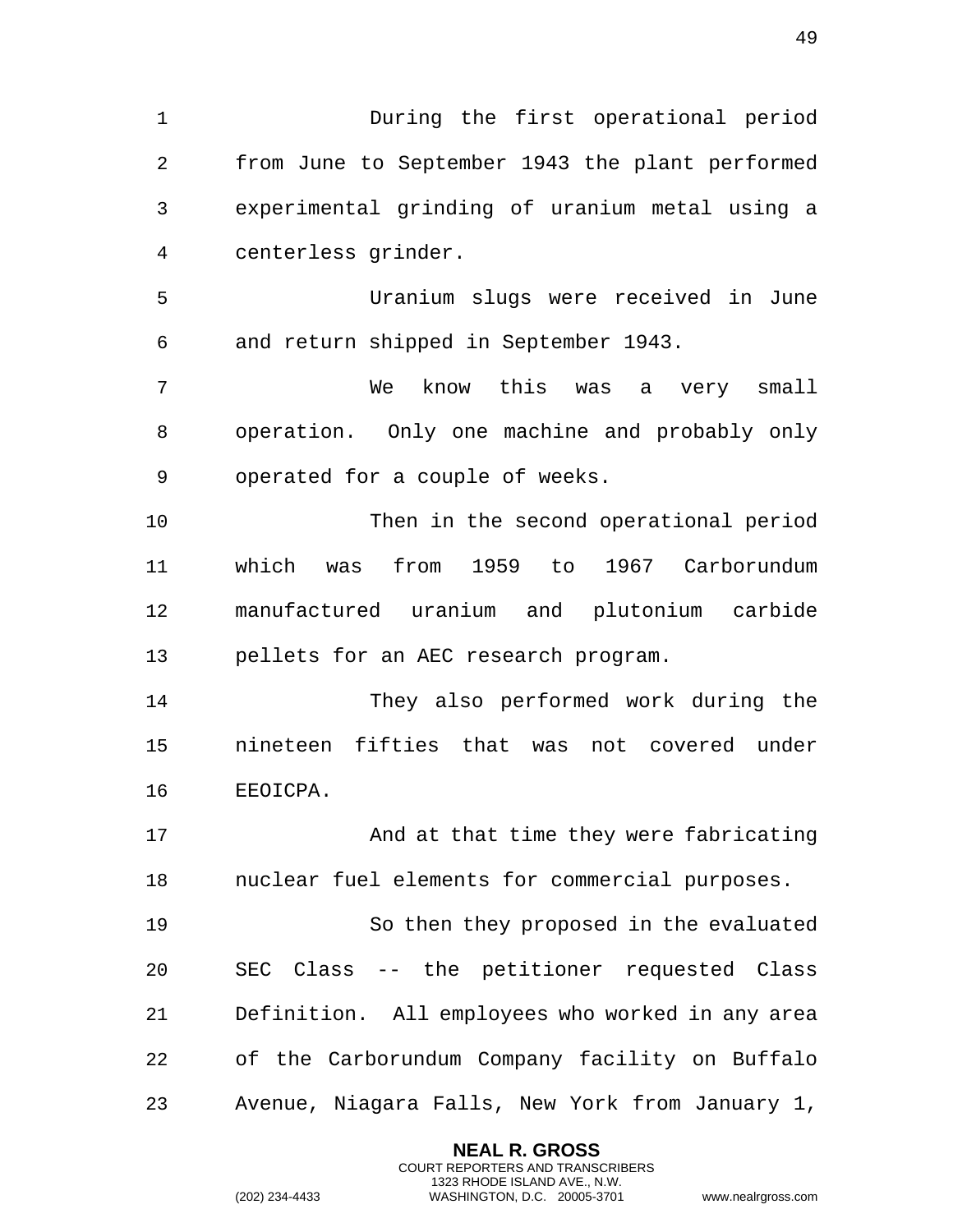1943 through December 31, 1976.

 Now, why the difference in dates? Well, you read there on the note because there are no identified dose reconstruction infeasibilities for this site NIOSH limited its evaluation to the petitioner's Class period from 1943 to 1976, rather than to 1992 which as I mentioned before was the end of the residual period.

 So, just to remind you the NIOSH determination then was for the two operational periods -- the date's up there -- and the two residual periods, and included both internal and external exposures -- is that dose reconstruction is feasible.

 They did identify that there was a need to use surrogate data and that's something we're going to be talking about.

 Then SC&A reviewed NIOSH's determination. And I'm going to use two slides from our November 30 presentation that Dr. Anigstein put together that I think will be helpful to today's discussion.

> **NEAL R. GROSS** COURT REPORTERS AND TRANSCRIBERS 1323 RHODE ISLAND AVE., N.W.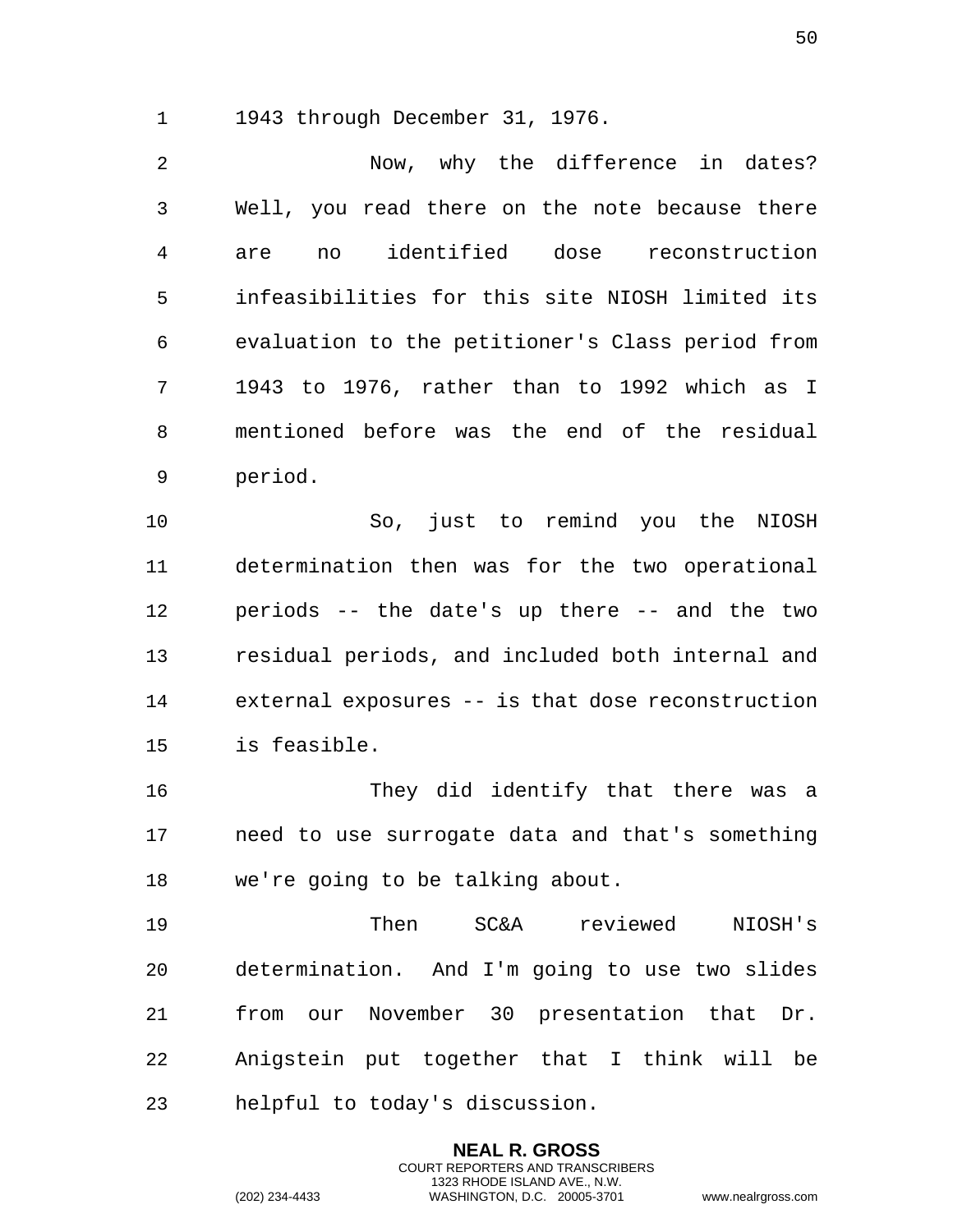1 The first one -- and they're both on the use of surrogate data from TBD-6000. The first one, with regard to the intakes from uranium aerosols. I'm not going to go over the whole slide, but point out to you see down there under satisfy ABRWH criteria I think these are important to keep in mind because we have the bullets there. And you'll notice on this slide all of the bullets were checked which meant according to SC&A's findings that all criteria were met for internal dose during this first operational period. However, on this slide, and this is with regard to external exposure to uranium metal. 17 And again if you go down on the slide to the section satisfy Board criteria you'll see this is -- we don't have all checks on it. There are some X's there. However, in spite of the fact that there were some items that did not satisfy the Board criteria the Work Group decided that this

> **NEAL R. GROSS** COURT REPORTERS AND TRANSCRIBERS 1323 RHODE ISLAND AVE., N.W.

(202) 234-4433 WASHINGTON, D.C. 20005-3701 www.nealrgross.com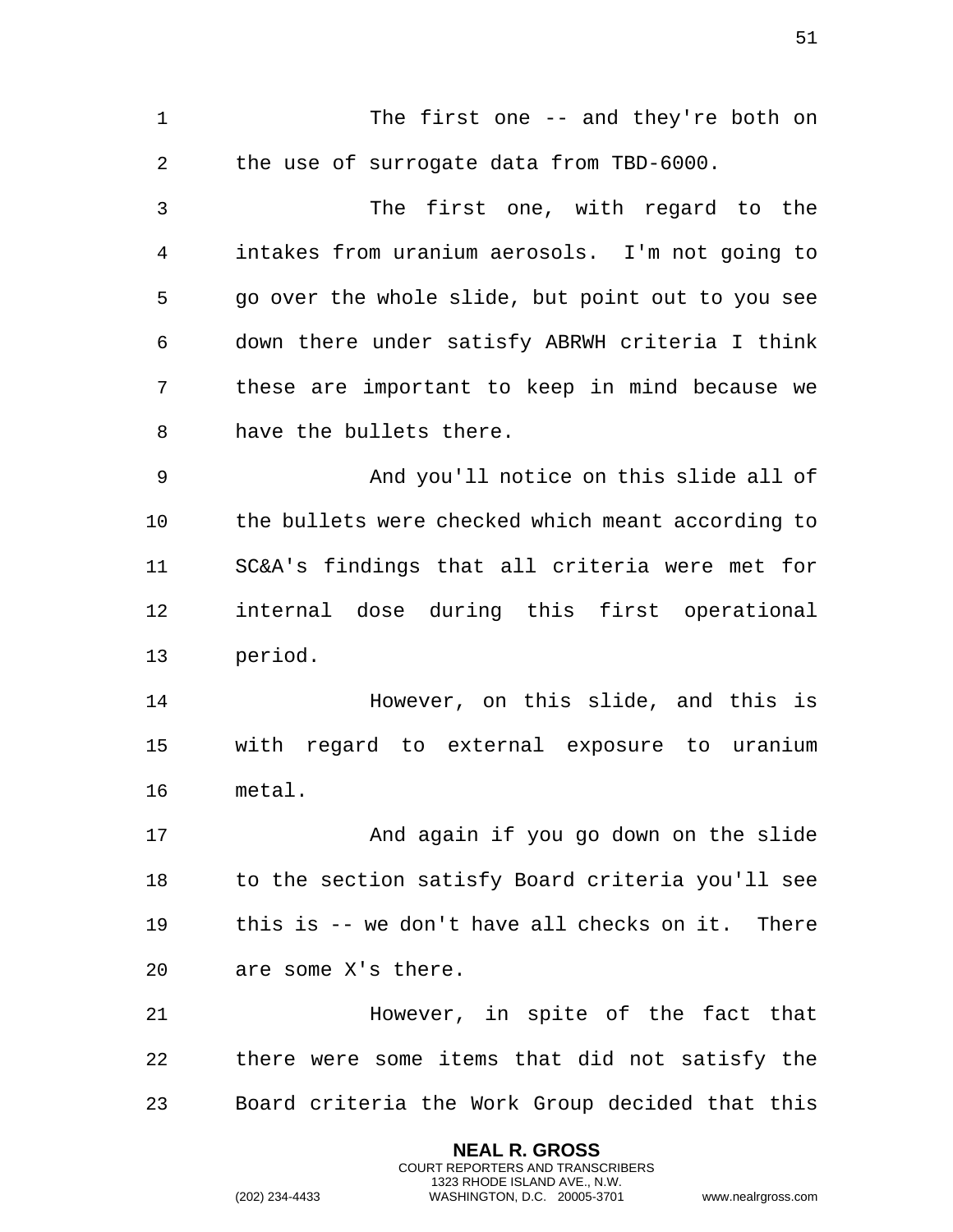was not an SEC issue, that there are other source terms available in TBD-6000.

 So with regard to the SEC petition, and this one is 00223 the Carborundum Work Group reported results of the review of the petition in the NIOSH evaluation to the Board as we said on November 30.

 They included slides in discussion on SC&A's seven issues that they identified. Some of them we pointed out were closed by the Work Group and others were identified as Site Profile issues.

 Also pointed out was that SC&A identified issues with the NIOSH selection of dose rates from surrogate data for uranium work also at that time were considered as Site Profile issues.

 So, the Work Group concluded that with appropriate adjustments, and I want to underline that, NIOSH can indeed reconstruct doses for the proposed SEC Class.

 And the Work Group moved that the SEC petition be denied.

> **NEAL R. GROSS** COURT REPORTERS AND TRANSCRIBERS 1323 RHODE ISLAND AVE., N.W.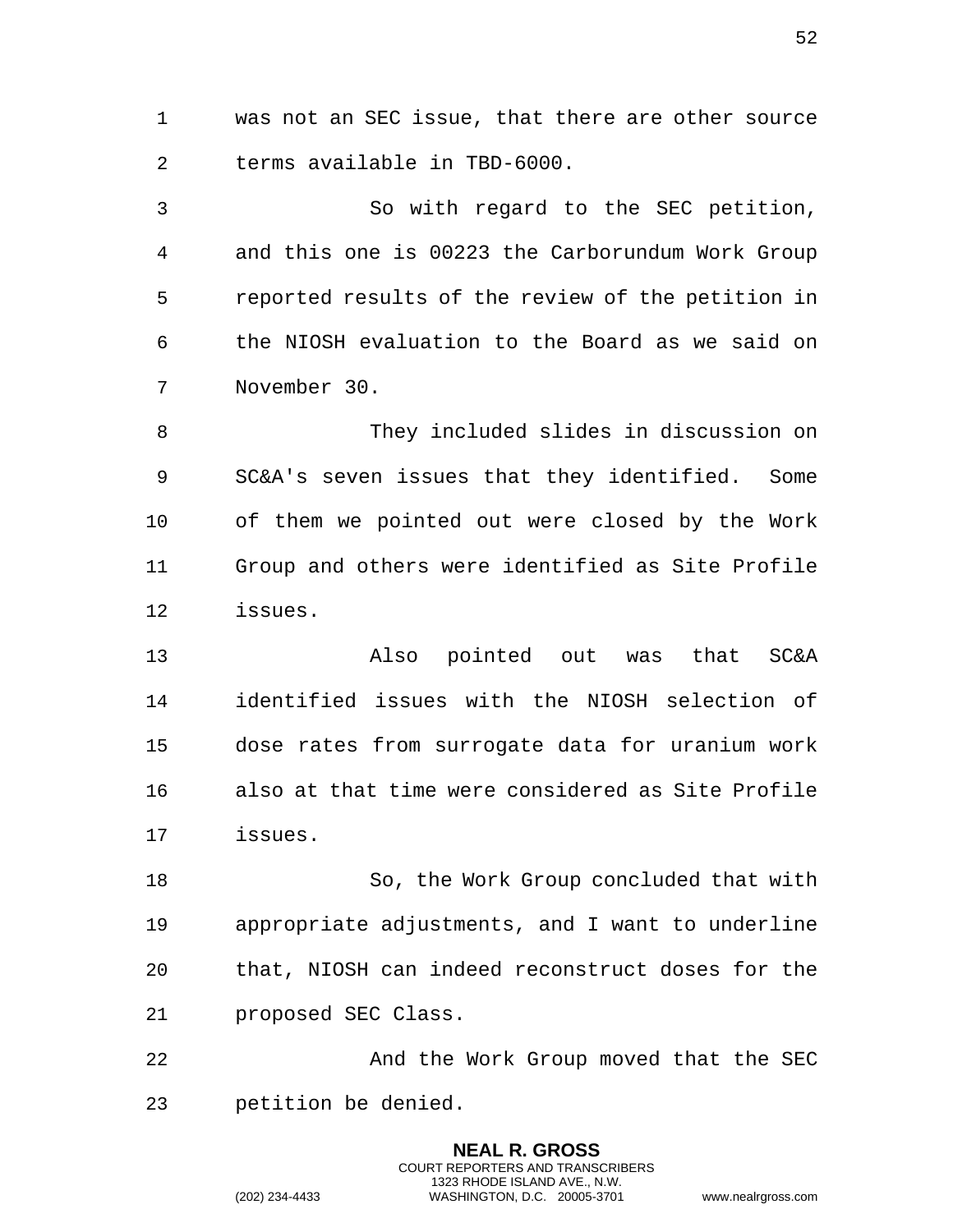Now, in retrospect when we think about it, or certainly when I think about it the words "appropriate adjustments" were not well defined. And the Board pointed out that there was a need for NIOSH to develop a new set of surrogate data from TBD-6000. The question also came up can the criteria be met for this site. And you recall the slide where we had the X's there. And the Board also recommended that they needed an example of dose reconstruction. They emphasized also that there was a need to make sure that the Site Profile issues aren't actually SEC issues. And these are all pertinent points. So the motion was tabled with the instructions that NIOSH should prepare these appropriate adjustments, should tell us what they're going to be doing. And they did that. And you have a paper that's available to you now so you can check the details. And then SC&A was to review these

> **NEAL R. GROSS** COURT REPORTERS AND TRANSCRIBERS 1323 RHODE ISLAND AVE., N.W.

(202) 234-4433 WASHINGTON, D.C. 20005-3701 www.nealrgross.com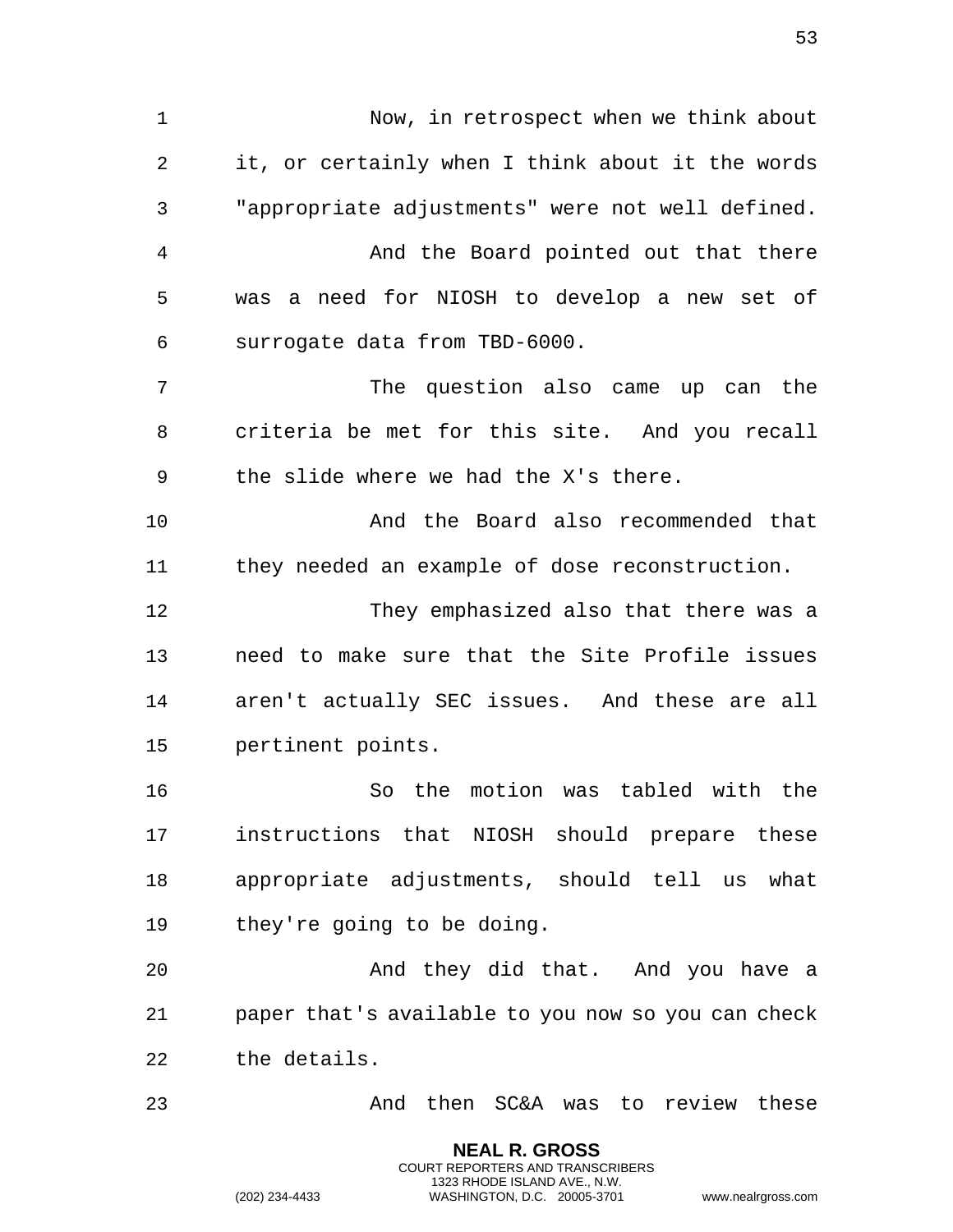points. And that paper is also available.

 So, the Work Group met again as I mentioned last week.

 So that's kind of the background information. And now what I want to do is go through a summary of not all the details, but a summary of how all of these concerns were addressed.

 And I'm going to do it in the order of the SC&A response paper because I think that's the easiest to follow. And that's the next slide actually.

 So, with regard to the NIOSH resolution on using surrogate data from TBD-6000 the first item was with regard to external exposure to uranium metal and talking about the updated methods.

 So, for the first operational period NIOSH used dose rates in TBD-6000 for a uranium slug.

 They then multiplied the dose rates by 10 to allow for dose from an array of the 10 slugs that were handled at Carborundum.

> **NEAL R. GROSS** COURT REPORTERS AND TRANSCRIBERS 1323 RHODE ISLAND AVE., N.W.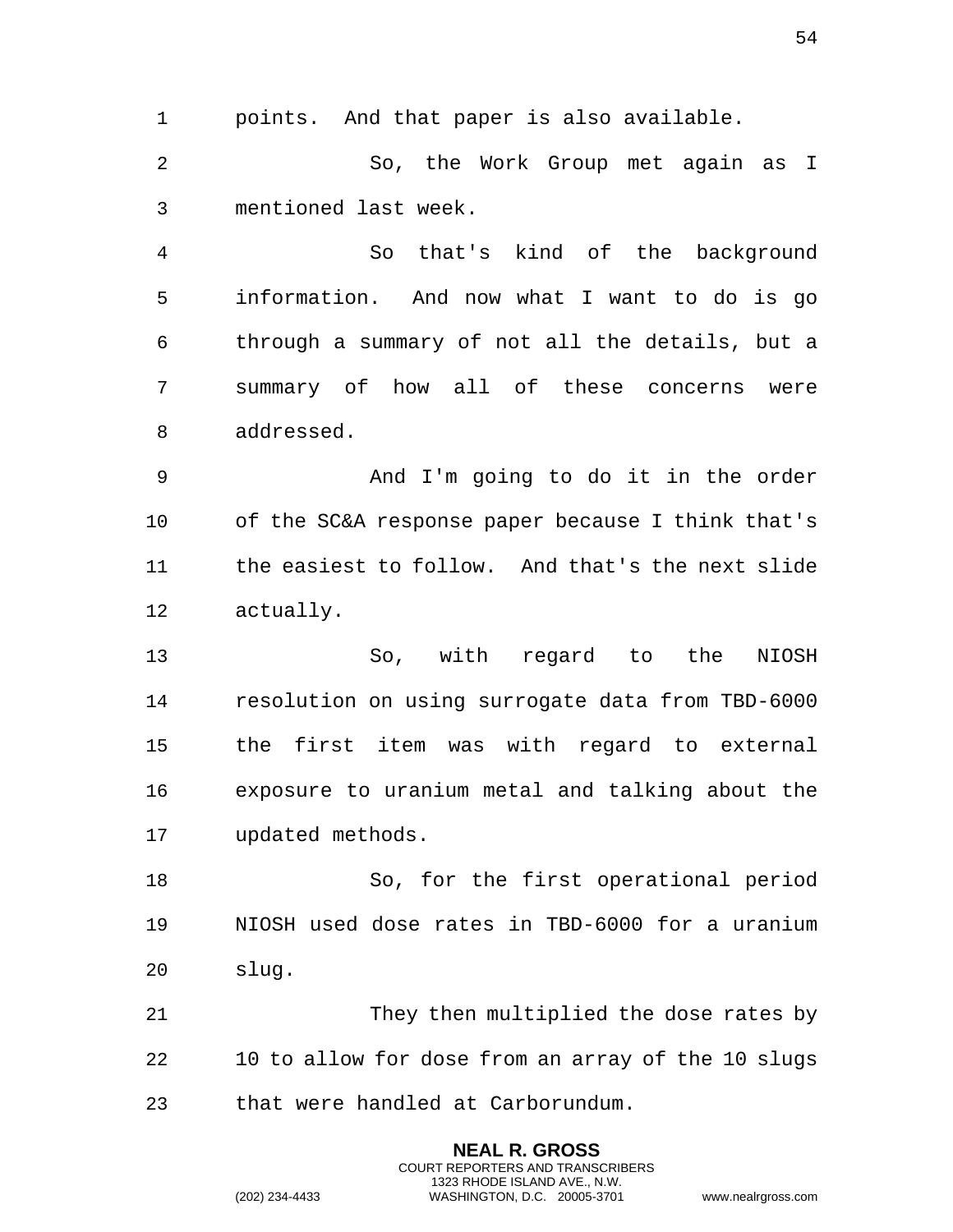1 And they mentioned that the model slugs were only slightly larger than the Carborundum slugs.

 Then for the second operational period, again dealing with a source term and using dose rates from TBD-6000, in this case with regard to a uranium plate it was mentioned that they're similar to the largest -- from TBD-6000, similar to the largest batches processed at Carborundum.

 So, it was decided that these revised dose estimates resolved these source term discrepancies that relate to the Board criteria for surrogate data.

 I'll explain a little bit more in the next slide.

 With regard to the first AWE period which I mentioned NIOSH provided updated external doses from uranium slugs in 1943 for a more appropriate exposure geometry provided in TBD-6000. Kind of repeating myself there.

 SC&A then concluded or concurred with the photon doses, but commented that the beta

> **NEAL R. GROSS** COURT REPORTERS AND TRANSCRIBERS 1323 RHODE ISLAND AVE., N.W.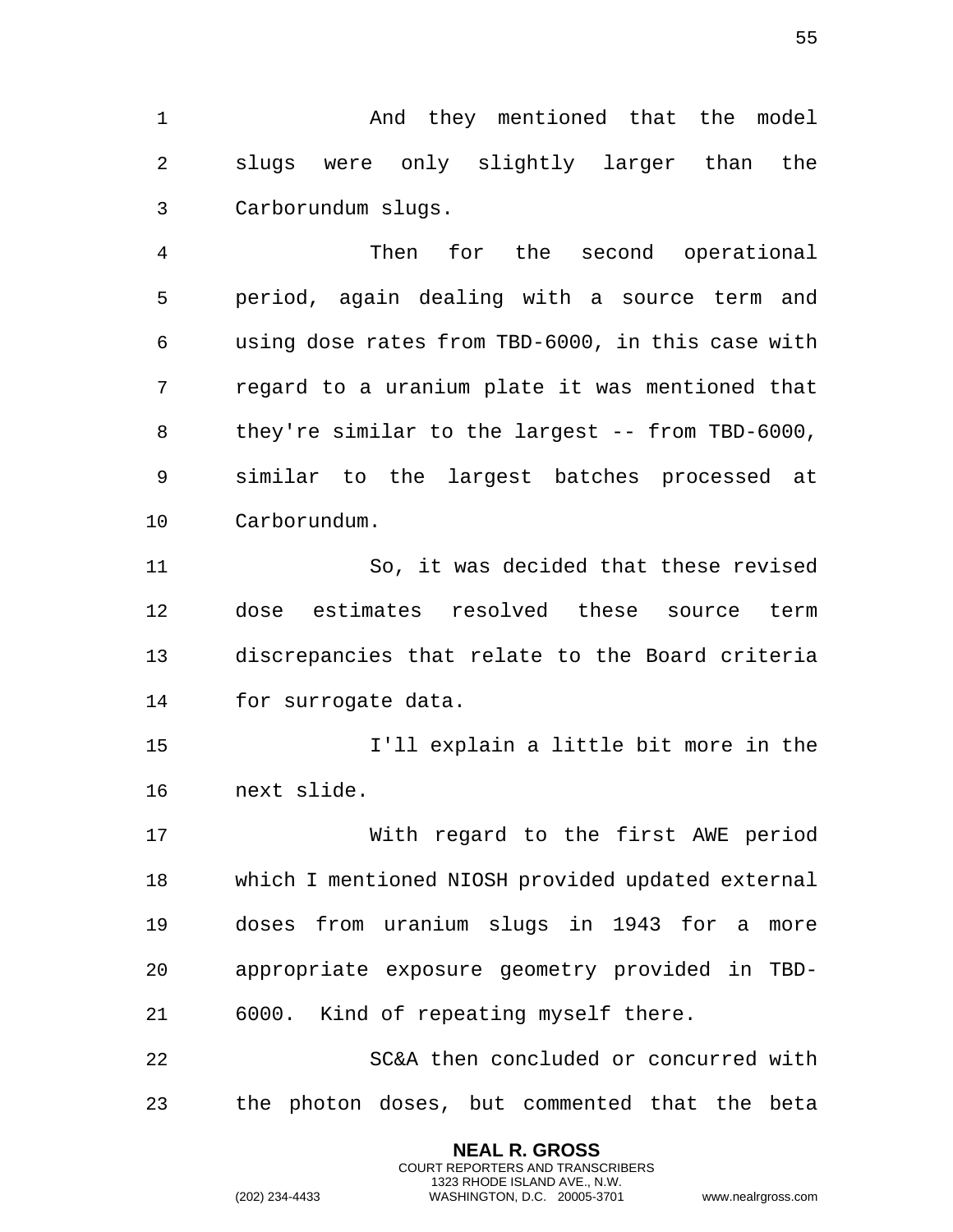doses may be overestimated.

 So, we spent a good bit of time at the Work Group discussing this. And NIOSH explaining their rationale on SC&A agreed with the NIOSH rationale for the beta dose estimates. So with that the Work Group agreed that doses in this particular category can be estimated with sufficient accuracy. So then going onto the second AWE period NIOSH provided updated external doses from uranium materials used in 1959 to 1967 for a more appropriate exposure geometry provided in TBD- 6000. SC&A agreed with the photon doses, but commented that beta doses may be overestimated based on a modeled 1 foot beta dose rate. 17 NIOSH then pointed out that actually TBD-6000 beta dose rates incorporate actual measured whole body dose rates as a function of 1 foot photon dose rates. So, with that SC&A agreed that the resolution of the approach on this is a Site Profile issue.

> **NEAL R. GROSS** COURT REPORTERS AND TRANSCRIBERS 1323 RHODE ISLAND AVE., N.W.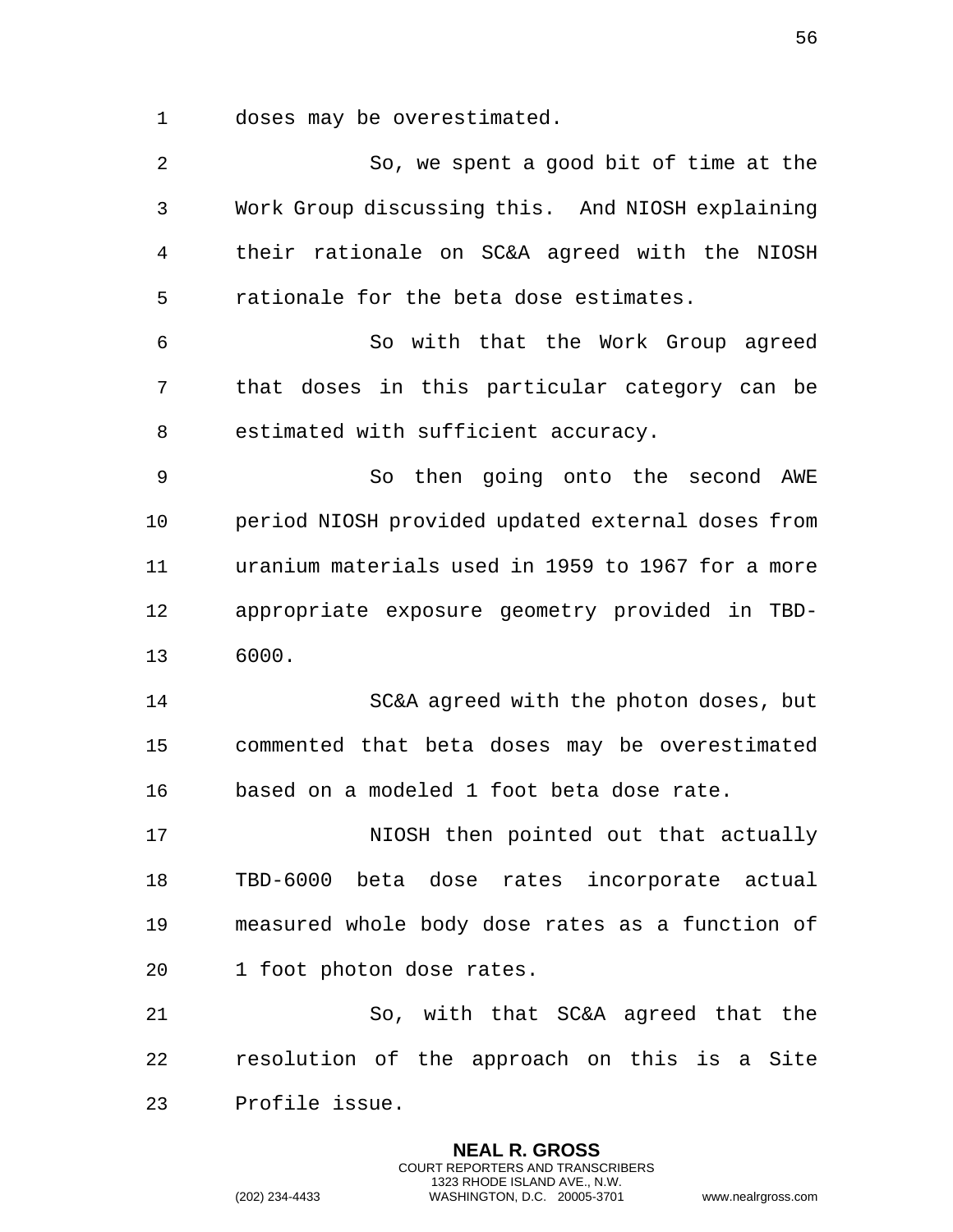1 And the Work Group agreed that beta dose rate can be estimated with sufficient accuracy.

 So that dealt with surrogate data issues. In the next slide we're going to go into some other concerns clarifying dose reconstruction.

8 And the first one was on the observations on the Monte Carlo simulations of external dose from plutonium glove box worked.

 SC&A provided comments on this and on the geometry used, and on other input parameters used in estimating external dose from plutonium bearing materials used in 1961 to 1967. That was the second operational period.

 SC&A commented this was actually just an observation in their review, and they agreed during our Board meeting that there is enough information to do dose reconstruction.

 So the Work Group agreed that the doses can be estimated with sufficient accuracy. And they also agreed that this is a Site Profile comment under review by NIOSH.

> **NEAL R. GROSS** COURT REPORTERS AND TRANSCRIBERS 1323 RHODE ISLAND AVE., N.W.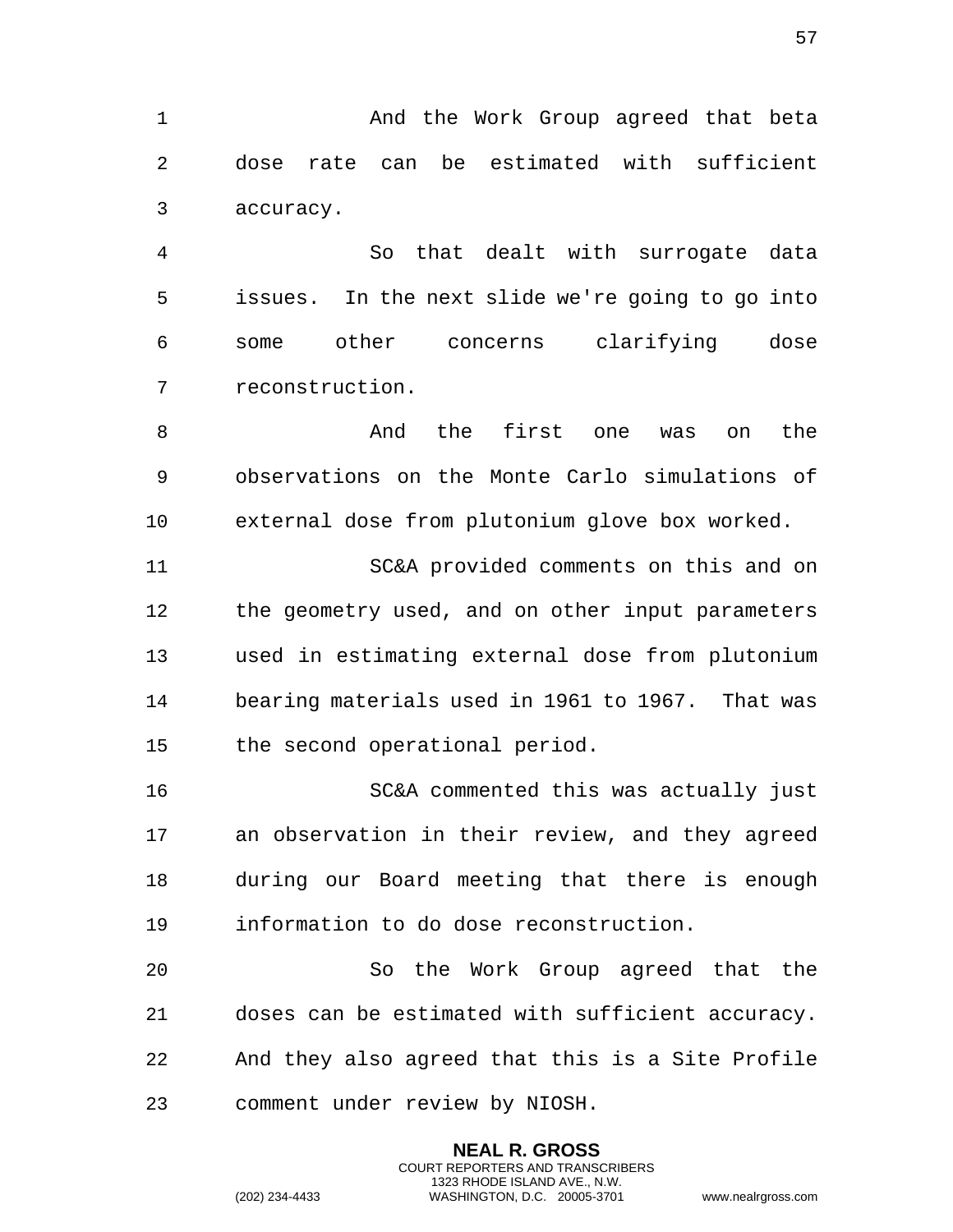So then the next slide is probably maybe a little more interesting. And this had to do with doses from the X-ray diffraction units that workers used at Carborundum.

 Before this recent review NIOSH wasn't going to do dose reconstruction in this category because they said the uranium doses were bounding.

 And then we just talked about uranium doses. But a new approach had to be developed because after the additional review by SC&A this prompted -- which was prompted by lower estimates for external dose in uranium processing areas.

 Now, the X-ray diffraction dose estimates by NIOSH may be higher than the dose in the uranium work area. So oops. Something then needs to be changed.

 NIOSH had previously been prepared to do dose reconstruction so they're now reverting back to doing that.

 However, with improvements on it I think because during our Work Group meeting SC&A reported information that they had gotten from a

> **NEAL R. GROSS** COURT REPORTERS AND TRANSCRIBERS 1323 RHODE ISLAND AVE., N.W.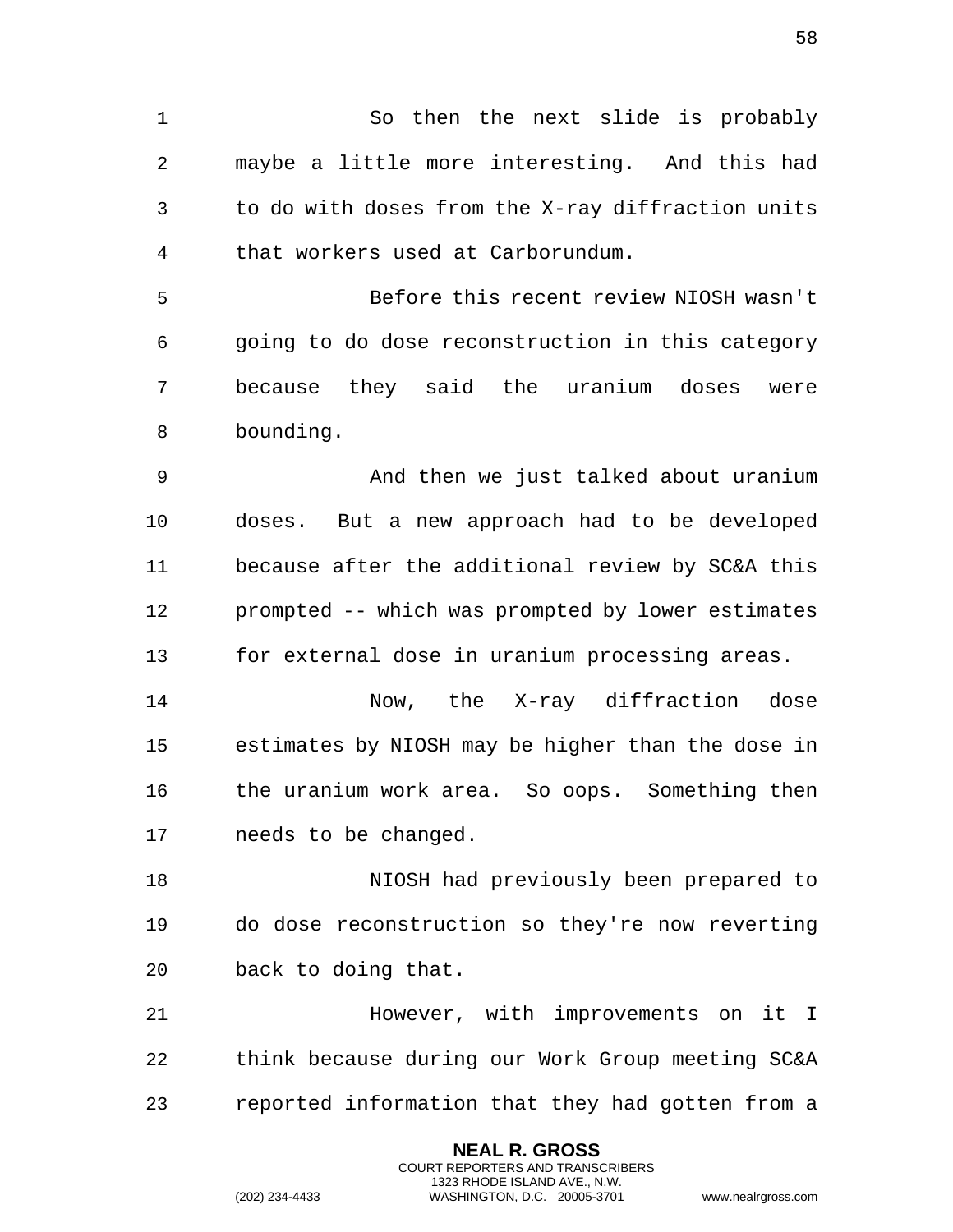former worker. The former worker clarified where the workers would stand when they were using these units and how much time, the important factor. Estimated how much time they would be in the area.

 So SC&A recommended an increase in the exposure time that NIOSH had assumed.

 SC&A also commented that NIOSH should increase the correction factor applied to ion chamber dose rate measurements.

 So, then clarification improvement on the time and the exposure. And then along with those changes they recommended the use of more appropriate low energy organ dose conversion factors, final organ dose estimates they say will be similar to the previous NIOSH estimates.

 So it all comes down to, and we discussed this during the Work Group meeting. SC&A agreed with this approach. The Work Group agreed then that dose can be estimated with sufficient accuracy. And this was resolved then as a Site Profile issue.

By the way, we'll have plenty of time

**NEAL R. GROSS** COURT REPORTERS AND TRANSCRIBERS 1323 RHODE ISLAND AVE., N.W.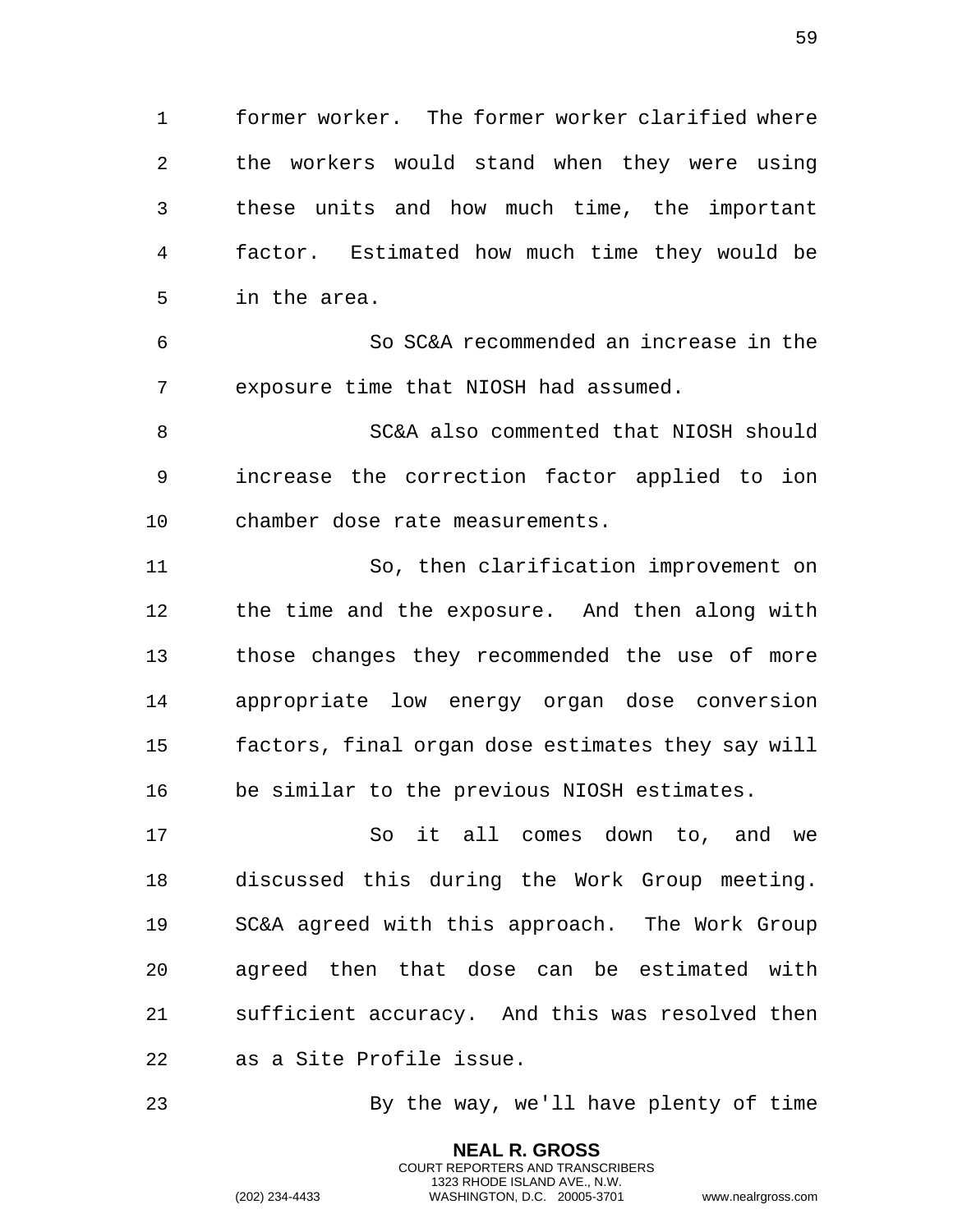I think for comments or questions at the end. I've been kind of charging right through here to get all the pertinent things out of the way. Another item, and I'm including this just for completeness. There were still some comments because a worker again questioned whether thorium was present, and whether it should be looked at for dose reconstruction. NIOSH did provide additional response on the potential for thorium contamination during the second AWE operational period from earlier and uncovered thorium work at the site. But again, reassured us that the available information that they have indicates that thorium is not a significant source of exposure during this period. SC&A provided additional review and agreed with the NIOSH conclusion, and the Work Group agreed and closed this issue. So, next slide and we'll go to medical X-rays. More on dose reconstruction. Again I wanted to complete, make sure

> **NEAL R. GROSS** COURT REPORTERS AND TRANSCRIBERS 1323 RHODE ISLAND AVE., N.W.

(202) 234-4433 WASHINGTON, D.C. 20005-3701 www.nealrgross.com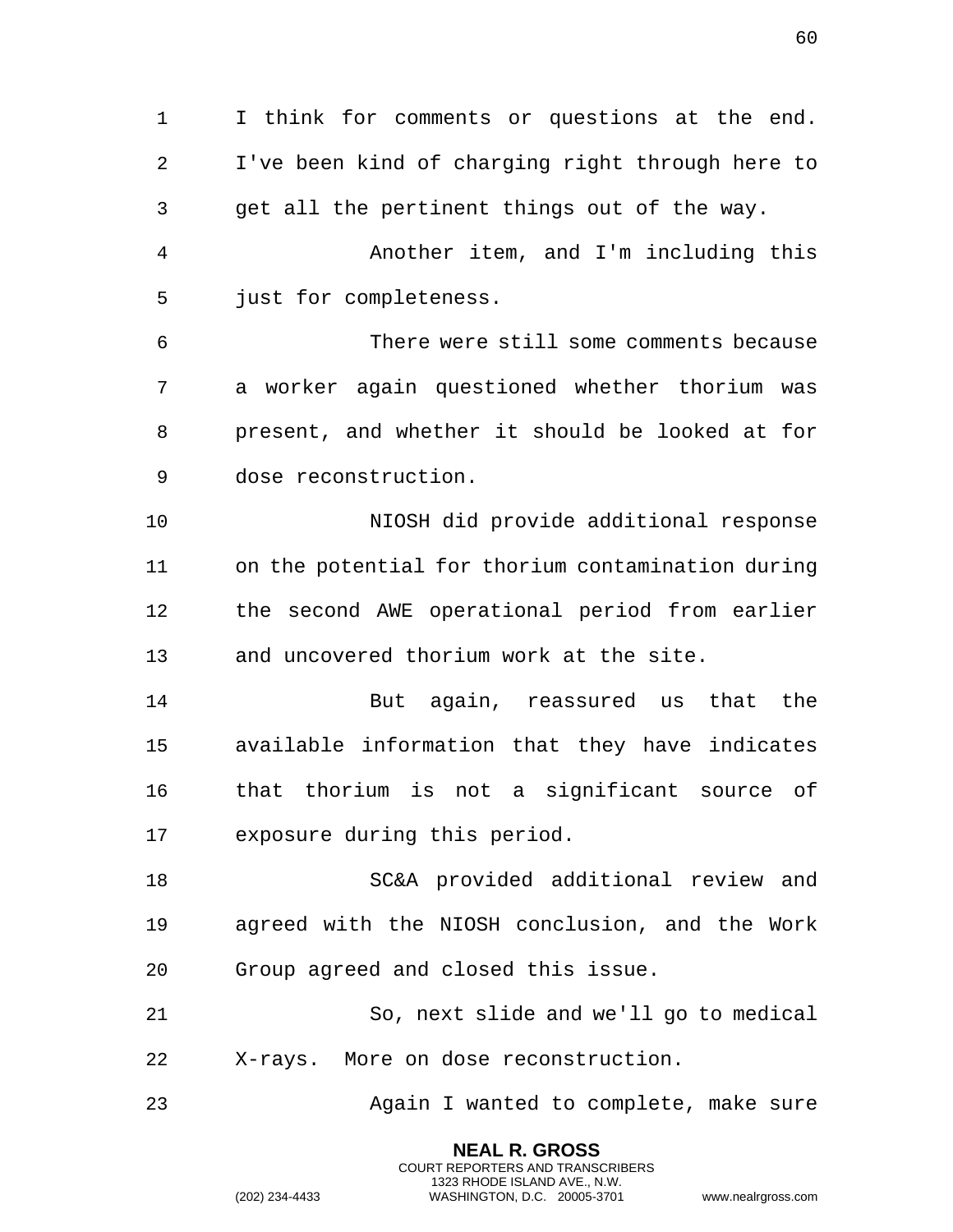we covered every issue here.

 NIOSH provided updated responses for reconstruction of medical X-rays during the AWE operational periods.

 SC&A provided additional review. And on this slide I say and agree that NIOSH appropriately assign doses for medical X-rays for each year of employment during the two AWE periods.

 Actually, we prepared this slide a little bit in advance, but Bob Anigstein verified in an email that came through I think it was just yesterday that he actually can replicate these dose calculations.

 So we're standing by this comment that SC&A agrees in concept. I think Bob found a few kind of minor calculation errors. But he told me in an email that he agrees in concept that NIOSH can do the dose reconstruction here.

 So then the Work Group agreed that NIOSH could reconstruct doses from medical X-rays with sufficient accuracy and close this issue.

Another example that I think is one

**NEAL R. GROSS** COURT REPORTERS AND TRANSCRIBERS 1323 RHODE ISLAND AVE., N.W.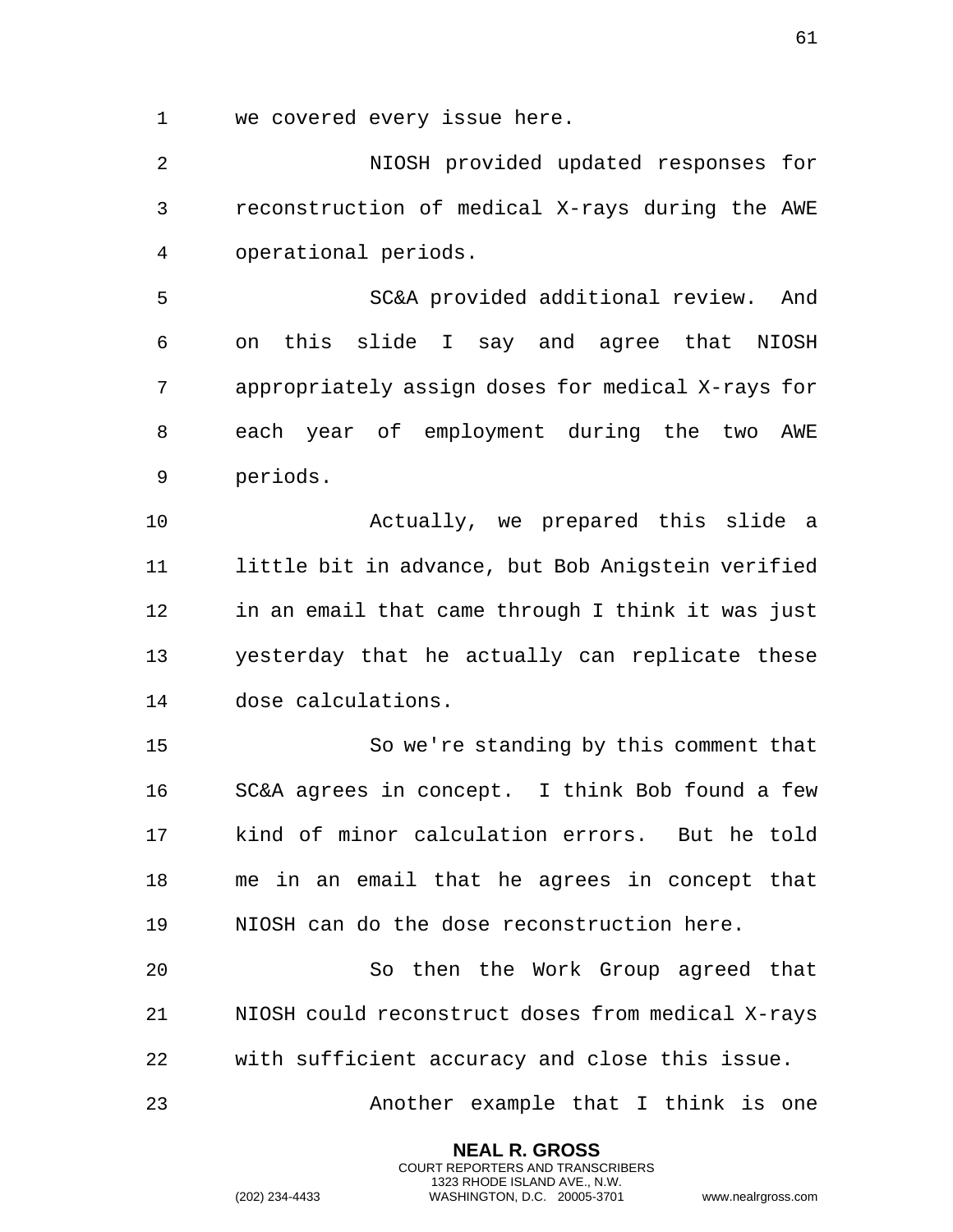that rises kind of high on the list because this was an example of where we used the term appropriate adjustments before.

 And this one did need to be clarified. And this was with regard to external dose from uranium contamination.

 NIOSH provided resolution of the factors to use for estimating dose from uranium contamination.

 What they had done before was used old data from EPA's federal guidance report 12. Now as recommended by SC&A they're doing the external dose estimates using conversion factors from TBD-6000.

 So this was reviewed by SC&A and they have agreed with the updated method, and the Work Group has agreed we can close this issue.

 We're getting close here. On the next slide on the example dose reconstructions you remember I mentioned that the Board had said it would be good to have some data to look at to see if they can verify -- if SC&A can verify the dose reconstructions.

> **NEAL R. GROSS** COURT REPORTERS AND TRANSCRIBERS 1323 RHODE ISLAND AVE., N.W.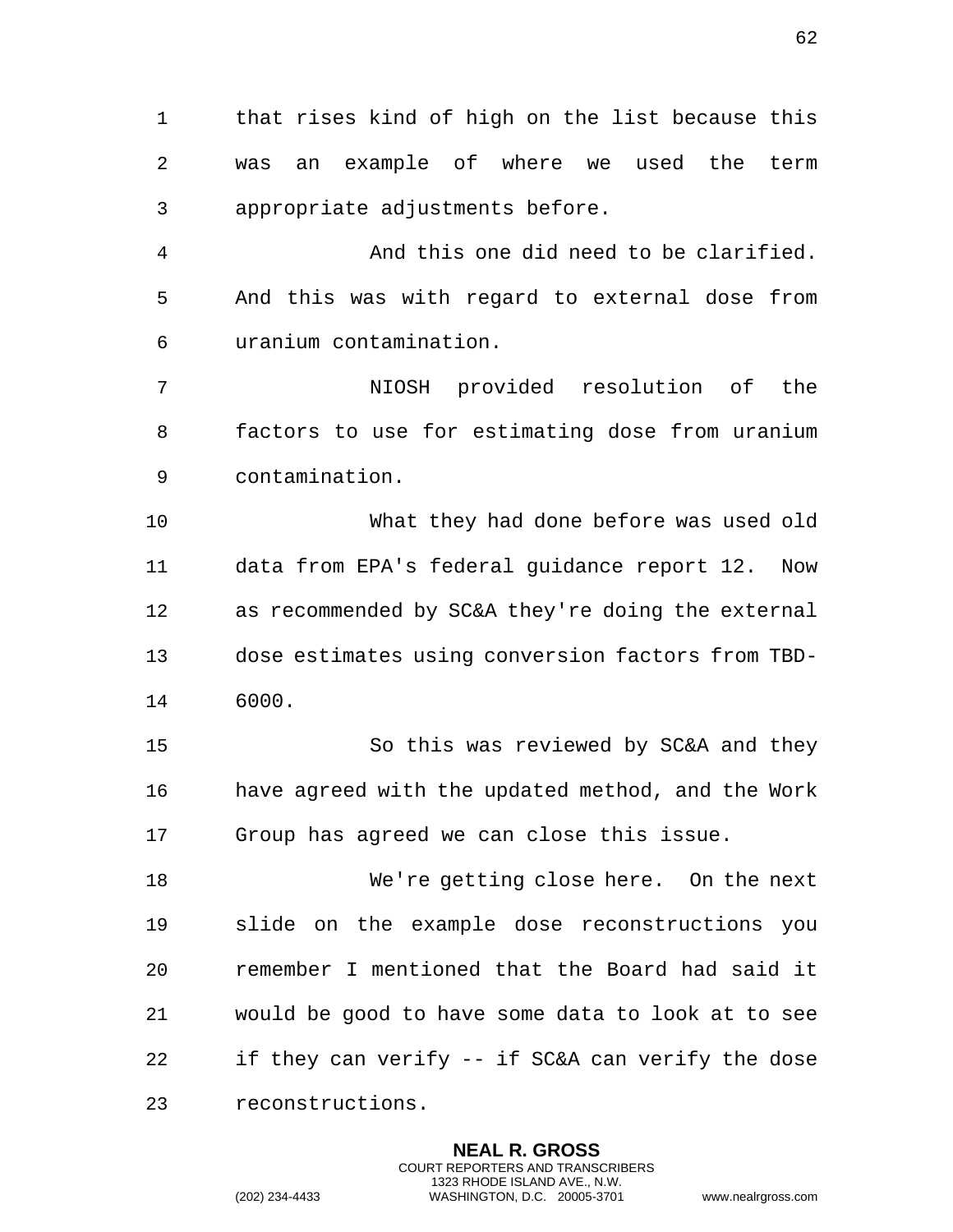Originally SC&A had noted that they had some problems with duplicating these so NIOSH provided a lot of tables, updated dose intake tables, and implementing instructions. New dose reconstructions were provided.

 Dr. Anigstein I think spent a lot of time going over this. And again we received comments from him just a few days ago.

 He agrees that he can now duplicate - - he did find a few minor errors, but actually overall agrees that he can verify the dose calculation.

 So the Work Group agreed that dose reconstructions can be reconstructed with sufficient accuracy using these updated methods. So now I've covered a lot of material and I'm hoping that with this and especially with the two papers that you have gotten that this summary of our discussions and resolution is enough information.

 At last week's Work Group meeting we confirmed our conclusions that we presented to you before, that the Work Group concluded that

> **NEAL R. GROSS** COURT REPORTERS AND TRANSCRIBERS 1323 RHODE ISLAND AVE., N.W.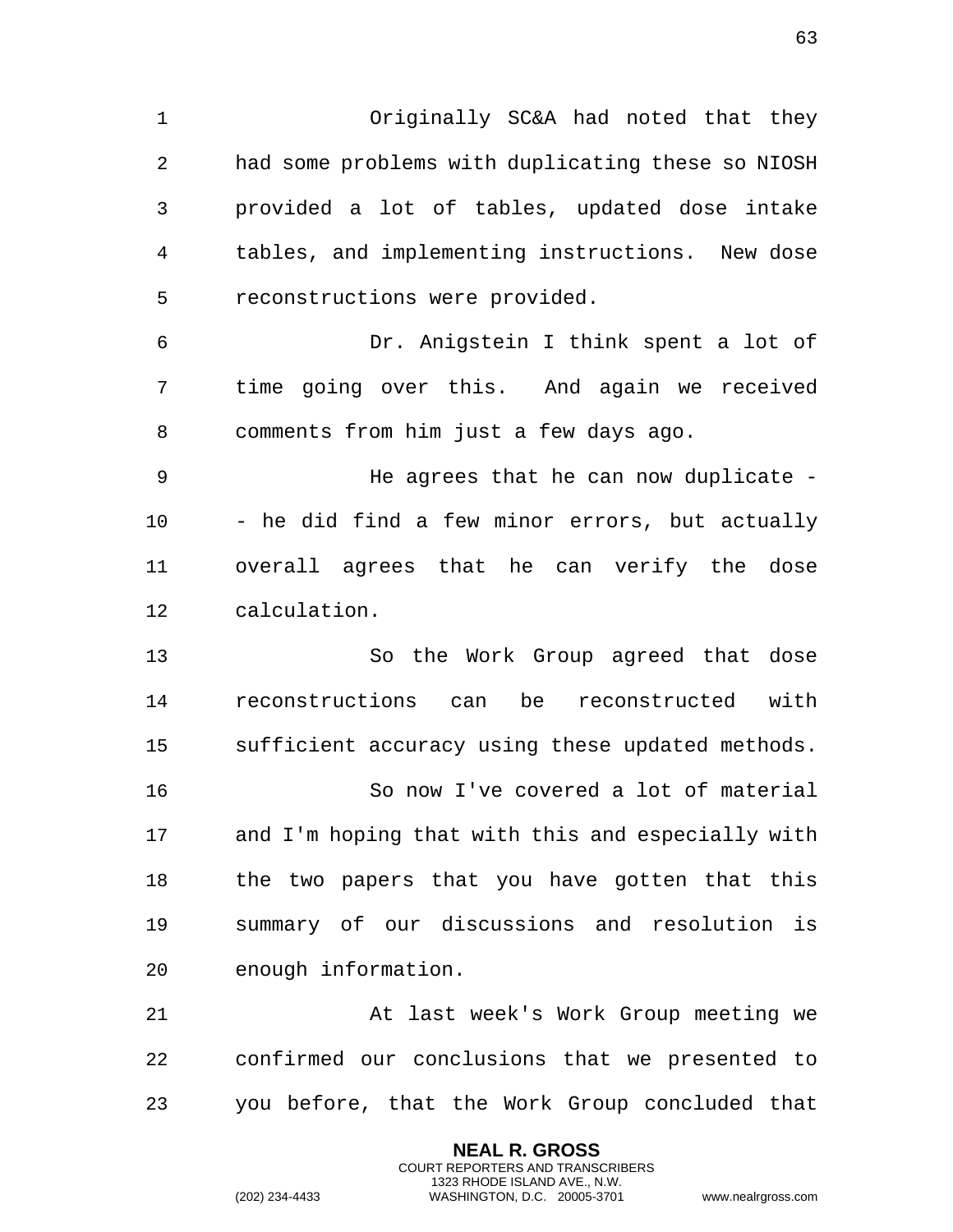NIOSH can reconstruct doses with sufficient accuracy for the proposed SEC Class. The Work Group moves that the SEC petition 00223 be denied. I covered a lot of material and so this next slide which says questions on it is probably quite pertinent. 8 And fortunately I know Dr. Anigstein is on the phone and I'm hoping Tom Tomes is on the phone. So with their help we'll answer any questions or take any comments. CHAIRMAN MELIUS: Okay. Thank you very much, Gen. I was going to say our comment would be that was too much information. We can't handle it all at one time. Just spread it out. 17 But no, it was very, very thorough. And also just to clarify we actually -- originally I think the concern of the Board was we were looking for more information from NIOSH in terms of their recommendation and their support for that recommendation. So it wasn't a criticism of the Work

> **NEAL R. GROSS** COURT REPORTERS AND TRANSCRIBERS 1323 RHODE ISLAND AVE., N.W.

(202) 234-4433 WASHINGTON, D.C. 20005-3701 www.nealrgross.com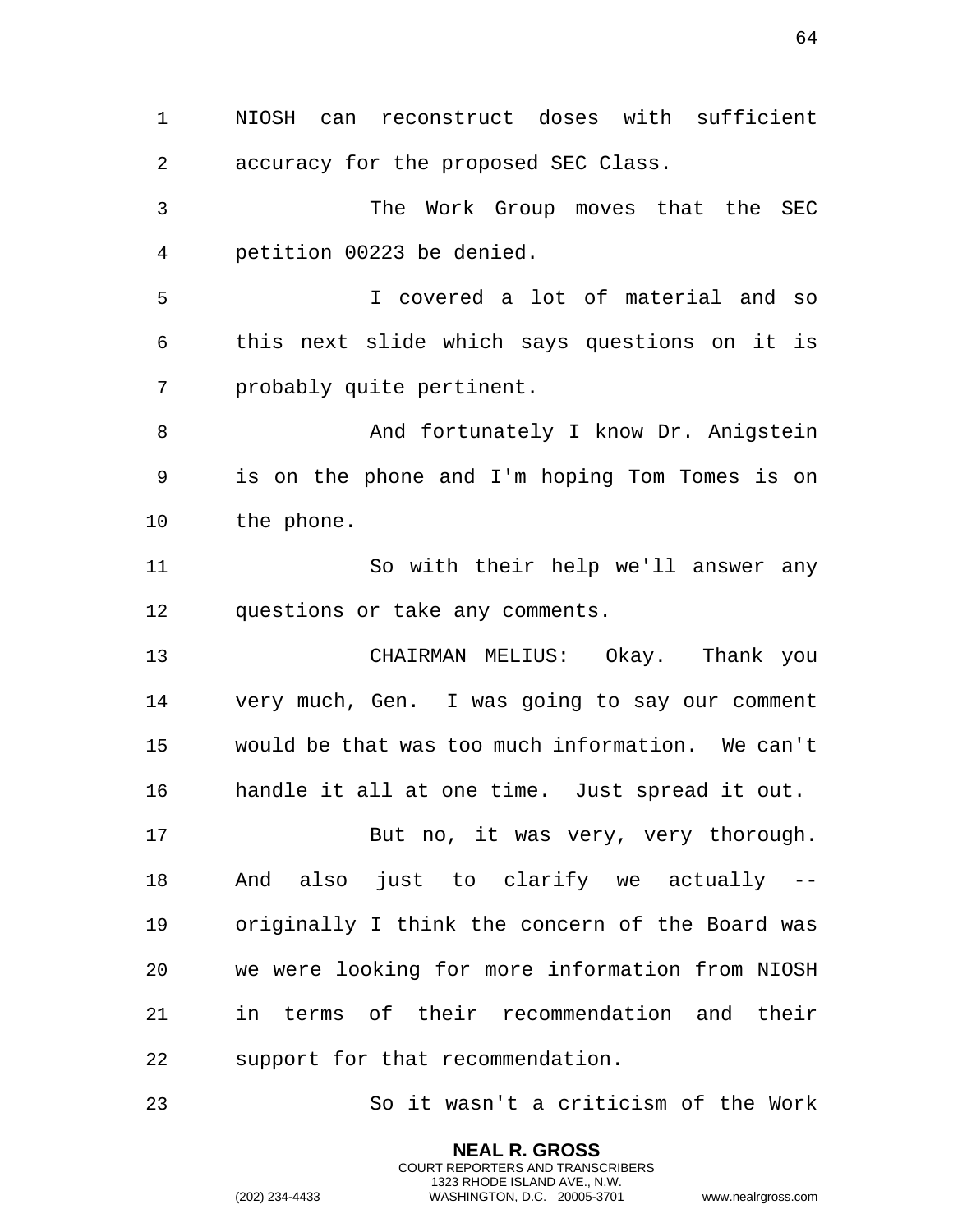Group, it was a concern that we didn't have adequate -- NIOSH hadn't provided us adequate information.

 MEMBER ROESSLER: We understand. CHAIRMAN MELIUS: So questions for the presentation. Paul.

 MEMBER ZIEMER: Gen, could you clarify on the X-ray diffraction workers, were those diffraction units apparently not closed systems as they're used today.

 Those are open systems? Are we talking about scatter? Not X-ray diffraction.

 MEMBER ROESSLER: Yes, I think we're talking about scatter. And I'm not sure about your question, but I'm sure that Tom Tomes who's on the phone would be able to answer that.

 I would assume back then they probably weren't, but let's hear from him.

 MEMBER ZIEMER: Were those ion chamber measurements done at Carborundum or are they using -- was this part of the surrogate data where they're taking typical ion chamber scatter measurements and using a correction factor.

> **NEAL R. GROSS** COURT REPORTERS AND TRANSCRIBERS 1323 RHODE ISLAND AVE., N.W.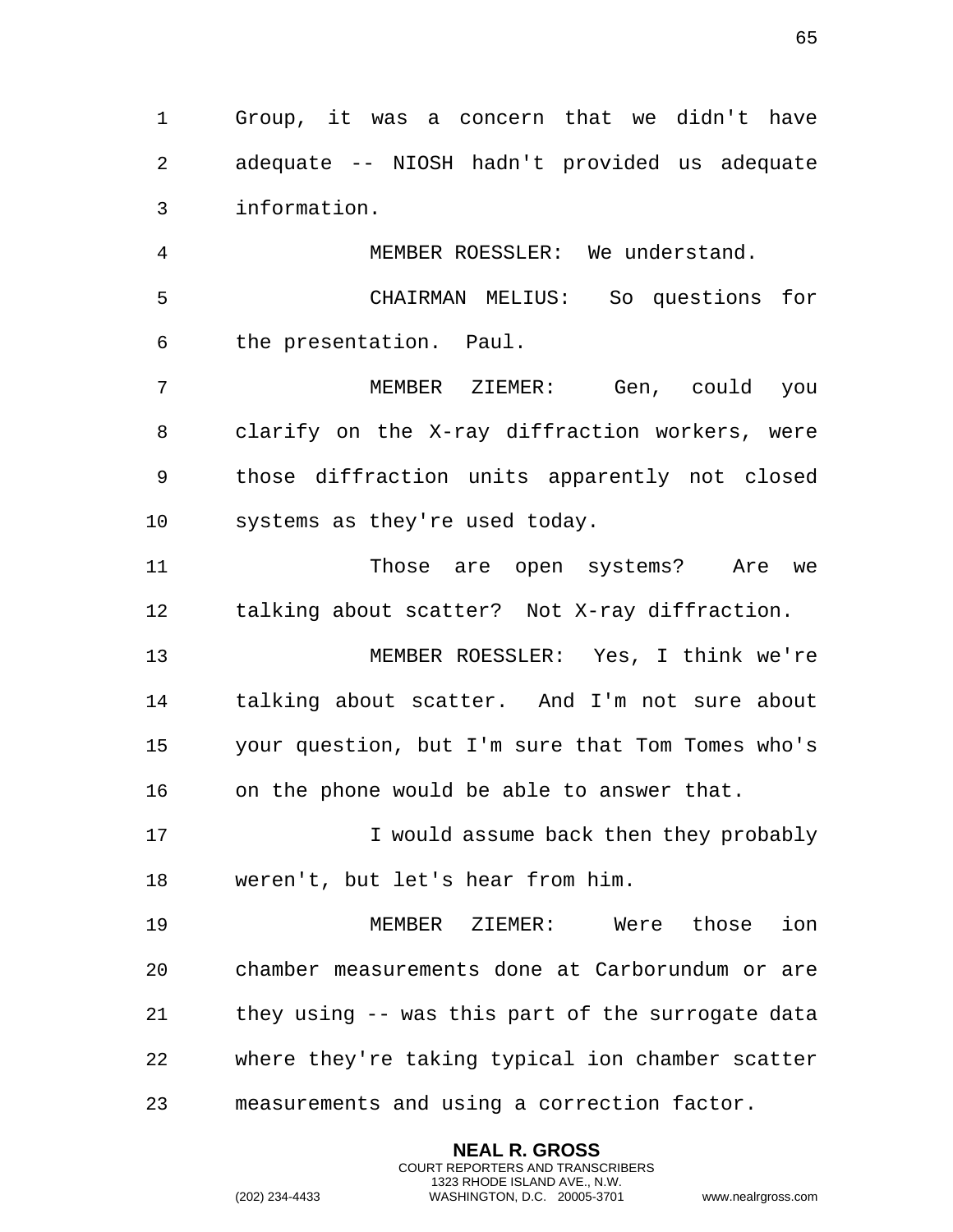MEMBER ROESSLER: Tom, are you on the phone? MEMBER ZIEMER: I'm trying to understand where the numbers came from. MR. TOMES: Yes, this is Tom. Yes, they were taken from measurements from another facility. MEMBER ZIEMER: He said they were from measurements. I didn't understand whether they were at Carborundum or were somewhere else. General scatter from that type of X-ray. MR. TOMES: No, they were not taken from Carborundum. They were taken from another reference. MEMBER ZIEMER: It sounded like he said they were taken at Carborundum. Is that correct, Jim? 18 DR. NETON: This is Jim. Maybe you can hear me a little bit better. There were surveys at another facility, I think it was a state department of health did some surveys. Is that Lubano? Is that the Lubano surveys?

> **NEAL R. GROSS** COURT REPORTERS AND TRANSCRIBERS 1323 RHODE ISLAND AVE., N.W.

(202) 234-4433 WASHINGTON, D.C. 20005-3701 www.nealrgross.com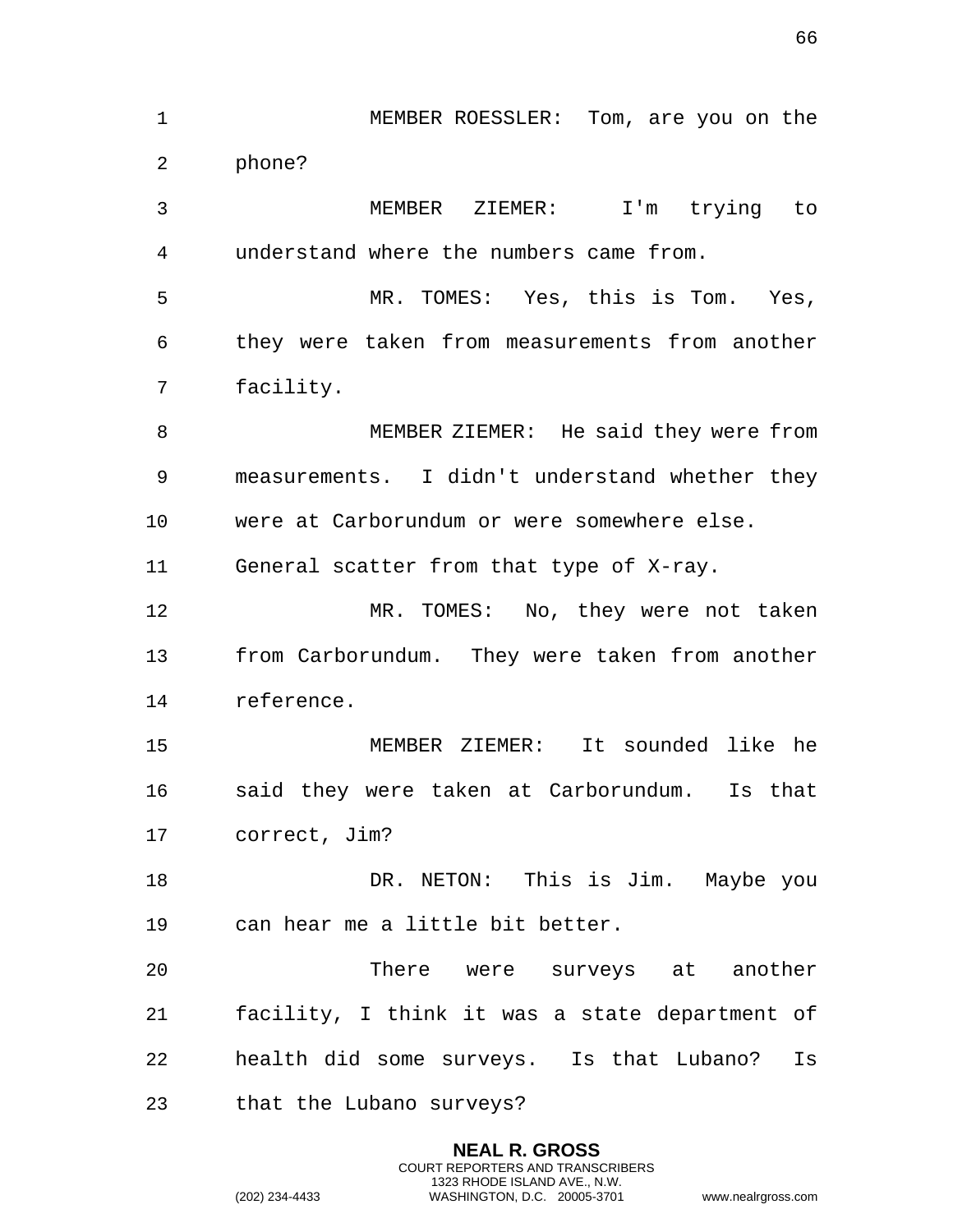MEMBER ZIEMER: Oh, Joe Lubano? DR. ANIGSTEIN: This is Bob Anigstein if I could weigh in on this. This was done -- there was a paper published in Health Physics by Joe Lubano who was at that time with the Pennsylvania Department of Radiation Protection, or some similar name like that. And there were a series of readings at different sites, scattered radiation at the edge of the work table. And what NIOSH did was it took the highest of those that were listed which was 2 MR per hour and adopted that as the basis for their. DR. NETON: I believe it had the same target as well, is that right, Bob? DR. ANIGSTEIN: Yes, it was a copper target. And there was a worker that was interviewed by -- whom I interviewed and was also part of an interview by a member of the ORAU Team who confirmed that a copper target was used in the XRD apparatus at Carborundum. 23 DR. NETON: Thank you.

> **NEAL R. GROSS** COURT REPORTERS AND TRANSCRIBERS 1323 RHODE ISLAND AVE., N.W.

(202) 234-4433 WASHINGTON, D.C. 20005-3701 www.nealrgross.com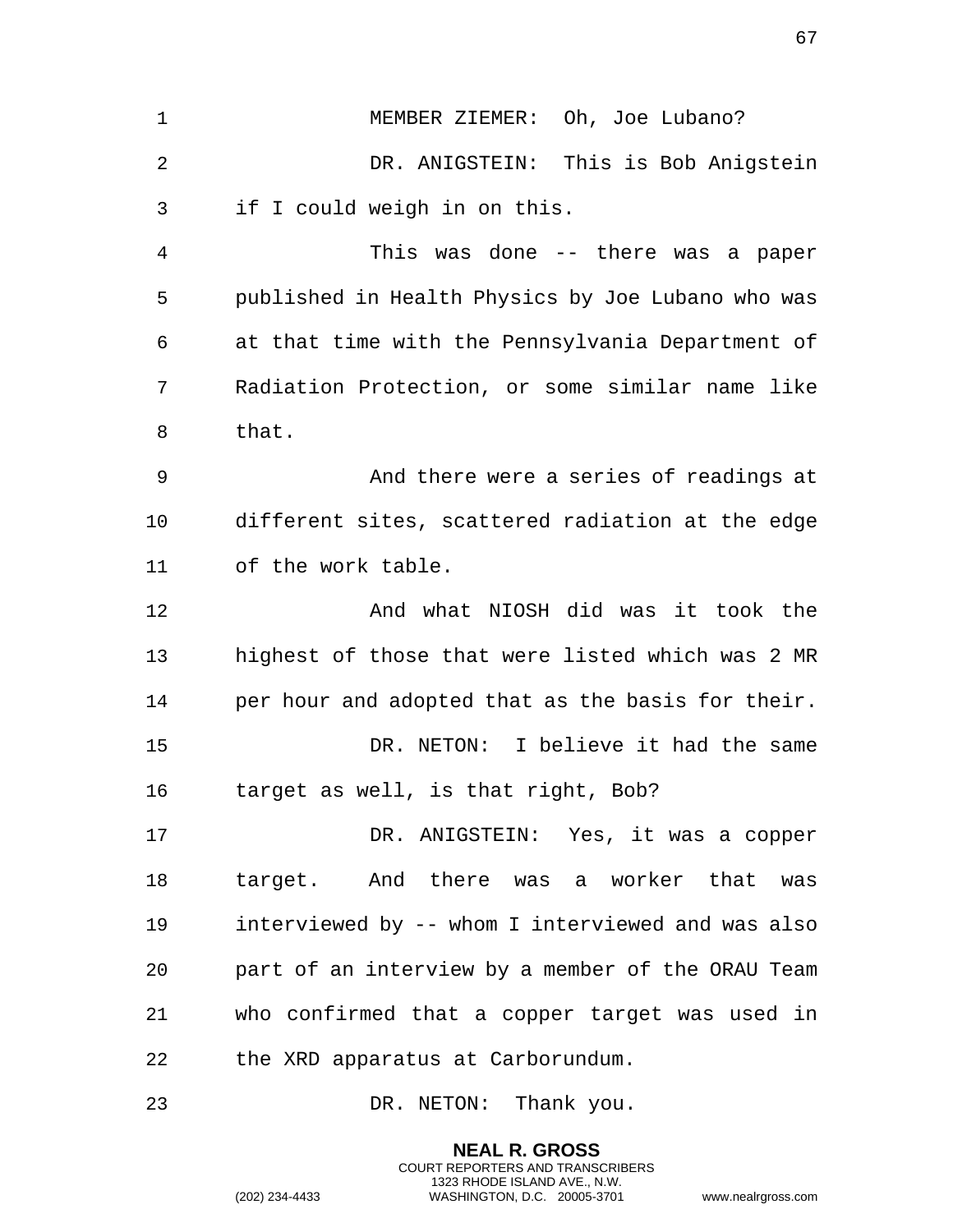| $\mathbf{1}$ | CHAIRMAN MELIUS: Any other questions              |
|--------------|---------------------------------------------------|
| 2            | for the Work Group? Yes, Henry.                   |
| 3            | MEMBER ANDERSON: Thank you very                   |
| 4            | much. It was very, very interesting.              |
| 5            | And I just see throughout this for                |
| 6            | multiple different kinds of exposures the term of |
| 7            | -- I'm always bothered by sufficient accuracy.    |
| 8            | And to get a good sense of that better            |
| 9            | for some of the exposures, your ability to        |
| 10           | accurately predict what it is.                    |
| 11           | But here, what did you use for each of            |
| 12           | these to say it's sufficient? Now, in the         |
| 13           | medical X-rays I got a better sense of that, but  |
| 14           | some of these others, and these are kind of       |
| 15           | cumulative kind of things that you don't really   |
| 16           | have measurements from the site.                  |
| 17           | And certainly on the slugs and things             |
| 18           | like that there's quite a bit of data from        |
| 19           | surrogate sites, but for some of the others it    |
| 20           | might be less.                                    |
| 21           | I'm just curious as to did<br>you                 |
| 22           | consider the sufficiency that these were all      |
| 23           | comparably sufficient, or just that it wasn't an  |
|              |                                                   |

**NEAL R. GROSS** COURT REPORTERS AND TRANSCRIBERS 1323 RHODE ISLAND AVE., N.W.

(202) 234-4433 WASHINGTON, D.C. 20005-3701 www.nealrgross.com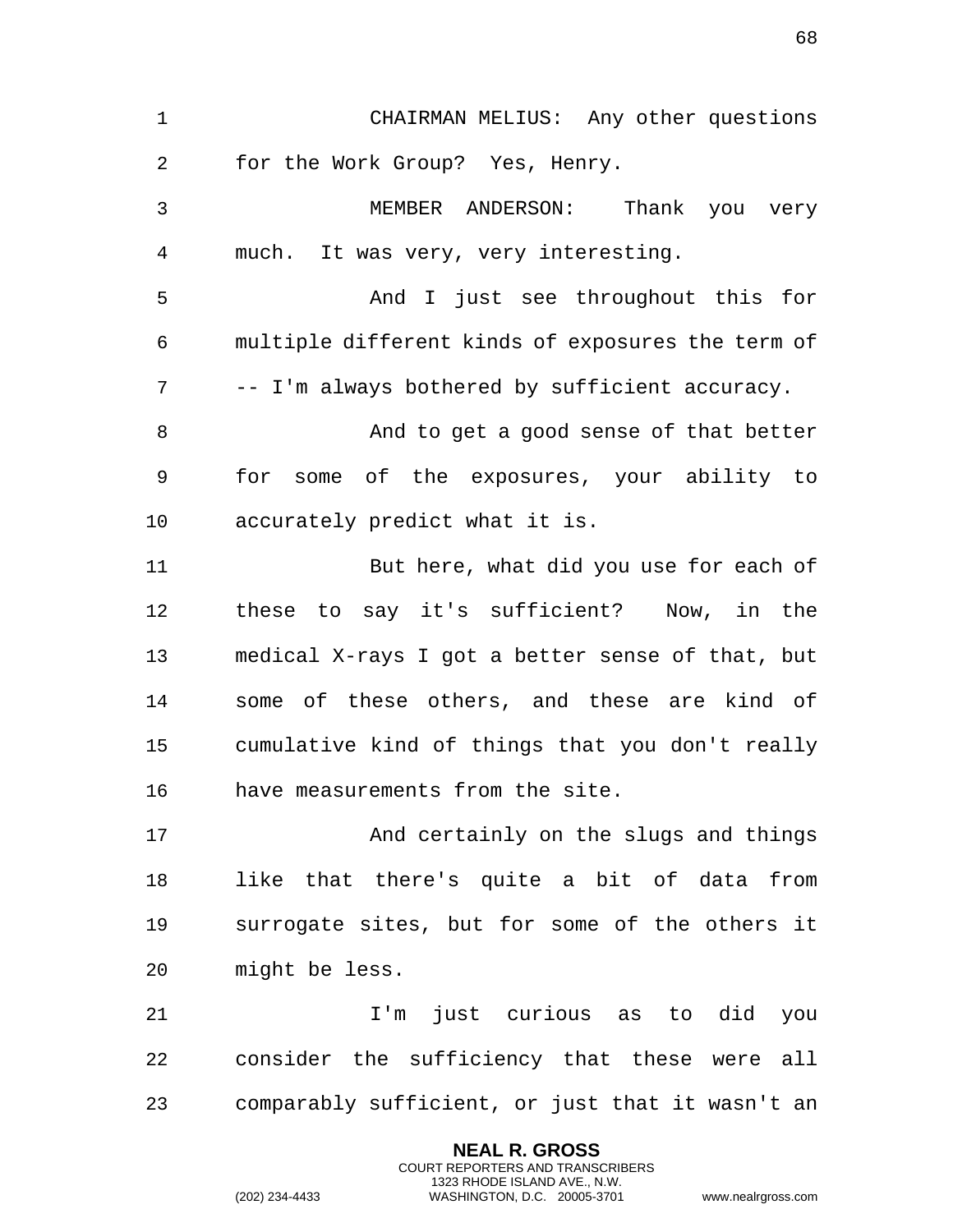unrealistic gross overestimate or underestimate kind of a thing. How did you go about from all of these various things? Was it mostly just a subjective kind of assessment that, well, okay, this is the way they can do it.

 MEMBER ROESSLER: Well, that's probably the way I've been expressing whether we have met the criteria, by using the words sufficient accuracy.

 But it applied to each situation. And we went through the NIOSH presentation as to how they were going to do it.

 And then it was SC&A who determined that, yes, that they agreed with the approach. And then I used the word sufficient accuracy. And it got rather repetitive, but it was for each individual situation.

 MEMBER ANDERSON: Thanks. Then my second question was -- and it all came kind of late, but what was the available thorium information.

 MEMBER ROESSLER: You know, that I didn't have in the slide. And maybe Jim Neton

> **NEAL R. GROSS** COURT REPORTERS AND TRANSCRIBERS 1323 RHODE ISLAND AVE., N.W.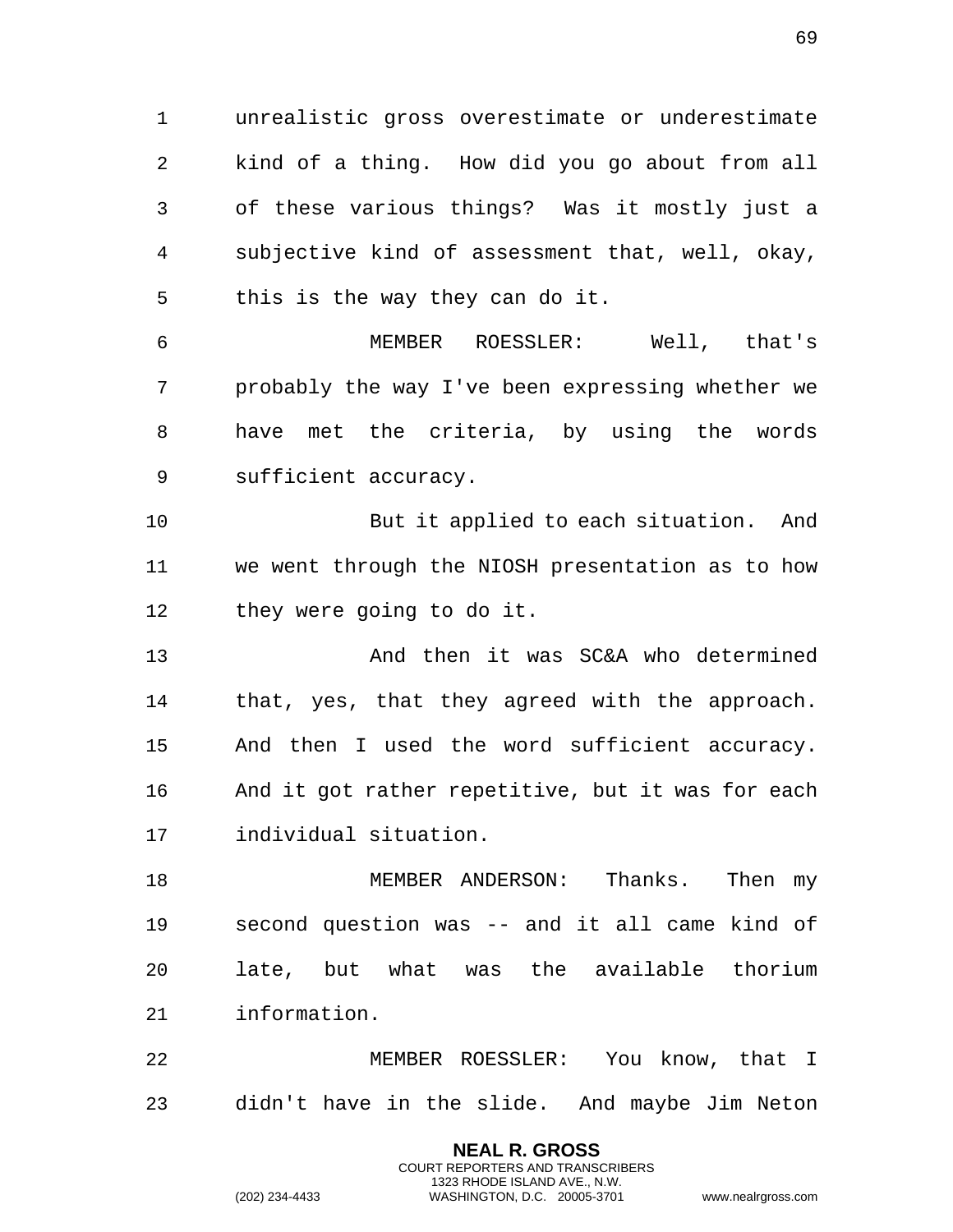can remind us.

 What was the additional information that came up at the -- or maybe Bob who's on the phone would remember. I think you just verified again the reasons you determined there was no thorium present? I don't remember, but I'm sure somebody does. MEMBER ANDERSON: I mean, the term available. You could have nothing available, so what was available. DR. NETON: The source term started off because it was non-covered exposure when it was used. But the question was given the residual contamination that was there how much of that could have been related to the thorium exposure that would have to be included. And what we ended up doing, and SC&A confirmed, that if you take and deplete the source term over time it will reduce down in the residual period to such a low level that it would be of no consequence for exposure.

> **NEAL R. GROSS** COURT REPORTERS AND TRANSCRIBERS 1323 RHODE ISLAND AVE., N.W.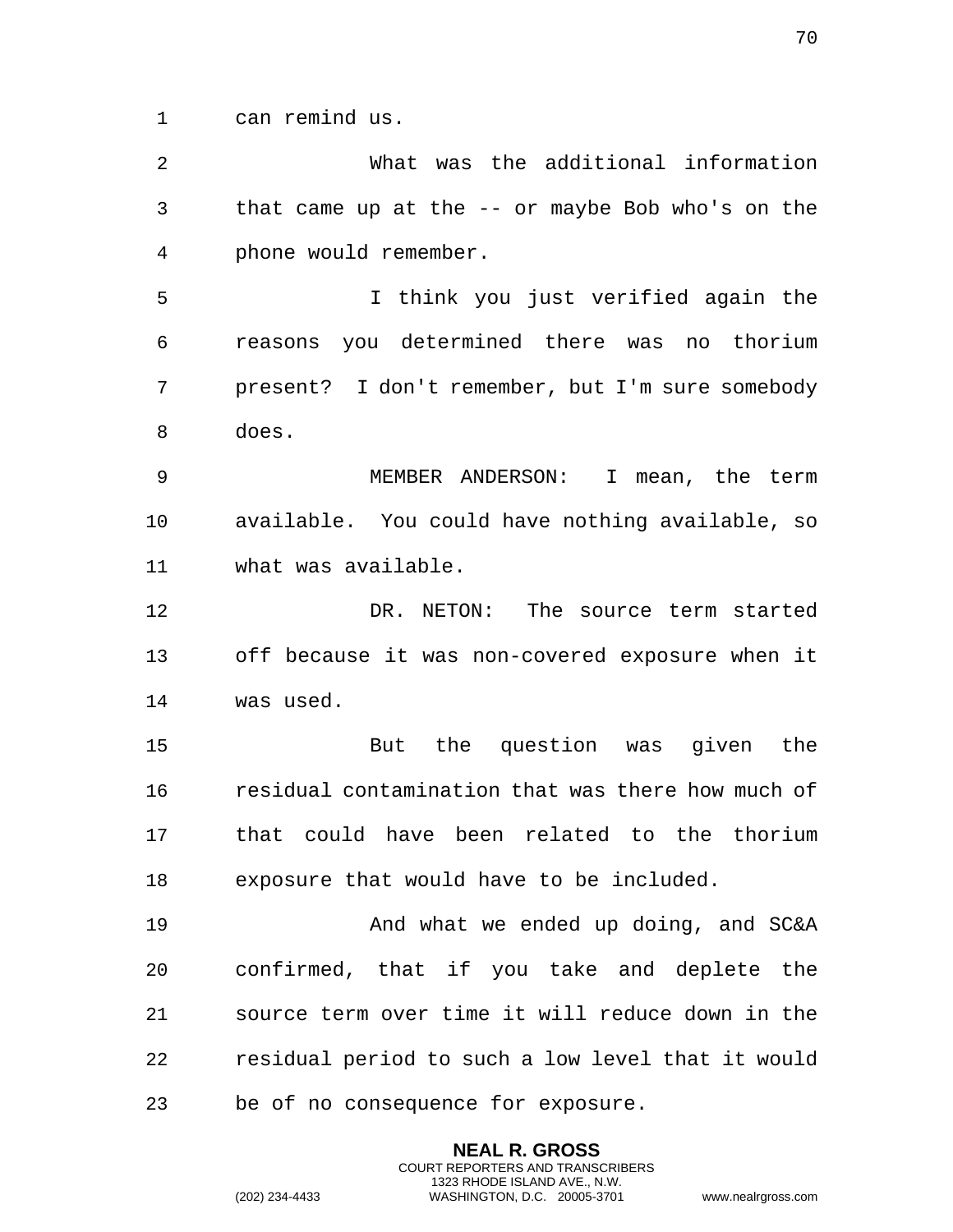MEMBER BEACH: Yes, I have three questions and I think, NIOSH, this one will be for you.

 One of my first concerns with Carborundum was that NIOSH uses the templates to reconstruct some of their dose. Is there -- do those change frequently? I know that template keeps coming up and I was curious about the use of those, and if it played any part in this.

10 DR. NETON: I'm not sure what you're referring to as templates, but we do use standard approaches for a lot of these facilities where sort of these one size fits all models.

 MEMBER BEACH: Yes, the no Site Profile.

 DR. NETON: Yes, I'm not sure what the question is.

 MEMBER BEACH: Well, I guess I'm curious about the templates because we haven't reviewed them, and did that come into play in any of these models.

 DR. NETON: You know, Tom Tomes might be able to help me out here, but I don't know if

> **NEAL R. GROSS** COURT REPORTERS AND TRANSCRIBERS 1323 RHODE ISLAND AVE., N.W.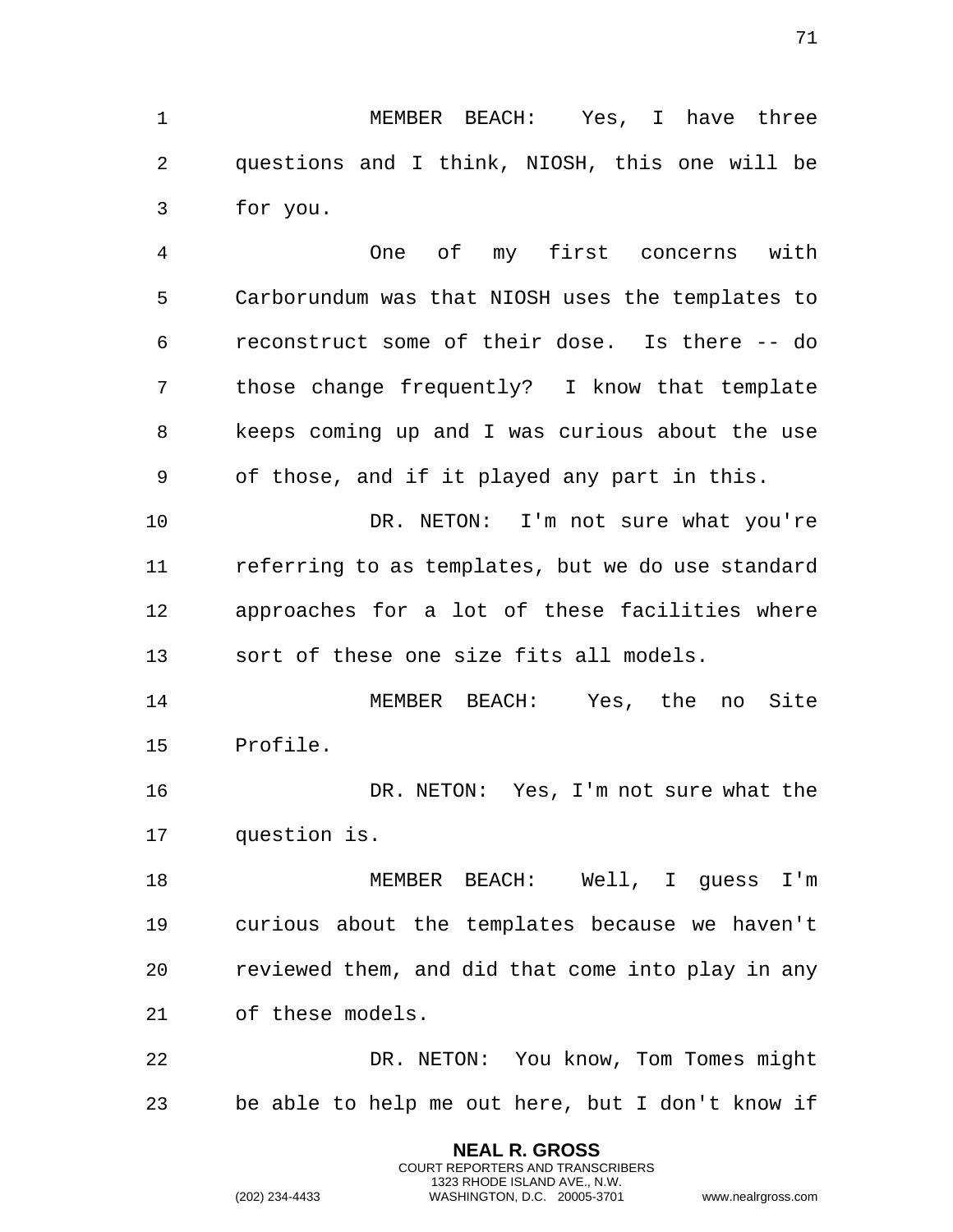we actually have a template for Carborundum at this point.

 MR. TOMES: This is Tom. We had a template that was in use prior to the SEC petition.

 And in the review of the petition and gathering additional information, the change in 8 the covered period that template is obsolete now. MEMBER BEACH: Okay. So it has changed.

 MR. TOMES: It's in flux pending the outcome of this review.

 DR. NETON: Right. It will be changed to incorporate all that we've just discussed.

 MEMBER BEACH: Okay. I guess that's my concern with the templates is because I know we don't review them and they can change. And he just said this one was obsolete from the earlier.

 DR. NETON: Well, that's because of all the work we've done.

MEMBER BEACH: I understand. That

**NEAL R. GROSS** COURT REPORTERS AND TRANSCRIBERS 1323 RHODE ISLAND AVE., N.W.

(202) 234-4433 WASHINGTON, D.C. 20005-3701 www.nealrgross.com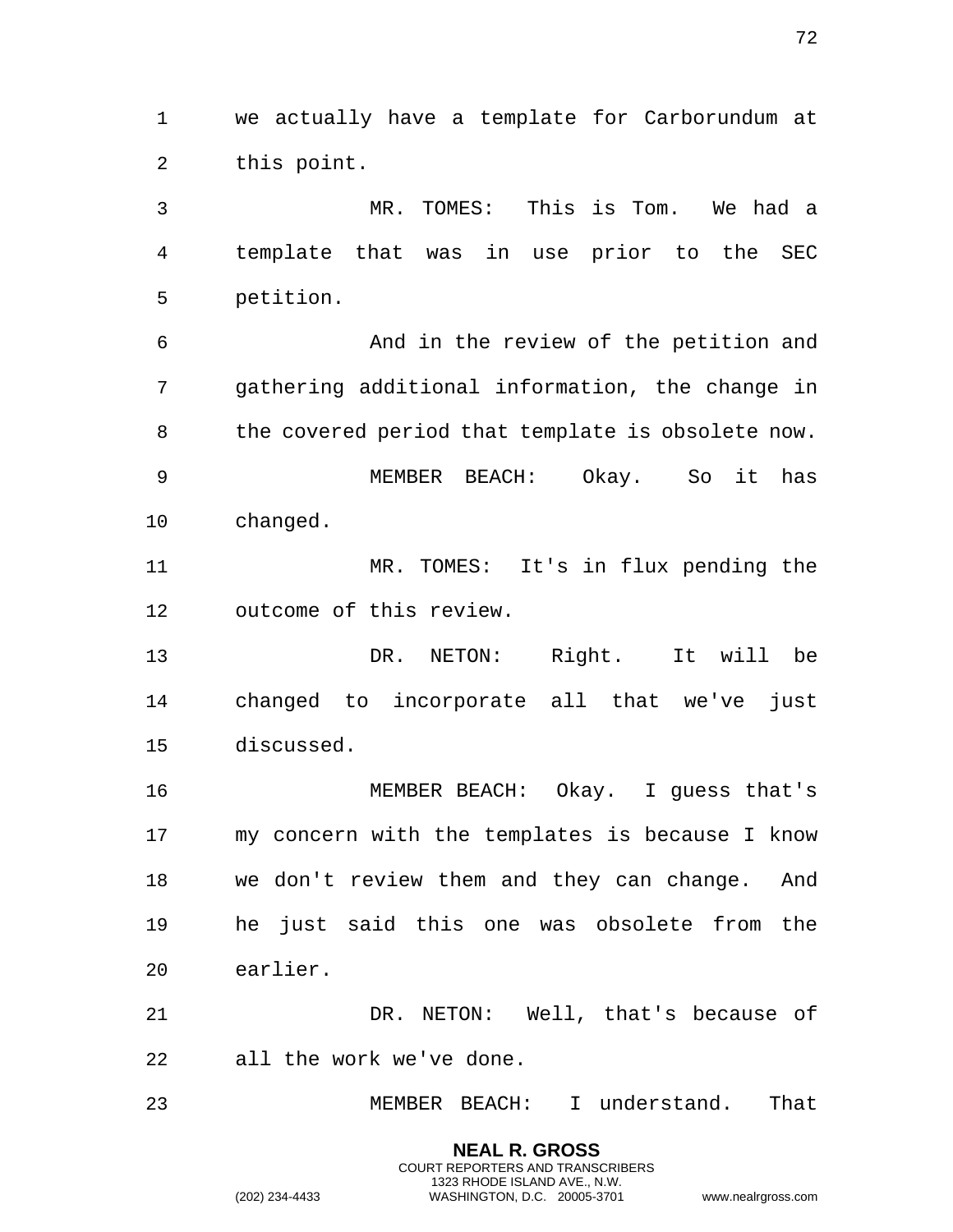helps.

 The other one is on the surrogate data criteria. Gen, I know you kind of combined two sets. Was all the surrogate data criteria met, and at the end of the -- MEMBER ROESSLER: Were all the criteria met? MEMBER BEACH: Yes. Per the surrogate data used at the site. MEMBER ROESSLER: Yes. And we concentrated on that in the second approach in the Work Group meeting making sure that we asked the question, and of course depending on SC&A's answer to us did we now meet all those criteria and the answer is yes. MEMBER BEACH: I just wanted to make sure I understood that. And then I know Bob had mentioned on his paper prior to your last Work Group meeting that the dose reconstruction examples. Did SC&A ever get a chance to do any of those, or is that? MEMBER ROESSLER: Oh yes. Yes.

> **NEAL R. GROSS** COURT REPORTERS AND TRANSCRIBERS 1323 RHODE ISLAND AVE., N.W.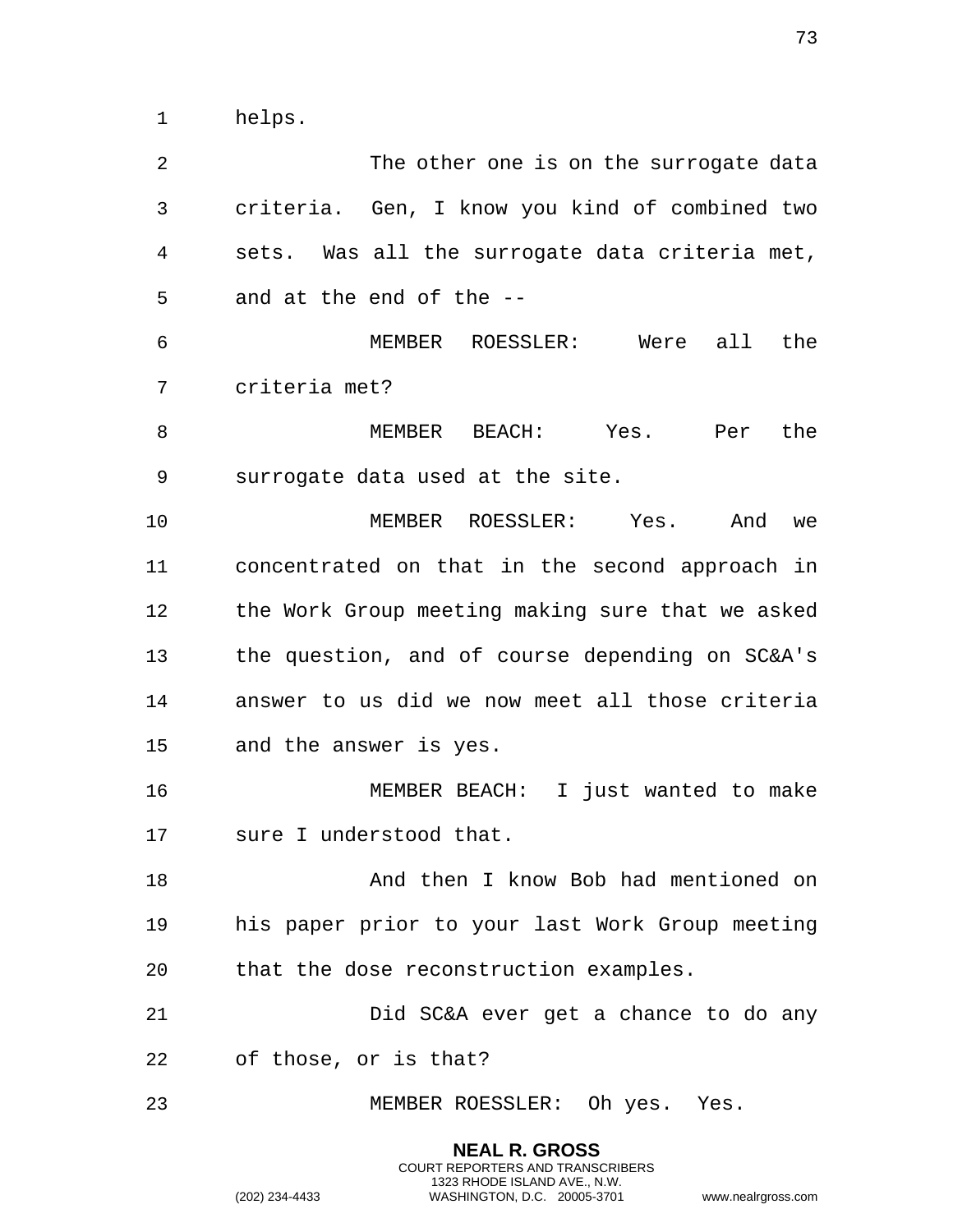1 MEMBER BEACH: You did. Okay. MEMBER ROESSLER: This was posted on the Board site. And Bob Anigstein spent most of the week going over that. MEMBER BEACH: Okay. And that was what you were discussing where there were just slight differences. Okay, I just wanted to make sure I was clear on those. MEMBER ROESSLER: Some minor calculation errors. But in concept he agreed that he could verify that. 12 MEMBER BEACH: Thank you. CHAIRMAN MELIUS: Any other questions? Bill Field? Okay. So I believe we have a recommendation from the Work Group. MEMBER ROESSLER: Well, we have the motion on the table. CHAIRMAN MELIUS: We have our resident parliamentarian here so he can guide us through the process. So we just have to un-table it which we need a motion to un-table it. MEMBER ROESSLER: So I assume you know

> **NEAL R. GROSS** COURT REPORTERS AND TRANSCRIBERS 1323 RHODE ISLAND AVE., N.W.

(202) 234-4433 WASHINGTON, D.C. 20005-3701 www.nealrgross.com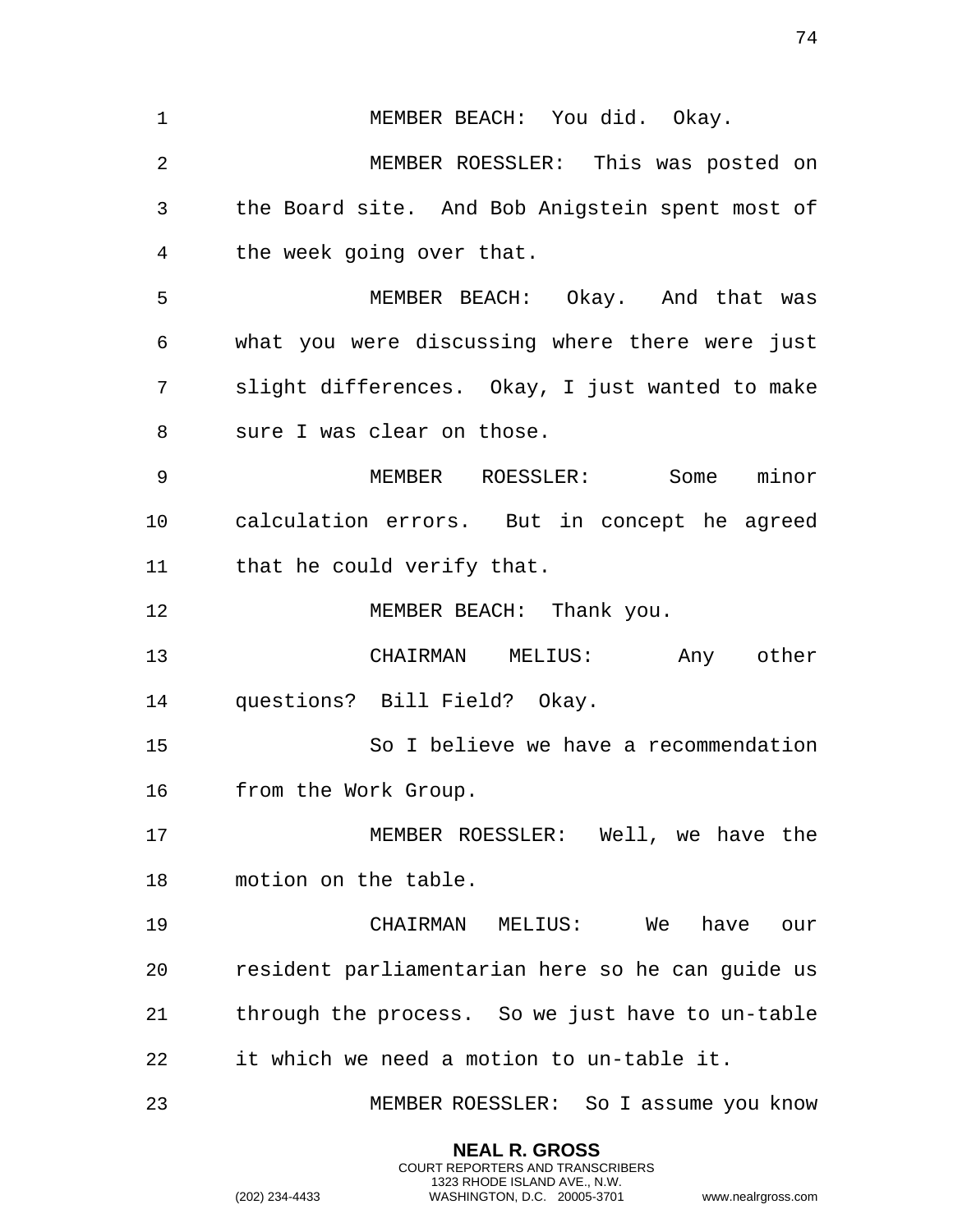how to un-table it.

| $\overline{2}$ | CHAIRMAN MELIUS: Yes.                             |
|----------------|---------------------------------------------------|
| 3              | MEMBER ROESSLER: Okay. Then would                 |
| 4              | you un-table it.                                  |
| 5              | CHAIRMAN MELIUS: And so we have to                |
| 6              | vote it. So all in favor of un-tabling the        |
| 7              | original motion to -- actually to accept NIOSH's  |
| 8              | recommendation that this not become an SEC should |
| 9              | indicate by saying aye.                           |
| 10             | (Chorus of aye.)                                  |
| 11             | CHAIRMAN MELIUS: And now we can move              |
| 12             | ahead and we can -- any further discussion on the |
| 13             | original motion.                                  |
| 14             | The motion is to accept NIOSH's                   |
| 15             | recommendation that this SEC petition be denied.  |
| 16             | MEMBER MUNN: You have a second.                   |
| 17             | CHAIRMAN MELIUS: What? Oh, I'm                    |
| 18             | sorry. I don't have it listed here. Are the       |
| 19             | petitioners?                                      |
| 20             | MR. KATZ: Yes, we need the                        |
| 21             | petitioners.                                      |
| 22             | CHAIRMAN MELIUS: Okay. I didn't see               |
| 23             | anybody listed here, that's why I was confused.   |
|                | <b>NEAL R. GROSS</b>                              |

COURT REPORTERS AND TRANSCRIBERS 1323 RHODE ISLAND AVE., N.W.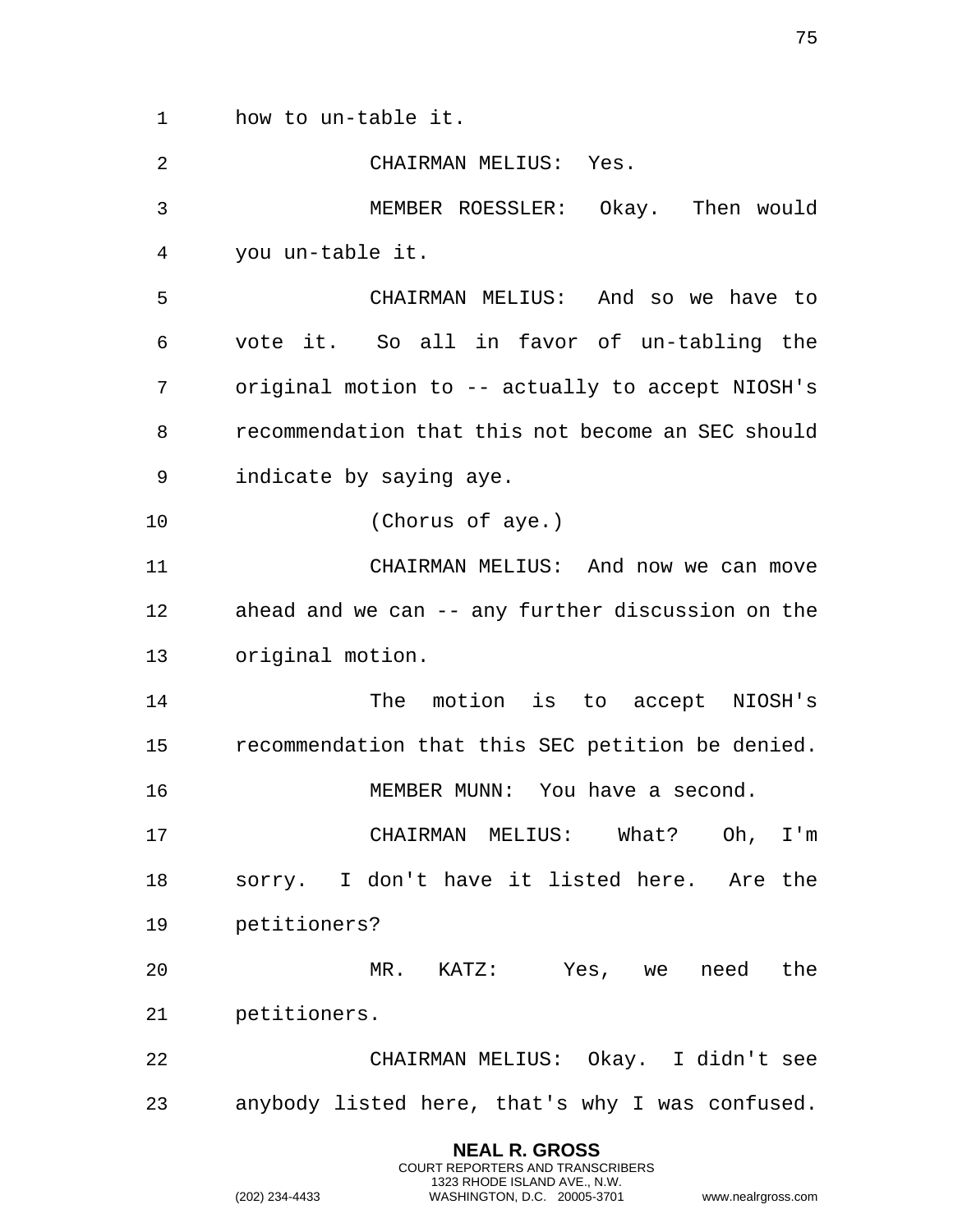Okay, I apologize.

 Would the petitioners like to make comments? MS. KNAPP: Yes. Can you hear me okay? Hello? CHAIRMAN MELIUS: Go ahead. MS. KNAPP: Can you hear me okay? 8 CHAIRMAN MELIUS: Now we can. MS. KNAPP: Okay. First of all I'd like to say good morning to everyone. My name is Janice Knapp. I am one of the petitioners. I am speaking for my brother [identifying information redacted] as well today as he is in the hospital with stress-related issues. We feel that this has gone on long enough, and according to the rules we are asking you to do the right thing and vote to add this or part of this petition to the SEC. We feel the type of data used is questionable because we understand you are calling it surrogate data. But at the same time we would like to

> **NEAL R. GROSS** COURT REPORTERS AND TRANSCRIBERS 1323 RHODE ISLAND AVE., N.W.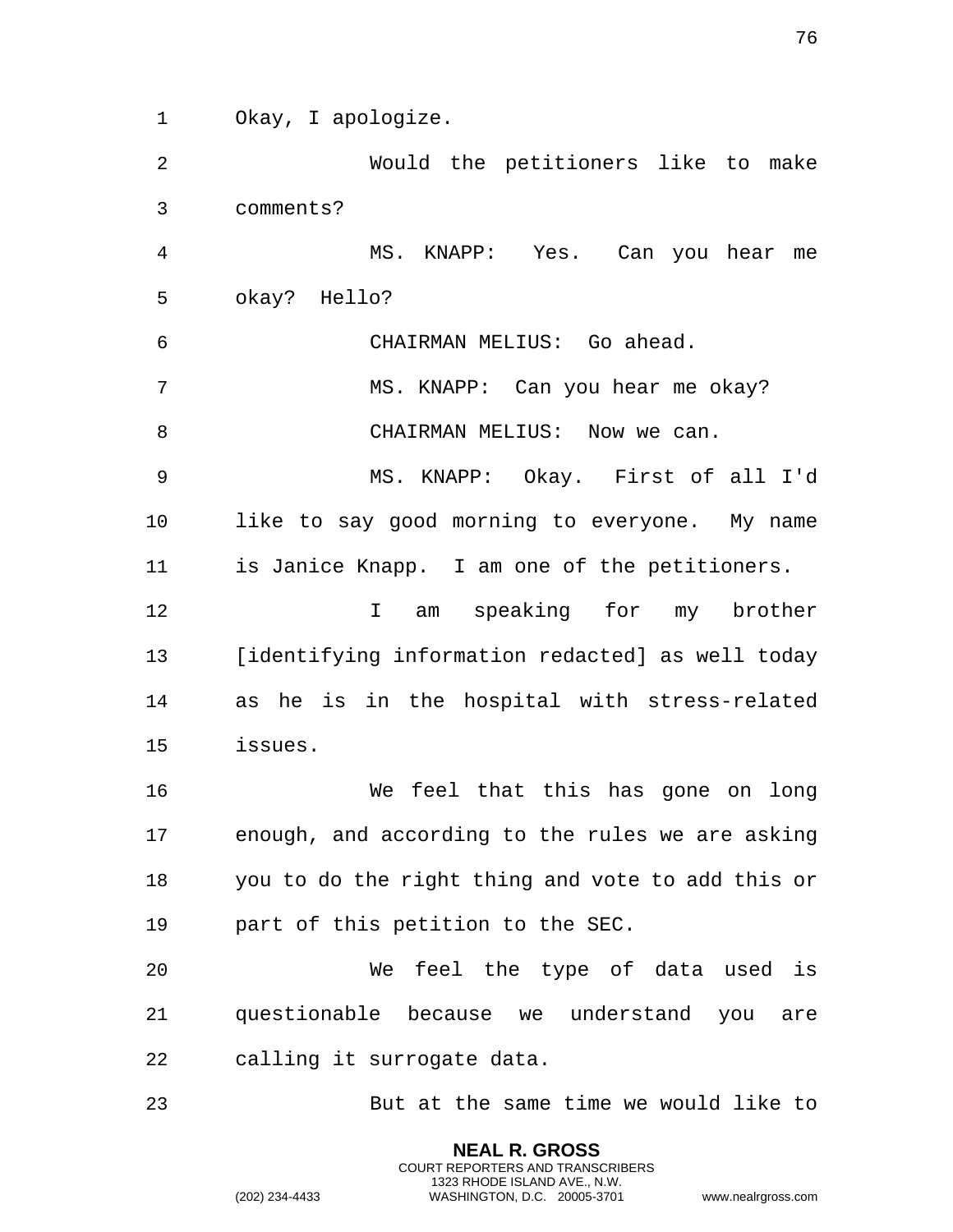thank everyone for all the time and hard work that you have put in on this petition for us. But whatever decision you may make we are going to continue this. But we would just like to say thank you and -- but we will be continuing on. CHAIRMAN MELIUS: Okay. Thank you. 8 MS. KNAPP: You're welcome. CHAIRMAN MELIUS: So I think we have a motion. Any further discussion? If not, Ted, call the roll. MR. KATZ: Dr. Anderson. MEMBER ANDERSON: Yes. 14 MR. KATZ: Ms. Beach. 15 MEMBER BEACH: Yes. 16 MR. KATZ: Mr. Clawson. 17 MEMBER CLAWSON: Yes. 18 MR. KATZ: Dr. Field. MEMBER FIELD: Yes. MR. KATZ: Dr. Kotelchuck. MEMBER KOTELCHUCK: Yes. MR. KATZ: Dr. Lemen is absent. I will collect his vote after this meeting. Dr.

> **NEAL R. GROSS** COURT REPORTERS AND TRANSCRIBERS 1323 RHODE ISLAND AVE., N.W.

(202) 234-4433 WASHINGTON, D.C. 20005-3701 www.nealrgross.com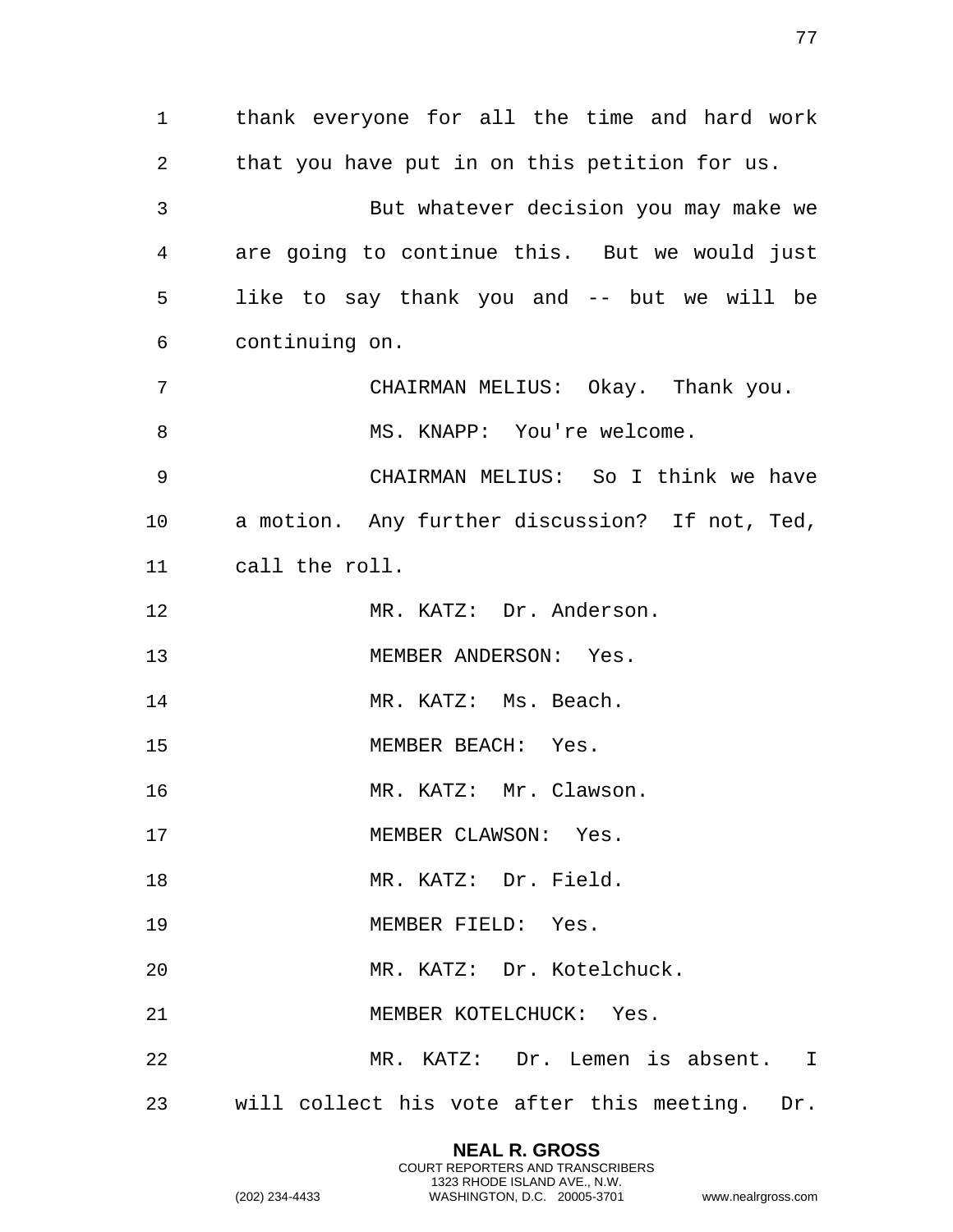Lockey?

 MEMBER LOCKEY: Yes. MR. KATZ: Dr. Melius. CHAIRMAN MELIUS: Yes. MR. KATZ: Ms. Munn. 6 MEMBER MUNN: Yes. 7 MR. KATZ: Dr. Poston, are you on the line now with us? Okay, Dr. Poston is absent. I'll collect his vote after. And Dr. Richardson is absent. Dr. Roessler? MEMBER ROESSLER: Yes. MR. KATZ: Mr. Schofield. 14 MEMBER SCHOFIELD: Yes. MR. KATZ: Ms. Valerio. MEMBER VALERIO: Yes. 17 MR. KATZ: And Dr. Ziemer. 18 MEMBER ZIEMER: Yes. MR. KATZ: So, with the votes that have been cast the votes are unanimous and sufficient so the motion passes. Thank you. CHAIRMAN MELIUS: Okay, thank you. Okay. We have a break scheduled now. We're

> **NEAL R. GROSS** COURT REPORTERS AND TRANSCRIBERS 1323 RHODE ISLAND AVE., N.W.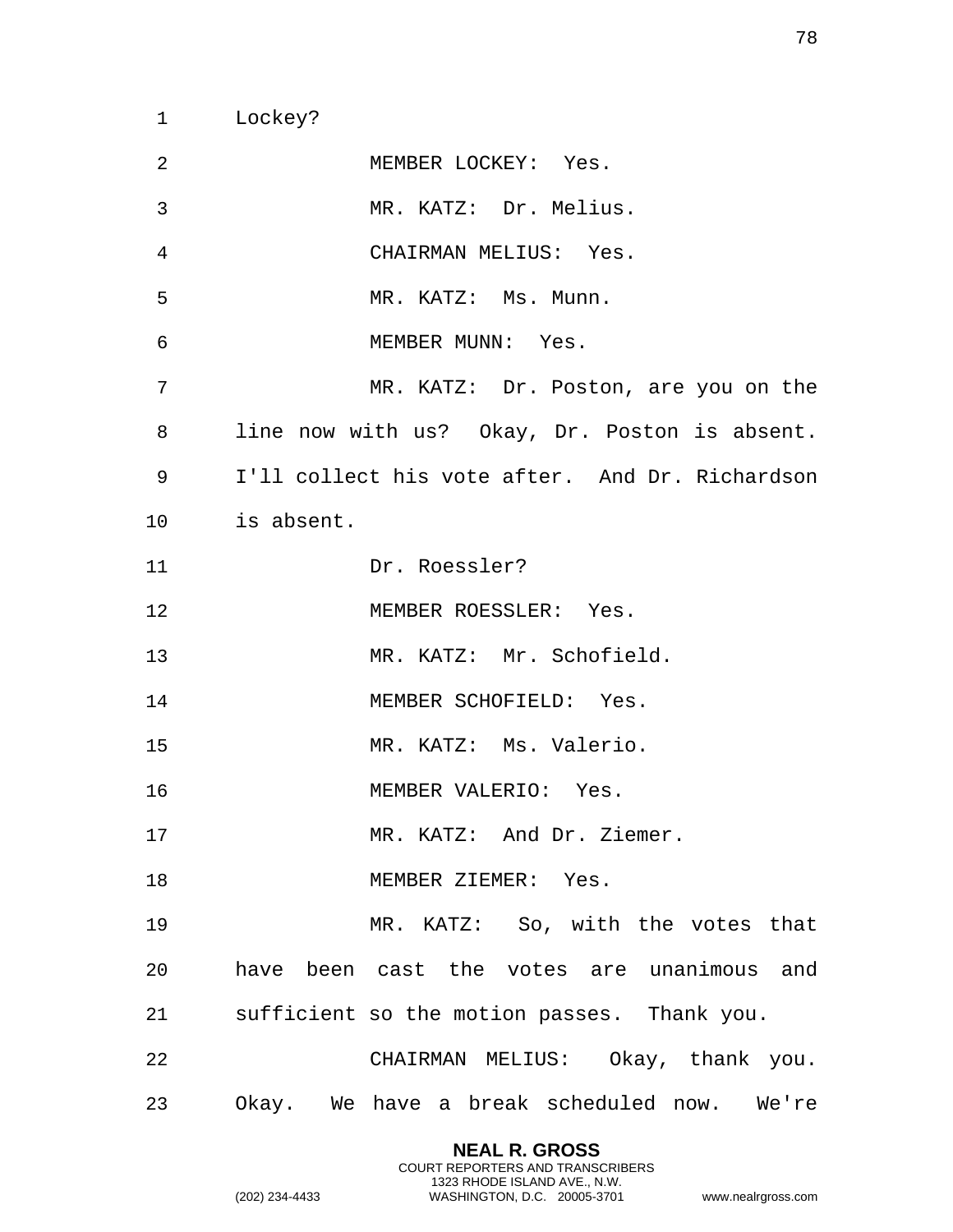running ahead of time. I have 5 after 10. So I would suggest that we take a half hour break and start again at 10:35. And we'll have a Work Group session then.

 MR. KATZ: And Board Members, you might want to mute your phones.

 (Whereupon, the above-entitled matter went off the record at 10:05 a.m. and resumed at 10:54 a.m.)

 CHAIRMAN MELIUS: Okay, we'll get restarted. If anybody finds our missing Board Member please return him to us. Nice person, but since he retired, I don't know. State health department.

 MR. KATZ: Let's just check on the line and see, do we have Bill Field back?

17 MEMBER FIELD: Yes, I'm back.

18 MR. KATZ: And John Poston, have you joined us?

(No response.)

 MR. KATZ: Okay, still no John. And Loretta Valerio, are you with us?

MEMBER VALERIO: Yes.

**NEAL R. GROSS** COURT REPORTERS AND TRANSCRIBERS 1323 RHODE ISLAND AVE., N.W. (202) 234-4433 WASHINGTON, D.C. 20005-3701 www.nealrgross.com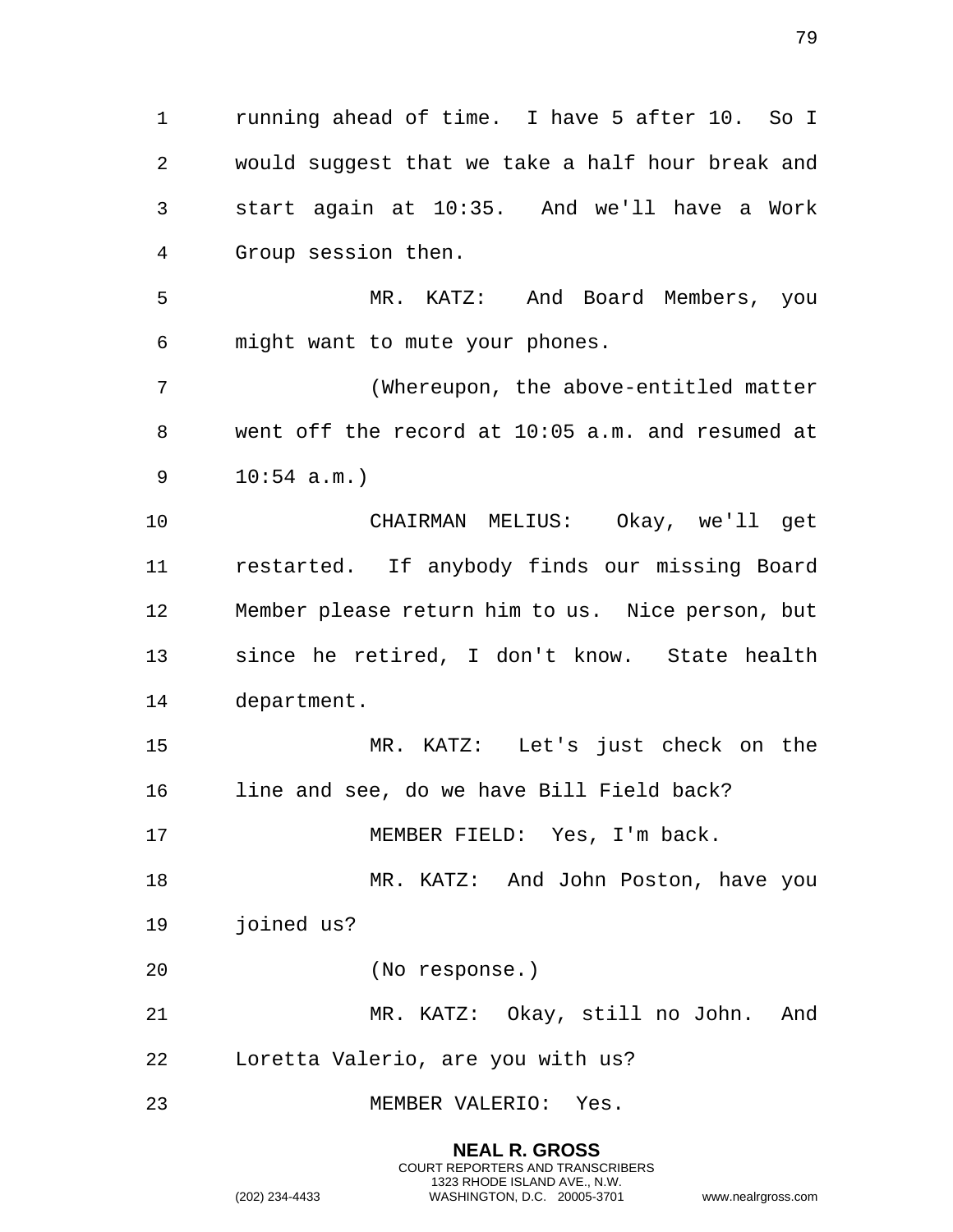MR. KATZ: Super. Thank you. So we're set to go there.

## **BOARD WORK SESSION**

 CHAIRMAN MELIUS: So, here he is. Well, Henry will chair those three Work Groups. So, just for some scheduling purposes and so forth I'm hoping that we can complete any Board work session tasks today. So that the Board work session that Ted scheduled for tomorrow will -- may not be needed. Anyway, just for reference.

 We have a number of items to cover. I think we'll be able to do it.

 We have the reminder of everybody, your lunch assignment is looking over the public comments from our last meeting.

 And if you have any questions or concerns about the responses we'll review those in the Board work session later this afternoon.

 So, let's start with dates for future meetings and locations.

I think the first item would be the

**NEAL R. GROSS** COURT REPORTERS AND TRANSCRIBERS 1323 RHODE ISLAND AVE., N.W.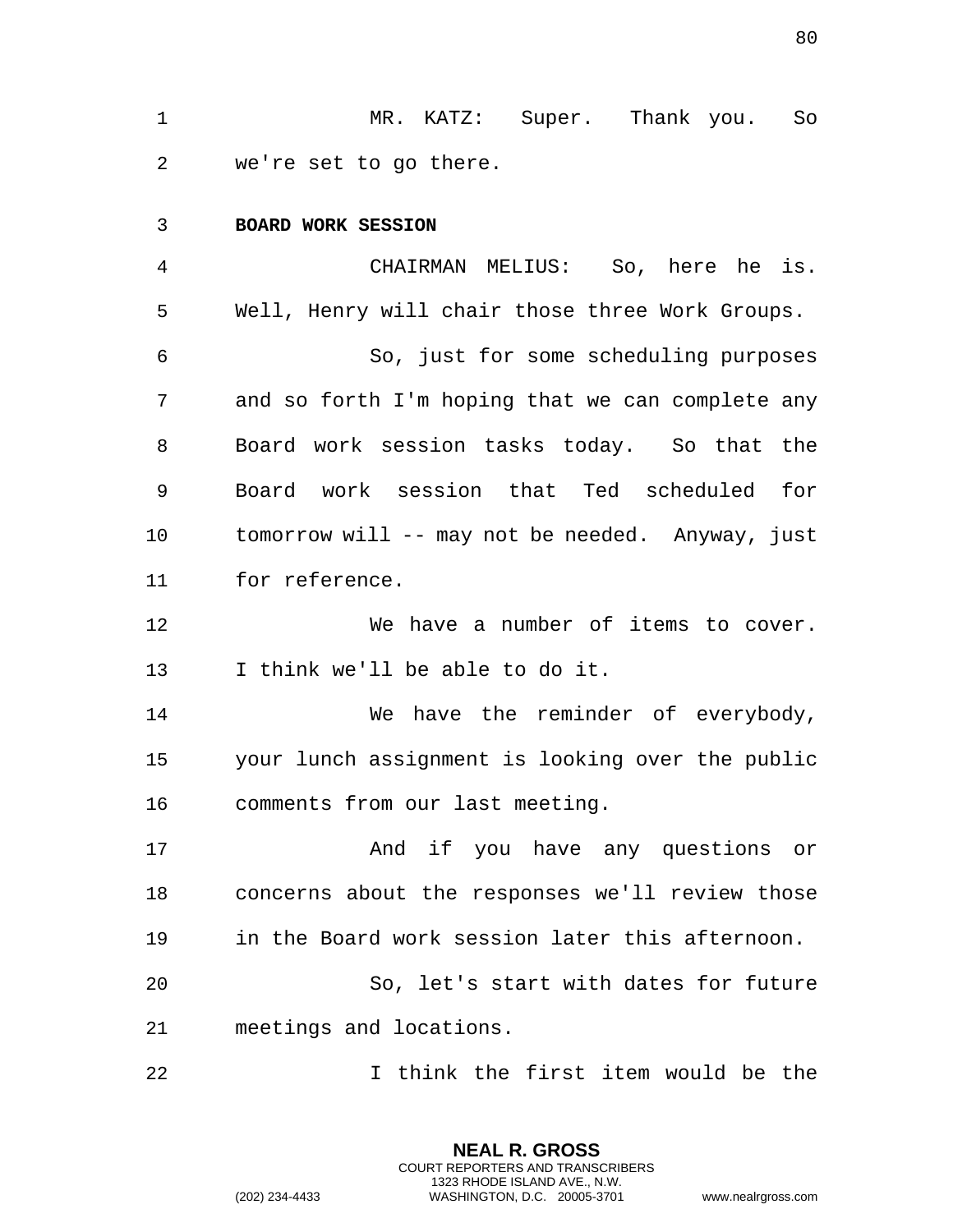location for the August meeting.

 MR. KATZ: Right, and just to be clear in your notes, Board Members, I have the wrong date here because I have August 17. It's of course not that. It's the 23rd and 24th. That's the summer Board meeting. CHAIRMAN MELIUS: And we have a teleconference when? MR. KATZ: We have then following that a teleconference -- oh, before that we have -- let me find the date. Hold on one second. The 23rd and 24th of August is in person. That we're going to decide location. But we have a teleconference prior to that, let's see. It is June 6. June 6. That's 11 a.m. as usual. CHAIRMAN MELIUS: So, location. Any suggestions? MR. KATZ: Right. And so, well one thing just to remind, we had hoped to have LANL ready, a new, an update for LANL ready for this meeting. It didn't quite make it under the bar, but I gather in April you'll be getting a report.

> **NEAL R. GROSS** COURT REPORTERS AND TRANSCRIBERS 1323 RHODE ISLAND AVE., N.W.

(202) 234-4433 WASHINGTON, D.C. 20005-3701 www.nealrgross.com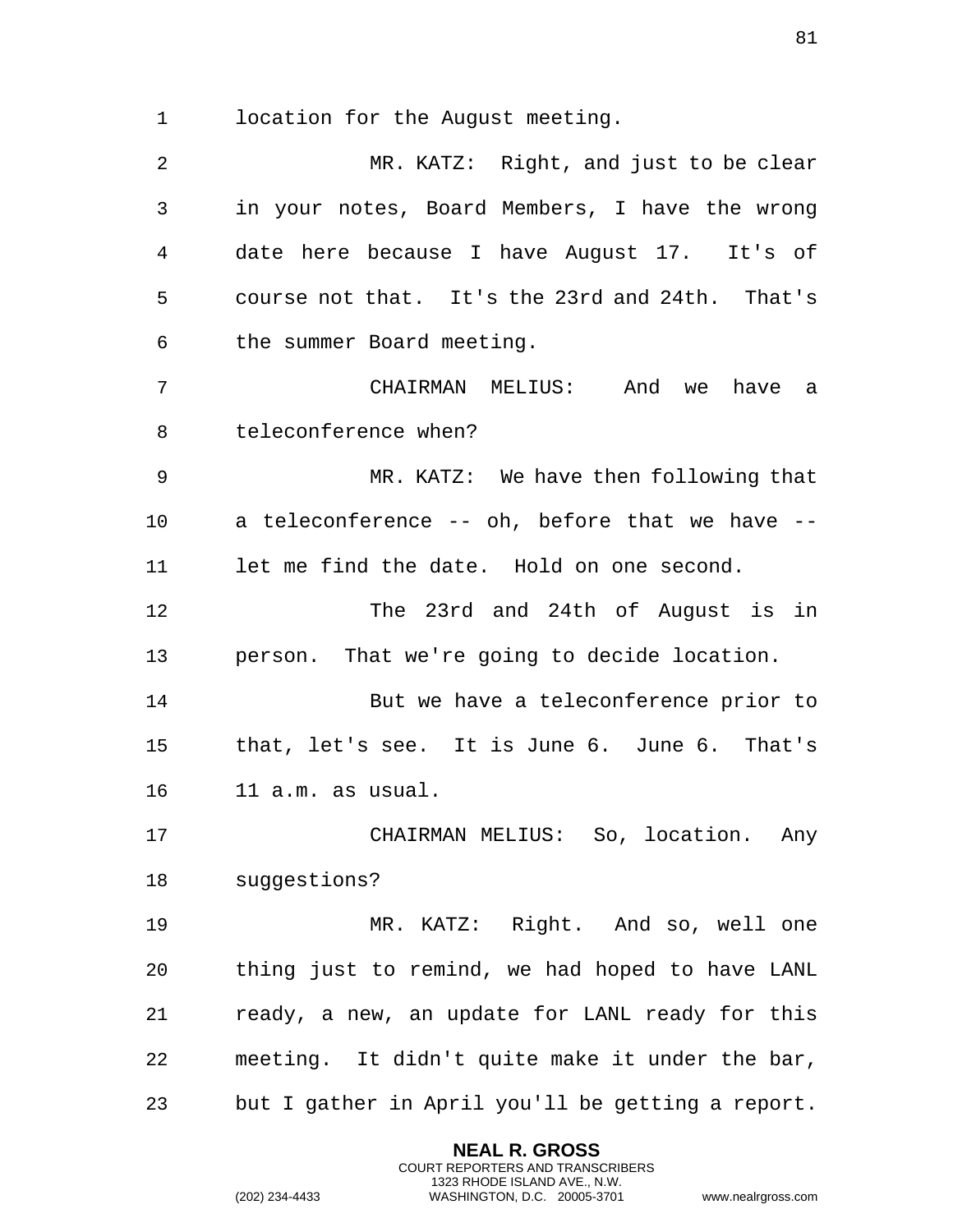It's expected.

 So, anyway, that's one location that has new material of interest.

 And I'm not sure, there may be more work than just that that gets ready between now and then, right, for LANL? I don't know what else is on the --

 MR. RUTHERFORD: I think the only thing we have planned is the addendum, the actual report out for the years '95 to 2005 I think.

 MR. KATZ: Right, okay. And the Work Group has to work through that so that we can have the Work Group meeting working on that between April and August.

 MEMBER BEACH: Ted, we also have some Site Profile issues that we could add to that topic as well for a meeting.

 MR. KATZ: Yes. So anyway. So, LANL as a location.

 CHAIRMAN MELIUS: Where would you propose for the location? The city.

 MR. KATZ: Oh. So, well Santa Fe has been the go-to one.

> **NEAL R. GROSS** COURT REPORTERS AND TRANSCRIBERS 1323 RHODE ISLAND AVE., N.W.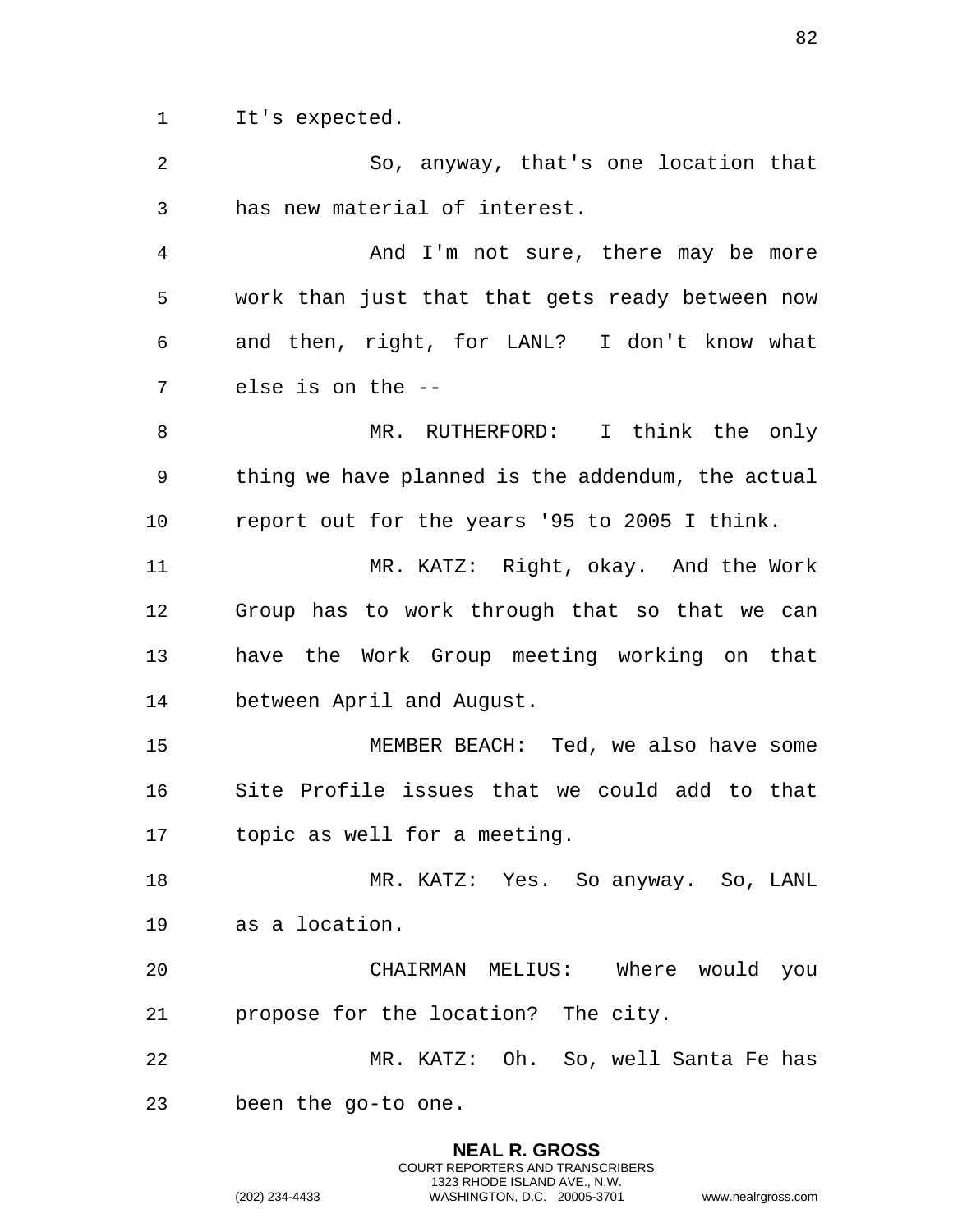CHAIRMAN MELIUS: Yes. But you think you'll get a government rate hotel in the summer? MR. KATZ: We've done it before, actually, we've done it. CHAIRMAN MELIUS: In Santa Fe? MR. KATZ: Yes, we have. But if we can't, if that doesn't work out we can always go for Albuquerque. There will be a hotel in Albuquerque. CHAIRMAN MELIUS: Other options? MR. KATZ: So that's one. Another possibility is -- well, we like to go to Idaho in the summer when you can get through the ice so there's always that. CHAIRMAN MELIUS: You mean the one- week window when there's not six feet of snow on the ground? 18 MR. KATZ: Exactly, exactly. CHAIRMAN MELIUS: When Brad gets to do service on a snowmobile. MR. KATZ: So we have a presentation today on INL, an addendum being presented. And then there have been SC&A reports

> **NEAL R. GROSS** COURT REPORTERS AND TRANSCRIBERS 1323 RHODE ISLAND AVE., N.W.

(202) 234-4433 WASHINGTON, D.C. 20005-3701 www.nealrgross.com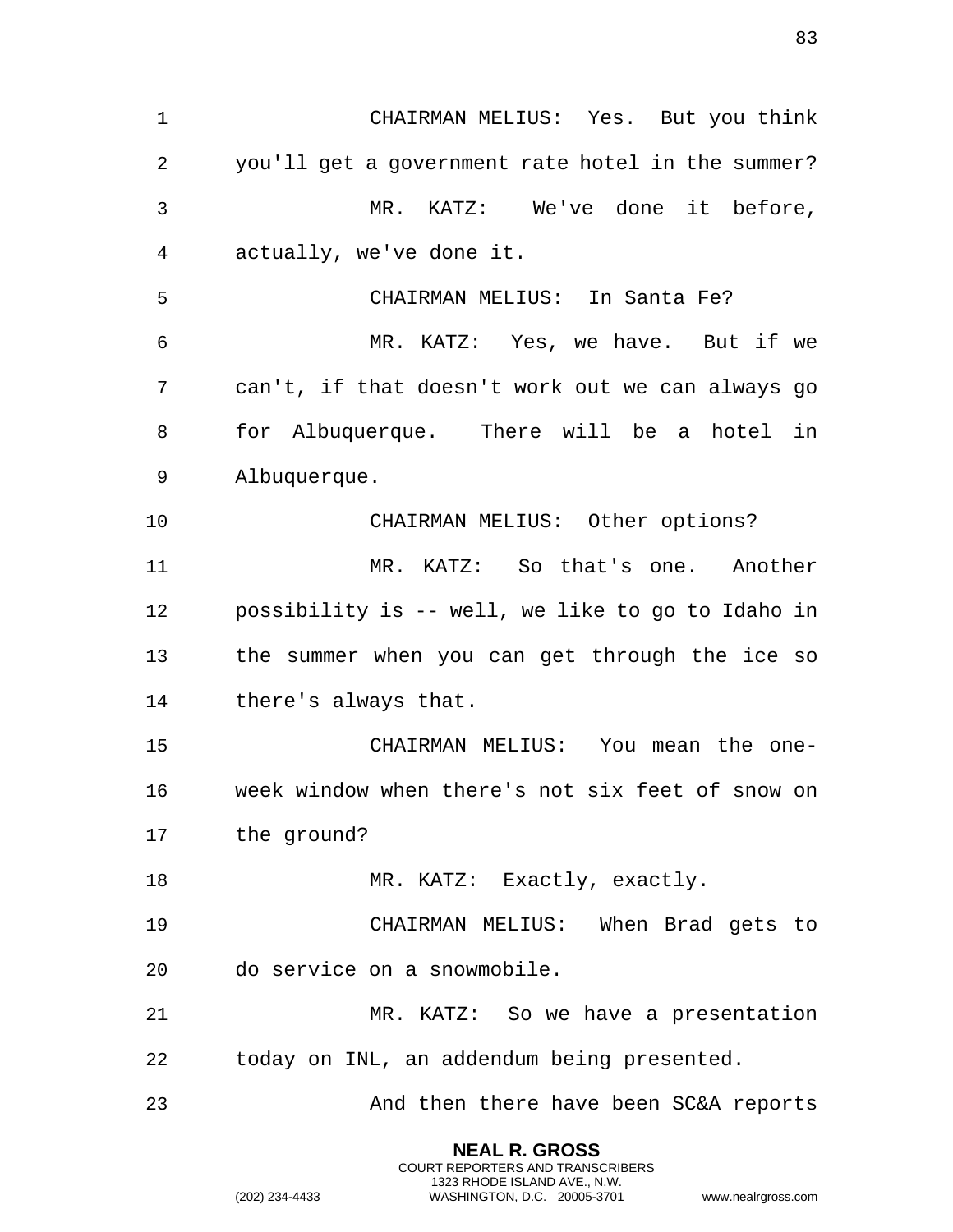too. So the Work Group will have plenty of meat to chew on between now and then.

 CHAIRMAN MELIUS: I think the question I'm trying to get at is where would public input be useful. Not just when we're finishing up something like New Mexico, or Idaho we've been to a lot. I think we've talked to everybody in Idaho Falls.

 Though we probably could use some for. It's a big site.

 MEMBER BEACH: Well, the last time we met Savannah River was on the agenda for a possible site. I didn't know if we'd be ready for anything there.

 MEMBER ZIEMER: What's going on at Oak Ridge?

 MEMBER SCHOFIELD: I think Oak Ridge would be a good place given all the facilities you've got there and all the work that's gone on. I think there's still a lot of outstanding questions for that area.

 MEMBER BEACH: We haven't been there for a while.

> **NEAL R. GROSS** COURT REPORTERS AND TRANSCRIBERS 1323 RHODE ISLAND AVE., N.W.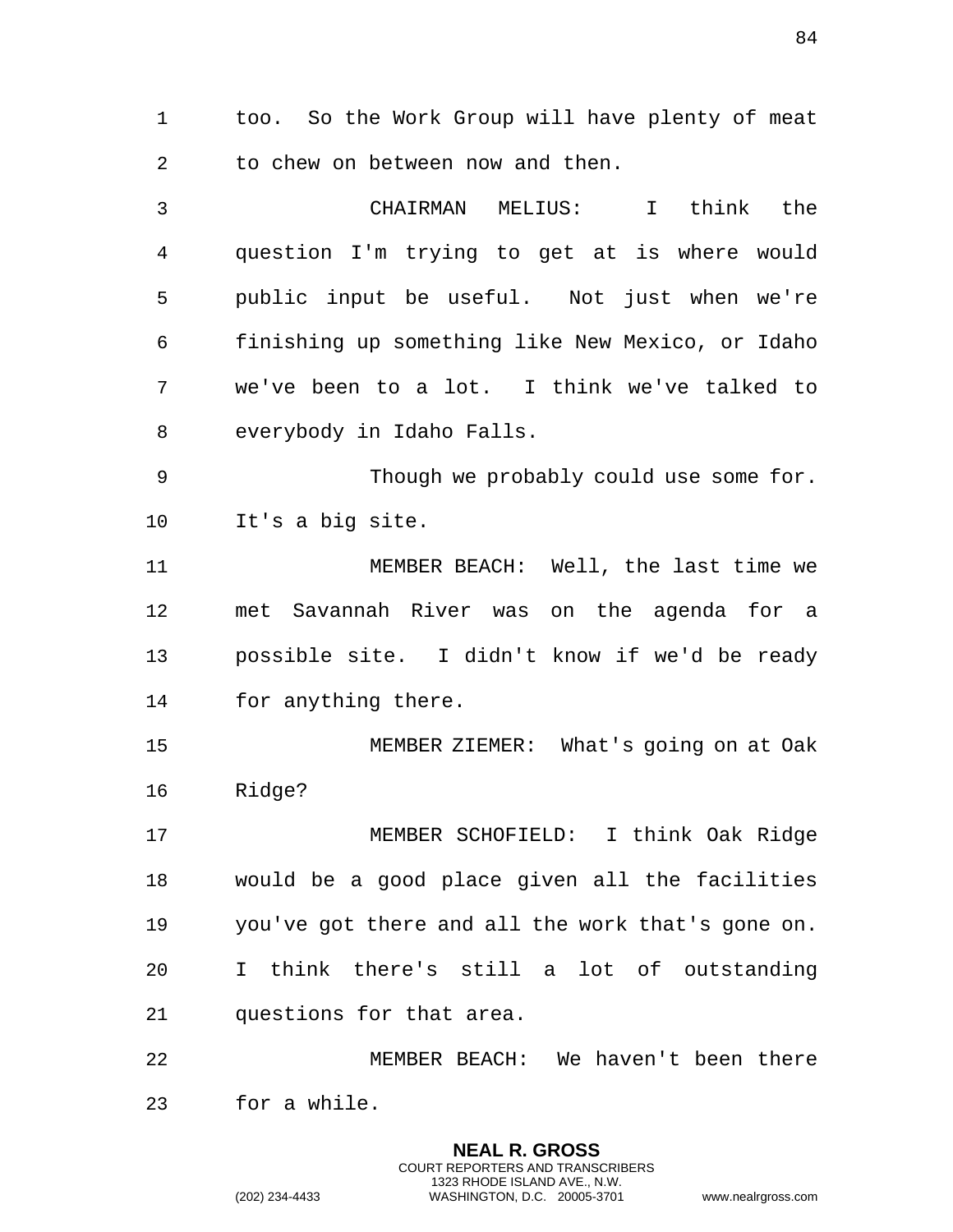**NEAL R. GROSS** CHAIRMAN MELIUS: Any other candidates? So no, I think we -- why don't we think it over and come back after lunch. Our post lunch Work Group meeting we'll tentatively make a decision. MR. KATZ: Okay. And then we have scheduling to do quite a ways out of course as always. So, we need to schedule another teleconference. We have -- the last meeting scheduled is a December meeting of the Board at the end of this year. And that puts us then to approximately the weeks of February 19 through the 26th we're looking for a teleconference date. February 19 or 26. We often go for the Wednesdays but there's no -- it doesn't matter. So let's look at the 19th, see if that week is. Look at the week entire as whether that week is a problem for folks or not. That's a teleconference. That's an 11 a.m. teleconference.

> COURT REPORTERS AND TRANSCRIBERS 1323 RHODE ISLAND AVE., N.W.

(202) 234-4433 WASHINGTON, D.C. 20005-3701 www.nealrgross.com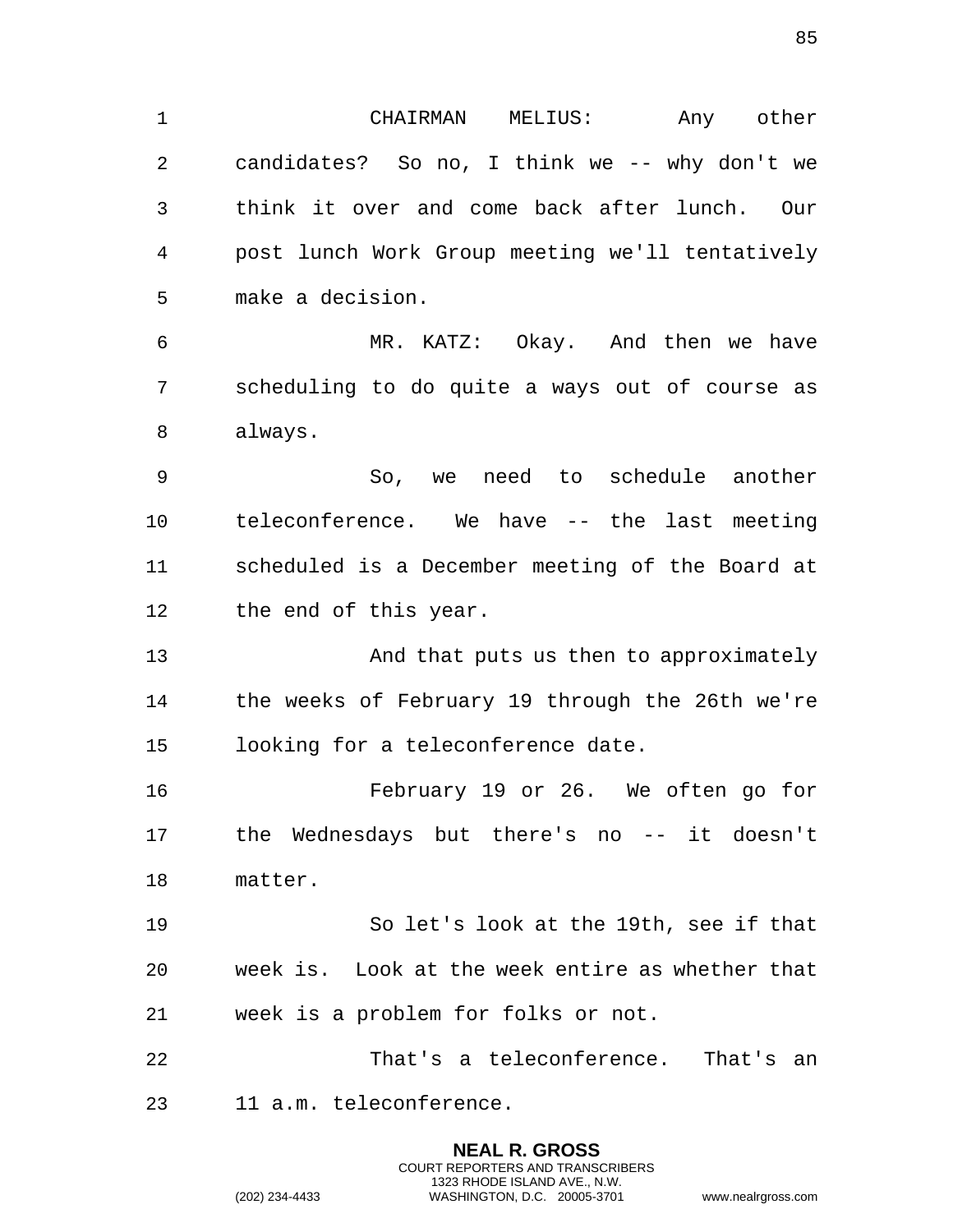1 The 21st is a Wednesday of February. So that's 2018. MEMBER BEACH: So the 19th is a Monday. MR. KATZ: The 19th is a Monday, yes. How's the 21st for folks? And on the line too? CHAIRMAN MELIUS: Nobody's planning spring break in Fort Lauderdale that week? MR. KATZ: Bill, is the 21st of February? 11 MEMBER FIELD: Yes, that's good. MR. KATZ: And Loretta? 13 MEMBER VALERIO: That works for me. MR. KATZ: Everyone in the room? I have heard no objections yet. Okay. Going, going, gone. The 21st, 11 a.m. February, 2018. Eastern. Okay. And then for the next face to face following that approximately the week of April 9, that's sort of the ballpark. So, first let's take a look at that week, see how that works for folks. April 9, 2018.

> **NEAL R. GROSS** COURT REPORTERS AND TRANSCRIBERS 1323 RHODE ISLAND AVE., N.W.

(202) 234-4433 WASHINGTON, D.C. 20005-3701 www.nealrgross.com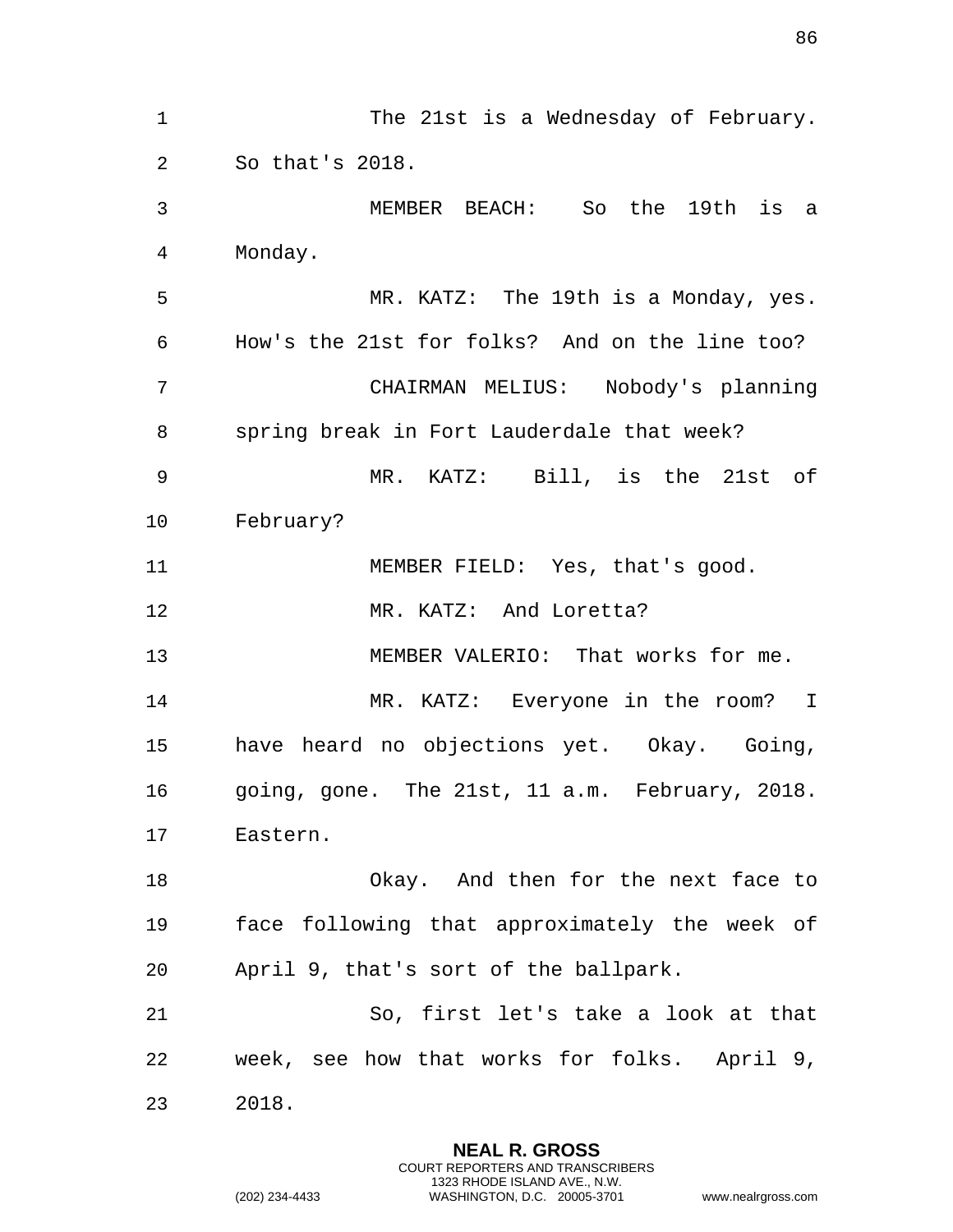That's the week. So yes, we usually prefer Tuesday/Wednesday or Wednesday and Thursday, but let's see if there's any problems with that week to start with. CHAIRMAN MELIUS: There's a potential problem. I'd be better off with Wednesday/Thursday. MR. KATZ: Okay. So how's Wednesday/Thursday for everyone and on the line too? CHAIRMAN MELIUS: April 11 and 12. MR. KATZ: Yes, April 11-12. Okay? That's face to face. Wanda, is that okay? Okay. Okay, and I'll send a note to the missing Board Members. They're stuck with it. Do we want to look at the next date in case that's a problem for our absentee Members? MEMBER ZIEMER: Do we have a December day? MR. KATZ: Yes, I'll give you that. I'll go back to that in a second, Paul.

> **NEAL R. GROSS** COURT REPORTERS AND TRANSCRIBERS 1323 RHODE ISLAND AVE., N.W.

(202) 234-4433 WASHINGTON, D.C. 20005-3701 www.nealrgross.com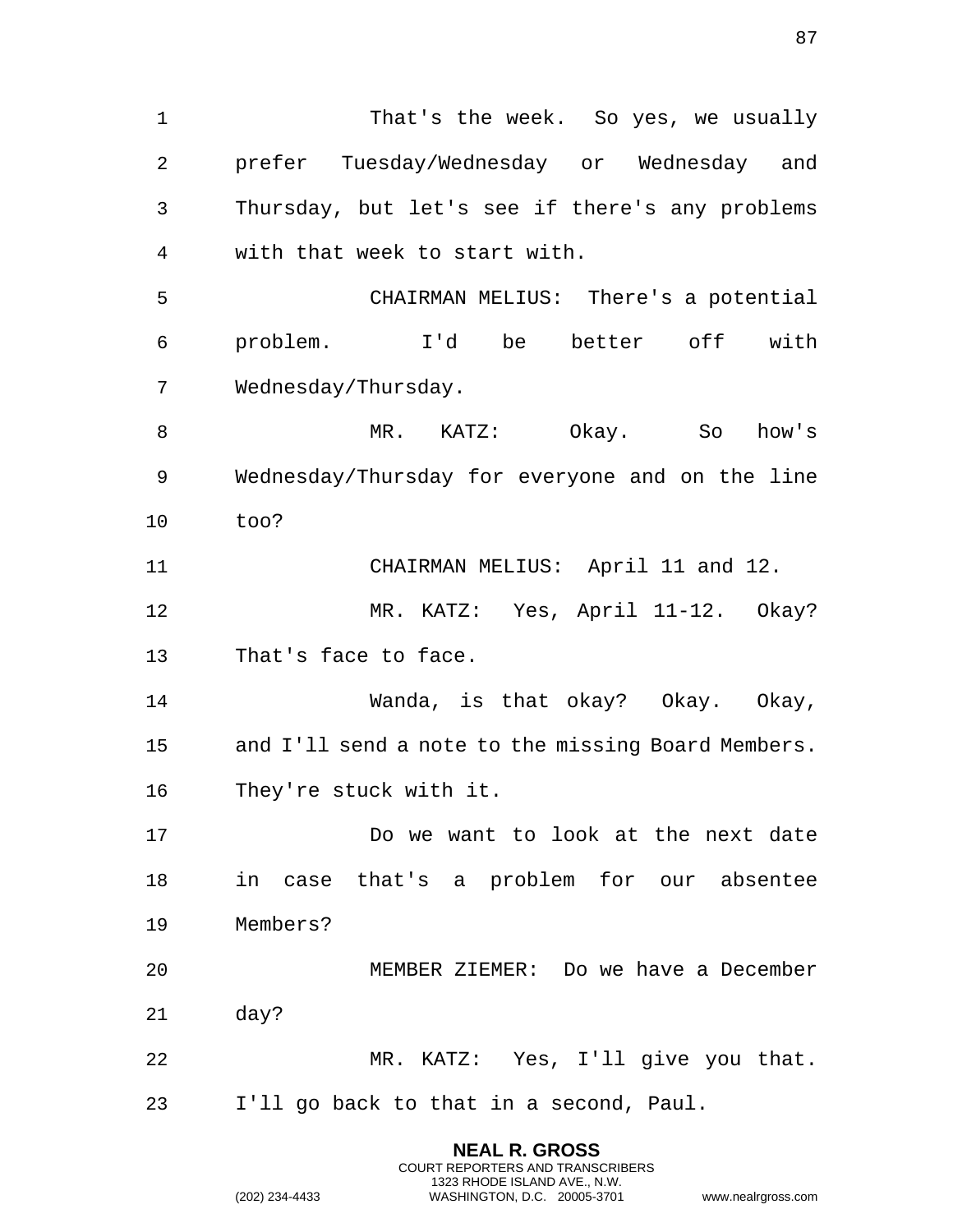1 But so look at the next week though, the week of April 16. Just let me know, does that week look clear for folks? MEMBER BEACH: Which week? I'm sorry. MR. KATZ: So, the week of April 16, 2018. Anyone have trouble with that week? 8 CHAIRMAN MELIUS: Not that I know of, no. Later in the week would be better for me. MR. KATZ: Okay. So, anyway, the Wednesday and Thursday of that week will be a second option if we need it. That would be I guess the 18th and 19th. 14 That takes care of that. MEMBER BEACH: What was the December date? MR. KATZ: Sorry, yes. Paul had asked as well. December 13 through 14. 19 MEMBER BEACH: Thank you. MR. KATZ: This year. CHAIRMAN MELIUS: If you'd like a longer meeting we can travel to Idaho and spend the winter.

> **NEAL R. GROSS** COURT REPORTERS AND TRANSCRIBERS 1323 RHODE ISLAND AVE., N.W.

(202) 234-4433 WASHINGTON, D.C. 20005-3701 www.nealrgross.com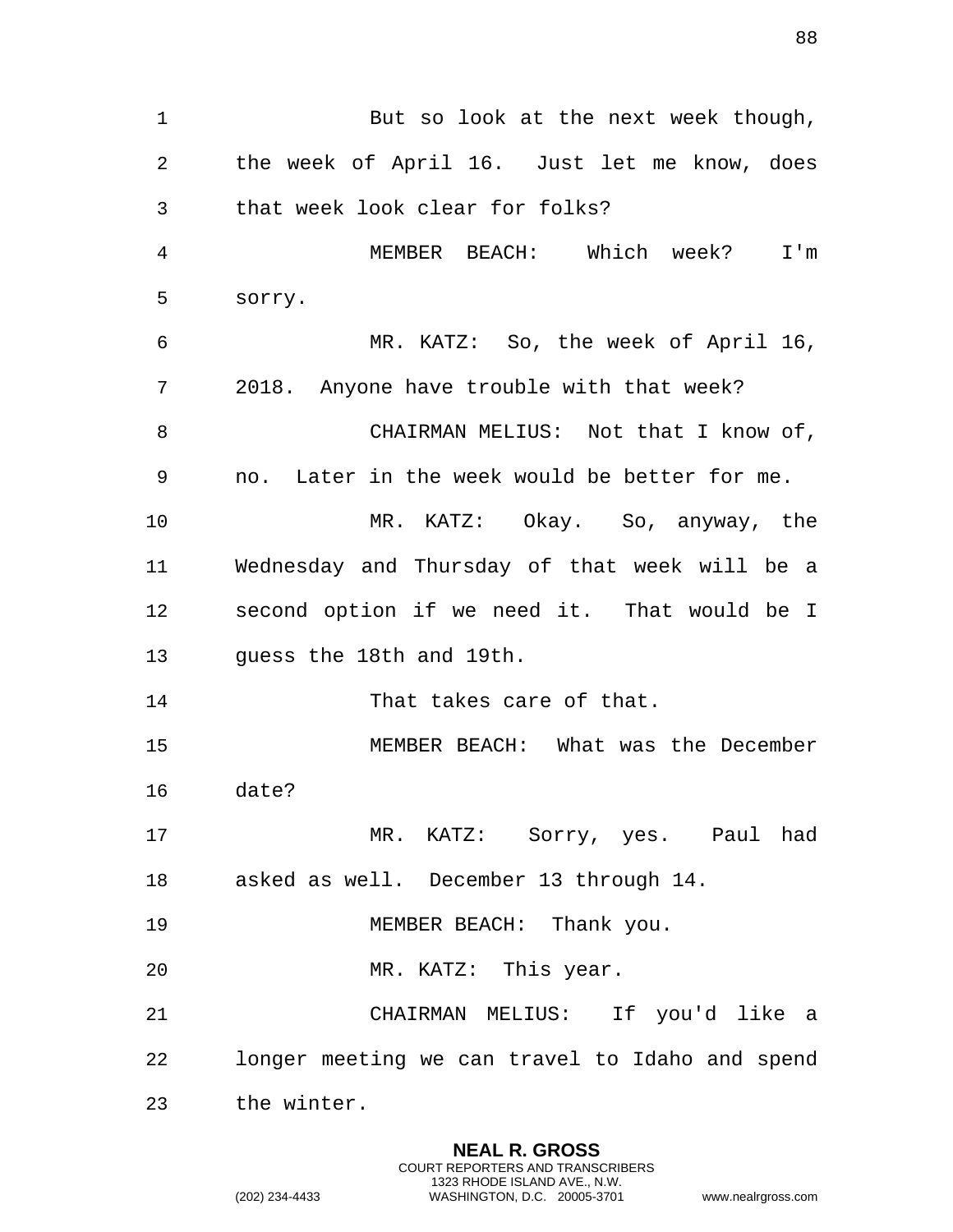**NEAL R. GROSS** MEMBER BEACH: I heard Hawaii was an option. MR. KATZ: Right, correct. That's the face to face. CHAIRMAN MELIUS: If the Board approves. I heard a couple of Board Members would be on a cruise. They would like us to join them. MEMBER BEACH: That will be a short call. That's during the Board call. MEMBER ZIEMER: Is there a phone call between August and December? MR. KATZ: Yes, we have a teleconference October 4. October 4, teleconference. CHAIRMAN MELIUS: October 4? 17 MR. KATZ: Yes, teleconference. CHAIRMAN MELIUS: It's going to have to be changed I think. I have to chair another meeting that day. MR. KATZ: Right now it's October 4 but Dr. Melius is saying -- (Simultaneous speaking.)

COURT REPORTERS AND TRANSCRIBERS 1323 RHODE ISLAND AVE., N.W.

(202) 234-4433 WASHINGTON, D.C. 20005-3701 www.nealrgross.com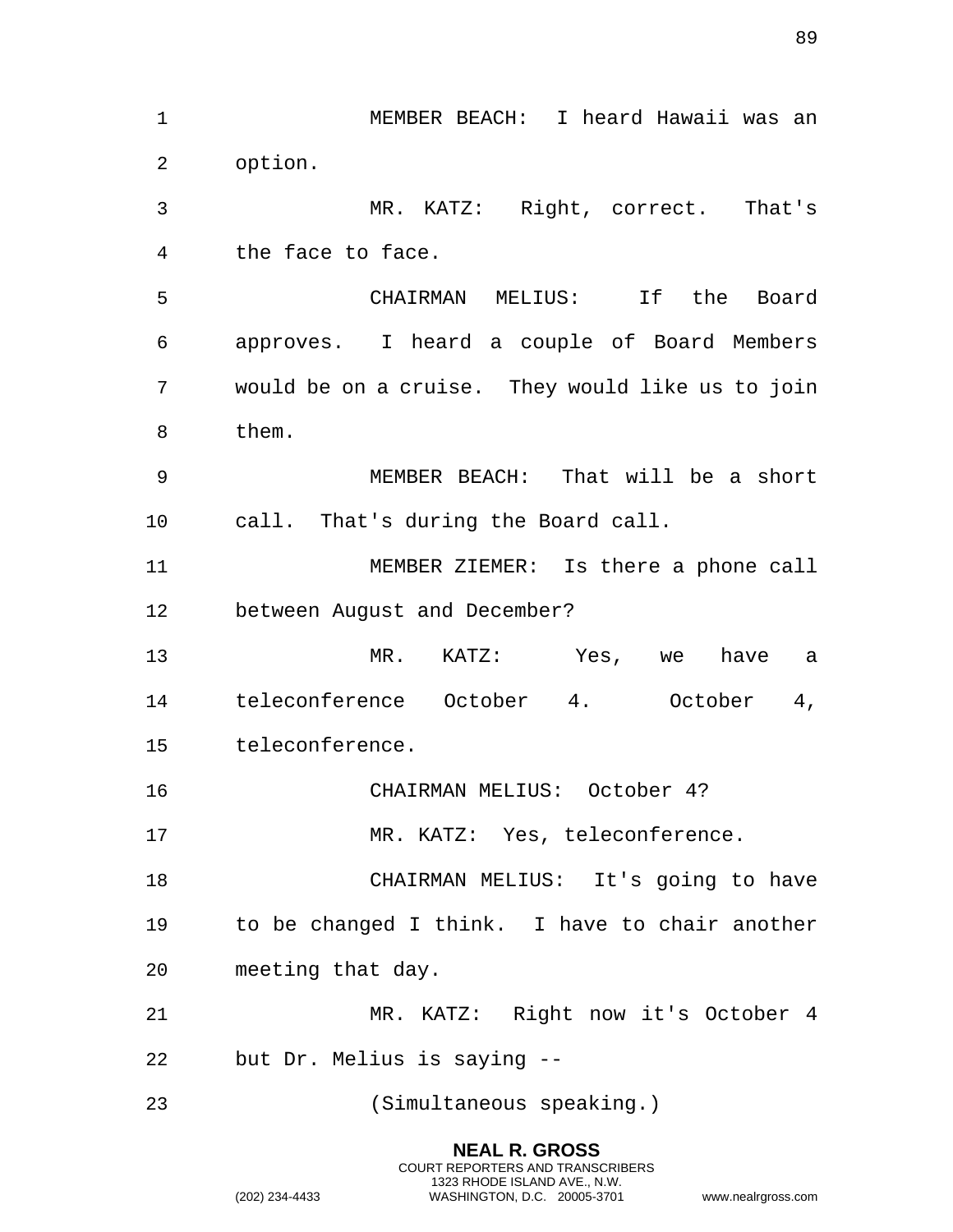1 MR. KATZ: -- we have a conflict. MEMBER BEACH: You could do it on the 3rd. CHAIRMAN MELIUS: The 3rd is fine. MR. KATZ: Okay. How's October 3rd? How's the 5th? October 5 is okay for everyone else does Josie doesn't count? 8 MEMBER BEACH: Not the 2nd. Okay, fine. MR. KATZ: All right. October 5. So, Bill, you got that, and Loretta? MEMBER VALERIO: Yes. MR. KATZ: Okay. That's for a teleconference. MEMBER VALERIO: This is Loretta. So after August the next full Board meeting would be in November, correct? MR. KATZ: Loretta, were you asking something? CHAIRMAN MELIUS: Can you repeat that, Loretta? MEMBER VALERIO: Can you hear me? MR. KATZ: Yes.

> **NEAL R. GROSS** COURT REPORTERS AND TRANSCRIBERS 1323 RHODE ISLAND AVE., N.W.

(202) 234-4433 WASHINGTON, D.C. 20005-3701 www.nealrgross.com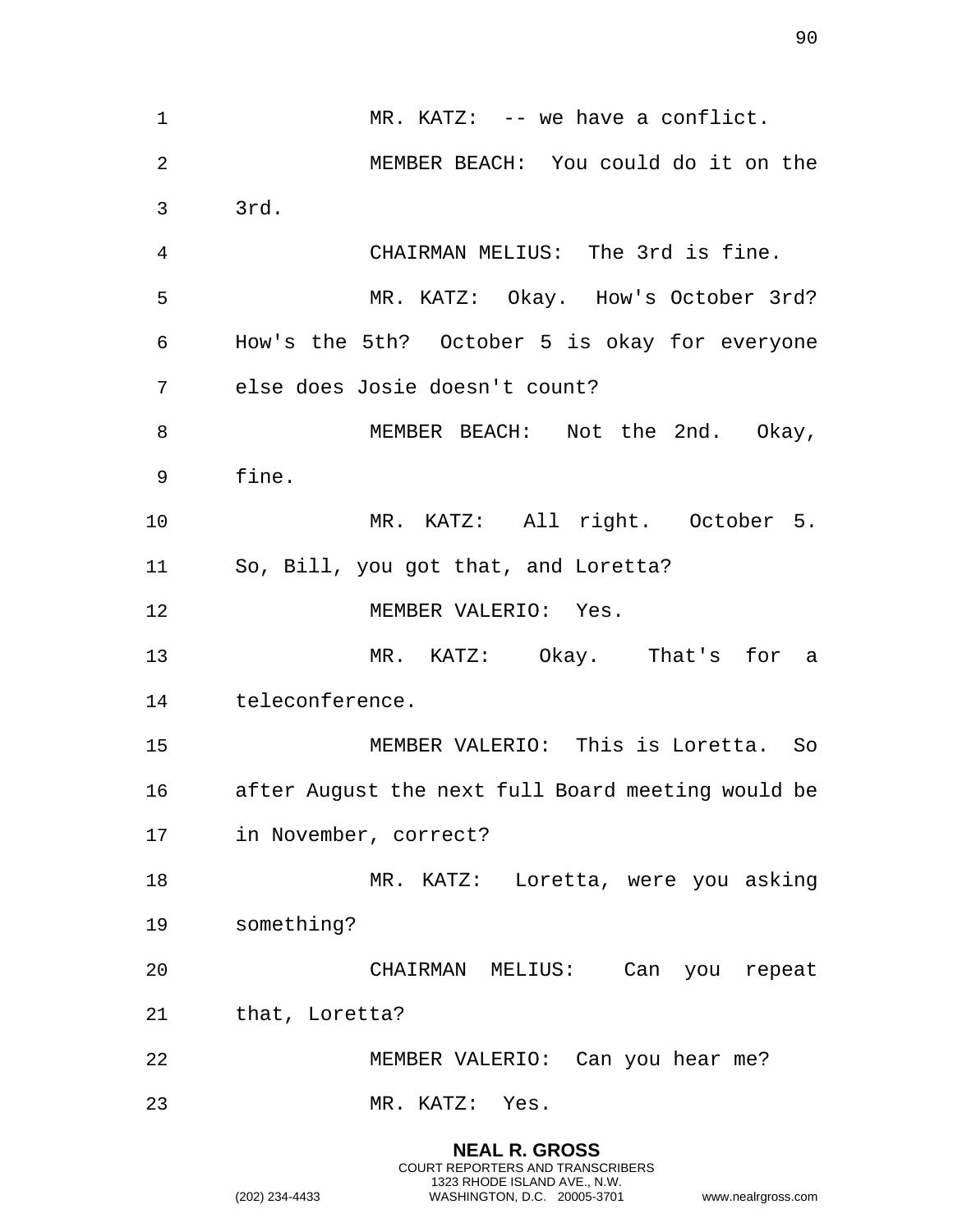MEMBER VALERIO: Okay. The next full Board meeting after August is November, correct? MR. KATZ: The next full Board meeting is December. MEMBER VALERIO: December. Okay. MR. KATZ: Thirteen through fourteen. MEMBER VALERIO: Okay, thank you. CHAIRMAN MELIUS: If we held the Board meeting in New Mexico in August do you think we would get significant attendance interest in terms of people -- MEMBER VALERIO: I have a very bad connection. I need you to speak up just a little bit. CHAIRMAN MELIUS: Is this better? MEMBER VALERIO: Much better, thank you. CHAIRMAN MELIUS: The Chair learned how to turn on the microphone after five hours here, three hours. Do you think that if we have a Board meeting in New Mexico in August that we would get significant attendance and interest?

> **NEAL R. GROSS** COURT REPORTERS AND TRANSCRIBERS 1323 RHODE ISLAND AVE., N.W.

(202) 234-4433 WASHINGTON, D.C. 20005-3701 www.nealrgross.com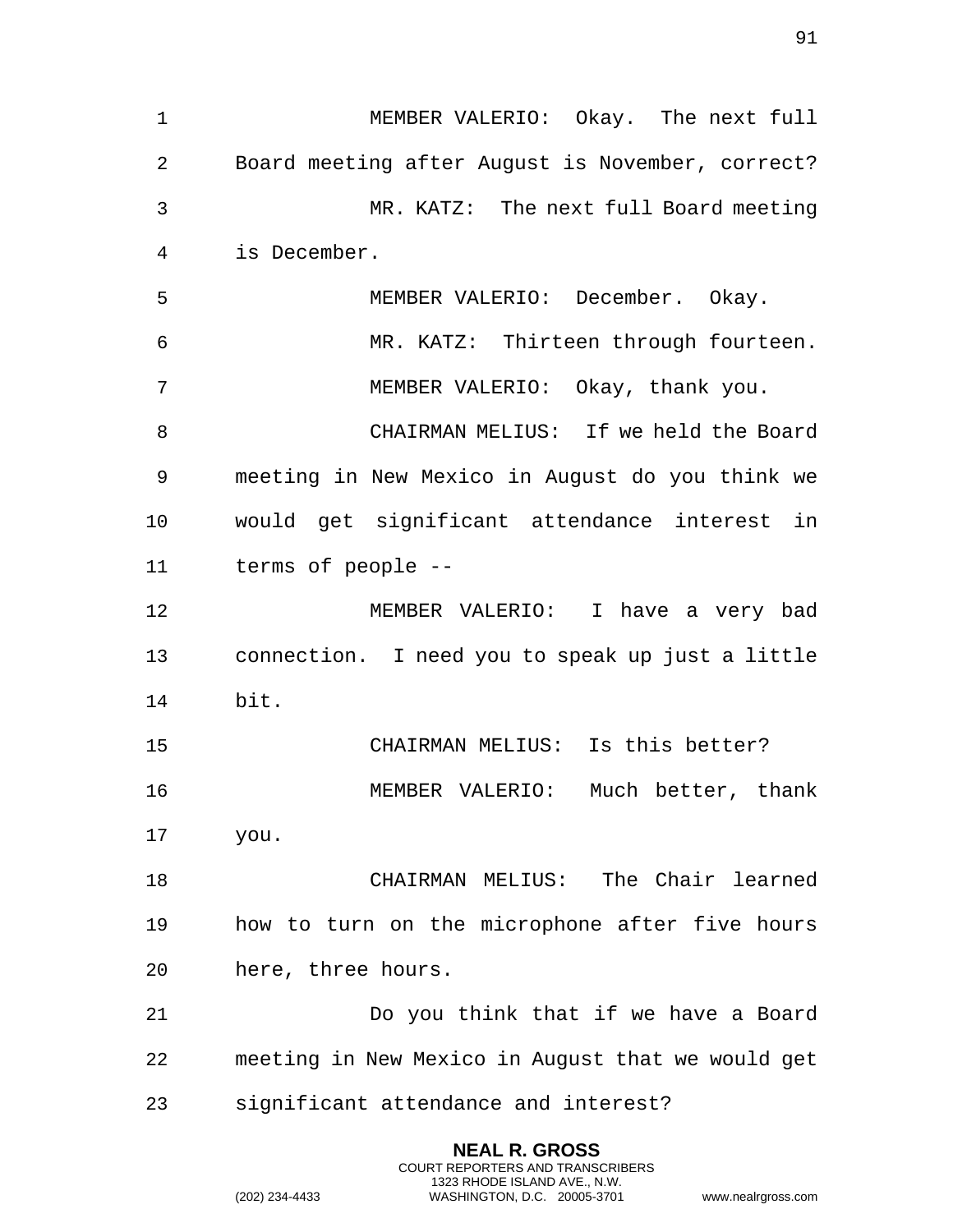**NEAL R. GROSS** MEMBER VALERIO: I think if there's ample time to advertise the meeting I think we can. CHAIRMAN MELIUS: Okay. Okay, thank you. MEMBER SCHOFIELD: I think on that we might have to also look at Albuquerque hotels. That time in Santa Fe will probably be full. It is kind of right at the end of the peak of the tourist season. CHAIRMAN MELIUS: A number of years ago I attempted to stay in Santa Fe during August on vacation and Motel 6 was going for about \$400 a night. MEMBER SCHOFIELD: That's why I'm saying we might want to consider Albuquerque. CHAIRMAN MELIUS: Needless I did not stay in Santa Fe. MR. KATZ: So and Loretta, attendance, if it were in Albuquerque would that still work? MEMBER VALERIO: Not as well as in Santa Fe.

COURT REPORTERS AND TRANSCRIBERS 1323 RHODE ISLAND AVE., N.W.

(202) 234-4433 WASHINGTON, D.C. 20005-3701 www.nealrgross.com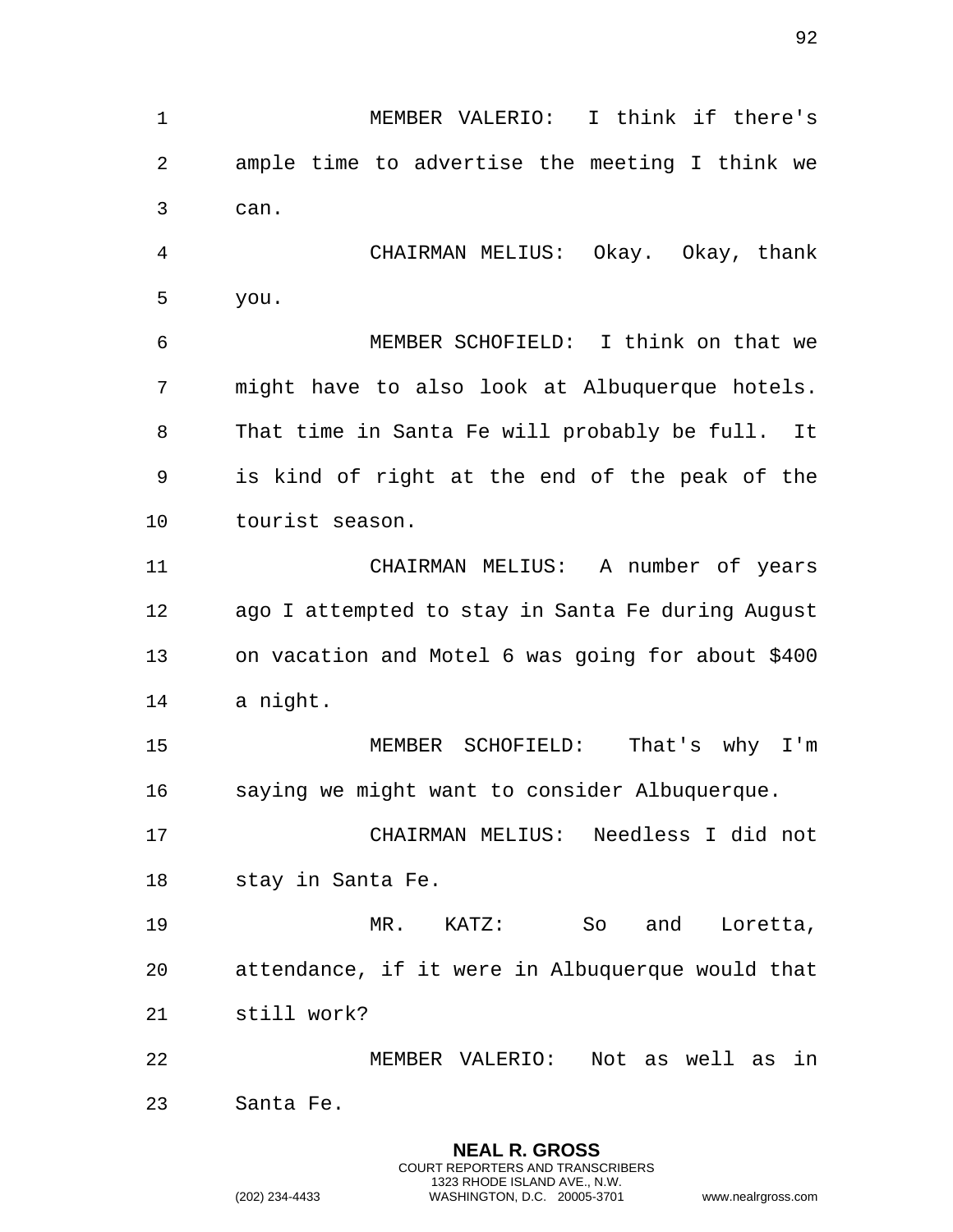MR. KATZ: Okay. Thanks. Is there anywhere else in New Mexico? MEMBER VALERIO: You can try, you know, the Hilton at the casino. I don't know if that's an option. But they have a very large conference room there. CHAIRMAN MELIUS: I don't think so. I don't want to have Ted put that into the travel. MEMBER VALERIO: There's a couple of new hotels up in Los Alamos. CHAIRMAN MELIUS: Yes. I thought we stayed up near there once, but maybe -- I know I have. We'll figure it out. Okay. Work Group and Subcommittee updates. We will start, this is Ted's list, Ames. Dave? MEMBER KOTELCHUCK: Really not much new. Tom is working on it. They've collected new data which they're analyzing now and they're still trying to get data. 21 And there will be some report, new report in August, but we don't really have a firm date even for completing the work and having a

> **NEAL R. GROSS** COURT REPORTERS AND TRANSCRIBERS 1323 RHODE ISLAND AVE., N.W.

(202) 234-4433 WASHINGTON, D.C. 20005-3701 www.nealrgross.com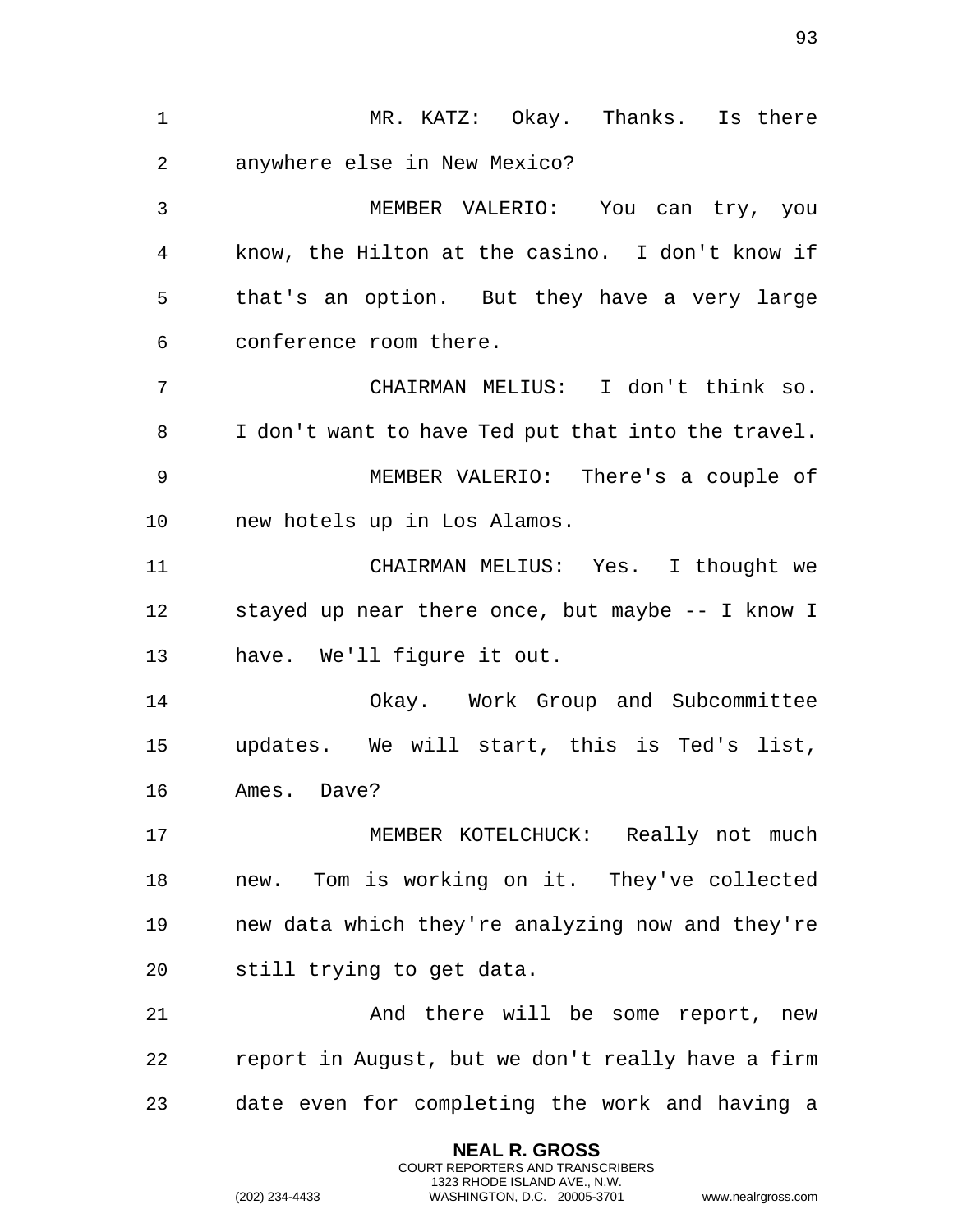meeting.

 We are steady. Nothing really. CHAIRMAN MELIUS: So you're just really waiting for the report. LaVon's going to surprise us. MR. RUTHERFORD: Well, I am a little surprised. We are looking at a potential infeasibility based on some of the documents that we uncovered during our last data capture. And we're trying to iron that out right now. And so that's one of the big items we're working in. CHAIRMAN MELIUS: So does that mean we might have a report before August? MR. RUTHERFORD: No. I don't suspect that, but I would suspect you may have an 83.14 in August. CHAIRMAN MELIUS: So we will have a 18 new report by -- may have one by August. MR. RUTHERFORD: Yes. MEMBER KOTELCHUCK: I didn't know that I was to report on an infeasibility that you're investigating. MR. RUTHERFORD: It's in my

> **NEAL R. GROSS** COURT REPORTERS AND TRANSCRIBERS 1323 RHODE ISLAND AVE., N.W.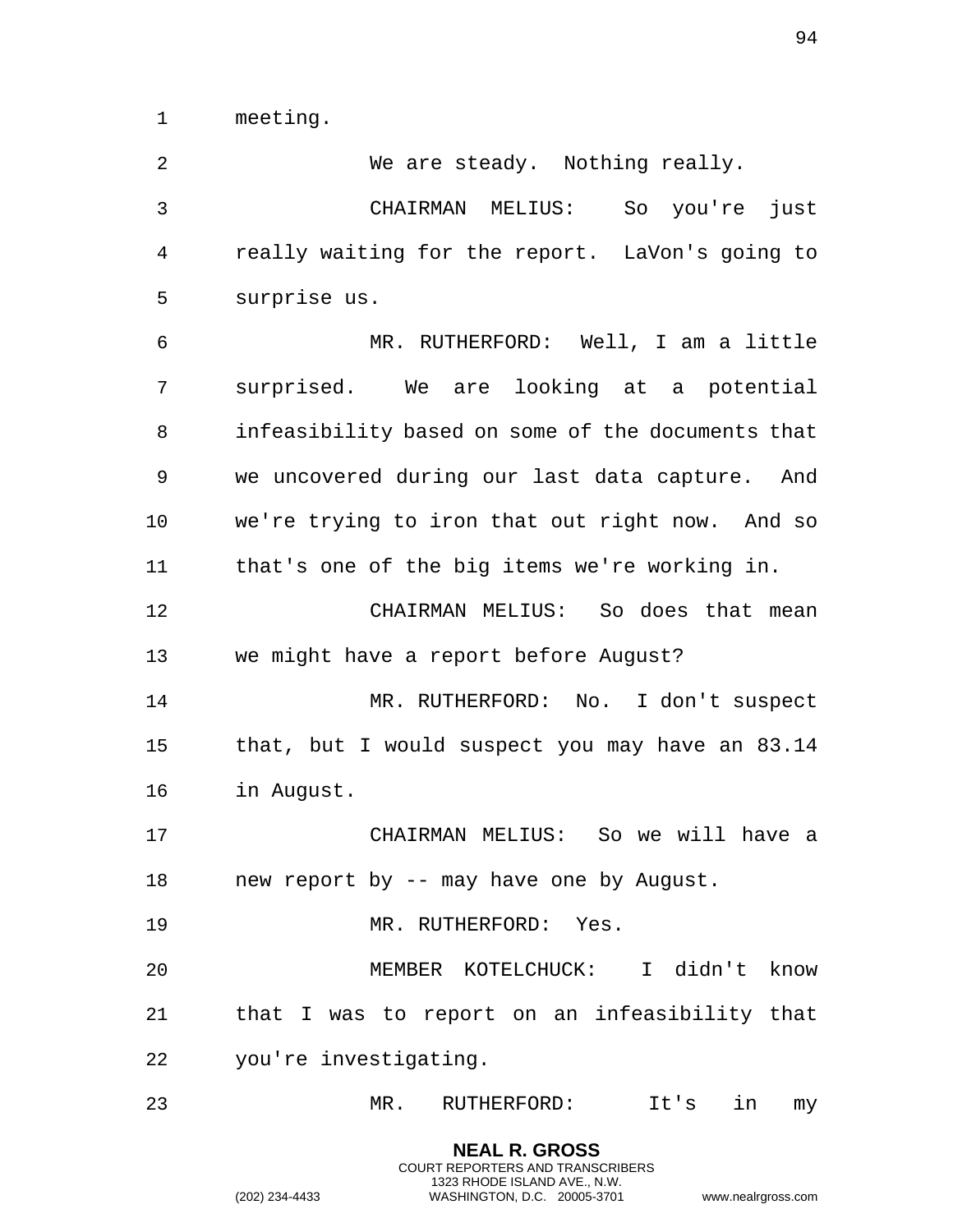presentation for later this afternoon so I guess I can report it. CHAIRMAN MELIUS: Just don't change it, the slides. Argonne East I think we'll hear more about later. So I don't think we need to talk about that. Blockson, I don't believe there's -- nothing happening in that. Brookhaven? MEMBER BEACH: Brookhaven is awaiting TBD revisions. And it looks like the updated schedule is now June of 2017. CHAIRMAN MELIUS: Okay. Carborundum I think we've heard about. Fernald? MEMBER CLAWSON: Not much new on Fernald. We're just finishing up Site Profile issues. CHAIRMAN MELIUS: Okay. Grand Junction. Bill. MEMBER FIELD: Yes, we last met in October of '16. We have one outstanding issue to address yet.

> **NEAL R. GROSS** COURT REPORTERS AND TRANSCRIBERS 1323 RHODE ISLAND AVE., N.W.

(202) 234-4433 WASHINGTON, D.C. 20005-3701 www.nealrgross.com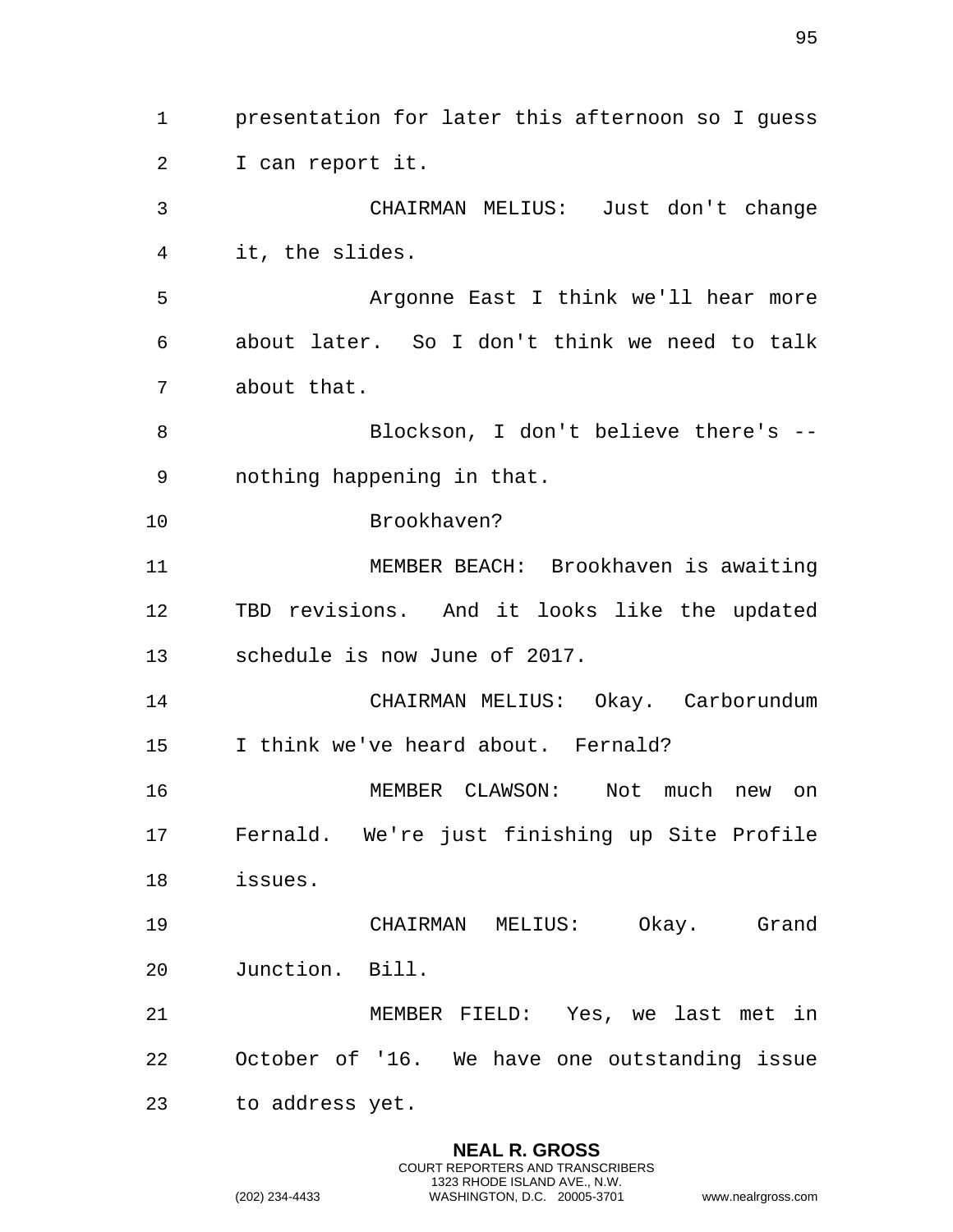There's some additional records retrievals planned and a follow-up interview. I'm thinking maybe three or four months to have that wrapped up. CHAIRMAN MELIUS: Okay. Great. Anything further from NIOSH? MR. RUTHERFORD: We did conduct the interview and I do think we got the -- the information from that interview will definitely support closing out the remaining issues. MEMBER FIELD: Is there another interview scheduled? I know there's some additional records retrieval. 14 MR. RUTHERFORD: No more interviews, but the records retrieval, yes. CHAIRMAN MELIUS: We can keep LaVon hopping up and down. We've got to get him in shape for his fishing trip this summer. Hanford. I just learned, it's sort of been on hold as we were transitioning the lead person from NIOSH. But I just got an email actually Monday indicating that the new lead person was

> **NEAL R. GROSS** COURT REPORTERS AND TRANSCRIBERS 1323 RHODE ISLAND AVE., N.W.

(202) 234-4433 WASHINGTON, D.C. 20005-3701 www.nealrgross.com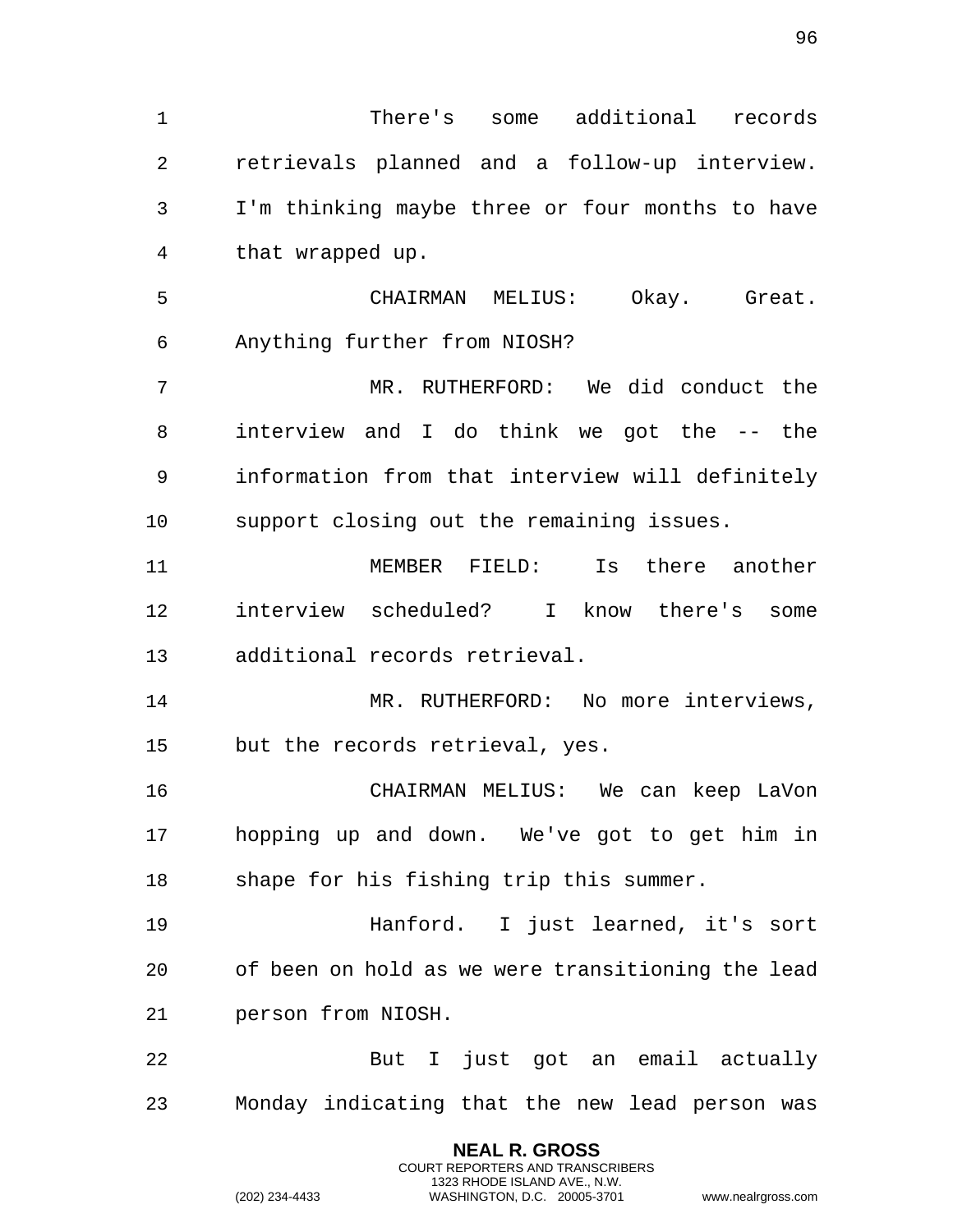ready to go and discuss issues.

 So we'll be setting up probably initially just an initial sort of technical call with them and with SC&A. And then we may be ready for a Work Group meeting at some point. But won't know until we've had a chance to talk to them. So that is moving again and I'm hoping, John, you can find Arjun someplace. Track him down. We haven't seen or heard from him for a long while. INL, Argonne West we will hear about later on. Lawrence Berkeley. Paul. MEMBER ZIEMER: I believe the data capture and data adequacy issues are still being looked at. I should have checked with Dr. Hughes before the meeting to get an update on that. But Laura, I wonder if you could quickly tell us on that. I know that they were working on that and I think the latest DCAS report to us maybe is a little out of date. So perhaps you can update us. DR. HUGHES: Unfortunately I don't have much to update. It's one of those that just

> **NEAL R. GROSS** COURT REPORTERS AND TRANSCRIBERS 1323 RHODE ISLAND AVE., N.W.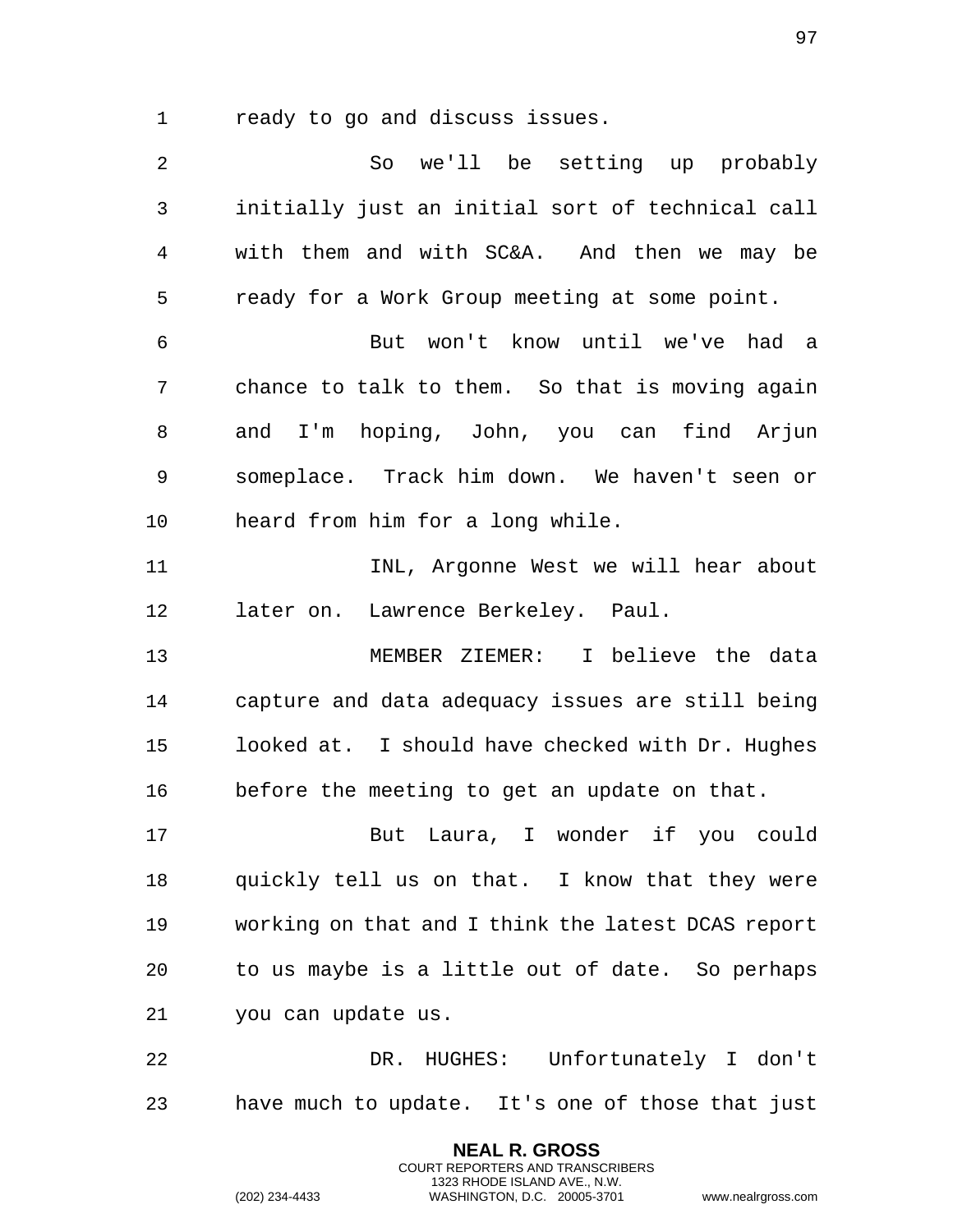haven't progressed a whole lot.

 It's still in the same. There has been no update otherwise I would have sent it in. So I'm sorry, but that's really all I have to report at this time. And I would have to take a look at the schedule. MEMBER ZIEMER: I'm wondering. I think the last I saw the target date was not fully established on completion of that. Data adequacy and capture material. Is that correct? DR. HUGHES: That's correct. I'll try and send you a more updated date after the meeting if that's okay. MEMBER ZIEMER: So in essence the Work Group has not yet met. This is -- a lot of data is being captured and a lot of analysis to do. 18 And I think ORAU is also working on this with your staff. DR. HUGHES: Yes, it is progressing. However, it's slowly. It was a tremendous data entry effort that we did. MEMBER ZIEMER: Thank you.

> **NEAL R. GROSS** COURT REPORTERS AND TRANSCRIBERS 1323 RHODE ISLAND AVE., N.W.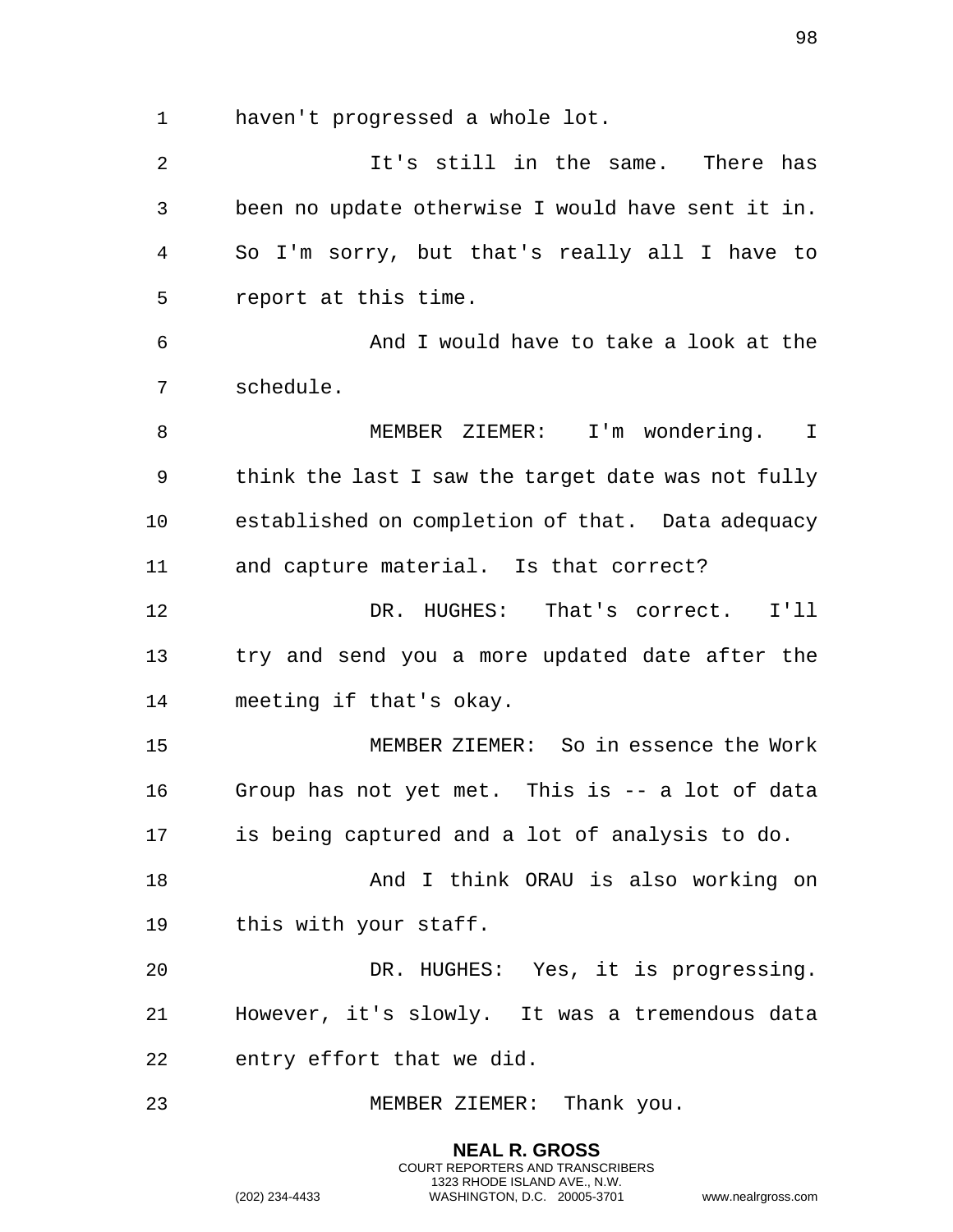| $\mathbf{1}$ | DR. HUGHES: Thank you.                            |
|--------------|---------------------------------------------------|
| 2            | CHAIRMAN MELIUS: Thanks. Okay.                    |
| 3            | Kansas City we're going to hear about tomorrow.   |
| 4            | LANL? Josie?                                      |
| 5            | MEMBER BEACH: LANL, I'm just going                |
| 6            | to wait for LaVon to report.                      |
| 7            | CHAIRMAN MELIUS: It's a Work Group                |
| 8            | update.                                           |
| 9            | MR. RUTHERFORD: Yes. As<br>we                     |
| 10           | indicated we should have the addendum to the Work |
| 11           | Group, to the Board in April. And I did get the   |
| 12           | note on the additional Site Profile issues too.   |
| 13           | CHAIRMAN MELIUS: Okay. Mound?                     |
| 14           | MEMBER BEACH: Mound, we made some                 |
| 15           | headway with the internal TBD and we are waiting  |
| 16           | for the external TBD to meet again. And we        |
| 17           | expect that in June 2017. It's going to be a      |
| 18           | busy month.                                       |
| 19           | CHAIRMAN MELIUS: Nevada Test Site,                |
| 20           | Brad.                                             |
| 21           | MEMBER CLAWSON: Nevada Test Site                  |
| 22           | we're just finishing up the last of the Site      |
| 23           | Profile issues. We've got I believe one           |
|              | <b>NEAL R. GROSS</b>                              |

COURT REPORTERS AND TRANSCRIBERS 1323 RHODE ISLAND AVE., N.W.

(202) 234-4433 WASHINGTON, D.C. 20005-3701 www.nealrgross.com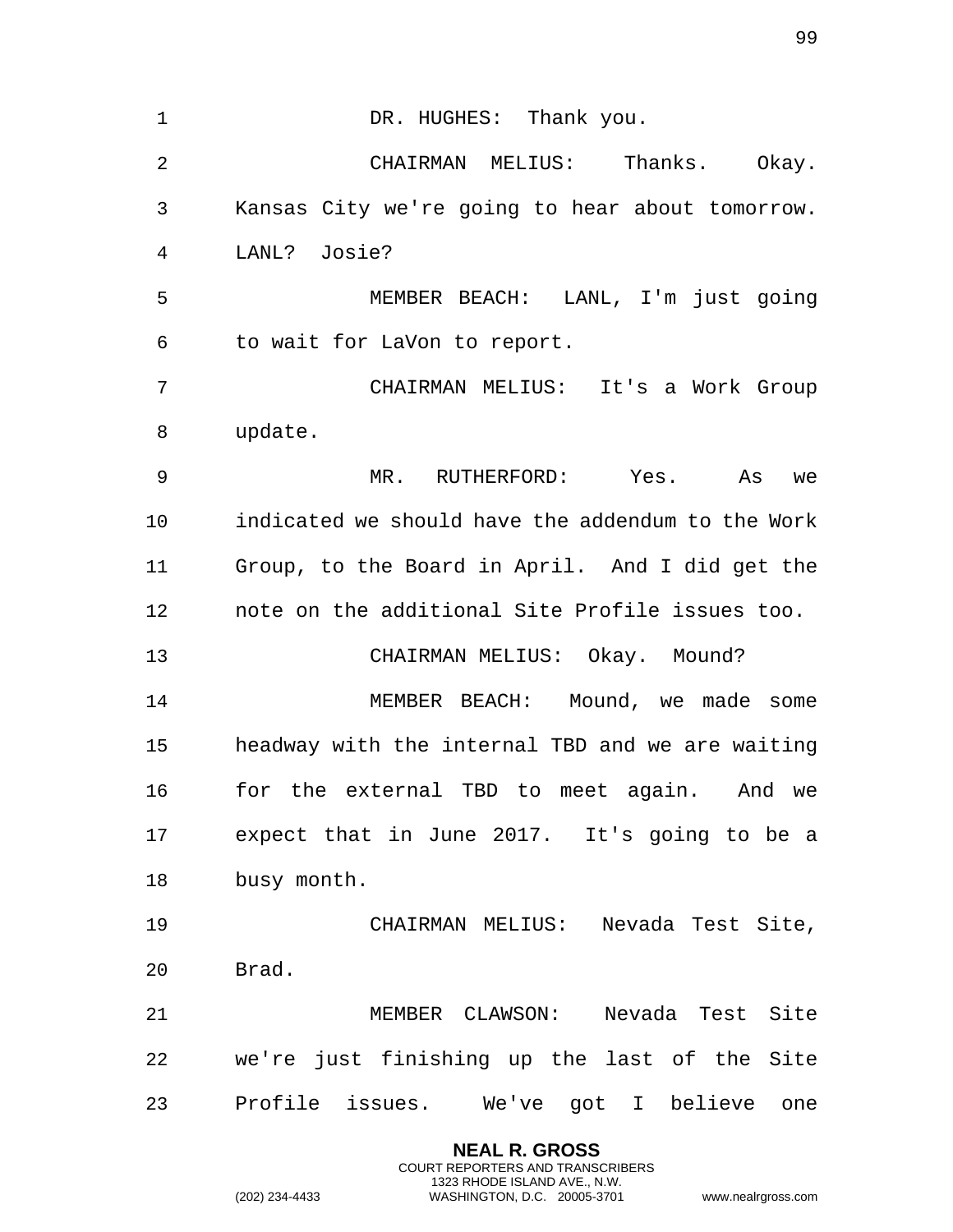outstanding.

| 2  | And who are you waiting on?                  |
|----|----------------------------------------------|
| 3  | MEMBER CLAWSON: Well, it's a                 |
| 4  | dosimetry for Pantex external TBD. I believe |
| 5  | that's with SC&A. Evaluation of Pantex Site  |
| 6  | Profile issues including neutron dosimetry,  |
| 7  | vision three and Pantex external dosimetry.  |
| 8  | CHAIRMAN MELIUS: No, no, we're               |
| 9  | talking Nevada.                              |
| 10 | MEMBER CLAWSON: Oh, Nevada. Sorry,           |
| 11 | that would probably help.                    |
| 12 | CHAIRMAN MELIUS: You had LaVon a             |
| 13 | little confused there.                       |
| 14 | MEMBER CLAWSON: Sorry. Yes.                  |
| 15 | CHAIRMAN MELIUS: You fool him some           |
| 16 | of the time.                                 |
| 17 | MEMBER CLAWSON: We held a Work Group         |
| 18 | with it. And it looks like we're awaiting    |
| 19 | response from SC&A. That's pending.          |
| 20 | It looks like Lynn Anspaugh has got          |
| 21 | it.                                          |
| 22 | MR. KATZ: Lynn Anspaugh,<br>just             |
| 23 | someone was saying something about COI. Lynn |
|    | <b>NEAL R. GROSS</b>                         |

COURT REPORTERS AND TRANSCRIBERS 1323 RHODE ISLAND AVE., N.W.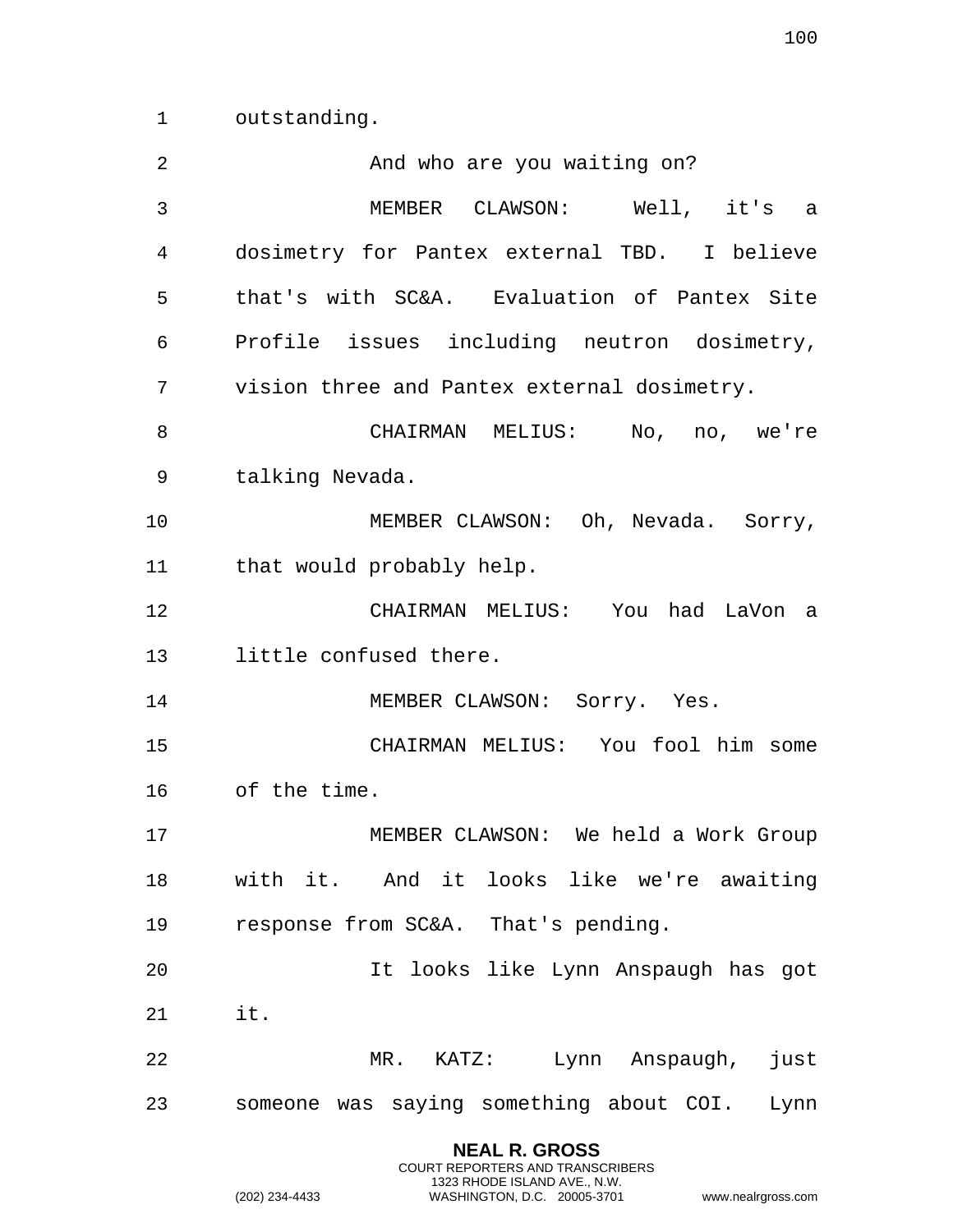Anspaugh is cleared now.

| 2  | MR. STIVER: We had three items. One               |
|----|---------------------------------------------------|
| 3  | was a technical call between Lynn Anspaugh and    |
| 4  | Tom Tomes -- or no, Dennis Strenge.               |
| 5  | And also matrix items 11 which is the             |
| 6  | beta gamma ratios, and item 26 which was the post |
| 7  | 92 area.                                          |
| 8  | Both of those items are being worked              |
| 9  | on right now. So, I expect we would have papers   |
| 10 | out before the next meeting in August for sure.   |
| 11 | CHAIRMAN MELIUS: Great. Thanks,                   |
| 12 | John. Oak Ridge National Lab, X-10?               |
| 13 | MEMBER ROESSLER: I will have to ask               |
| 14 | Dr. Hughes to report.                             |
| 15 | DR. HUGHES: Okay, I'm trying to                   |
| 16 | remember. So we are wrapping up issues that were  |
| 17 | left over from the SEC evaluation.                |
| 18 | They're pertaining exotic                         |
| 19 | radionuclides. We have done an assessment on      |
| 20 | iodine. We've done an assessment on plutonium     |
| 21 | 241. These have been -- they're in the form of    |
| 22 | a writeup, a White Paper, and now we are wrapping |
| 23 | the remaining investigation, remaining<br>up      |

**NEAL R. GROSS** COURT REPORTERS AND TRANSCRIBERS 1323 RHODE ISLAND AVE., N.W.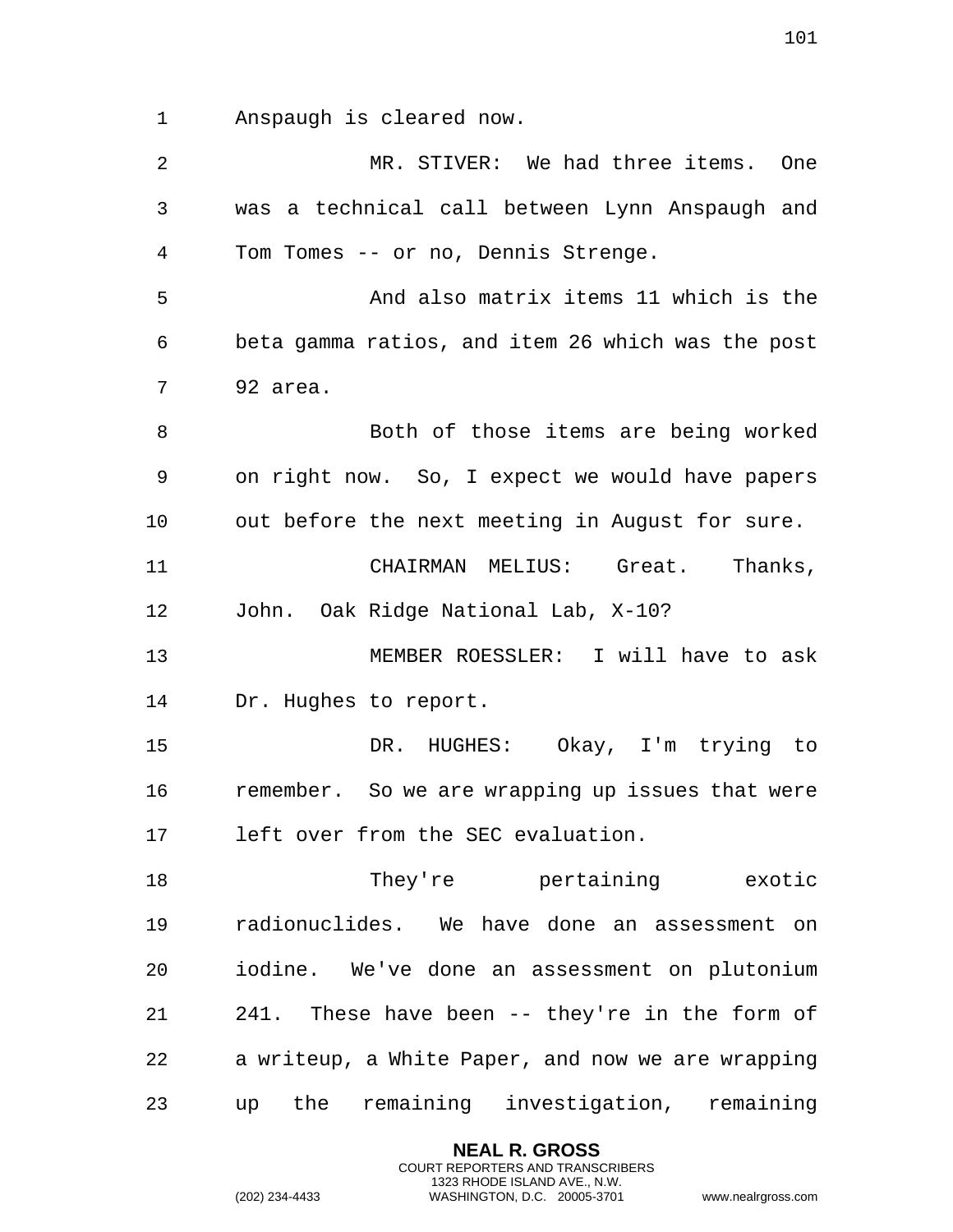radionuclides, and that will all be wrapped up in a paper.

 As for the time line, unsure because it has to do with resource issues, and depending on how many people can be working on it. We expected I would say later this morning at some point we're also investigating some data adequacy issues that pertain to the data we received from Oak Ridge National Lab for individual claimants. We have found some issues with incompleteness and we're currently assessing whether or not we have to re-request data that were used for dose reconstructions. So that's an ongoing effort and I have 16 the timeline for that is not really in our hands because it depends on the site and their resources. And I believe that's it for Oak Ridge National Lab. There will also be at some point a coworker effort once we have determined whether

or not there is an additional infeasibility.

**NEAL R. GROSS** COURT REPORTERS AND TRANSCRIBERS 1323 RHODE ISLAND AVE., N.W.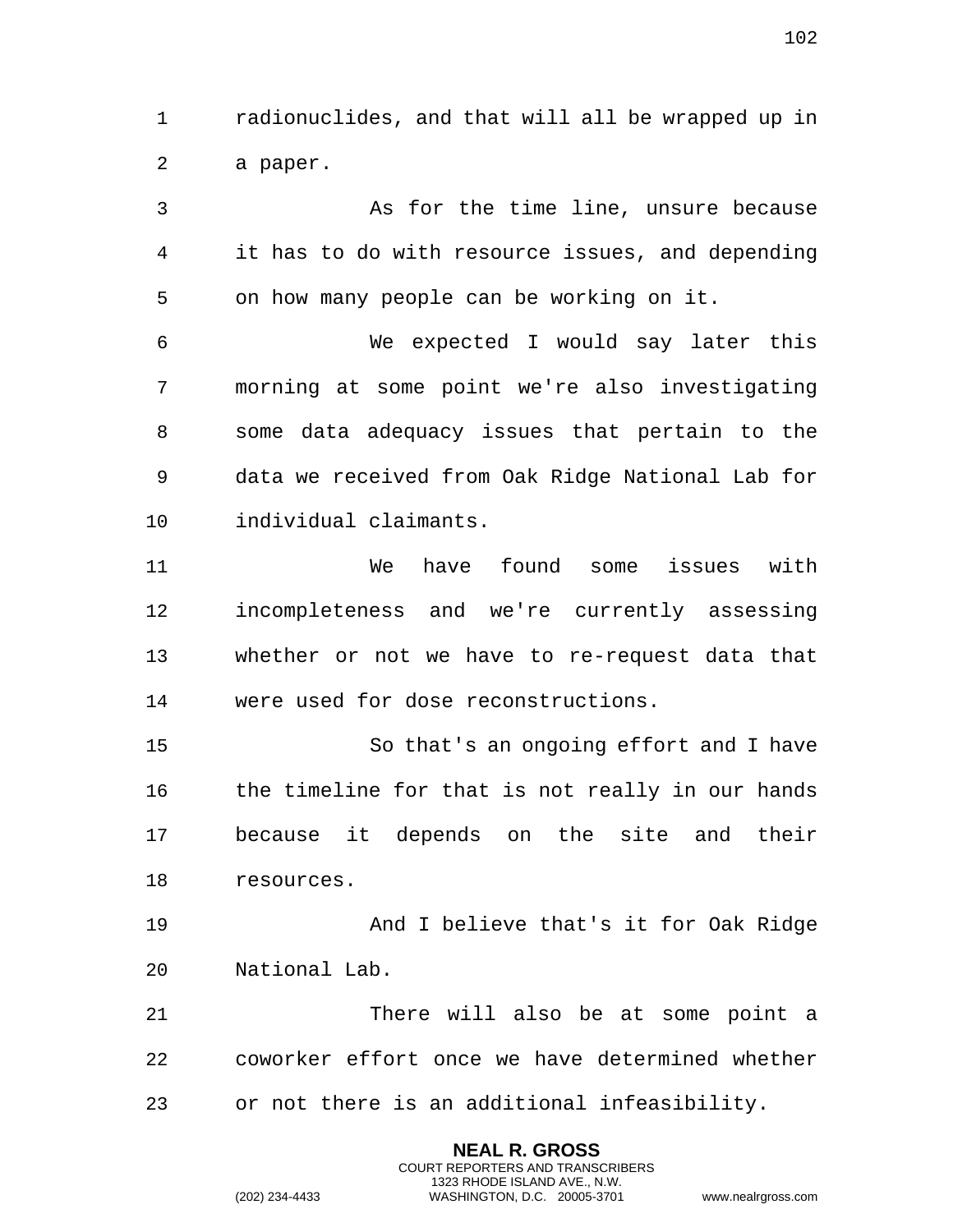Once we have determined whether or not there will be an SEC expansion, and whether or not a coworker model would be feasible. But that's further ahead in the future. CHAIRMAN MELIUS: Okay. Thank you, that was a very good memory. Pacific Proving Grounds. MEMBER LOCKEY: As far as I know there is nothing else. CHAIRMAN MELIUS: Okay. DR. NETON: I recall that we received the report from SC&A not too long ago that closed out the remaining issues. So I think the Work Group could meet and close out the Site Profile issues at Pacific Proving Grounds. CHAIRMAN MELIUS: Has the Work Group met to do that? Okay, good. Pantex. MEMBER ANDERSON: It looks like SC&A gives a memorandum for Pantex including the neutron dosimetry and it's in Revision 3 of the Pantex external TBD. So that should be about bringing it to an end. CHAIRMAN MELIUS: Okay. NIOSH or

> **NEAL R. GROSS** COURT REPORTERS AND TRANSCRIBERS 1323 RHODE ISLAND AVE., N.W.

(202) 234-4433 WASHINGTON, D.C. 20005-3701 www.nealrgross.com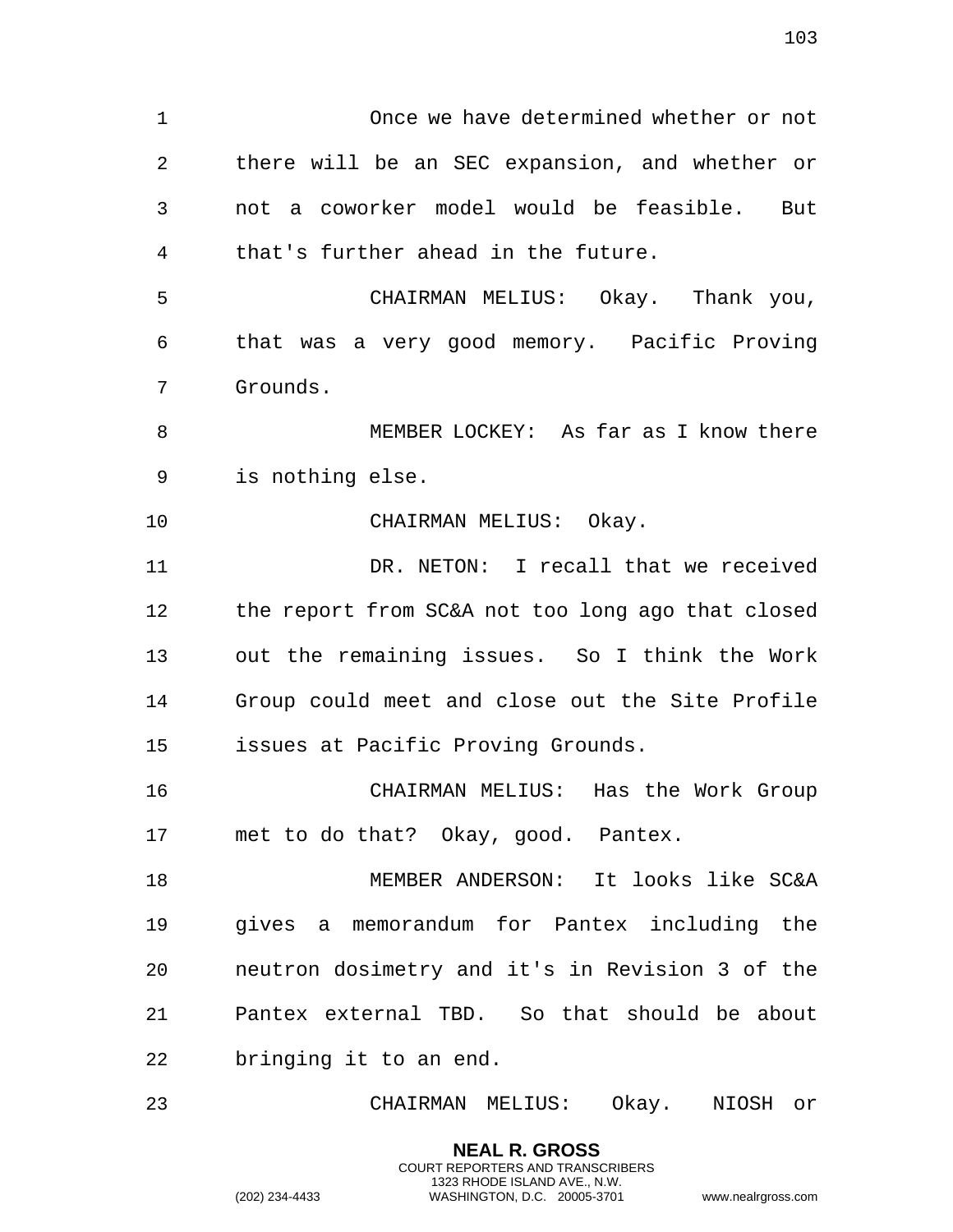SC&A, anything to add? You don't have to. Good. Pinellas. MEMBER SCHOFIELD: There's really not much have come out. A short conference call hopefully would be able to close out everything we still have left. CHAIRMAN MELIUS: Good. Questions? Comments? If not. MR. RUTHERFORD: My notes say everything's closed out. So do his notes. Everything is closed out and the Site Profile is up. Everything is done. CHAIRMAN MELIUS: So we can close out the Work Group? Okay. You're gone, Bill, sorry. It's off the list. You're off the list. You're into the -- the Work Group has been retired. Portsmouth Paducah K-25. MEMBER SCHOFIELD: We really don't have a lot going on there either. CHAIRMAN MELIUS: LaVon? MR. RUTHERFORD: Yes, we have a White Paper that -- I think our neutron White Paper is expected to be completed in June of this year.

> **NEAL R. GROSS** COURT REPORTERS AND TRANSCRIBERS 1323 RHODE ISLAND AVE., N.W.

(202) 234-4433 WASHINGTON, D.C. 20005-3701 www.nealrgross.com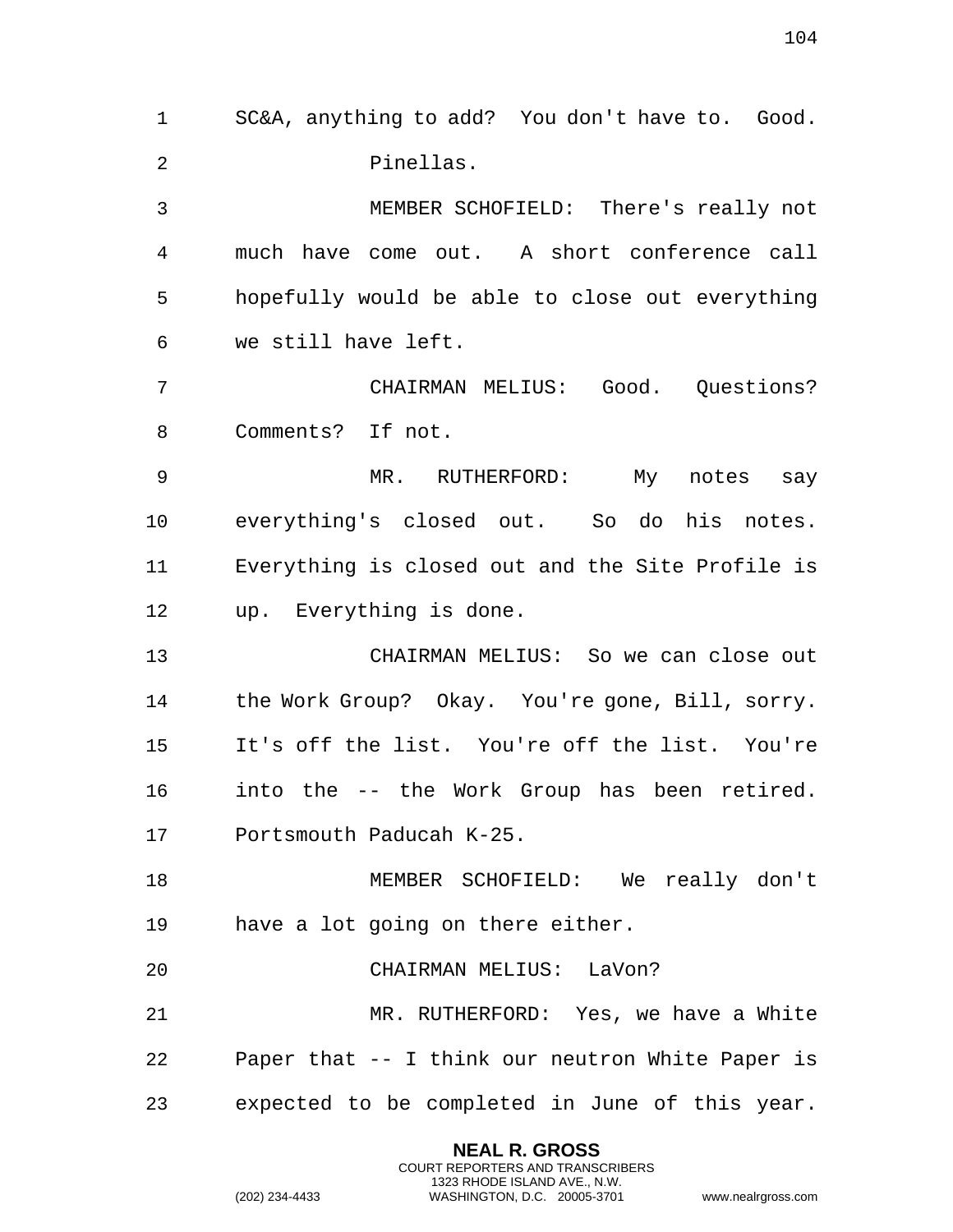To the Work Group.

**NEAL R. GROSS** COURT REPORTERS AND TRANSCRIBERS 1323 RHODE ISLAND AVE., N.W. (202) 234-4433 WASHINGTON, D.C. 20005-3701 www.nealrgross.com hear about tomorrow. Sandia, Dr. Lemen isn't here. MEMBER BEACH: I can report on that if you want. So we closed out the SEC up through the years of 1994 through an 83.14. 9 The Work Group to date hasn't met. I know NIOSH is supposed to justify that end date, and we're waiting to hear that justification for the end date. And it looks like that's due in June of 2017. So that's going to be a busy month. Anyway, I'm assuming that we'll meet once we get that justification and then handle the Site Profile issues if there's any we haven't -- like I said, the Work Group has never met, so I'm sure there will be a few things. CHAIRMAN MELIUS: Okay. And are we getting -- because I remember there was difficulty getting information from the site. MR. RUTHERFORD: Yes, there was but I

CHAIRMAN MELIUS: Rocky Flats we'll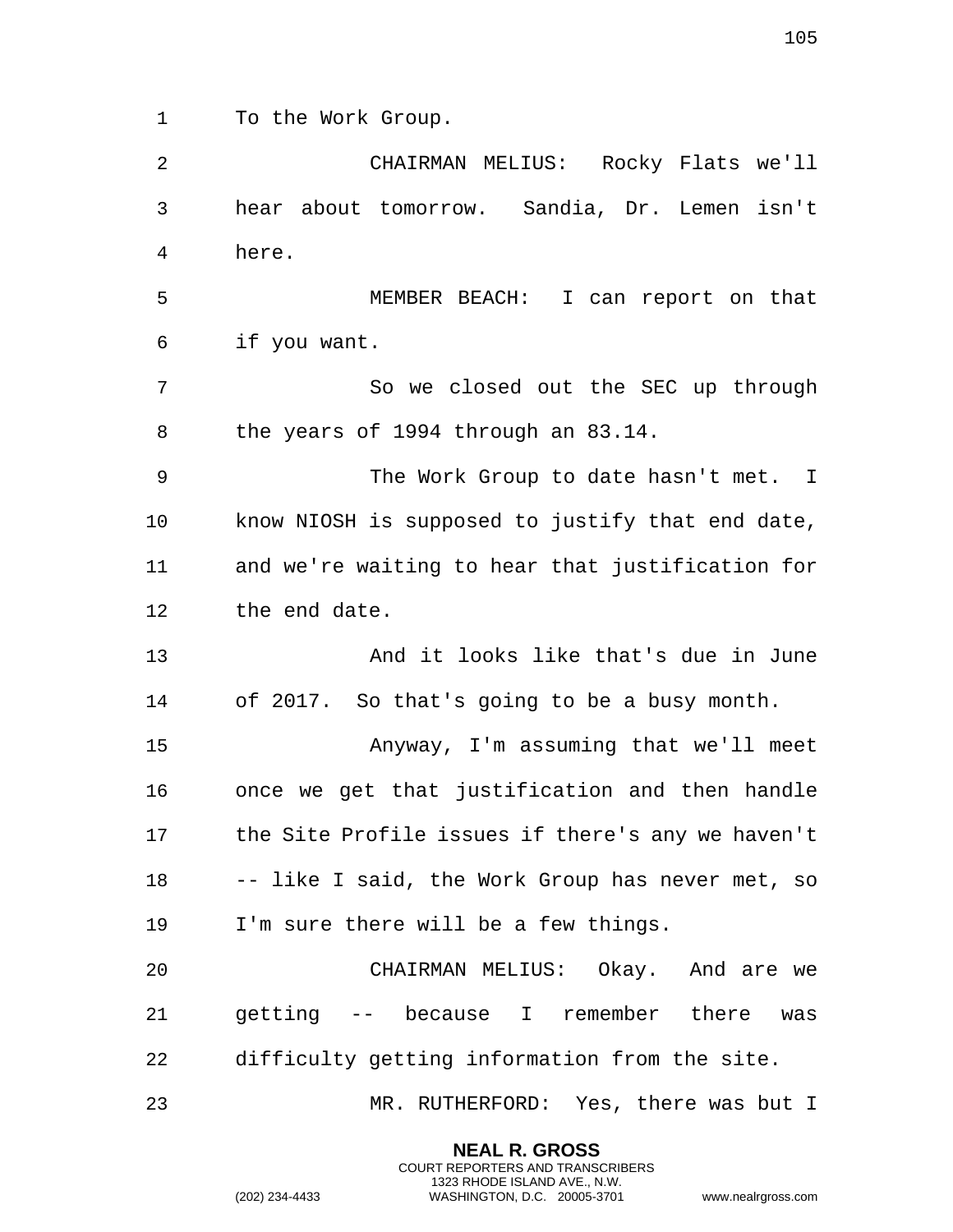think we've been getting the information now that we needed.

 CHAIRMAN MELIUS: Okay. There was a reference to that in the SC&A report. And now John will believe me when I say that I do read the reports. So that may be something for discussion at an August meeting. Santa Susana. And Phil, I think we

 did the SEC last time so I'm not sure how much progress there's been since then.

 MEMBER SCHOFIELD: I don't think there's been enough progress since then. I mean, the SEC was passed.

 But we will need a Work Group meeting 16 in the future hopefully as they get more data.

MR. KATZ: There's a new petition.

18 MEMBER SCHOFIELD: Yes.

 MR. RUTHERFORD: Yes, we are evaluating a new petition right now for '91 to '93 time period. That's where CEP was doing their bioassay at that time.

So I think -- if I put my glasses on

**NEAL R. GROSS** COURT REPORTERS AND TRANSCRIBERS 1323 RHODE ISLAND AVE., N.W.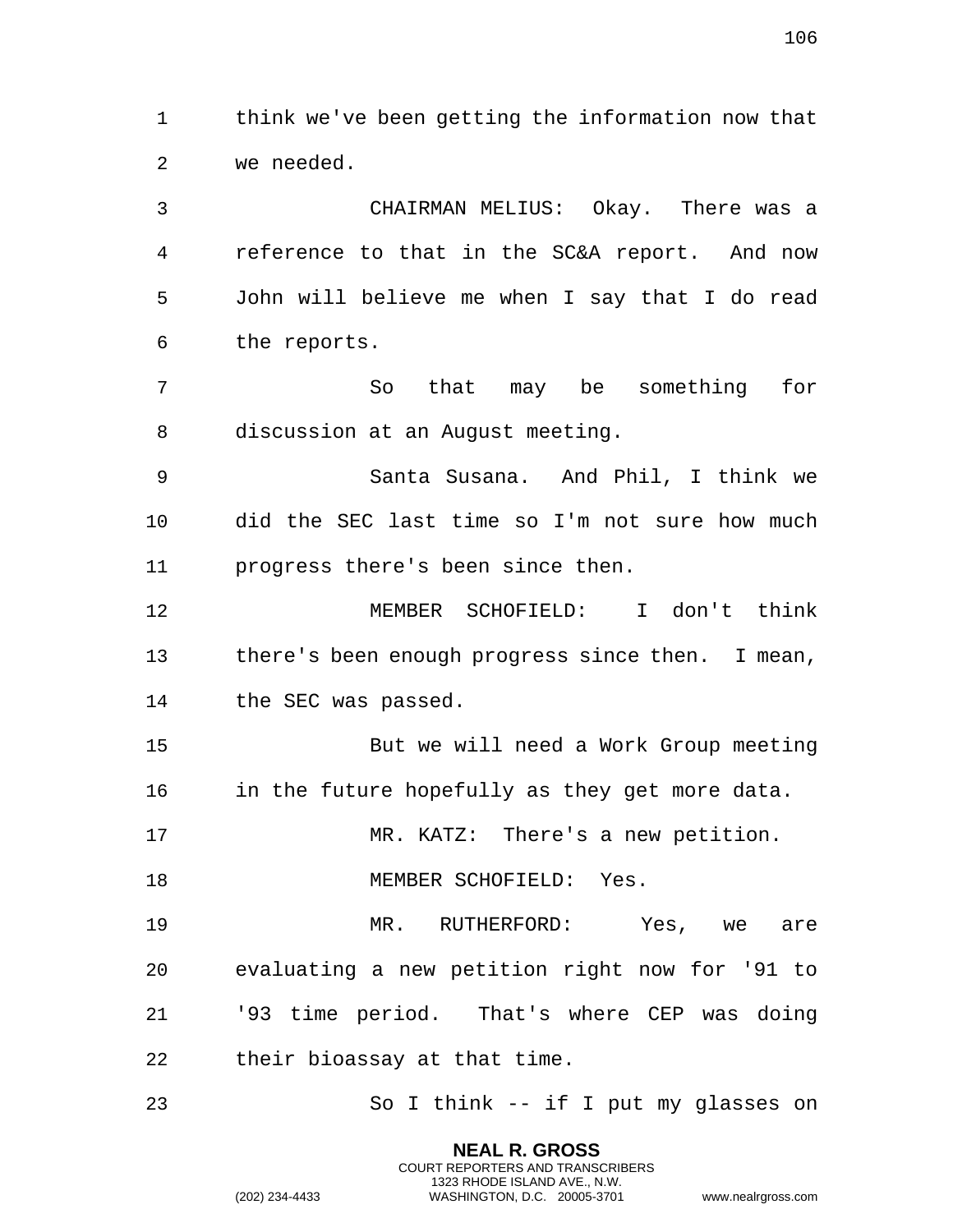so I can see -- yes, evaluation is in progress. Probably I would suspect May on our completion of that. But I'll have to verify that and send an email. CHAIRMAN MELIUS: Notarized email? MR. RUTHERFORD: Yes, well, I'm sitting here thinking there are people in the back going oh my gosh, I can't believe he said May. MEMBER BEACH: I was surprised you didn't say June. CHAIRMAN MELIUS: Just to make sure the transcript is accurate it's May of 2017. We just heard a firm commitment from LaVon. Science Issues, Dave isn't here. I think NIOSH just posted a mega document on -- someplace trying to kill our hard drives or something. I've been afraid to download it or look at it. Do you want to tell us about that, Jim? As an update. DR. NETON: Yes. Earlier this week,

> **NEAL R. GROSS** COURT REPORTERS AND TRANSCRIBERS 1323 RHODE ISLAND AVE., N.W.

(202) 234-4433 WASHINGTON, D.C. 20005-3701 www.nealrgross.com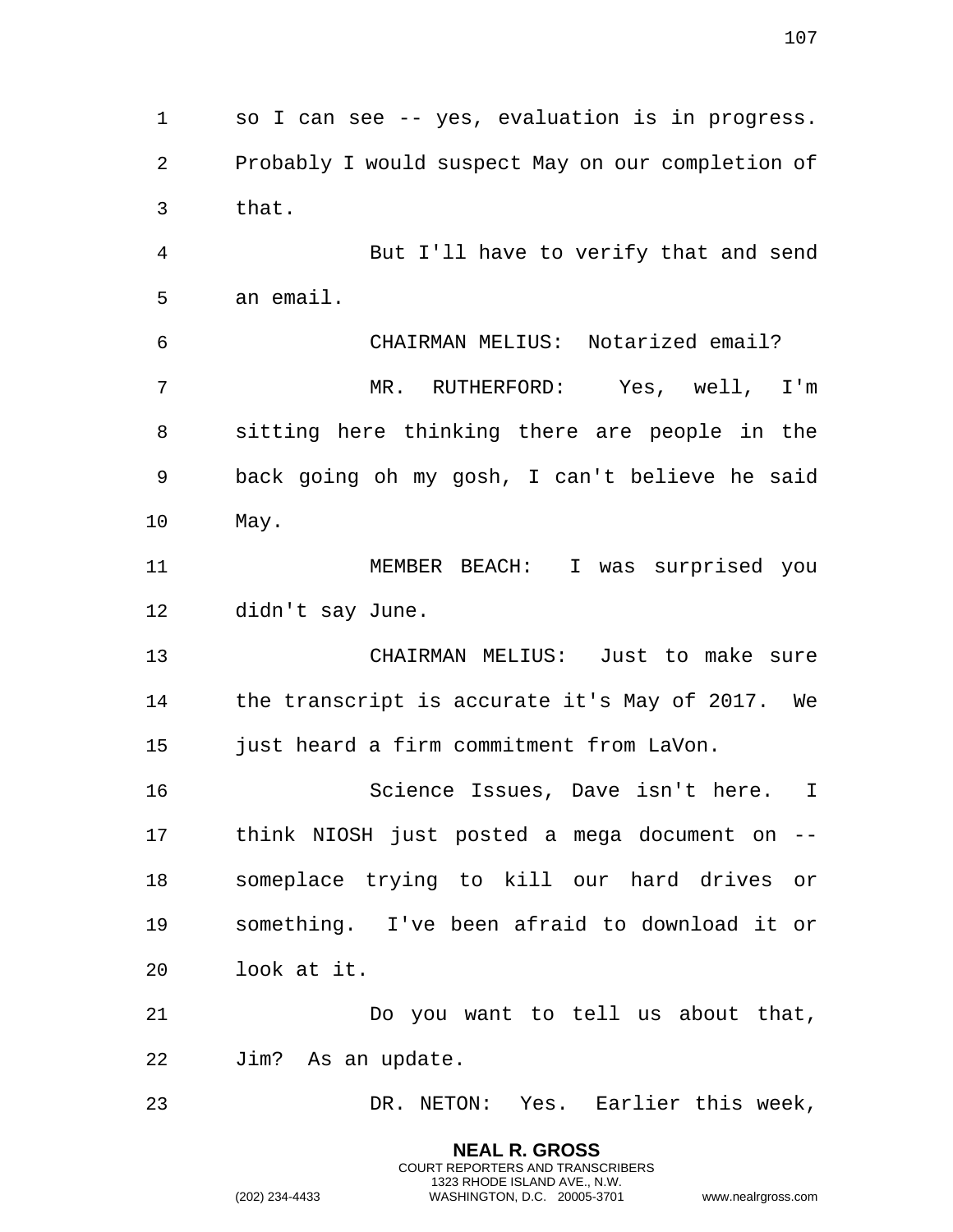probably Monday I think it was we posted on our shared drive, I think it would be your O drive, I'm not sure, the Revised Dose Rate Effectiveness Factor Report that Oak Ridge Center for Risk Analysis did for us.

 We reviewed it. We had no real serious comments so we thought we'd share it with the Science Issues Work Group along with six independent subject matter expert reviews that we had on Rev 1 draft, or Rev zero draft that is.

 So it's out there. It's 400 pages long including a 40-page executive summary. A lot of information. It's 394 pages actually I think. A lot of information.

 The bottom line is that they are recommending that the DDREF be changed from what is currently in IREP to a log normal distribution with a slightly lower central value, median value, and wider confidence interval. That's the bottom line.

 So, we appreciate any input the Science Issues Work Group could provide to us on this.

> **NEAL R. GROSS** COURT REPORTERS AND TRANSCRIBERS 1323 RHODE ISLAND AVE., N.W.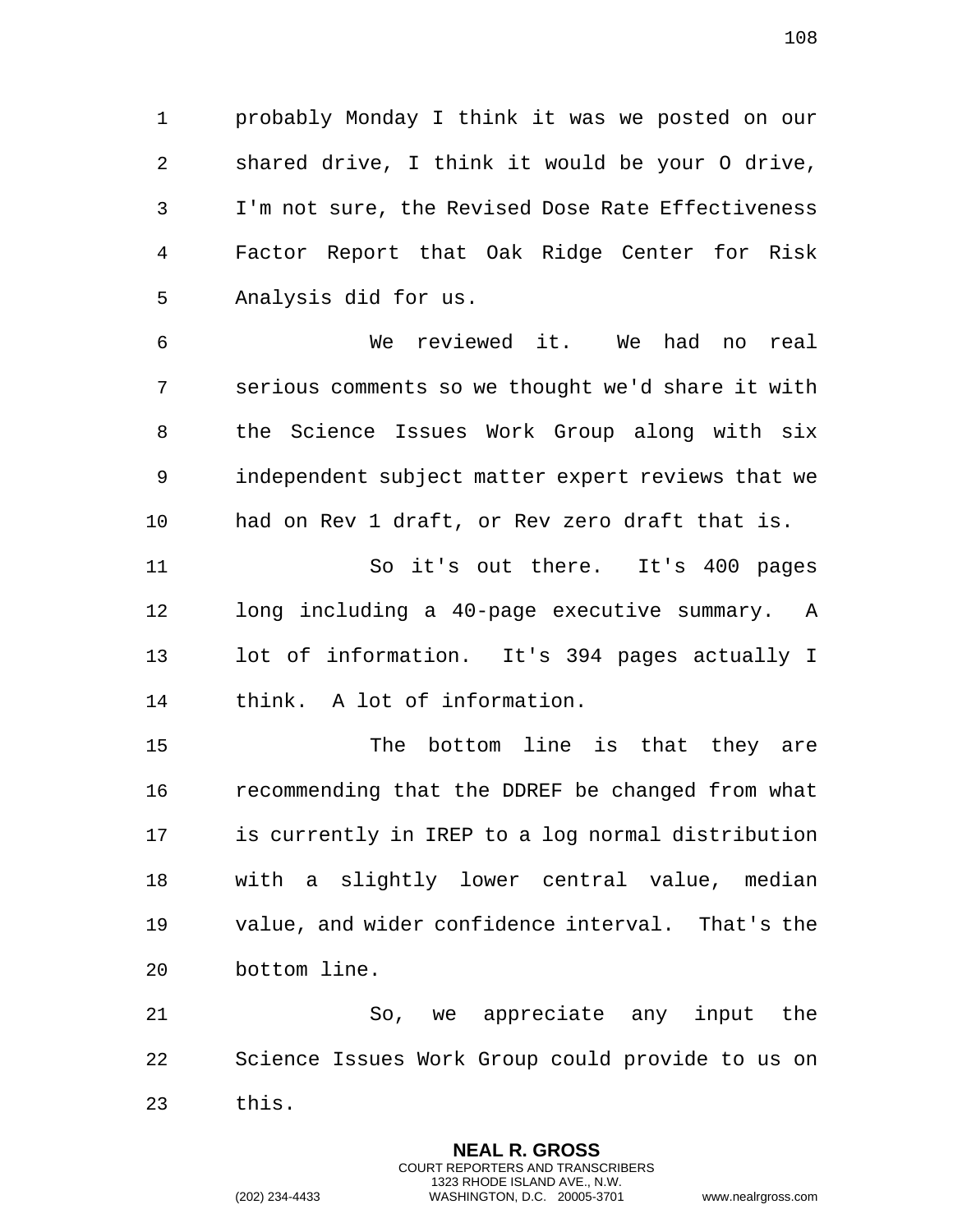MR. KATZ: Dr. Richardson is consuming that big report. DR. NETON: I did communicate with Dr. Richardson and he was very interested in it. He didn't have access to the shared drive so I did email him a copy and it went. So, those who don't have direct access 8 to the shared drive, I may -- it probably depends on your email server. It's an 8mb file. So if some people want to let me know I can try to send it to them if they can't easily access the NIOSH drive. CHAIRMAN MELIUS: I think we're going to need an extra day at one of our next meetings to present the executive summary, let alone the full report. 17 MEMBER MUNN: We really appreciate having that, Jim. Thank you very much. CHAIRMAN MELIUS: I would say it would be good bedtime reading but it would probably crush you if you're trying to hold it up or something. Like reading War and Peace. MEMBER MUNN: Nothing else is going

> **NEAL R. GROSS** COURT REPORTERS AND TRANSCRIBERS 1323 RHODE ISLAND AVE., N.W.

(202) 234-4433 WASHINGTON, D.C. 20005-3701 www.nealrgross.com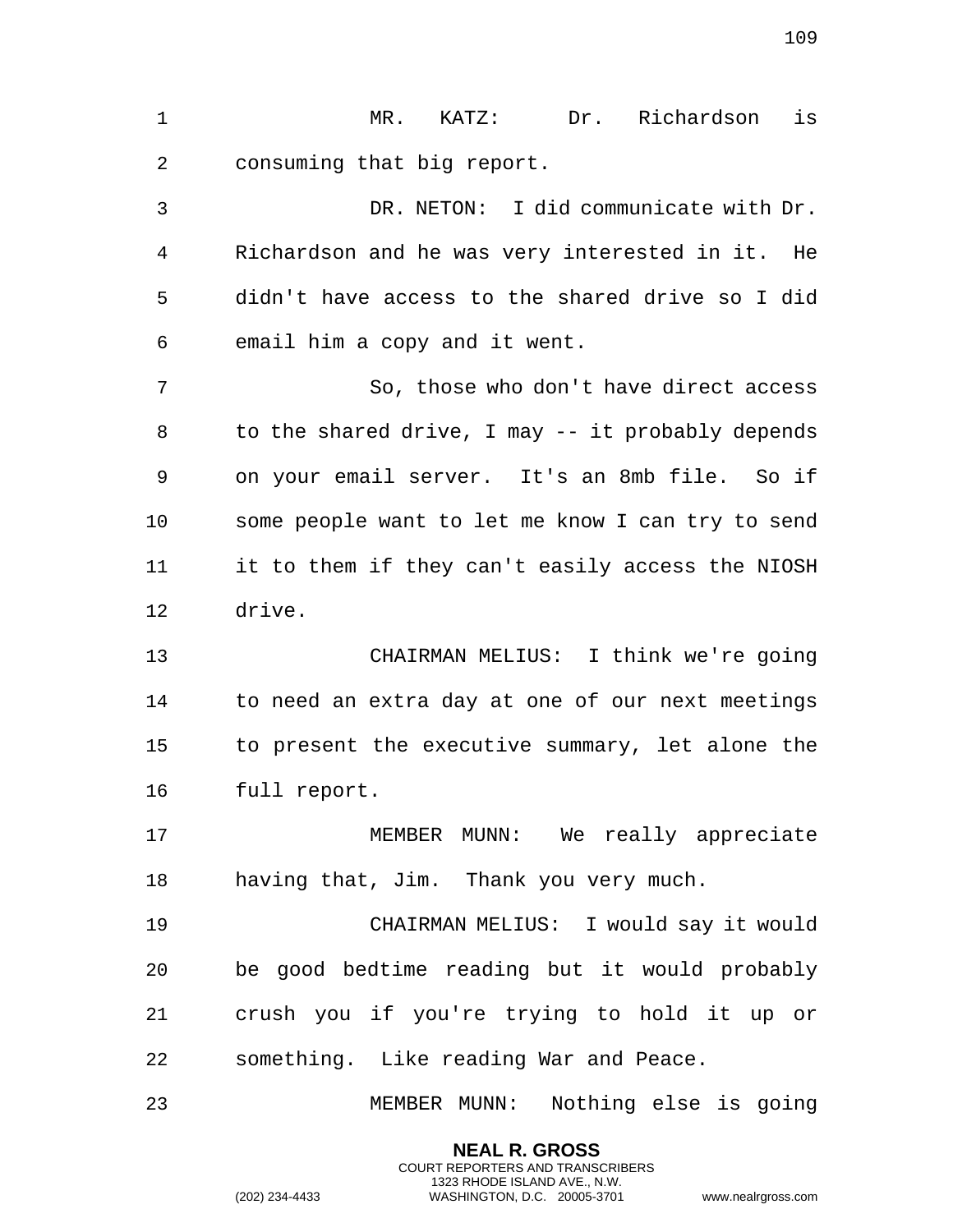to happen for a while?

 CHAIRMAN MELIUS: No, it's an important report. And I think we do need to try to move along, get it reviewed. So, good. 5 SEC issues. The only thing we have - $6 - TBD-6000.$  MEMBER ZIEMER: We do have an issue to close out at Joslyn yet. Dave Allen will be addressing that. It has to do with an MCNP calculation that SC&A has suggested that evaluation. And I believe Dave Allen has a target date of July of this year to finish that up. So 14 the Work Group will need to look at that. And then one other comment that I would like to make relative to General Steel Industries. We have the comment from SC&A on the Rev 3 that's hanging out there. And we heard Jim's verbal response. But it seems to me it would be appropriate to ask NIOSH to give us a written response -- to give the Board a written response of that. And maybe we can -- if action is

> **NEAL R. GROSS** COURT REPORTERS AND TRANSCRIBERS 1323 RHODE ISLAND AVE., N.W.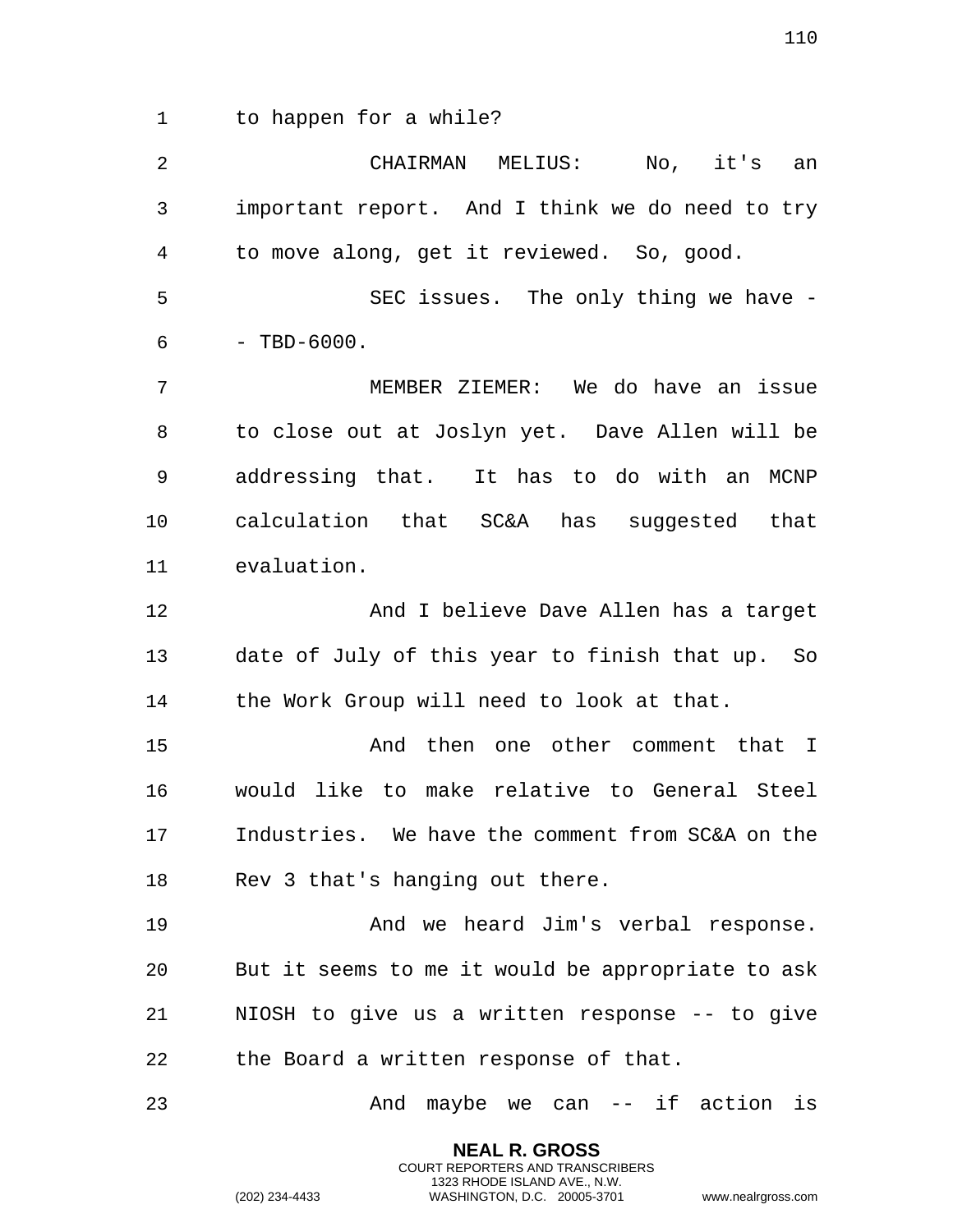needed we might be able to formally close that out in our phone conference meeting. It doesn't appear to me, although I certainly could be persuaded otherwise I suppose, it doesn't appear to me that we would need a Work Group meeting to handle that brief comment. It sounded like NIOSH was carrying out the revision in the way that SC&A was thinking they weren't. But I would like to suggest that we ask them to formally reply so that we can close that. It's kind of hanging out there now in Rev 3. If that's appropriate. MR. KATZ: Just to clarify, I don't think SC&A was even saying that they didn't think they were doing it correctly. I just think SC&A felt more comfortable with it being made explicit. MEMBER ZIEMER: They thought it wasn't clear in the document, and I think -- well, I think we'd like to see NIOSH's response. If we feel that it is clear enough maybe we can close it.

> **NEAL R. GROSS** COURT REPORTERS AND TRANSCRIBERS 1323 RHODE ISLAND AVE., N.W.

(202) 234-4433 WASHINGTON, D.C. 20005-3701 www.nealrgross.com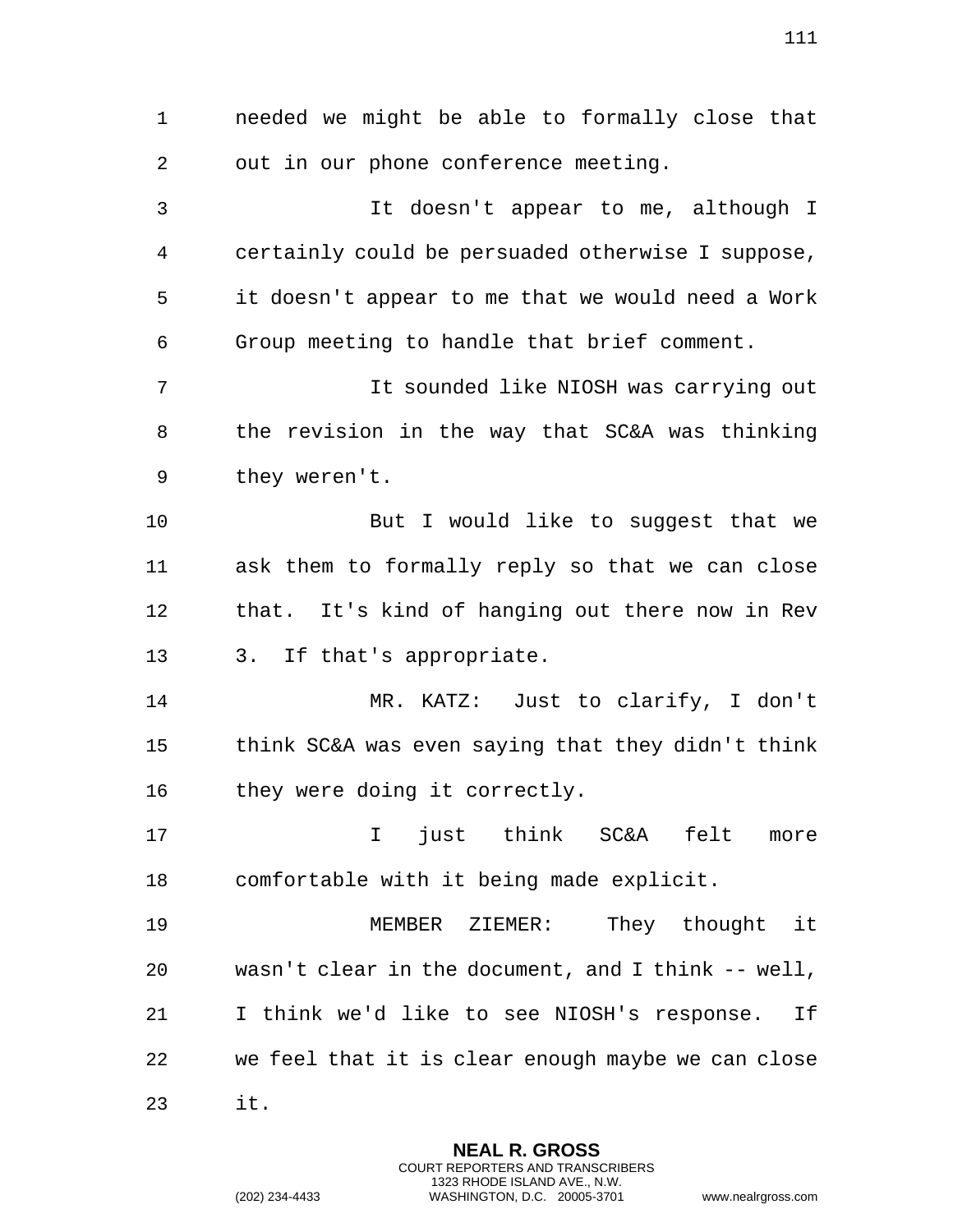**NEAL R. GROSS** CHAIRMAN MELIUS: Okay. So that response should be circulated to the entire Board when it's ready so we all have it. Rather than try -- (Simultaneous speaking.) CHAIRMAN MELIUS: Just the Work Group. Yes. And then we can decide if it warrants a Work Group meeting. MEMBER ZIEMER: The Board could say no, take it back and reevaluate it. CHAIRMAN MELIUS: Okay. I just wanted to make sure. If we just don't do the Work Group process then we -- all the Board Members have a chance to see it. MEMBER ZIEMER: Right. I'm suggesting that the Board try to do it if it's fairly simple, but if the Board feels it's more complex than that the Work Group can take a look at it. CHAIRMAN MELIUS: So we should be able to discuss that, put on the agenda for the October call. MEMBER ZIEMER: What about the June?

COURT REPORTERS AND TRANSCRIBERS 1323 RHODE ISLAND AVE., N.W.

(202) 234-4433 WASHINGTON, D.C. 20005-3701 www.nealrgross.com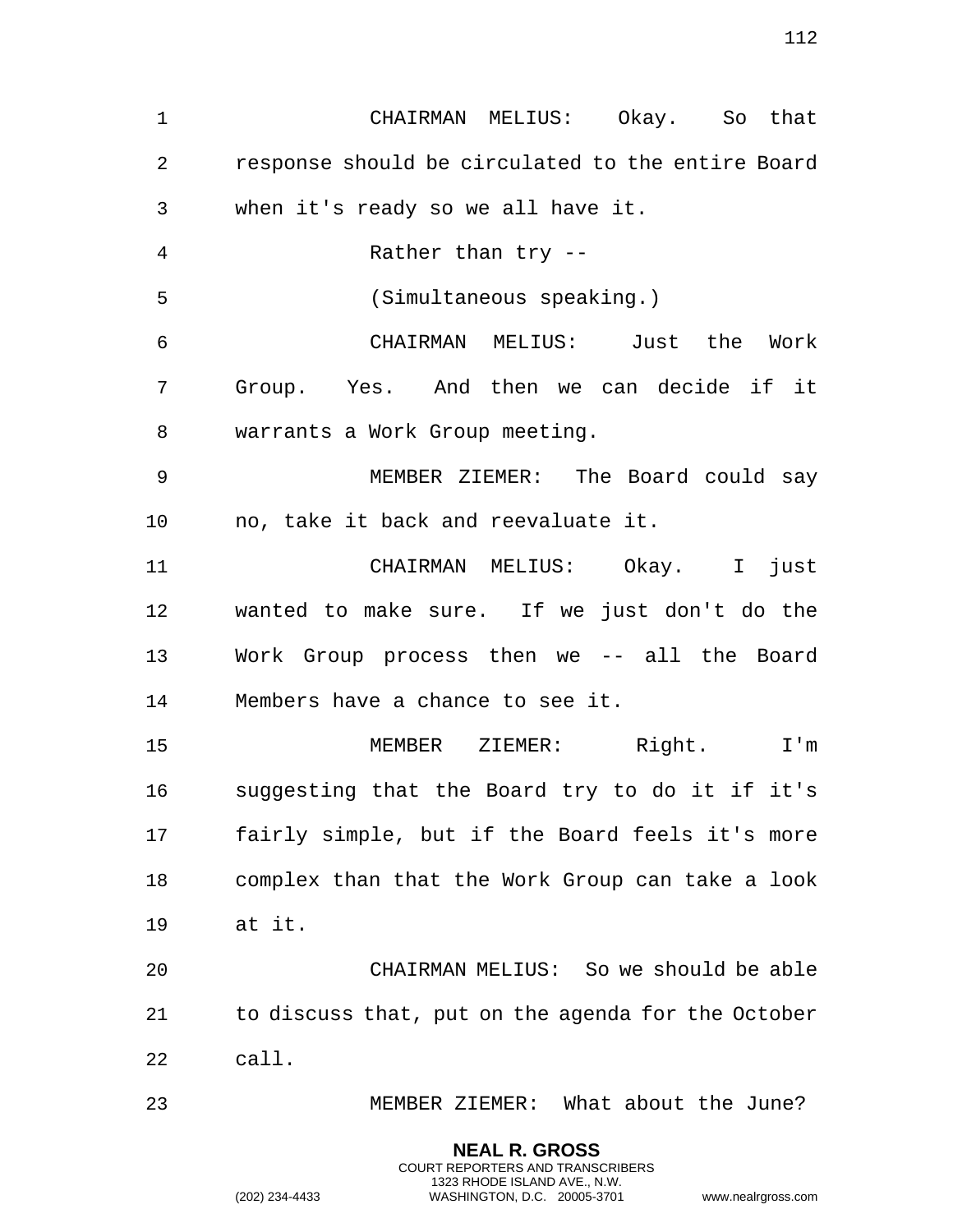**NEAL R. GROSS** 1 MR. KATZ: Oh, yes, sorry, June. CHAIRMAN MELIUS: Okay. Uranium refining. Henry. MEMBER ANDERSON: We haven't met. I just got from Tom I believe an update on the W.R. Grace Site, that they're moving forward on getting the additional information that we need to answer the questions of our initial reviews. So that's next on our agenda. CHAIRMAN MELIUS: Surrogate data. This is me. And we have Surrogate Data Work Group will be meeting sometime shortly. We have Allied Chemical where we've talked about it at a few meetings here. And we've got some clarification now, I guess you'd call it a White Paper, I'm not sure. A White Paper from DCAS sort of explaining what their methodology is there and so we need -- the Surrogate Data Work Group needs to review that and we can -- so we'll be setting that up. Weldon Springs. Dr. Lemen isn't here. I don't know if there's -- MR. RUTHERFORD: I can say our TBDs

> COURT REPORTERS AND TRANSCRIBERS 1323 RHODE ISLAND AVE., N.W.

(202) 234-4433 WASHINGTON, D.C. 20005-3701 www.nealrgross.com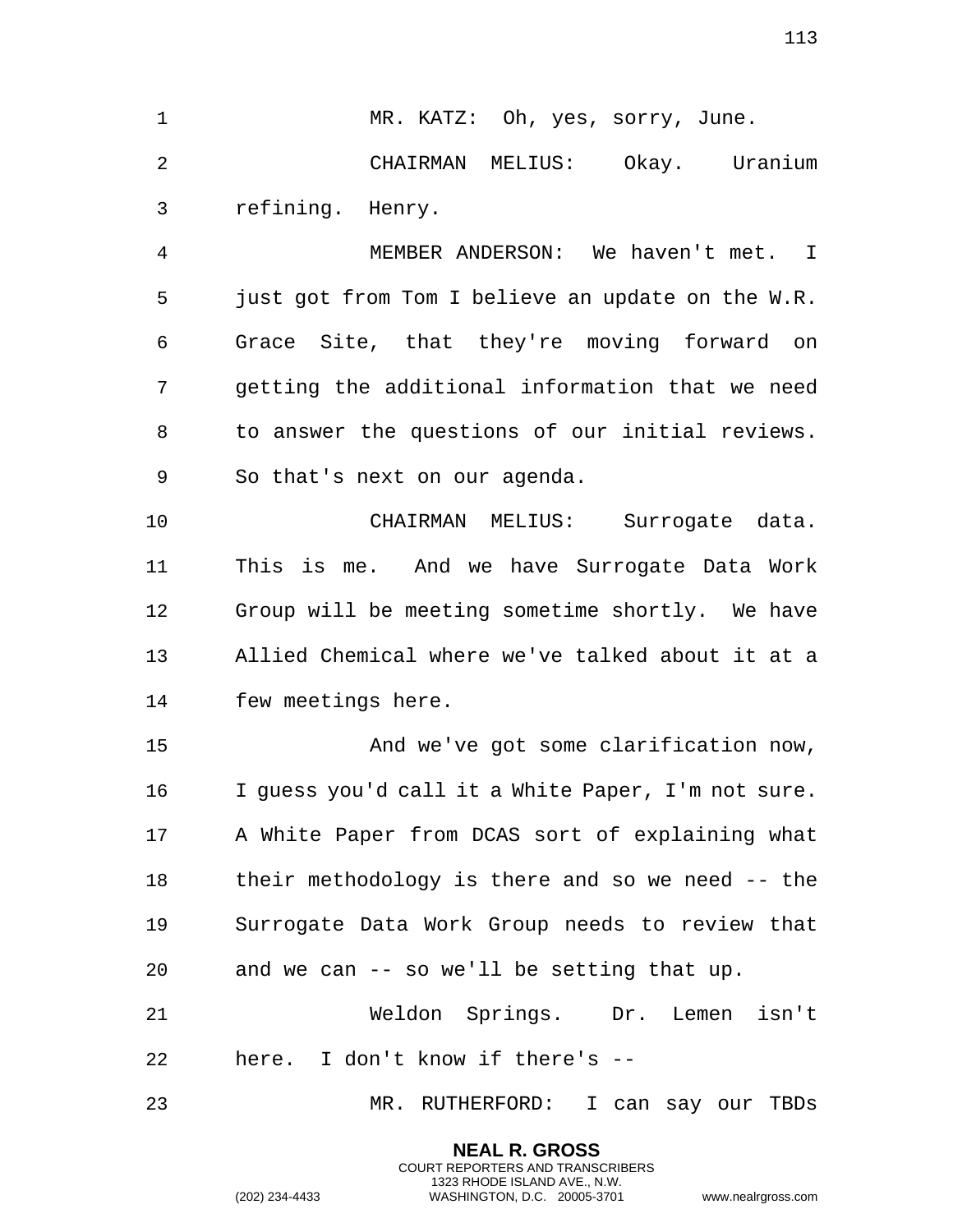were recently approved back in February. Revisions to the TBDs.

 MR. KATZ: Okay, so John, are you already working on looking at those?

 MR. STIVER: No, we have not yet started looking at them. We had two outstanding items still on the BRS that need to be addressed. We would need to look at the TBDs to verify.

 CHAIRMAN MELIUS: Dave, the Subcommittee on Dose Reconstruction?

 MEMBER KOTELCHUCK: Okay. Well, we've chosen blind for SC&A for set 24. We're basically moving along and we're moving along in sets 19 through 21.

 And we have NIOSH responses to the SC&A reviews for Oak Ridge, the gas diffusion plants, remaining AWE sites.

 So, at our next meeting on April 13 we should be able to go over those. And fundamentally we're moving along steadily.

 CHAIRMAN MELIUS: Excellent. Any questions for Dave?

> **NEAL R. GROSS** COURT REPORTERS AND TRANSCRIBERS 1323 RHODE ISLAND AVE., N.W.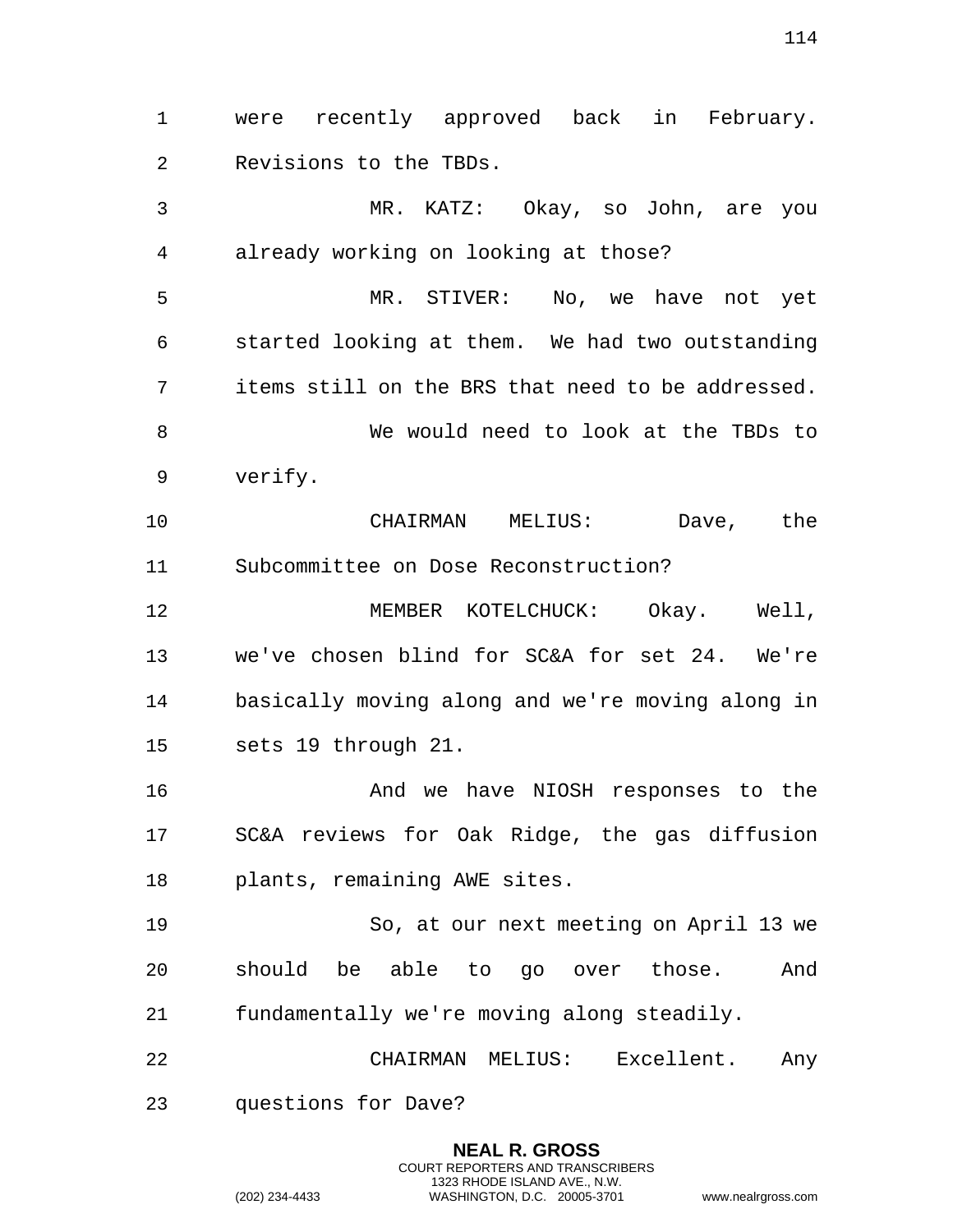Okay. And let me follow up if I deliberately skipped over this earlier, the Dose Reconstruction Review Methods Work Group has not met recently. We are waiting on a report that NIOSH has commissioned, Mark Griffon's been working on. I've got to talk to Stu and get coordinated on that, but I suspect we will meet between now and our next Board meeting. I think we need to get that process moving along. Members of the group, be prepared. But you need something to look at to prepare for so we'll get that. The Procedures Subcommittee. MEMBER MUNN: Procedures last met January 10, just immediately before the Board's last teleconference. We continue to have a fairly full agenda when we meet, continuing a great deal of work with PERs. We have not had any sessions since we reported to the Board requesting -- I think Mr. Katz requested at least four new PERs, Simons and

> **NEAL R. GROSS** COURT REPORTERS AND TRANSCRIBERS 1323 RHODE ISLAND AVE., N.W.

(202) 234-4433 WASHINGTON, D.C. 20005-3701 www.nealrgross.com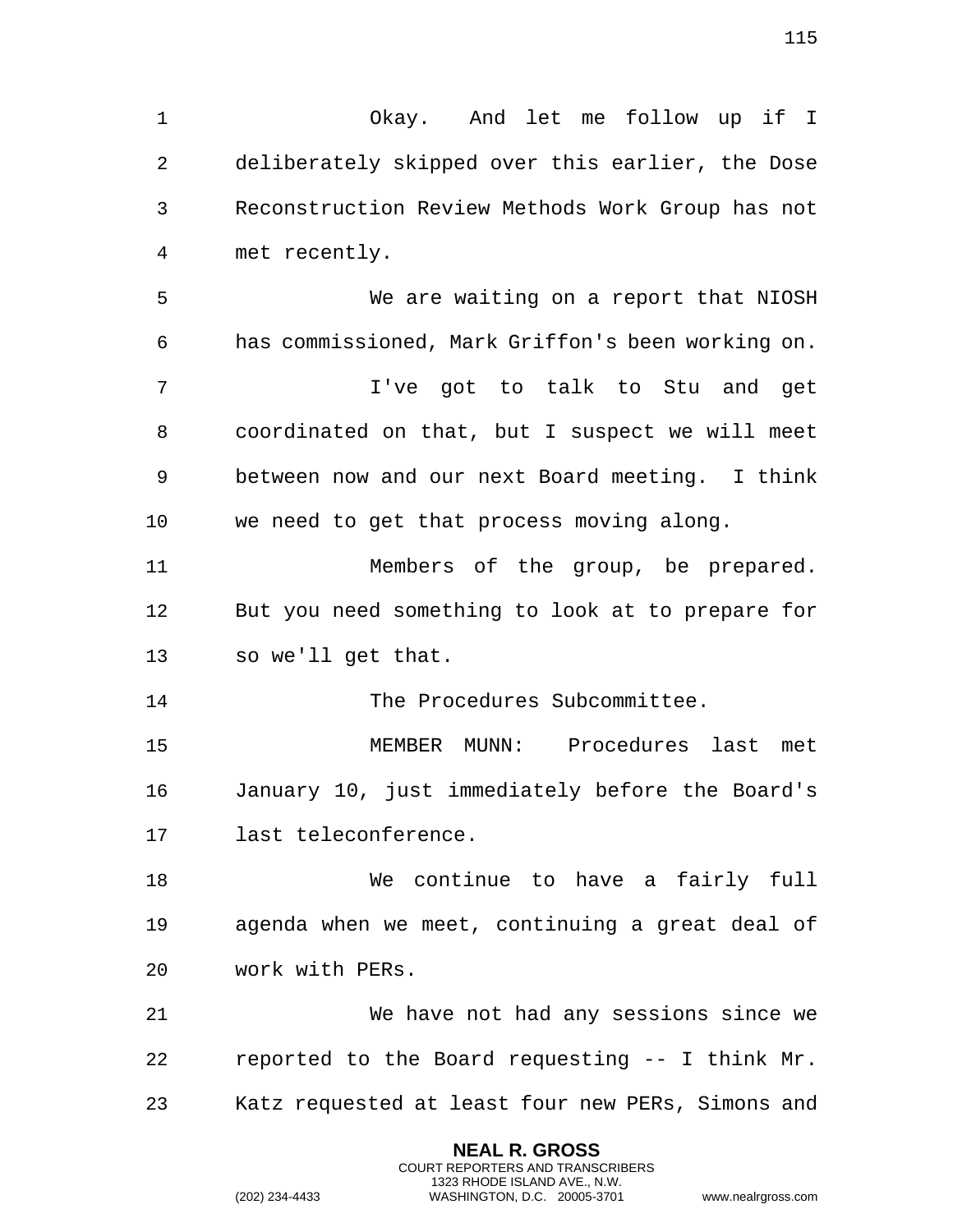a couple of SC&A reviews for procedures which have been superseded, or become obsolete and have been now covered by other procedures, none of which have been properly evaluated. So SC&A is doing those for us.

 We anticipate that within probably about three to four months we will have adequate material for another meeting. We don't have a date scheduled yet.

 CHAIRMAN MELIUS: Okay, thank you. Any questions for Wanda. Okay. I think we've completed our Work Group updates and Subcommittee updates. So we can adjourn.

 Later this afternoon again we'll go over the public comments from the last meeting and see if we can pin down possible locations for the next meeting.

 Okay. Thank you all and we'll reconvene -- I believe it's 1:30. Yes, 1:30. Thank you, everybody.

 (Whereupon, the above-entitled matter went off the record at 11:41 a.m. and resumed at

> **NEAL R. GROSS** COURT REPORTERS AND TRANSCRIBERS 1323 RHODE ISLAND AVE., N.W.

1:38 p.m.)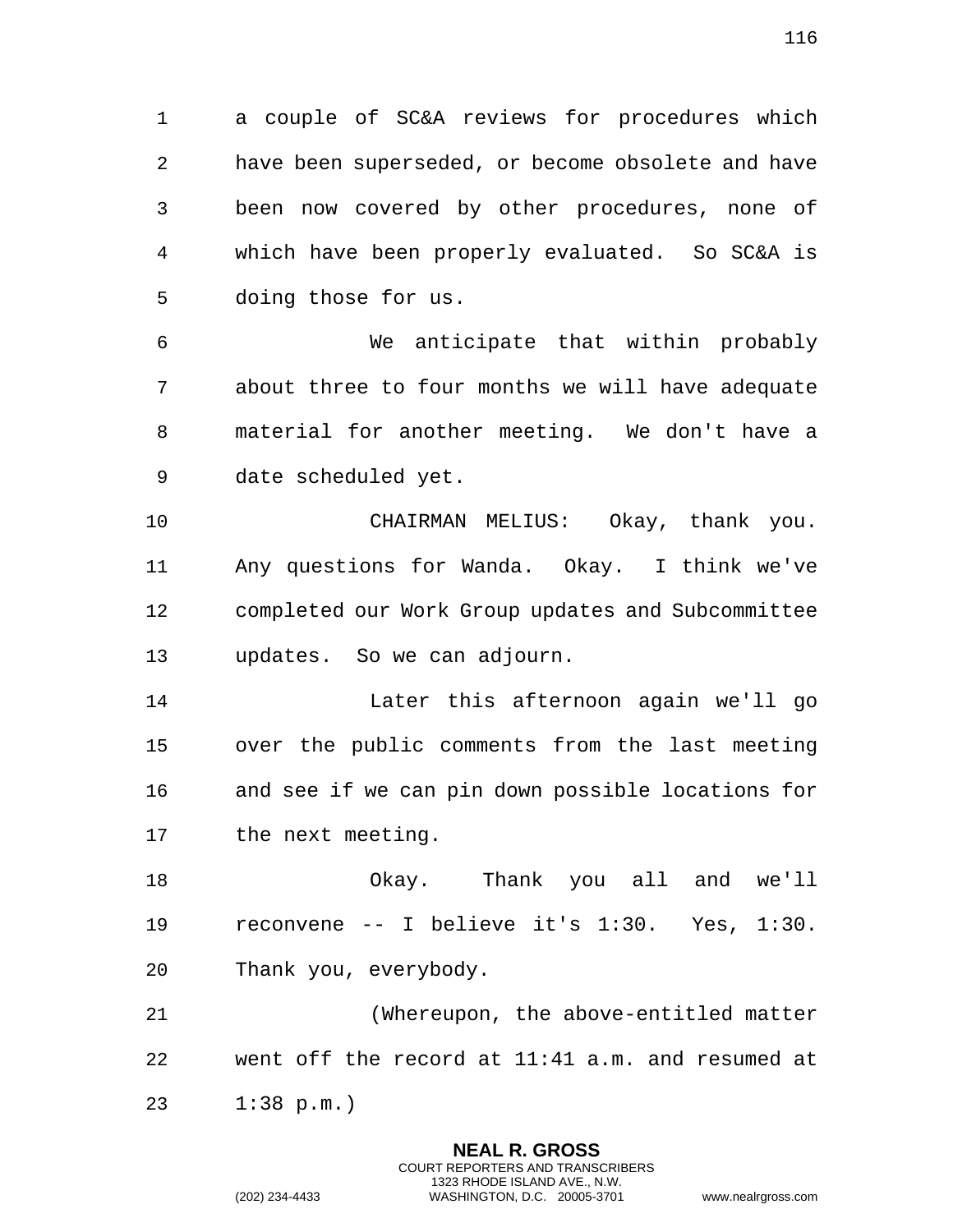**NEAL R. GROSS** 1 MR. KATZ: Welcome back, everyone, after lunch. CHAIRMAN MELIUS: Can you all please pay attention. Our Designated Federal Official wishes to speak. MR. KATZ: For people on the line this is the Advisory Board on Radiation Worker Health and we're entering our afternoon session. We have an INL SEC petition session coming up. I just want to check first on the line and see which Board Members we have on the phone. MEMBER FIELD: Bill Field. MR. KATZ: Great. Hi, Bill. And that may be it unless John Poston is on the line. Okay, because Loretta is recused for this. And just for the record Brad's recused for this too. Okay. Let me just take this -- well, I still don't see -- maybe I'll wait for the public comment session. I'll talk later in the afternoon. Okay. CHAIRMAN MELIUS: Okay, so Tim.

> COURT REPORTERS AND TRANSCRIBERS 1323 RHODE ISLAND AVE., N.W.

(202) 234-4433 WASHINGTON, D.C. 20005-3701 www.nealrgross.com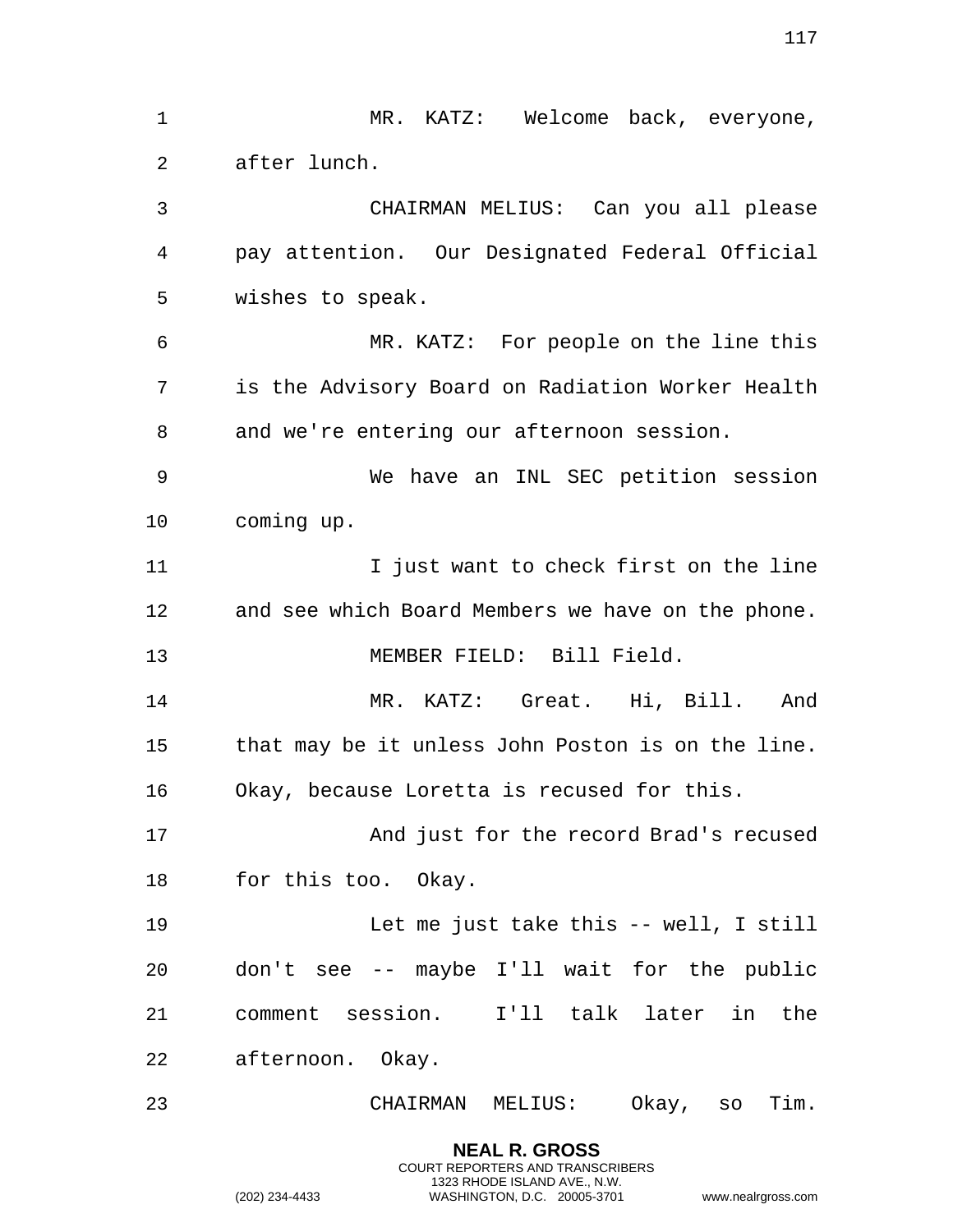Sorry for the wait and the delay.

**INL SEC PETITION**

**(1949-1970, Scoville, ID)**

 DR. TAULBEE: Thank you, Dr. Melius, ladies and gentlemen of the Board.

 I'm going to talk about the Idaho National Laboratory update to the SEC Evaluation Report.

 And before I get started I want to recognize my colleagues who did the technical work of this, [Identifying information redacted], and then pulling the whole report together was [Identifying information redacted] who did a phenomenal job from the technical editing standpoint.

 So I'm going to be talking about SEC 219 and this is Revision 2 to the Evaluation Report.

 Typically when we do an ER addendum we give you a separate standalone report. So why did we do a revision this time instead of just doing the standard addendum?

> **NEAL R. GROSS** COURT REPORTERS AND TRANSCRIBERS 1323 RHODE ISLAND AVE., N.W.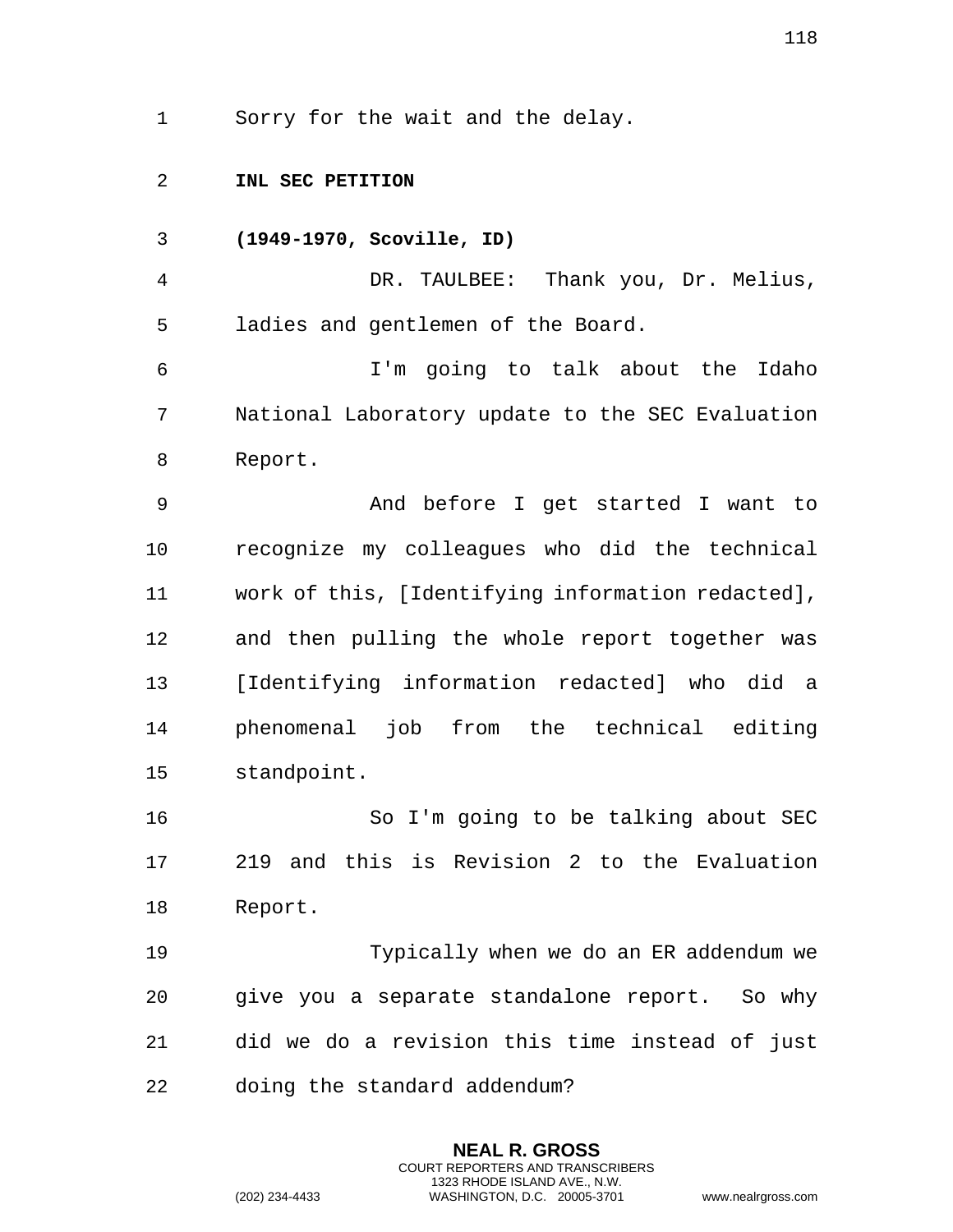Well, normally within an addendum there's one topic that's being covered, say it's thorium or mixed fission products, or something at a site.

 In this case we had three different reserved topics. And so we actually did generate an ER addendum and it was 80 pages long once we got it together, and it was cumbersome because we're jumping around from one section to the other.

 And so it was difficult to follow as a standalone document.

 And so we tried to incorporate it into the original ER and what ended up happening was that 80 pages reduced down to 30 pages because we had 50 pages of duplicate text that was in the original Rev 1.

 And so this seemed to be more efficient and provide context. And then we've got one document that everybody can reference and we can work with within the Work Group.

 So, this is the Revision 2 to this ER addendum.

> **NEAL R. GROSS** COURT REPORTERS AND TRANSCRIBERS 1323 RHODE ISLAND AVE., N.W.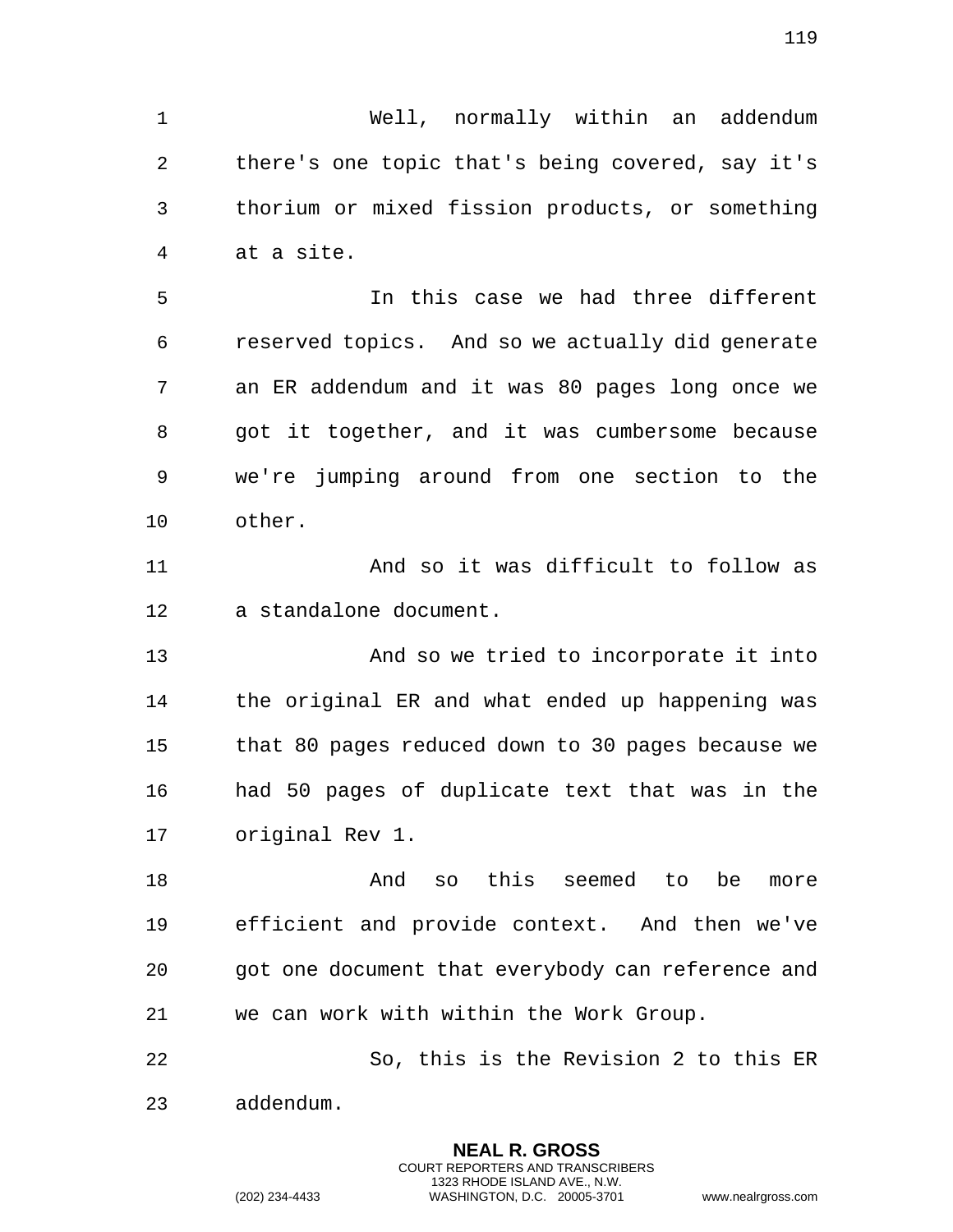So, a little bit of the petition history. The petition was received on July 8, 2014. July 21st of 2015 is when we issued Rev 1 of this report recommending a single Class of workers be added to the SEC.

 And there were three areas reserved for follow-up evaluation. These were the Test Area North, TAN-615, and this was due to uranium work that was going on without mixed fission products associated with that work.

 The auxiliary reactor area, in the initial Evaluation Report we found that they did a protactinium separation and we didn't know much more about it other than we knew it happened.

 And then finally for the burial ground in November of 1969 we found that they did a drum retrieval that we also needed to follow up and to evaluate.

 So this Evaluation Report Rev 2 was issued February 22nd of 2017.

 The proposed Class Definition hasn't changed from Rev 1. We're not recommending expanding the Class from this revision. And so

> **NEAL R. GROSS** COURT REPORTERS AND TRANSCRIBERS 1323 RHODE ISLAND AVE., N.W.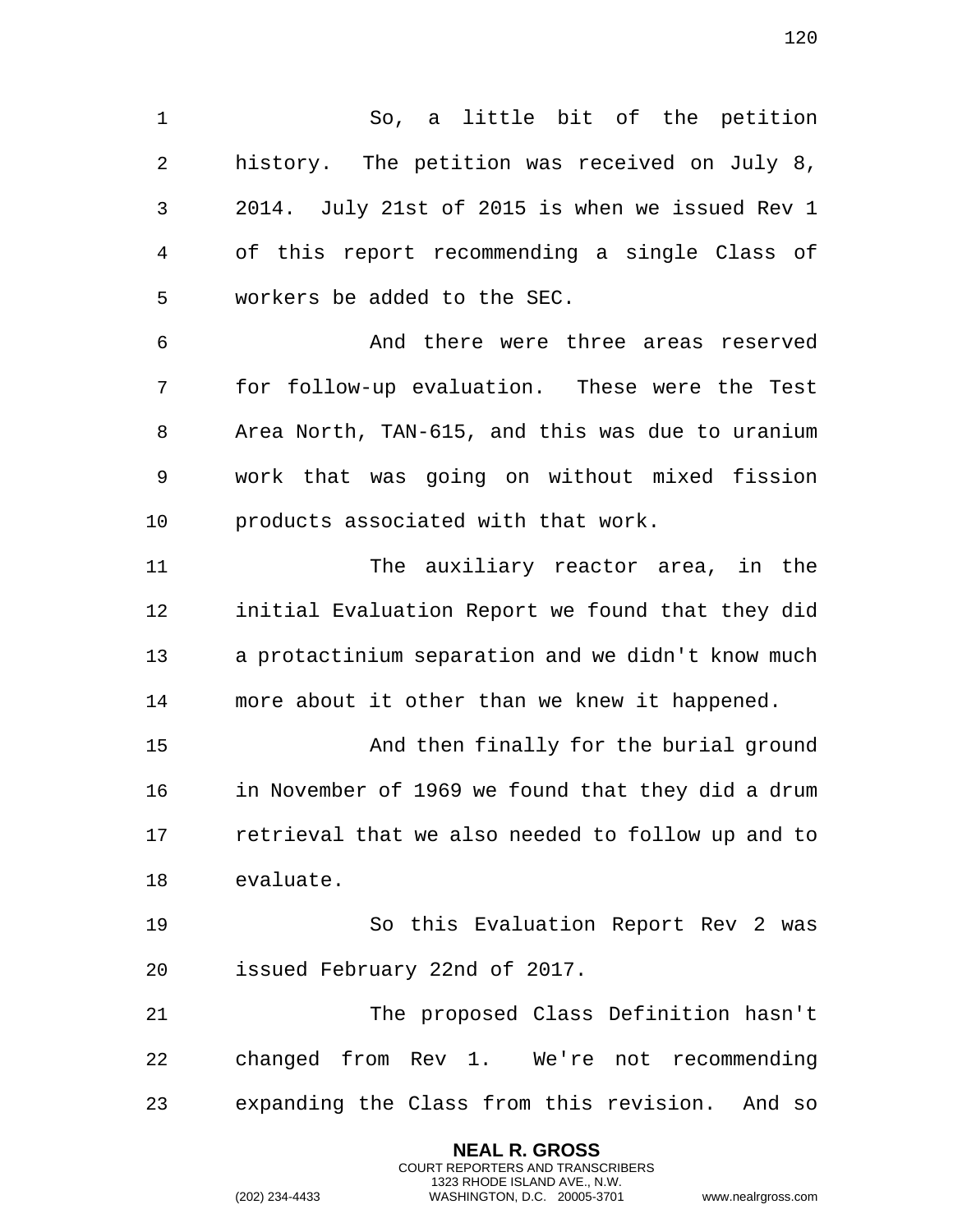it stays the same of all the employees of the Department of Energy, its predecessor agencies, their contractors and subcontractors who worked at the Idaho National Laboratory in Scoville, Idaho, and (a) who were monitored for external radiation at the Idaho Chemical Processing Plant (CPP), for example, at least one film badge or TLD dosimeter from CPP between January 1, 1963 and February 28, 1970, or (b) who were monitored for external radiation at INL, for example, at least one film badge or TLD dosimeter between March 1, 1970 and December 31, 1974 for a number of work days aggregating at least 250 work days occurring either solely under this employment or in combination with work days within the parameters established for one or more other Classes of employees in the Special Exposure Cohort.

 So this, again, this Class Definition has not changed.

 So let's talk about these three individual areas. Test Area North, TAN-615. This was the uranium work. In August of 1962

> **NEAL R. GROSS** COURT REPORTERS AND TRANSCRIBERS 1323 RHODE ISLAND AVE., N.W.

(202) 234-4433 WASHINGTON, D.C. 20005-3701 www.nealrgross.com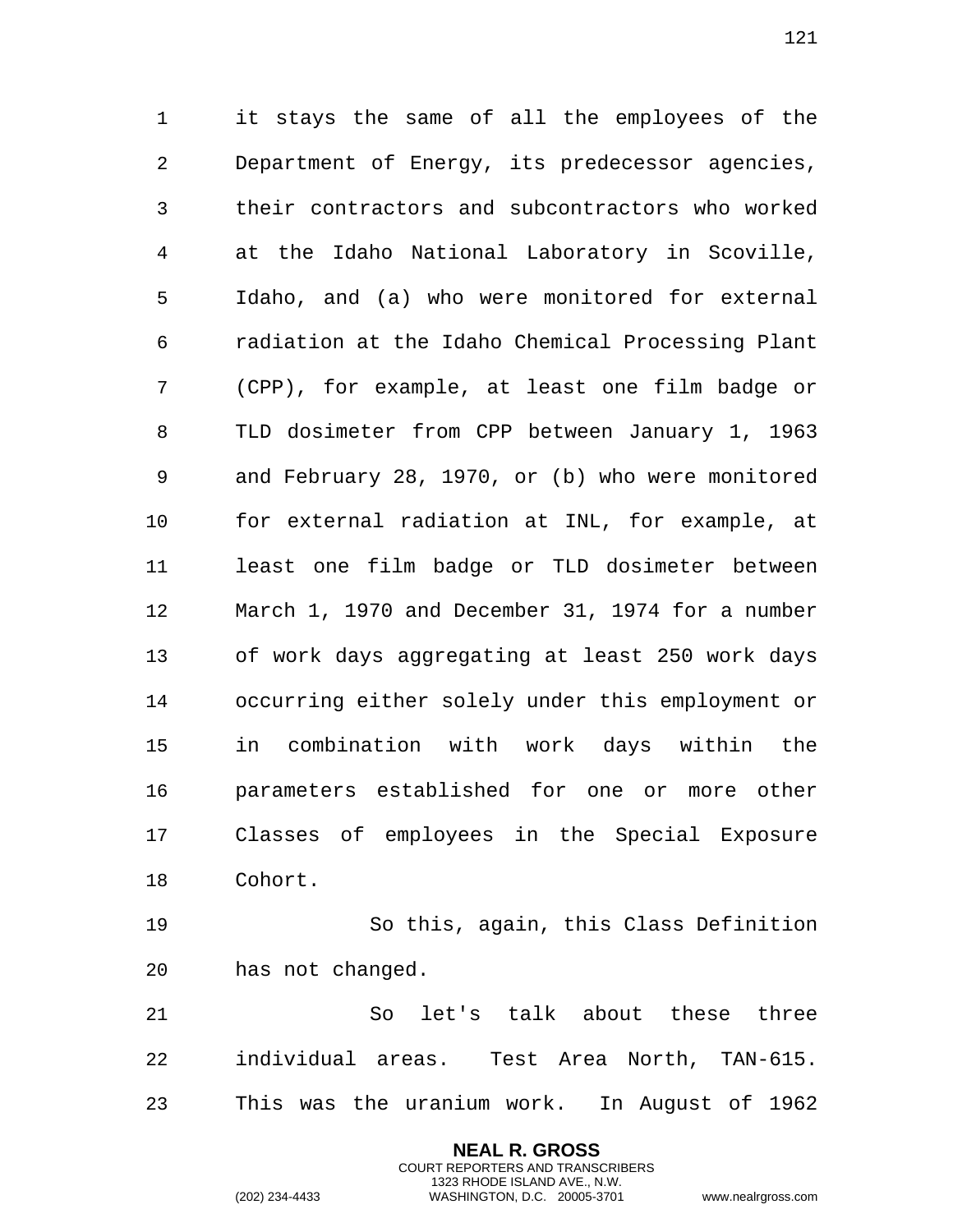this work was with reactor fuel foils in the building TAN-615 for the 638 critical experiment reactor which is actually located at the low power test facility.

 This was one of the reasons that we went with the revision here was because we had to try and explain what was the low power test facility all over again to people.

 The process was actually pretty simple. It was removal of the plastic coating due to boiling, and then electro-polishing, and then re-coating it with a fluorocarbon plastic.

 Here you can see an example of the worker doing this work. He is wearing full coveralls with a half-face respirator and he's holding a pair of tongs that has one of the uranium foils on it as he's taking it from one of 18 the baths to the other.

 So, this is the low power test facility where these rings after they were coated were going to.

22 And here's a photo of these rings. These were very thin foils that were being

> **NEAL R. GROSS** COURT REPORTERS AND TRANSCRIBERS 1323 RHODE ISLAND AVE., N.W.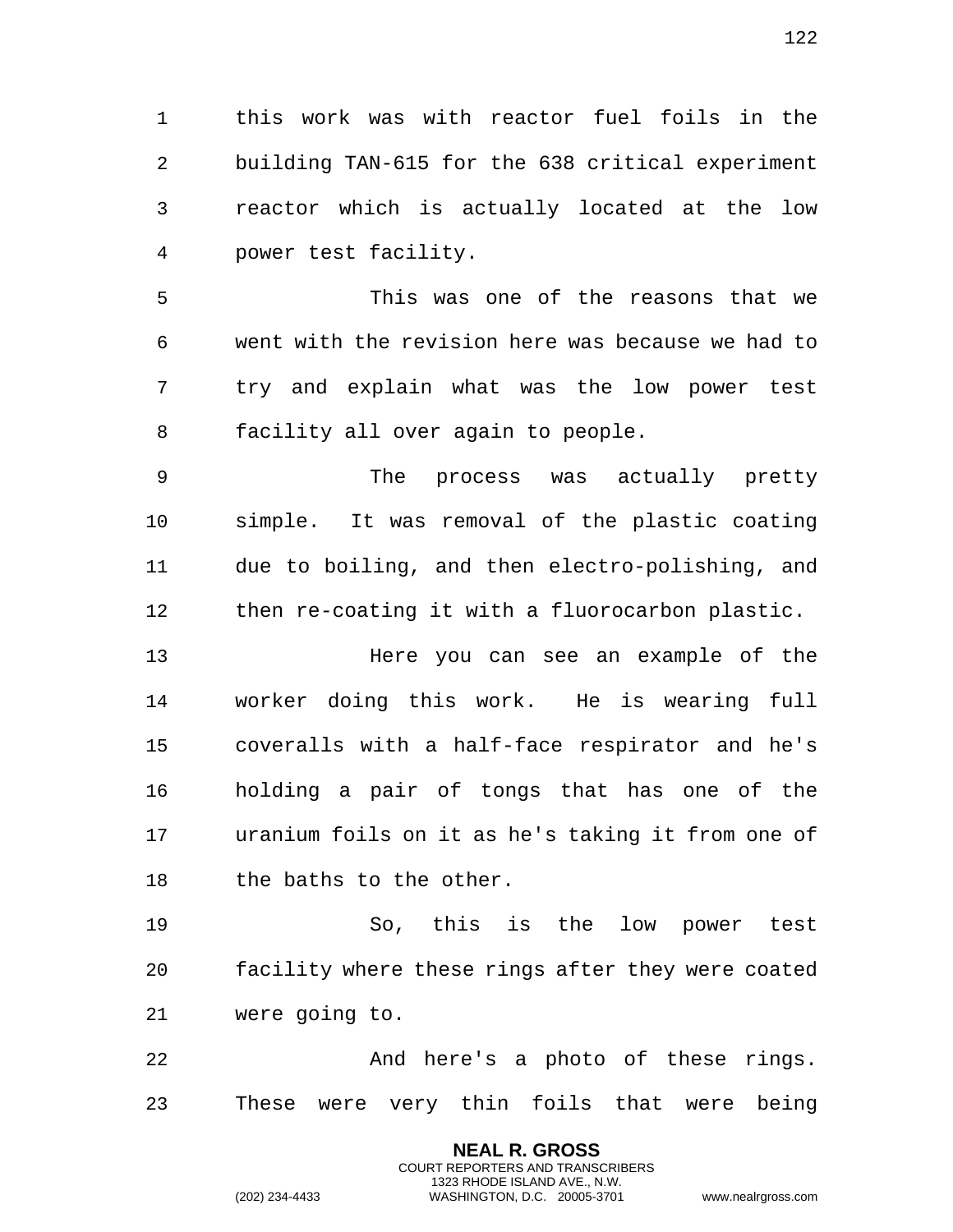assembled. And this would make up one fuel assembly. So you had these foils that were being re-coated there in TAN-615 and then taken down to the low power test facility, reassembled and then put into the reactor and experiments run.

 This was a General Electric program. This wasn't Phillips Petroleum or the other contractors. This was a General Electric function.

 So the exposure monitoring. Well, first we're talking about a limited time period, August '62 through January of '64.

 And it was intermittent work. This wasn't continuous. They did it first from I believe August I think to October of '62. Then there was a break and then they came and did some more in 1963.

18 But the whole operation was wrapped up in January 1964.

 The involved workers were GE workers. And we were able to identify them basically from the photos is how we got some of the names of some of the workers and then could do follow-up

> **NEAL R. GROSS** COURT REPORTERS AND TRANSCRIBERS 1323 RHODE ISLAND AVE., N.W.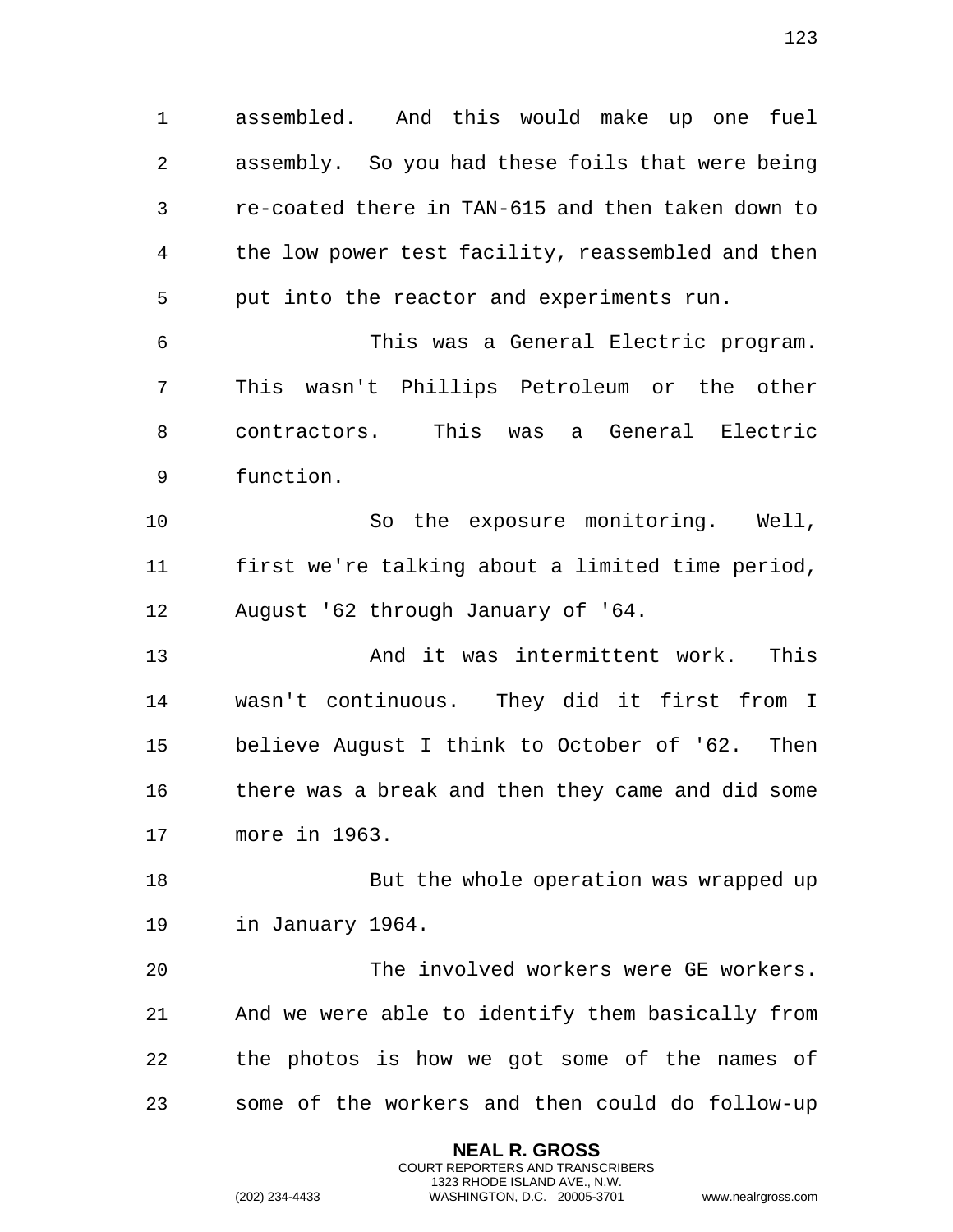on the reports that they wrote and identify the work crew.

 When we went to the INL bioassay records and started looking we found that all of these workers were routinely monitored for uranium bioassay.

 So even though you see them wearing respirators and so forth they were on a routine uranium bioassay program.

 So our conclusion is that dose reconstruction is feasible for these workers conducting these work as we have monitoring data. So moving onto the auxiliary reactor area number 1, this is the second reserved area that I want to talk about.

 This is an original hot cell facility in support of the SL-1 and ML-1 reactors. And 18 then during the SL-1 recovery after that accident it was used as an area to do some decontamination and so forth.

 In 1968 though several years after that accident and this work was done they modified the ventilation in preparation for work

> **NEAL R. GROSS** COURT REPORTERS AND TRANSCRIBERS 1323 RHODE ISLAND AVE., N.W.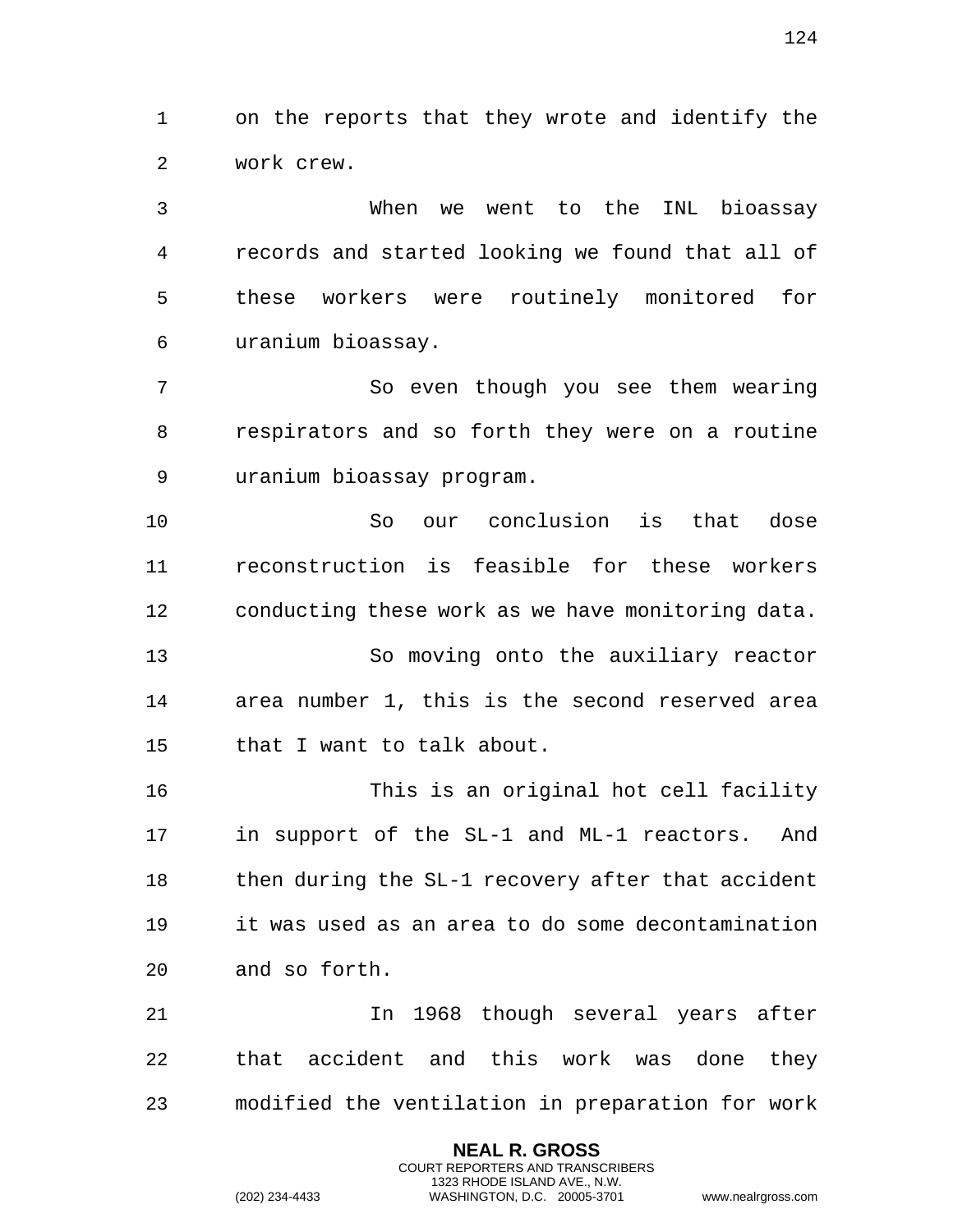separating protactinium-233.

 There was a potential for iodine exposure from dissolving fresh fuel in target material.

 They had done some preliminary work at the MTR hot cells, alpha hot cells, and they found iodine to be one of the major concerns and so they needed a bigger facility in order to do this. And so they chose the ARA-1 hot cell. And so they modified the ventilation to do so. So the protactinium-233 separations. It was 816 grams that was irradiated in three MTR cycles to produce the protactinium-233.

 Now this work was -- the protactinium- 233 was to be used for cross-sectional measurements in the neutron chopper up at the MTR. So they were trying to separate protactinium and then quickly get it up there so that they could do the cross-sectional measurements.

 The separation was conducted on one day, March 13, 1968. Iodine was detected during the operation and personnel did wear charcoal

> **NEAL R. GROSS** COURT REPORTERS AND TRANSCRIBERS 1323 RHODE ISLAND AVE., N.W.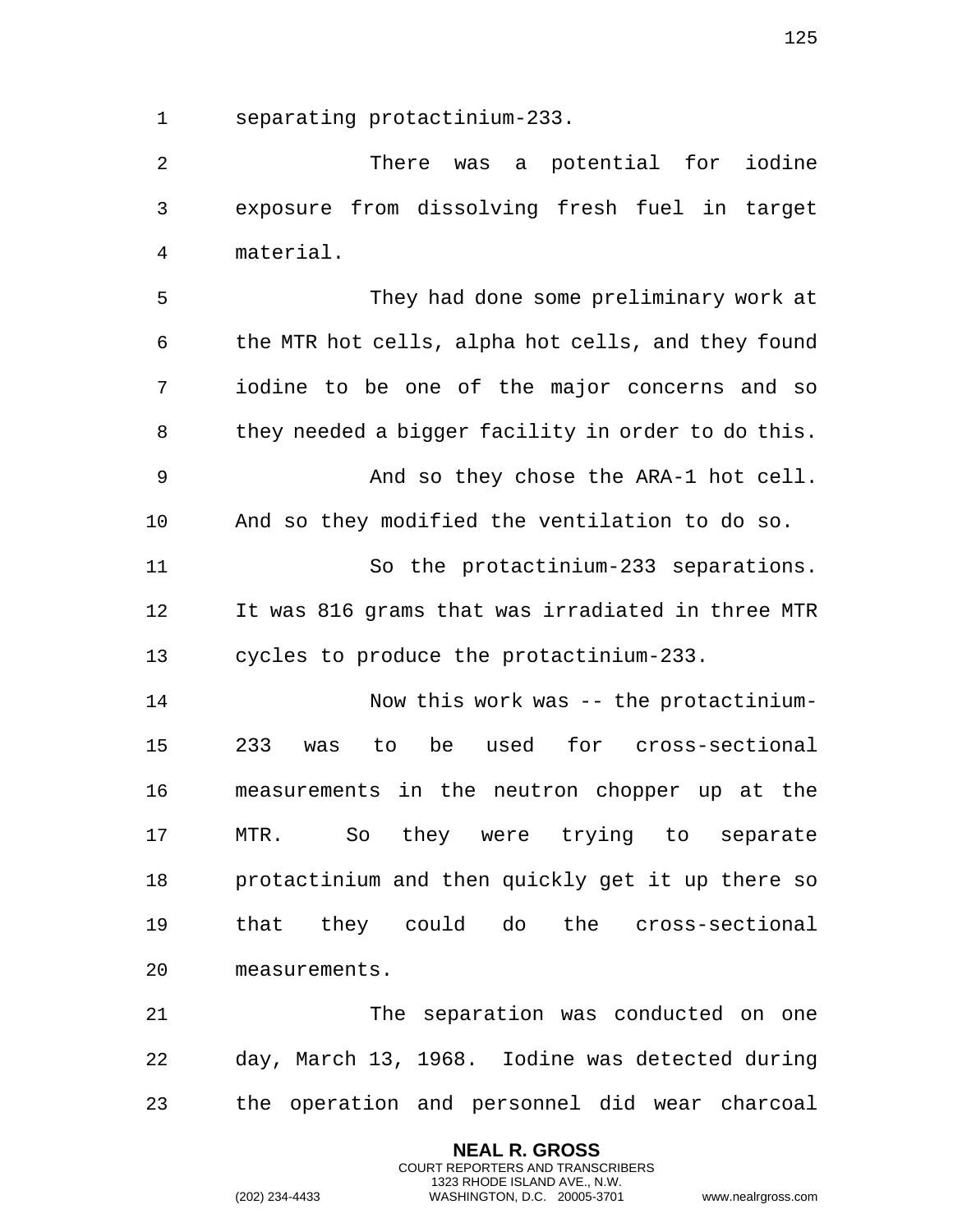filter respirators.

| $\overline{2}$ | All personnel -- this is exposure                 |
|----------------|---------------------------------------------------|
| 3              | monitoring. All personnel involved with the       |
| 4              | protactinium-233 work were counted using the MTR  |
| 5              | thyroid counter, and all results were reported as |
| 6              | negative.                                         |
| 7              | In addition, protactinium-233 and I-              |
| 8              | 131 are easily detected via in vivo whole body    |
| 9              | counting.                                         |
| 10             | The in vivo counts for the personnel              |
| 11             | involved in this did not detect any internal      |
| 12             | exposures.                                        |
| 13             | Workers were monitored and there's no             |
| 14             | indication of an exposure from this operation or  |
| 15             | an intake, and so therefore we feel that dose     |
| 16             | reconstruction is feasible.                       |
| 17             | So now the final one I want to talk               |
| 18             | about, reserved areas, is the burial ground drum  |
| 19             | retrieval.                                        |
| 20             | November of 1969 there<br>In<br>was<br>a a        |
| 21             | dedicated effort to retrieve a specific 55-gallon |
| 22             | drum.                                             |
| 23             | This was the first time buried waste              |

**NEAL R. GROSS** COURT REPORTERS AND TRANSCRIBERS 1323 RHODE ISLAND AVE., N.W.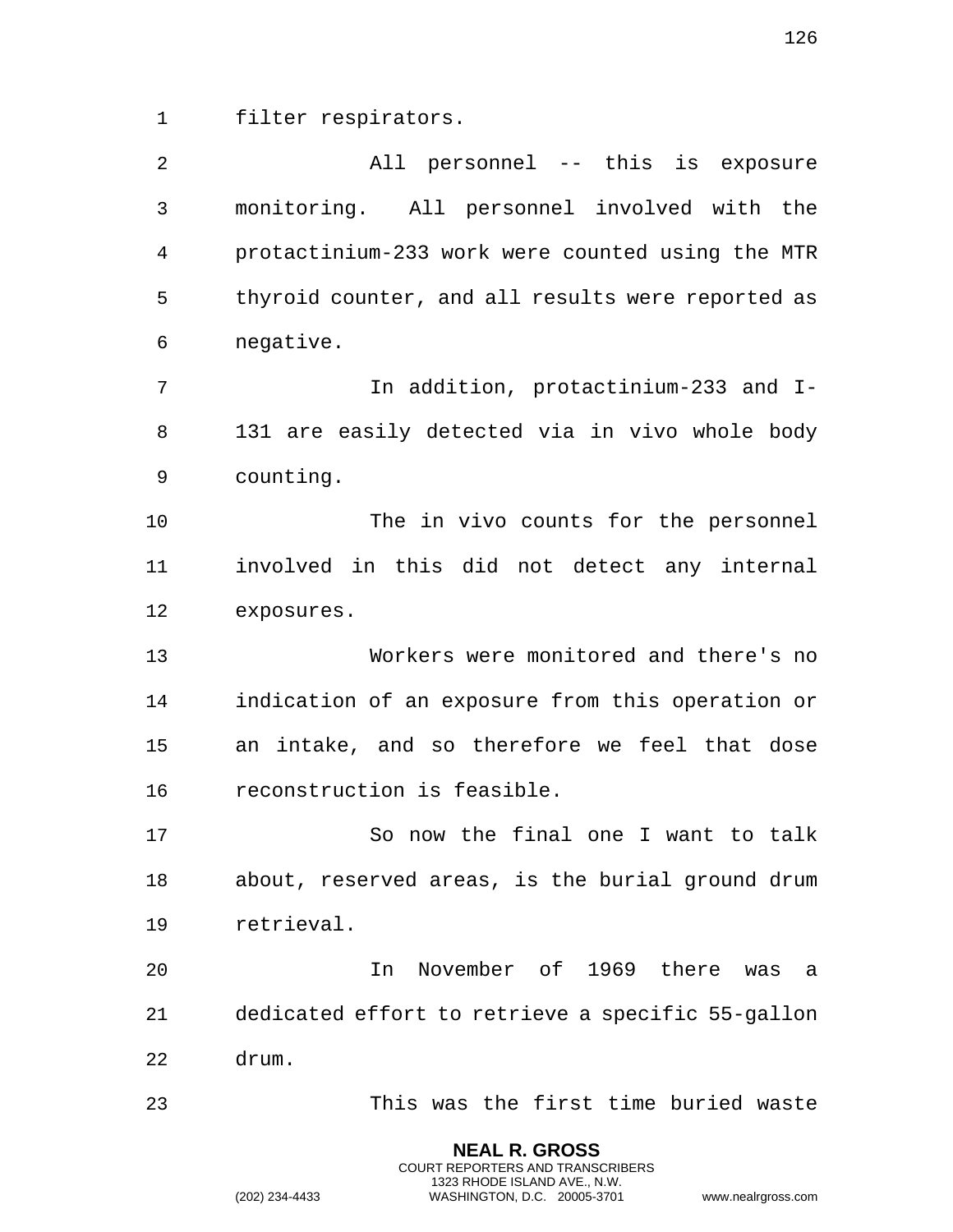was deliberately exhumed. In the past they would dump waste and they would cover it up with soil, and they'd leave it alone. There was no intention of going back and digging it up. This was the first case that we've found, the only case this early that we've found where they went back to do this. The retrieval was for a drum from pit 1 which was open -- pit 1 started receiving waste November of 1957 and was closed in October 1959. And they searched for two locations. This is a case of a picture is worth a thousand words here. If you look at the photo on the left that's 1958 where they were stacking the drums in pit 1. You can see that they're rolling them out of the trucks and stacking them, and then this was all covered with soil. Ten years later this is the operation we're talking about in November of 1969 where they went back to dig up these drums. And here you can see two workers standing down in a pit with shovels removing a

> **NEAL R. GROSS** COURT REPORTERS AND TRANSCRIBERS 1323 RHODE ISLAND AVE., N.W.

(202) 234-4433 WASHINGTON, D.C. 20005-3701 www.nealrgross.com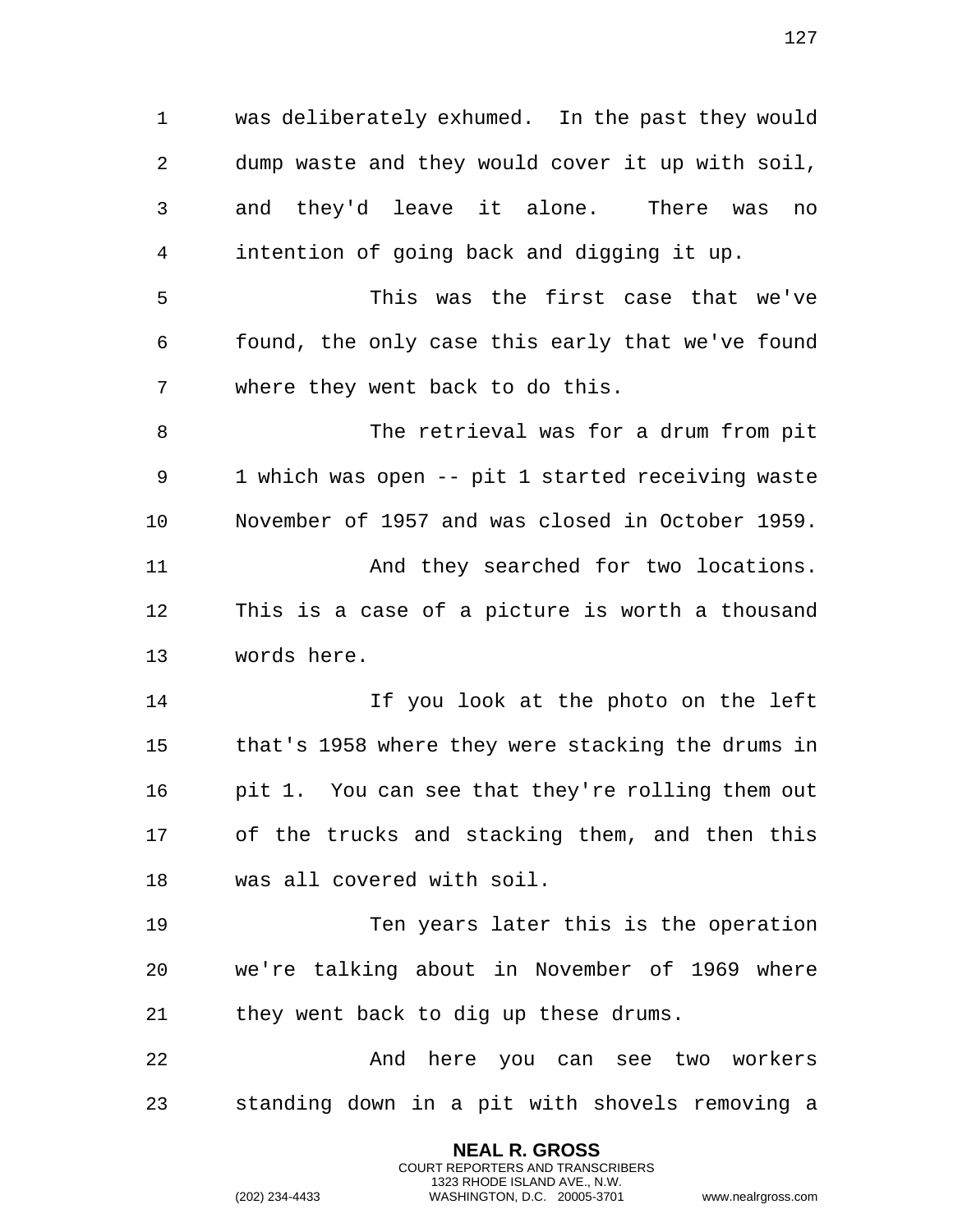drum right now from that area.

 If you look off to the left of the hole that was dug you can see the drums neatly stacked just like they were before they were covered with soil.

 The individual standing up to the right of the photograph is the health physicist that was covering the job. They had continuous health physics coverage that was there. We were able to identify him.

 And here you can see that same individual. He wasn't just kind of standing around. He helped with the drums as far as moving them and offloading them from the crane that was used to lift them out of the pit.

 And here's a better photo you can see of the drums there to their back kind of neatly stacked as they're being uncovered.

 So as I said the drum retrieval, there was continuous health physics coverage with contamination checks throughout the work. There's no apparent issue with contamination.

We did look at the bioassay records

**NEAL R. GROSS** COURT REPORTERS AND TRANSCRIBERS 1323 RHODE ISLAND AVE., N.W.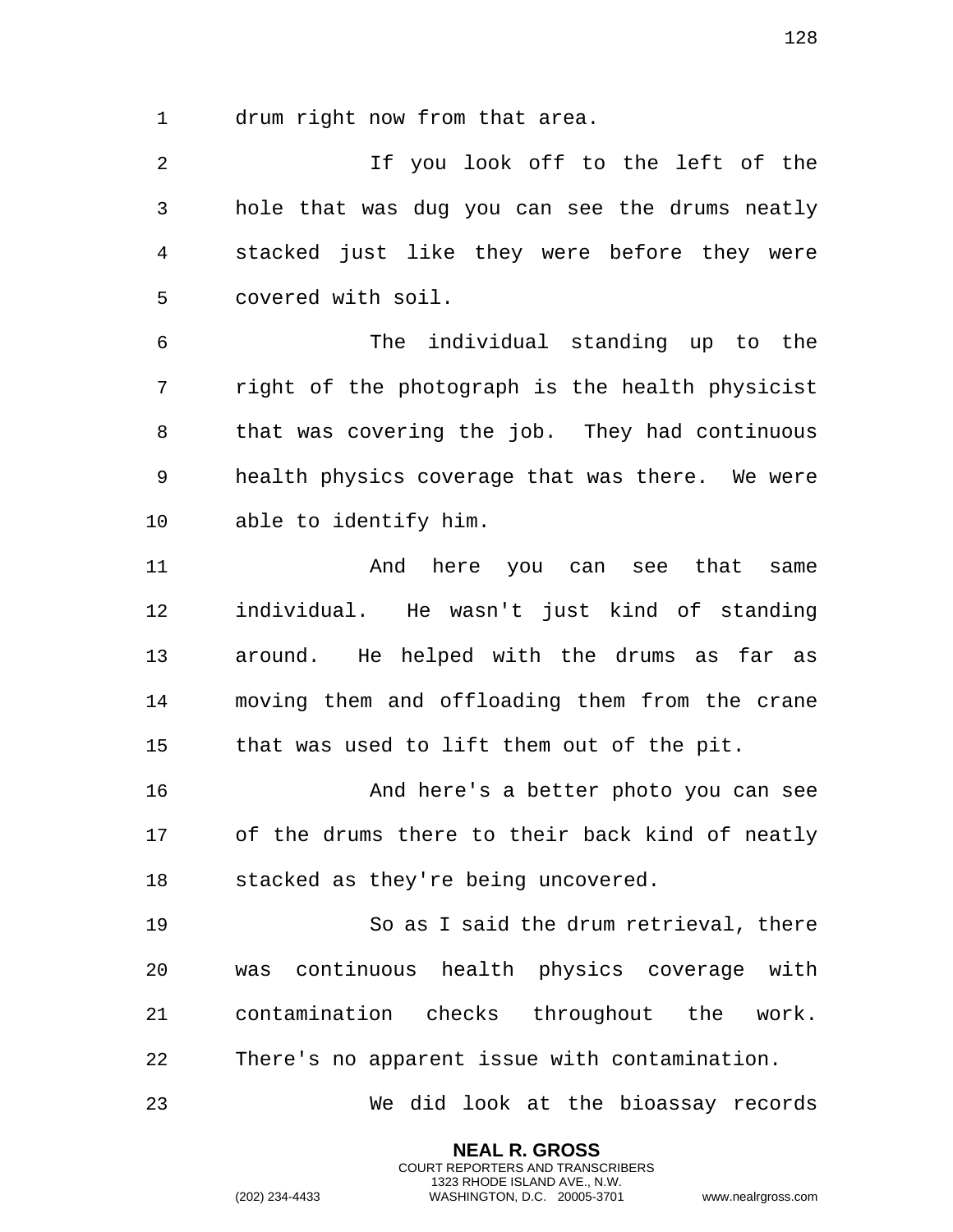for the personnel who were involved here and no workers were placed on a special bioassay which was one of the things from our interviews that we discovered is that if there was a contamination or something with the burial grounds that the interviewees indicated that they would send people for special bioassay. There was none of that indicated for these workers.

 So, from that standpoint we do feel that the burial ground, this potential one short operation of retrieving drums, that there was really no potential for exposure, or no exposure occurred, rather. There was potential but it didn't occur.

 But we aren't going to stop with this from the burial ground standpoint. We will continue to evaluate the burial ground exposures outside the current SEC evaluation period which goes up through 1970.

 We're going to look at it post 1970. And you might ask why.

 Well, there were large-scale drum retrieval operations in the later nineteen

> **NEAL R. GROSS** COURT REPORTERS AND TRANSCRIBERS 1323 RHODE ISLAND AVE., N.W.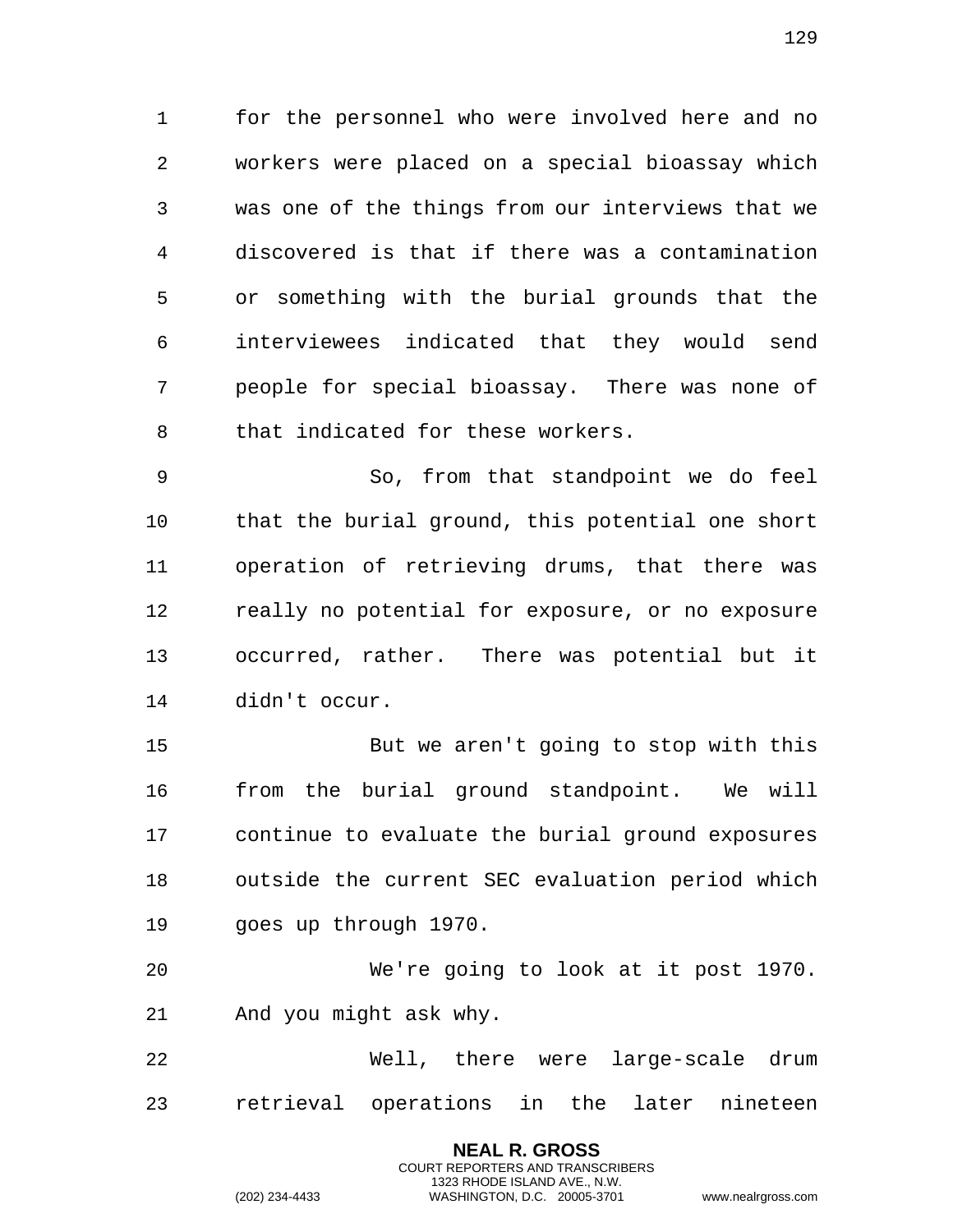seventies through the current present.

 And we need to pursue this -- and if needed we'll pursue this expanding the Class under the 83.14 process.

 And the reason why I say large-scale is this is a photo of the burial grounds from 1977 and here you can see that same pit where the drums are actually being uncovered.

 They're digging up all around them and then loading them onto trucks and taking them elsewhere. This is outside the SEC evaluation period, but this is something we want to look at closer because clearly they are -- instead of looking for a single drum and a few people and health physics -- and so because of that we want to go back and look closer at that.

 And so, as you can see here you've got multiple workers, it's not a small crew. You've got a large excavator that is digging in the dirt. And in the photo on the right you've actually got people taking samples underneath where those drums are. So they've dug down underneath them.

> **NEAL R. GROSS** COURT REPORTERS AND TRANSCRIBERS 1323 RHODE ISLAND AVE., N.W.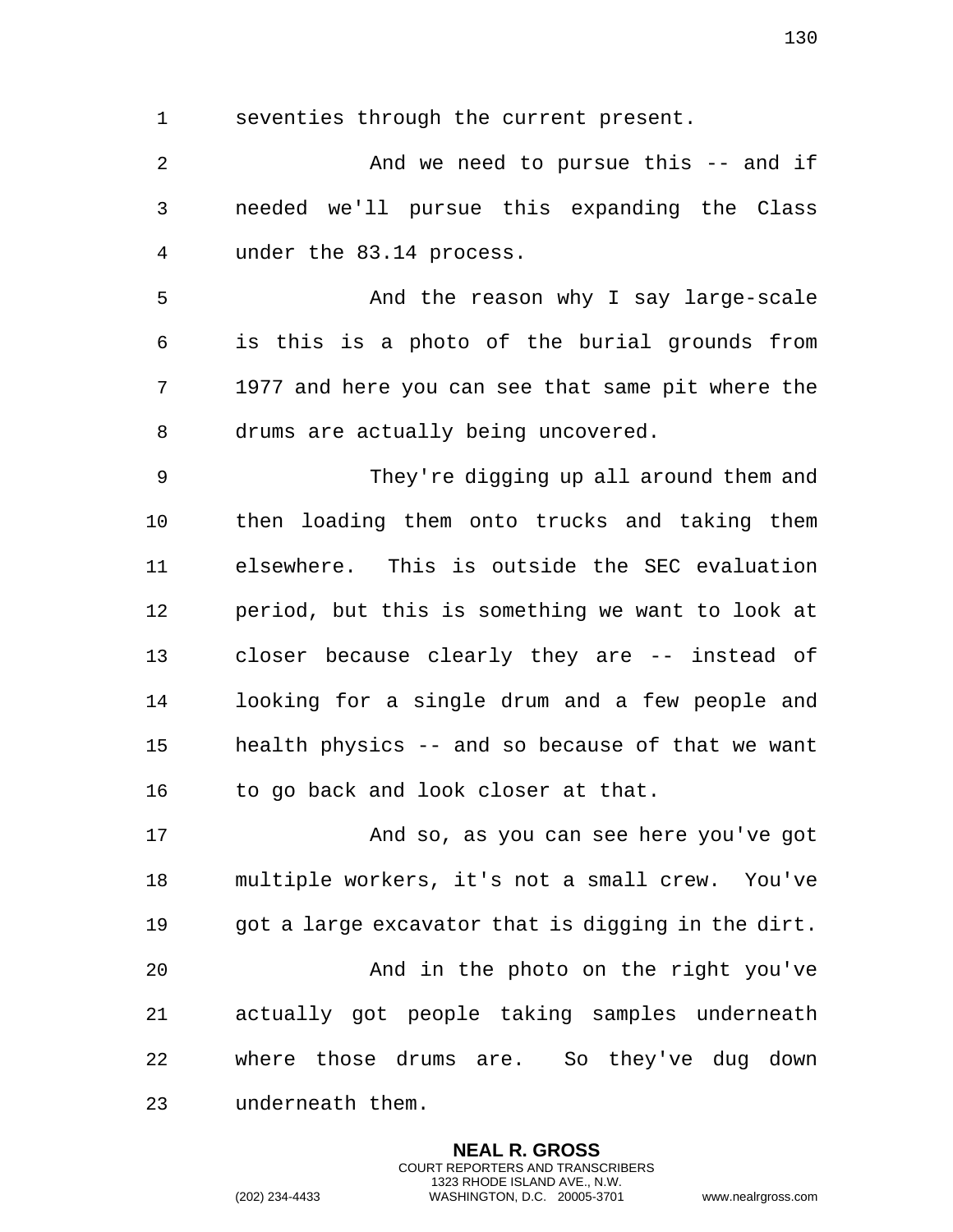If there was any leaching or leaking from the drums it might be down in that area. So this is an area that we want to look at closer as to what the exposures were. So from the current SEC which went through 1970 NIOSH believes we have sufficient data to reconstruct both internal and external doses to all workers at the three reserved areas. Therefore we're not recommending expanding the current Class due to the exposures at Test Area North, or Advanced Auxiliary Reactor Area, or the burial grounds. Again, the proposed Class Definition, I read that earlier. It hasn't changed from Rev 1. It is currently staying the same for the Work Group to evaluate. In closing I want to talk a little bit about the current INL activities that we've got underway. This particular presentation wraps up the Evaluation Report for SEC 219. But we do have an 83.14 underway to expand the chemical processing plant Special Exposure Cohort.

> **NEAL R. GROSS** COURT REPORTERS AND TRANSCRIBERS 1323 RHODE ISLAND AVE., N.W.

(202) 234-4433 WASHINGTON, D.C. 20005-3701 www.nealrgross.com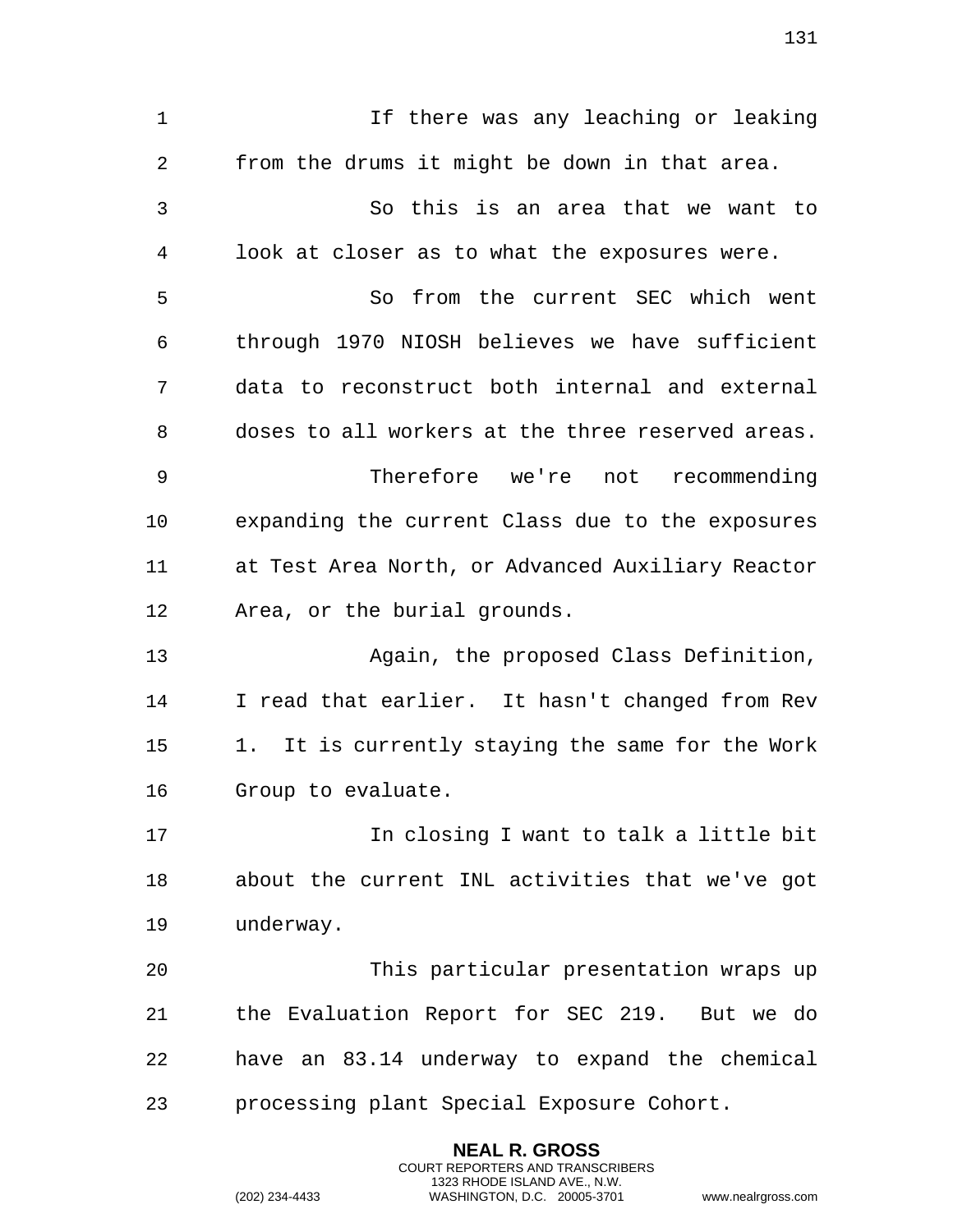1 1 If you recall in my presentation a couple of years ago I went through and we talked about that the site did an evaluation of the monitoring practices and made a lot of recommendations of increasing bioassay and air monitoring, and doing a lot of changes there in October of 1974.

 What we found is those changes didn't actually get implemented until around 1980 to 1981 based upon our current evaluation here under the 83.14.

 So we are recommending expanding this Class and we are -- report is in draft form right now, and we expect to get this completed and sent to the Board and present to you at the July Advisory Board meeting.

 After that we do plan to evaluate the burial grounds during these large retrieval operations in the nineteen seventies. And again if needed we'll expand the Class under the 83.14. We do have a lot of documents that SC&A has already provided us that we need to respond to. These are observations and findings

> **NEAL R. GROSS** COURT REPORTERS AND TRANSCRIBERS 1323 RHODE ISLAND AVE., N.W.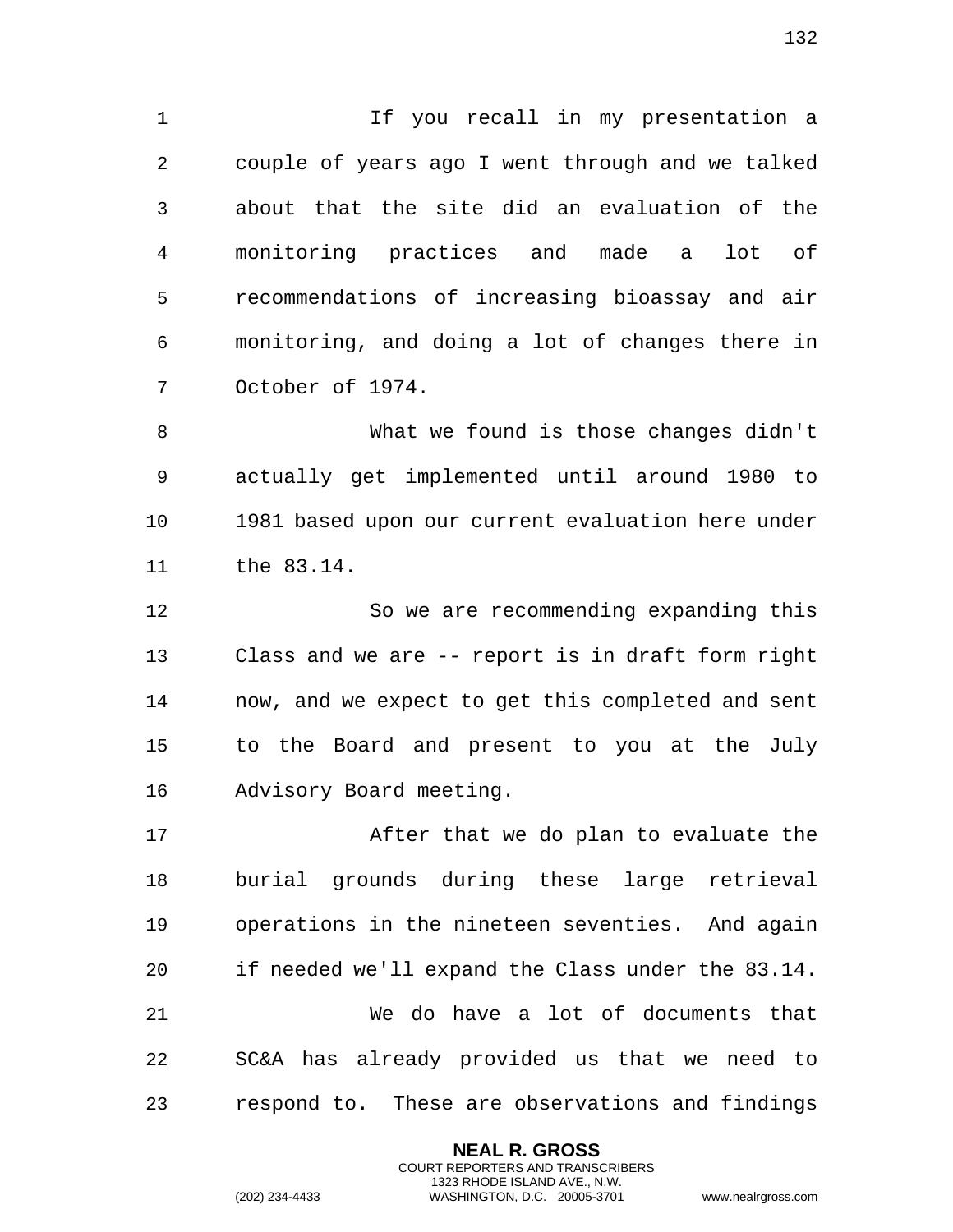from the original SEC 219.

 And I'm sure that based upon this presentation with these three reserved areas that there may be more that we'll be responding to as well. So that's our current plan of INL for the next several months. So with that I'll be happy to answer any questions that you may have. Thank you. CHAIRMAN MELIUS: Thank you, Tim. I'm surprised how few slides you have. DR. TAULBEE: I meant to start out the presentation with, "This might be one of the shortest presentations you've ever heard from me." CHAIRMAN MELIUS: It was. It was thorough though for what you needed to cover. We're not complaining. Positive feedback. 18 DR. TAULBEE: I'll keep that in mind. Thank you. CHAIRMAN MELIUS: And I hope Stu wasn't too tough on you on this one. DR. TAULBEE: On this one I actually pared him down myself.

> **NEAL R. GROSS** COURT REPORTERS AND TRANSCRIBERS 1323 RHODE ISLAND AVE., N.W.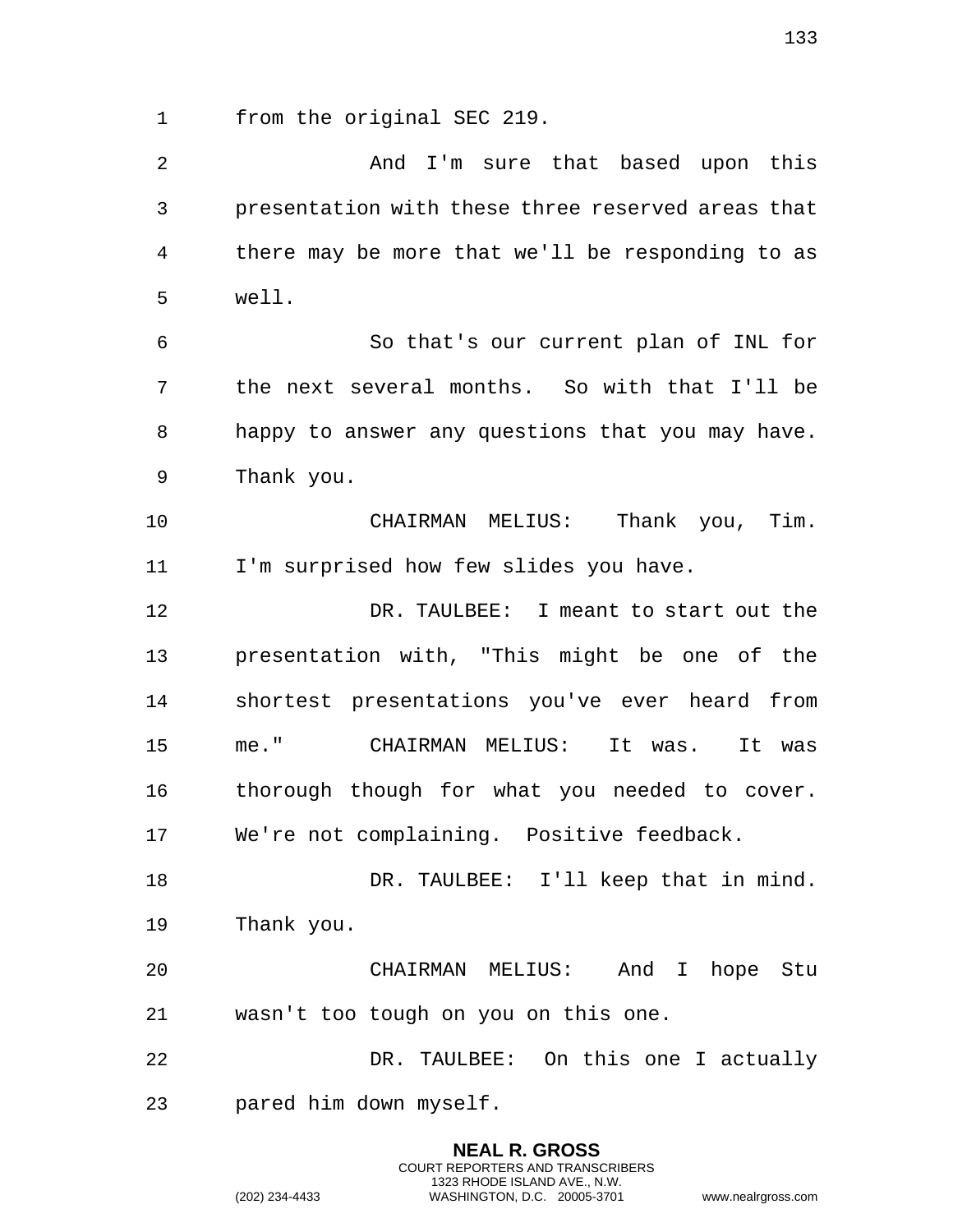CHAIRMAN MELIUS: So, Josie. MEMBER BEACH: I don't really have a question, more of an observation. I was looking back at those photos and it looked like there were several of the drums in the '69 time frame that are breached. And I know the Work Group is going to look into that type of thing. But I don't think you really mentioned. There are several holes in those drums. DR. TAULBEE: There's actually only one, and that one was hit by an excavator on the right-hand side photo of this one that I've got right here. And if you can tell the excavator would dig out to a certain point and then they were digging by hand. And so they hit one that 18 they looked at and tore it open. But keep in mind that health physicist was there to do monitoring from that area. MEMBER BEACH: Right. Anyway, that's just going to be a question I'm sure going forward.

> **NEAL R. GROSS** COURT REPORTERS AND TRANSCRIBERS 1323 RHODE ISLAND AVE., N.W.

(202) 234-4433 WASHINGTON, D.C. 20005-3701 www.nealrgross.com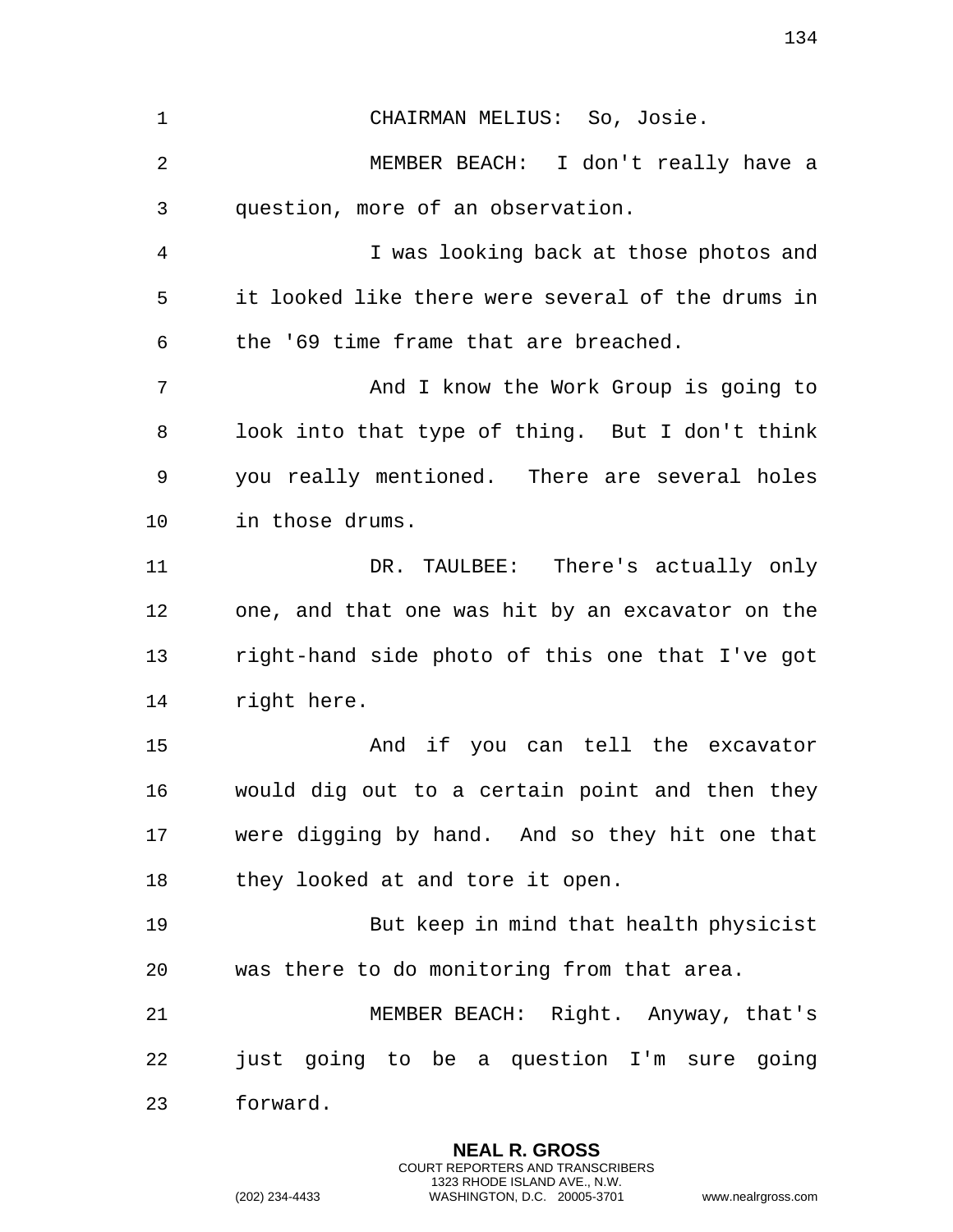1 And then the end date on the 83.14, are you guys pretty hard and fast on that '81 time frame? DR. TAULBEE: That's where we're currently heading right now. And the major reason for the cutoff is the implementation of plutonium bioassay. MEMBER BEACH: Right, I'm aware of that. DR. TAULBEE: For the site. That's where we begin to see a lot of urine and fecal bioassay for plutonium, for the CPP workers. 13 MEMBER BEACH: Okay, thanks. 14 DR. TAULBEE: I mean that's basically to indicate it doesn't mean the exposure went away in that time period, it just means that the monitoring started in that time period. CHAIRMAN MELIUS: Phil. MEMBER SCHOFIELD: Tim, I've got a couple of questions. One, were there sniffers around that area at all times? DR. TAULBEE: Sniffers for --

> **NEAL R. GROSS** COURT REPORTERS AND TRANSCRIBERS 1323 RHODE ISLAND AVE., N.W.

(202) 234-4433 WASHINGTON, D.C. 20005-3701 www.nealrgross.com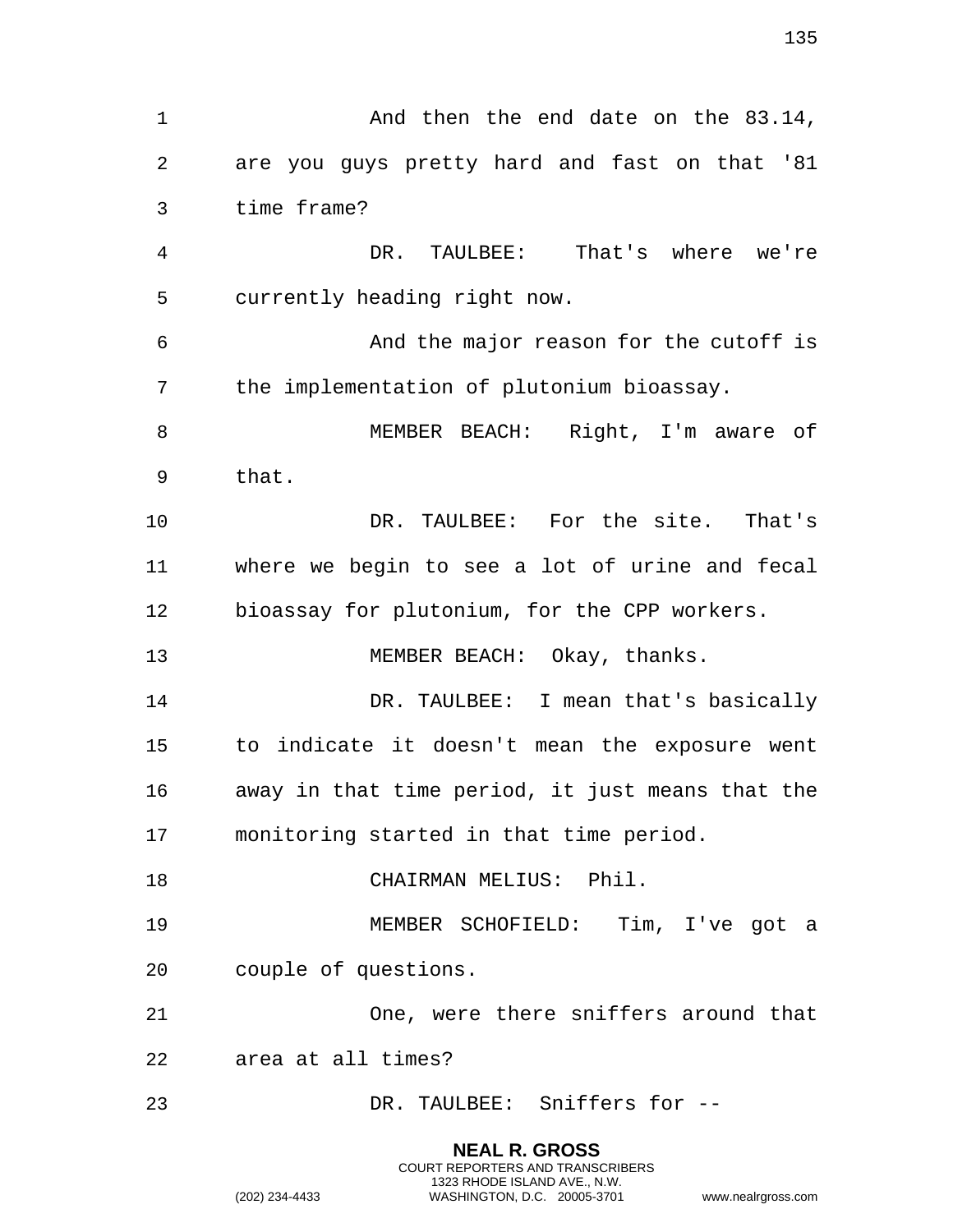MEMBER SCHOFIELD: Yes, to detect any excessive radon or any other airborne contaminants.

 DR. TAULBEE: No. During that time period -- you're meaning specifically for the burial grounds, correct?

MEMBER SCHOFIELD: Correct.

8 DR. TAULBEE: Okay. No. All that we saw from the logs and the photographs are the health physicist there with survey instrumentation looking for contamination.

 MEMBER SCHOFIELD: How well was the waste -- were those drums category waste so they knew what was in each drum?

 DR. TAULBEE: These were all drums from Rocky Flats. And so they were looking for a specific drum. And honestly we're not sure why, but we can find that they were looking for a specific drum to retrieve something out of it. And so the majority of the waste from Rocky Flats would be uranium and plutonium. And so there are some soil samples from that particular dig and they're predominantly showing

> **NEAL R. GROSS** COURT REPORTERS AND TRANSCRIBERS 1323 RHODE ISLAND AVE., N.W.

(202) 234-4433 WASHINGTON, D.C. 20005-3701 www.nealrgross.com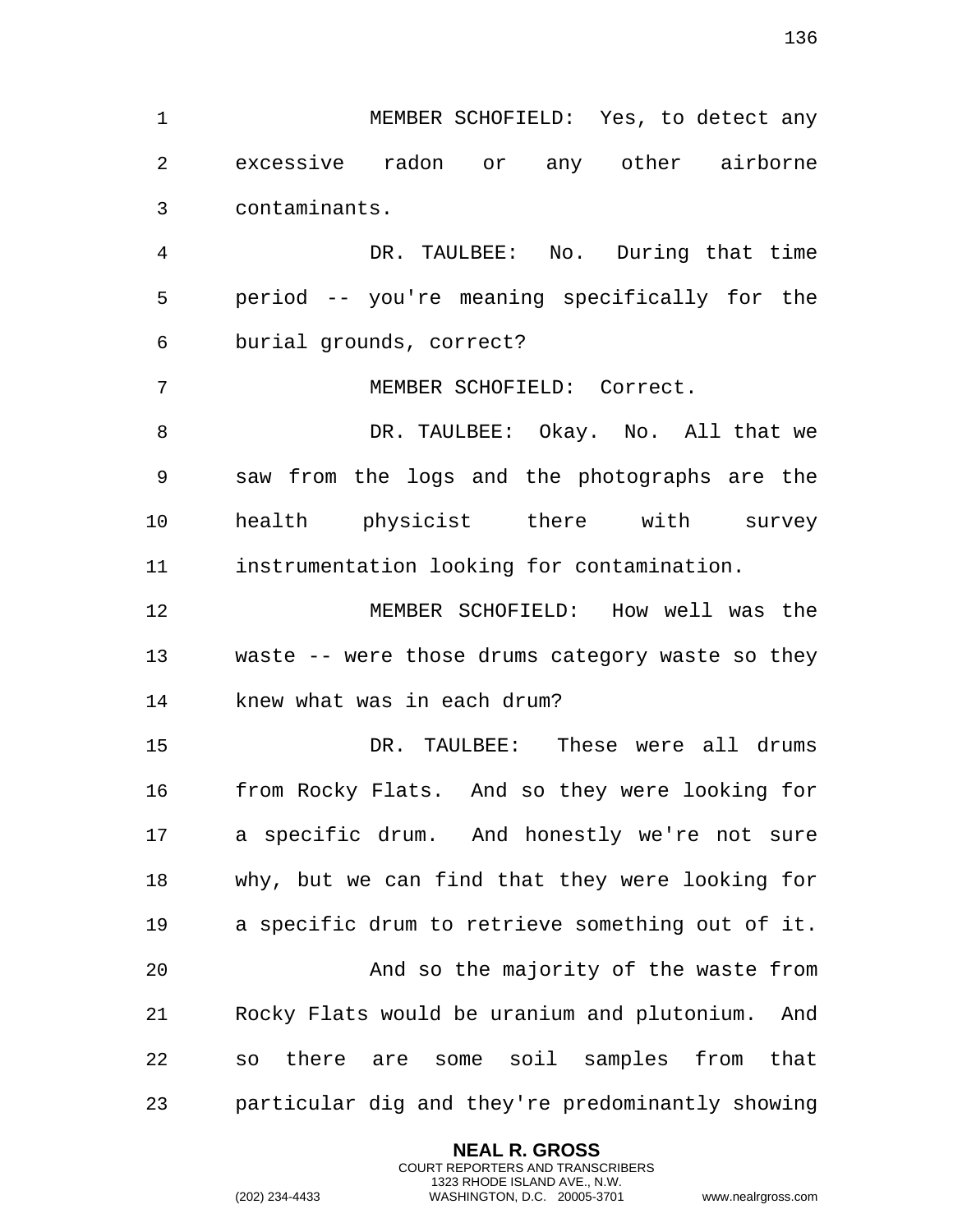uranium.

2 But I don't know what the background was for that time period and that area. So I don't have any real good information to talk about from that standpoint. MEMBER SCHOFIELD: Okay, thanks. CHAIRMAN MELIUS: Any other Board Members with questions? If not I have two separate ones. One is -- but the first one. You mentioned the need for further evaluation on the burial site in the one area. I'm just sort of curious as to how is that going to be processed. Is that an addendum? I didn't quite understand what you were saying there. DR. TAULBEE: What we're going to do is when we look at these operations and we look at the massive scale of them and how much dirt they were uncovering and retrieving all of the drums, not just a few here and there which has health physicists right there. This is a really big operation that began here. And so we want to look at the

> **NEAL R. GROSS** COURT REPORTERS AND TRANSCRIBERS 1323 RHODE ISLAND AVE., N.W.

(202) 234-4433 WASHINGTON, D.C. 20005-3701 www.nealrgross.com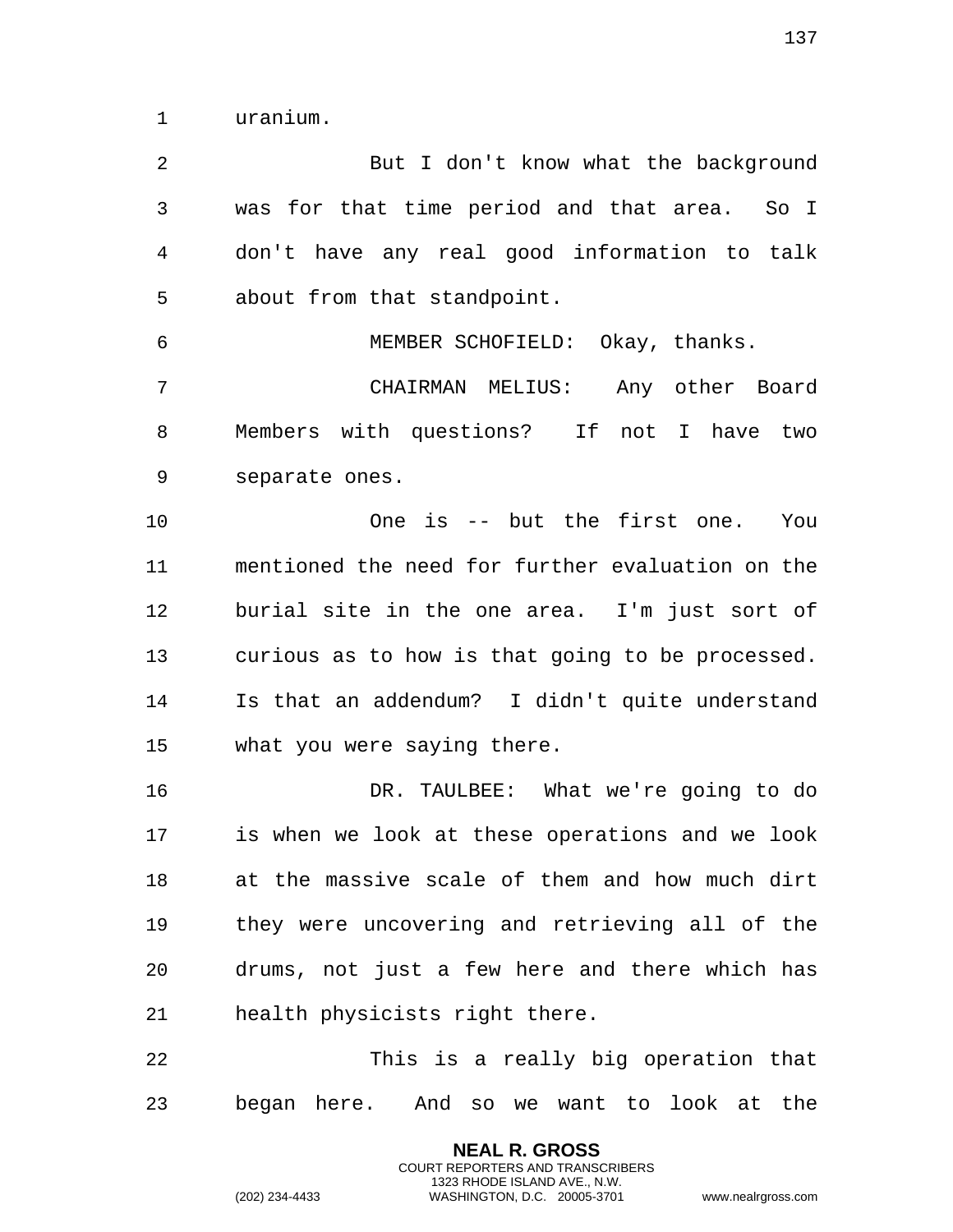monitoring that was done on those workers. And if we find that they were not monitored for the uranium plutonium that they should have been for recovering the Rocky Flats drums then we would be recommending an 83.14 and we'll find a petitioner and we will initiate an SEC that way. 8 CHAIRMAN MELIUS: Okay. DR. TAULBEE: Because this SEC closed out at 1970 was what the initial request from the petitioner was. CHAIRMAN MELIUS: Okay. I guess I missed that in your presentation. My update request is where are we with the data entry and the first Definition, the Class Definition. DR. TAULBEE: I actually don't have an update on -- you're talking about the data entry that DOE is doing for the visitor badges. CHAIRMAN MELIUS: Yes. DR. TAULBEE: I don't have an update. I haven't heard any problems associated with that.

> **NEAL R. GROSS** COURT REPORTERS AND TRANSCRIBERS 1323 RHODE ISLAND AVE., N.W.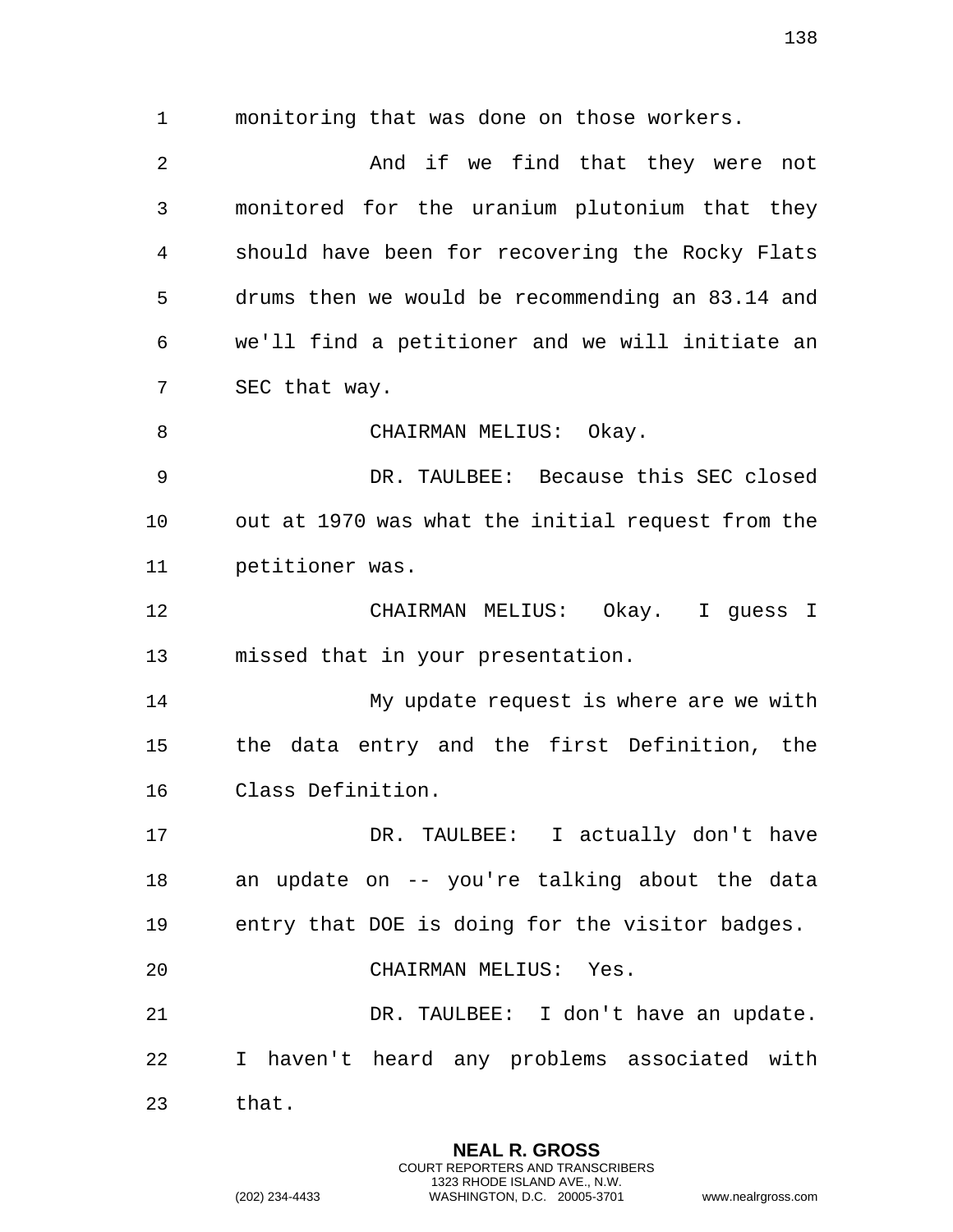They do have a new lead out at the sight. [Identifying information redacted] is no longer our lead point of contact out there. And we are working with -- actually some people who worked with him are now the lead. But we have not heard anything. But we can check on that. CHAIRMAN MELIUS: So what was the original schedule or the current -- what you thought is the current schedule. DR. TAULBEE: They had indicated that they expected to have all of those visitor reports entered into their database system by May. I don't know if it's the beginning of May or the end of May. It was May is what was told to us last year. 18 CHAIRMAN MELIUS: Greg may. MR. LEWIS: This is Greg. Tim and I talked before this. As far as I know it's on track as well. I hadn't checked with him right before this meeting, but there's no reason to believe that that May time frame is not the

> **NEAL R. GROSS** COURT REPORTERS AND TRANSCRIBERS 1323 RHODE ISLAND AVE., N.W.

(202) 234-4433 WASHINGTON, D.C. 20005-3701 www.nealrgross.com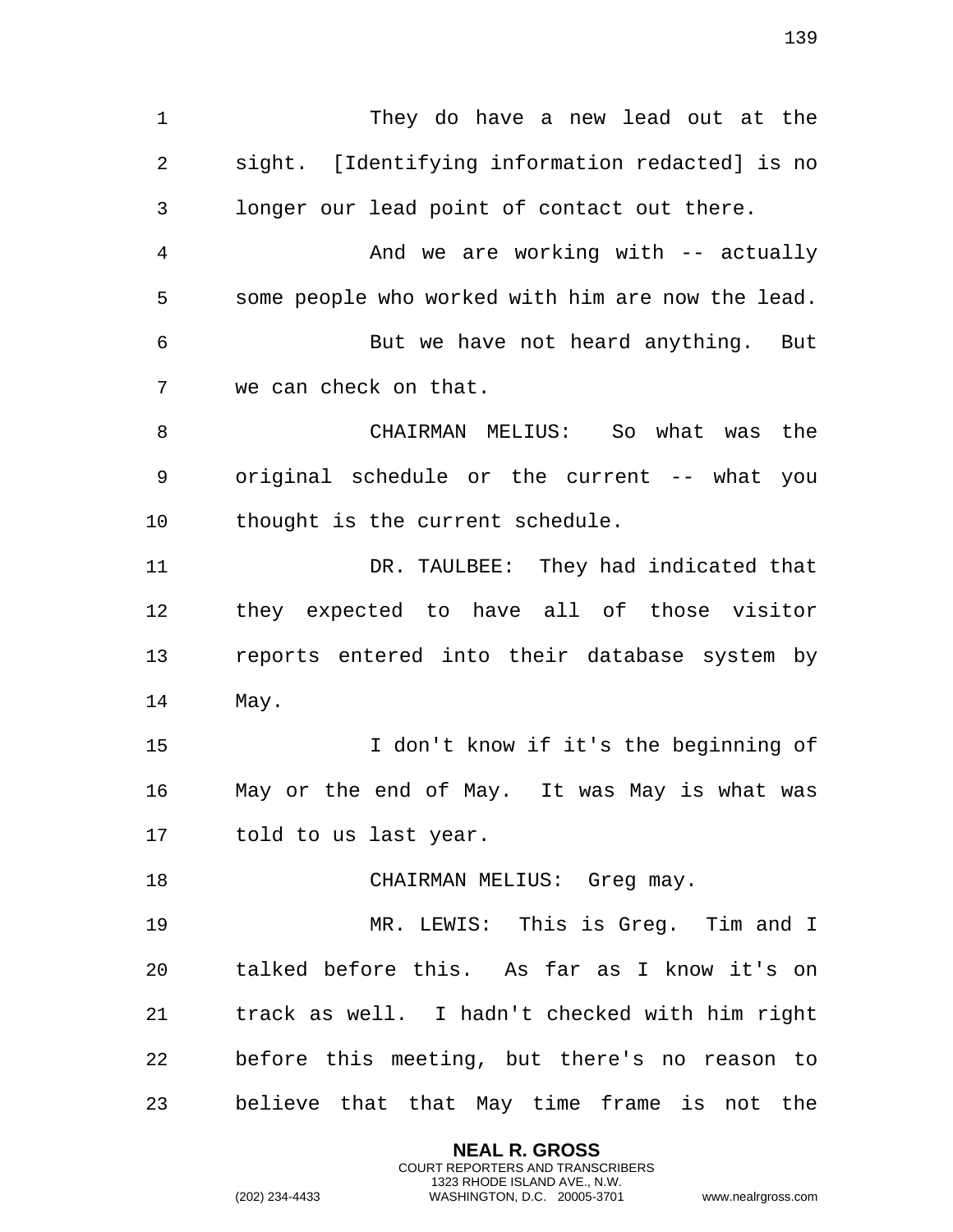current schedule.

 We believe they're working on it. They hit the first half of it on deadline and we believe they're on target for the second. But we'll check after this meeting and confirm. CHAIRMAN MELIUS: Paul. MEMBER ZIEMER: Could you clarify was the burial ground just INL? Did Argonne West use that same burial ground? DR. TAULBEE: Yes, Argonne West used it as well as other offsite facilities used it for a short period of time as well. So it was both Argonne, Idaho, and then some offsite facilities. Mostly INL. MEMBER ZIEMER: But the search for the barrel was strictly an INL operation versus Argonne West involved in that? DR. TAULBEE: That's correct. In this particular case it was just INL that was retrieving the drum. 21 And this was a Rocky Flats drum. So these were drums that came from Rocky Flats. CHAIRMAN MELIUS: Again, back to the

> **NEAL R. GROSS** COURT REPORTERS AND TRANSCRIBERS 1323 RHODE ISLAND AVE., N.W.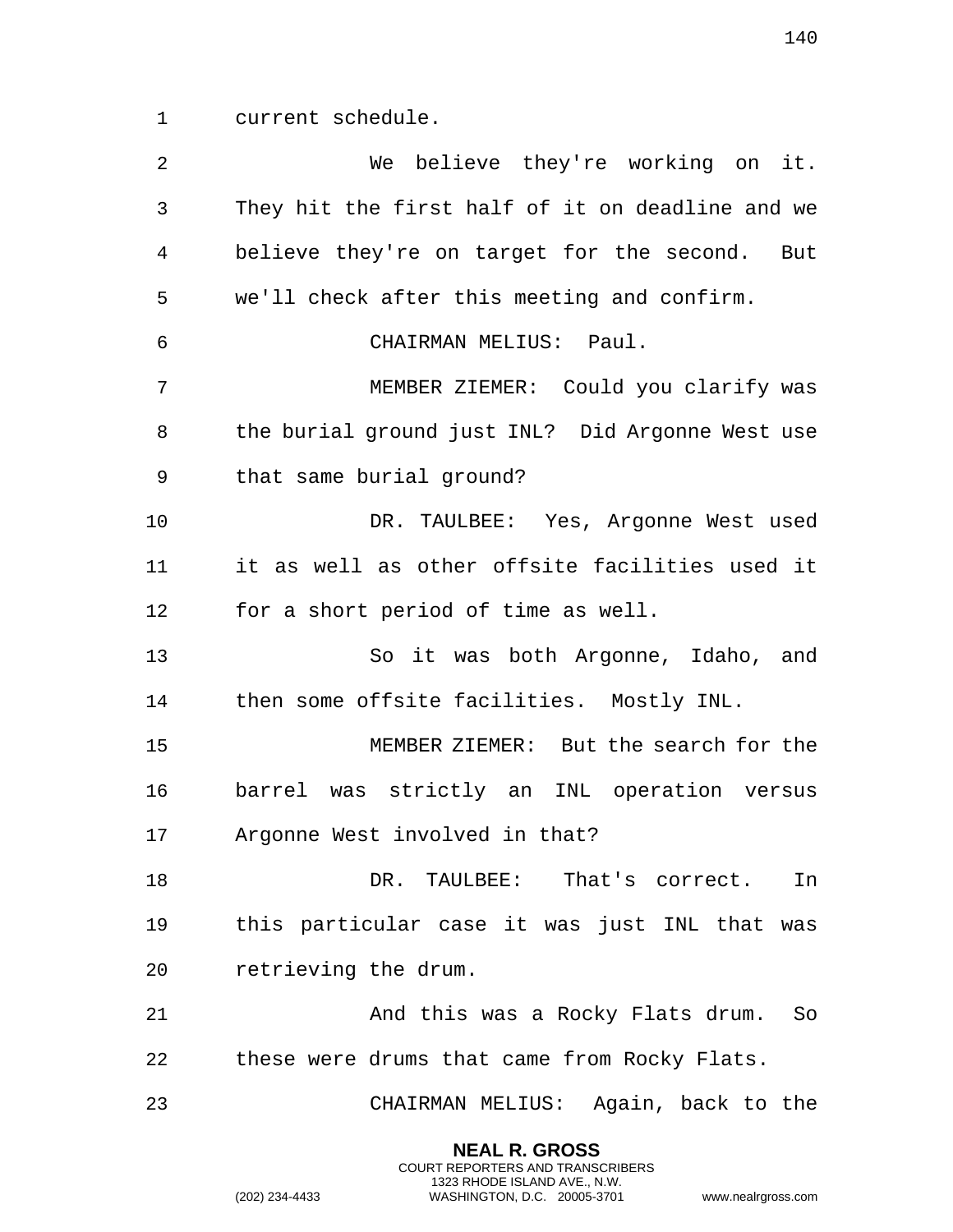data entry and so forth.

 So, the schedule would be that's available in May. Then you would have a report based on that when? DR. TAULBEE: No, I believe that would be SC&A. CHAIRMAN MELIUS: SC&A. DR. TAULBEE: SC&A has written a V&V plan that that they presented to the Work Group indicating how they were going to do this checking, this methodology once DOE indicated that they had entered all of the data into the system. CHAIRMAN MELIUS: John or somebody want to update us? MR. STIVER: Yes, we submitted the V&V plan back in September of 2016. So once that information is available we can go ahead and get started on that. CHAIRMAN MELIUS: I don't believe the Work Group has approved the plan, correct? MR. STIVER: We haven't had a Work Group meeting to actually discuss this. So yes,

> **NEAL R. GROSS** COURT REPORTERS AND TRANSCRIBERS 1323 RHODE ISLAND AVE., N.W.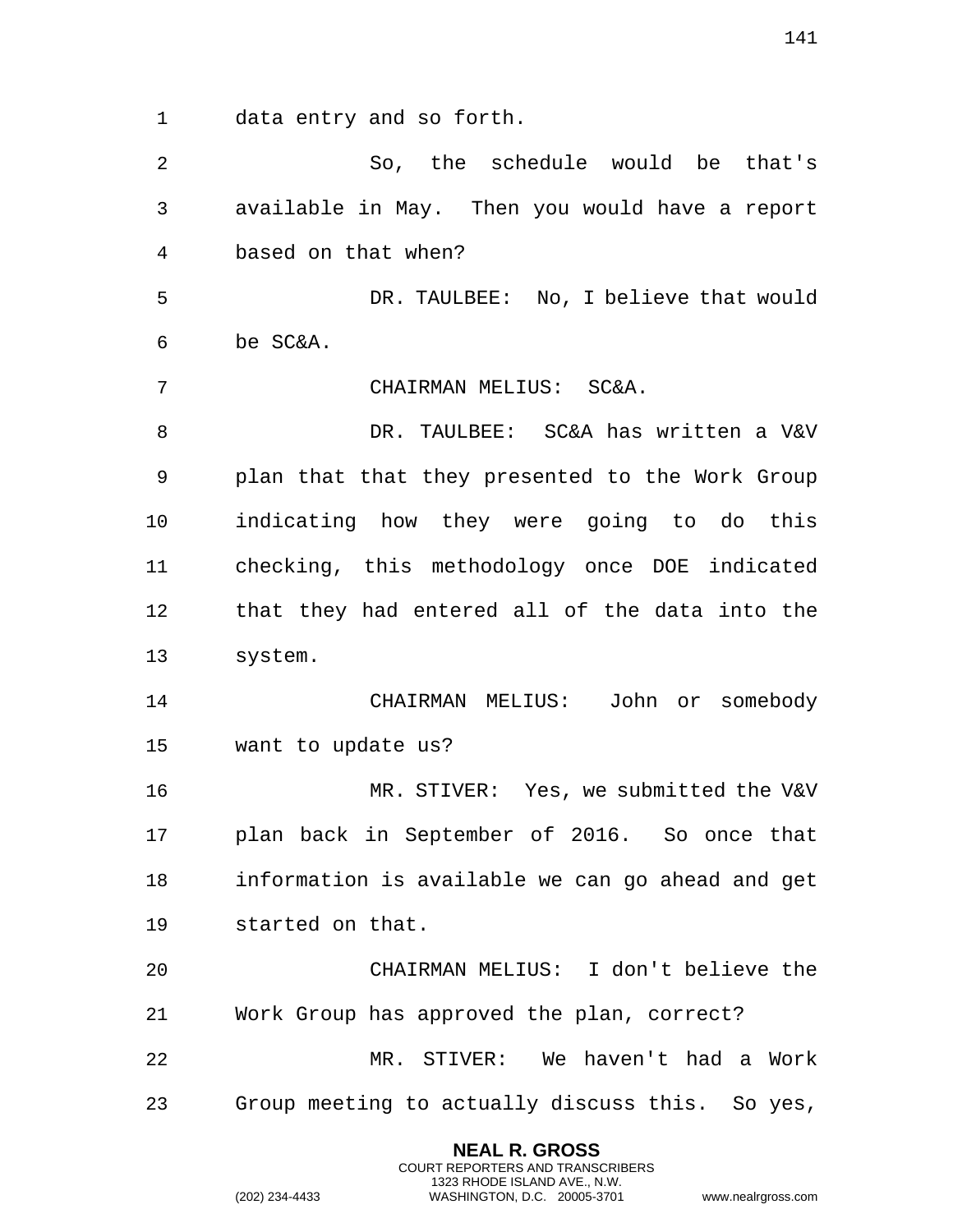that would definitely be required.

 In addition to that we also submitted our two papers, one on the reactor prioritization that spans both INL and ANL West, and also the paper looking at the implementation of OTIB-54 and TBD-5 with the indicated radionuclides. And we're coming close to finishing up our review for the CPP pre 1963 and also burial grounds pre '69. And those two should be -- we should have those reports before the August meeting. CHAIRMAN MELIUS: And where is NIOSH in terms of reacting, reviewing to the two reports that you've seen. DR. TAULBEE: Our focus has been on the 83.14 for expanding the Class for CPP which is what we are expecting to present to you all before the July meeting. So it is currently in draft. Short answer, sorry, is we have not started evaluating their reports because our resources have all been working on the CR addendum and then the 83.14 which were the

> **NEAL R. GROSS** COURT REPORTERS AND TRANSCRIBERS 1323 RHODE ISLAND AVE., N.W.

(202) 234-4433 WASHINGTON, D.C. 20005-3701 www.nealrgross.com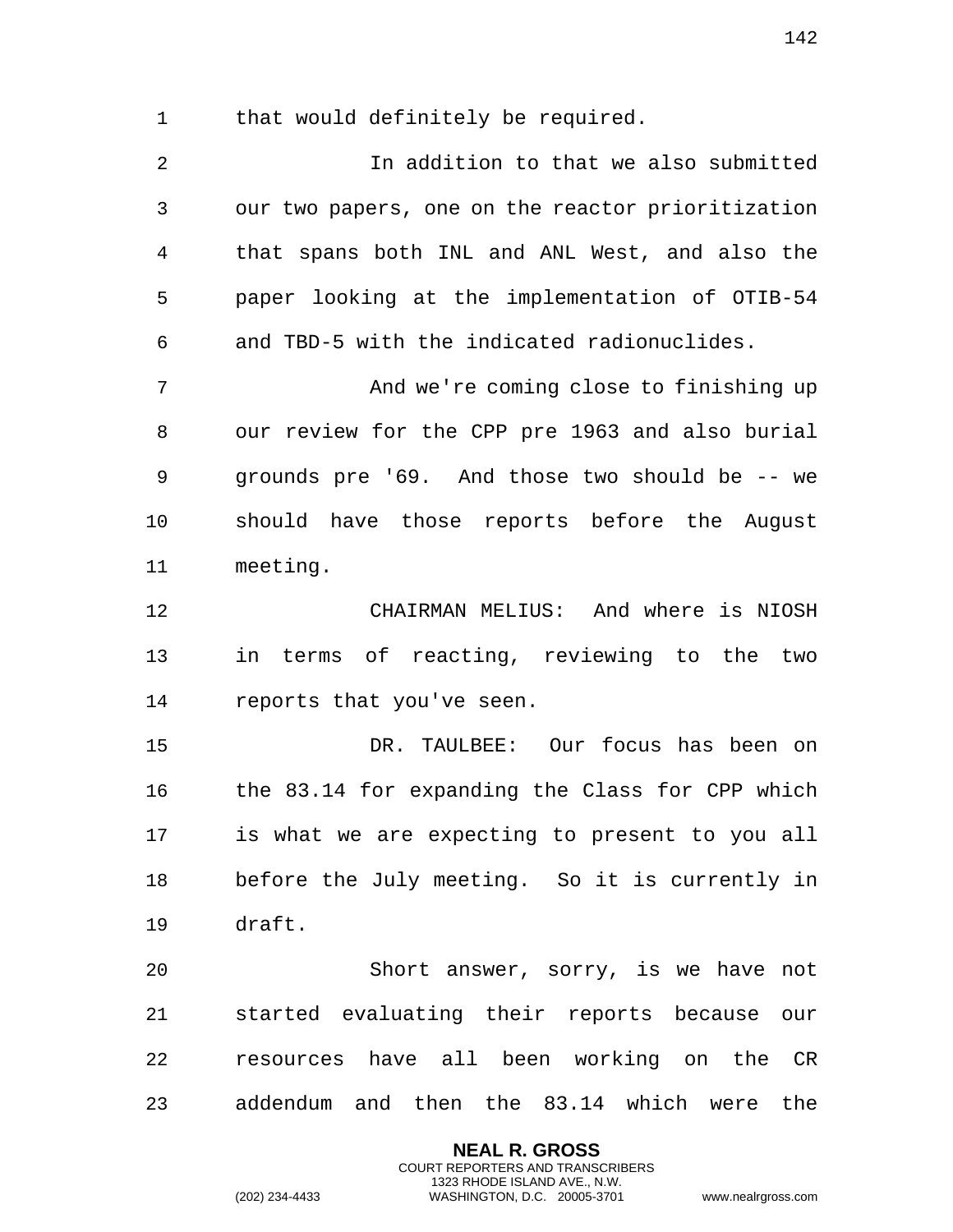priorities given to us by the Work Group.

 CHAIRMAN MELIUS: Okay. Because I would suggest, Bill, if we could have a Work Group meeting. I think we need to review the sampling plan from SC&A.

 I know I have some concerns about it, at least when I first looked at it which has been awhile. But we should do that.

 And then if NIOSH is ready to -- has had a chance to review the other reports that are available then we can talk about those also in a Work Group meeting.

 But that's sort of up to -- I think we just need to be ready by May to get SC&A started on the review of all the data that's been entered.

 MEMBER SCHOFIELD: From a request from the group members and of course SC&A and NIOSH and see what dates, and which part of May. MR. KATZ: I'll send out a request for scheduling. So probably early May, or late April, right?

We want to give I guess NIOSH as much

**NEAL R. GROSS** COURT REPORTERS AND TRANSCRIBERS 1323 RHODE ISLAND AVE., N.W.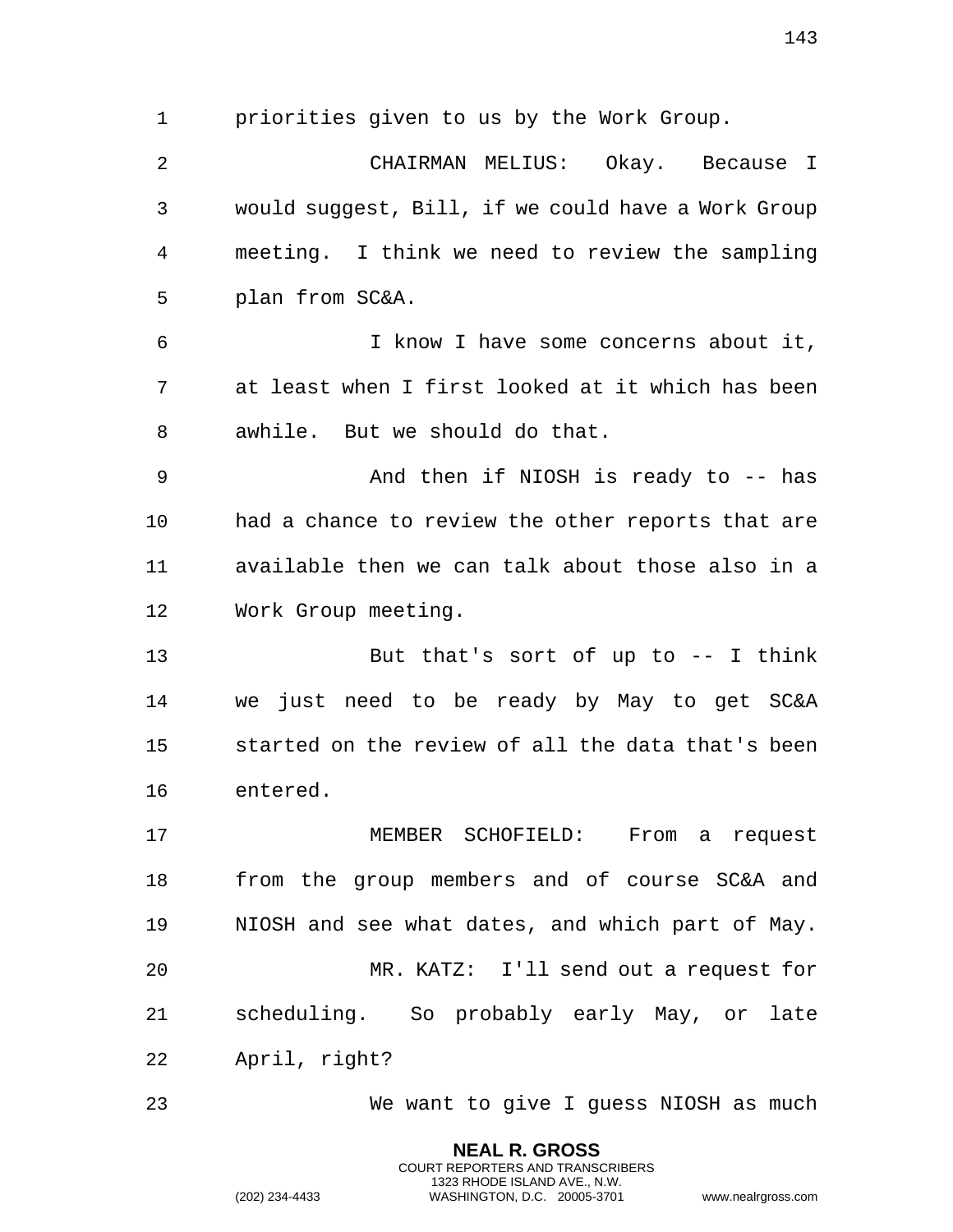time as possible so that there's an opportunity to get some feedback on the other reports too, right? Or not?

 CHAIRMAN MELIUS: Well, I'm not worried about that. I'm not sure that -- I don't think we should schedule around that.

 Because I actually think that the sampling -- if we're going to request that SC&A change their plan then we need to give them time also.

 So I would say if we can do it in April it would be better.

 MR. KATZ: Okay. I'll send out a request to the Members and staff.

 CHAIRMAN MELIUS: And NIOSH may have preliminary comments. I mean it's whatever is available is available, but I don't think they need to have anything done by then.

 MEMBER BEACH: Did we ever talk about the prioritization 2 that we asked SC&A to give us? I know we've got that, but I don't know if we ever discussed it as a Work Group. Do you recall, anybody?

> **NEAL R. GROSS** COURT REPORTERS AND TRANSCRIBERS 1323 RHODE ISLAND AVE., N.W.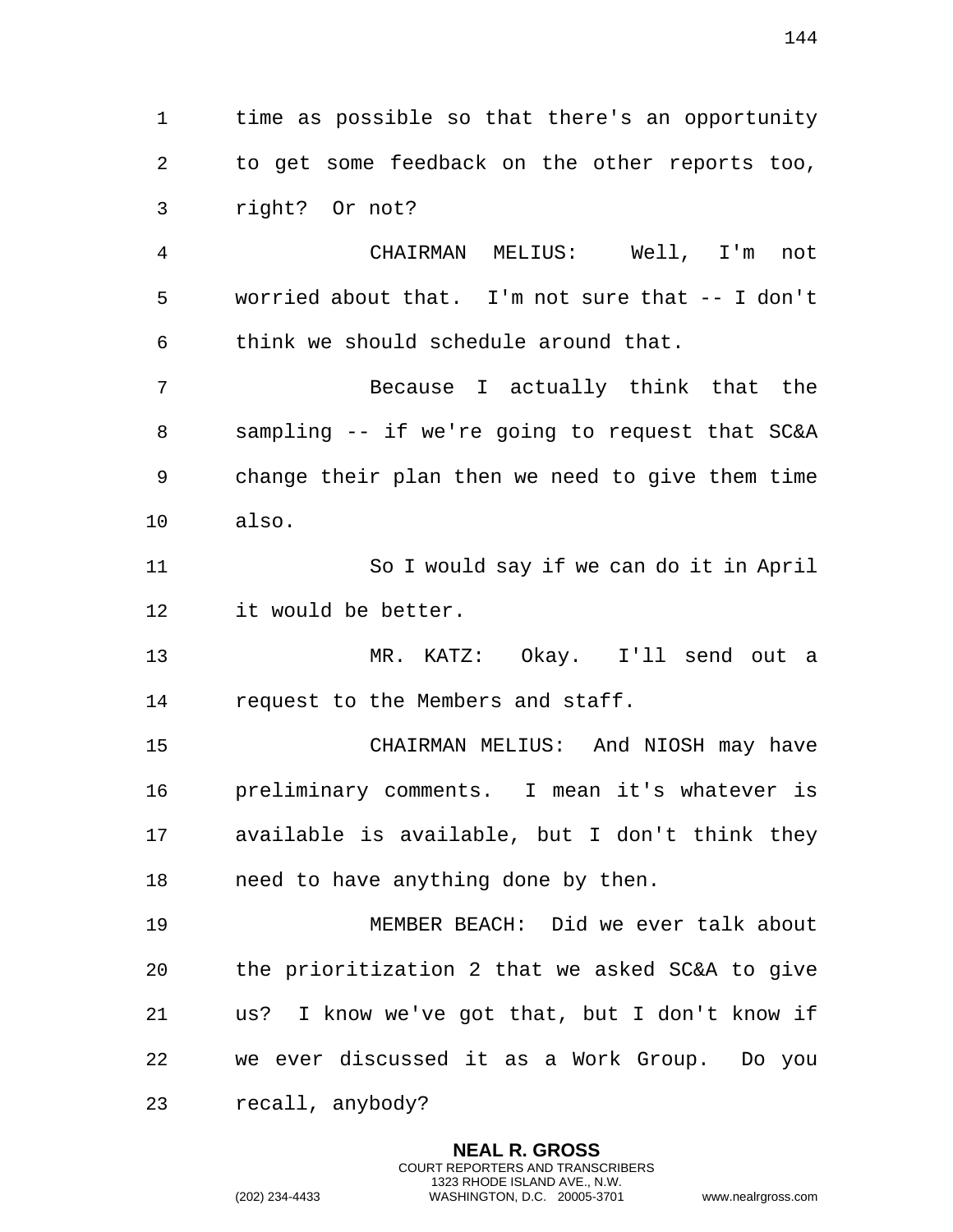**NEAL R. GROSS** COURT REPORTERS AND TRANSCRIBERS CHAIRMAN MELIUS: My memory's not. DR. TAULBEE: I do know that since their re-prioritization reports that came out are actually more of a summary of all of the information to help the Work Group decide on the priority is how I read those reports to be. So, I think that would be an additional good topic to discuss at that meeting. CHAIRMAN MELIUS: Yes, that's how I recall it too. I thought -- maybe I missed something. Thank you. Anything else? LaVon, you have anything? Or are you just standing up getting prepared. MR. RUTHERFORD: I'm just standing up. CHAIRMAN MELIUS: Okay. Any other Board Member questions? MEMBER VALERIO: This is Loretta. I have a question. Can you hear me okay? MR. KATZ: Can you speak closer to the phone, Loretta? MEMBER VALERIO: Can you hear me all

1323 RHODE ISLAND AVE., N.W.

(202) 234-4433 WASHINGTON, D.C. 20005-3701 www.nealrgross.com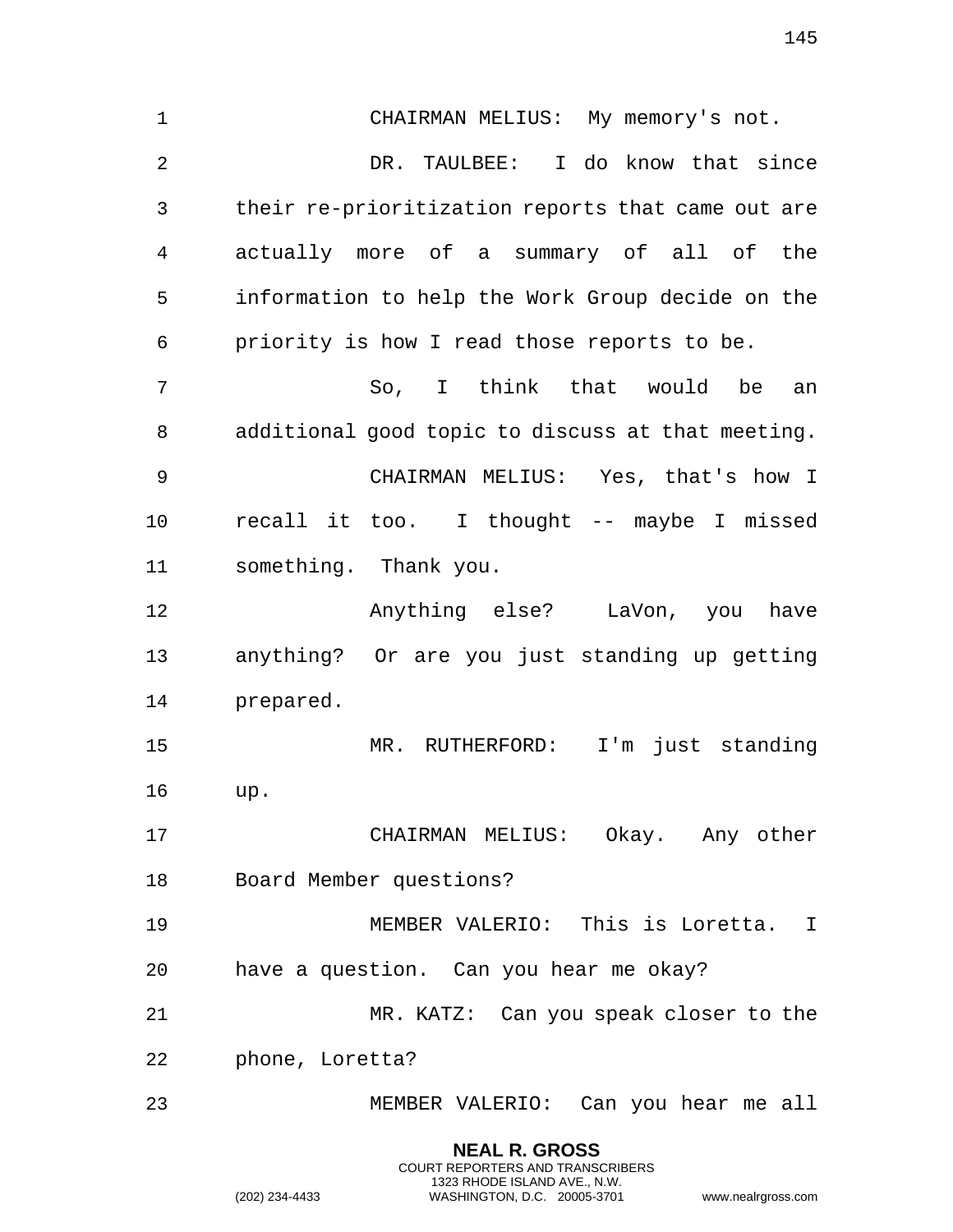right? MR. KATZ: Yes. You know you're recused for INL, right? MEMBER VALERIO: Yes. MR. KATZ: So no questions about INL, right? MEMBER VALERIO: No, it was about INL. So, never mind. MR. KATZ: Okay, thanks. CHAIRMAN MELIUS: Thank you very much. Let's move directly to LaVon. Do you think people on the phone are setting their clocks to 3 o'clock to come and hear you? Or do you mind, if you don't mind going earlier. MR. RUTHERFORD: No. PARTICIPANT: Excuse me, Mr. Chairman? CHAIRMAN MELIUS: Yes? PARTICIPANT: Did you vote on the SEC? CHAIRMAN MELIUS: No, no, there's no recommendation or plan to vote on it today. PARTICIPANT: Oh, no plan to vote on it.

> **NEAL R. GROSS** COURT REPORTERS AND TRANSCRIBERS 1323 RHODE ISLAND AVE., N.W.

(202) 234-4433 WASHINGTON, D.C. 20005-3701 www.nealrgross.com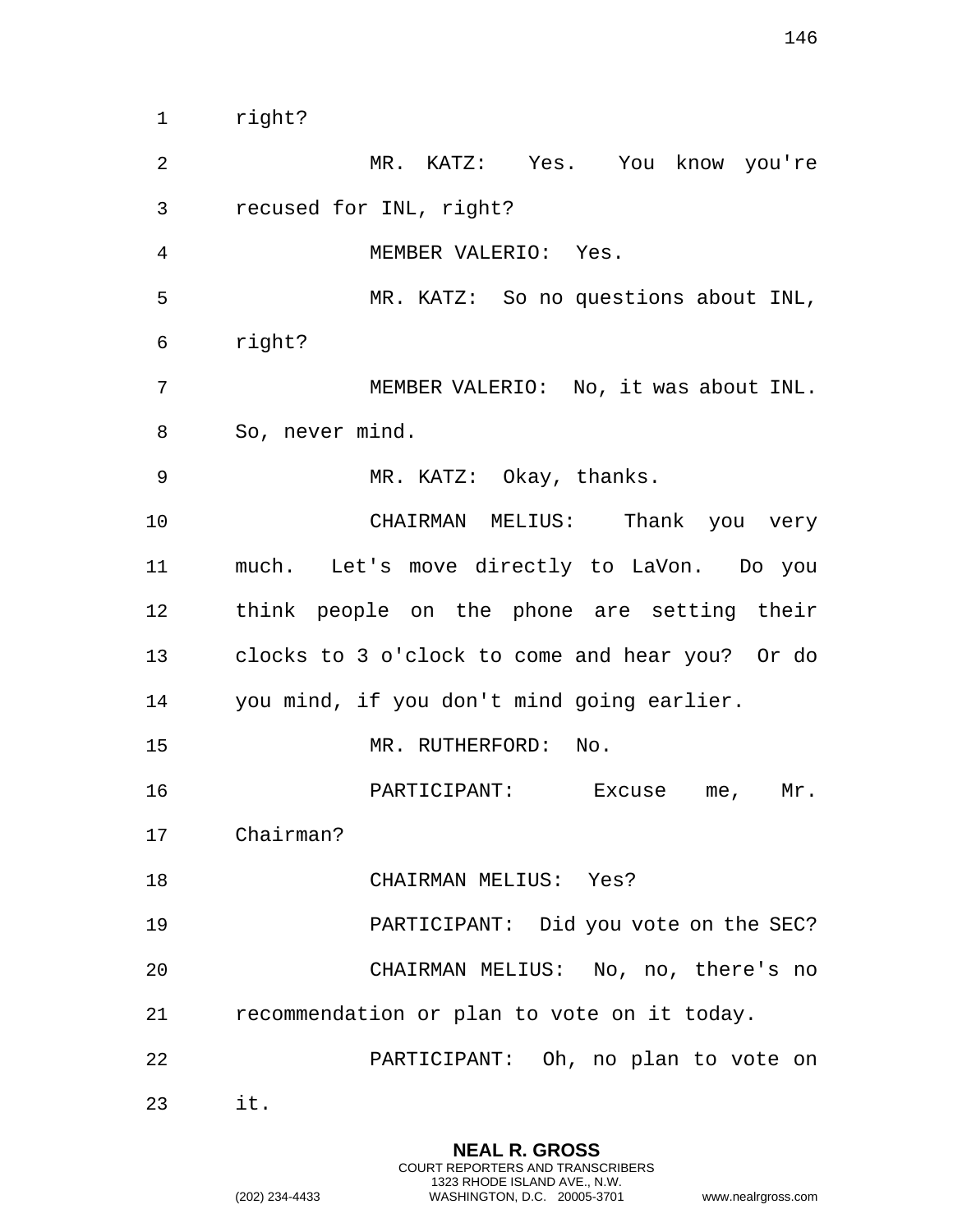## **SPECIAL EXPOSURE COHORT UPDATE**

 MR. RUTHERFORD: All right, we're having a little technical difficulties. I'm LaVon Rutherford. I'm going to give the Special Exposure Cohort update.

 We give this update every Board meeting. It gives the Board an idea of what petitions are in qualification, under evaluation, currently under Board review, and future or potential SEC petitions, 83.14s.

 We've had 237 petitions to date. We have no petitions in qualification. We have five petitions that are in evaluation, including three addendums. And we have eight reports with the Advisory Board.

 Santa Susana as I mentioned earlier is a petition that's under evaluation at this time, '91 to '93, and it is May of 2017. See, Josie, it wasn't June.

 Metals & Controls. This is a petition that we almost had ready for the Board meeting but didn't quite make it. We do expect to have it completed in April.

> **NEAL R. GROSS** COURT REPORTERS AND TRANSCRIBERS 1323 RHODE ISLAND AVE., N.W.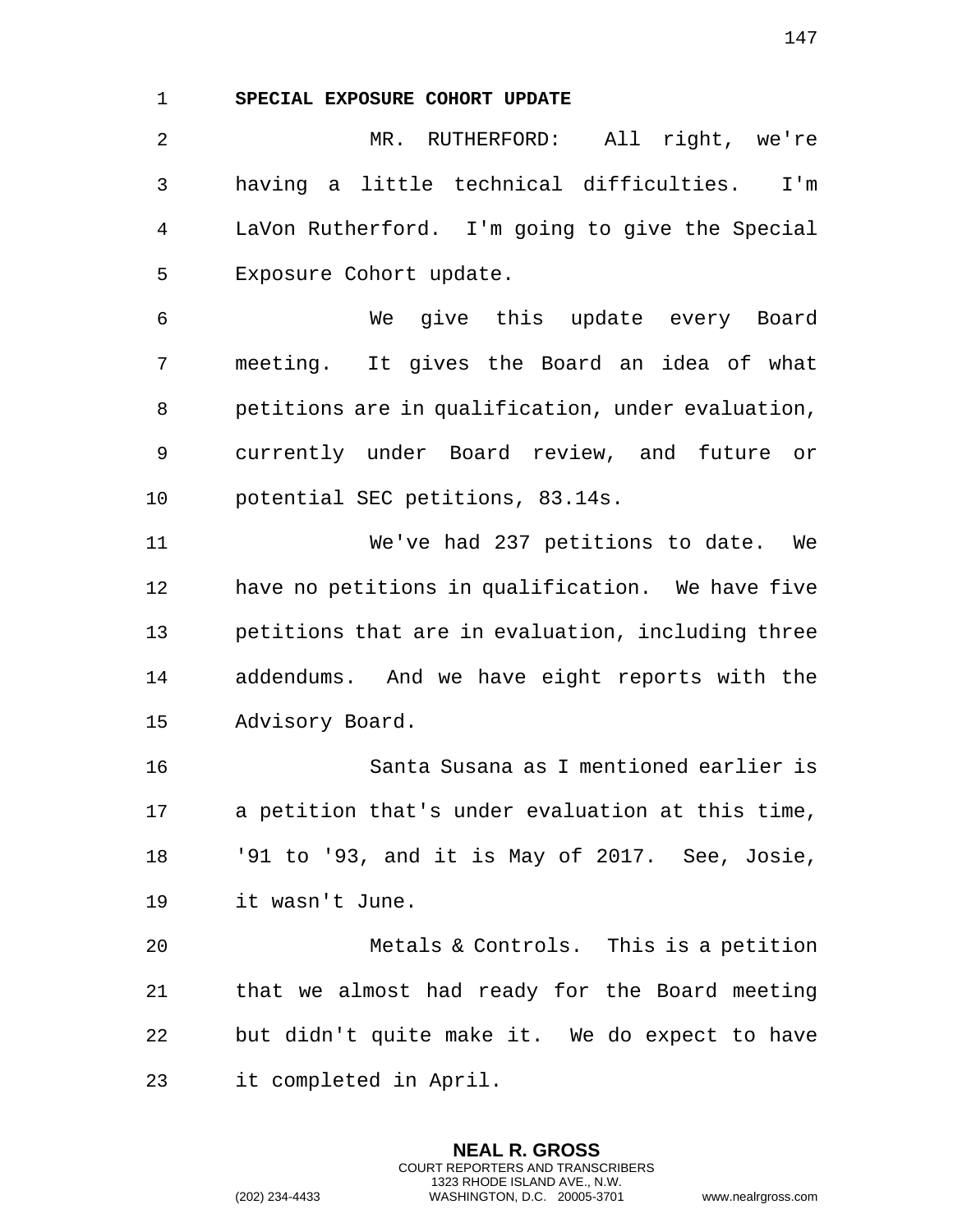Los Alamos National Lab again is an addendum that will address the remaining years '96 to 2005. We almost had this one does as well. This is our first addendum that will

 address the 10 CFR 835 area which is when the federal regulation came out on the radiation protection program.

 Sandia National Lab addendum addresses the '95 to 2005. We expected to follow up. It will again address 10 CFR 835 area and will be in June of this year.

 Lawrence Livermore National Lab will follow that one in August of this year. And that will address the 1990 to 2014 period that was remaining on that petition.

17 And then the petitions that are under the Board review, Carborundum which was discussed earlier is no longer under Board review.

 The FMPC, Fernald, we do expect that final TBD to be completed in April. And then this is still waiting on a Board recommendation to close out the petition.

> **NEAL R. GROSS** COURT REPORTERS AND TRANSCRIBERS 1323 RHODE ISLAND AVE., N.W.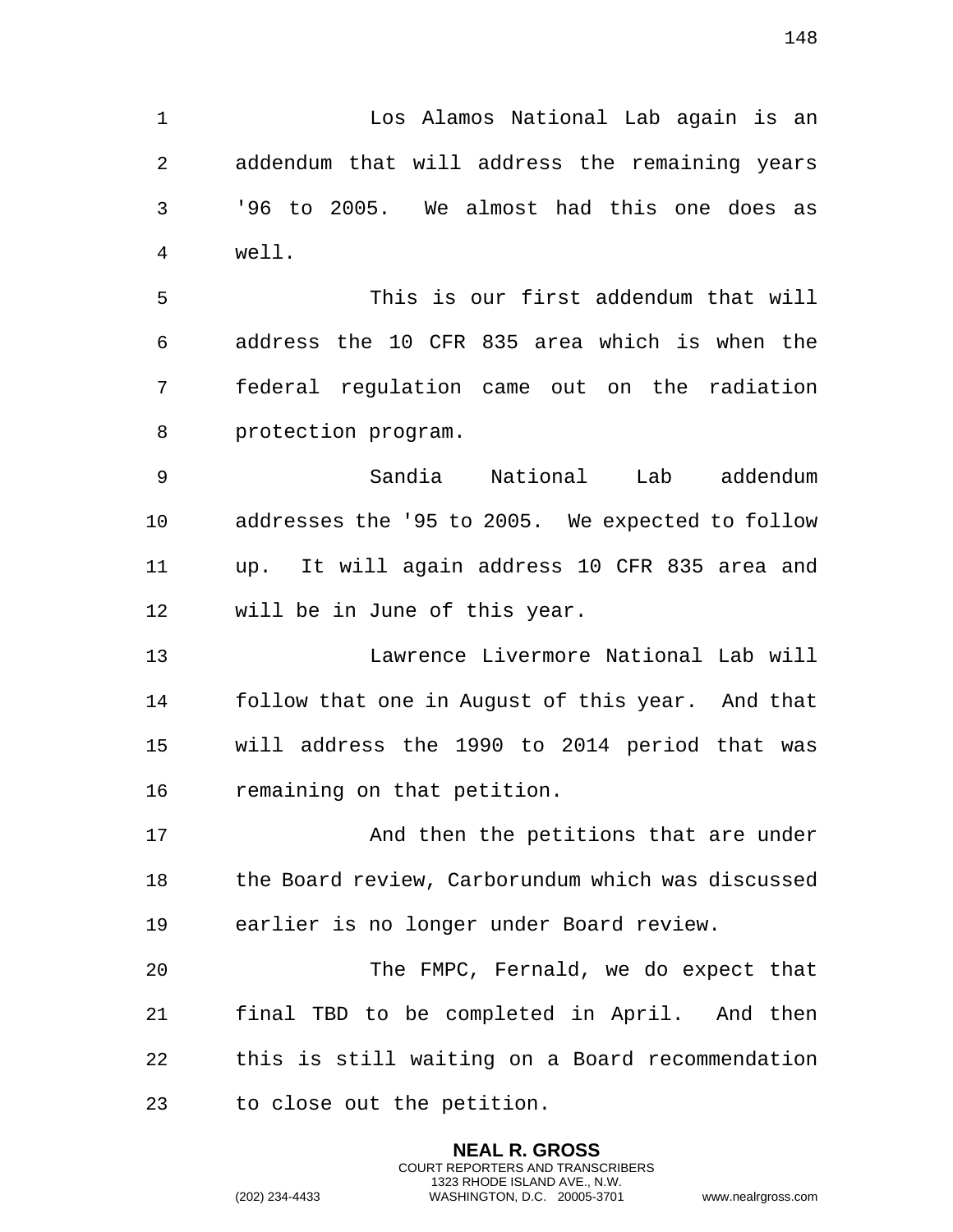Hanford. Dr. Melius discussed earlier during the Work Group session. We are continuing to evaluate the prime contractors radiological control program to determine if they should be included in the Class that was added last. And that's in progress. Savannah River Site. We have an update scheduled for tomorrow morning. Grand Junction we discussed earlier as well. We are working on additional data capture.

 We did have the one interview we needed and I think we'll be able to close out the remaining issues on this one in time for the next Board meeting.

 Rocky Flats plant we will discuss tomorrow morning.

 INL. Tim just discussed that and he also mentioned the 83.14 as well as Argonne National Lab West.

 So again these are the petitions that are with the Advisory Board. Feed Materials Production Center, Hanford, Savannah River Site, Los Alamos National Lab, Grand Junction, Sandia,

> **NEAL R. GROSS** COURT REPORTERS AND TRANSCRIBERS 1323 RHODE ISLAND AVE., N.W.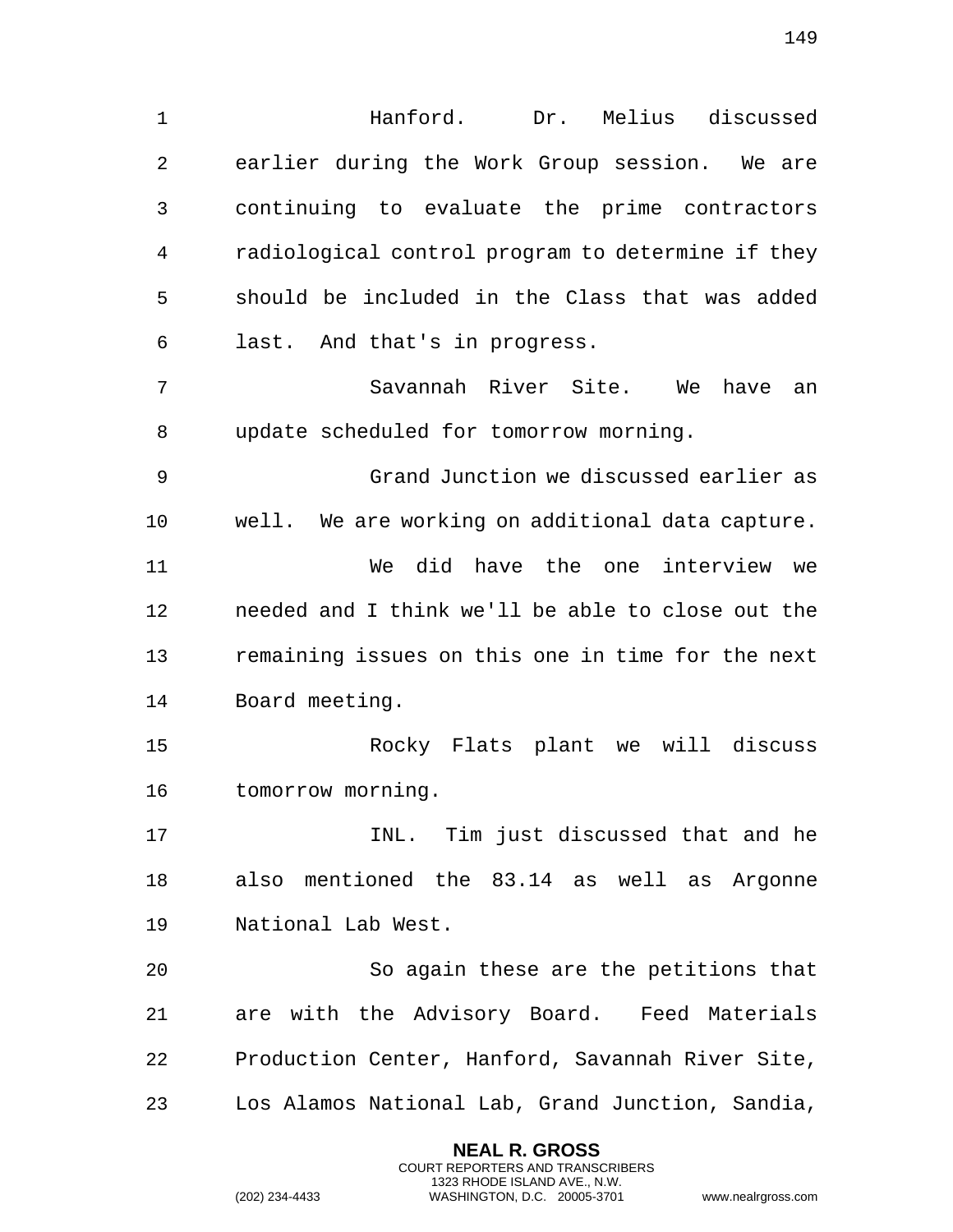Rocky, INL, Argonne West, and Lawrence Livermore National Lab.

 Potential 83.14s. We have the Idaho one that Tim mentioned.

 Ames Laboratory. This one's not finalized yet. We are still evaluating the time period on that and we are still awaiting some last minute information from the site as well, or from the lab.

 Sandia National Lab, Albuquerque early years. This has been on here for a long time. These claimants have been compensated under LANL so we've never received a claim for that period that would fit as a litmus claimant. And then the Dayton Project Monsanto has been on for some time as well.

17 Cuestions. I know that's next. Actually that's it. Questions.

 CHAIRMAN MELIUS: On the potential 83.14 obviously Idaho we just talked about. But the other three, are you waiting to identify people?

MR. RUTHERFORD: Actually, Sandia,

**NEAL R. GROSS** COURT REPORTERS AND TRANSCRIBERS 1323 RHODE ISLAND AVE., N.W.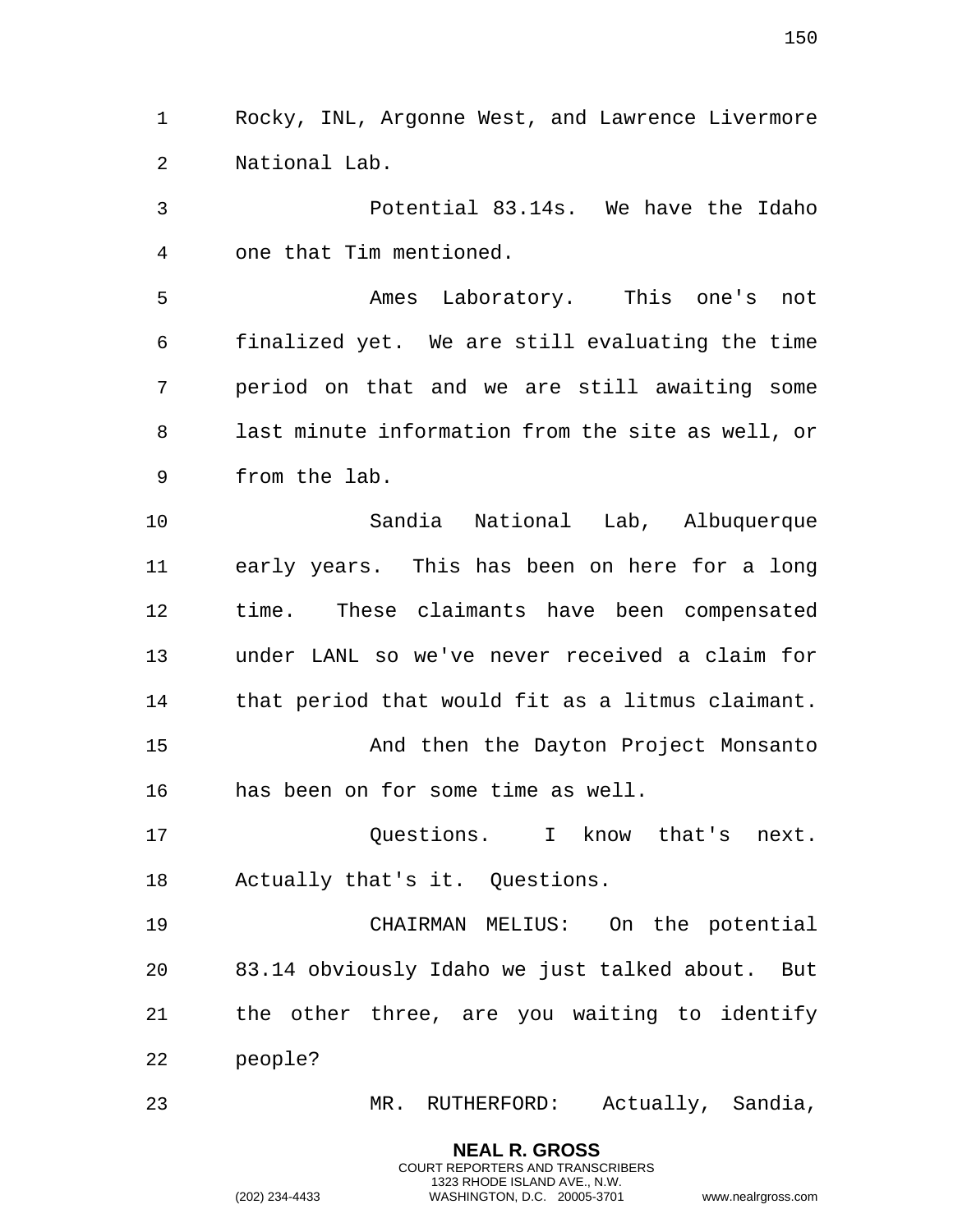Albuquerque and Dayton Project, we have not received a claimant that would be eligible to act as our litmus claimant or would be eligible for the SEC.

 CHAIRMAN MELIUS: Okay. MR. RUTHERFORD: We don't want to move forward with a claimant that's not going to get compensated.

 CHAIRMAN MELIUS: That makes sense. I just wasn't sure. Idaho is the one that you're just identifying and then processing. I don't know if we've had a chance to look for a claimant in that one. Or potential claimant.

 DR. TAULBEE: We have identified a claimant and contacted them and they're willing 16 to be a petitioner. We're far along that line.

17 CHAIRMAN MELIUS: Okay.

18 MR. RUTHERFORD: Any other questions? CHAIRMAN MELIUS: Other Members with questions?

 Okay. Thank you, LaVon. That was easy, wasn't it?

So, what I would suggest is that we go

**NEAL R. GROSS** COURT REPORTERS AND TRANSCRIBERS 1323 RHODE ISLAND AVE., N.W.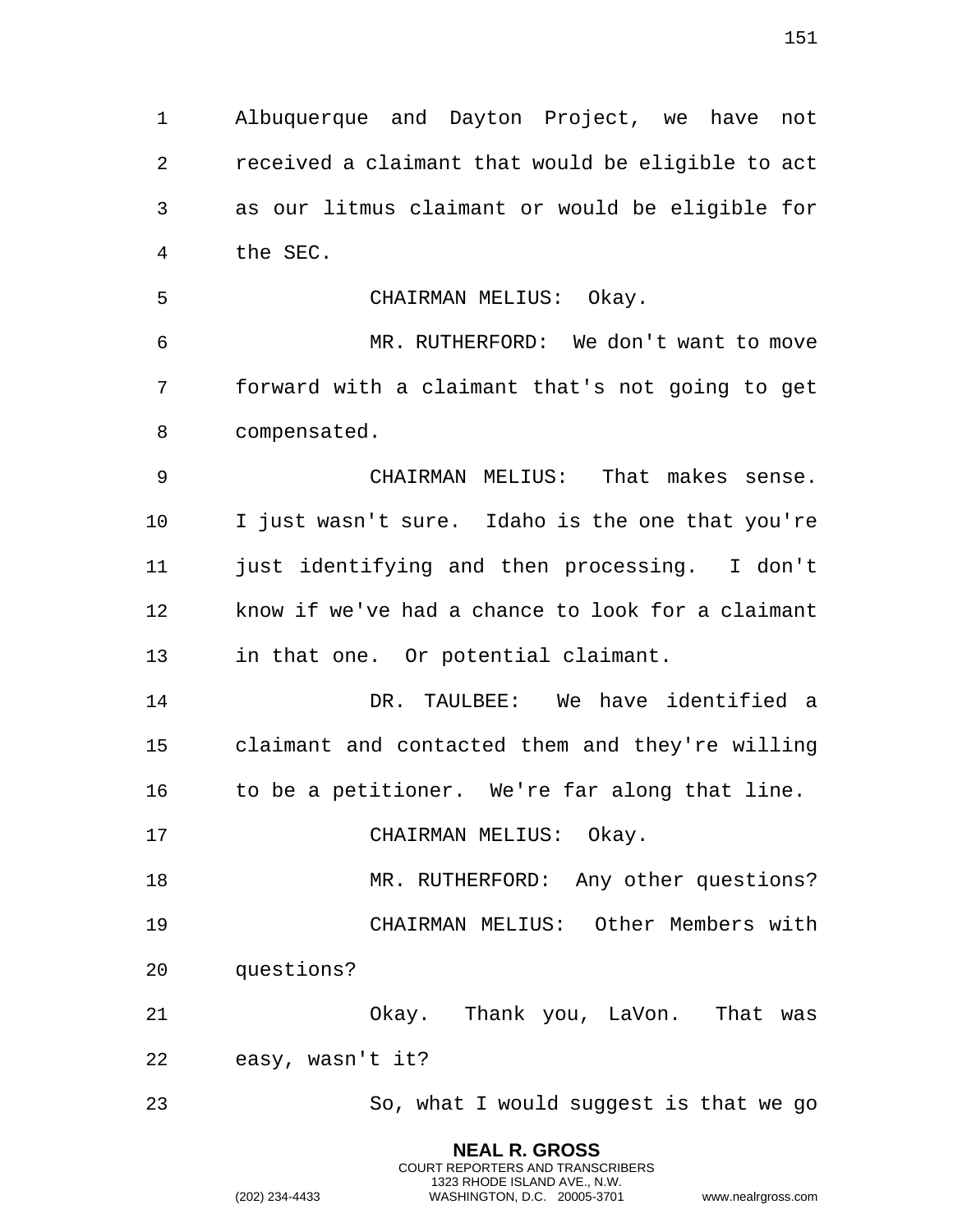through another Work Group -- well, we're done with the Work Groups so it's sort of Board work time.

 We've got public comments and maybe before that any further thoughts over lunch about the site for our next meeting?

 My sense in talking, thinking about it was between Sandia and LANL. It would make sense to go to New Mexico again even though we've been there recently.

 And then with INL or Oak Ridge as a backup. Is there any comments or thought on that? It's hard to tell.

 Hearing no objection why don't we have that be the plan and see what can be worked out. I don't think we've ever had many people from Sandia come forward and there are some issues with that site in terms of clearance and so forth.

 So it may come down, LANL -- the Santa Fe area may be a better area. The question is is it going to be feasible. Yes, Paul.

MEMBER ZIEMER: Is the inhalation

**NEAL R. GROSS** COURT REPORTERS AND TRANSCRIBERS 1323 RHODE ISLAND AVE., N.W.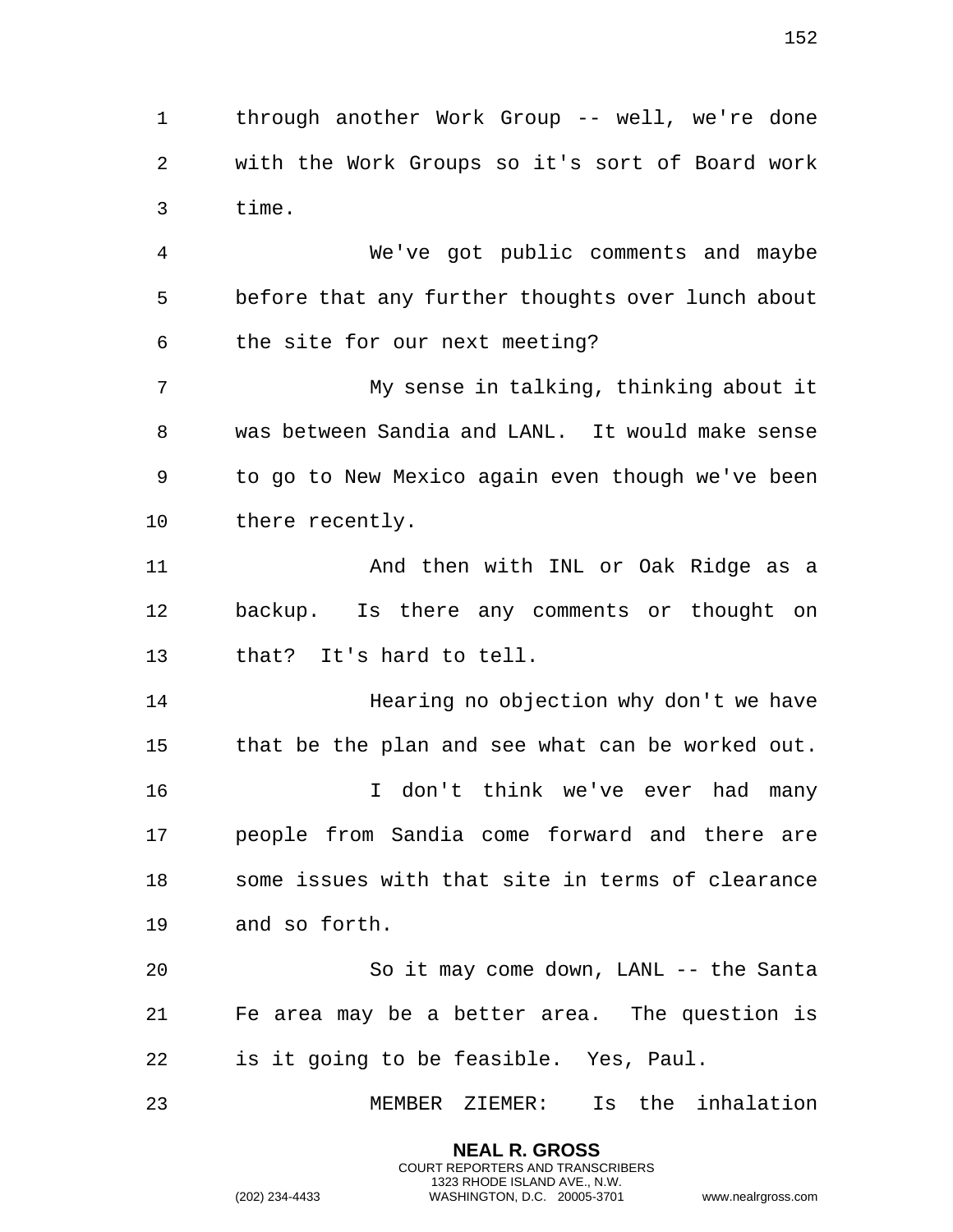toxicology lab in Albuquerque, they're in the program too, are they not? Do we have claims from there?

 Or is there a Site Profile? That's a fairly small facility, I think. I think it was called Lovelace. Maybe not a Site Profile. It's fairly small.

 MR. LEWIS: I don't know if there's a Site Profile, but DOE does get records requests for it. There are not a large number of them, but we do respond to them.

 MEMBER ZIEMER: It's yet another facility in there that might be of interest. They're close to Sandia. I think they're on the Sandia Site, in fact.

MR. LEWIS: Yes.

 CHAIRMAN MELIUS: I think we should keep that in mind and see. Okay.

 Public comments. You all should have received a two-page public comment record from last time, and plus the -- much longer document. So I'll read through the short version

> **NEAL R. GROSS** COURT REPORTERS AND TRANSCRIBERS 1323 RHODE ISLAND AVE., N.W.

CliffsNotes here.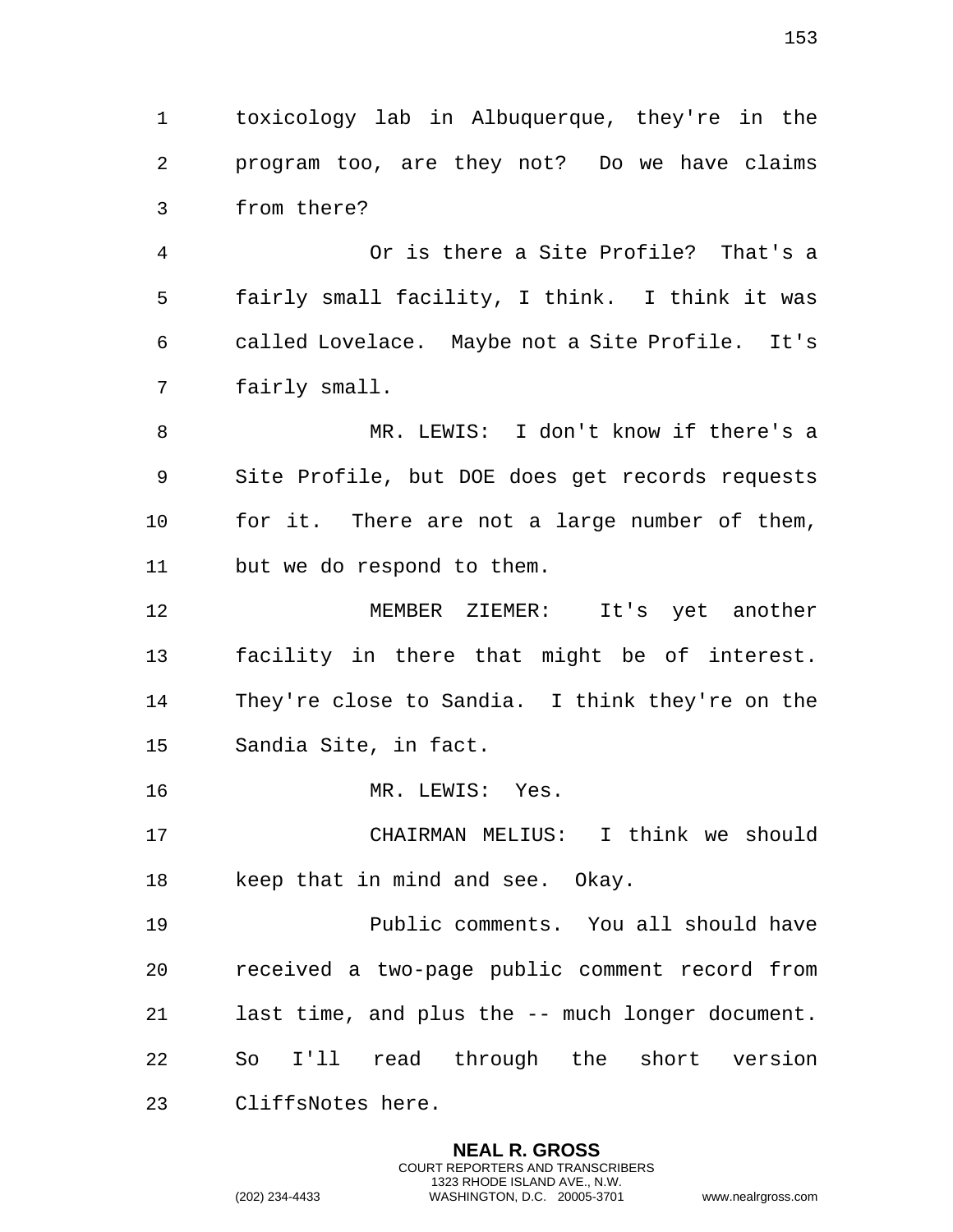1 And again, we have here the public commenter, the issues that were raised, who the responder was and a description.

 And then basically go through them by group.

 So the first two are relative to Carborundum. And I think it's pretty straightforward. Stu has responded to those really at the meeting at the time.

 One of the petitioners for Los Alamos then spoke. These are the next three. And again, I think LaVon has responded to them. I don't know why March 1 was the magic date.

 And then we have a series of six comments regarding security officers at the Sandia facility. And again, questions about the status and so forth. [Identifying information redacted] has responded to those in February. I think again it appeared to be pretty straightforward.

 Another set of three comments from [Identifying information redacted] regarding the LANL Site. Again, LaVon responded to those at

> **NEAL R. GROSS** COURT REPORTERS AND TRANSCRIBERS 1323 RHODE ISLAND AVE., N.W.

(202) 234-4433 WASHINGTON, D.C. 20005-3701 www.nealrgross.com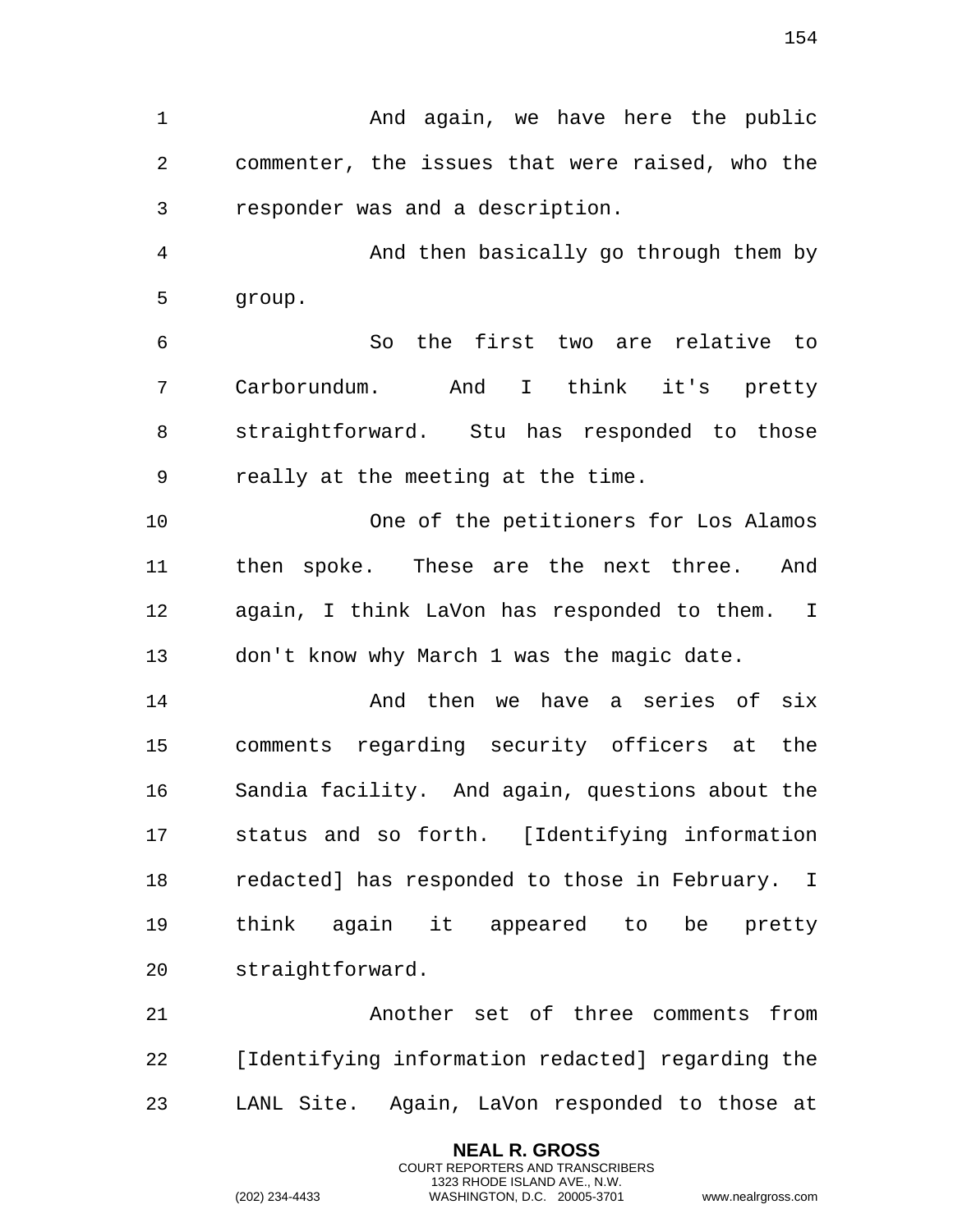the meeting. Again, I think pretty straightforward.

 We have -- I guess Terrie Barrie gets to set the record for this one with eight public comments, different comments, all related to Rocky Flats.

 LaVon, you were busy on March 1 responding to those. But again I think they all, again. I think the Work Group was a different date. Yes, something in February. Again, I think all straightforward.

 We'll be talking about the site tomorrow.

 Jon Lipsky, one comment regarding some issues at the Rocky Flats Site. Again, LaVon responded.

 Donna Hand, issues about the qualification of the petition for Pinellas. And Pete Darnell responded to that.

 Hugh Stephens brought up an issue about assignment of zero dose for non-SEC cancer. Jim Neton responded to that.

Again, a comment related to Lawrence

**NEAL R. GROSS** COURT REPORTERS AND TRANSCRIBERS 1323 RHODE ISLAND AVE., N.W.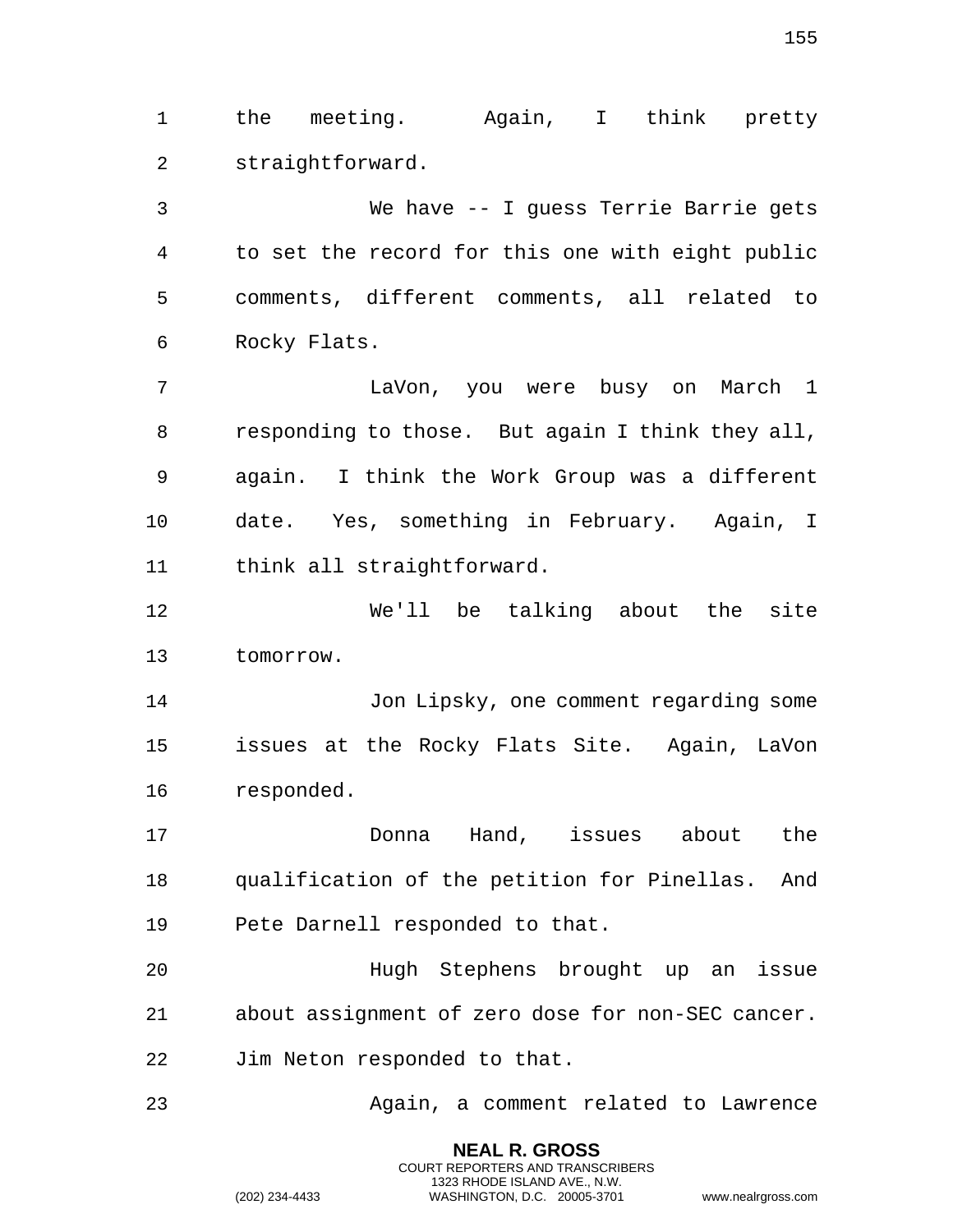Livermore.

 Did we ever receive -- this report here is unintelligible. Awaiting written information. I don't know if we ever received the written information. Someone should follow up on that one, I think. I don't know who's responsible. LaVon, can you? Whether we received it or not. I remember Ted asking for the information in writing. But whether we received it or not, or what happened. I think at least to clarify the record on that. Stephanie Carroll again a series of comments on Rocky Flats. Again, LaVon was trying to set the record for the most responses in a single day. By cheating I think here on the date. But close enough. February or March is fine. And then finally there's one last comment, [Identifying information redacted] regarding a particular individual claim. I think this essential was referred to DOL for follow-up.

**NEAL R. GROSS** COURT REPORTERS AND TRANSCRIBERS

1323 RHODE ISLAND AVE., N.W. (202) 234-4433 WASHINGTON, D.C. 20005-3701 www.nealrgross.com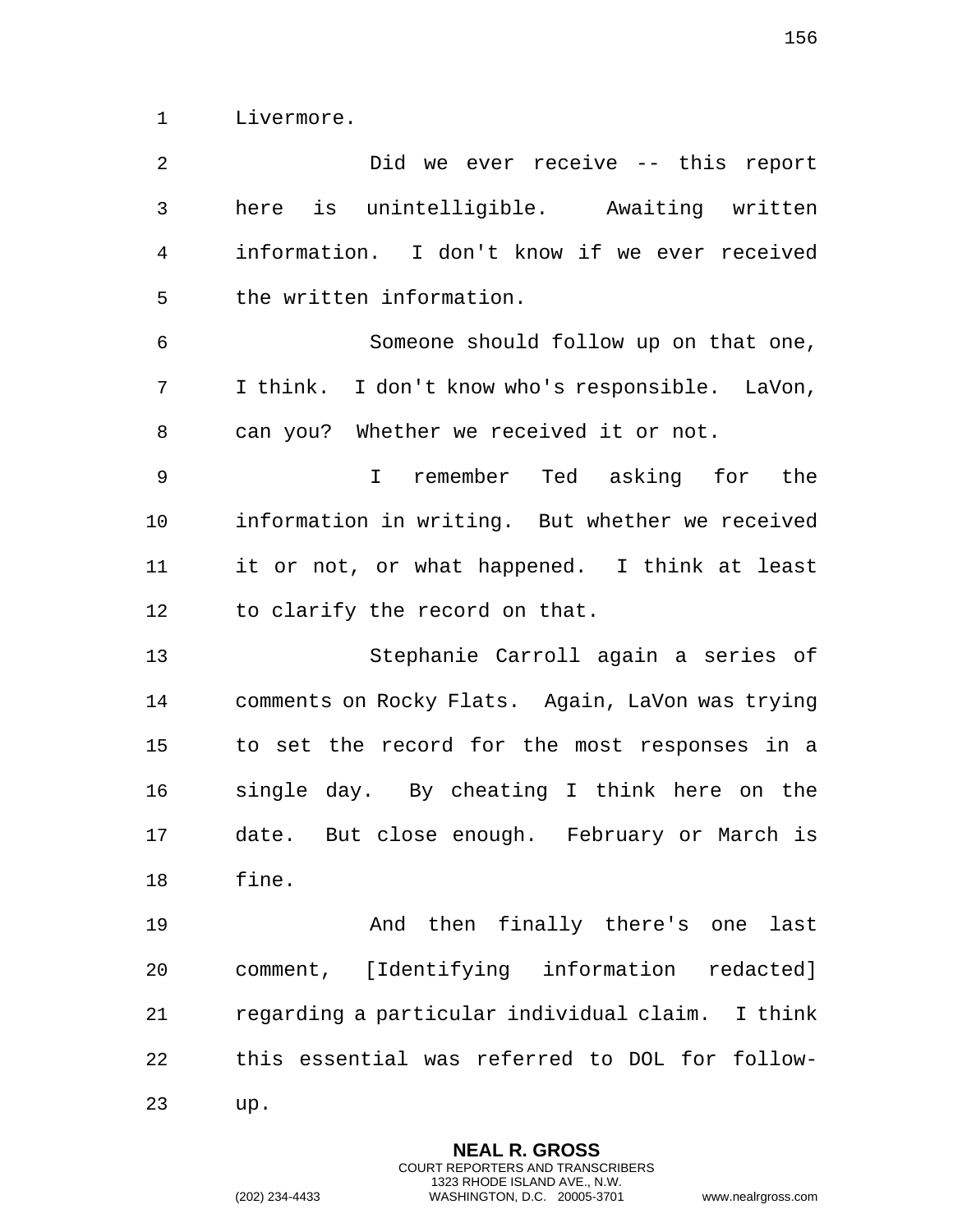So, any comments, questions on those? So I think it's all straightforward. And LaVon will follow up, NIOSH will follow up on the one to see whether the written statement or written comments were received for that. So, I don't think we have anything else to do in terms of Board work session. We have scheduled at 4:30 an update on the Argonne East Site Profile, Lara Hughes and Brad. So I think we'll adjourn until 4:30 and come back here and do that followed by a public comment period. (Whereupon, the above-entitled matter went off the record at 2:25 p.m. and resumed at 4:32 p.m.) CHAIRMAN MELIUS: Okay, we'll get restarted here. Ted, do you want to go over the instructions. MR. KATZ: Sure. So, should I cover those for public comment session even though it starts right after this? CHAIRMAN MELIUS: Yes, I think it would be better.

> **NEAL R. GROSS** COURT REPORTERS AND TRANSCRIBERS 1323 RHODE ISLAND AVE., N.W.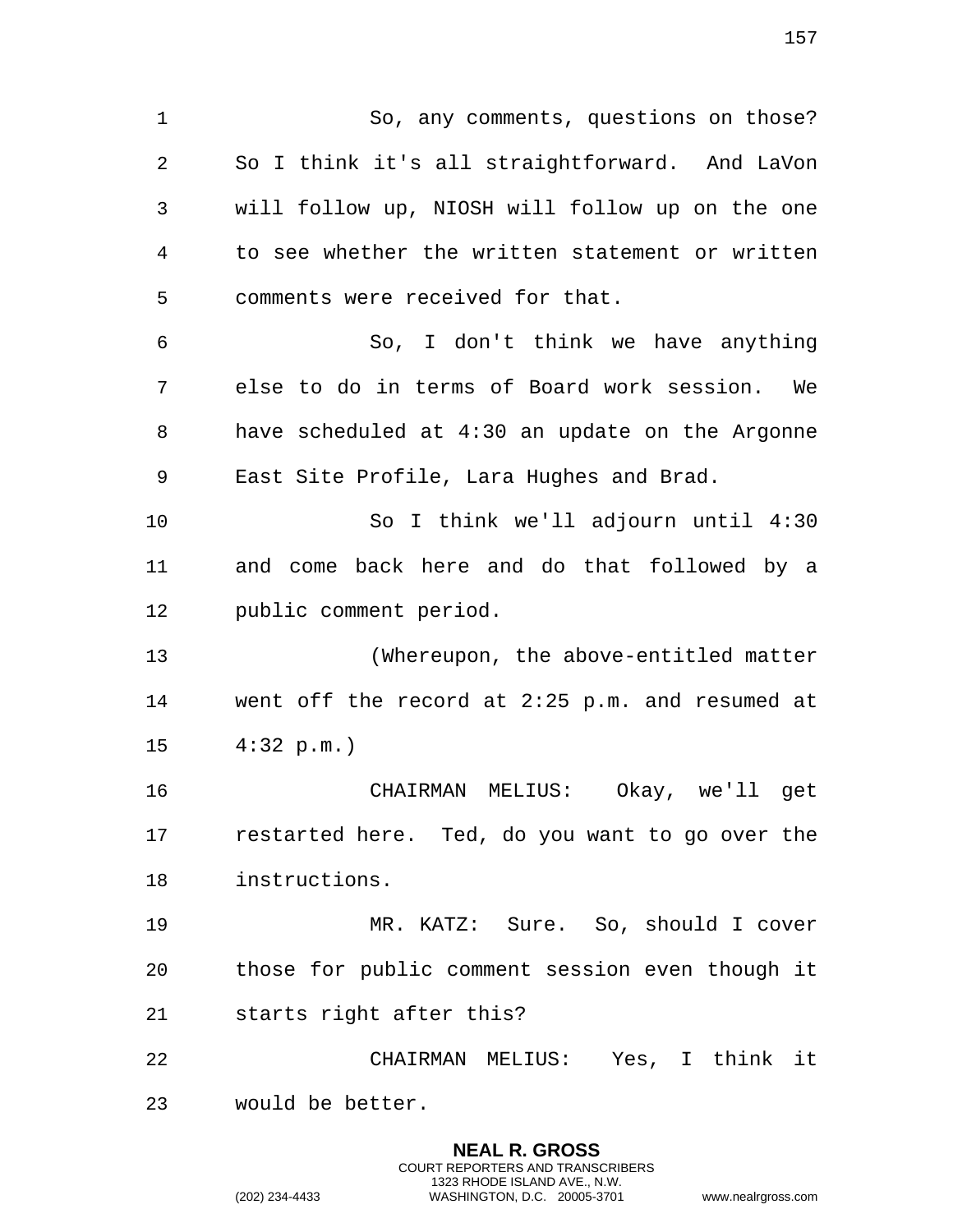MR. KATZ: So, welcome everyone in the room and on the line. We are about to start the Argonne East, an update which is especially for folks here in this area. And immediately following that we'll go into a public comment session. So for the public comment session if you're here in the room and you have public comments, you think you might like to make public comments there's a book outside you can sign in on just to let them know. Because we'll look at that list and we'll go to those folks first. So please avail yourself of that over the next half hour before we get to the public comment session. Folks on the line, as I said earlier we have no sign in for people who want to comment by phone, but we'll take you after we take folks in the room for their comments. The other thing just then to note about your public comments is these meetings are all transcribed. They have verbatim transcripts

> **NEAL R. GROSS** COURT REPORTERS AND TRANSCRIBERS 1323 RHODE ISLAND AVE., N.W.

(202) 234-4433 WASHINGTON, D.C. 20005-3701 www.nealrgross.com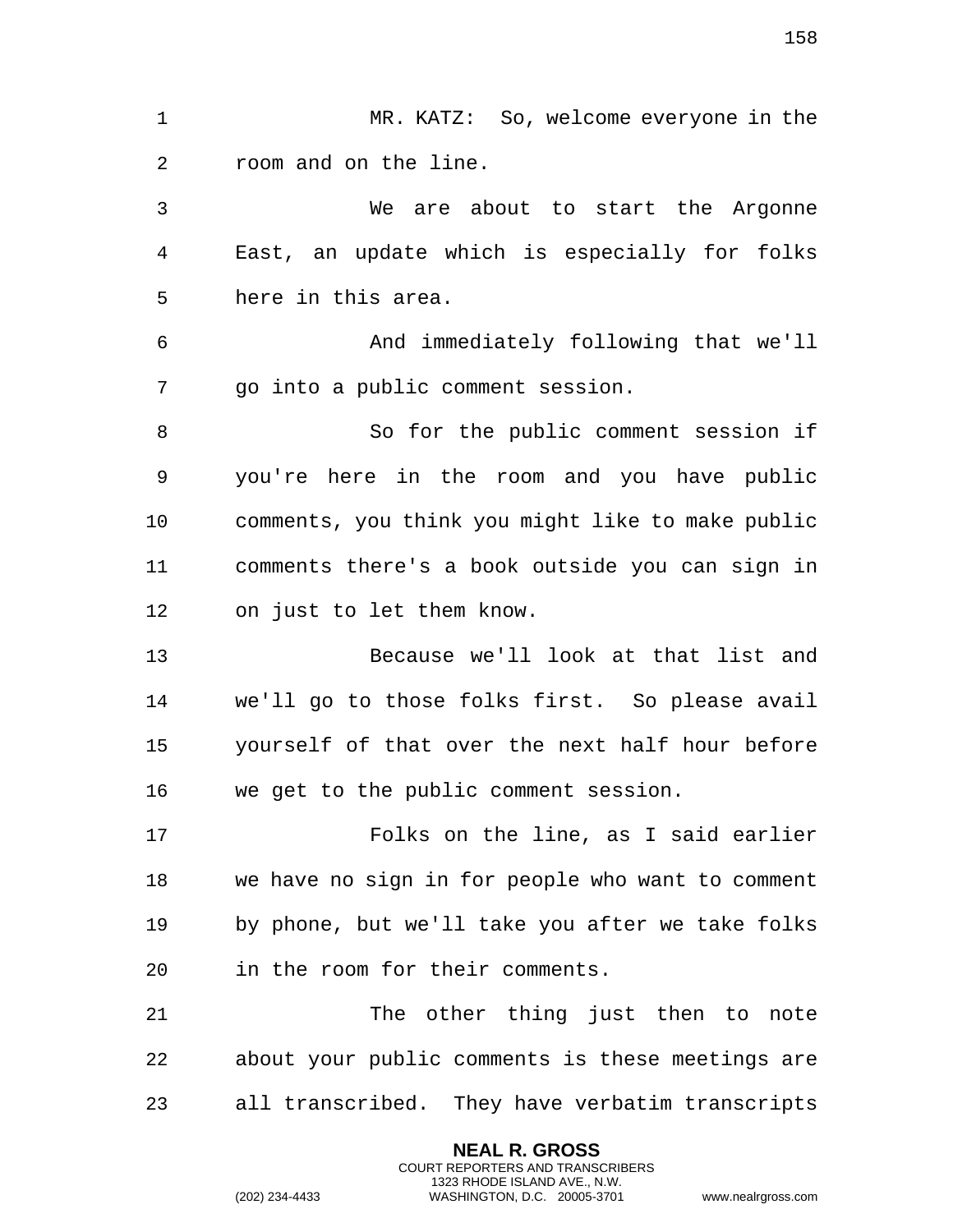that are then posted on the CDC website for everyone to read.

 So you're welcome to say whatever it is your comments might be. But if you comment about other people we will take steps with your comments after the fact with the written version to protect their identity.

 So I'm not saying you can't mention other people, you can, you're welcome to do that, but we will then redact, in other words delete enough information to protect their identity since they're not speaking for themselves here. So just be aware of that.

 And I think that takes care of matters.

## **ARGONNE EAST SITE PROFILE REVIEW UPDATE**

 CHAIRMAN MELIUS: Okay. And first we'll have an update on the Argonne East evaluation underway by NIOSH and others. And so, Dr. Lara Glass from NIOSH will speak to us again today.

DR. HUGHES: This is an update, and a

**NEAL R. GROSS** COURT REPORTERS AND TRANSCRIBERS 1323 RHODE ISLAND AVE., N.W.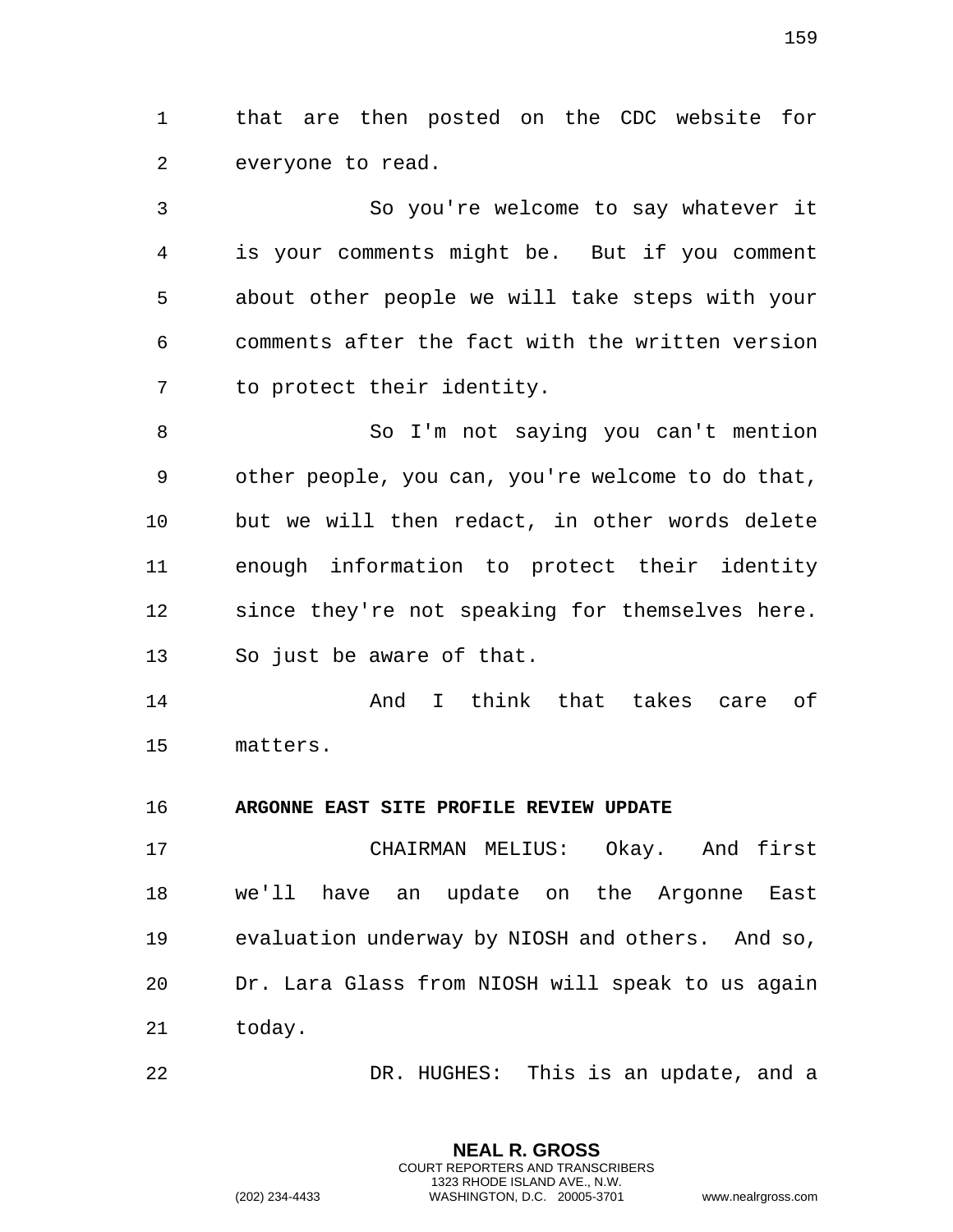very early update on NIOSH effort on Argonne National Laboratory East. A little bit background of the facility. Some of you attended the tour yesterday and I think we got a very nice overview.

 But for those who didn't this is kind of our background based on our documents.

 The ANL East was established July 1, 1946 and it was and is operated by the University of Chicago.

 It's a continuation of operations from the site called the Metallurgical Laboratory, so under this program we're looking at two separate sites.

 The Metallurgical Laboratory is a covered site until June 30, 1946, and then starting July 1, 1946 it's called ANL East.

 The Metallurgical Laboratory started out on a campus of the University of Chicago where they started their famous first nuclear reactor and shortly thereafter they realized that wasn't probably such a good idea to operate it in the middle of the university campus so they moved to

> **NEAL R. GROSS** COURT REPORTERS AND TRANSCRIBERS 1323 RHODE ISLAND AVE., N.W.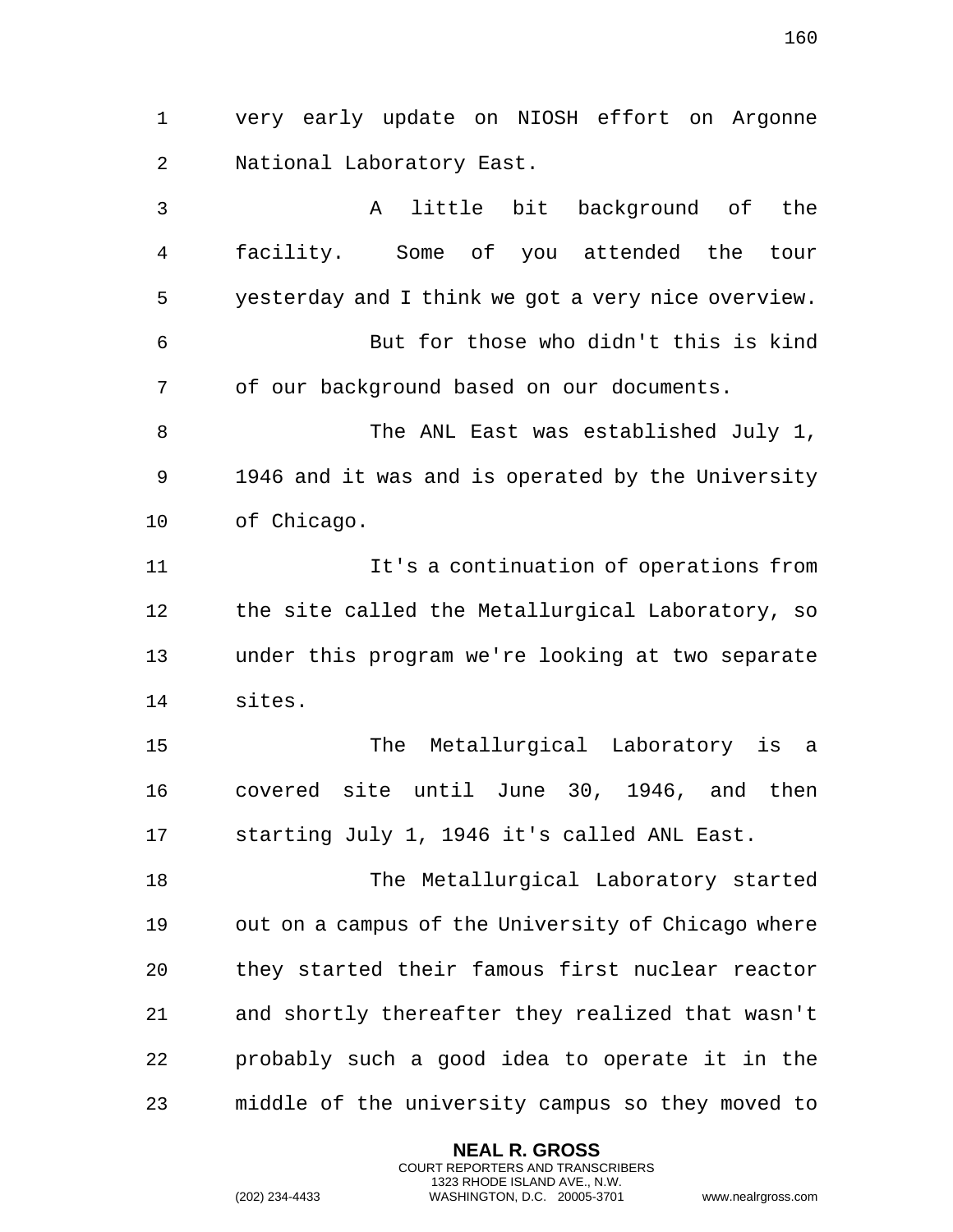Site A which was out in a more rural forested area at the time.

 Site A operated from 1943 to 1954. And after a while they kind of grew out of Site A and transitioned to what they call Site D where operations started in 1948 and where the current ANL East laboratory is located.

 Also next to Site A was a small area that they referred to as Plot M that was used for waste disposal. They dug some trenches and buried some waste.

 So, for this program as you can see the site, the location and the timelines don't match up so we have starting July 1, 1946 the Argonne National Lab East was actually located at the Site A. And operations continued at Site A once operations at Site D started up.

 So we're still trying to somewhat clarify, but it looks like that anything after 1946 would be covered under Argonne National Lab East for this program, whether it be at Site D, at Site A, or there were some operations that continued at the University of Chicago campus.

> **NEAL R. GROSS** COURT REPORTERS AND TRANSCRIBERS 1323 RHODE ISLAND AVE., N.W.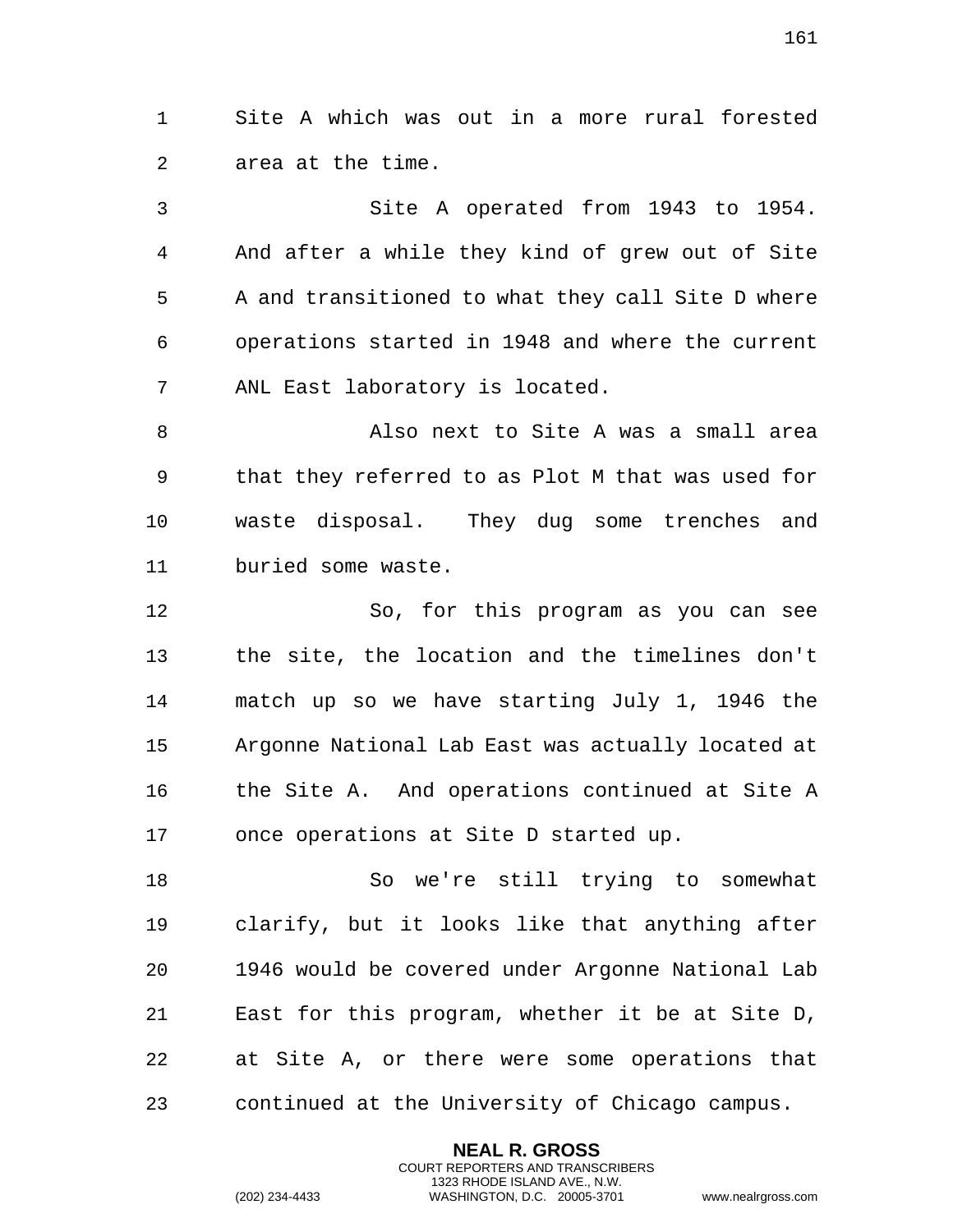As we understand all of this would be covered under Argonne National Lab East. Here's a map. I'm not sure how well it shows up. So you can see the current site, Site D, Argonne National Lab East from 1948 to present. It's the location we went to yesterday. And Site A is located about five miles to the east of that in a kind of forest preserve area. Naperville where we currently are is about 30 minutes northwest of here, of Site D. As for site operations they developed production power and research reactors, accelerator facilities, the associated research and development, support operations, fuel development, and separations research, waste management operations, biological research on animals and humans. 18 They had support operations, health physics, medical department, and many more. So, for the NIOSH timeline NIOSH has issued six Technical Basis Documents, the usual site overview introduction, external, internal, environmental, medical, technical basis

> **NEAL R. GROSS** COURT REPORTERS AND TRANSCRIBERS 1323 RHODE ISLAND AVE., N.W.

(202) 234-4433 WASHINGTON, D.C. 20005-3701 www.nealrgross.com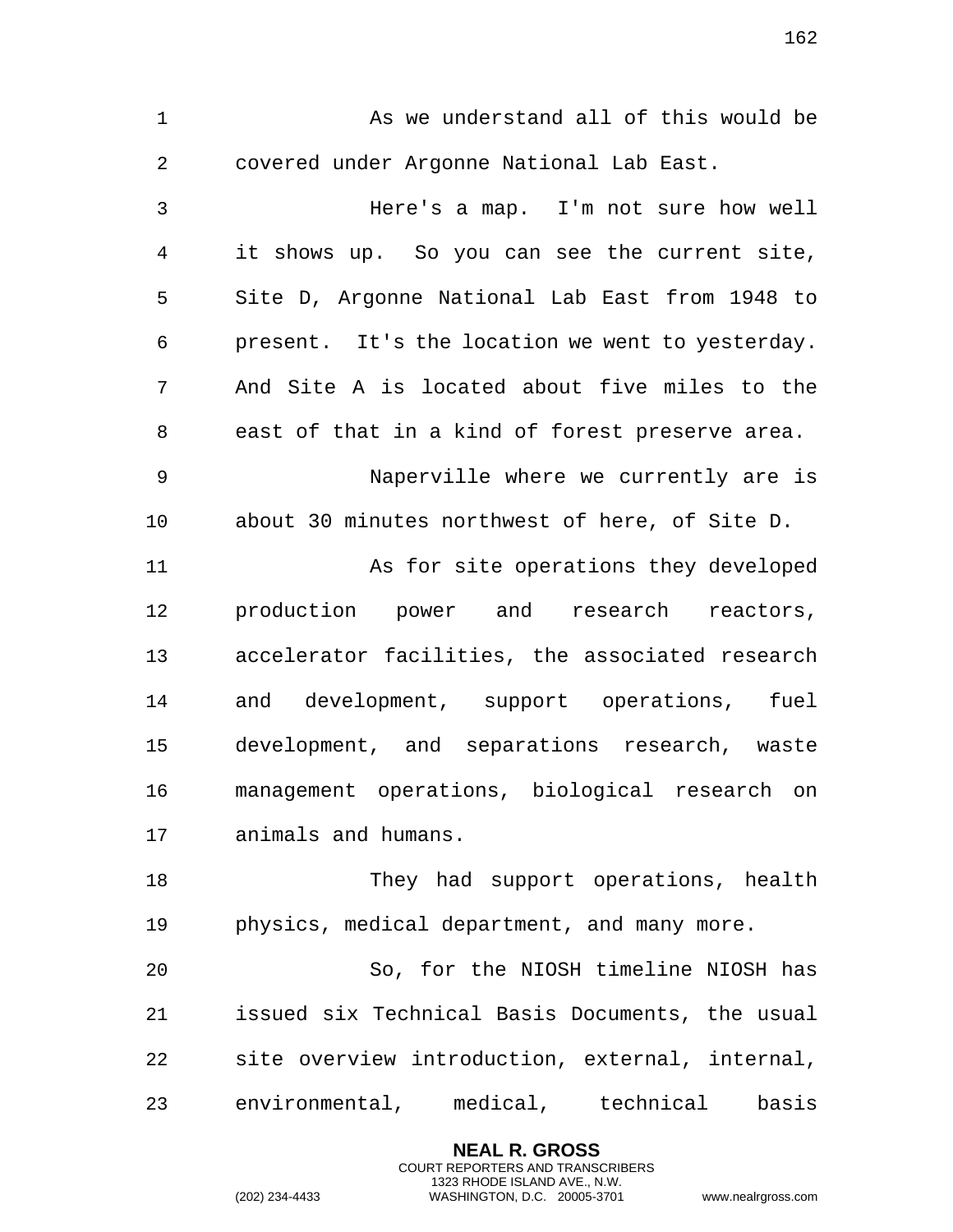documents.

 Those are all issued in 2006. So they're old for our standards. And the external TBD was updated in 2014, but as I understand it wasn't a major -- it was a revision, but it was a smaller revision. And it was not addressing any issues that I'm talking about in a minute. SC&A issued a TBD review in 2009. It consisted of 13 findings and 7 secondary findings. Since those findings have not been addressed SC&A issued an update in May 2016 after being tasked by the Board. And the Work Group was established in August 2016. The first Work Group meeting took place March 10, 2017, so only a couple of weeks ago. And what we did, we issued some

 preliminary responses to the findings, but we have not resolved them so there's actually 11 -- this is a typo -- there's 11 NIOSH action items that remain.

> **NEAL R. GROSS** COURT REPORTERS AND TRANSCRIBERS 1323 RHODE ISLAND AVE., N.W.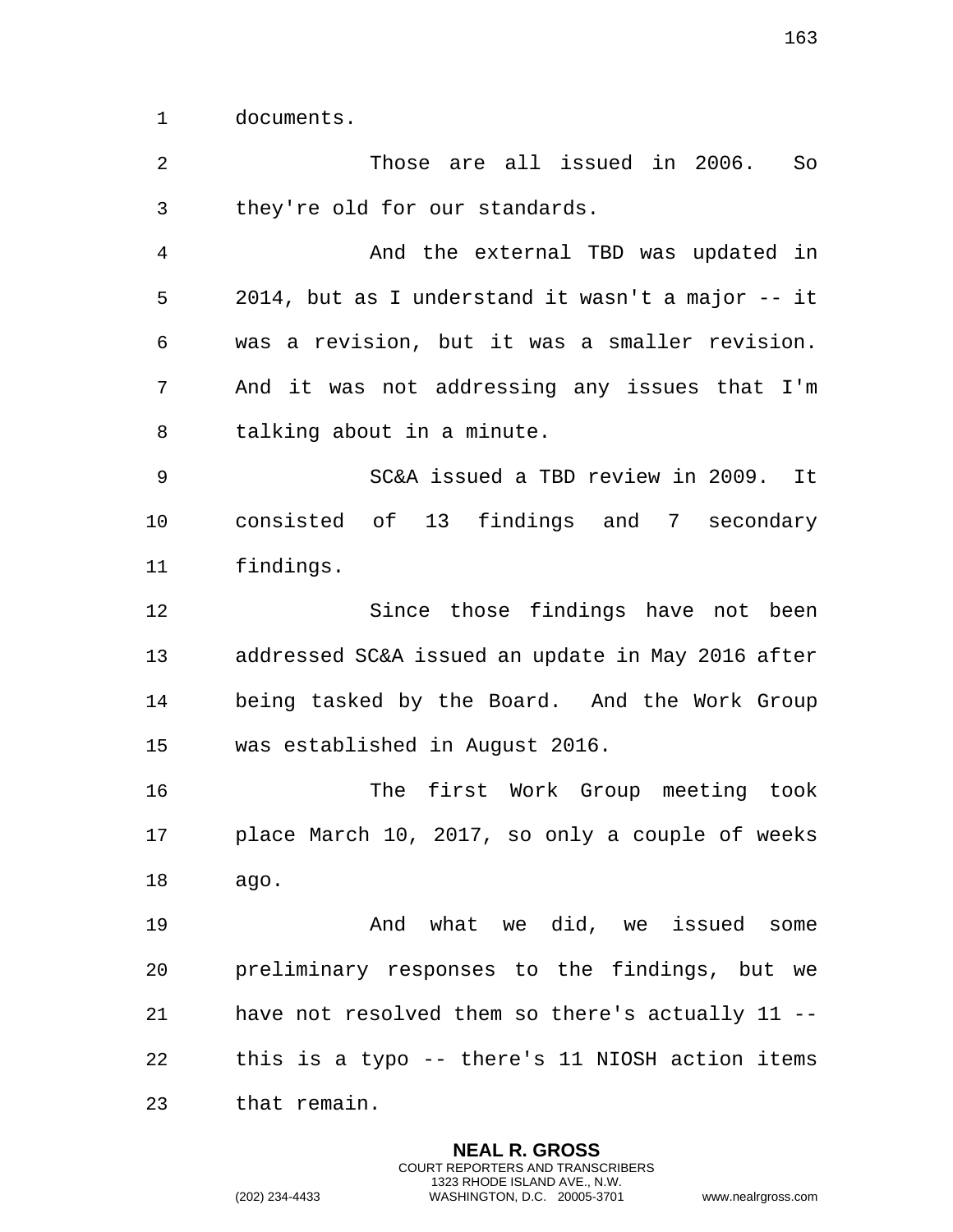One is very minor. It just would

 consist of including a reference in a revised TBD. But until that's done that issue remains open as well.

 So, for the statistics for Argonne National Lab East we have 412 claims. I understand 366 of those have been submitted to DOL with the dose reconstruction. One hundred and seven of those with a Probability of Causation of greater than 50 percent.

 There's about 50 to 60 claims are still active or pulled for various reasons.

 There's no current actively considered SEC petition. There was an SEC petition in 2013 that did not qualify. It was for the more modern era.

17 There are currently a little over 4,200 documents in the Site Research Database that are labeled Argonne National Lab East. Over 50 percent of those were collected since the TBDs were issued in 2006.

 So we have a very large amount of documents to assess before we issue a TBD

> **NEAL R. GROSS** COURT REPORTERS AND TRANSCRIBERS 1323 RHODE ISLAND AVE., N.W.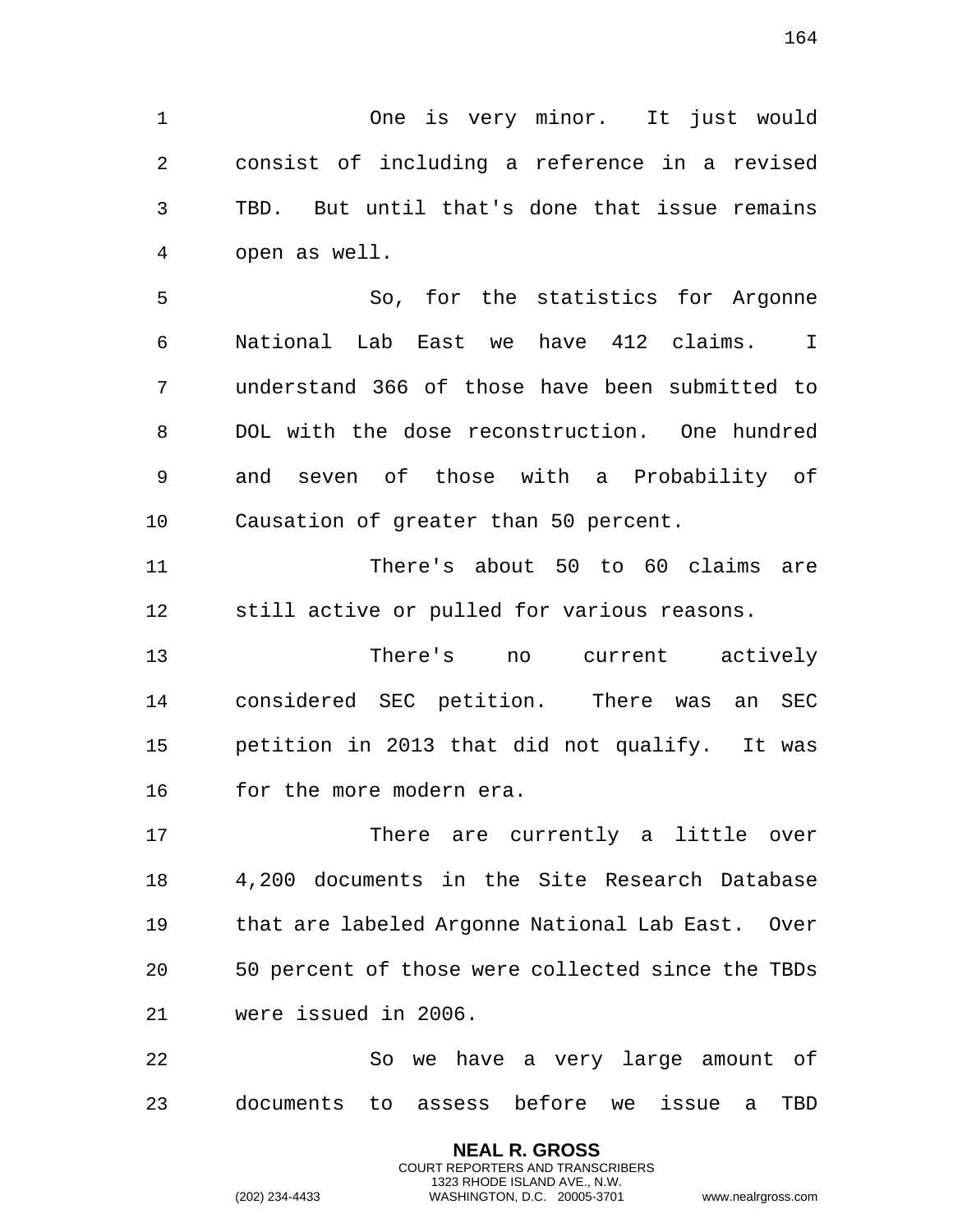revision.

 And in addition, a lot of these documents that were collected since were collected during research for other sites such as Argonne National Lab West. So it's not just likely, but very much sure that we will have to do additional data capture.

8 As for the open issues I'm just going to give you a quick overview.

 The open internal dosimetry issues consist of addressing various uranium and plutonium mixture compositions to updated dose reconstruction recommendation on exotics and accelerator produced radionuclides to refine the approach for early gross alpha analysis, to address the minimum detectable concentrations and uncertainty, and the available bioassay methodologies, to develop a better guidance for missed dose assignment, and develop an approach to assign doses for unmonitored workers, and assess the potential need of a coworker model.

22 And also, assess whether there is any internal dose potential from radon.

> **NEAL R. GROSS** COURT REPORTERS AND TRANSCRIBERS 1323 RHODE ISLAND AVE., N.W.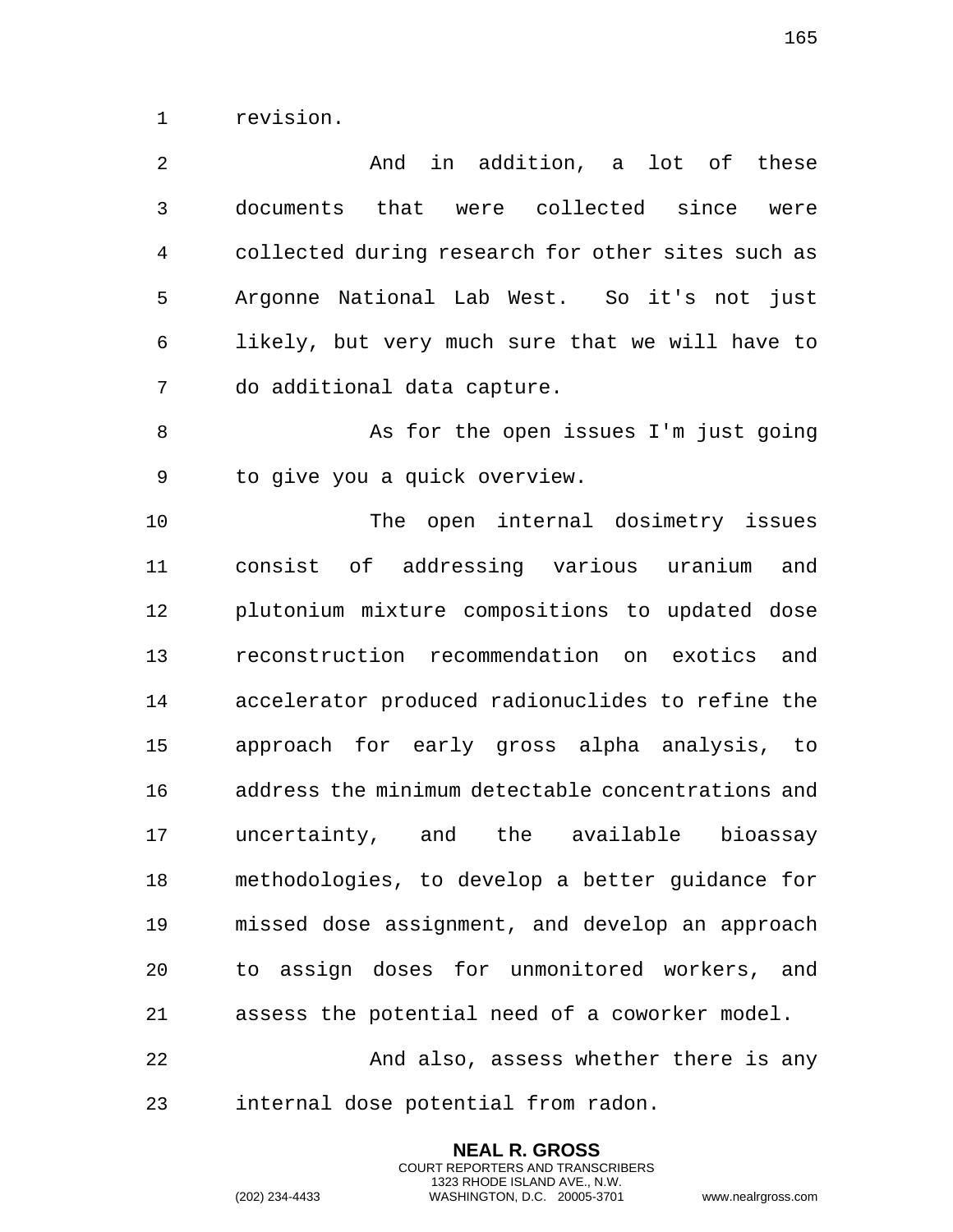Medical dosimetry issues consist of updating the TBD with the current recommendations based on OTIB-6, and also investigate the end data for potential photofluorography used. The open external dosimetry issues, that we have to add information on available external dosimetry practices and details. 8 The site has a very long operating history so we're dealing with a very large number of different external dosimetry technologies, methods used, that sort of thing. Also, we would need to include the details on the updated external dosimetry workbook. The workbook was updated within the last few years and also that has not been reflected in the TBD. We need to develop a better approach

 to deal with neutron dosimetry. Again, dose assignment for unmonitored workers and include the guidance to add doses for skin contamination. That would be mostly including a reference to OTIB-7.

Open environmental TBD issues. There

**NEAL R. GROSS** COURT REPORTERS AND TRANSCRIBERS 1323 RHODE ISLAND AVE., N.W.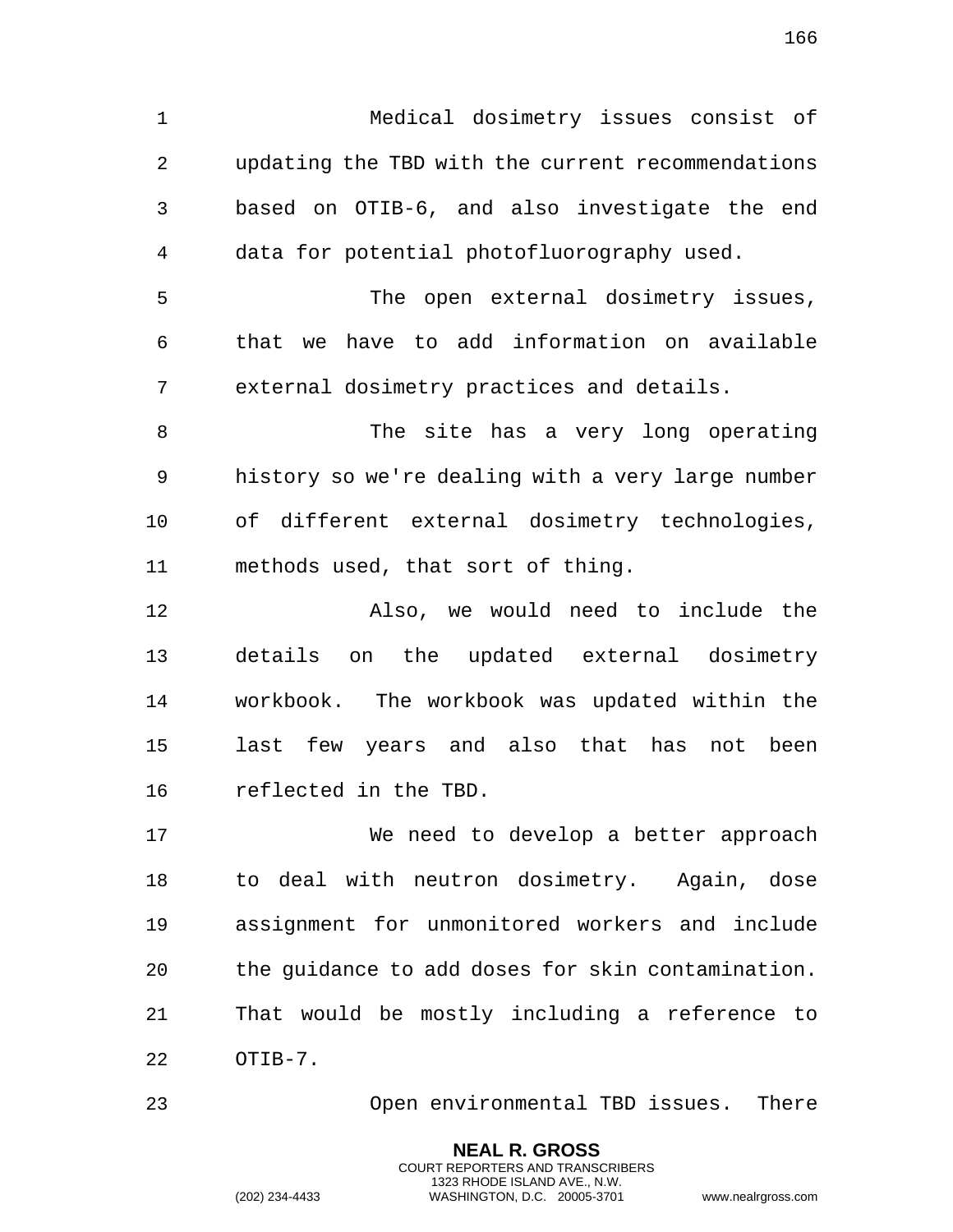is currently no data available for onsite external environmental exposures before 1972 and we suggest the use of procedure 60. That would have to be included in the TBD.

 And also an issue that was raised during the review was the outdoor inhalation and exposures from incidents at Site A.

 Other issues that were raised in the TBD review by SC&A was that we addressed an insufficient number of incidents and accidents, that we insufficiently addressed monitoring of contractors, transferees, and visitors, and also how -- the question was raised how human radiation experiments would be addressed.

 So, we're left with quite a number of information -- needs for additional information such as the details of the operations transfer between the Met Lab to ANL East and from Site A to Site D, details on operations at Site A and Plot M, the exposure potential at the earlier reactors and accelerators, details on early health physics procedures and requirements, pre-1972 environmental exposures, and the monitoring

> **NEAL R. GROSS** COURT REPORTERS AND TRANSCRIBERS 1323 RHODE ISLAND AVE., N.W.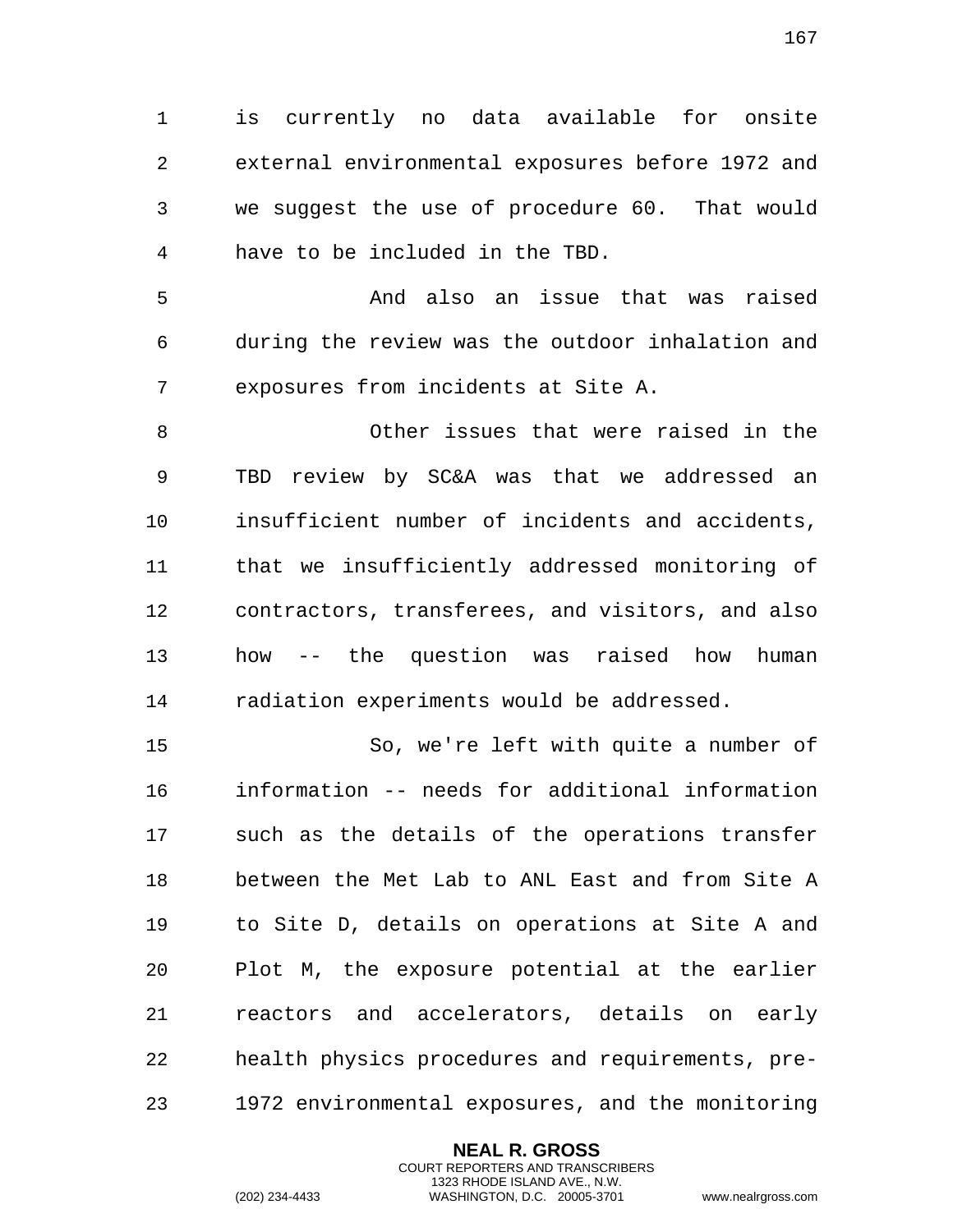status of contractors and subcontractors. And this list will most likely go on as we dive deeper into resolving the issues. And that concludes my presentation. So any questions? CHAIRMAN MELIUS: Yes, go ahead, Brad. MEMBER CLAWSON: Lara, this SEC, and this may be for Bomber, I don't know. It says that it didn't qualify. I guess I'm asking what didn't qualify about it. MR. RUTHERFORD: You have to provide a basis for qualifying the petition. So at that time when the petition was submitted to us they did not provide a basis that would qualify the petition to move forward. They didn't provide evidence of lost or falsified data, missing monitoring data. There's a scientific or technical report. I'm trying to remember them all off the top of my head. They didn't provide that information that would support moving the petition forward.

> **NEAL R. GROSS** COURT REPORTERS AND TRANSCRIBERS 1323 RHODE ISLAND AVE., N.W.

(202) 234-4433 WASHINGTON, D.C. 20005-3701 www.nealrgross.com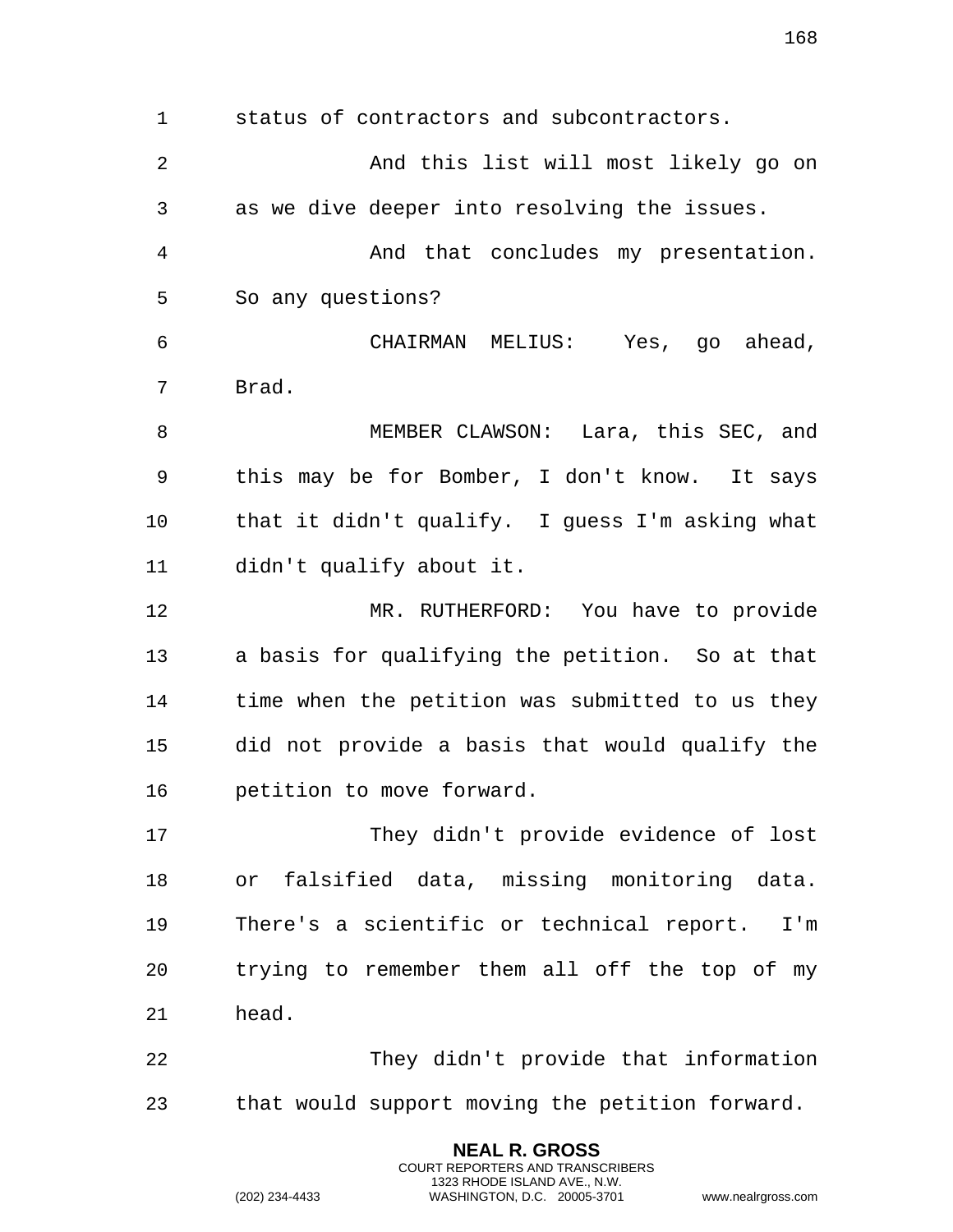And recognize, we will move a petition forward if we know there's a basis there. I mean, if we have one in our records. We've done that on a number of occasions. So in this case at the time we didn't have any information to move it forward and there was no basis provided. MEMBER CLAWSON: Okay. I was just wondering. And there's been nothing else come in since 2013? Okay. MR. RUTHERFORD: That was also for a more modern era too. It wasn't the earlier years. But we are, as Lara had mentioned, we are looking at the transition between the Met Lab to ANL East and how things changed. Because the Met Lab is an SEC for its entire covered period. 18 MEMBER CLAWSON: Okay. CHAIRMAN MELIUS: Josie. MEMBER BEACH: Yes, can you tell me has there been some worker outreach or worker interviews, Lara, that you know of at this site? DR. HUGHES: SC&A did interviews when

> **NEAL R. GROSS** COURT REPORTERS AND TRANSCRIBERS 1323 RHODE ISLAND AVE., N.W.

(202) 234-4433 WASHINGTON, D.C. 20005-3701 www.nealrgross.com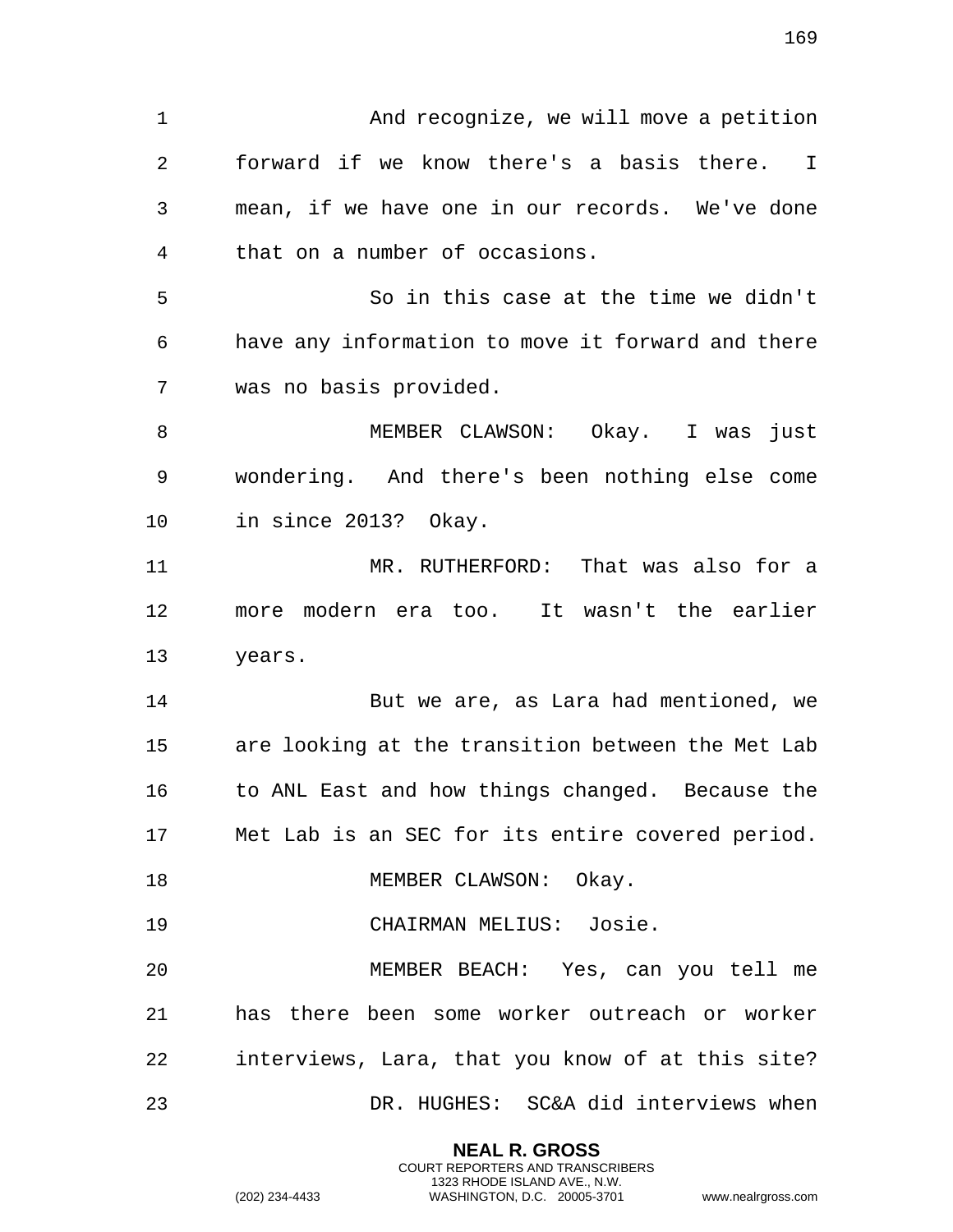they did their TBD review. That was like 2008 time frame. There has not been as far as I know.

 MEMBER BEACH: So I realize they did it, but NIOSH hasn't, or any worker outreach maybe?

 DR. HUGHES: I believe not. Not that I'm aware of.

MEMBER BEACH: Thanks.

 CHAIRMAN MELIUS: Other questions? Board Members? Gen.

 MEMBER ROESSLER: You mentioned human radiation experiments. I don't think we've dealt with that on any site before.

 I'm wondering were the workers actually the subjects? How do you know that that's something that needs to be dealt with?

 DR. HUGHES: Yes, I think that has been discussed internally. There was actually a small number of workers and I think they volunteered to I believe ingest plutonium of some sort and do the, you know, keep track of the.

> **NEAL R. GROSS** COURT REPORTERS AND TRANSCRIBERS 1323 RHODE ISLAND AVE., N.W.

So in cases where a worker during his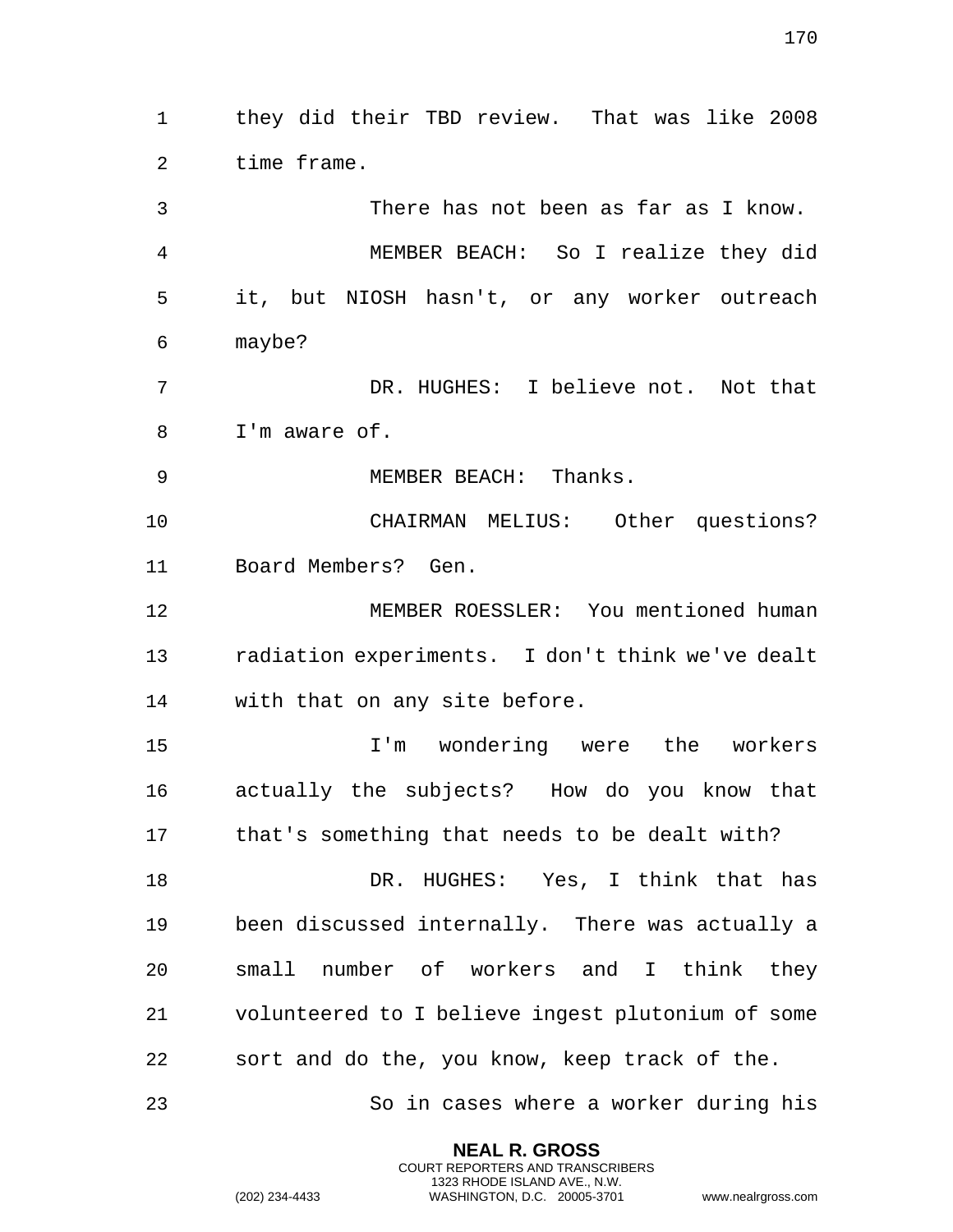employment was subject to human radiation experiment, I do believe we have concluded that that would be included in a dose reconstruction. The question is would we receive that data. How would we know necessarily that this person actually was involved in these? I mean the question is would this information end up at NIOSH when it was requested from the site. Because that would not necessarily land in somebody's dosimetry file. Or maybe it would, we're not sure. So that's something we would need to look into.

 It's a small number of workers that were involved. I think there is some documentation available. So it's one of the secondary issues, but it's kind of an interesting one.

 CHAIRMAN MELIUS: I believe there's been a number of reports documenting what was done and sponsored by DOE and other agencies.

 So that I assume would be available. DR. HUGHES: Yes, it is.

CHAIRMAN MELIUS: Interesting.

**NEAL R. GROSS** COURT REPORTERS AND TRANSCRIBERS 1323 RHODE ISLAND AVE., N.W.

(202) 234-4433 WASHINGTON, D.C. 20005-3701 www.nealrgross.com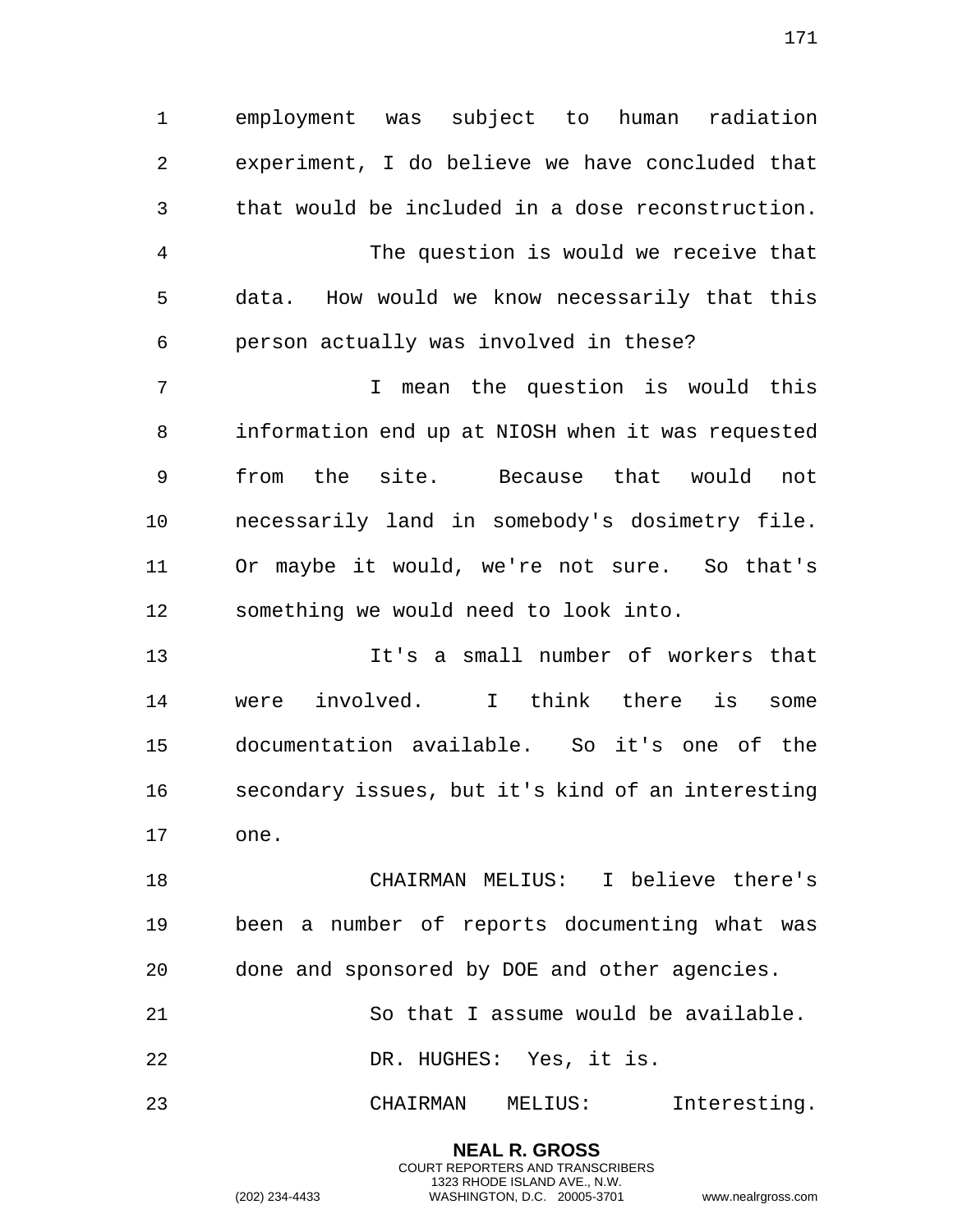Anybody else?

 I guess just one comment. I think we've found in the past at similar labs, DOE labs across the country we end up not having adequate records documenting monitoring and associated tasks and potential exposures for people. I mean, they're just not like a production facility. And so could very well end up with an SEC here. And certainly based on the issues that you've raised. DR. HUGHES: Yes. The possibility is very much -- we looked at the transition between the Met Lab and ANL East to see because like what changed. And indeed, from the transition to ANL East they did start up a monitoring program, internal/external. We've seen in the bioassay data are dating back to 1946. So it's not a clear-cut issue. It's more like teasing out, okay, where do we have sufficient information and where do we not. So it's a little more complicated.

> **NEAL R. GROSS** COURT REPORTERS AND TRANSCRIBERS 1323 RHODE ISLAND AVE., N.W.

(202) 234-4433 WASHINGTON, D.C. 20005-3701 www.nealrgross.com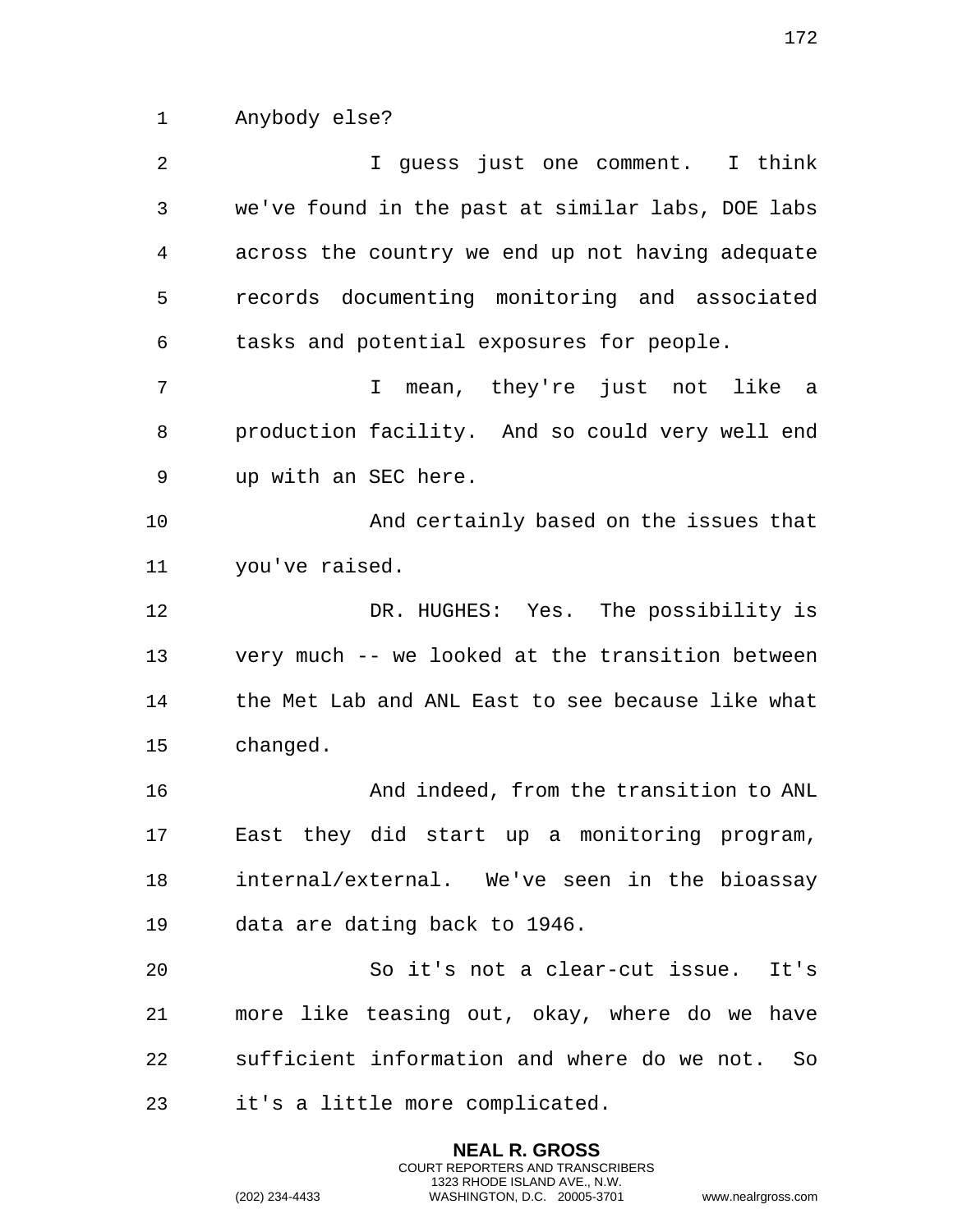CHAIRMAN MELIUS: Scientists are not always meticulous about recording that part of their work as opposed to their scientific work. But yes, you're right. We'll need to see what you can find. Anybody else? Paul. MEMBER ZIEMER: I gather that additional data capture is planned then for this site? DR. HUGHES: Yes, that's correct. MEMBER ZIEMER: I wanted to follow up on Josie's question on the interviews. Do we have either from film badge records or other such records, do we have a good inventory of potential names that could be contacted? And I'm thinking specifically, for example, of the health physics staff here, or management staff, or even people in the dosimetry group that would have kept the records. Do we have names? DR. HUGHES: I do believe we do. The records are generally in very good condition. The reports we get on individual claims are very

> **NEAL R. GROSS** COURT REPORTERS AND TRANSCRIBERS 1323 RHODE ISLAND AVE., N.W.

(202) 234-4433 WASHINGTON, D.C. 20005-3701 www.nealrgross.com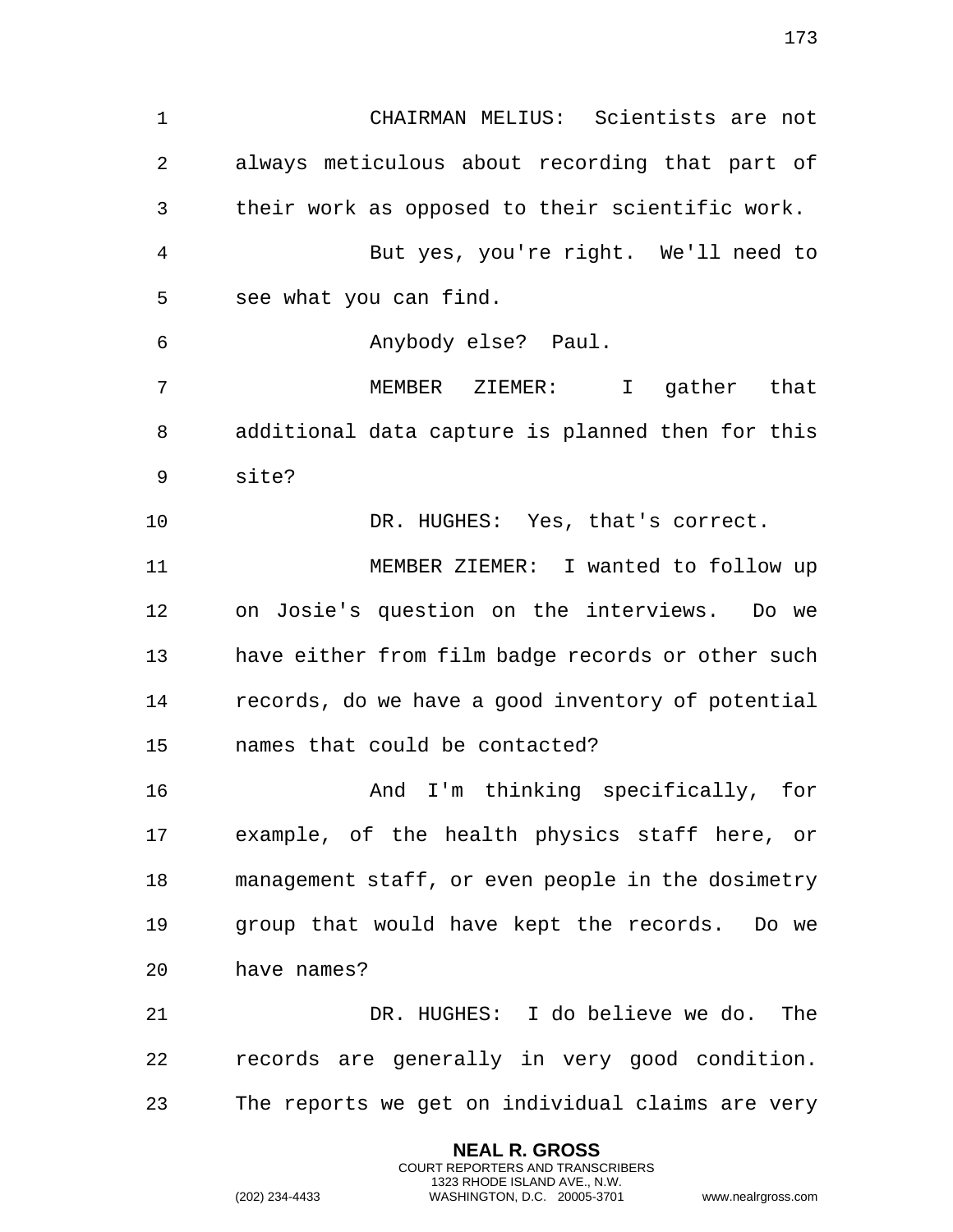legible. So yes, we would certainly have names now. And the availability of interviewees

 might be a different story, especially when you go back into the very early period, however.

 I do believe we can certainly come up with a good list.

8 CHAIRMAN MELIUS: Yes, Brad.

 MEMBER CLAWSON: I'd just also like to make, you know, we had our first Work Group meeting for this March 10 and Lara listed out several of the documents that we should be looking for to being able to see.

 But also too that when we came out here we went out to Argonne and actually had a very good tour.

 They showed us where a lot of the places used to be. There was a good basis to be able to understand the site a little bit better. Those that did come I think really enjoyed it. And we'll press forward.

 CHAIRMAN MELIUS: Thank you. And I also have a claimant that I want to refer for

> **NEAL R. GROSS** COURT REPORTERS AND TRANSCRIBERS 1323 RHODE ISLAND AVE., N.W.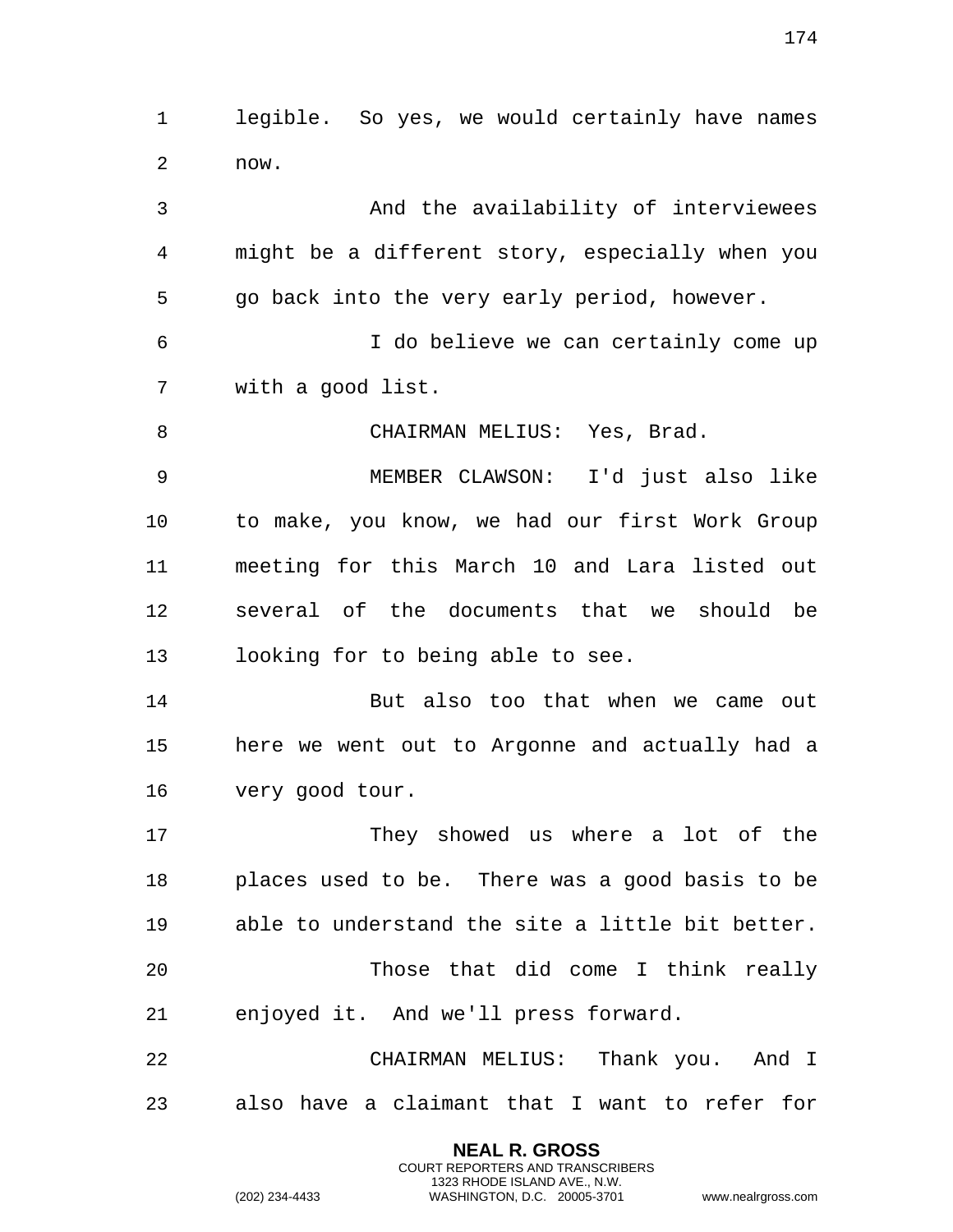interview that I think is through the process now. The father of a colleague of mine. Good. We will now go into the public

 comment period. So, public comment. Okay, Hugh Stephens?

**PUBLIC COMMENT**

 MR. STEPHENS: Thank you, Dr. Melius and the Board.

 I just wanted to say a few things. I'm an attorney with Stephens & Stephens. My father and I practice together. I represent claimants all over the country and generally a lot of the claimants that we represent are claimants who've been denied.

 And so I spend a lot of time telling them that this is a good program in spite of the fact that their claim was denied and try and explain what happens here, and that these issues are addressed carefully.

 And the issue that I raised last time I was here before the Board was that when the SEC is passed it's passed I believe based on the idea

> **NEAL R. GROSS** COURT REPORTERS AND TRANSCRIBERS 1323 RHODE ISLAND AVE., N.W.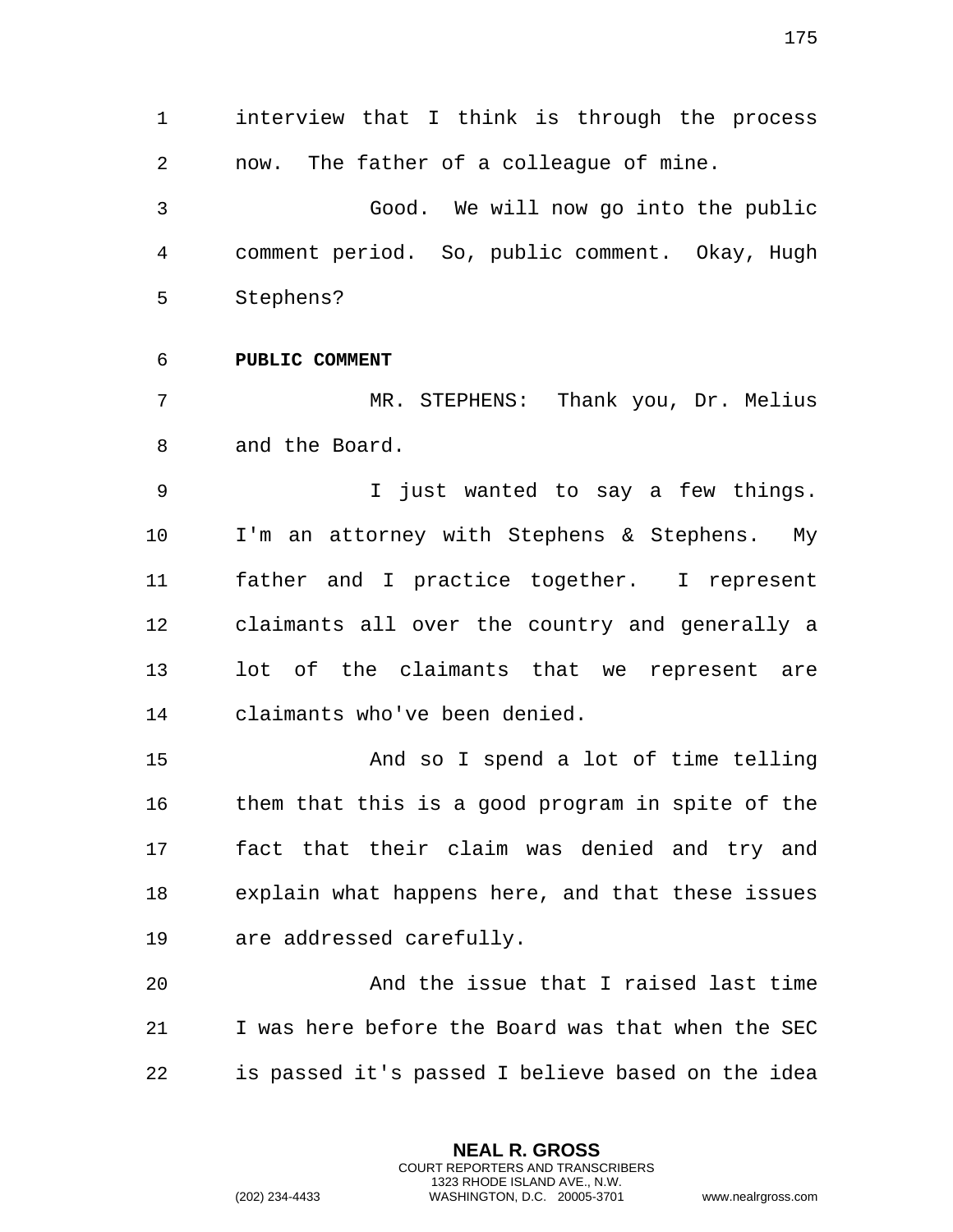that the dose reconstructions are not sufficiently accurate.

 They're not sufficiently accurate in that there's a likelihood that they're understated for at least one claimant.

 And on that basis I think there's a determination that even if it were just one claimant that would be enough to establish a Special Exposure Cohort to use a presumption to determine whether those workers get paid.

 And what I was talking about last time is the fact that this determination is based on the idea that the dose reconstruction is somehow understated.

 And yet when the SEC is passed the dose reconstruction for those claimants who have skin cancer, or prostate cancer, or otherwise do not fit within the Special Exposure Cohort their dose reconstruction goes down to zero in connection with at least a portion of that dose reconstruction.

 So what happens is there is a dose reconstruction, a partial dose reconstruction

> **NEAL R. GROSS** COURT REPORTERS AND TRANSCRIBERS 1323 RHODE ISLAND AVE., N.W.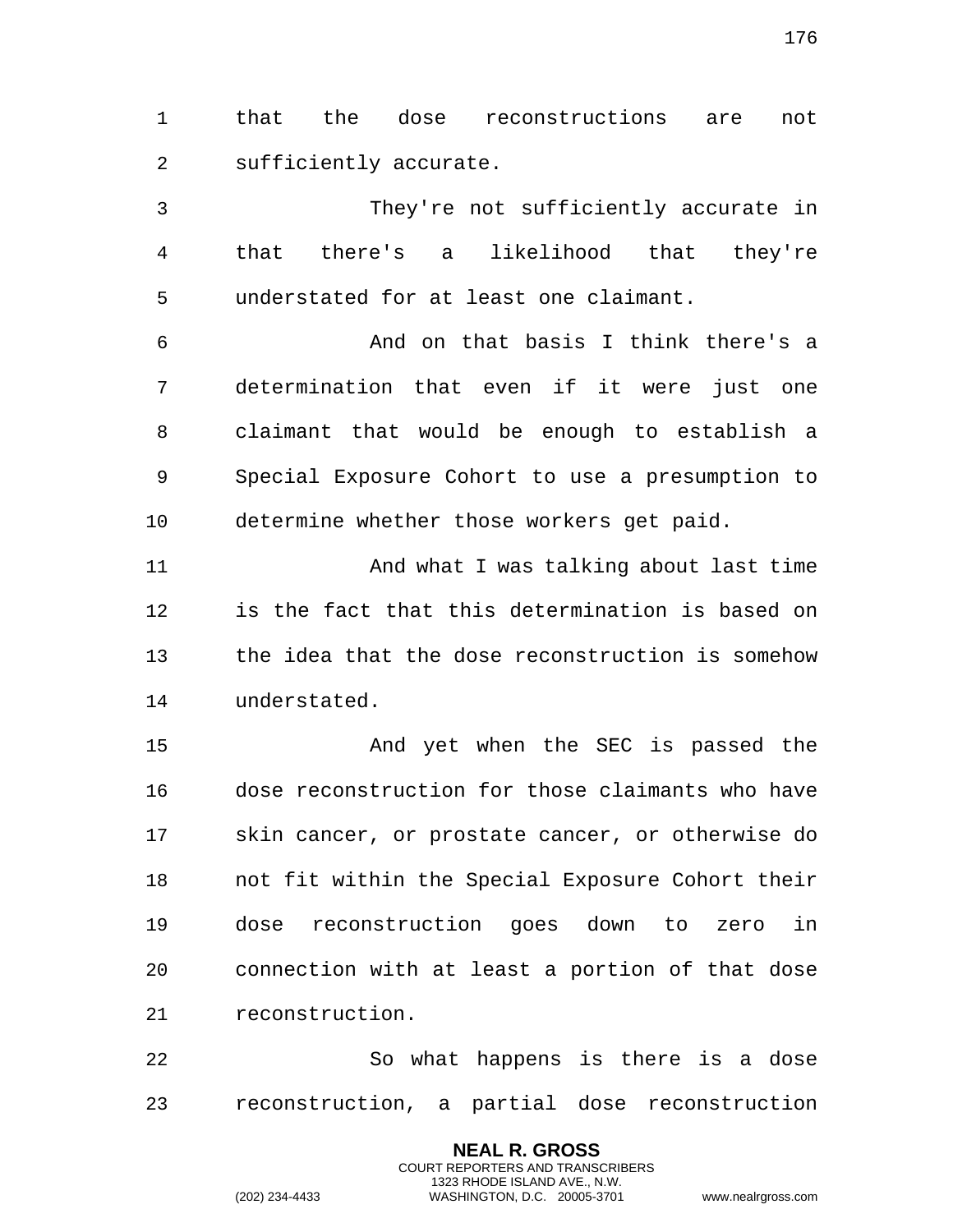because that part of the dose reconstruction for which there's been a determination that it is not sufficiently accurate is then not done by NIOSH. And that may be appropriate in certain instances. But what I submit is that while a dose reconstruction might not be sufficiently accurate to deny a claim, it might be sufficiently accurate to accept one. And so there are sites where the data is so bad you really can't even -- you don't know where to begin. Maybe that's the case. I don't know all this as well as you do as Board and certainly NIOSH does. But I think with respect to certain SEC sites there is something of a battle between NIOSH and SC&A. Sometimes SC&A wins. But NIOSH has strongly held beliefs, good faith belief that they can do these dose reconstructions. And SC&A says no, there's some problems and you shouldn't do it and so we should have the presumption.

> **NEAL R. GROSS** COURT REPORTERS AND TRANSCRIBERS 1323 RHODE ISLAND AVE., N.W.

(202) 234-4433 WASHINGTON, D.C. 20005-3701 www.nealrgross.com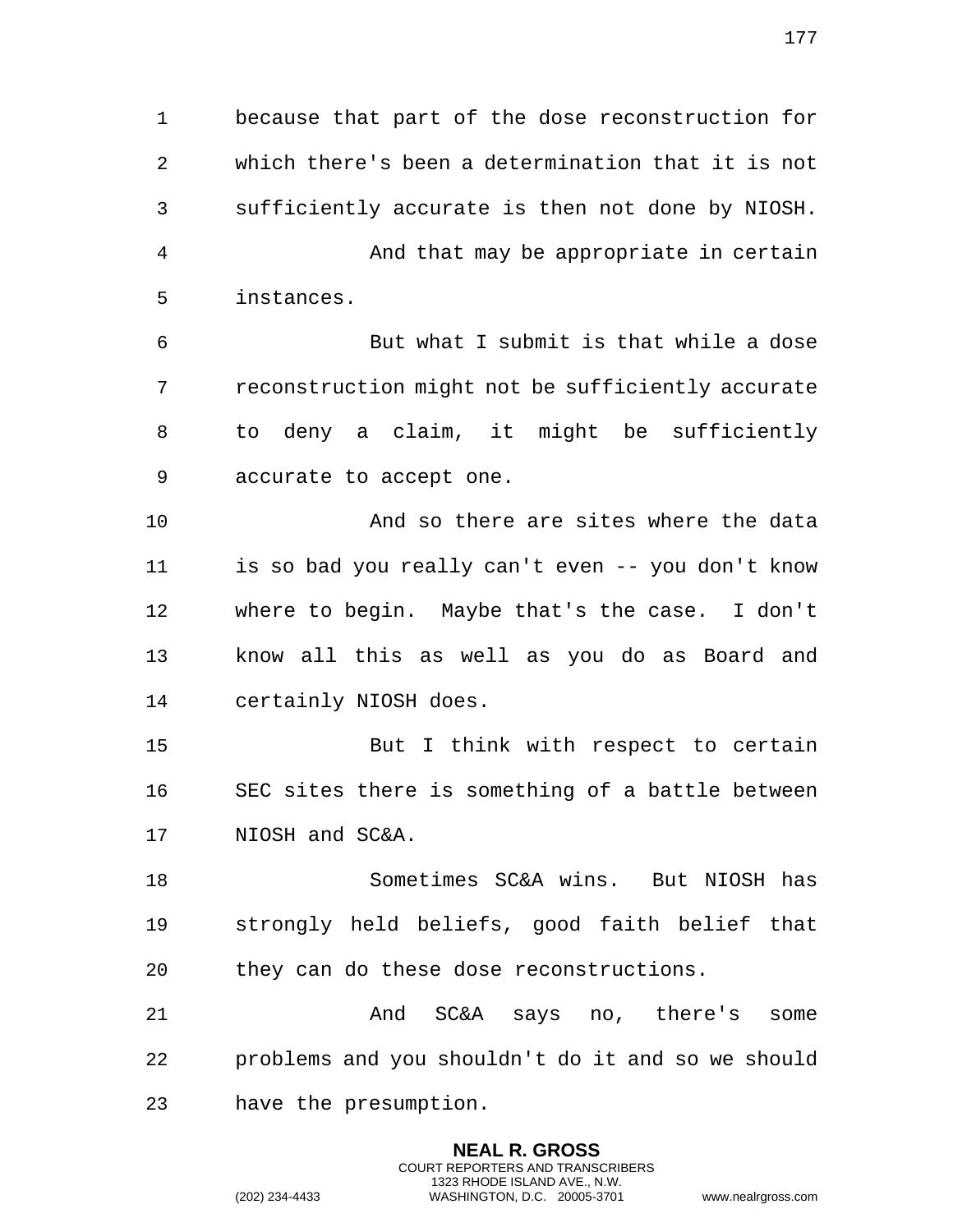I think that in those cases there should not be a determination that just because it's not sufficiently accurate to deny a claim that it is also not sufficiently accurate to accept one.

 And in those cases -- there's an argument in those cases, even in those cases that it shouldn't be reduced. The dose reconstruction shouldn't be reduced. It should be increased based on the fact that it's insufficiently accurate.

 But instead it's not just decreased, it's decreased to zero. So, if it's the external dose then they can't do external dose. It's probably not a good example because usually it's 16 the internal dose, but one way or another.

 These claims -- so we have a determination that the SEC should be passed because certain of the claimants are falling through the cracks because of the insufficient accuracy of the data.

 But what we then turn to is people falling through the cracks, people who have skin

> **NEAL R. GROSS** COURT REPORTERS AND TRANSCRIBERS 1323 RHODE ISLAND AVE., N.W.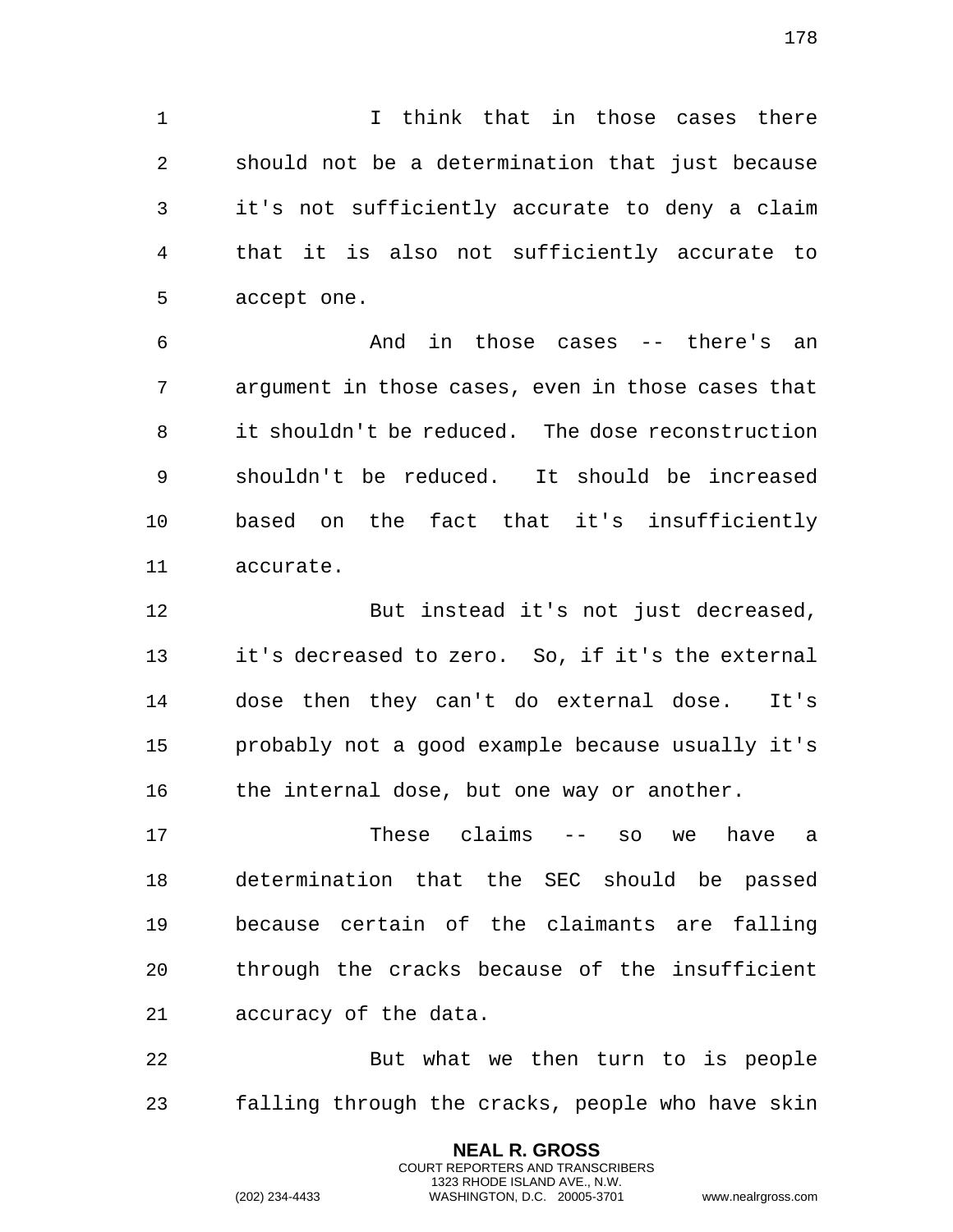cancer, prostate cancer, otherwise don't fit within the SEC.

 And I know so far there's been an effort to do the dose reconstructions, the partial dose reconstructions.

 But what I submit is that there are facilities in the complex where you could do the full dose reconstruction and it wouldn't require us to do anything except use the old models that NIOSH was using and they're not allowed to use anymore because the SEC has been passed.

 We are not talking about a situation where the data is so bad that you just can't use it. It's not scientific. Maybe it fails the Daubert standard from a legal point of view.

 That's not what we're talking about. We're talking about issues with the data that caused the SEC to be passed.

 So I would propose that each facility where the SEC has been approved, that in addition to the determination that dose reconstruction should continue to be done based on the data that's available, but that that data that's

> **NEAL R. GROSS** COURT REPORTERS AND TRANSCRIBERS 1323 RHODE ISLAND AVE., N.W.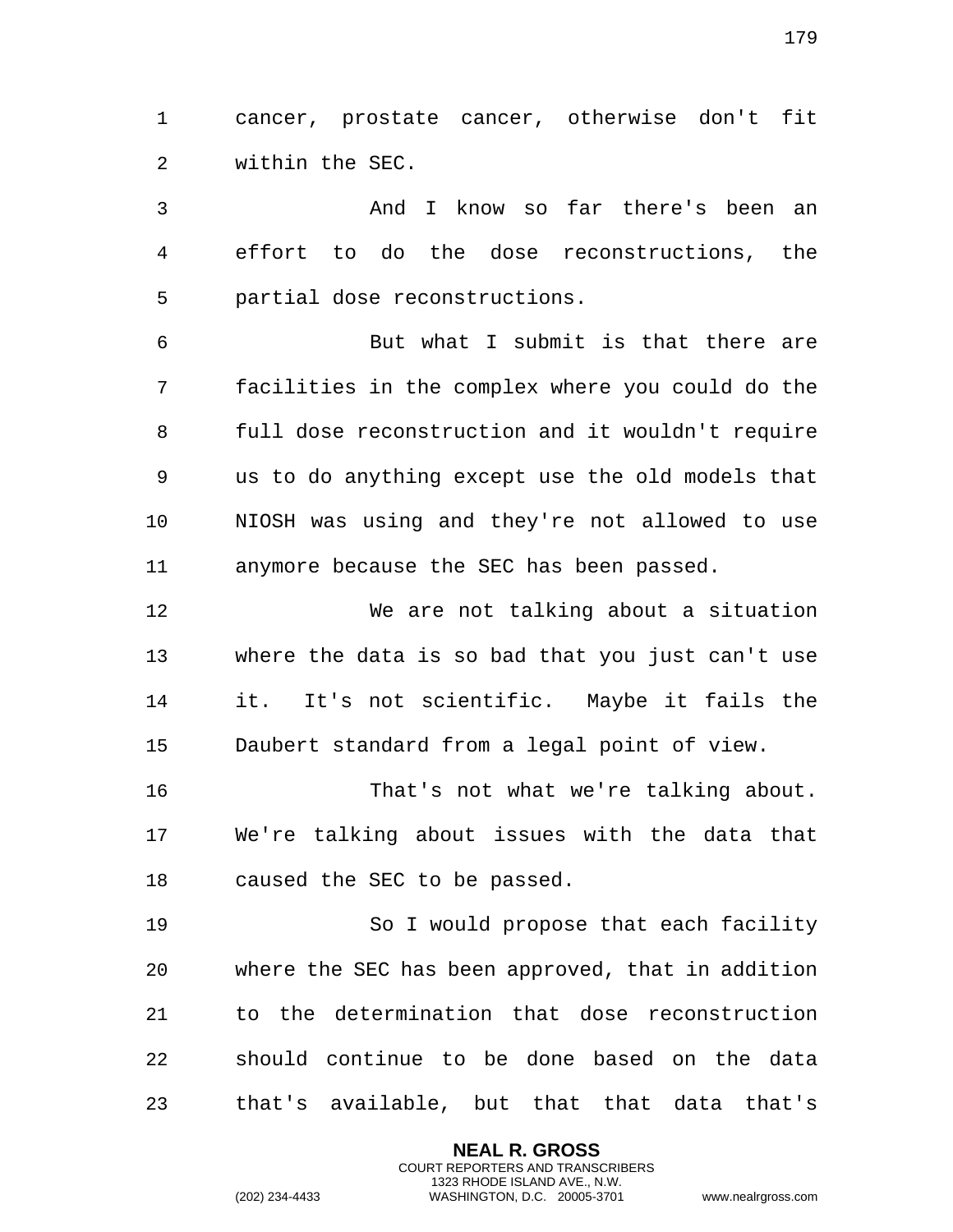available should include the NIOSH dose reconstruction, the NIOSH model that was being

used before the SEC was passed.

 And maybe that's a difficult, impractical thing to do, but I think it could be done with respect to each SEC based on the evidence that exists.

 My father likes to say that foolish consistency is the hobgoblin of small minds. And I think it's an apt example.

 And I think that a detailed analysis would lead to good results. There are people who are now falling through the cracks and we could prevent that with respect to certain of them.

That's all I have. Thank you.

 CHAIRMAN MELIUS: I think our attorney would disagree with you. Just to add that this issue was discussed at length early in the program, the regulations.

 You interpretation -- the current, legal understanding. So we're following the law here.

Karen Kucer is it? Did I get it

**NEAL R. GROSS** COURT REPORTERS AND TRANSCRIBERS 1323 RHODE ISLAND AVE., N.W.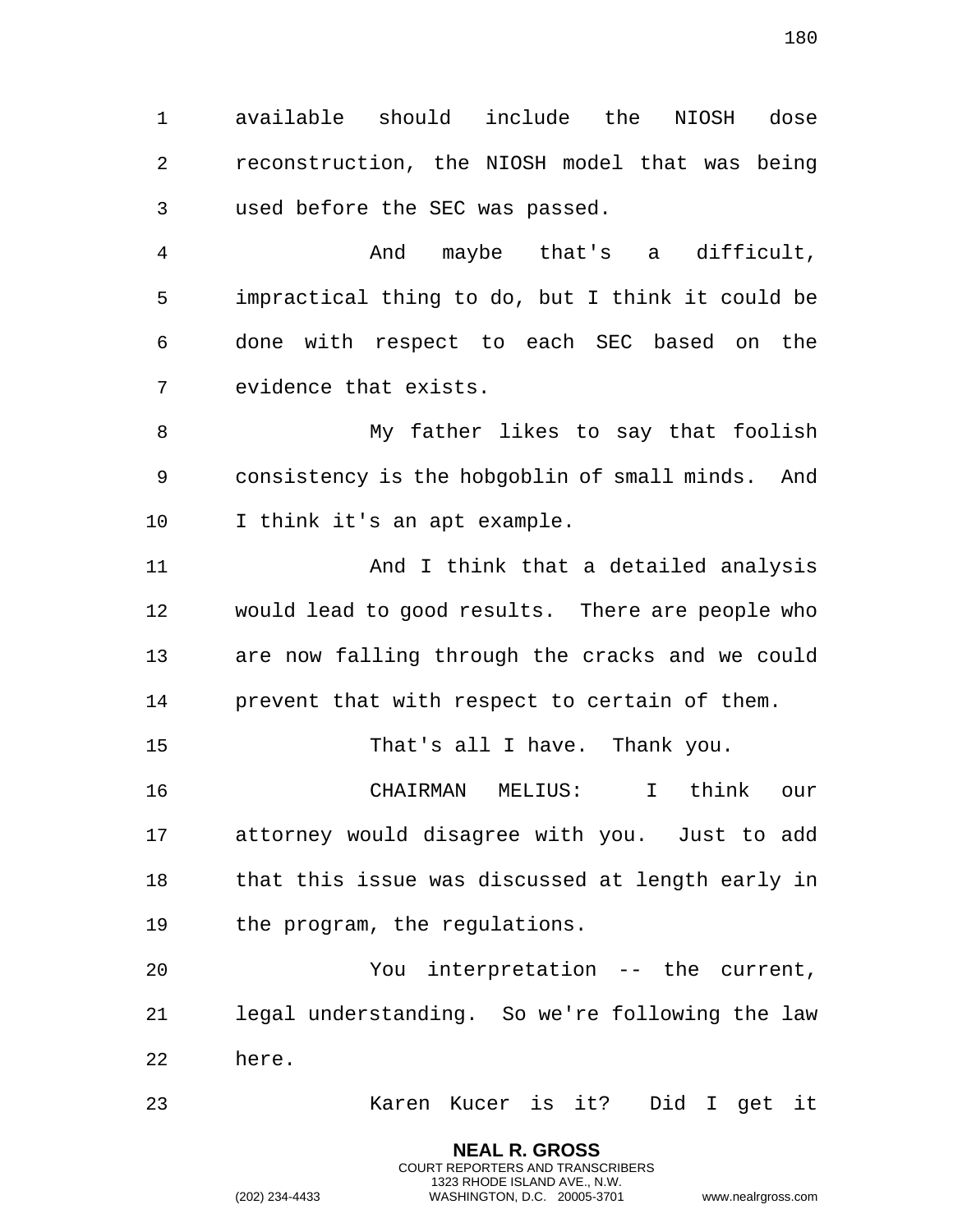right?

 MS. KUCER: Hi. I'm here on behalf of my [Identifying information redacted] who worked at Argonne National Labs in the sixties and the seventies. He was an ironworker and a laborer. He worked his way up to superintendent. And at one point in time he was in a room and no one knew he was working underneath a table and they

 were experimenting in the room. And everything is documented with DOL.

 And we've submitted our set. And we were denied of course.

14 And also I brought my brother here, and he also worked at Argonne in 1979.

 And my father was a superintendent of the welders, painters, pipefitters, carpenters, and ironworkers, and he only had an eighth grade education.

 So, he had my brother welding and he was told to do this. And they were welding -- oh, he was told to only weld two hours in a room for safety precautions and to trade off with his

> **NEAL R. GROSS** COURT REPORTERS AND TRANSCRIBERS 1323 RHODE ISLAND AVE., N.W.

(202) 234-4433 WASHINGTON, D.C. 20005-3701 www.nealrgross.com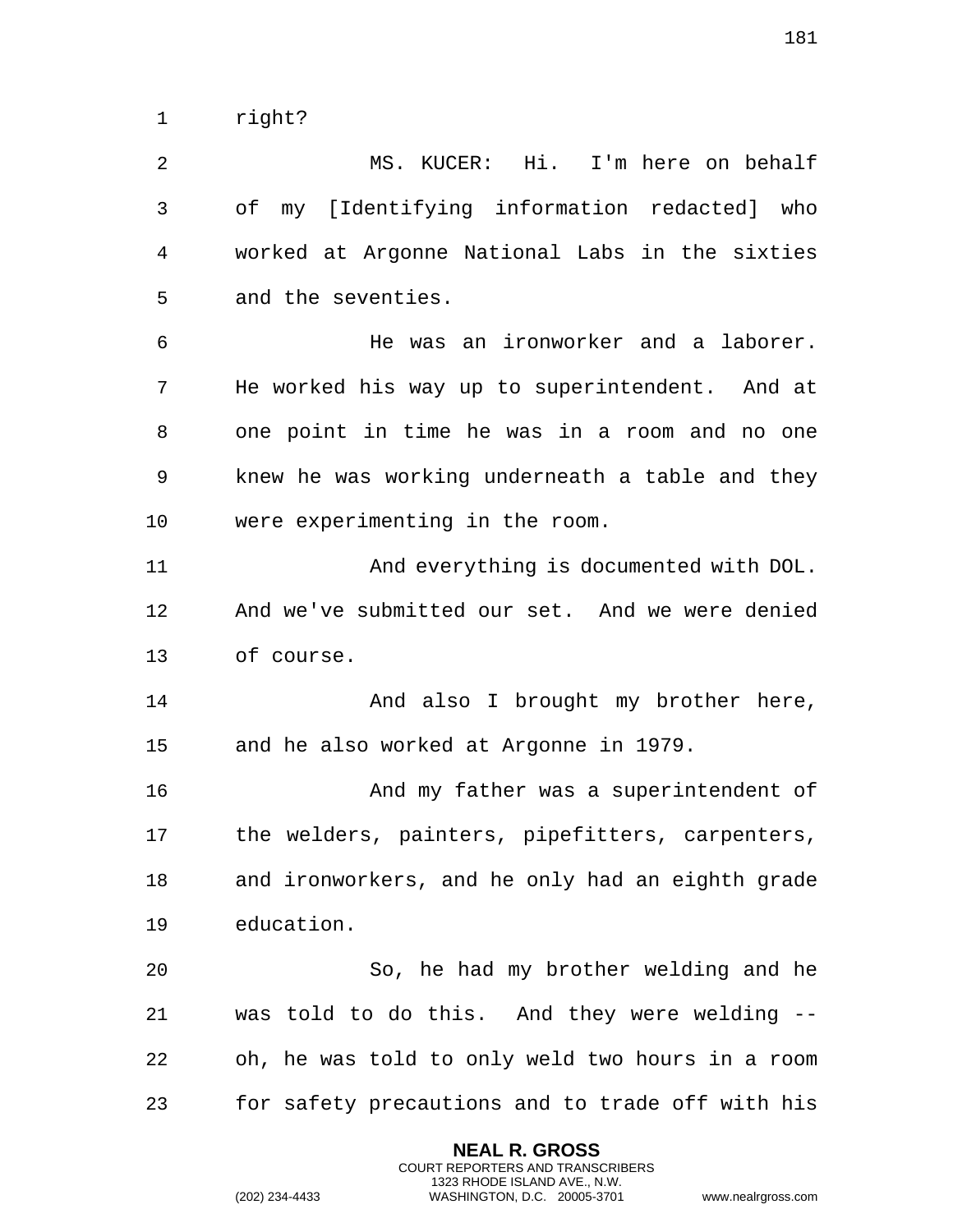partner, taking turns.

 Instead, [Identifying information redacted] had to work eight hours welding in a room because the other person didn't know how to weld. So, safety back then wasn't as -- of very good strength. They didn't really monitor it that much. And also, my brother welded on radiated used blocks of metal for a barrier for the radiation that's shot from the beam. After months of welding OSHA came in and made everyone wear protective gear. But in that meantime they were all exposed. And that's about it. Oh, and my father's personality started changing after -- he'd come home -- one more thing is that I do remember him coming home and showing us that he would be covered in this white dust. They were tearing down walls. And he told us not to come near him because eventually if we got it on our body you would get cancer in the long term.

> **NEAL R. GROSS** COURT REPORTERS AND TRANSCRIBERS 1323 RHODE ISLAND AVE., N.W.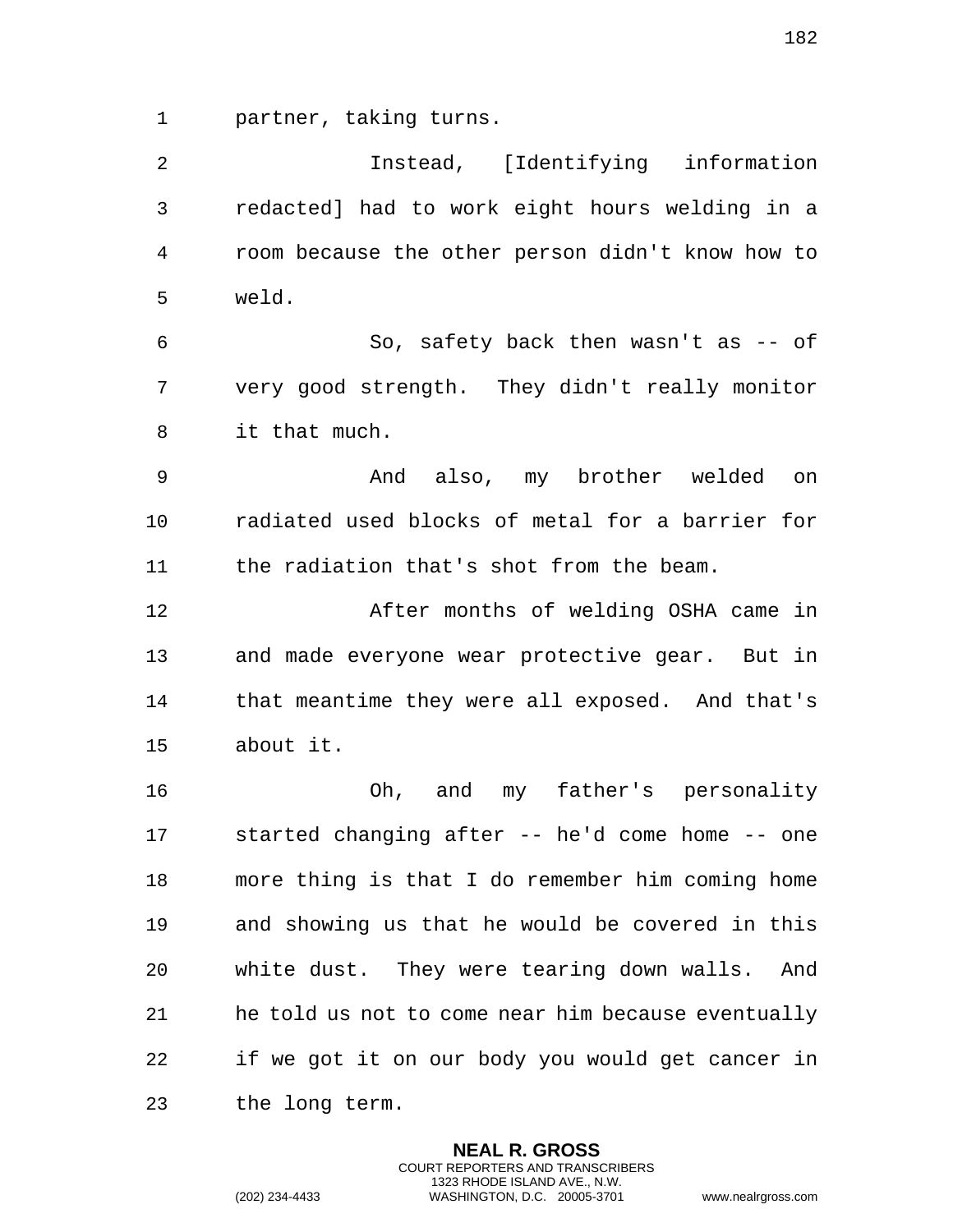1 That's about it. CHAIRMAN MELIUS: Okay, thank you. David. DAVID: Yes, I worked about '78. And my job was to weld plates for the barrier. They're all irradiated. And for the longest time, three or four months no protective anything. And then after we had respirators and we're supposed to only weld so long. And I was welding the whole day. The whole time I was welding for four or five months and thereafter. So, it wasn't that much of monitoring of stuff. But I just wanted to say that. CHAIRMAN MELIUS: Thank you, that's helpful to have that. Anybody here wish to make public comments relative to Argonne? Okay. Anybody else in the audience that wishes to make public comments? Okay, then we have Stephanie Carroll I believe is on the line that wishes to make comments. Stephanie, are you on? Anybody else on the telephone that wishes to make comments?

> **NEAL R. GROSS** COURT REPORTERS AND TRANSCRIBERS 1323 RHODE ISLAND AVE., N.W.

(202) 234-4433 WASHINGTON, D.C. 20005-3701 www.nealrgross.com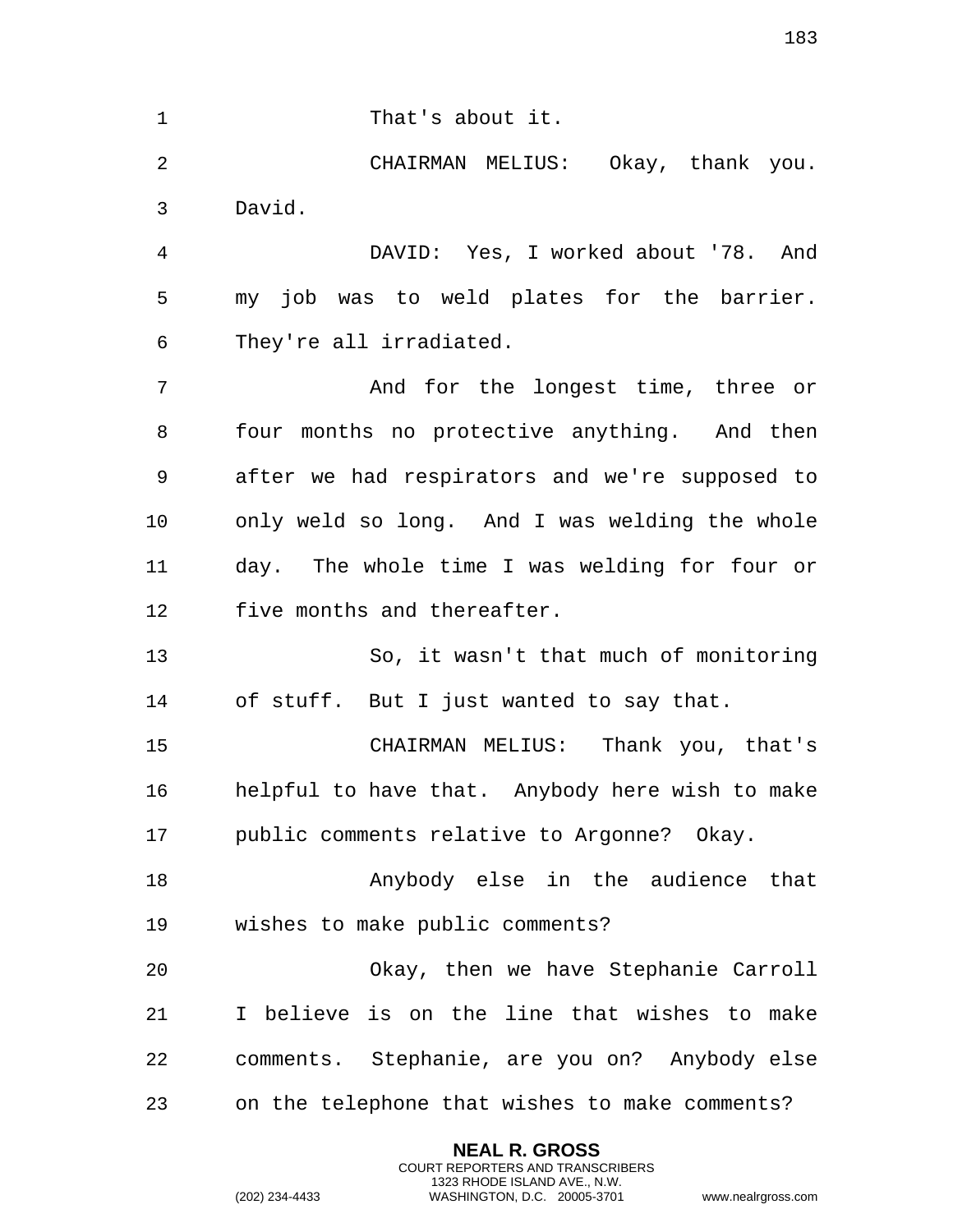MS. CARROLL: I'm sorry, can you hear me? CHAIRMAN MELIUS: Yes, we can now. MS. CARROLL: Okay, thank you. CHAIRMAN MELIUS: Turn the mute button off. MS. CARROLL: I know. I messed up. Anyway, my name is Stephanie Carroll. I am a professional authorized rep for workers at Rocky Flats. And one of my clients is the lead scientist for the critical mass lab. And I was the one who brought him to the attention of the Board. But thank you for allowing me to comment on the Board's evaluation of Petition SEC 192. On October 17, 2013 the Board extended the investigation from '83 to 2005. This fact seems to have changed over time with no explanation. All the Work Group meetings seem to concentrate on the 1989 time period when the only

> **NEAL R. GROSS** COURT REPORTERS AND TRANSCRIBERS 1323 RHODE ISLAND AVE., N.W.

(202) 234-4433 WASHINGTON, D.C. 20005-3701 www.nealrgross.com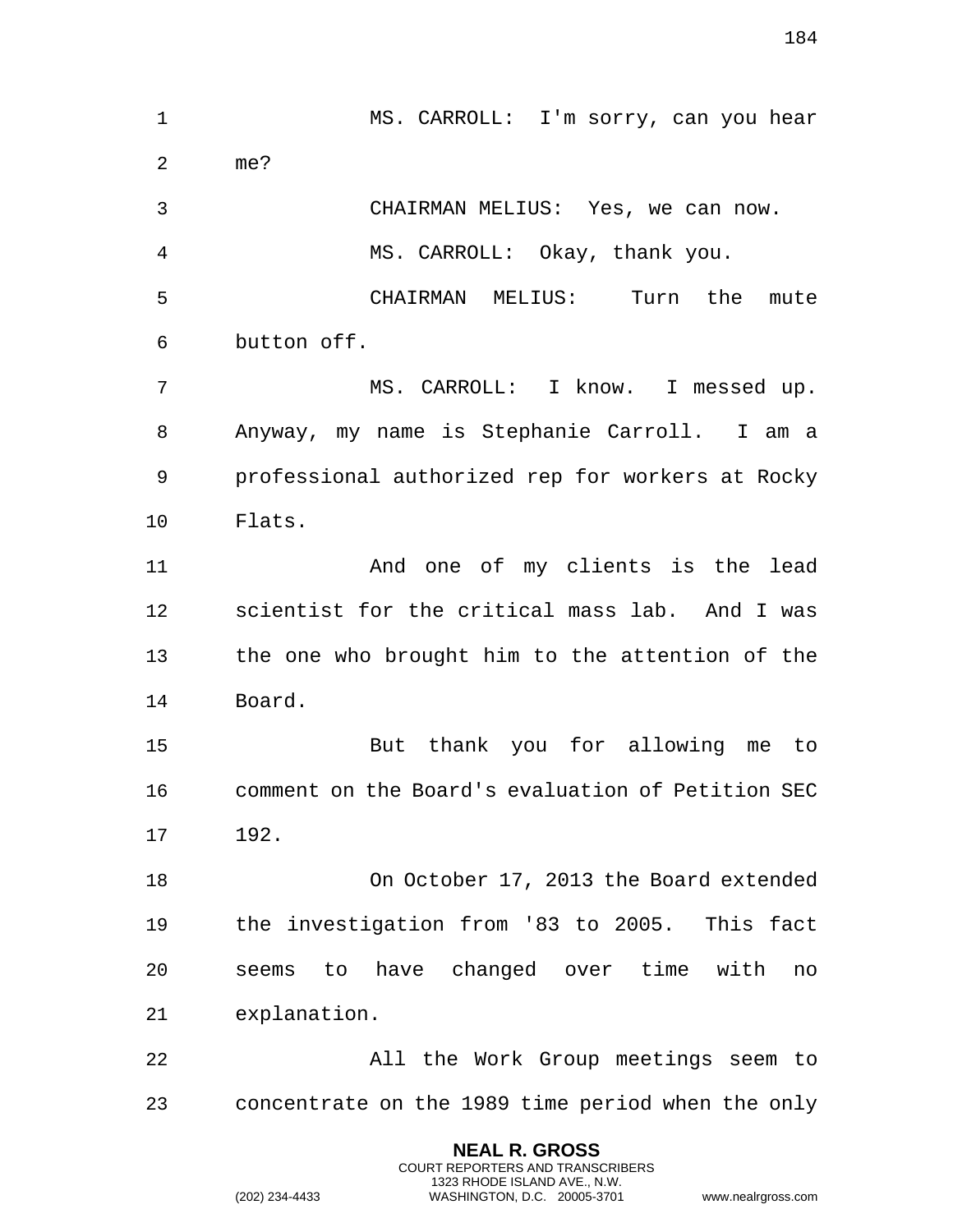time period that is specified as such is the neptunium issues I think prior to '88 or something.

 The Work Group met on October 28, 2015 and I have summarized the investigations outstanding from that Work Group meeting. Some of those issues are as follows.

 The lead scientist informed NIOSH about 35 boxes at the critical mass lab, and the documentation had been sent to Los Alamos right before this meeting.

 NIOSH was looking forward to doing some research and they agreed to -- by LaVon Rutherford -- search for more documentation on power levels.

 Five levels of documentation were found prior to 1975 and they are supposed to be representative of the power levels of 1,700 experiments.

 I don't agree that that's statistically significant enough to reconstruct the power levels in the experiment, and neither does the lead scientist for the critical mass

> **NEAL R. GROSS** COURT REPORTERS AND TRANSCRIBERS 1323 RHODE ISLAND AVE., N.W.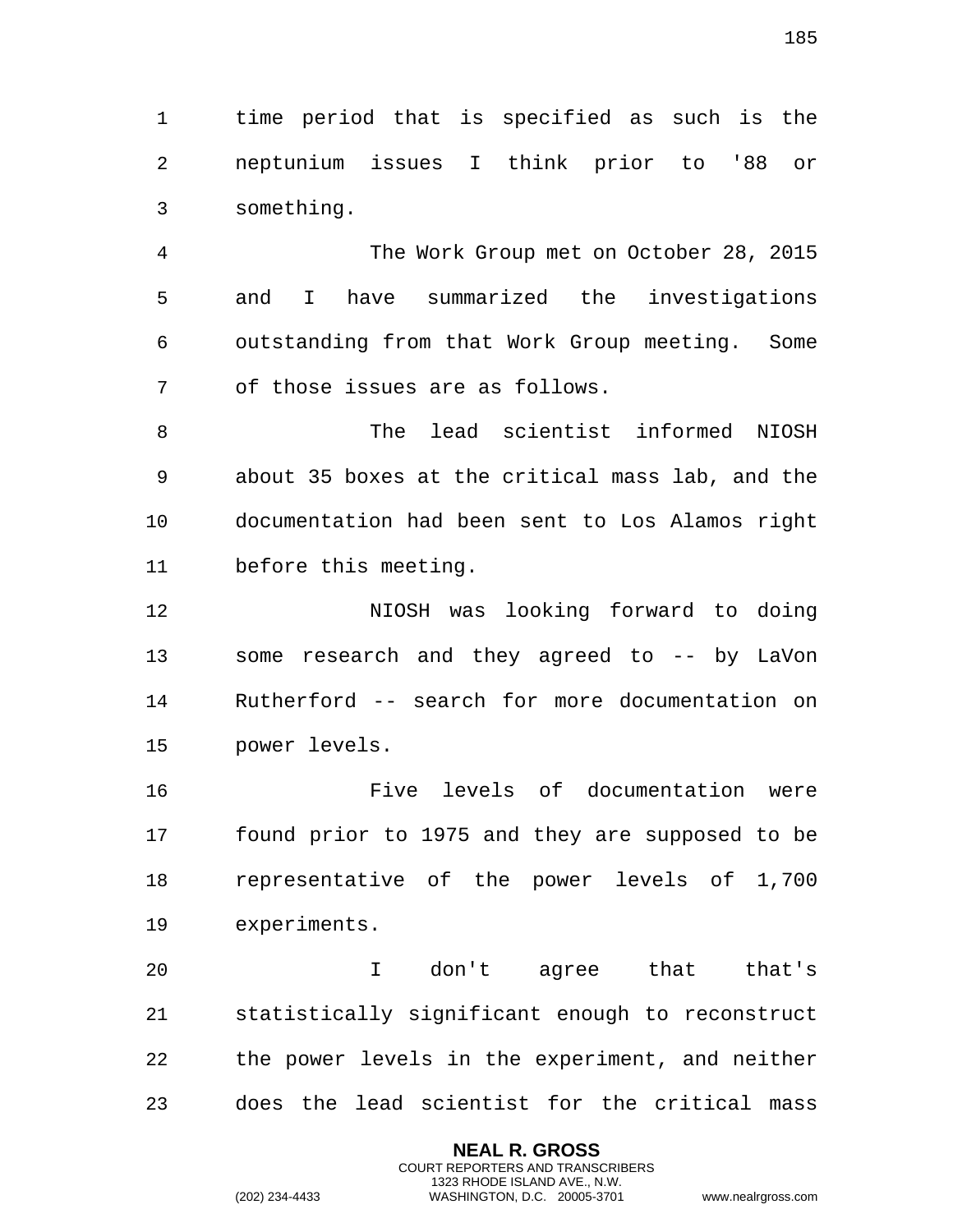lab.

 LaVon agreed to retrieve workers' personal bioassay lung counts for potential exposures in the critical mass lab.

 I have these for the lead scientist because he is my client and I will be submitting those. And there are a lot of problems with -- with paying attention mainly to alpha at the critical mass lab when it came to body analysis. They also agreed to research the site that the ATU had been shipped to for activity concentrations. I don't believe this was done. They agreed to identify product levels generated by other criticality experiments performed throughout the complex. This was not done.

 An interview was conducted with an RCT who had worked at the site after 1983. And LaVon Rutherford said that their assumption was always that there was little potential for airborne internal exposures to contaminants based on operations and routine monitoring.

I don't know how he understood this

**NEAL R. GROSS** COURT REPORTERS AND TRANSCRIBERS 1323 RHODE ISLAND AVE., N.W.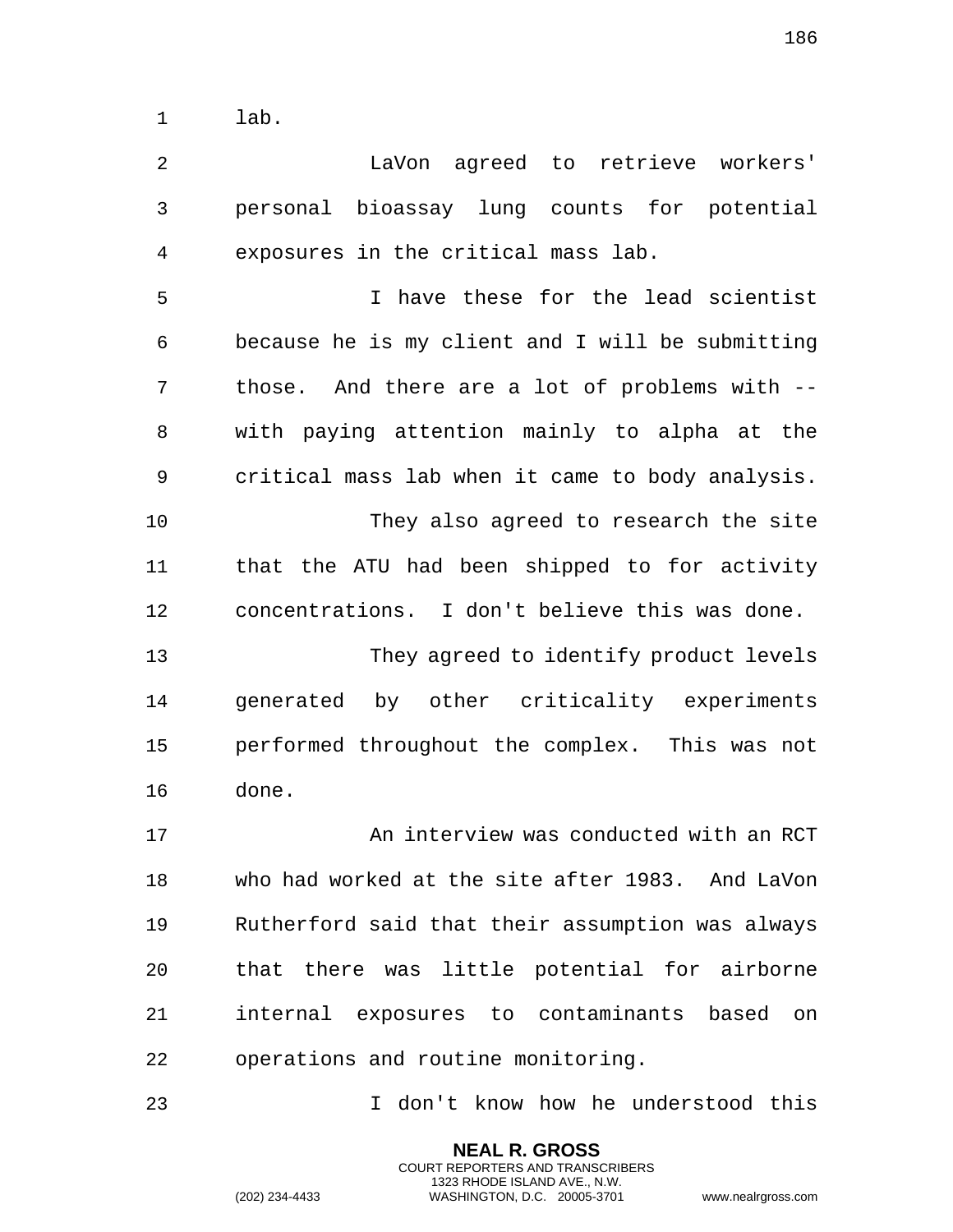because he hadn't reviewed the boxes yet.

 The RCT had issues with this assumption. LaVon Rutherford said we have some air monitoring data from this facility, but are looking to validate or refute the RCT's testimony.

 The RCT gave names of other workers that could be interviewed. I want to know if this was done and also if these other workers were interviewed, and if summaries were submitted to the Work Group before they voted to deny the expansion.

 LaVon said we will be interviewing these technicians and RCTs that were working during that era. I believe he was only talking about 1983 to '89.

**He said that he will report back after**  next week's visit on the research of the 35 boxes, and obviously SC&A and the Work Group will attend during the review of the boxes.

 I believe the intention was to have the Work Group and SC&A go through that documentation also.

> **NEAL R. GROSS** COURT REPORTERS AND TRANSCRIBERS 1323 RHODE ISLAND AVE., N.W.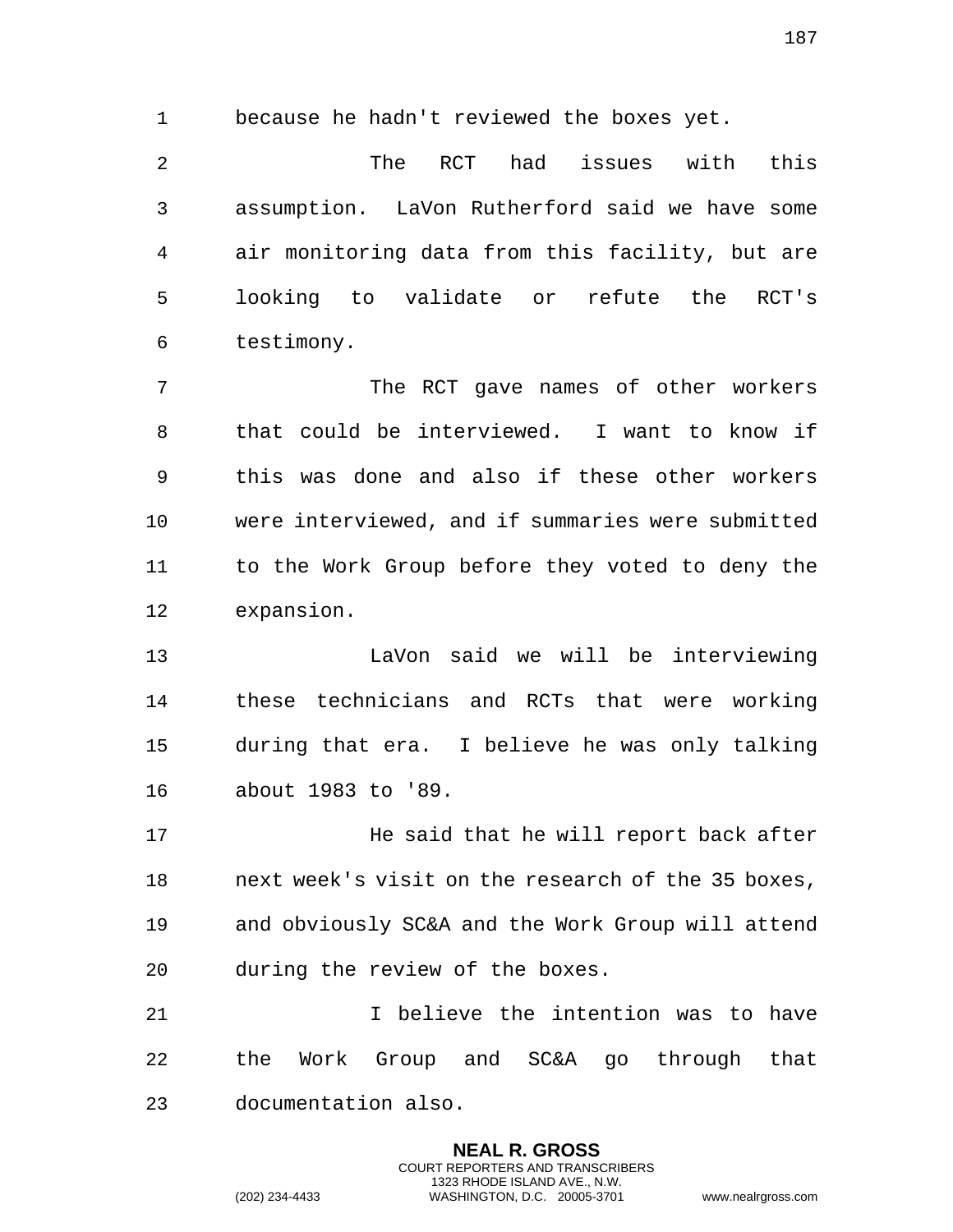Did the Work Group review the evidence? LaVon said we will be looking for the log book recordings of the measurement strips.

 There were measurements taken during the experiments and those strips had been thrown away. But also, the information on the strips was in the log books. All the log books were numbered and I have the index of every one of those boxes that he went through.

 So I believe with my index if you look at all of the information that he was able to go through or NIOSH was you'd see there's probably more information about power levels than what was presented to the Work Group.

 Chairman Kotelchuck asked if we had badges for the CNL and LaVon responded that they would look for personal documentation to verify monitoring.

 Chairman Kotelchuck expressed relief that there was a transcript of the lead scientist's interview, and that the Work Group would be able to review it.

Was the transcript reviewed? Now, I

**NEAL R. GROSS** COURT REPORTERS AND TRANSCRIBERS 1323 RHODE ISLAND AVE., N.W.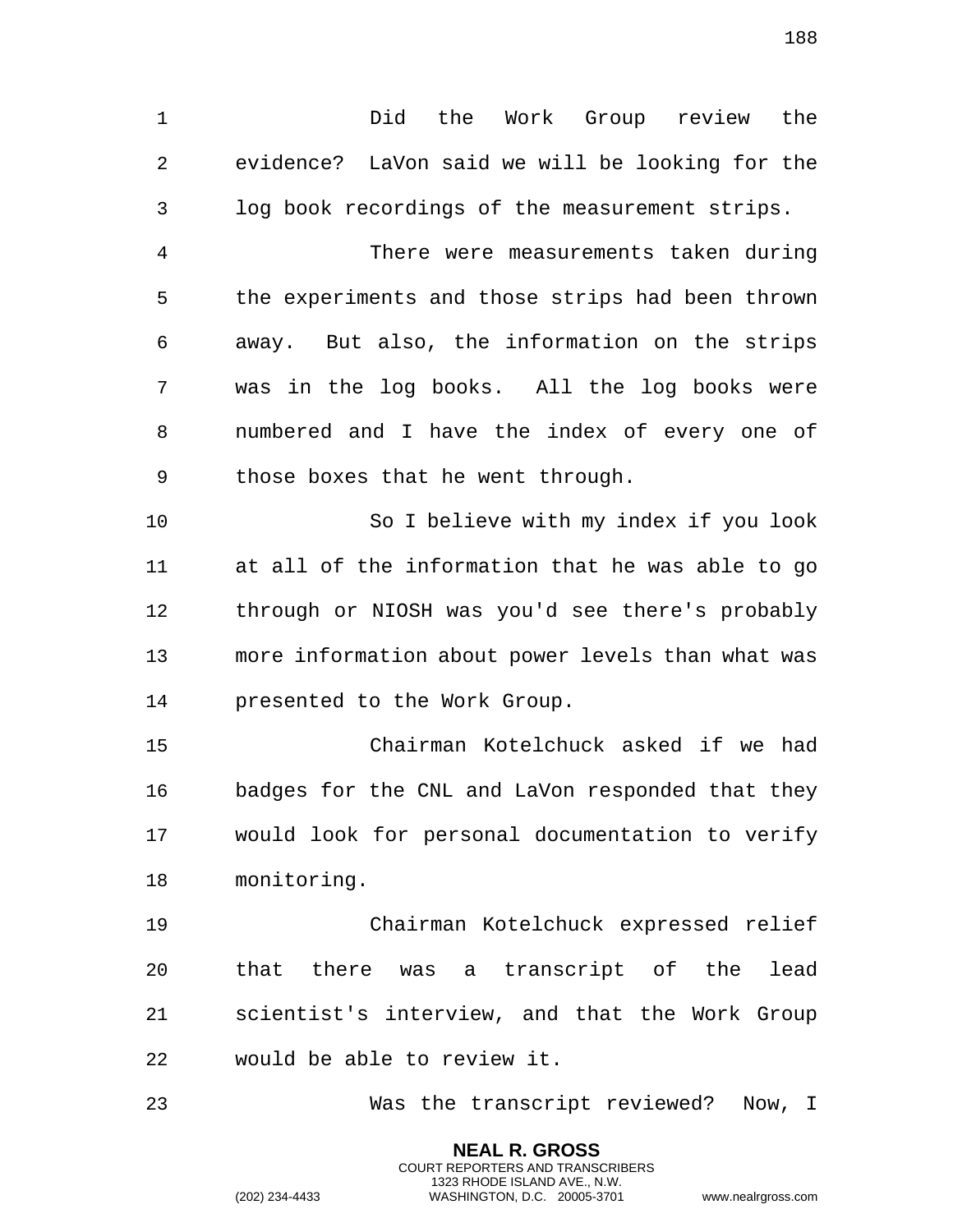believe there isn't a transcript, but I did record the conversation and I will be adding it to my comments.

 Phil Schofield asked about -- concerning the cobalt sources. He asked about the cobalt sources, how they were stored and packaged, and what was their age to help determine if there was a chance for leakage.

9 The also wanted to know if there were any historical leak tests.

 Was this addressed? LaVon said we have a good history of when material was brought in and what was stored in the facility up until 1989. See, this issue was only being looked at till '89.

 But the lead scientist mentioned in his interview that he without any documentation got an old lot of PU metal from Lawrence Livermore National Lab and used it in experiments without any documentation. It is recorded in my transcript.

 LaVon agreed to report back to the Work Group the building -- oh, a cobalt-60 source

> **NEAL R. GROSS** COURT REPORTERS AND TRANSCRIBERS 1323 RHODE ISLAND AVE., N.W.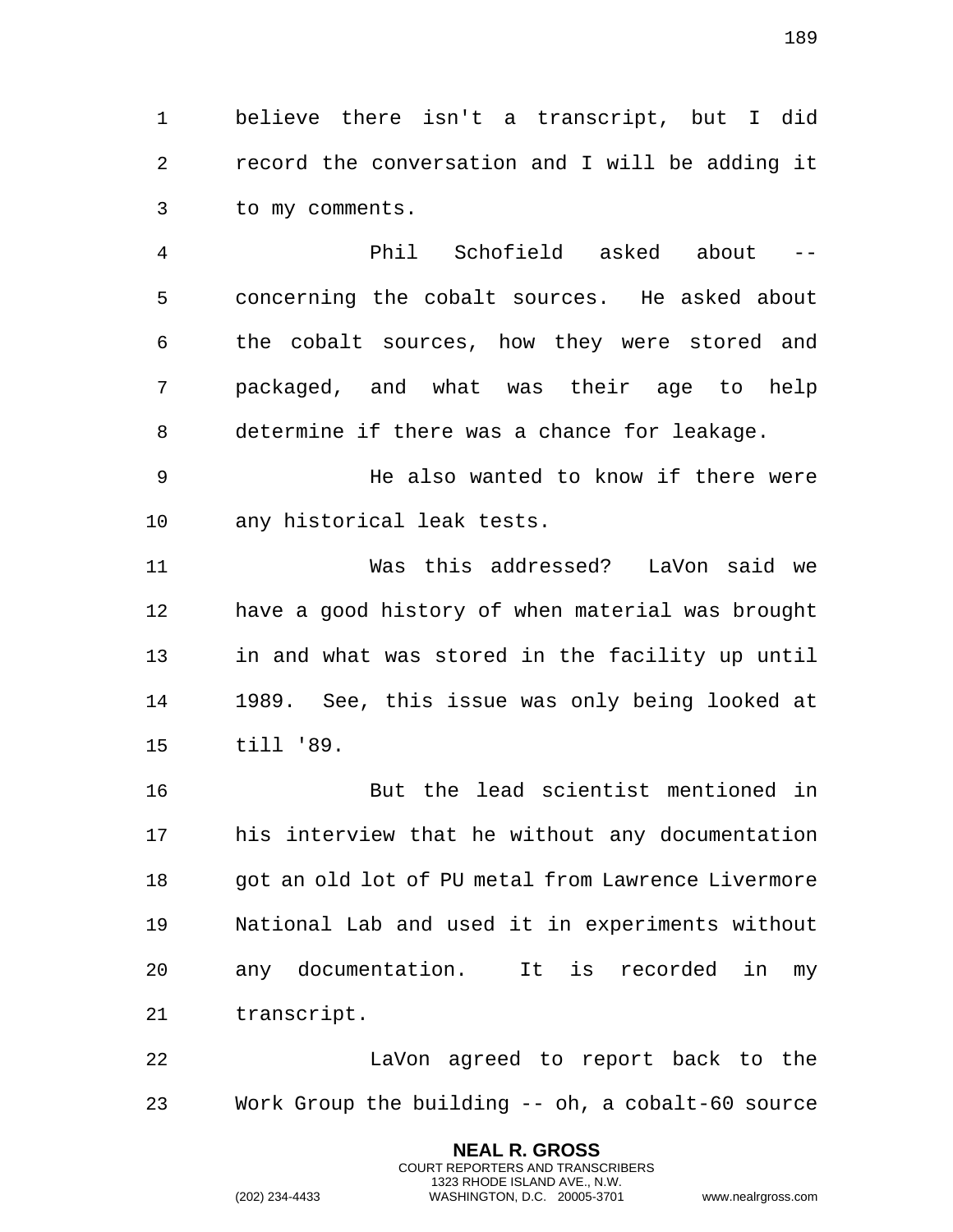was found in a cabinet in building 125. Dr. Kotelchuck asked -- not building but room 125. Dr. Kotelchuck asked what building this was in. LaVon said he would get back to him and let him know what building it was in. I want to know if that was ever followed up on. Dr. Kotelchuck also wanted to know if there was any documentation of the leak check which I discussed earlier. Those were supposed to be submitted. 12 12 I am submitting documentation with my comments and hope to get a response before the CML issues are closed and the expansion is denied. I don't believe that the CML lab with the enormous amount of documentation that was in those 35 boxes which I have an index to was thoroughly and fairly evaluated. I don't even know if there's a fifth grade science student who would say that 5 measurements of a power experiment from 1,700 experiments could be indicative of what the power

> **NEAL R. GROSS** COURT REPORTERS AND TRANSCRIBERS 1323 RHODE ISLAND AVE., N.W.

(202) 234-4433 WASHINGTON, D.C. 20005-3701 www.nealrgross.com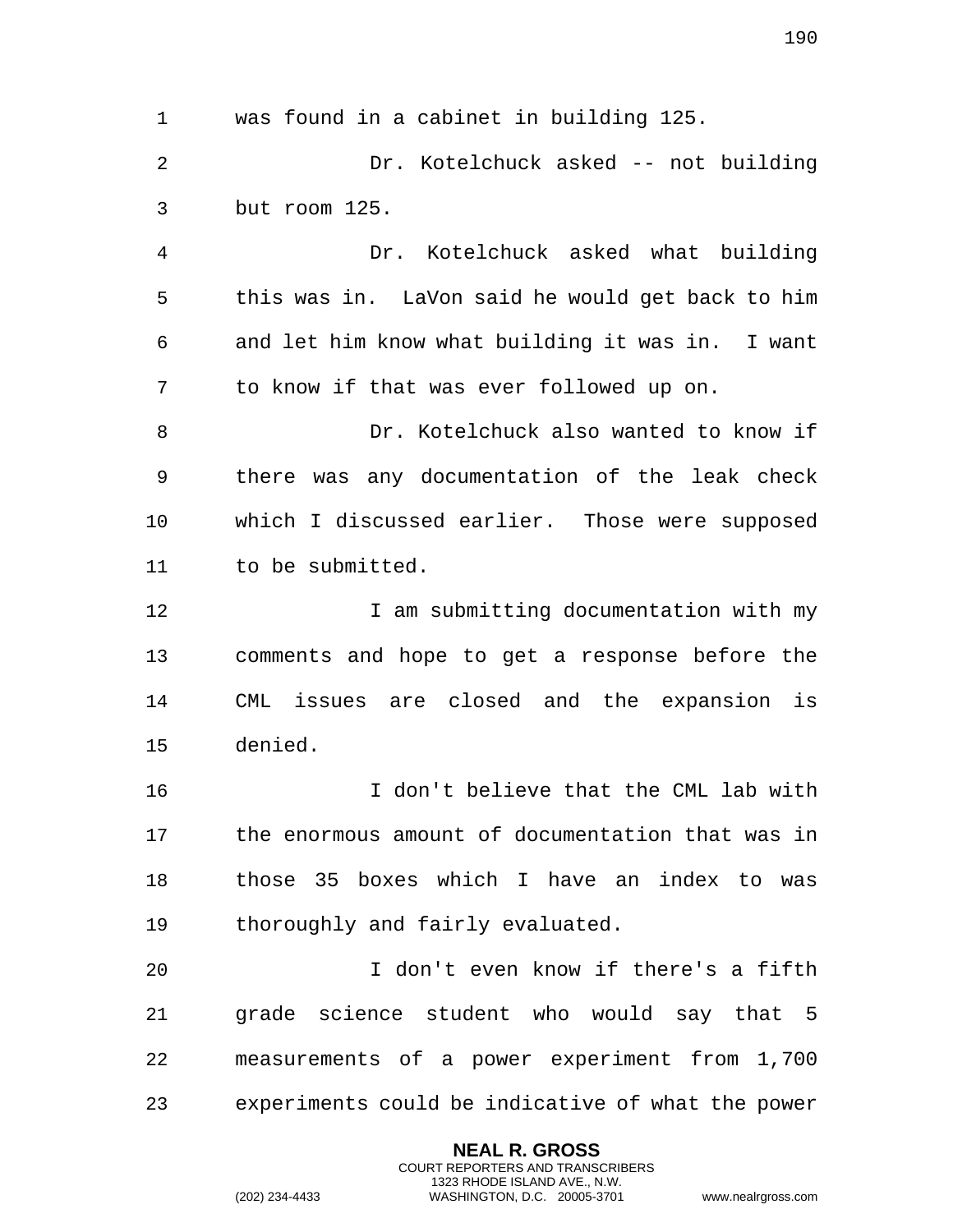was. It's impossible.

| $\overline{2}$ | And so I just hope that you all listen            |
|----------------|---------------------------------------------------|
| 3              | to what the critical mass lab lead scientist who  |
| 4              | had been at the site, had published a book about  |
| 5              | the history of the CML, wrote a very extensive    |
| 6              | index of the 35 boxes which I have, and published |
| 7              | papers on the CML.                                |
| 8              | just hope that the Board will<br>I.               |
| 9              | respect his opinion about the ability to          |
| $10$           | reconstruct dose to the highly enriched uranium.  |
| 11             | I have some of his incident reports.              |
| 12             | I have 1989, two years after the last experiment  |
| 13             | incident of his where he was moving products      |
| 14             | around and there was an issue with -- he got      |
| 15             | contaminated.                                     |
| 16             | So, please take a look at some of my              |
| 17             | documents in my last presentation of comments.    |
| 18             | I asked the Board to add to the docket all of my  |
| 19             | documents.                                        |
| 20             | They were<br>never added.<br>I                    |
| 21             | specifically asked Ted Katz to do that. And that  |
| 22             | was the issue with the inertial fusion machine in |
| 23             | 883 in three separate rooms.                      |

**NEAL R. GROSS** COURT REPORTERS AND TRANSCRIBERS 1323 RHODE ISLAND AVE., N.W.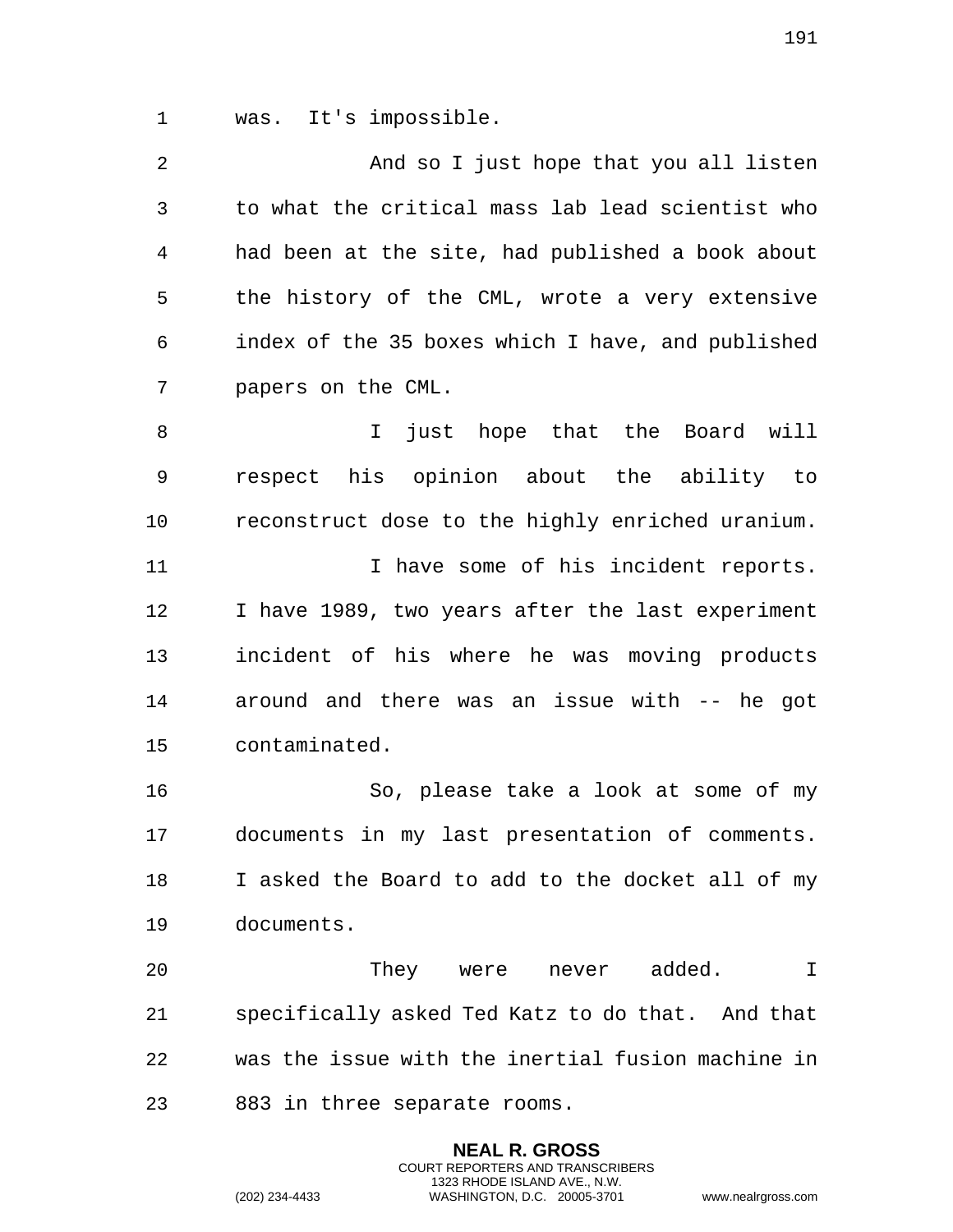And I also now have -- actually I just said inertial fusion, but now I have documentation showing there was an actual inertial fusion machine in that building. CHAIRMAN MELIUS: Stephanie, you need to wrap it up. Your time is almost up. MS. CARROLL: Okay. So, please, first of all vote to expand the SEC because dose cannot be reconstructed, especially because it's a CML. And if not, please give us more time and allow the Work Group to review the 35 boxes of information. Thank you very much. CHAIRMAN MELIUS: Okay, thank you. Anybody else on the phone that wishes to make public comments? 17 Ms. Hand: Yes, this is Donna Hand. CHAIRMAN MELIUS: Okay. Go ahead, Donna. MS HAND: Yes, the comment I'd like to make is that in the last public meeting you were giving documentation showing certain things regarding the Pinellas Plant.

> **NEAL R. GROSS** COURT REPORTERS AND TRANSCRIBERS 1323 RHODE ISLAND AVE., N.W.

(202) 234-4433 WASHINGTON, D.C. 20005-3701 www.nealrgross.com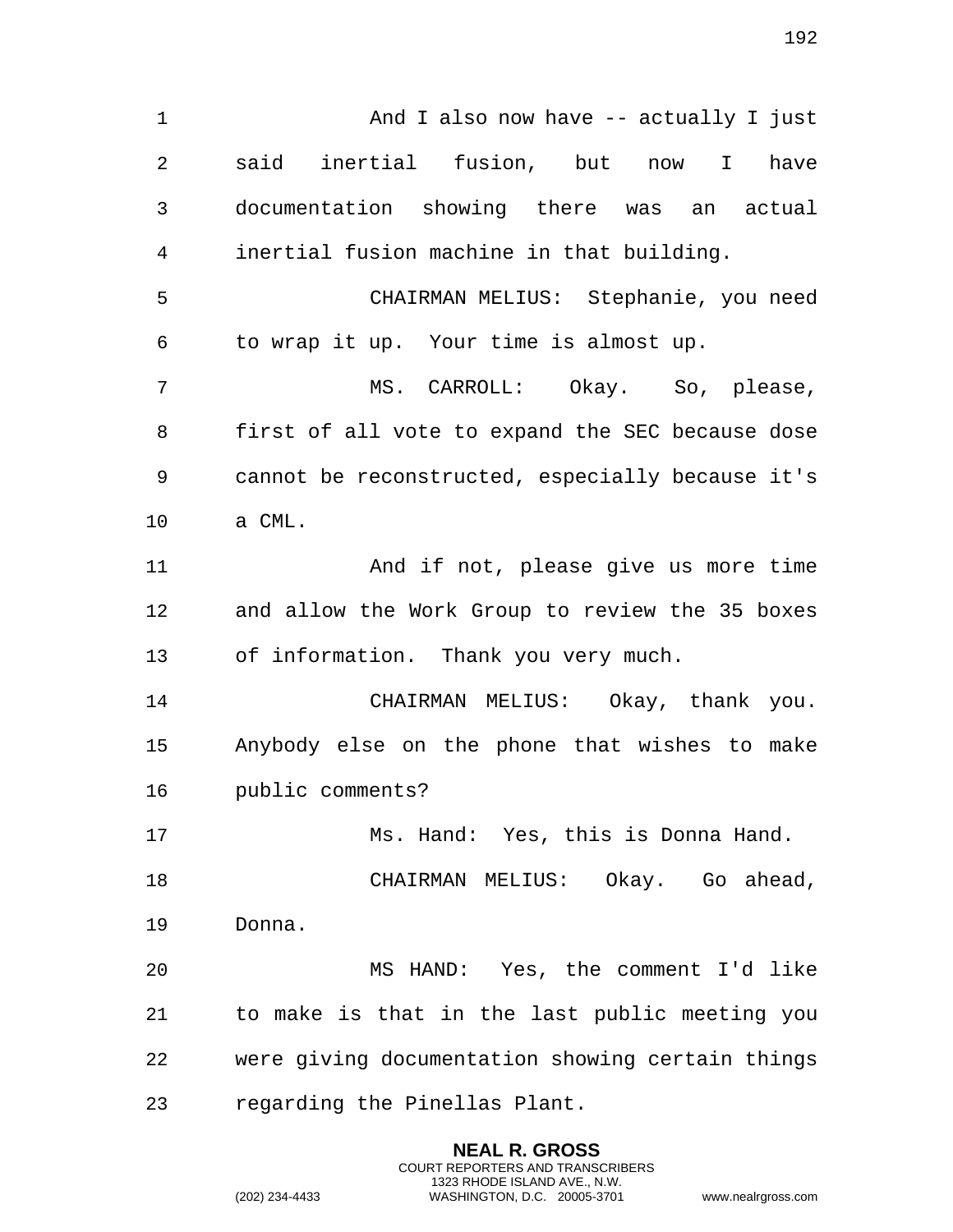Since then I received underneath the Freedom of Information Act a copy of the Site Research Database. And it shows 50 pages worth of references regarding Pinellas Plant. It also has -- they did a Site Research Database just for the Pinellas Plant on metal tritides. There's 10 references with that. 8 And then the public comment that was issued by Pete Darnell but yet was not given to me was also requested underneath that Freedom of Information Act. In the very first paragraph he responds that the results of the SEC evaluation at other DOE sites have no bearing on the Pinellas Plant which is untrue. The Board and NIOSH have been charged by the statute to be uniform, and to be uniform, and consistent, and timely. That is a mandated duty. So that first paragraph he is under the assumption -- that's incorrect and violates the statute and the duty that's within the statute.

> **NEAL R. GROSS** COURT REPORTERS AND TRANSCRIBERS 1323 RHODE ISLAND AVE., N.W.

(202) 234-4433 WASHINGTON, D.C. 20005-3701 www.nealrgross.com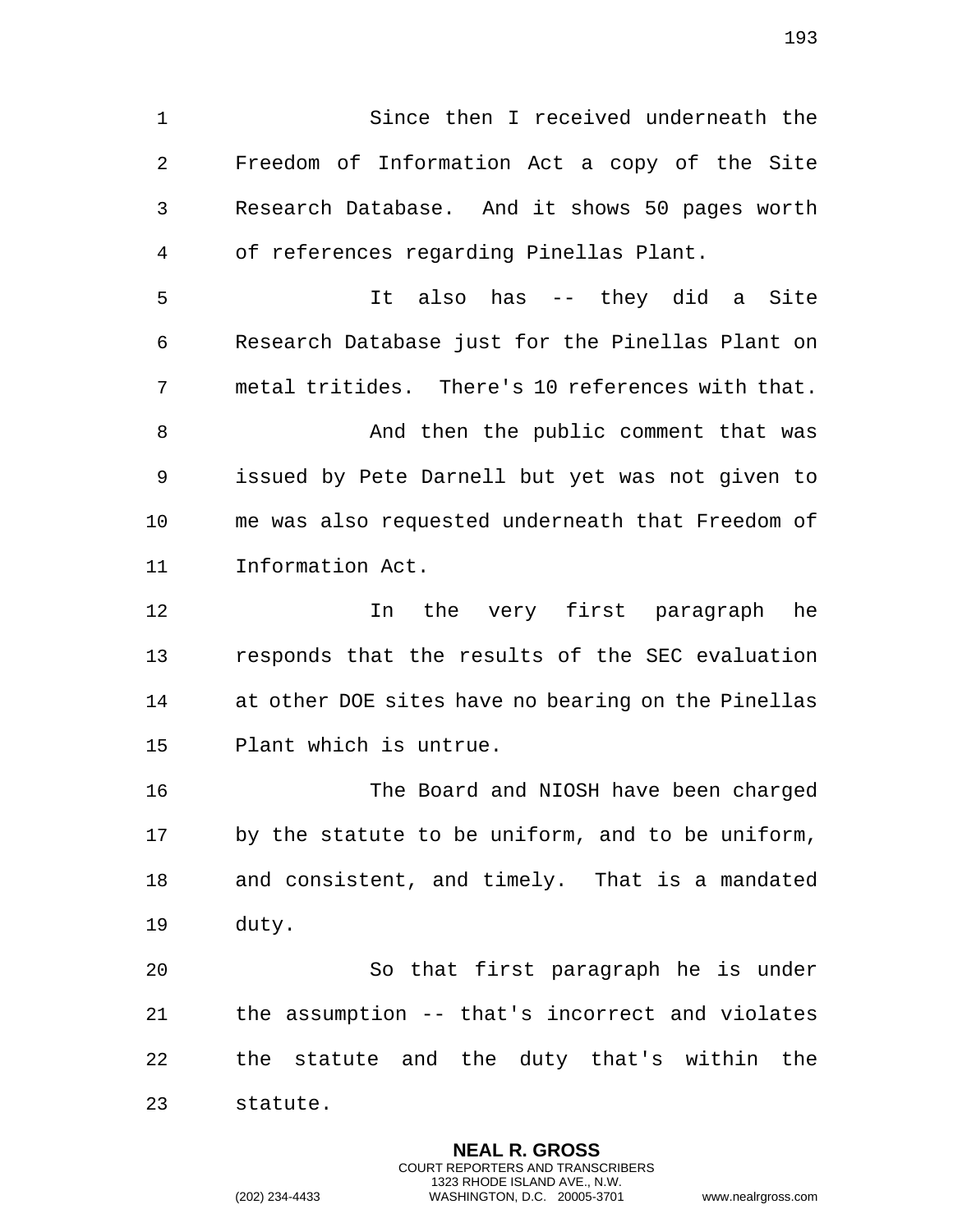It also -- in those Site Research Databases you have that Sandia report that was in 2008 about resuspension and how difficult it is. But yet that's been ignored, not only for the Pinellas Plant metal tritides, but for the Mound and the other sites. The metal tritide issue is one that you cannot do the internal dose because the data was not there. And you can't go back and recalculate it. In fact, Pinellas has erbium, scandium, titanium, zirconium, uranium, and -- which was just classified today. The titanium went to Mound and they have a problem with it because they kept on escaping the glove boxes. It was hard to contain. Peter Darnell also went on and responded that all potential people were -- that's not the issue and that's not what the Act requires. The Act requires for the persons that should have been monitored and were not

monitored. That's the methods that are in the

**NEAL R. GROSS** COURT REPORTERS AND TRANSCRIBERS 1323 RHODE ISLAND AVE., N.W.

(202) 234-4433 WASHINGTON, D.C. 20005-3701 www.nealrgross.com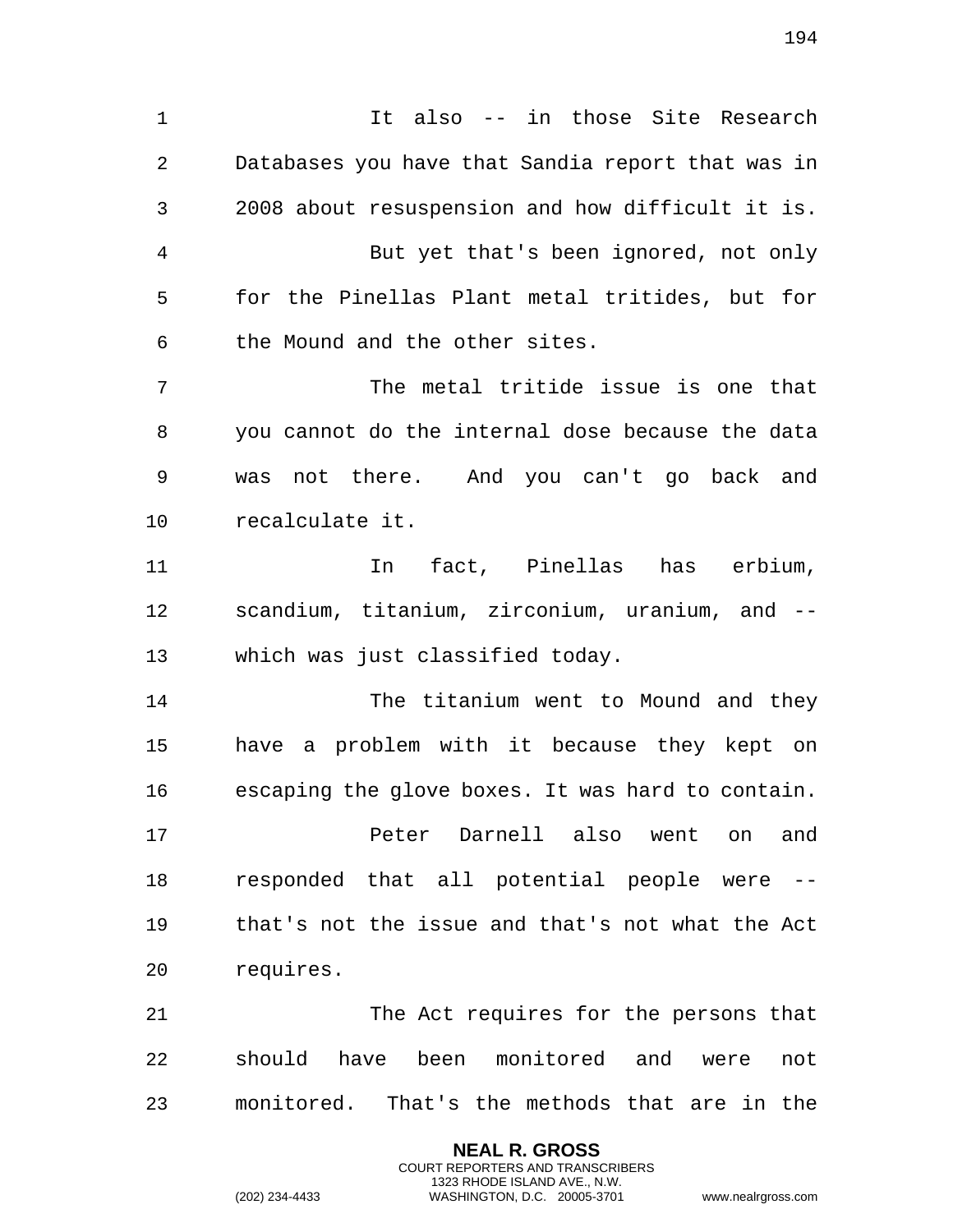regulations that the Board had to approve for to be technically valid, and the President which is the NIOSH was required to put in the regulation. Everything else is application of the methods and applications of the guidelines. The guidelines also was mandating to be put into the regulation after the Board reviewed it. So, that's not the issue at all. Was an employee monitored and did you characterize his environment. That is the duty and the mandated duty that's supposed to be uniform for all the sites. 13 1973 the Atomic Energy Commission did a report on tritium from several sites, and in there was from Ward and from General Electric neutron devices. 17 And they have five reports within that one report. And that was in 1973. And it stated that the tritium, organic tritium would permeate and attach itself to organic material. That is the polymers, the plastics. And it also will permeate stainless

> **NEAL R. GROSS** COURT REPORTERS AND TRANSCRIBERS 1323 RHODE ISLAND AVE., N.W.

(202) 234-4433 WASHINGTON, D.C. 20005-3701 www.nealrgross.com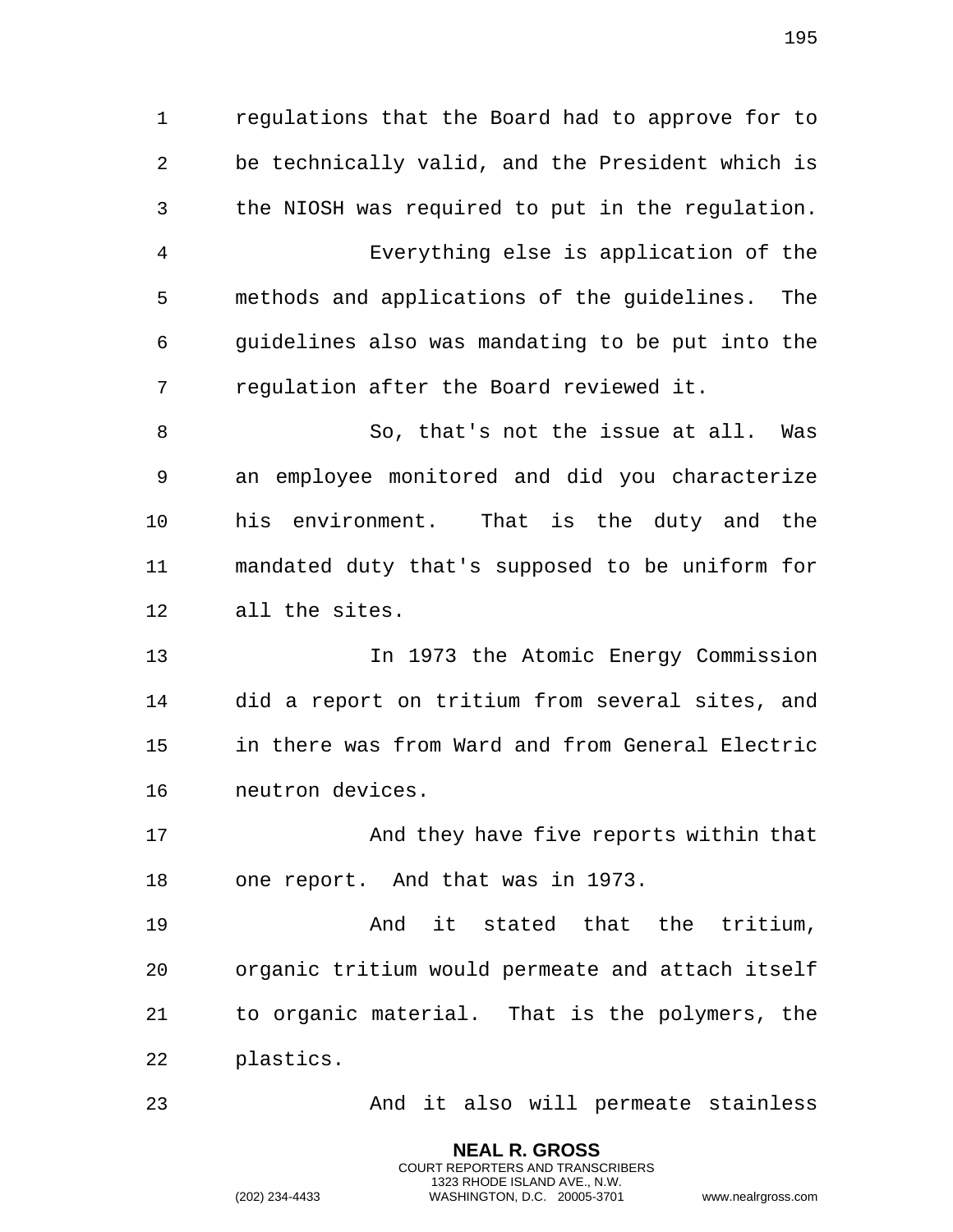steel. The only thing that's difficult is the aluminum and that's why the room 108 had aluminum on the walls and they also wiped it down continuously to keep the dosage down whenever the HP goes through it.

 Peter Darnell also mentioned about the 1990 Tiger Team and said yes, there was -- all the sites have issues with it.

 That wasn't the issue. The issue was the Tiger Team said that the dosimetry records were faulty because he waited too long.

 So then the quality of the dosimetries in 1990 was determined by the Tiger Team to be defective. But yet we did not qualify. That was the issue of the 1990 Tiger Team.

 I can go on and on and on, but right now I am preparing a letter to the Secretary to challenge the SEC petition, the process, the omission of material facts, the denial of equal application of the law, and the breach of duty. Because also with that Peter Darnell responded that the Pinellas Plant did not have 28

> **NEAL R. GROSS** COURT REPORTERS AND TRANSCRIBERS 1323 RHODE ISLAND AVE., N.W.

radionuclides.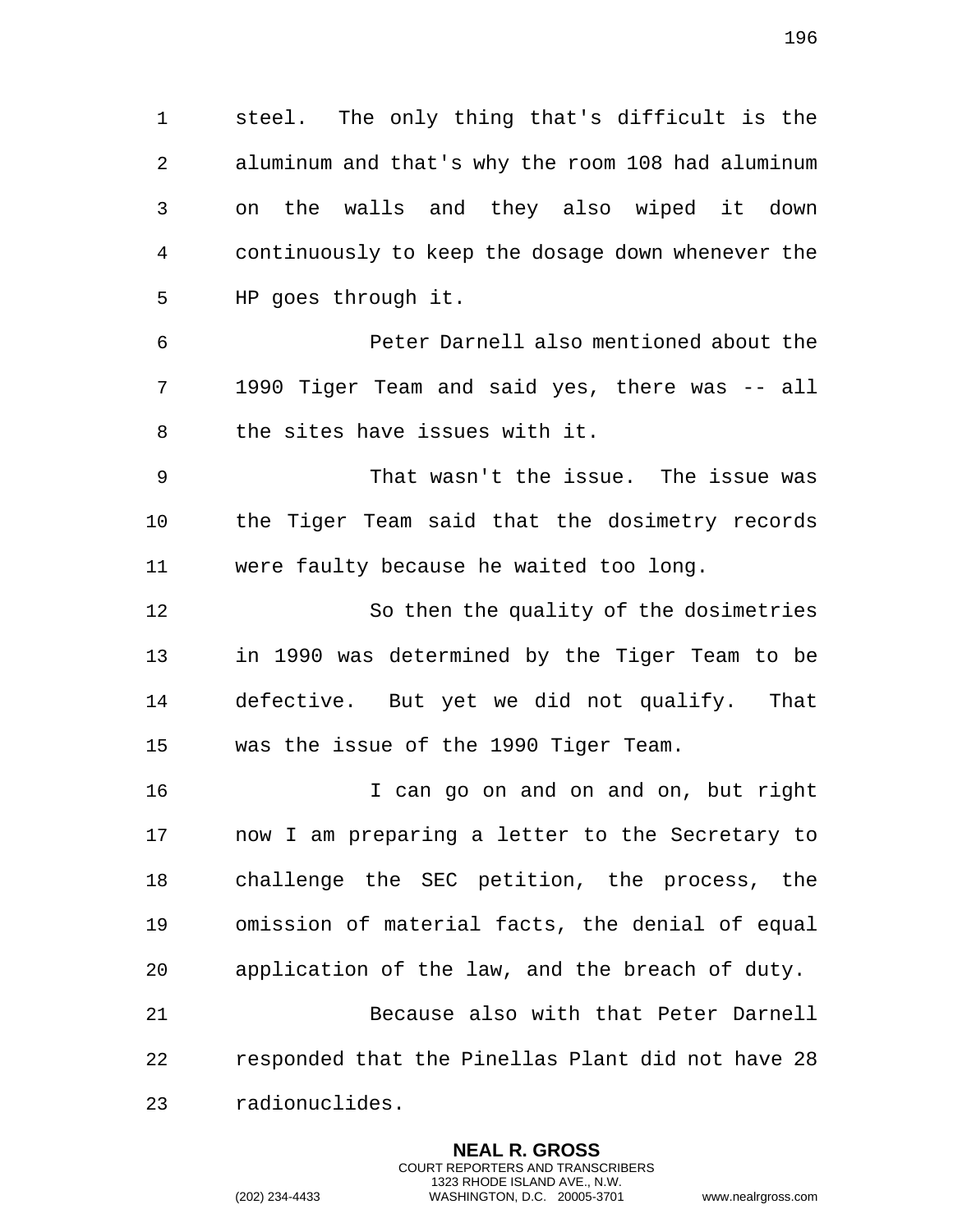However, Lockheed Martin and DOE in the 1997 environmental report listed 28 radionuclides present at the Pinellas Plant with 4 of them being over the curies limit that was allowed at that time.

 Again, the Board just got through saying that the Work Group for Pinellas Plant is no longer. Well, the Board never approved the 2008 initial Site Profile Technical Basis Document dose reconstruction, nor has it approved the new ones that have just came out 10 years later.

 And it's a shame that 10 years passes before you can say, okay, I'll send you the dose reconstruction now.

 Also, underneath the contract to Oak Ridge there should be HPs reviewing that, and those HPs have to have five years' worth of training.

 [Identifying information redacted] who's the site expert for Pinellas Plant is not an HP. He does not have five years' worth of training. So that's a default right there.

> **NEAL R. GROSS** COURT REPORTERS AND TRANSCRIBERS 1323 RHODE ISLAND AVE., N.W.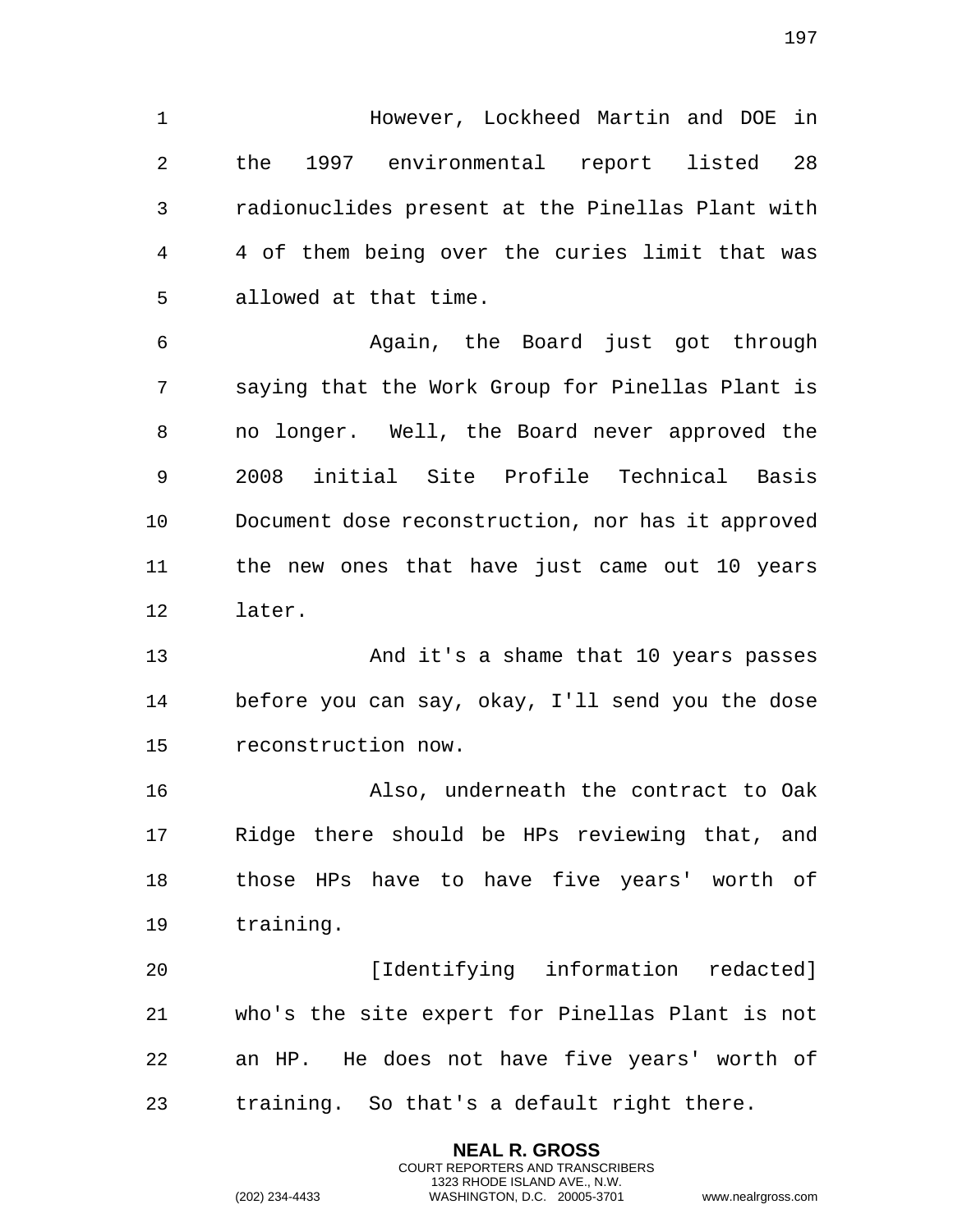These are basic issues that began in the very beginning whenever Melius and Munn questioned that if the contractors would have determined the scientific validity or not, and would the contractors even look at all the information from DOE and how accurate it would be.

8 And that was back in the February meeting of 2002.

 I thank you for your time, but I request that the Board now make sure that the actual congressional intent of the law be upheld and the duties of the responsible parties also be upheld. Thank you.

 CHAIRMAN MELIUS: Thank you, Donna. Anybody else on the phone wish to make public comments? Okay, hearing none I think Ted has two sets of public comments to read into the record. MR. KATZ: Thank you. These are both related I think almost entirely to Rocky Flats. The first is dated March 14, 2017 and it's from [Identifying information redacted] who was a former Rocky Flats worker for 22 years. So

> **NEAL R. GROSS** COURT REPORTERS AND TRANSCRIBERS 1323 RHODE ISLAND AVE., N.W.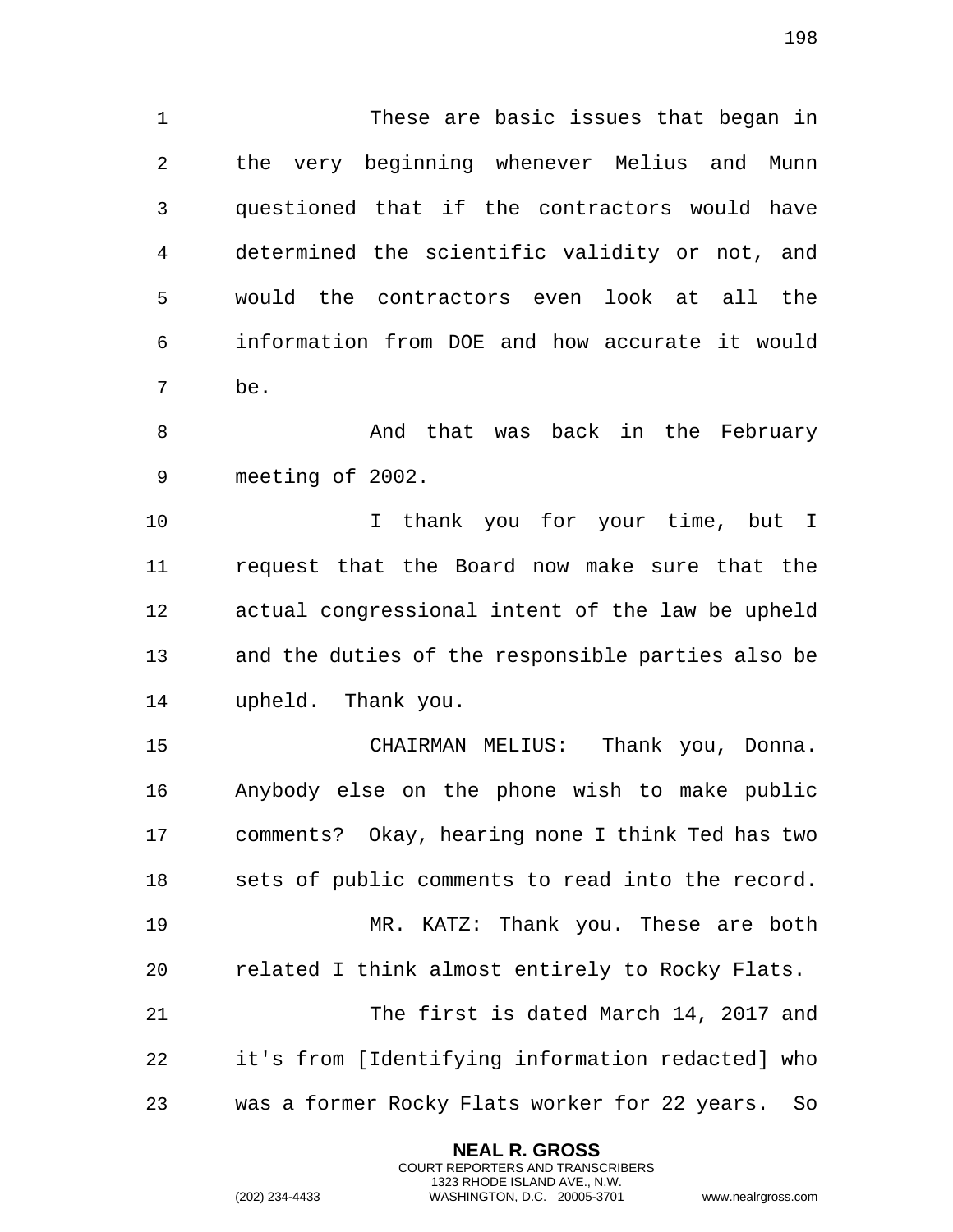here's her statement.

| 2  | "For the Advisory Board Members who               |
|----|---------------------------------------------------|
| 3  | are not familiar, who have not read the Rocky     |
| 4  | Flats grand jury report of 1992 the complete      |
| 5  | report is available online" and I'm not going to  |
| 6  | read the long link.                               |
| 7  | "Rocky Flats is" -- but that will be              |
| 8  | published in the transcript for anyone who's      |
| 9  | interested.                                       |
| 10 | "Rocky Flats is the only nuclear                  |
| 11 | facility in the United States to have been raided |
| 12 | by the FBI, indicted and tried by a federal grand |
| 13 | jury.                                             |
| 14 | "Federal Judge [Identifying                       |
| 15 | information redacted] approved the release of the |
| 16 | complete report as a matter of history.           |
| 17 | [Identifying information redacted]                |
| 18 | pleaded guilty to numerous environmental crimes,  |
| 19 | the poisoning of public drinking water systems    |
| 20 | and the falsification and destruction of          |
| 21 | paperwork and records.                            |
| 22 | "They paid a fine of \$18.5 million.              |
| 23 | "FBI agents discovered violations of              |

**NEAL R. GROSS** COURT REPORTERS AND TRANSCRIBERS 1323 RHODE ISLAND AVE., N.W.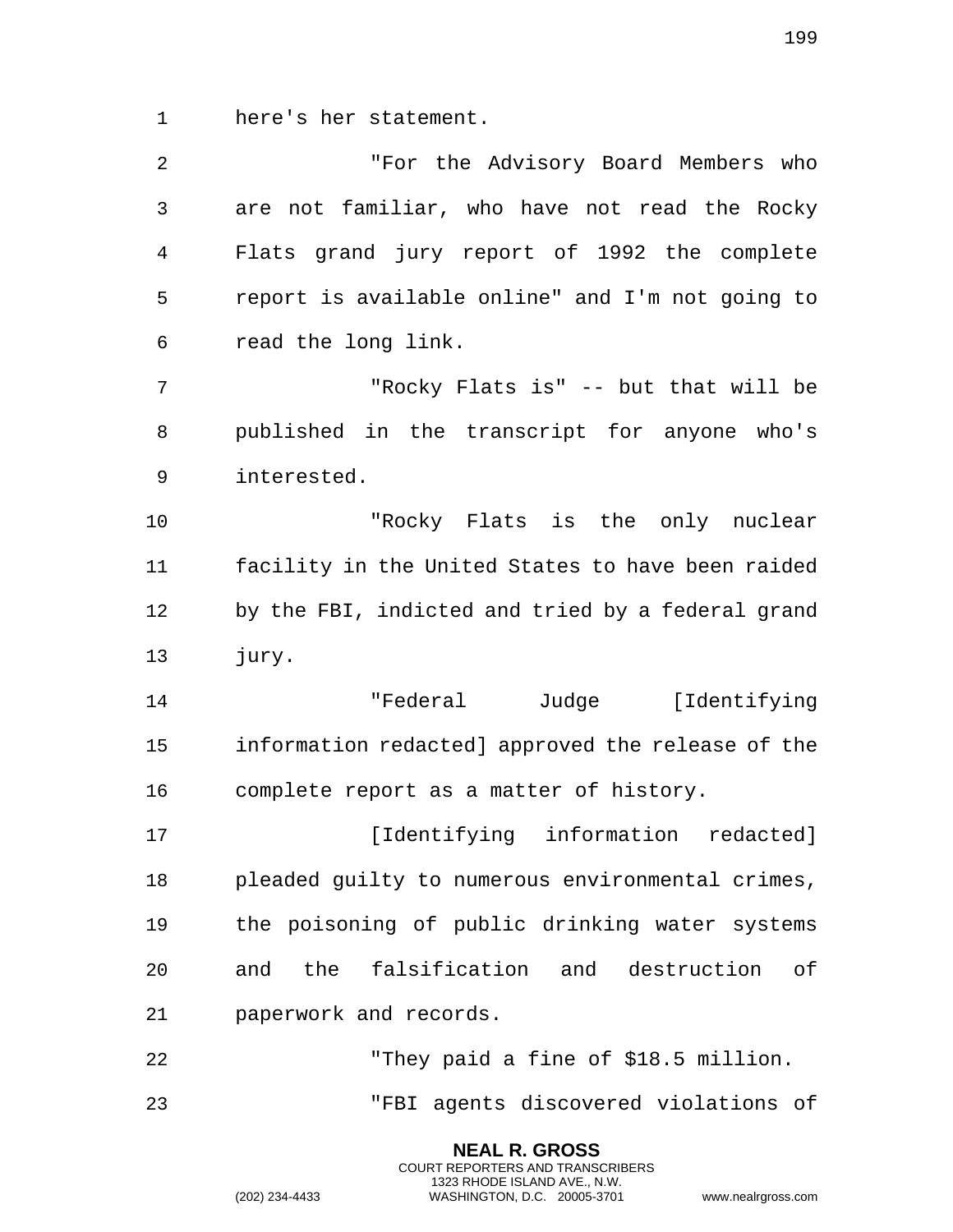the Clean Water Act and other environmental statutes that included the illegal discharge of pollutants, hazardous materials, and radioactive matter into the Platte River, Woman Creek, and Walnut Creek, and the drinking water supplies for the cities of Broomfield and Westminster, Colorado.

 "These agents also uncovered a culture of ongoing criminal misconduct which used illegal means to achieve corporate bonuses.

 "This report is based on a preponderance of evidence considered by the grand jury.

 "Rockwell illegally stored thousands of pondcrete and saltcrete blocks outdoors from 1986 through 1989.

 "DOE and Rockwell manufactured a total of more than 17,000 pondcrete and saltcrete blocks weighing from 1,500 to 3,000 pounds.

 "In 1987 Rockwell discovered a problem with the hardening of the blocks so they attempted to correct it by adding more cement.

"The modification did not work and the

**NEAL R. GROSS** COURT REPORTERS AND TRANSCRIBERS 1323 RHODE ISLAND AVE., N.W.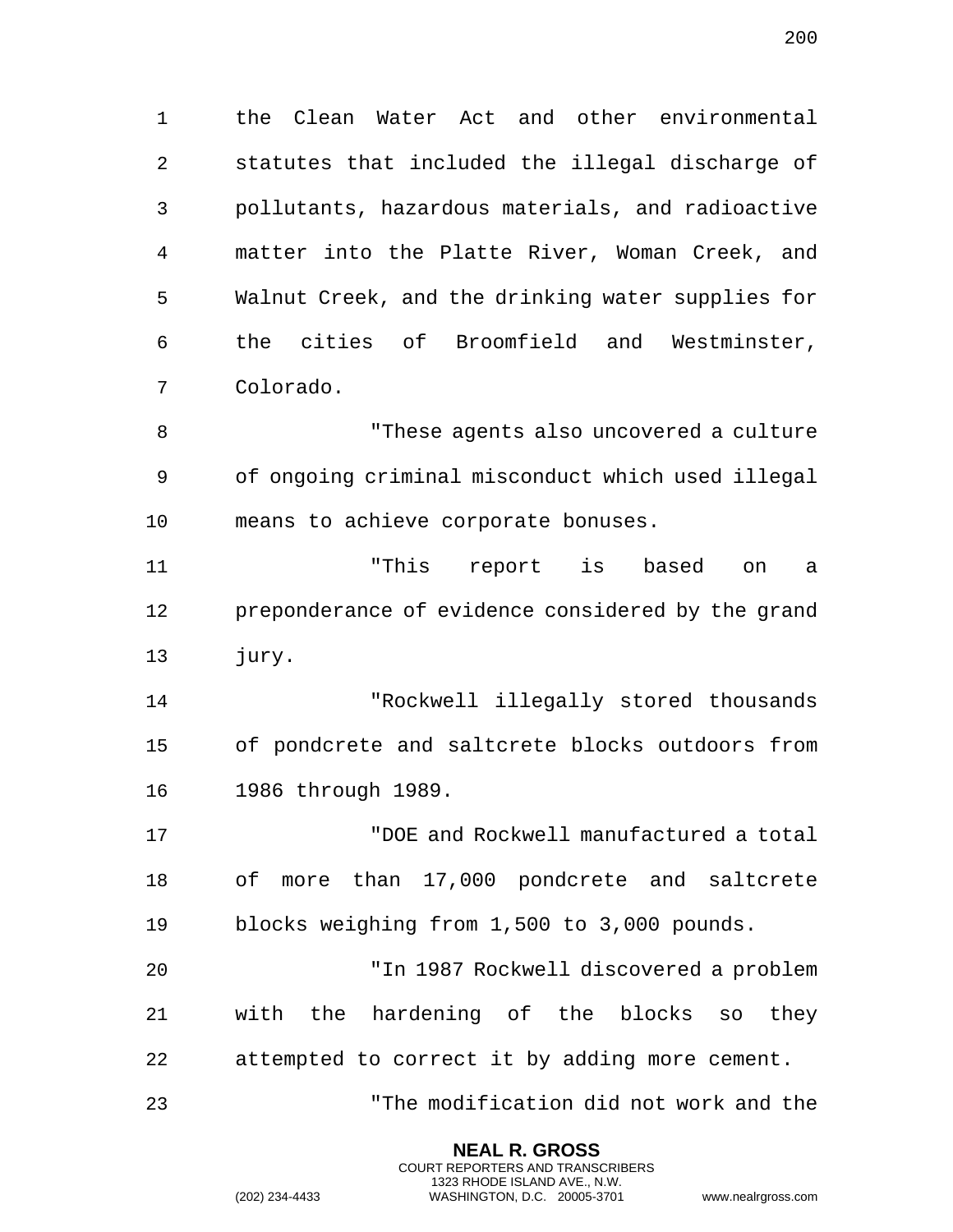blocks took the form of mush or Play-Doh. Under the exposure of the outside elements and the crushing weight many of the cardboard containers and others deteriorated significantly.

 "In some cases the plastic liners inside a box would rupture and the pondcrete or saltcrete would then be released in a fluid or powdery form as a spill of hazardous and radioactive constituents.

 "Rockwell informed DOE management when the first spill of mixed waste occurred in May of 1988. However, DOE did nothing in response until April of 19" -- and it's left blank. I'm not sure what the final year is.

 "This information and much more is documented for public viewing in the grand jury report. The lies, corruption and collusion are openly discussed by a federal judge and are irrefutable.

 "Why is this accumulation of flawed protocol and implausible workmanship is applicable to worker safety? What is my specific interest?

> **NEAL R. GROSS** COURT REPORTERS AND TRANSCRIBERS 1323 RHODE ISLAND AVE., N.W.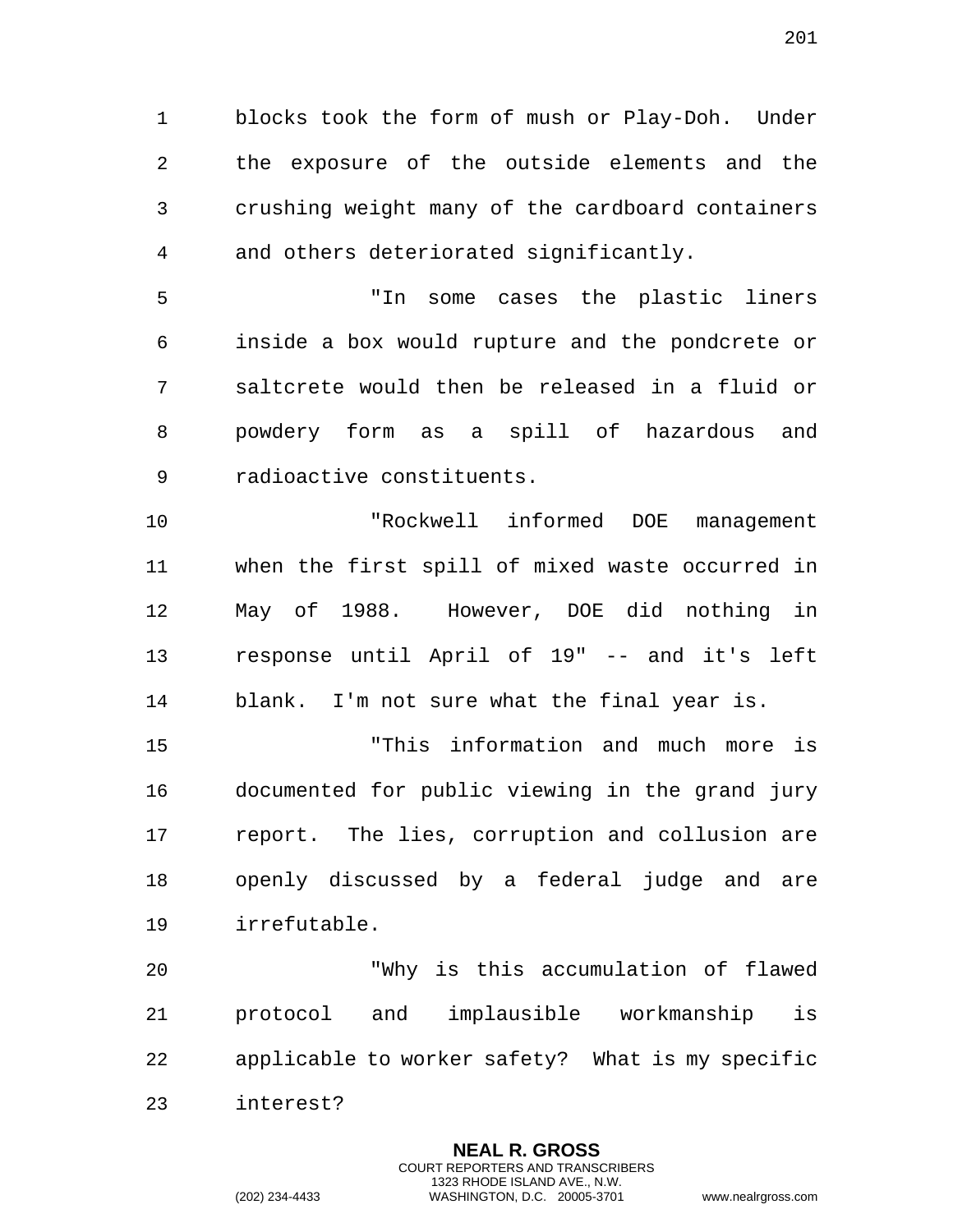"My late [Identifying information redacted] worked at the solar ponds making these saltcrete and pondcrete blocks along with others. Workers were knowingly and willingly exposed to lethal working conditions without their knowledge or consent. "Some like my husband developed kidney, liver, or bladder cancers. "Subcontractors had immunity from federal accountability. Rockwell illegally buried waste, polluted public waterways and drinking water, falsified paperwork, lied, denied, and covered up. "Rockwell lied to the government, to the public, and to the employees. "The grand jury report is undeniable proof for the nuclear workers of the repeated safety violations and mismanagement of the subcontractors Rockwell International and EG&G. "Not only were regulations ignored,

 they were falsified and/or altered illegally. Therefore Rocky Flats nuclear workers are justified for compensation because of Rockwell's

> **NEAL R. GROSS** COURT REPORTERS AND TRANSCRIBERS 1323 RHODE ISLAND AVE., N.W.

(202) 234-4433 WASHINGTON, D.C. 20005-3701 www.nealrgross.com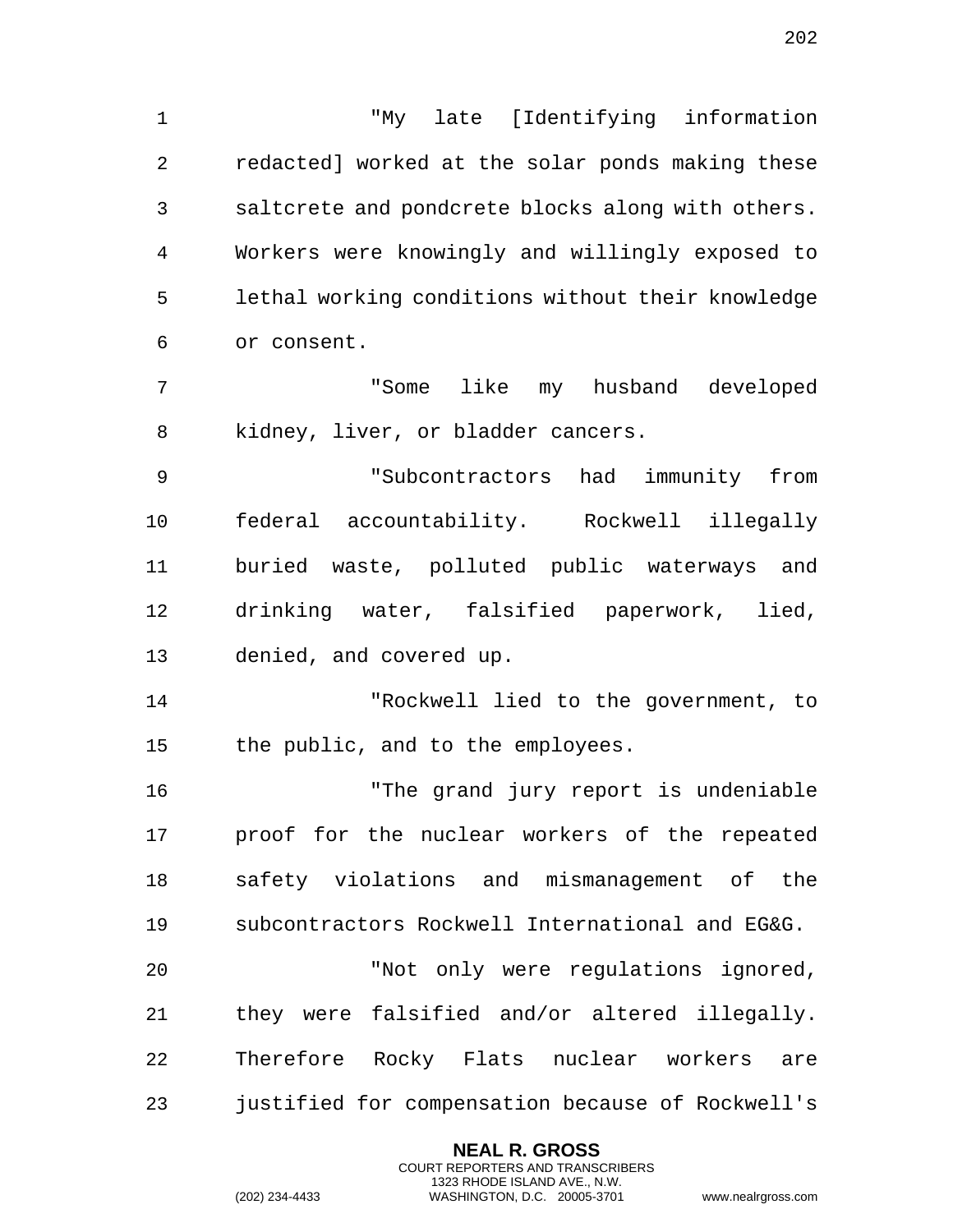negligence.

 "As Americans our country is formed by our judicial system. So, this Presidential Advisory Board must not ignore a federal court's decision.

 "Your role is not only adjudicatory but investigatory. Read the grand jury report. Do a White Paper on it. When you do you will understand that by pleading guilty [Identifying information redacted] admitted putting workers in jeopardy and denying the workers their Constitutional rights of life, liberty and the pursuit of happiness.

 "This Advisory Board is called upon to stand up against the tide of corruption. In God's name, in the name of humanity do your duties as Americans. Vote to extend the Rocky Flats SEC to include the grand jury verdict and extend the SEC from 1983 to 1992."

 And that concludes [Identifying information redacted] remarks.

 And then [Identifying information redacted], MD, his comments.

> **NEAL R. GROSS** COURT REPORTERS AND TRANSCRIBERS 1323 RHODE ISLAND AVE., N.W.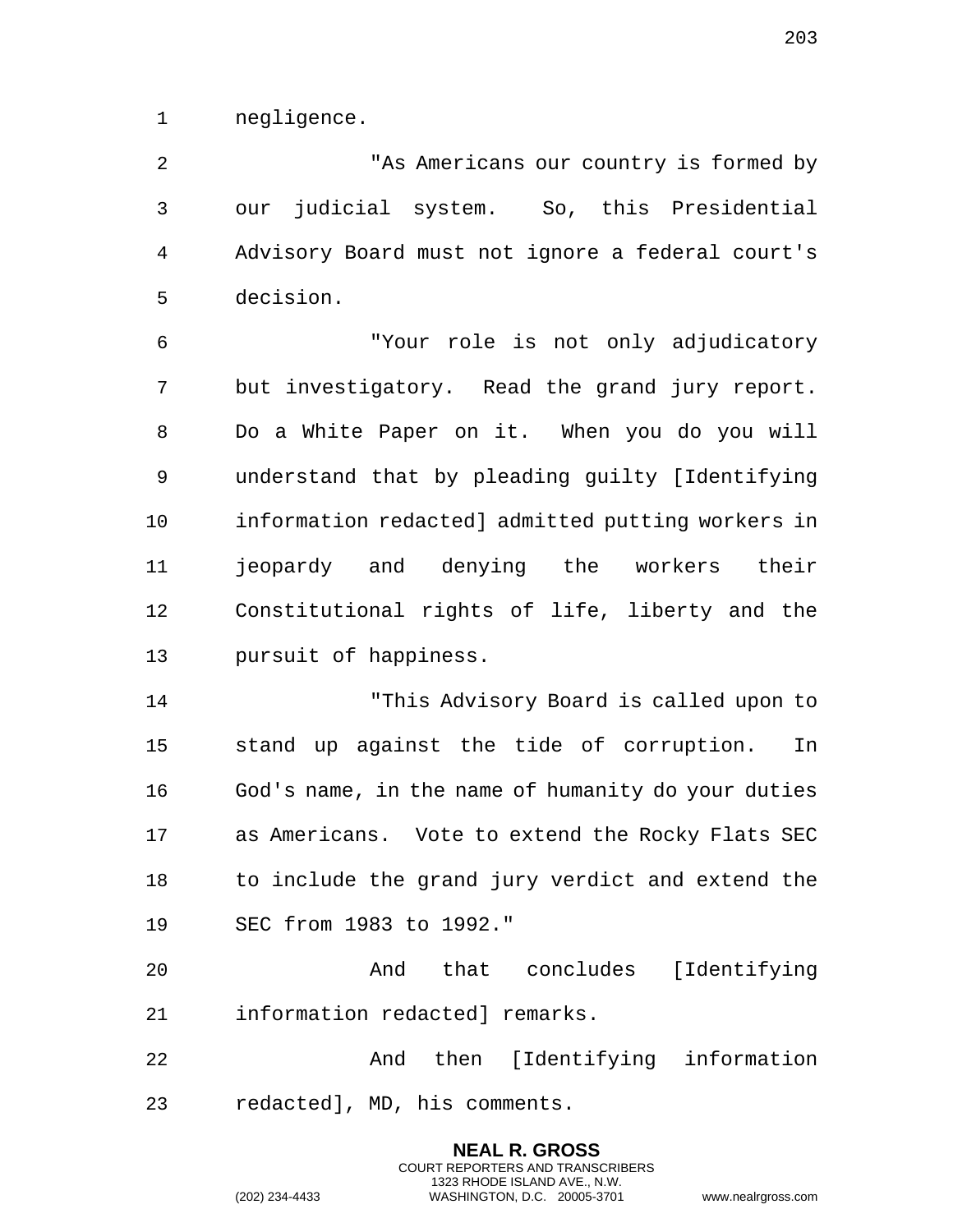"Good afternoon, Dr. Melius and Members of the Advisory Board. I am [Identifying information redacted], SEC petitioner for the Dow Madison and General Steel Industries Sites in Illinois and Texas City Chemicals in Texas.

 "Yesterday I was informed by Dr. Ziemer that he would remove the TBD-6000 Work Group recommendation to the Board concerning Rev 3 of GSI Appendix BB. I trust that happened this morning.

 "This evening I wish to summarize my reasons why I believe it is premature for the Board to vote tomorrow, on March 23, on the Rocky Flats SEC 192 extension beyond 1983. I base this on compelling new information that addresses the longstanding mystery of the use of truckload quantities of mag thor alloy metal sheets and plates that 14 Dow Madison plants' affiants attest was shipped to the Rocky Flats DOE site in Jefferson County in Golden, Colorado.

 "Glenn Podonsky of DOE and Peter Turcic of DEE OIC DOL certified Dow Illinois as a thorium AWE site in a letter dated January 8,

> **NEAL R. GROSS** COURT REPORTERS AND TRANSCRIBERS 1323 RHODE ISLAND AVE., N.W.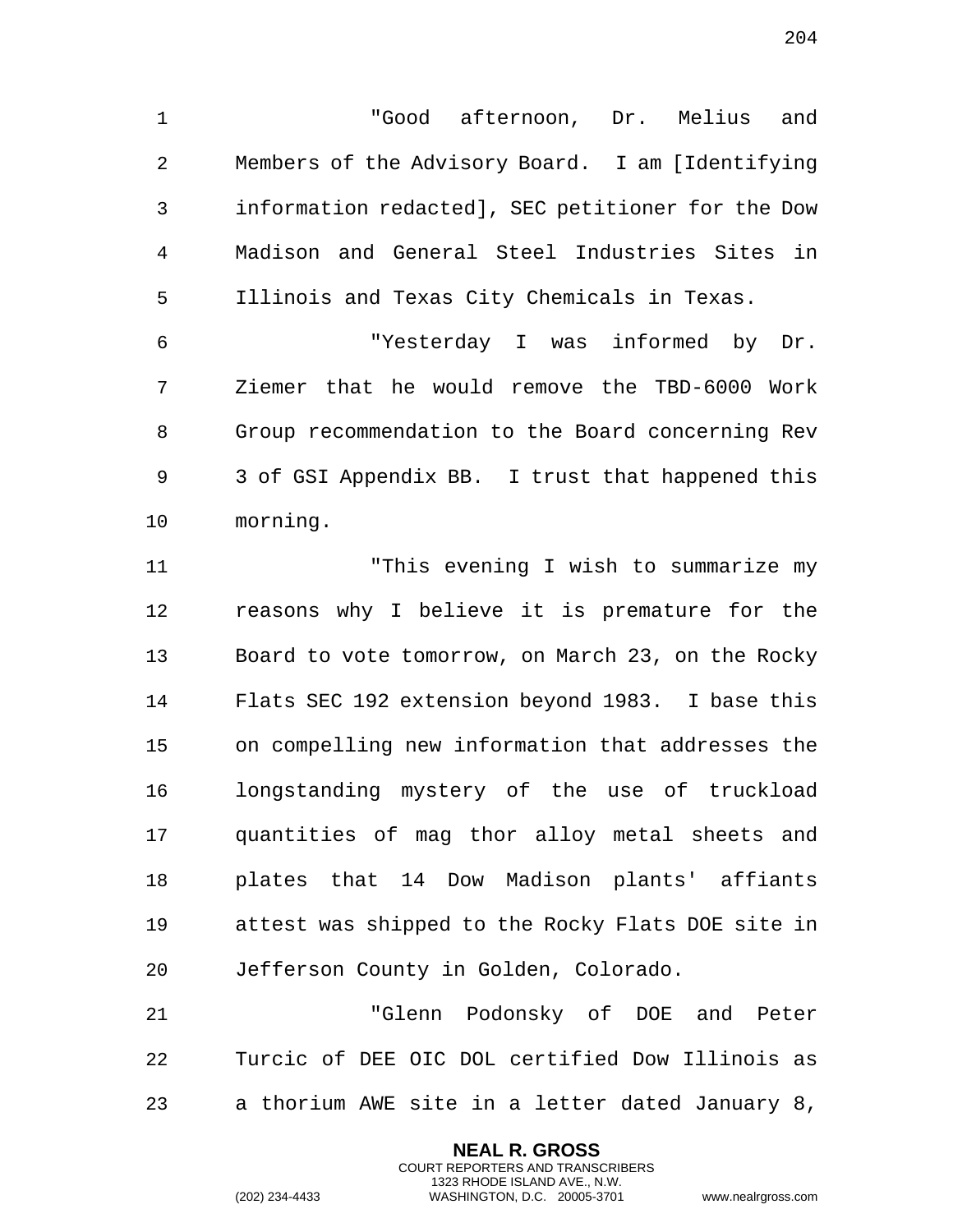2008.

 "Some of the evidence for this decision involved classified Livermore records. DOE found that Dow Madison supplied the AEC with mag thor alloy that was used in nuclear weapons during the 1957 through '60, and that mag thor nuclear weapons parts were produced through 1969. "Yet mag thor continued to be produced in large quantities at the Madison, Illinois plant by owners other than Dow Chemical up until the late nineteen eighties. "Despite the strong evidence that Dow Madison Site supplied mag thor alloy such as HK31A and HM21 to Mallinckrodt and to Rocky Flats DOE plants NIOSH, ORAU and SC&A have never been able to definitively prove (a) that Rocky Flats plant ever received such large quantities of mag thor, (b) nor could a credible use be ascertained for the use of this particular metal at RFP. "That situation with respect to credible knowledge about mag thor use at RFP has changed over the past several years. "RFP mag thor workers testimony has

> **NEAL R. GROSS** COURT REPORTERS AND TRANSCRIBERS 1323 RHODE ISLAND AVE., N.W.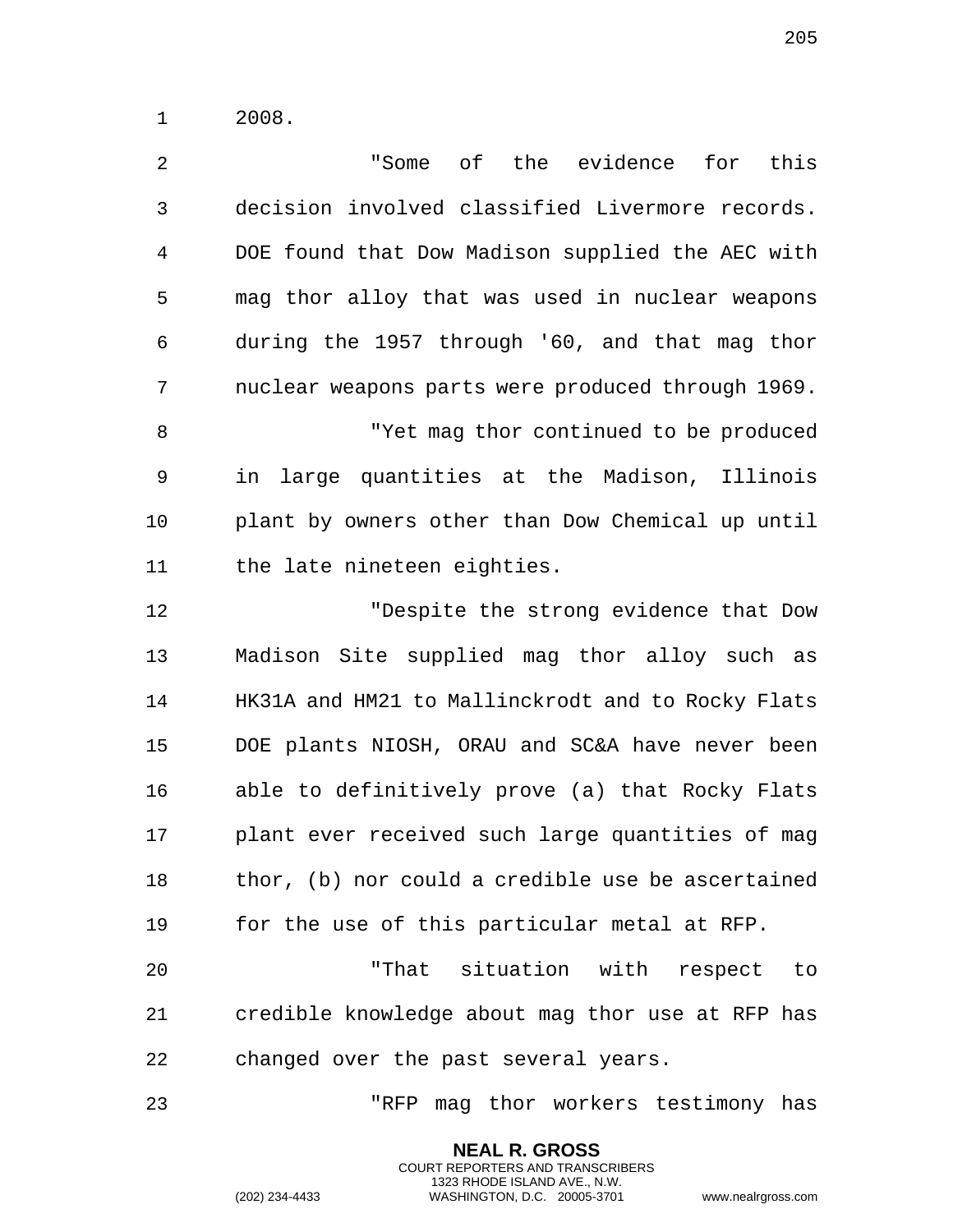accelerated this past year so that now at least five RFP workers have come forward to say that they used mag thor alloy to hardware to mount steel armor plate on secure ATMX DOE rail cars, and secure Marmon and Fruehauf semi-truck secured truck trailers at the mod center in building 440.

 "The mod center is the transport modification center. The Rocky Flats SEC 192 and Dow Madison SEC 79 co-petitioners have joined forces with other advocates to fill in the details of mod center's secure ATMX 500 and 600 series rail cars and SST trucks.

 "The engineering for these operations was done at Sandia. RFT manufactured ATMX rail cars ferried nuclear weapons parts including Trident submarine warheads, and pits, and triggers to the Pantex Plant in Texas.

 "Some ATMX armored rail cars and white train cars remain onsite at the Pantex Plant, at the Kirkland Air Force Base Atomic Museum, and at the Amarillo Railroad Museum near the Pantex Plant.

> **NEAL R. GROSS** COURT REPORTERS AND TRANSCRIBERS 1323 RHODE ISLAND AVE., N.W.

"We now know that the Mound DOE plant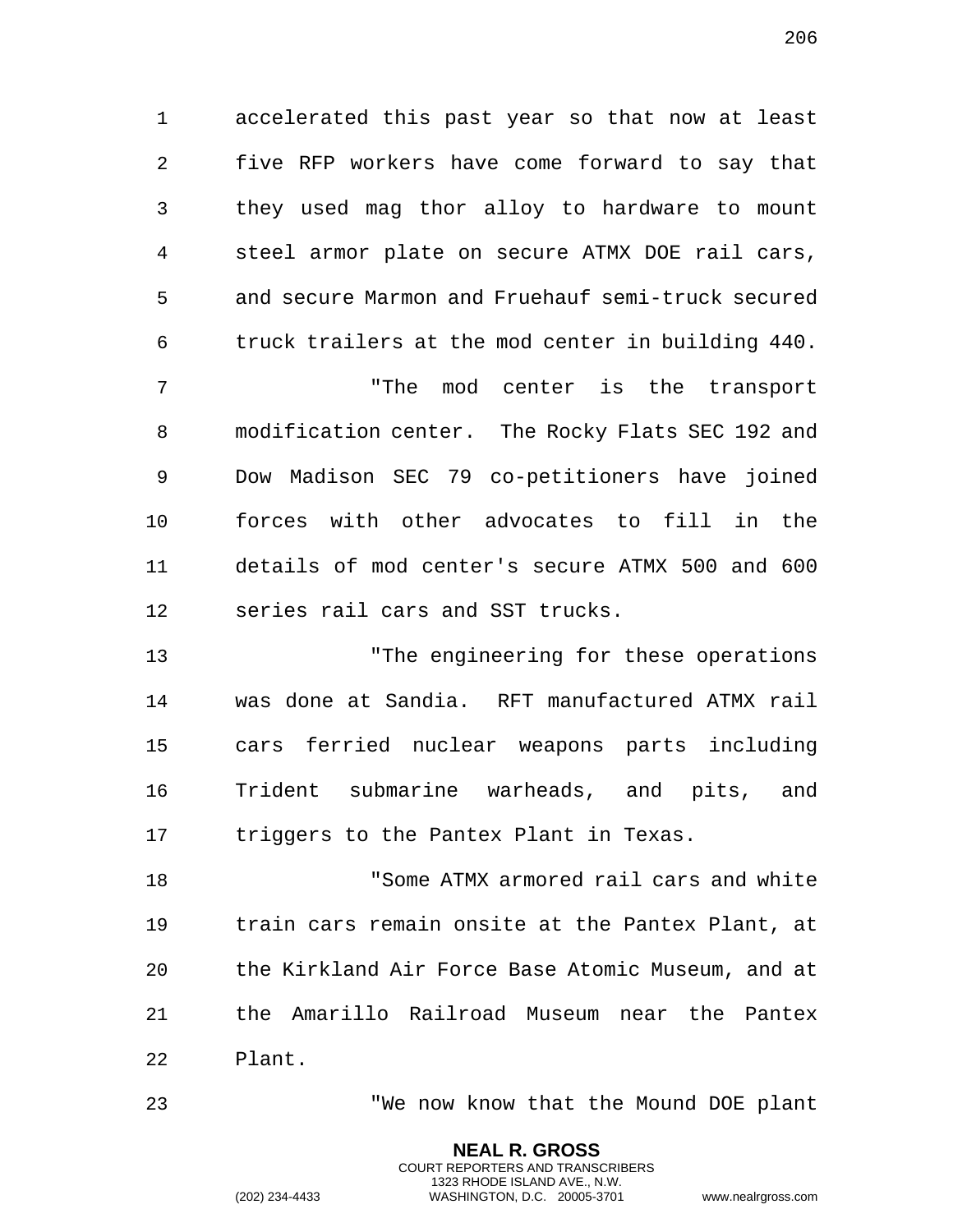in Miamisburg, Ohio also modified ATMX 500 and 600 series rail cars.

 "Currently, most nuclear weapons shipments occur by SST vehicles under the control of the NNSA DOE Office of Secure Transport headquarters in Albuquerque, New Mexico.

 "Transport modification activities are now consolidated to occur at the Kansas City Plant.

 "We know from the KCP Site Profile update at this meeting that mag thor issues at KCP remain the sole open issue.

 "The Board needs more time to investigate mag thor at KCP and at RFP.

 "Separately, I am supplying the Board and DFO with a confidential longer written statement which contains the names of and some contact information of 11 Rocky Flats former workers who have knowledge about mag thor use in the mod center at RFP, and about how to obtain related shipping manifests, purchase orders, and other information.

"This confidential information is not

**NEAL R. GROSS** COURT REPORTERS AND TRANSCRIBERS 1323 RHODE ISLAND AVE., N.W.